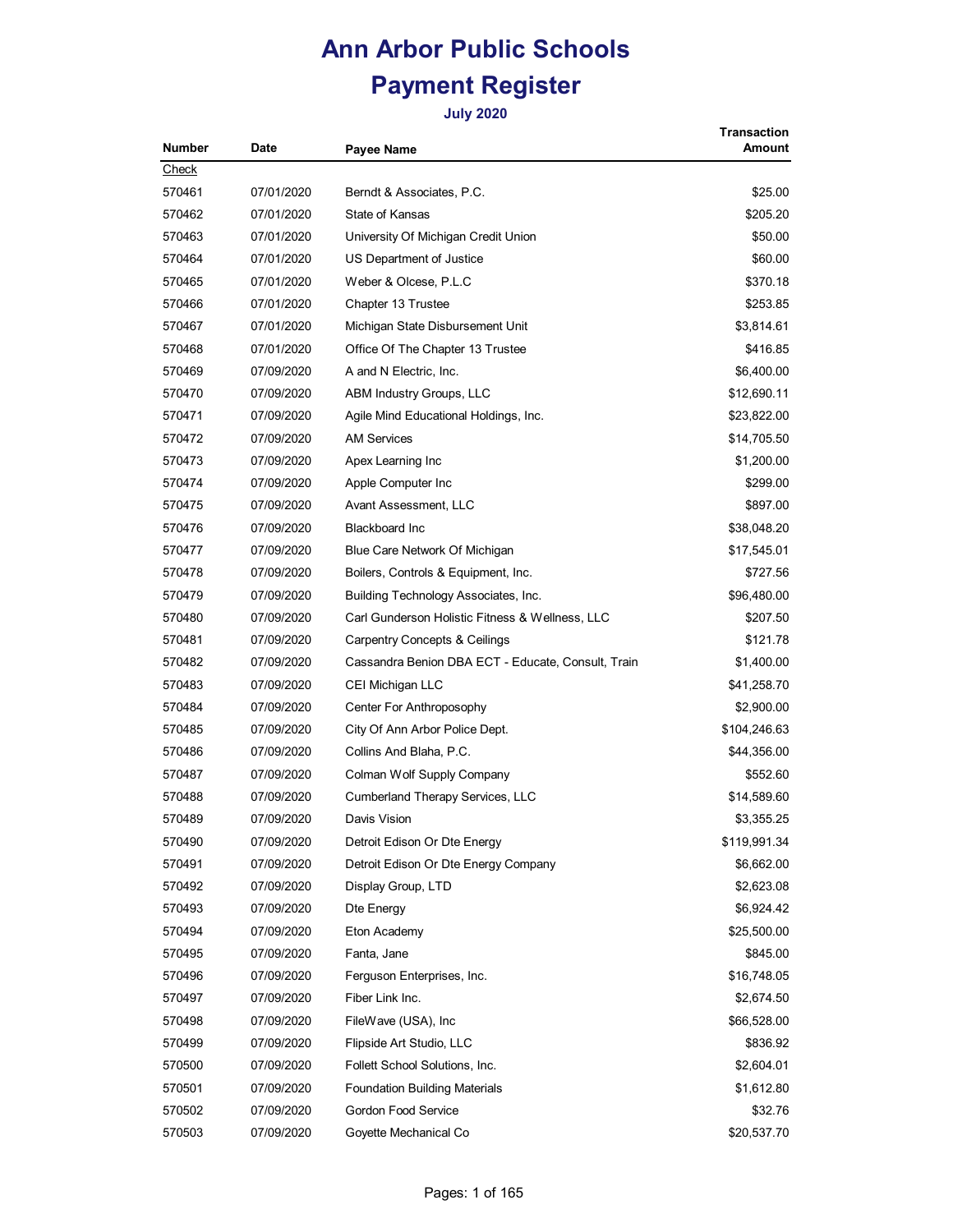| 570504 | 07/09/2020 | Grainger                                            | \$2,165.36     |
|--------|------------|-----------------------------------------------------|----------------|
| 570505 | 07/09/2020 | Great Lakes Environmental Service, Inc.             | \$2,255.50     |
| 570506 | 07/09/2020 | H.V. Burton Company                                 | \$7,106.73     |
| 570507 | 07/09/2020 | Handley, Judith, A                                  | \$1,450.00     |
| 570508 | 07/09/2020 | Head Usa Inc Dba Head/Penn Racquet Sp               | \$1,061.48     |
| 570509 | 07/09/2020 | Ithaka Harbors, Inc.                                | \$1,560.00     |
| 570510 | 07/09/2020 | J.C. Ehrlich Pest Control                           | \$2,339.00     |
| 570511 | 07/09/2020 | Johnstone Supply Detroit Group                      | \$1,126.77     |
| 570512 | 07/09/2020 | K12 Insight Llc                                     | \$35,000.00    |
| 570513 | 07/09/2020 | Kone Incorporated                                   | \$969.88       |
| 570514 | 07/09/2020 | <b>Madison Electric</b>                             | \$530.70       |
| 570515 | 07/09/2020 | Mea Financial Services Inc. Group Term Life         | \$3,134.32     |
| 570516 | 07/09/2020 | Medco Supply Co (lockbox) Or Masune & Surgical S    | \$532.69       |
| 570517 | 07/09/2020 | <b>Mediscan Staffing Services</b>                   | \$3,835.00     |
| 570518 | 07/09/2020 | Messa (370)                                         | \$541,700.52   |
| 570519 | 07/09/2020 | MI Assoc Of Admins Of Spec Ed MAASE                 | \$100.00       |
| 570520 | 07/09/2020 | Michigan Power Rodding, Inc.                        | \$191.00       |
| 570521 | 07/09/2020 | Michigan School Business Officials/MSBO             | \$1,050.00     |
| 570522 | 07/09/2020 | National Energy Control Corporation                 | \$18,798.09    |
| 570523 | 07/09/2020 | NUCO2 Inc                                           | \$492.01       |
| 570524 | 07/09/2020 | Office Depot                                        | \$82.19        |
| 570525 | 07/09/2020 | <b>Pitney Bowes</b>                                 | \$452.79       |
| 570526 | 07/09/2020 | PowerSchool Group, LIC                              | \$43,543.82    |
| 570527 | 07/09/2020 | <b>Priority Health</b>                              | \$1,995,105.28 |
| 570528 | 07/09/2020 | Professional Outreach Counseling Services           | \$7,125.00     |
| 570529 | 07/09/2020 | Project Lead The Way, Inc.                          | \$42,550.00    |
| 570530 | 07/09/2020 | ProRider, Inc.                                      | \$1,874.25     |
| 570531 | 07/09/2020 | <b>RJ Landau Partners</b>                           | \$9,637.50     |
| 570532 | 07/09/2020 | Robert's Floors Company                             | \$9,875.00     |
| 570533 | 07/09/2020 | Sanchin Systems Inc. And The O.s.k.a.               | \$202.77       |
| 570534 | 07/09/2020 | Secrest, Wardle, Lynch, Hampton, Truex & Morley, Pc | \$732.52       |
| 570535 | 07/09/2020 | Securitas Security Services USA, Inc.               | \$14,574.48    |
| 570536 | 07/09/2020 | Seesaw Learning, Inc                                | \$32,391.90    |
| 570537 | 07/09/2020 | Set-Seg (Opt & Gtl)                                 | \$1,169.14     |
| 570538 | 07/09/2020 | Shamrock Floor Inc                                  | \$16,655.00    |
| 570539 | 07/09/2020 | Shar Products Co.                                   | \$1,000.00     |
| 570540 | 07/09/2020 | Standard for Success, LLC                           | \$31,629.50    |
| 570541 | 07/09/2020 | Star Trac Enterpirse LLC                            | \$58,500.00    |
| 570542 | 07/09/2020 | Stone & Dirt                                        | \$17,450.00    |
| 570543 | 07/09/2020 | <b>Talx Corporation</b>                             | \$108.60       |
| 570544 | 07/09/2020 | The DataCom Group, Inc.                             | \$9,887.50     |
| 570545 | 07/09/2020 | The Heaney Group                                    | \$881.40       |
| 570546 | 07/09/2020 | The Origins Program                                 | \$19,500.00    |
| 570547 | 07/09/2020 | The ReUse People of America, Inc.                   | \$1,613.85     |
| 570548 | 07/09/2020 | <b>Therapy Travelers</b>                            | \$11,033.95    |
| 570549 | 07/09/2020 | <b>Underground Printing</b>                         | \$572.34       |
|        |            |                                                     |                |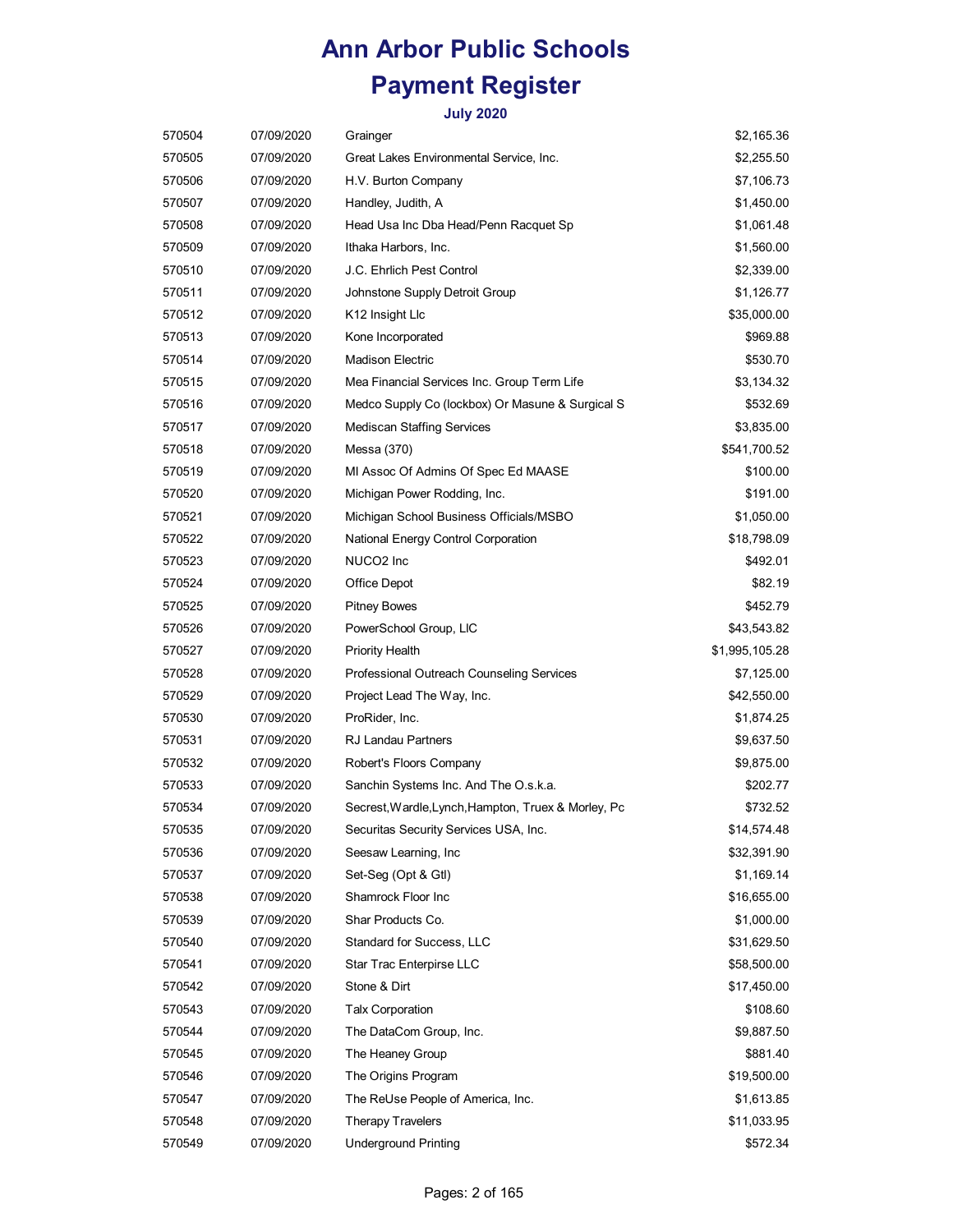| 570550 | 07/09/2020 | University of Michigan, MedSport            | \$900.00     |
|--------|------------|---------------------------------------------|--------------|
| 570551 | 07/09/2020 | University Translator Services              | \$2,728.13   |
| 570552 | 07/09/2020 | Video And Internet Stuff, Llc               | \$31,875.00  |
| 570553 | 07/09/2020 | Visible Body                                | \$4,000.00   |
| 570554 | 07/09/2020 | W.J. O'Neil Company                         | \$244,290.76 |
| 570555 | 07/09/2020 | Washtenaw Cty Water Resources Commissioner  | \$1,880.92   |
| 570556 | 07/09/2020 | Washtenaw Intermediate School District      | \$94,963.06  |
| 570557 | 07/09/2020 | Wolverine Supply Inc                        | \$778.85     |
| 570558 | 07/09/2020 | Zurich Deductible Recovery Group            | \$6.27       |
| 570559 | 07/09/2020 | Paradigm Equities Inc                       | \$343.23     |
| 570560 | 07/09/2020 | Carroll, Theresa                            | \$27.85      |
| 570561 | 07/09/2020 | Darling, Kara                               | \$245.00     |
| 570562 | 07/09/2020 | Dartnton, Davy                              | \$105.00     |
| 570563 | 07/09/2020 | Davis, Laura                                | \$250.00     |
| 570564 | 07/09/2020 | Gendron, Christi                            | \$165.00     |
| 570565 | 07/09/2020 | Kangas, Karina                              | \$28.50      |
| 570566 | 07/09/2020 | Koniczek, Martin                            | \$95.00      |
| 570567 | 07/09/2020 | Mikelait, Marla                             | \$169.00     |
| 570568 | 07/09/2020 | Sheh, Yun                                   | \$10.50      |
| 570569 | 07/09/2020 | Shih, Shu-Fang                              | \$379.75     |
| 570570 | 07/09/2020 | Verbrugghe, Koen                            | \$129.00     |
| 570571 | 07/15/2020 | Berndt & Associates, P.C.                   | \$25.00      |
| 570572 | 07/15/2020 | Michigan Education Association (MEA)        | \$78.63      |
| 570573 | 07/15/2020 | State of Kansas                             | \$205.20     |
| 570574 | 07/15/2020 | University Of Michigan Credit Union         | \$50.00      |
| 570575 | 07/15/2020 | Weber & Olcese, P.L.C                       | \$370.19     |
| 570576 | 07/15/2020 | Chapter 13 Trustee                          | \$253.85     |
| 570577 | 07/15/2020 | Michigan State Disbursement Unit            | \$3,700.51   |
| 570578 | 07/15/2020 | Office Of The Chapter 13 Trustee            | \$336.96     |
| 570579 | 07/23/2020 | A and N Electric, Inc.                      | \$20,760.00  |
| 570580 | 07/23/2020 | ABM Industry Groups, LLC                    | \$507,514.33 |
| 570581 | 07/23/2020 | Adrian Tecumseh Fence Company               | \$5,660.00   |
| 570582 | 07/23/2020 | <b>AM Services</b>                          | \$57,236.57  |
| 570583 | 07/23/2020 | Amazon.com LLC                              | \$448.47     |
| 570584 | 07/23/2020 | Ann Arbor Observer                          | \$5,981.20   |
| 570585 | 07/23/2020 | Apex Learning Inc                           | \$1,000.00   |
| 570586 | 07/23/2020 | <b>ARC Document Solutions LLC</b>           | \$40.00      |
| 570587 | 07/23/2020 | <b>Belle Tire</b>                           | \$648.25     |
| 570588 | 07/23/2020 | Boilers, Controls & Equipment, Inc.         | \$3,837.63   |
| 570589 | 07/23/2020 | <b>Broadspire Services Inc</b>              | \$6,118.11   |
| 570590 | 07/23/2020 | <b>BSN Corporation Sport Supply Group I</b> | \$925.05     |
| 570591 | 07/23/2020 | <b>Bulldog Records Management Inc</b>       | \$179.33     |
| 570592 | 07/23/2020 | Cabaletta Enterprises                       | \$480.00     |
| 570593 | 07/23/2020 | <b>CDW Government LLC</b>                   | \$1,325.00   |
| 570594 | 07/23/2020 | Cintas                                      | \$11,415.98  |
| 570595 | 07/23/2020 | City Of Ann Arbor Treasurer                 | \$5,482.62   |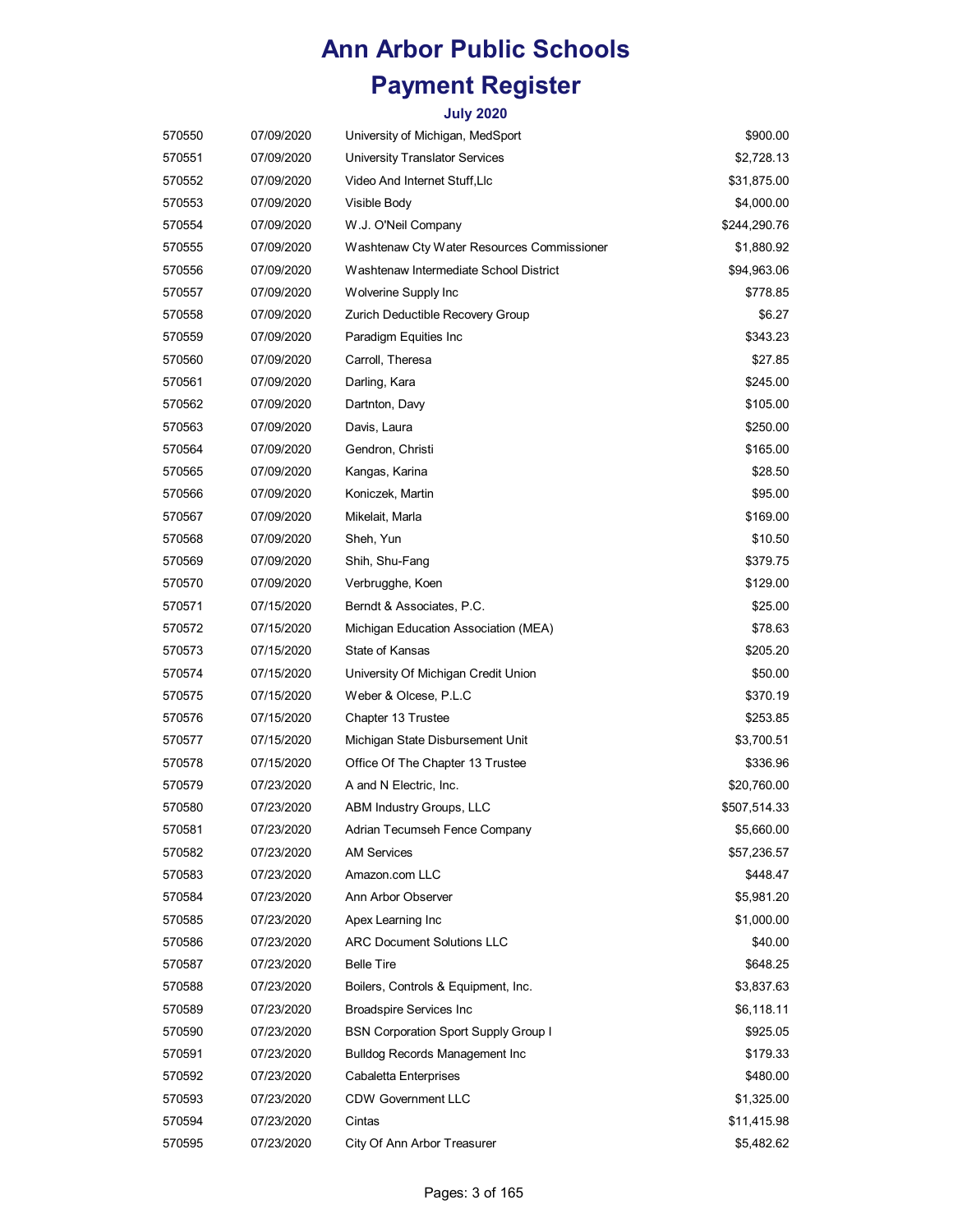| 570596 | 07/23/2020 | Claris International Inc.                | \$13,300.00  |
|--------|------------|------------------------------------------|--------------|
| 570597 | 07/23/2020 | Clark Hill PLLC                          | \$3,352.00   |
| 570598 | 07/23/2020 | Collette Williams                        | \$370.00     |
| 570599 | 07/23/2020 | Collins And Blaha, P.C.                  | \$52,103.00  |
| 570600 | 07/23/2020 | Compass Group, DBA Chartwells K-12       | \$239,956.52 |
| 570601 | 07/23/2020 | <b>Constellation New Energy Gas</b>      | \$16,642.45  |
| 570602 | 07/23/2020 | Council for Exceptional Children         | \$579.00     |
| 570603 | 07/23/2020 | Deaf Community Advocacy Network          | \$3,892.50   |
| 570604 | 07/23/2020 | Detroit Edison Or Dte Energy             | \$54,874.52  |
| 570605 | 07/23/2020 | Dihydro Services Inc                     | \$212.00     |
| 570606 | 07/23/2020 | Dollar Bill Copying                      | \$1,541.61   |
| 570607 | 07/23/2020 | DreamBox Learning                        | \$35,000.00  |
| 570608 | 07/23/2020 | Dte Energy                               | \$13,416.77  |
| 570609 | 07/23/2020 | Dummies On The Run Jerry Buffman         | \$135.00     |
| 570610 | 07/23/2020 | Ed Haass Sales Company                   | \$299.20     |
| 570611 | 07/23/2020 | Edgenuity, Inc.                          | \$55,000.00  |
| 570612 | 07/23/2020 | Ferguson Enterprises, Inc.               | \$7,162.88   |
| 570613 | 07/23/2020 | FirFly Computers, LLC                    | \$24,756.70  |
| 570614 | 07/23/2020 | <b>First Book</b>                        | \$925.30     |
| 570615 | 07/23/2020 | Fishbeck                                 | \$6,859.00   |
| 570616 | 07/23/2020 | Follett School Solutions, Inc.           | \$2,079.56   |
| 570617 | 07/23/2020 | <b>Foresight Group</b>                   | \$836.29     |
| 570618 | 07/23/2020 | Frontline Placement Technologies, Inc.   | \$29,501.31  |
| 570619 | 07/23/2020 | Gaynor, Jeffrey, T                       | \$130.00     |
| 570620 | 07/23/2020 | General Painting Company LLC             | \$1,300.00   |
| 570621 | 07/23/2020 | Glenn Nelson                             | \$130.00     |
| 570622 | 07/23/2020 | Global Compliance Network, Inc.          | \$1,200.00   |
| 570623 | 07/23/2020 | Goyette Mechanical Co                    | \$55,551.10  |
| 570624 | 07/23/2020 | Great Lakes Environmental Service, Inc.  | \$21,992.00  |
| 570625 | 07/23/2020 | Herff-Jones                              | \$1,256.25   |
| 570626 | 07/23/2020 | Houghton Mifflin Harcourt                | \$8,320.00   |
| 570627 | 07/23/2020 | International Baccalaureate Organization | \$31,699.00  |
| 570628 | 07/23/2020 | Inventive Technology, Inc.               | \$16,475.00  |
| 570629 | 07/23/2020 | Iron Mountain                            | \$123.47     |
| 570630 | 07/23/2020 | John Adrian Wylie                        | \$1,000.00   |
| 570631 | 07/23/2020 | Johnson, Bryan, Lee                      | \$130.00     |
| 570632 | 07/23/2020 | Johnstone Supply Detroit Group           | \$2,717.46   |
| 570633 | 07/23/2020 | Jostens, Inc.                            | \$14,582.80  |
| 570634 | 07/23/2020 | Julia Rosenwald Hathaway                 | \$381.25     |
| 570635 | 07/23/2020 | Kelly-Shaieb, Jessica, Leigh             | \$130.00     |
| 570636 | 07/23/2020 | Kone Incorporated                        | \$3,824.88   |
| 570637 | 07/23/2020 | Lazarus, Rebecca, Ruth                   | \$130.00     |
| 570638 | 07/23/2020 | Lexia Learning Systems LLC               | \$300,000.00 |
| 570639 | 07/23/2020 | Logisoft Computer Products LLC           | \$54,760.74  |
| 570640 | 07/23/2020 | Lowe's Home Centers, Inc.                | \$920.59     |
| 570641 | 07/23/2020 | <b>Madison Electric</b>                  | \$2,116.39   |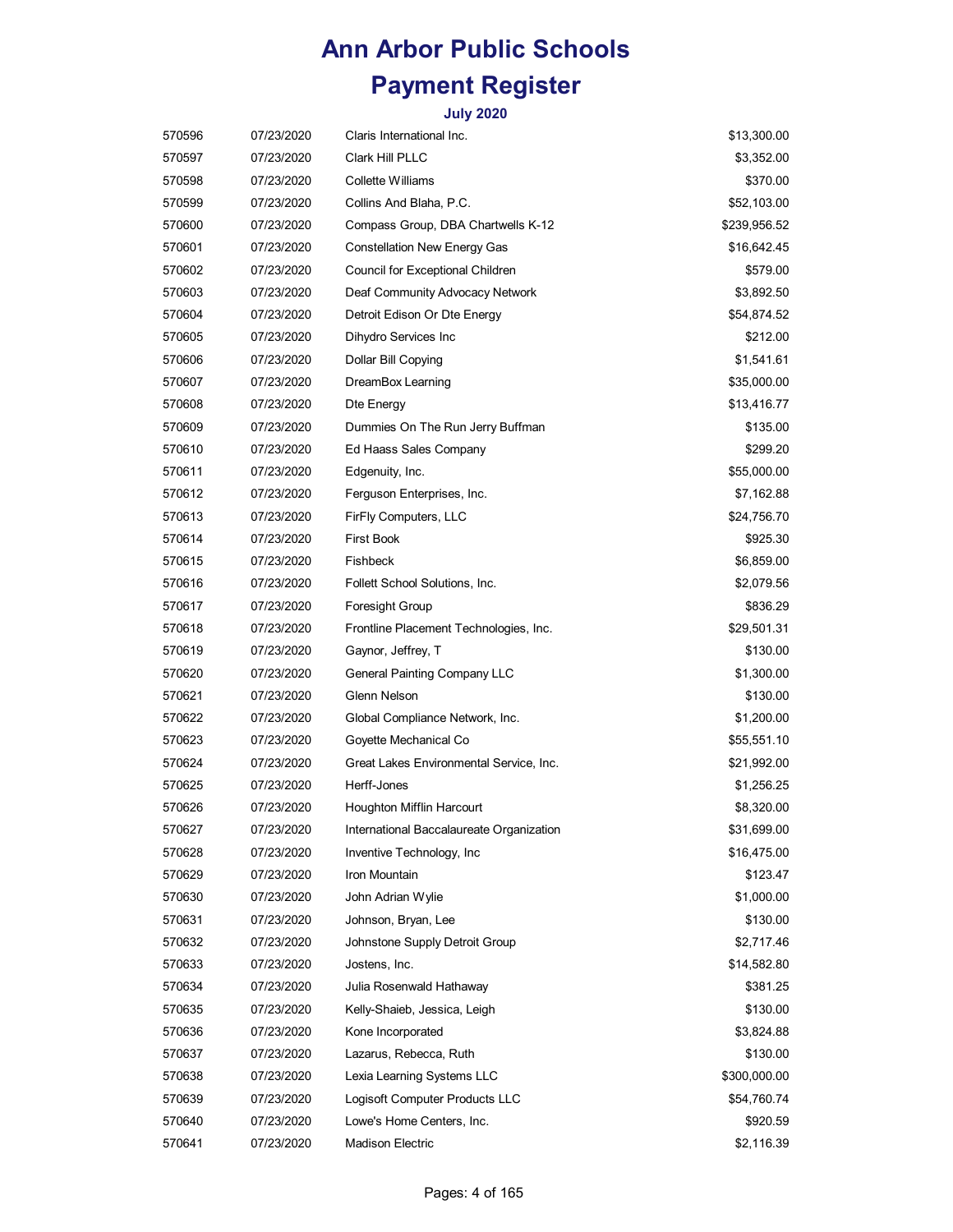| 570642 | 07/23/2020 | Mea Financial Services Inc. Group Term Life      | \$4,177.32   |
|--------|------------|--------------------------------------------------|--------------|
| 570643 | 07/23/2020 | Meal Magic Corporation                           | \$21,510.00  |
| 570644 | 07/23/2020 | <b>Mediscan Staffing Services</b>                | \$13,260.00  |
| 570645 | 07/23/2020 | Metro Waste Service                              | \$680.00     |
| 570646 | 07/23/2020 | Michigan Association of School Boards            | \$445.00     |
| 570647 | 07/23/2020 | Michigan Interpreting Services, Inc.             | \$1,488.00   |
| 570648 | 07/23/2020 | Michigan Power Rodding, Inc.                     | \$213.00     |
| 570649 | 07/23/2020 | Michigan School Business Officials/MSBO          | \$150.00     |
| 570650 | 07/23/2020 | Microdata Systems Ltd                            | \$500.00     |
| 570651 | 07/23/2020 | Miller Canfield Paddock Stone Plc                | \$5,107.75   |
| 570652 | 07/23/2020 | My Class Mag, LLC                                | \$1,000.00   |
| 570653 | 07/23/2020 | National Express Durham Holding Corp/DBA Trinity | \$22,521.11  |
| 570654 | 07/23/2020 | Northwest Evaluation Assoc Csinc                 | \$124,393.50 |
| 570655 | 07/23/2020 | NUCO <sub>2</sub> Inc                            | \$229.35     |
| 570656 | 07/23/2020 | Nzoma Educational Consulting Grp, LLC            | \$360.00     |
| 570657 | 07/23/2020 | Pearson Education, Inc.                          | \$139,468.00 |
| 570658 | 07/23/2020 | Pediatric Therapy Associates                     | \$2,610.00   |
| 570659 | 07/23/2020 | PowerSchool Group, LIC                           | \$101,741.62 |
| 570660 | 07/23/2020 | Professional Outreach Counseling Services        | \$10,350.00  |
| 570661 | 07/23/2020 | Proquest Information & Learning                  | \$5,527.39   |
| 570662 | 07/23/2020 | <b>Quality Roofing</b>                           | \$179,080.20 |
| 570663 | 07/23/2020 | Quench USA Inc.                                  | \$79.90      |
| 570664 | 07/23/2020 | Raptor Technologies, LLC                         | \$22,080.00  |
| 570665 | 07/23/2020 | Riddell/All American Sports                      | \$12,576.55  |
| 570666 | 07/23/2020 | <b>RJ Landau Partners</b>                        | \$5,493.75   |
| 570667 | 07/23/2020 | Safety Systems, Inc.                             | \$75.00      |
| 570668 | 07/23/2020 | Safety Systems, Inc.                             | \$525.00     |
| 570669 | 07/23/2020 | School Specialty Inc *                           | \$355.34     |
| 570670 | 07/23/2020 | Sentinel Technologies Inc                        | \$789,495.33 |
| 570671 | 07/23/2020 | Set-Seg (Opt & Gtl)                              | \$1,169.14   |
| 570672 | 07/23/2020 | Simone Danyiell Lightfoot                        | \$130.00     |
| 570673 | 07/23/2020 | Soliant Health                                   | \$2,100.00   |
| 570674 | 07/23/2020 | Staples Advantage                                | \$16.59      |
| 570675 | 07/23/2020 | StataCorp LLC                                    | \$425.00     |
| 570676 | 07/23/2020 | Stevens Disposal & Recycling Services Inc        | \$660.00     |
| 570677 | 07/23/2020 | Sunbelt Staffing                                 | \$2,448.00   |
| 570678 | 07/23/2020 | Sunglo Restoration Svcs Inc                      | \$11,610.00  |
| 570679 | 07/23/2020 | Susan Eunice Baskett                             | \$130.00     |
| 570680 | 07/23/2020 | <b>Talx Corporation</b>                          | \$3,524.71   |
| 570681 | 07/23/2020 | Tank Testing Services Inc                        | \$1,385.00   |
| 570682 | 07/23/2020 | The Booksource, Inc.                             | \$628.56     |
| 570683 | 07/23/2020 | The Sherwin-Williams Company                     | \$579.48     |
| 570684 | 07/23/2020 | <b>Therapy Travelers</b>                         | \$12,840.00  |
| 570685 | 07/23/2020 | <b>Toshiba Business Solutions</b>                | \$6,837.60   |
| 570686 | 07/23/2020 | Tyler Technologies, Inc                          | \$15,280.78  |
| 570687 | 07/23/2020 | Typingclub                                       | \$11,837.04  |
|        |            |                                                  |              |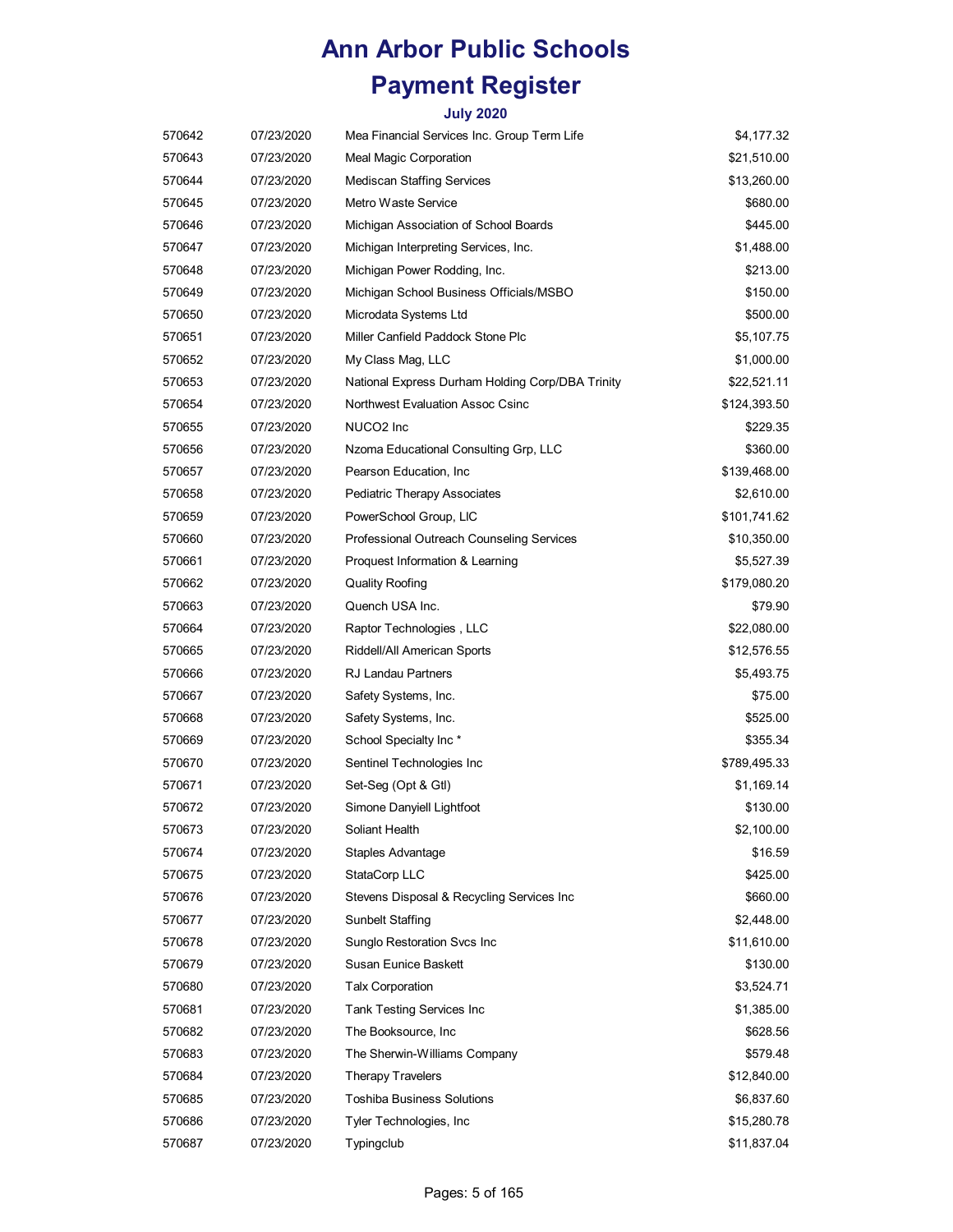| 570688    | 07/23/2020 | University of Michigan, MedSport                  | \$2,800.00   |
|-----------|------------|---------------------------------------------------|--------------|
| 570689    | 07/23/2020 | <b>University Translator Services</b>             | \$405.00     |
| 570690    | 07/23/2020 | Unum Life Insurance Company Of America            | \$3,793.32   |
| 570691    | 07/23/2020 | Unum Long/Short Term Insurance Company Of America | \$12,008.85  |
| 570692    | 07/23/2020 | Venture International LLC                         | \$1,125.00   |
| 570693    | 07/23/2020 | Video And Internet Stuff, Llc                     | \$1,690.60   |
| 570694    | 07/23/2020 | Virginia Tech                                     | \$300.84     |
| 570695    | 07/23/2020 | W.J. O'Neil Company                               | \$23,726.75  |
| 570696    | 07/23/2020 | Washtenaw County Dept-Public Health Environ Healt | \$217.00     |
| 570697    | 07/23/2020 | Washtenaw Intermediate School District            | \$215,412.00 |
| 570698    | 07/23/2020 | Waste Management                                  | \$1,753.52   |
| 570699    | 07/23/2020 | Wolverine Supply Inc                              | \$2,151.76   |
| 570700    | 07/23/2020 | Paradigm Equities Inc                             | \$8,976.10   |
| 570701    | 07/23/2020 | Barney, Shelby                                    | \$20.00      |
| 570702    | 07/23/2020 | Birdsong, Robin                                   | \$131.00     |
| 570703    | 07/23/2020 | Gillett, Amy                                      | \$150.00     |
| 570704    | 07/23/2020 | Lamoureux, Christine                              | \$50.00      |
| 570705    | 07/23/2020 | Powers, Carrie                                    | \$95.00      |
| 570706    | 07/29/2020 | Michigan Education Association (MEA)              | \$400.84     |
| 570707    | 07/29/2020 | State of Kansas                                   | \$205.20     |
| 570708    | 07/29/2020 | University Of Michigan Credit Union               | \$50.00      |
| 570709    | 07/29/2020 | Weber & Olcese, P.L.C                             | \$351.04     |
| 570710    | 07/29/2020 | Chapter 13 Trustee                                | \$483.85     |
| 570711    | 07/29/2020 | Michigan State Disbursement Unit                  | \$3,703.27   |
| 570712    | 07/29/2020 | Office Of The Chapter 13 Trustee                  | \$336.96     |
| 900006634 | 07/03/2020 | Singleton, Yolanda, R                             | \$0.00       |
| 900006639 | 07/31/2020 | Abdul Majeed, Subeeta                             | \$0.00       |
| 900006640 | 07/31/2020 | Adamkowski, Linda, L                              | \$0.00       |
| 900006641 | 07/31/2020 | Aguiar Migliacio, Carolina                        | \$0.00       |
| 900006642 | 07/31/2020 | Ajlouny, Randa, John                              | \$0.00       |
| 900006643 | 07/31/2020 | Alexander, Thomas, James                          | \$0.00       |
| 900006644 | 07/31/2020 | Ali, Maymun, Abdulrahman                          | \$0.00       |
| 900006645 | 07/31/2020 | Allred, Aaron, Michael                            | \$0.00       |
| 900006646 | 07/31/2020 | Asair, Leyla, Bashir                              | \$0.00       |
| 900006647 | 07/31/2020 | Bagherpour, Bagher, Jannani                       | \$0.00       |
| 900006648 | 07/31/2020 | Bahr, Billie, Jean                                | \$0.00       |
| 900006649 | 07/31/2020 | Bai, Daniel, Seokil                               | \$0.00       |
| 900006650 | 07/31/2020 | Baily, Susan, L                                   | \$0.00       |
| 900006651 | 07/31/2020 | Bedro, Kaitlin, Rose                              | \$0.00       |
| 900006652 | 07/31/2020 | Belba, Tomas                                      | \$0.00       |
| 900006653 | 07/31/2020 | Benkes, Kinga, Maria                              | \$0.00       |
| 900006654 | 07/31/2020 | Benton, Lisa, Louise                              | \$0.00       |
| 900006655 | 07/31/2020 | Bonnee, Gwen, Marie                               | \$0.00       |
| 900006656 | 07/31/2020 | Boren-Rao, Sarah, Sommers                         | \$0.00       |
| 900006657 | 07/31/2020 | Bostanci, Banu                                    | \$0.00       |
| 900006658 | 07/31/2020 | Bower, Robert, K                                  | \$0.00       |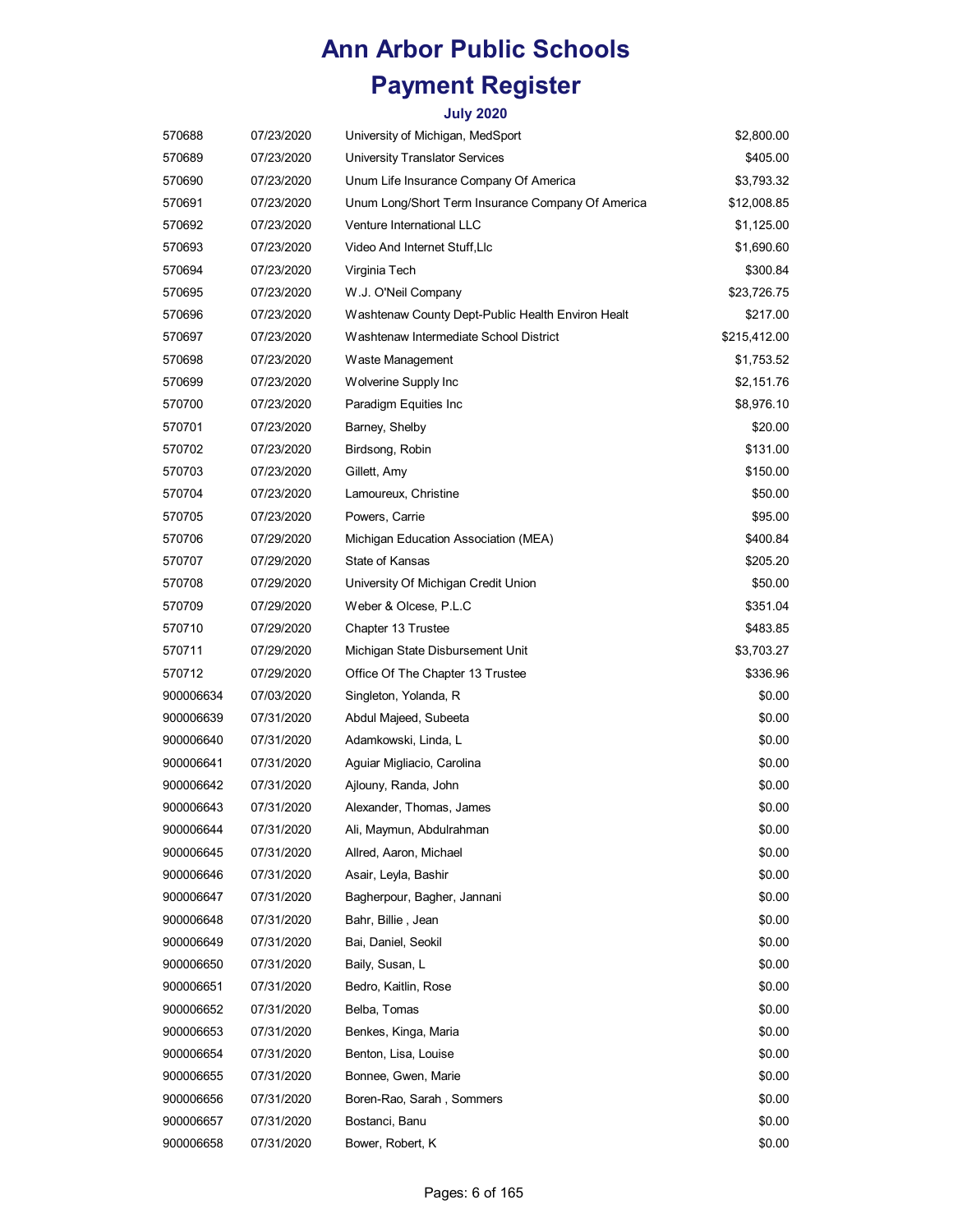| 900006659 | 07/31/2020 | Boyce, Steve, Charles        | \$0.00 |
|-----------|------------|------------------------------|--------|
| 900006660 | 07/31/2020 | Burgeid, Fatma, Salem        | \$0.00 |
| 900006661 | 07/31/2020 | Camfield, Dale, Ann          | \$0.00 |
| 900006662 | 07/31/2020 | Carano, Lori, L              | \$0.00 |
| 900006663 | 07/31/2020 | Carlson, Beth, Potter        | \$0.00 |
| 900006664 | 07/31/2020 | Cohen, Justin, Reuben        | \$0.00 |
| 900006665 | 07/31/2020 | Cole, Stacy, M               | \$0.00 |
| 900006666 | 07/31/2020 | Cross, Nicole, M             | \$0.00 |
| 900006667 | 07/31/2020 | Cruz, Sean, Esteves          | \$0.00 |
| 900006668 | 07/31/2020 | Cuevas-Klein, Marcy, L       | \$0.00 |
| 900006669 | 07/31/2020 | Davis, Danielle, Nicole      | \$0.00 |
| 900006670 | 07/31/2020 | Dedvukaj, Liza               | \$0.00 |
| 900006671 | 07/31/2020 | Deskovitz, Kelly, Louise     | \$0.00 |
| 900006672 | 07/31/2020 | Deucher, Christine, L        | \$0.00 |
| 900006673 | 07/31/2020 | Dewoskin, Judith, Ann        | \$0.00 |
| 900006674 | 07/31/2020 | Didlake, Freda, Bey          | \$0.00 |
| 900006675 | 07/31/2020 | Dombrowski, Pat              | \$0.00 |
| 900006676 | 07/31/2020 | Domeier, Kristine, Anna      | \$0.00 |
| 900006677 | 07/31/2020 | Donnelly, Mary, Geralyn      | \$0.00 |
| 900006678 | 07/31/2020 | Dooley, Sean, Michael        | \$0.00 |
| 900006679 | 07/31/2020 | Doran, Robinette, Carr       | \$0.00 |
| 900006680 | 07/31/2020 | Duane, Jeannette, L          | \$0.00 |
| 900006681 | 07/31/2020 | Durbin, Lynette, Marie       | \$0.00 |
| 900006682 | 07/31/2020 | Dutton, Anna                 | \$0.00 |
| 900006683 | 07/31/2020 | Eaddy, Rochelle, D           | \$0.00 |
| 900006684 | 07/31/2020 | Eby, Gretchen, Ayn           | \$0.00 |
| 900006685 | 07/31/2020 | Edwards, Rachel, Maureen     | \$0.00 |
| 900006686 | 07/31/2020 | Emch, Ted, J                 | \$0.00 |
| 900006687 | 07/31/2020 | Ennis, Debra, Lee            | \$0.00 |
| 900006688 | 07/31/2020 | Fineberg, Emily, Ann         | \$0.00 |
| 900006689 | 07/31/2020 | Fisher, John, G              | \$0.00 |
| 900006690 | 07/31/2020 | Ford, Rhonda, Michelle       | \$0.00 |
| 900006691 | 07/31/2020 | Frantom, Sarah               | \$0.00 |
| 900006692 | 07/31/2020 | Frison, Tama, I              | \$0.00 |
| 900006693 | 07/31/2020 | Furry, Keith, W              | \$0.00 |
| 900006694 | 07/31/2020 | Garber, Kim, S               | \$0.00 |
| 900006695 | 07/31/2020 | Garcia, Sheila, Foster       | \$0.00 |
| 900006696 | 07/31/2020 | GOMEZ, CINTHYA, L            | \$0.00 |
| 900006697 | 07/31/2020 | Goyal, Sat, Paul             | \$0.00 |
| 900006698 | 07/31/2020 | Grant, Christina, Marie      | \$0.00 |
| 900006699 | 07/31/2020 | Griffith, Paul, William      | \$0.00 |
| 900006700 | 07/31/2020 | Groeneveld, Monica, Villaire | \$0.00 |
| 900006701 | 07/31/2020 | Guha, Arpita                 | \$0.00 |
| 900006702 | 07/31/2020 | Guibert-De-Bruet, Nellie, M  | \$0.00 |
| 900006703 | 07/31/2020 | Hall, Rhonda, J              | \$0.00 |
| 900006704 | 07/31/2020 | Hambright, Veronica, Teresa  | \$0.00 |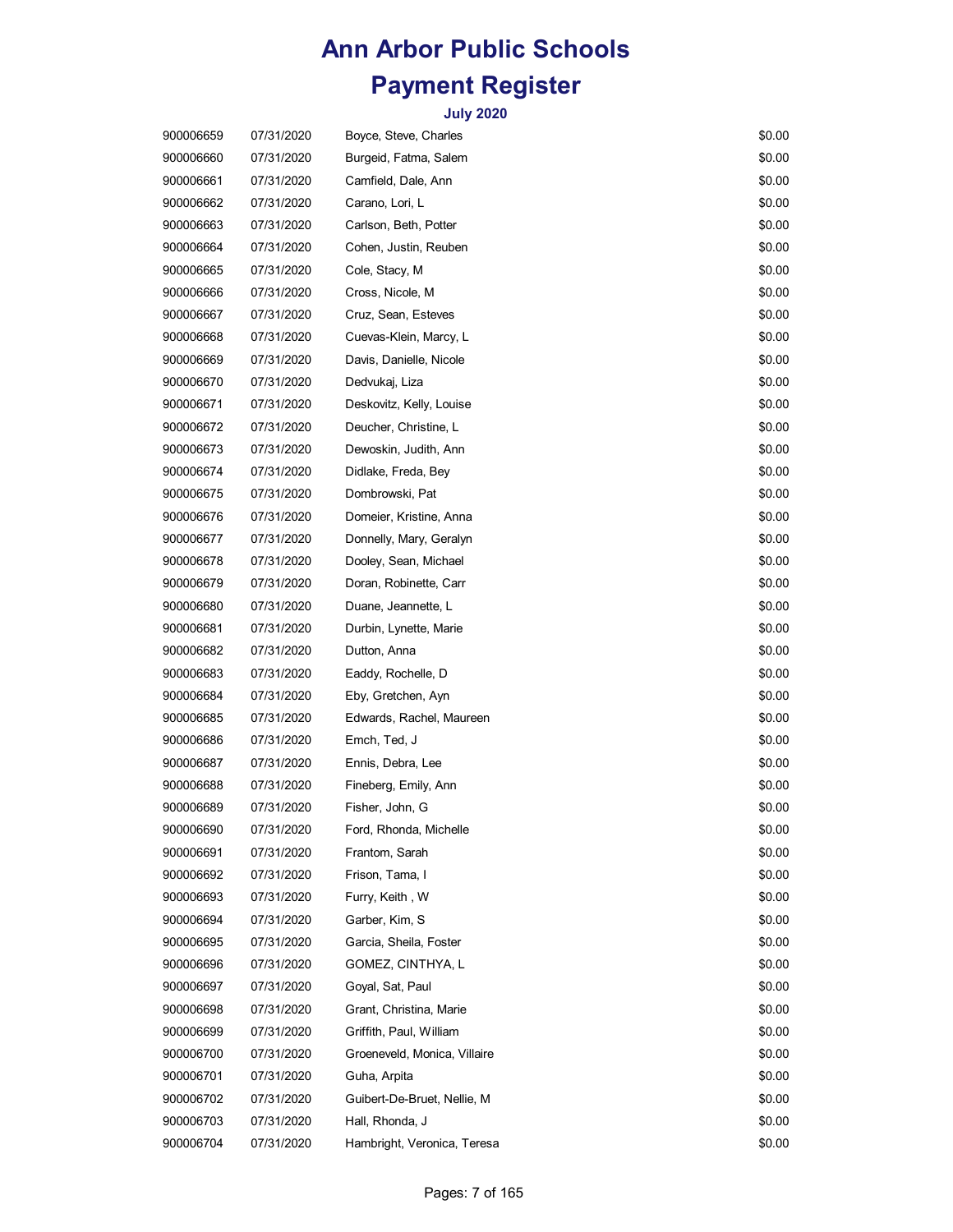| 900006705 | 07/31/2020 | Hamilton, Jeffrey, A              | \$0.00 |
|-----------|------------|-----------------------------------|--------|
| 900006706 | 07/31/2020 | Harrison Mast, Sara, Milissa      | \$0.00 |
| 900006707 | 07/31/2020 | HART III, WILLIAM, JAMES          | \$0.00 |
| 900006708 | 07/31/2020 | Hayes, Lori, Ann                  | \$0.00 |
| 900006709 | 07/31/2020 | Heaton, John, David               | \$0.00 |
| 900006710 | 07/31/2020 | Hejkal, Forrest, Corwin           | \$0.00 |
| 900006711 | 07/31/2020 | Henry, Angela, Michelle           | \$0.00 |
| 900006712 | 07/31/2020 | Hill, Spring                      | \$0.00 |
| 900006713 | 07/31/2020 | Hiner, Kathleen, Marie            | \$0.00 |
| 900006714 | 07/31/2020 | Hirth, Mary, Margaret             | \$0.00 |
| 900006715 | 07/31/2020 | Hoffman, Keely, Jo                | \$0.00 |
| 900006716 | 07/31/2020 | Howard, Kimberly, Michelle        | \$0.00 |
| 900006717 | 07/31/2020 | Humphries, Bianca, Dorman         | \$0.00 |
| 900006718 | 07/31/2020 | Iadipaolo, Audra, Elena           | \$0.00 |
| 900006719 | 07/31/2020 | Imseeh, Rana, Hanna               | \$0.00 |
| 900006720 | 07/31/2020 | Isenberg, Rhoda, Marie            | \$0.00 |
| 900006721 | 07/31/2020 | Jackson, Carlos, Gyasi            | \$0.00 |
| 900006722 | 07/31/2020 | Jain, Anu, Tarun                  | \$0.00 |
| 900006723 | 07/31/2020 | Jones, Karen, M                   | \$0.00 |
| 900006724 | 07/31/2020 | Jones, Lonnie, A                  | \$0.00 |
| 900006725 | 07/31/2020 | Jones, Michael, Curtis            | \$0.00 |
| 900006726 | 07/31/2020 | Joshi, Kalpana, Shailesh          | \$0.00 |
| 900006727 | 07/31/2020 | Kaercher, Jeanette, Carol         | \$0.00 |
| 900006728 | 07/31/2020 | Katz, Rachel, Elizabeth           | \$0.00 |
| 900006729 | 07/31/2020 | Kilgore, Richard, Brett           | \$0.00 |
| 900006730 | 07/31/2020 | Kimball, Victoria, Elizabeth      | \$0.00 |
| 900006731 | 07/31/2020 | Kim, Julie, Mary                  | \$0.00 |
| 900006732 | 07/31/2020 | Kotlarczyk, Kaye, L               | \$0.00 |
| 900006733 | 07/31/2020 | Krebsbach, Peter, John            | \$0.00 |
| 900006734 | 07/31/2020 | Kruse, Sharon, Leigh              | \$0.00 |
| 900006735 | 07/31/2020 | Kupec-Adams, Mary, Margaret       | \$0.00 |
| 900006736 | 07/31/2020 | Kushi, Shadmani, Farzana          | \$0.00 |
| 900006737 | 07/31/2020 | Kyle, Kathryn, Shelley            | \$0.00 |
| 900006738 | 07/31/2020 | Lamberjack, Kelly, A              | \$0.00 |
| 900006739 | 07/31/2020 | Lartigue, Carlton, Ray            | \$0.00 |
| 900006740 | 07/31/2020 | Levitt-Phillips, Sidney, Joseph   | \$0.00 |
| 900006741 | 07/31/2020 | Lewis-Sleet, Viola, Denithia      | \$0.00 |
| 900006742 | 07/31/2020 | Licata, Adrienne, Moira           | \$0.00 |
| 900006743 | 07/31/2020 | Linderman, Lynn, M                | \$0.00 |
| 900006744 | 07/31/2020 | Lizarraga de Urrea, Maria, Teresa | \$0.00 |
| 900006745 | 07/31/2020 | Loeb, Allan, H                    | \$0.00 |
| 900006746 | 07/31/2020 | Lovelace, Michael, S              | \$0.00 |
| 900006747 | 07/31/2020 | Lucas, Sheryl                     | \$0.00 |
| 900006748 | 07/31/2020 | Luxon, James, Laurence            | \$0.00 |
| 900006749 | 07/31/2020 | MacGeorge-Loomis, Alicia, Louise  | \$0.00 |
| 900006750 | 07/31/2020 | Mack, Antaiwn, Lamar              | \$0.00 |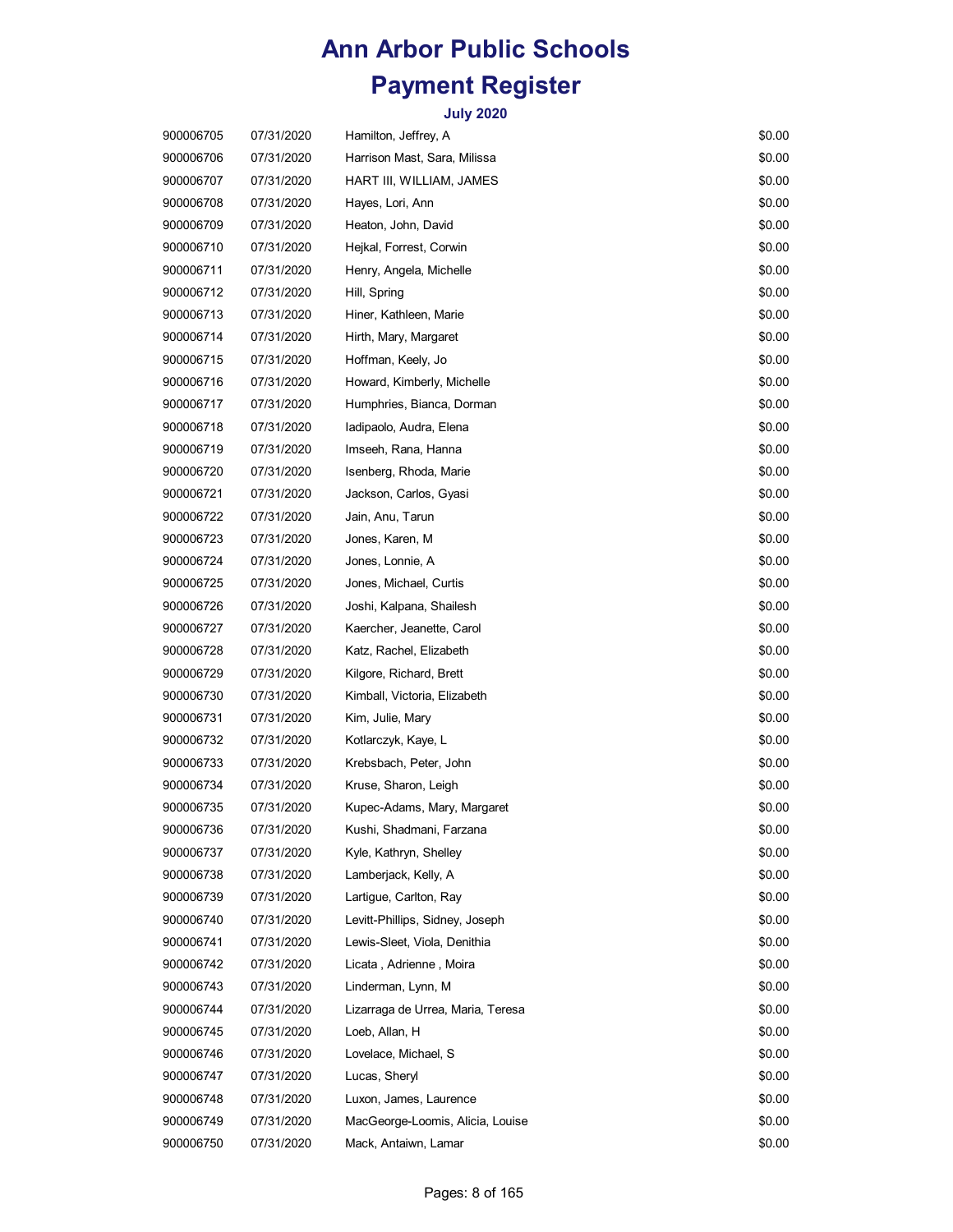| 900006751 | 07/31/2020 | Makhlouf, Hafida, Hammadi      | \$0.00 |
|-----------|------------|--------------------------------|--------|
| 900006752 | 07/31/2020 | Mann, Teresa, M                | \$0.00 |
| 900006753 | 07/31/2020 | Marks, Patti, Lael             | \$0.00 |
| 900006754 | 07/31/2020 | Marsee, Kara                   | \$0.00 |
| 900006755 | 07/31/2020 | Martinsson, Britt-Marie, I     | \$0.00 |
| 900006756 | 07/31/2020 | Mashal, Emily, Waldinger       | \$0.00 |
| 900006757 | 07/31/2020 | Mason, Ruthann, Sears          | \$0.00 |
| 900006758 | 07/31/2020 | McCormick, Marcy, M            | \$0.00 |
| 900006759 | 07/31/2020 | McKenzie, William, P           | \$0.00 |
| 900006760 | 07/31/2020 | McMillan, Caley, Lauren        | \$0.00 |
| 900006761 | 07/31/2020 | Merlino, Mercedes, Sanchez     | \$0.00 |
| 900006762 | 07/31/2020 | Meyer, Laura, Elizabeth        | \$0.00 |
| 900006763 | 07/31/2020 | Middleton, Shanna, Marie       | \$0.00 |
| 900006764 | 07/31/2020 | Moody, Michael, Paul           | \$0.00 |
| 900006765 | 07/31/2020 | Morton, Deborah, Chewaun-j     | \$0.00 |
| 900006766 | 07/31/2020 | O'Neal, Briana, Marie          | \$0.00 |
| 900006767 | 07/31/2020 | Orr, Shari, Leanne             | \$0.00 |
| 900006768 | 07/31/2020 | Park, Juwon                    | \$0.00 |
| 900006769 | 07/31/2020 | Parsons, Bryan, Michael        | \$0.00 |
| 900006770 | 07/31/2020 | Parsons, Lyle, E               | \$0.00 |
| 900006771 | 07/31/2020 | Patty, Marnetta, Nichole       | \$0.00 |
| 900006772 | 07/31/2020 | Pedit, April, L                | \$0.00 |
| 900006773 | 07/31/2020 | Powers, Grek                   | \$0.00 |
| 900006774 | 07/31/2020 | Proefrock, Neil, Sidney        | \$0.00 |
| 900006775 | 07/31/2020 | Ramamoorthy, Kalavathi         | \$0.00 |
| 900006776 | 07/31/2020 | Ransom, Wendy, Lee             | \$0.00 |
| 900006777 | 07/31/2020 | Richardson, Rebecca, Ann       | \$0.00 |
| 900006778 | 07/31/2020 | Ringo, Anita, M                | \$0.00 |
| 900006779 | 07/31/2020 | Rodriguez, Amy, Nicole everett | \$0.00 |
| 900006780 | 07/31/2020 | Rollins, Dorothy, M            | \$0.00 |
| 900006781 | 07/31/2020 | Rose, Brian, Joseph            | \$0.00 |
| 900006782 | 07/31/2020 | Rose, Brian, R                 | \$0.00 |
| 900006783 | 07/31/2020 | Rossi, Kristina, Nicole        | \$0.00 |
| 900006784 | 07/31/2020 | Rowton, Treavor, Dane          | \$0.00 |
| 900006785 | 07/31/2020 | Ruelle, Nathalie               | \$0.00 |
| 900006786 | 07/31/2020 | Sabetfakhri, Delband           | \$0.00 |
| 900006787 | 07/31/2020 | Sapper, Ellen, J               | \$0.00 |
| 900006788 | 07/31/2020 | Schnabel, Sarah, Elizabeth     | \$0.00 |
| 900006789 | 07/31/2020 | Schneider, Susan               | \$0.00 |
| 900006790 | 07/31/2020 | Seibert, Perry, Addison        | \$0.00 |
| 900006791 | 07/31/2020 | Shafer, Cathy, Lynn            | \$0.00 |
| 900006792 | 07/31/2020 | Sheaffer-Manthey, Mary, Anna   | \$0.00 |
| 900006793 | 07/31/2020 | Shoemaker, Alison, Emily       | \$0.00 |
| 900006794 | 07/31/2020 | Shubow, Diane, Jacqueline      | \$0.00 |
| 900006795 | 07/31/2020 | Simmons, Elizabeth, Jane       | \$0.00 |
| 900006796 | 07/31/2020 | Slater, Christopher, M         | \$0.00 |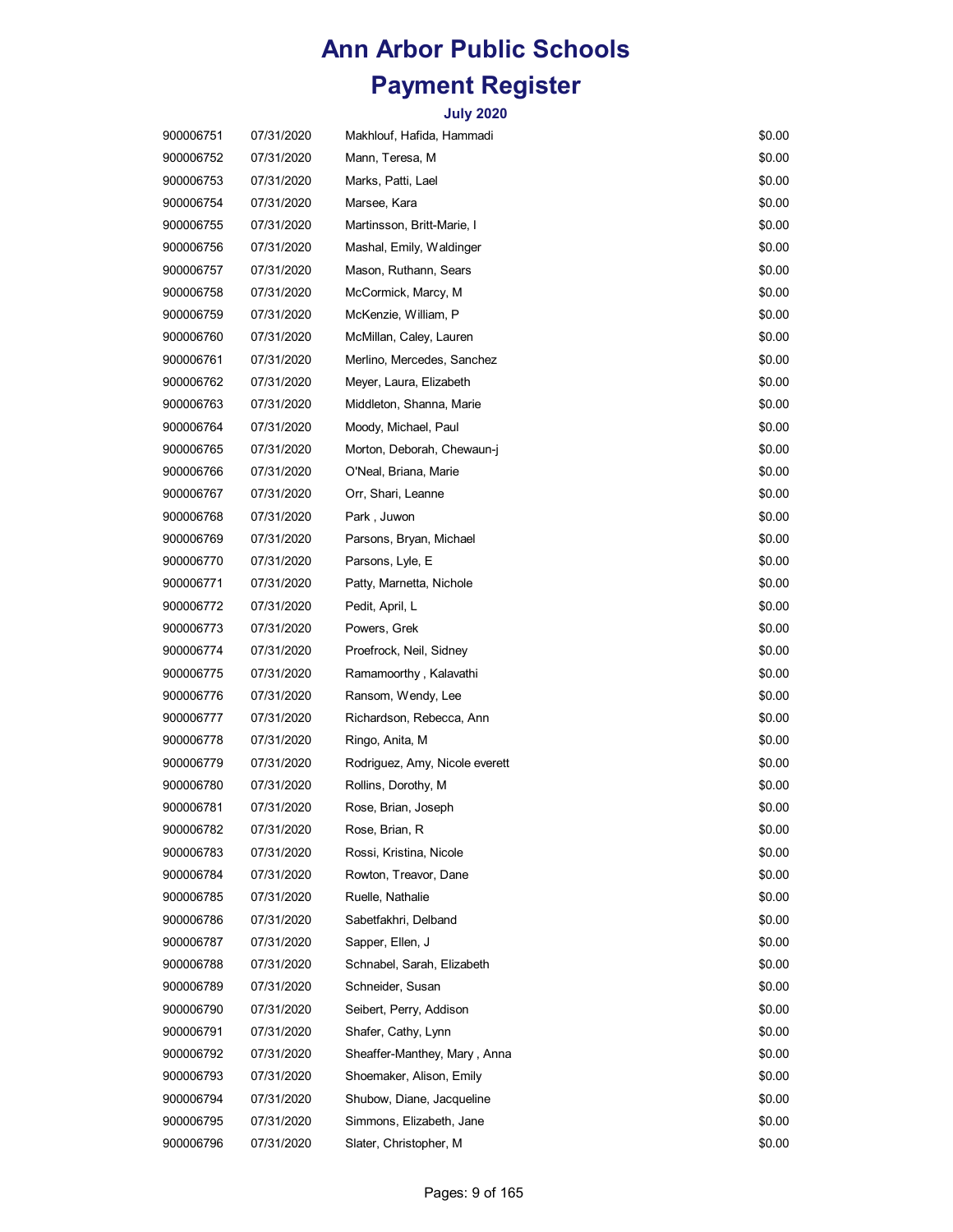| 900006797          | 07/31/2020 | Smith, Monique, Lynne-Kate      | \$0.00         |
|--------------------|------------|---------------------------------|----------------|
| 900006798          | 07/31/2020 | Smith, Mose, Fisher             | \$0.00         |
| 900006799          | 07/31/2020 | Smith, Natasha, Roshanundra     | \$0.00         |
| 900006800          | 07/31/2020 | Sochacki, Carolyn, Elizabeth    | \$0.00         |
| 900006801          | 07/31/2020 | Sommer, Brandy, Ann             | \$0.00         |
| 900006802          | 07/31/2020 | Soofi, Paris, F                 | \$0.00         |
| 900006803          | 07/31/2020 | Stange, Martha, Ann             | \$0.00         |
| 900006804          | 07/31/2020 | Stepp-Thomas, Petra, Maria      | \$0.00         |
| 900006805          | 07/31/2020 | Stern, Elizabeth, L             | \$0.00         |
| 900006806          | 07/31/2020 | Szuszman, Stacey, Greenleaf     | \$0.00         |
| 900006807          | 07/31/2020 | Taub-McNabb, Melissa, Dawn      | \$0.00         |
| 900006808          | 07/31/2020 | Taylor, Jeffrey, R              | \$0.00         |
| 900006809          | 07/31/2020 | Tehranipour, Kim, D             | \$0.00         |
| 900006810          | 07/31/2020 | Thomas-Palmer, Jonathan, Graham | \$0.00         |
| 900006811          | 07/31/2020 | Thomas, Satonya, Kaye           | \$0.00         |
| 900006812          | 07/31/2020 | Trigg, Michele                  | \$0.00         |
| 900006813          | 07/31/2020 | Trocchio, Bret, J               | \$0.00         |
| 900006814          | 07/31/2020 | Tsang, Julia, Jane              | \$0.00         |
| 900006815          | 07/31/2020 | Vallina, Lia, Ann               | \$0.00         |
| 900006816          | 07/31/2020 | Vermeulen, Chris, W             | \$0.00         |
| 900006817          | 07/31/2020 | Vogiatzi, Paraskevi             | \$0.00         |
| 900006818          | 07/31/2020 | Wade, Keith, Anthony            | \$0.00         |
| 900006819          | 07/31/2020 | Walker, Andrew, D               | \$0.00         |
| 900006820          | 07/31/2020 | Wark, Emily, Nettie-Angel       | \$0.00         |
| 900006821          | 07/31/2020 | Warner, Emily, Grace            | \$0.00         |
| 900006822          | 07/31/2020 | Warsinske, Andra, Vaughan       | \$0.00         |
| 900006823          | 07/31/2020 | Weaver, Corey, B                | \$0.00         |
| 900006824          | 07/31/2020 | Weldon, Debra, Ann              | \$0.00         |
| 900006825          | 07/31/2020 | Williams, Robin, K              | \$0.00         |
| 900006826          | 07/31/2020 | Willigan, Lauren, Ann           | \$0.00         |
| 900006827          | 07/31/2020 | Wilson, Susan, M                | \$0.00         |
| 900006828          | 07/31/2020 | Wolter, Deborah, L              | \$0.00         |
| 900006829          | 07/31/2020 | Woodman, Margaret, P            | \$0.00         |
| 900006830          | 07/31/2020 | Wyszewianski, Alexander, Guy    | \$0.00         |
| 900006831          | 07/31/2020 | York, Cedric                    | \$0.00         |
| 900006832          | 07/31/2020 | Zeidan, Abla, Jamil             | \$0.00         |
| Type Check Totals: |            |                                 | \$7,575,209.69 |
| <u>EFT</u>         |            |                                 |                |
| 349237             | 07/03/2020 | Abuelezz, Wafaa, Mf             | \$193.89       |
| 349238             | 07/03/2020 | Acord, Casandra, Ann            | \$752.33       |
| 349239             | 07/03/2020 | Adams, Laurie, A                | \$1,289.60     |
| 349240             | 07/03/2020 | Adams, Leslie, Braden           | \$925.86       |
| 349241             | 07/03/2020 | Adams, Michaela, Brennan        | \$1,607.37     |
| 349242             | 07/03/2020 | Adams, Nalani, Mae              | \$812.33       |
| 349243             | 07/03/2020 | Adams, Nalani, Mae              | \$90.26        |
| 349244             | 07/03/2020 | Adato, Bryan, Venise            | \$201.67       |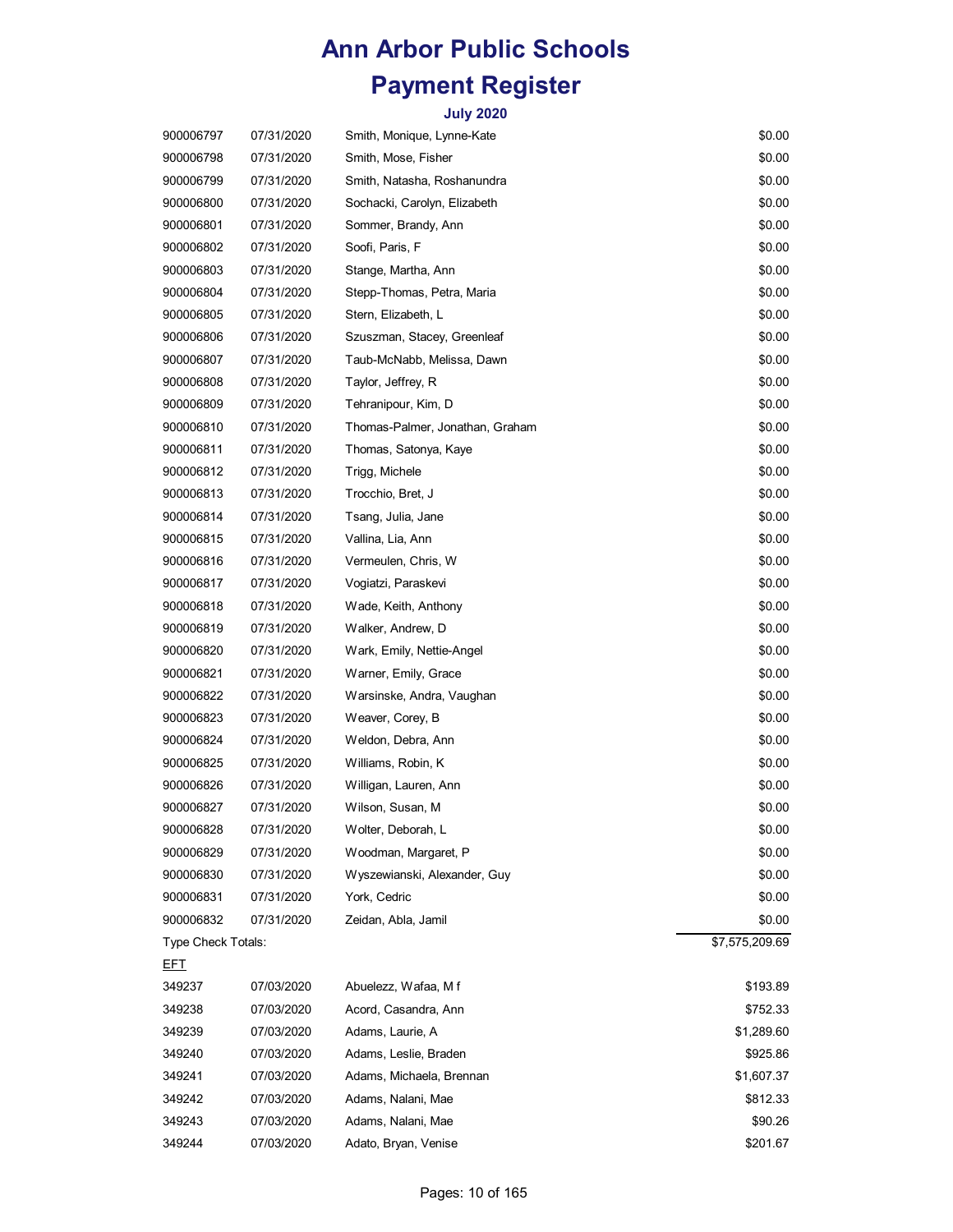| 349245 | 07/03/2020 | Addington, Regina, Chevron      | \$638.63   |
|--------|------------|---------------------------------|------------|
| 349246 | 07/03/2020 | Addison, Cheryl                 | \$112.73   |
| 349247 | 07/03/2020 | Addison, Erin, Elizabeth        | \$1,391.45 |
| 349248 | 07/03/2020 | Adegboyega, Siarra              | \$1,058.92 |
| 349249 | 07/03/2020 | Adoboe-Herrera, Kwami, Pascal   | \$101.83   |
| 349250 | 07/03/2020 | Aherne, Sarah Jane, Tait        | \$3,049.56 |
| 349251 | 07/03/2020 | Ahmed, Zahra, Mohamed           | \$105.88   |
| 349252 | 07/03/2020 | Ajlouny, Randa, John            | \$42.61    |
| 349253 | 07/03/2020 | Ajoudani, Eshrat                | \$171.90   |
| 349254 | 07/03/2020 | Akerley, Brenda, Lee            | \$357.84   |
| 349255 | 07/03/2020 | Akhter, Selina                  | \$463.32   |
| 349256 | 07/03/2020 | Akins, Connie, Lorraine         | \$1,660.26 |
| 349257 | 07/03/2020 | Al Najjar, Maisoon, A           | \$667.69   |
| 349258 | 07/03/2020 | Al Qwrshi, Thanaa, Sultan       | \$113.78   |
| 349259 | 07/03/2020 | Al Rawashdeh, Manal, Husain     | \$492.50   |
| 349260 | 07/03/2020 | Alaqrabawi, Munia               | \$112.25   |
| 349261 | 07/03/2020 | Alcocer, Joseph, Michael        | \$1,140.46 |
| 349262 | 07/03/2020 | Alexander, Courtney, Ellen Reid | \$1,689.53 |
| 349263 | 07/03/2020 | Alexander, Makia, Deanne        | \$2,415.71 |
| 349264 | 07/03/2020 | Alfaro, Antonia, Ermelinda      | \$508.90   |
| 349265 | 07/03/2020 | Ali, Maymun, Abdulrahman        | \$56.06    |
| 349266 | 07/03/2020 | Allan, Jennifer, H              | \$1,367.74 |
| 349267 | 07/03/2020 | Allen, Amina, Halim Rahman      | \$2,383.72 |
| 349268 | 07/03/2020 | Allen, James                    | \$96.61    |
| 349269 | 07/03/2020 | Allen, Virginia                 | \$103.35   |
| 349270 | 07/03/2020 | Allgeyer, Marcel, Lee           | \$1,001.60 |
| 349271 | 07/03/2020 | Allgeyer, Marcel, Lee           | \$200.00   |
| 349272 | 07/03/2020 | Allred, Aaron, Michael          | \$66.71    |
| 349273 | 07/03/2020 | Almassy, David, Michael         | \$1,057.41 |
| 349274 | 07/03/2020 | Almburg, Darlene, Phyllis       | \$177.34   |
| 349275 | 07/03/2020 | Alseri, Windy                   | \$1,184.71 |
| 349276 | 07/03/2020 | Alston, Melita, Nichole         | \$2,889.63 |
| 349277 | 07/03/2020 | Alvarez, Cherie, Marie          | \$453.73   |
| 349278 | 07/03/2020 | Alwin, Abigail, S               | \$1,779.62 |
| 349279 | 07/03/2020 | Ambrosino, Coert                | \$1,778.76 |
| 349280 | 07/03/2020 | Ambrozaitis, Kimberly, Joy      | \$1,718.80 |
| 349281 | 07/03/2020 | Anahid, Sahra, Elizabeth        | \$479.58   |
| 349282 | 07/03/2020 | Anderson, Andrea, A             | \$588.50   |
| 349283 | 07/03/2020 | Anderson, Ava                   | \$651.24   |
| 349284 | 07/03/2020 | Anderson, Breanne, Nicole       | \$130.03   |
| 349285 | 07/03/2020 | Anderson, Geoffrey, G           | \$1,560.41 |
| 349286 | 07/03/2020 | Anderson, Jessica, Monique      | \$1,738.06 |
| 349287 | 07/03/2020 | Anderson, Kiara, Nelson         | \$2,097.00 |
| 349288 | 07/03/2020 | Anderson, Molly, R              | \$1,185.49 |
| 349289 | 07/03/2020 | Anderson, Molly, R              | \$131.72   |
| 349290 | 07/03/2020 | Anderson, Philicia, Patrice     | \$507.71   |
|        |            |                                 |            |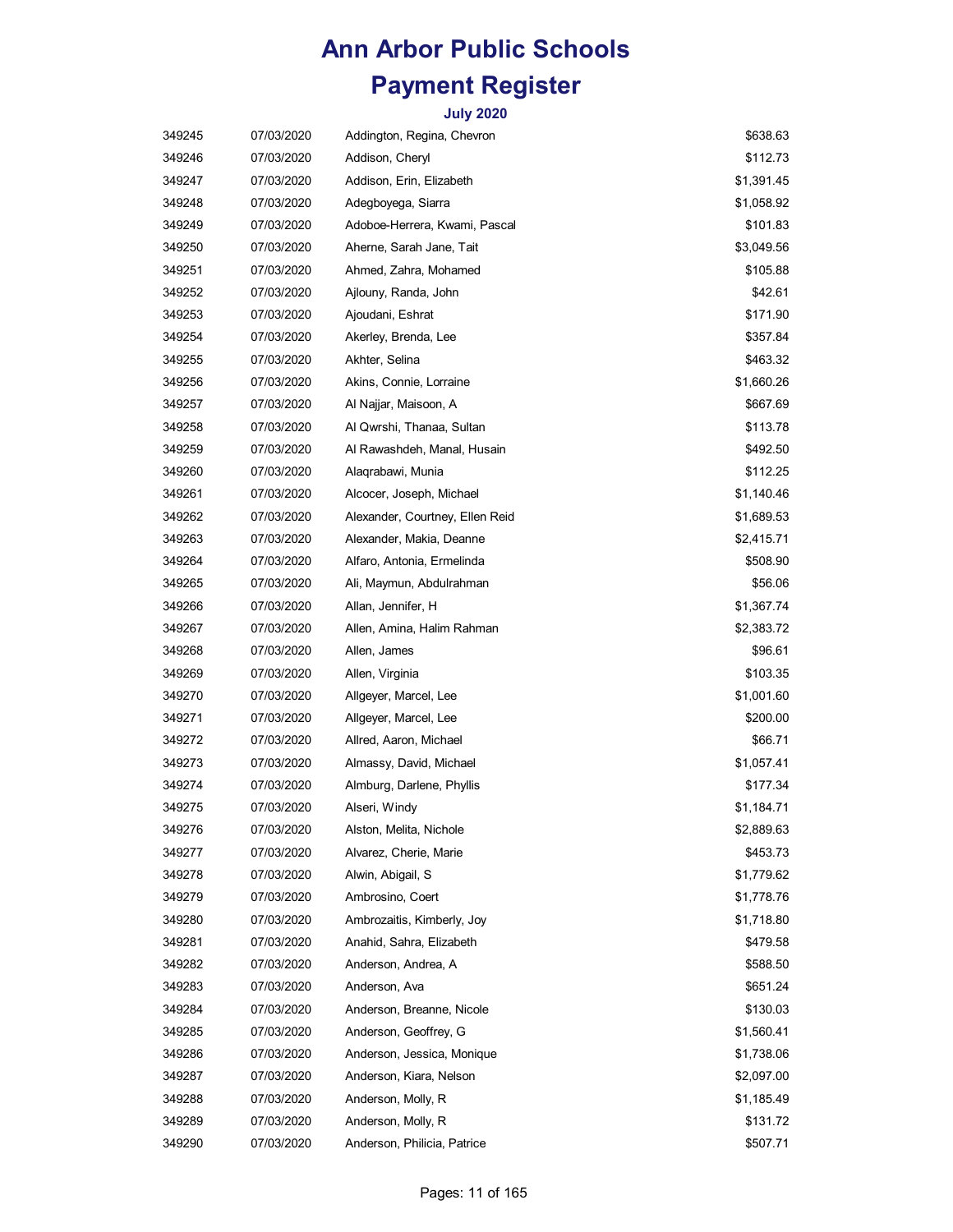| 349291 | 07/03/2020 | Anderson, Terry, Ann         | \$2,127.80 |
|--------|------------|------------------------------|------------|
| 349292 | 07/03/2020 | Anderson, Tracy, Lynn        | \$1,693.11 |
| 349293 | 07/03/2020 | Andres, Allison, JoAnn       | \$1,744.42 |
| 349294 | 07/03/2020 | Andrew-Vaughan, Sarah, Jean  | \$2,616.99 |
| 349295 | 07/03/2020 | Andrew-Vaughan, Sarah, Jean  | \$300.00   |
| 349296 | 07/03/2020 | Angeli, Gina, Marie          | \$546.97   |
| 349297 | 07/03/2020 | Angeli, Gina, Marie          | \$175.00   |
| 349298 | 07/03/2020 | Angeli, Julie, Booms         | \$1,823.67 |
| 349299 | 07/03/2020 | Angeli, Julie, Booms         | \$25.00    |
| 349300 | 07/03/2020 | Angeli, Julie, Booms         | \$55.00    |
| 349301 | 07/03/2020 | Anglin, Deborah, Hope        | \$1,303.16 |
| 349302 | 07/03/2020 | Anglin, Lisa, R              | \$2,785.69 |
| 349303 | 07/03/2020 | An, Louiza                   | \$49.56    |
| 349304 | 07/03/2020 | Antieau, Jodie, Lorraine     | \$92.65    |
| 349305 | 07/03/2020 | Anton, Sarah, Anne           | \$1,435.70 |
| 349306 | 07/03/2020 | Aponte, Leonardo             | \$1,389.84 |
| 349307 | 07/03/2020 | Aquino, Caroline, Hoey       | \$1,252.75 |
| 349308 | 07/03/2020 | Arbour, Julie, A             | \$1,397.02 |
| 349309 | 07/03/2020 | Arbour, Julie, A             | \$200.00   |
| 349310 | 07/03/2020 | Arce, Eleazar                | \$552.21   |
| 349311 | 07/03/2020 | Ardan, Kathleen, A           | \$263.32   |
| 349312 | 07/03/2020 | Ardan, Kathleen, A           | \$500.00   |
| 349313 | 07/03/2020 | Aretz, Diane, E              | \$1,224.26 |
| 349314 | 07/03/2020 | Argersinger, Sarah, Fingerle | \$1,766.30 |
| 349315 | 07/03/2020 | Argiero, Mary, Grace         | \$551.98   |
| 349316 | 07/03/2020 | Armstrong, Stephen, A        | \$1,827.61 |
| 349317 | 07/03/2020 | Armstrong, Tracy, M          | \$1,574.82 |
| 349318 | 07/03/2020 | Arning, Dana, Burton         | \$883.09   |
| 349319 | 07/03/2020 | Arnold , Alison , Marie      | \$1,539.33 |
| 349320 | 07/03/2020 | Arnold, Audrey, Lynn         | \$2,032.52 |
| 349321 | 07/03/2020 | Arnold, Audrey, Lynn         | \$50.00    |
| 349322 | 07/03/2020 | Arnold, Jamie, Lyn           | \$2,204.47 |
| 349323 | 07/03/2020 | Arnold, Karen, L             | \$1,514.24 |
| 349324 | 07/03/2020 | Arnold, Karen, L             | \$350.00   |
| 349325 | 07/03/2020 | Arthurs, Claire, Aniela      | \$498.73   |
| 349326 | 07/03/2020 | Asair, Leyla, Bashir         | \$198.30   |
| 349327 | 07/03/2020 | Asani, Fjollza               | \$1,340.95 |
| 349328 | 07/03/2020 | Ash, Christopher, Roy        | \$329.61   |
| 349329 | 07/03/2020 | Asher, Laura, Ashley         | \$1,325.08 |
| 349330 | 07/03/2020 | Asher, Laura, Ashley         | \$20.00    |
| 349331 | 07/03/2020 | Ashford, Kivia, Hayward      | \$1,657.41 |
| 349332 | 07/03/2020 | Ashford, LaMar               | \$260.62   |
| 349333 | 07/03/2020 | Ashford, LaMar               | \$50.00    |
| 349334 | 07/03/2020 | Ashley, Shawn, M             | \$1,926.86 |
| 349335 | 07/03/2020 | Ash, Robert, Douglas         | \$1,850.33 |
| 349336 | 07/03/2020 | Aslanyan, Ruzanna            | \$80.46    |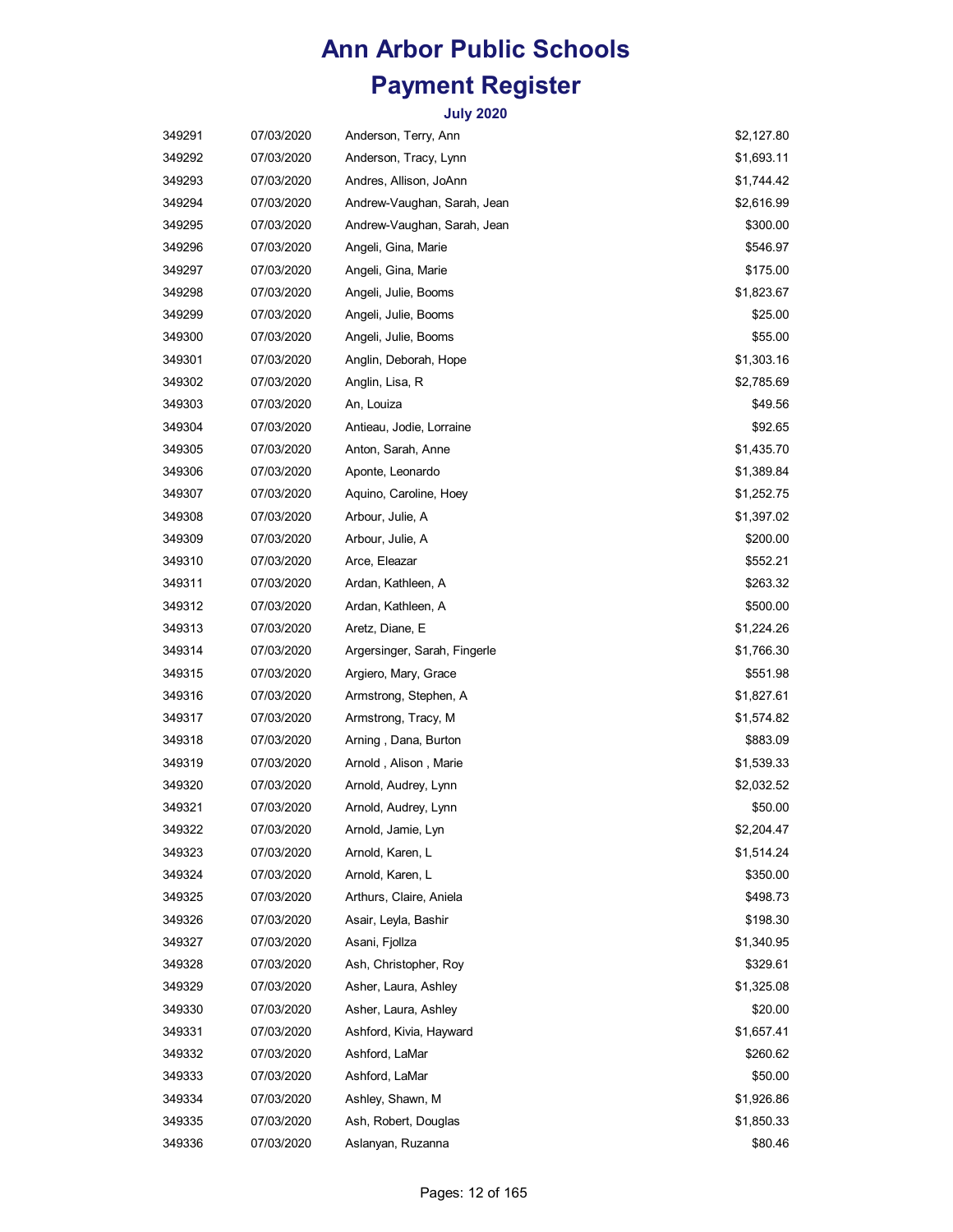| 349337 | 07/03/2020 | Atkinson, Judith, Marie        | \$1,043.65 |
|--------|------------|--------------------------------|------------|
| 349338 | 07/03/2020 | Augsburger, Danielle, Marie    | \$308.71   |
| 349339 | 07/03/2020 | Augsburger, Danielle, Marie    | \$926.15   |
| 349340 | 07/03/2020 | Aumen, Jared, T                | \$1,767.97 |
| 349341 | 07/03/2020 | Austin, Jeffrey, Michael       | \$1,729.64 |
| 349342 | 07/03/2020 | Avenall, Lindsy, Kay Olivia    | \$1,160.60 |
| 349343 | 07/03/2020 | Aylsworth, Caitlin, Marie      | \$1,080.47 |
| 349344 | 07/03/2020 | Ayotte, Andrea, Lynn           | \$1,213.43 |
| 349345 | 07/03/2020 | Ayotte, Andrea, Lynn           | \$330.00   |
| 349346 | 07/03/2020 | Ayotte, Andrea, Lynn           | \$200.00   |
| 349347 | 07/03/2020 | AZIZUDDIN, SABERAH             | \$52.72    |
| 349348 | 07/03/2020 | Bacolor, Jennifer, Miller      | \$2,798.83 |
| 349349 | 07/03/2020 | Badalamente, Sara, Beth        | \$2,905.63 |
| 349350 | 07/03/2020 | Badel, Andrea, Marie lynn      | \$2,085.18 |
| 349351 | 07/03/2020 | Baek, Won, Seon                | \$93.23    |
| 349352 | 07/03/2020 | Bagherpour, Mahshid, Jansar    | \$111.04   |
| 349353 | 07/03/2020 | Bagner-patterson, Gwendolyn    | \$116.62   |
| 349354 | 07/03/2020 | Bahlibi, Rebecca, N            | \$89.81    |
| 349355 | 07/03/2020 | Bahr, Trisha, Marie            | \$595.77   |
| 349356 | 07/03/2020 | Bahr, Trisha, Marie            | \$1,350.00 |
| 349357 | 07/03/2020 | Bailey Johnson, Marissa, Joyce | \$1,694.20 |
| 349358 | 07/03/2020 | Bailey, Kristin, Nicole Vespa  | \$1,589.42 |
| 349359 | 07/03/2020 | Bailey, Paul, D                | \$2,080.79 |
| 349360 | 07/03/2020 | Bailey, Paul, D                | \$75.00    |
| 349361 | 07/03/2020 | Bailey, Robin, C               | \$1,629.64 |
| 349362 | 07/03/2020 | Bailey, Robin, C               | \$870.00   |
| 349363 | 07/03/2020 | Bairley, Elyse, Marie          | \$813.49   |
| 349364 | 07/03/2020 | Bairley, Elyse, Marie          | \$340.00   |
| 349365 | 07/03/2020 | Bairley, Elyse, Marie          | \$95.00    |
| 349366 | 07/03/2020 | Bairley, Elyse, Marie          | \$300.00   |
| 349367 | 07/03/2020 | Baker, Drew, Allen             | \$8.13     |
| 349368 | 07/03/2020 | Baker, Emily                   | \$1,022.00 |
| 349369 | 07/03/2020 | Baker, Hailey, Lynn            | \$996.34   |
| 349370 | 07/03/2020 | Baker, Manar, Mohamad          | \$1,338.54 |
| 349371 | 07/03/2020 | Baker, Susan, E                | \$2,036.87 |
| 349372 | 07/03/2020 | Baker, Susan, E                | \$100.00   |
| 349373 | 07/03/2020 | Balli, Belinda, Ann            | \$1,590.34 |
| 349374 | 07/03/2020 | Balli, Belinda, Ann            | \$75.00    |
| 349375 | 07/03/2020 | Balliett, Kristen, Michelle    | \$565.14   |
| 349376 | 07/03/2020 | Ball, Rebecca, Winston         | \$1,992.61 |
| 349377 | 07/03/2020 | Bankey, Lisa, Rene             | \$2,901.38 |
| 349378 | 07/03/2020 | Banks, Deidra, Muriel          | \$554.75   |
| 349379 | 07/03/2020 | Banks, Deidra, Muriel          | \$1.00     |
| 349380 | 07/03/2020 | Banks, Deidra, Muriel          | \$500.00   |
| 349381 | 07/03/2020 | Barcelata, Jennifer, J         | \$1,671.55 |
| 349382 | 07/03/2020 | Barcelata, Jennifer, J         | \$10.00    |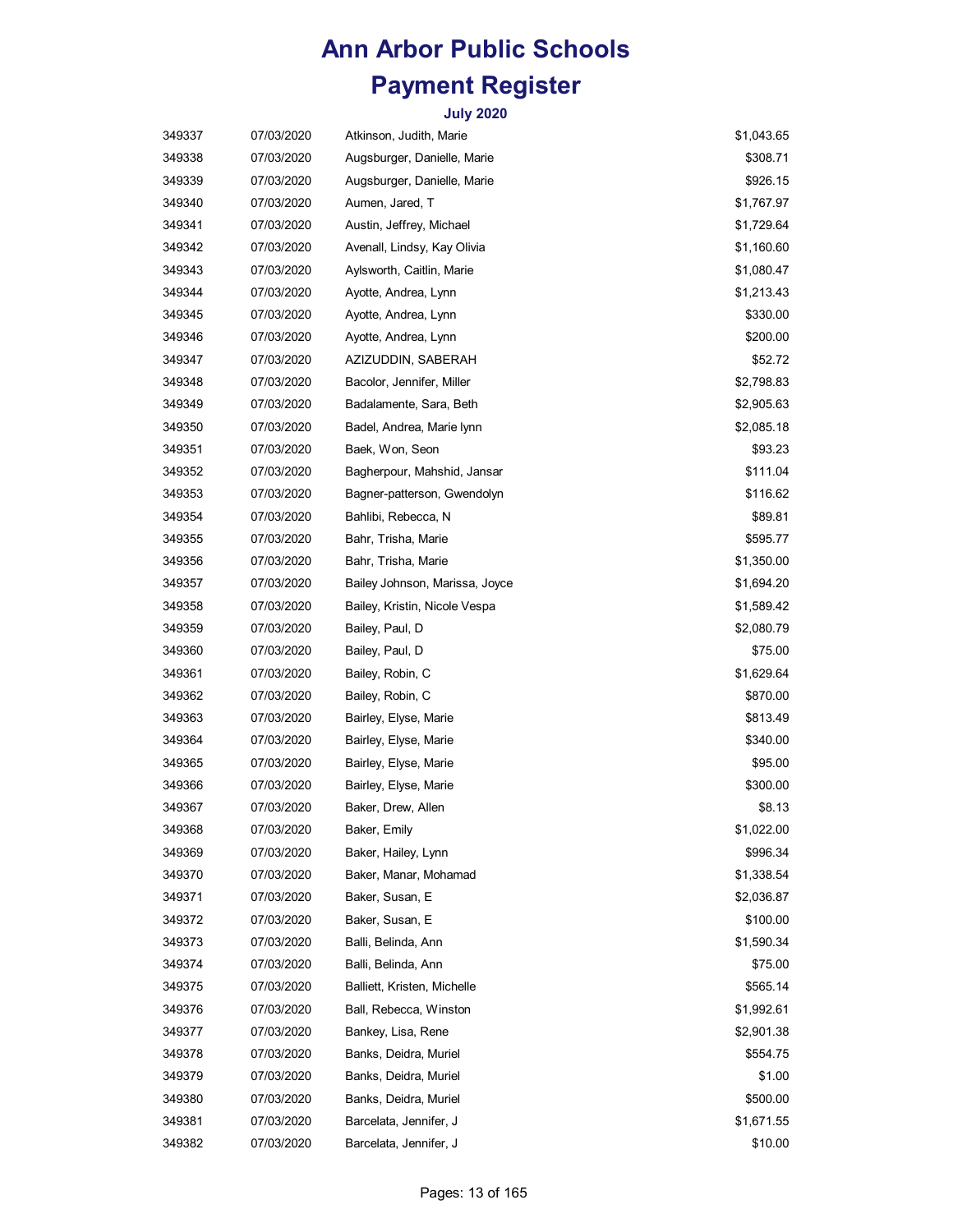| 349383 | 07/03/2020 | Barcelata, Jennifer, J     | \$10.00    |
|--------|------------|----------------------------|------------|
| 349384 | 07/03/2020 | Barcelata, Jennifer, J     | \$20.00    |
| 349385 | 07/03/2020 | Bares, Lisa, Renee         | \$1,665.53 |
| 349386 | 07/03/2020 | Barkoot, Michele, Ejanee   | \$838.39   |
| 349387 | 07/03/2020 | Barnard, Amelia            | \$39.31    |
| 349388 | 07/03/2020 | Barnes, Jennifer, A        | \$2,261.64 |
| 349389 | 07/03/2020 | Barnes, Joseph, Matthew    | \$1,750.62 |
| 349390 | 07/03/2020 | Baron, Sharon, Helen       | \$1,965.17 |
| 349391 | 07/03/2020 | Barrett, Nicole, Marie     | \$1,762.97 |
| 349392 | 07/03/2020 | Barricklow, Angela, Sue    | \$2,214.95 |
| 349393 | 07/03/2020 | Barrientes, Salvador       | \$1,890.58 |
| 349394 | 07/03/2020 | Barrientes, Salvador       | \$70.00    |
| 349395 | 07/03/2020 | Barritt, Samina, Das       | \$126.26   |
| 349396 | 07/03/2020 | Bartley, Eugene, T         | \$1,647.71 |
| 349397 | 07/03/2020 | Bartley, Eugene, T         | \$250.00   |
| 349398 | 07/03/2020 | Bartman, Susan, Jean       | \$1,376.52 |
| 349399 | 07/03/2020 | Bartman, Susan, Jean       | \$300.00   |
| 349400 | 07/03/2020 | Bartman, Susan, Jean       | \$100.00   |
| 349401 | 07/03/2020 | Bartman, Susan, Jean       | \$50.00    |
| 349402 | 07/03/2020 | Bartman, Susan, Jean       | \$175.00   |
| 349403 | 07/03/2020 | Barton, David, Linhart     | \$1,666.92 |
| 349404 | 07/03/2020 | Barton, Lakesha, Tashcika  | \$1,343.35 |
| 349405 | 07/03/2020 | Barton, Wonder, Elisia     | \$1,618.15 |
| 349406 | 07/03/2020 | Basescu, Todd, Wesley      | \$1,177.22 |
| 349407 | 07/03/2020 | Baskey, Linda, C           | \$2,126.34 |
| 349408 | 07/03/2020 | Baskin, Melvin             | \$808.70   |
| 349409 | 07/03/2020 | Bassett, James, A          | \$706.18   |
| 349410 | 07/03/2020 | Bassett, Theresa, A        | \$2,166.75 |
| 349411 | 07/03/2020 | Bass, Valeska, Lynne       | \$2,306.51 |
| 349412 | 07/03/2020 | Basu, Anindita             | \$462.30   |
| 349413 | 07/03/2020 | Basuni, Shaima, Abdulla    | \$1,342.96 |
| 349414 | 07/03/2020 | Bates, Susan, E            | \$953.50   |
| 349415 | 07/03/2020 | Batkins, Philip, J         | \$1,639.49 |
| 349416 | 07/03/2020 | Bauer, Mary, Catherine     | \$206.34   |
| 349417 | 07/03/2020 | Bauer, Natalie, Marie      | \$996.34   |
| 349418 | 07/03/2020 | Bauer, Tamara              | \$114.60   |
| 349419 | 07/03/2020 | Baugh, Leslie, L           | \$1,625.77 |
| 349420 | 07/03/2020 | Baughn, Susan, Ellen       | \$334.33   |
| 349421 | 07/03/2020 | Bauman, Elizabeth, A       | \$1,840.94 |
| 349422 | 07/03/2020 | Bauman, Mariah, Elizabeth  | \$1,373.49 |
| 349423 | 07/03/2020 | Bayer, Andrew, Joseph      | \$1,887.43 |
| 349424 | 07/03/2020 | Bear, Diana, Marie         | \$96.82    |
| 349425 | 07/03/2020 | Beattie, Carrie, Elizabeth | \$60.23    |
| 349426 | 07/03/2020 | Becker, Jaclyn, Nicole     | \$944.07   |
| 349427 | 07/03/2020 | Becker, Maureen, Ann       | \$1,132.57 |
| 349428 | 07/03/2020 | Bedard, Joseph, M          | \$1,234.45 |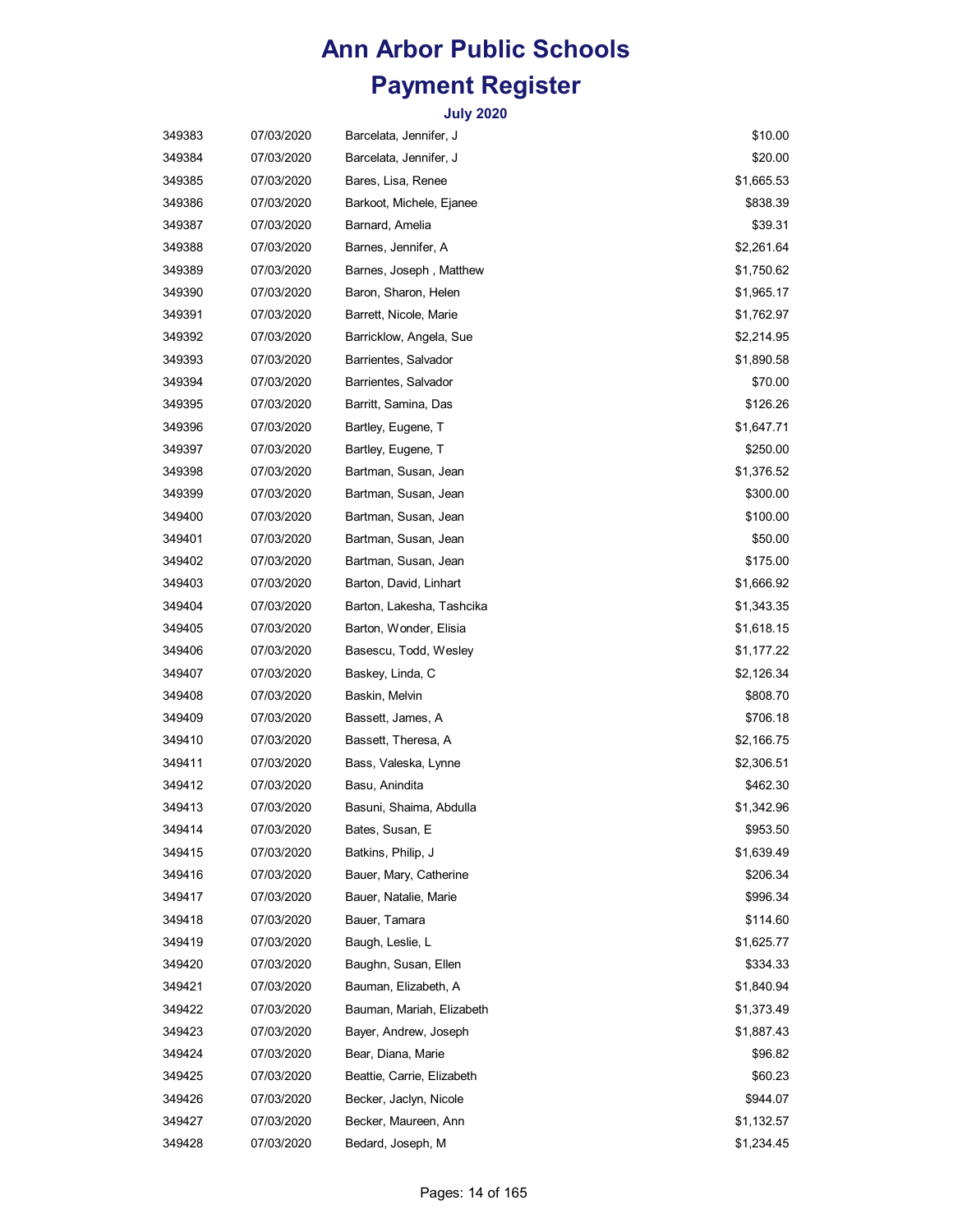| 349429 | 07/03/2020 | Bedinger, Brandon, Michael  | \$832.59   |
|--------|------------|-----------------------------|------------|
| 349430 | 07/03/2020 | Bedolla, Cindy, L           | \$72.22    |
| 349431 | 07/03/2020 | Beech, Susan, Carol         | \$1,771.10 |
| 349432 | 07/03/2020 | Beery, Craig, Everette      | \$2,161.98 |
| 349433 | 07/03/2020 | Behmer, Kevin, S            | \$1,724.69 |
| 349434 | 07/03/2020 | Behmer, Kevin, S            | \$5.00     |
| 349435 | 07/03/2020 | Behmer, Kevin, S            | \$5.00     |
| 349436 | 07/03/2020 | Behmer, Kevin, S            | \$10.00    |
| 349437 | 07/03/2020 | Bell, Bethany, Joy          | \$1,380.07 |
| 349438 | 07/03/2020 | Bell, Carlton, Bernard      | \$4,067.00 |
| 349439 | 07/03/2020 | Bell, Christine, Marie      | \$542.07   |
| 349440 | 07/03/2020 | Bell, Clay, D               | \$20.61    |
| 349441 | 07/03/2020 | Bellers, William, D         | \$1,258.08 |
| 349442 | 07/03/2020 | Bell, Jeremy, Michael       | \$588.25   |
| 349443 | 07/03/2020 | Bell, Jessica, Mary         | \$1,571.78 |
| 349444 | 07/03/2020 | Bellows, Kathryn, Anne      | \$1,507.08 |
| 349445 | 07/03/2020 | Bell, Sharraine             | \$183.80   |
| 349446 | 07/03/2020 | Bell, Tamala, Lynnette      | \$2,130.16 |
| 349447 | 07/03/2020 | Bengel, Jason, Paul         | \$65.96    |
| 349448 | 07/03/2020 | Benkes, Kinga, Maria        | \$294.40   |
| 349449 | 07/03/2020 | Berger, Daniel, John        | \$2,174.58 |
| 349450 | 07/03/2020 | Berger, Kris ann            | \$2,039.55 |
| 349451 | 07/03/2020 | Bergman, Cory, David        | \$1,556.11 |
| 349452 | 07/03/2020 | Bergren, Rachael, Ann       | \$1,194.64 |
| 349453 | 07/03/2020 | Bergstrom, Linda            | \$66.55    |
| 349454 | 07/03/2020 | Bernardin, Douglas, E       | \$980.00   |
| 349455 | 07/03/2020 | Bernardin, Douglas, E       | \$345.00   |
| 349456 | 07/03/2020 | Bernardin, Douglas, E       | \$185.00   |
| 349457 | 07/03/2020 | Bernardin, Douglas, E       | \$210.00   |
| 349458 | 07/03/2020 | Bernier, Aina, B            | \$2,345.24 |
| 349459 | 07/03/2020 | Berry-Glaspie, Ashia, Genay | \$538.87   |
| 349460 | 07/03/2020 | Berry, Heather              | \$66.63    |
| 349461 | 07/03/2020 | Bertelson, Chad             | \$1,731.54 |
| 349462 | 07/03/2020 | Bertelson, Heather, Renee   | \$2,620.20 |
| 349463 | 07/03/2020 | Bert, Kelli, Glee           | \$1,764.75 |
| 349464 | 07/03/2020 | Bertsos, Nicholas, William  | \$905.77   |
| 349465 | 07/03/2020 | Bertsos, Nicholas, William  | \$150.00   |
| 349466 | 07/03/2020 | Bezeau, Anne, Christine     | \$1,639.90 |
| 349467 | 07/03/2020 | Bickel, Chad, Victor        | \$1,360.37 |
| 349468 | 07/03/2020 | Bickel, Chad, Victor        | \$50.00    |
| 349469 | 07/03/2020 | Bickers, Antonia, Dionne    | \$1,958.01 |
| 349470 | 07/03/2020 | Bien, Karen, Dee            | \$192.20   |
| 349471 | 07/03/2020 | Biermann, Suzanne, Michelle | \$1,958.95 |
| 349472 | 07/03/2020 | Billings, Coleen, Ann       | \$1,693.72 |
| 349473 | 07/03/2020 | Bilsborrow, Jefferson, B    | \$1,243.38 |
| 349474 | 07/03/2020 | Bing, Jason, J              | \$1,875.96 |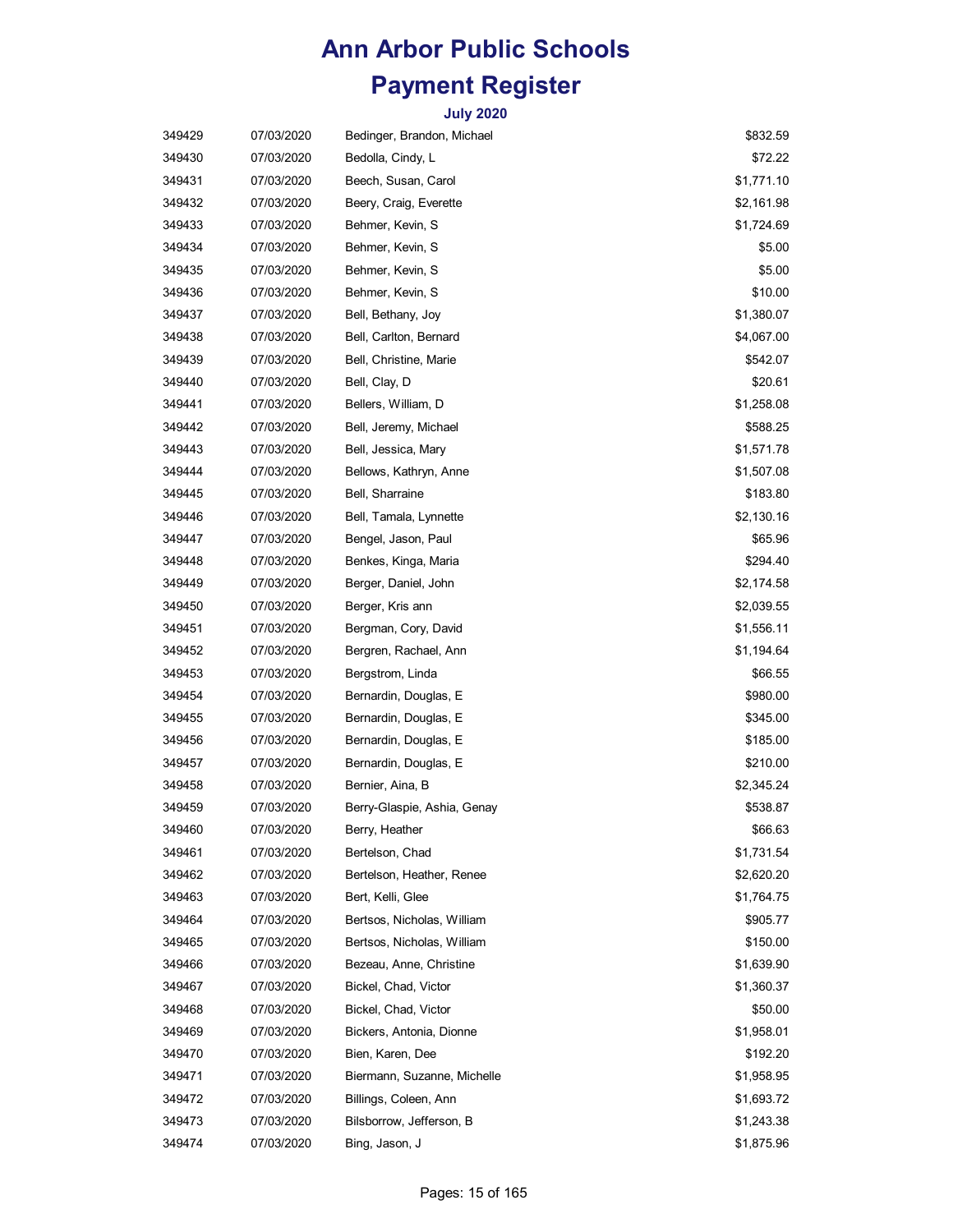| 349475 | 07/03/2020 | Bing, Jason, J                | \$300.00   |
|--------|------------|-------------------------------|------------|
| 349476 | 07/03/2020 | Birdsong, Robin, Kathleen     | \$1,868.33 |
| 349477 | 07/03/2020 | Bishop, Kristine, Renee       | \$1,827.80 |
| 349478 | 07/03/2020 | Black, Angela, Laney          | \$4,564.09 |
| 349479 | 07/03/2020 | Black, Angela, Laney          | \$100.00   |
| 349480 | 07/03/2020 | Blackman, Wendy, Carole       | \$664.37   |
| 349481 | 07/03/2020 | Blake, Meredith, Leigh        | \$1,297.89 |
| 349482 | 07/03/2020 | Blake, Sara, Elizabeth        | \$766.83   |
| 349483 | 07/03/2020 | Blancke, Traci, Lynn          | \$1,391.30 |
| 349484 | 07/03/2020 | Blancke, Traci, Lynn          | \$250.00   |
| 349485 | 07/03/2020 | Blandino, Christine, Dorta    | \$1,554.37 |
| 349486 | 07/03/2020 | Blandino, Christine, Dorta    | \$225.00   |
| 349487 | 07/03/2020 | Blandino, Christine, Dorta    | \$250.00   |
| 349488 | 07/03/2020 | Blick, Shannon, Marie         | \$2,441.04 |
| 349489 | 07/03/2020 | Bloor, Samantha, Frances      | \$2,296.25 |
| 349490 | 07/03/2020 | Blumer, David, J              | \$2,329.41 |
| 349491 | 07/03/2020 | Boden, Cara, Weissman         | \$1,608.25 |
| 349492 | 07/03/2020 | Boesen, Lauren, E             | \$1,714.90 |
| 349493 | 07/03/2020 | Bohl, Julie, Victoria-Stowers | \$1,824.31 |
| 349494 | 07/03/2020 | Boland, Lynn, Ann             | \$1,703.13 |
| 349495 | 07/03/2020 | Bolanos, Jacklyn, Marie       | \$1,482.44 |
| 349496 | 07/03/2020 | Boles, Hala, A                | \$1,888.54 |
| 349497 | 07/03/2020 | Boles, Maria                  | \$1,481.57 |
| 349498 | 07/03/2020 | Boles, Maria                  | \$500.00   |
| 349499 | 07/03/2020 | Bollar, Olivia, A             | \$241.72   |
| 349500 | 07/03/2020 | Bond II, Andre, Farah         | \$115.25   |
| 349501 | 07/03/2020 | Bondroff, Joseph, J           | \$1,607.32 |
| 349502 | 07/03/2020 | Bondroff, Joseph, J           | \$40.00    |
| 349503 | 07/03/2020 | Bondroff, Joseph, J           | \$50.00    |
| 349504 | 07/03/2020 | Bond, Tracy, L                | \$1,049.45 |
| 349505 | 07/03/2020 | Bonnau, Brian, William        | \$1,327.17 |
| 349506 | 07/03/2020 | Booker, Stephanie, Elaine     | \$2,024.46 |
| 349507 | 07/03/2020 | Boone, Kelly, Terese          | \$2,136.05 |
| 349508 | 07/03/2020 | Booth, Carrie, Marie          | \$995.03   |
| 349509 | 07/03/2020 | Booth, Carrie, Marie          | \$248.76   |
| 349510 | 07/03/2020 | Borders, AnnMarie             | \$1,610.87 |
| 349511 | 07/03/2020 | Borges, Erin, Nicole meservey | \$1,957.92 |
| 349512 | 07/03/2020 | Borgsdorf, David, Jonathan    | \$2,145.34 |
| 349513 | 07/03/2020 | Bouchard, Ann, Marie          | \$241.66   |
| 349514 | 07/03/2020 | Bourgon, Janet, Ann           | \$172.69   |
| 349515 | 07/03/2020 | Bouwkamp, Margaret, Mary      | \$1,997.34 |
| 349516 | 07/03/2020 | Bowes, Susan, Peggy           | \$1,337.62 |
| 349517 | 07/03/2020 | Boyer, Krista, Noel           | \$1,564.06 |
| 349518 | 07/03/2020 | Brabenec, Debra, Joy          | \$237.28   |
| 349519 | 07/03/2020 | Brady, Shalyn                 | \$80.94    |
| 349520 | 07/03/2020 | Brady, Kathryn                | \$161.03   |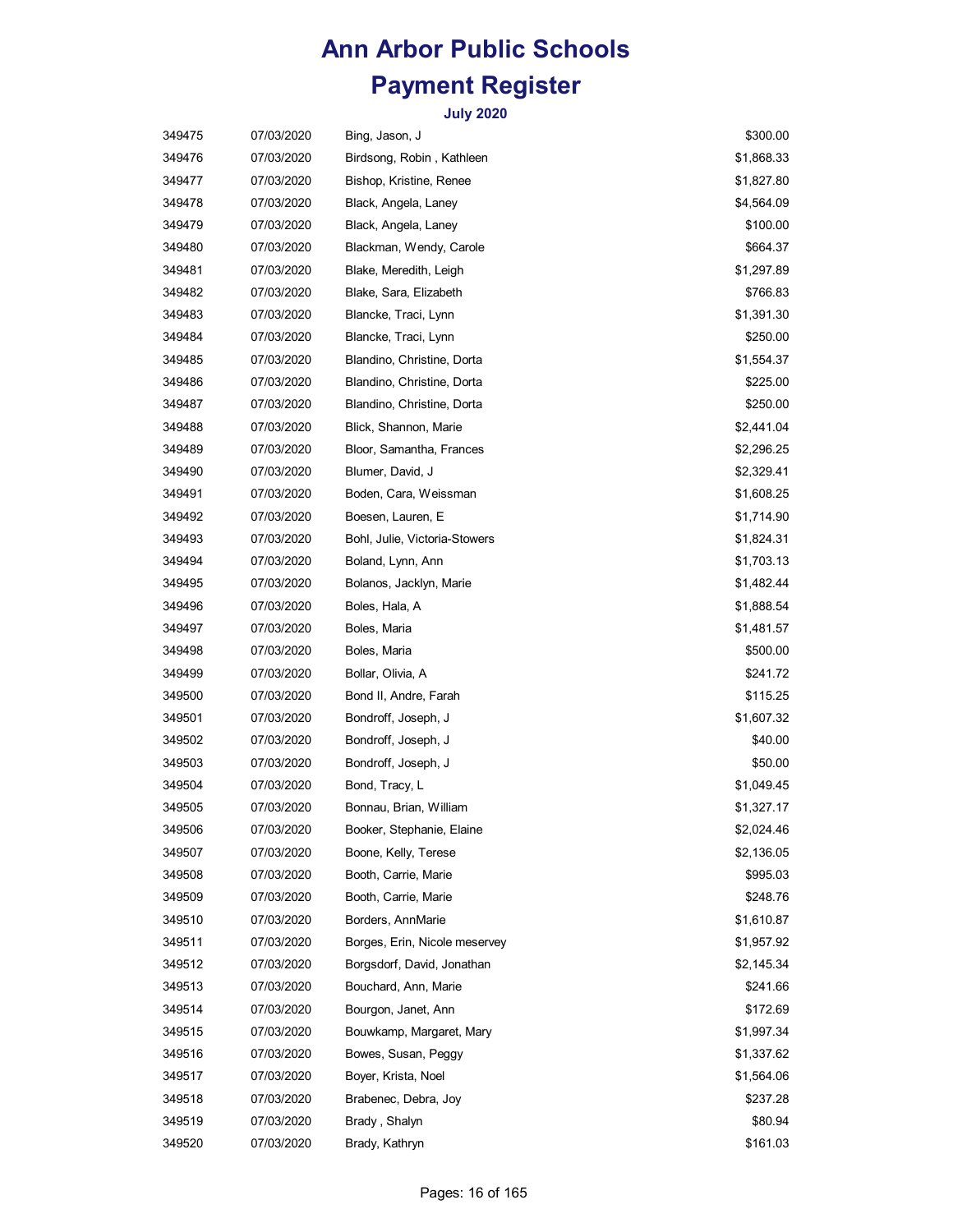| 349521 | 07/03/2020 | Bragalone, Katharina           | \$1,321.47 |
|--------|------------|--------------------------------|------------|
| 349522 | 07/03/2020 | Brandon, LaShawna, Lynette     | \$971.19   |
| 349523 | 07/03/2020 | Brannock, Zachary, William     | \$1,639.98 |
| 349524 | 07/03/2020 | Brannon, LaRae, Donielle       | \$1,986.26 |
| 349525 | 07/03/2020 | Brann, Wanda, Cornelia         | \$1,637.59 |
| 349526 | 07/03/2020 | Brann, Wanda, Cornelia         | \$250.00   |
| 349527 | 07/03/2020 | Brecht, Jo, Ellen              | \$1,582.68 |
| 349528 | 07/03/2020 | Bredernitz, Betty, L           | \$3,115.95 |
| 349529 | 07/03/2020 | Breen, Kelly, Ann              | \$1,277.03 |
| 349530 | 07/03/2020 | Breen, Kelly, Ann              | \$350.00   |
| 349531 | 07/03/2020 | Brennan, Monica, Mary          | \$2,380.21 |
| 349532 | 07/03/2020 | Brenner, Erica, N              | \$16.98    |
| 349533 | 07/03/2020 | Brent, Rebecca, M              | \$1,217.82 |
| 349534 | 07/03/2020 | Brewer, Katherine, Harriette   | \$501.79   |
| 349535 | 07/03/2020 | Brewer, Katherine, Harriette   | \$501.79   |
| 349536 | 07/03/2020 | Brieloff, George, A            | \$1,092.01 |
| 349537 | 07/03/2020 | Brieloff, Sarah, Elizabeth     | \$1,616.84 |
| 349538 | 07/03/2020 | Brieloff, Sarah, Elizabeth     | \$400.00   |
| 349539 | 07/03/2020 | Briggs, Kathleen, M            | \$1,850.33 |
| 349540 | 07/03/2020 | Brish, Sarah, Jean             | \$515.51   |
| 349541 | 07/03/2020 | Brisson, Richard, S            | \$2,269.94 |
| 349542 | 07/03/2020 | Brockie, Brodie, Hawkins       | \$1,077.58 |
| 349543 | 07/03/2020 | Brock, Shelly                  | \$1,414.78 |
| 349544 | 07/03/2020 | Brock, Shelly                  | \$75.00    |
| 349545 | 07/03/2020 | Brock, Shelly                  | \$450.00   |
| 349546 | 07/03/2020 | Brogno, Jennifer               | \$2,053.75 |
| 349547 | 07/03/2020 | Brooks, David, Edwin           | \$827.33   |
| 349548 | 07/03/2020 | Brooks, Rose, Michele          | \$1,265.74 |
| 349549 | 07/03/2020 | Broom, Edward, M               | \$2,733.62 |
| 349550 | 07/03/2020 | Brousseau, Anna, Elizabeth     | \$1,077.54 |
| 349551 | 07/03/2020 | Brower, Shelley, Lynn          | \$2,041.70 |
| 349552 | 07/03/2020 | Brown Jr, Anthony, Tyrone      | \$1,832.17 |
| 349553 | 07/03/2020 | Brown-Bass, Charissa           | \$719.33   |
| 349554 | 07/03/2020 | Brown-Bass, Charissa           | \$900.00   |
| 349555 | 07/03/2020 | Brown, Cheryl, Carmen          | \$2,245.30 |
| 349556 | 07/03/2020 | Brown, Jeffrey, David          | \$564.52   |
| 349557 | 07/03/2020 | Brown, Michael, Malik          | \$1,770.41 |
| 349558 | 07/03/2020 | Brown, Susanna, De La Garza    | \$1,071.46 |
| 349559 | 07/03/2020 | Bruce, DeMario                 | \$457.15   |
| 349560 | 07/03/2020 | Bruell, Monica, Rose           | \$510.13   |
| 349561 | 07/03/2020 | Bruell, Monica, Rose           | \$75.00    |
| 349562 | 07/03/2020 | Bruggers, Joan, Elizabeth      | \$2,107.76 |
| 349563 | 07/03/2020 | Bruner, Susan                  | \$595.32   |
| 349564 | 07/03/2020 | Brunzell, Dennis, R            | \$1,647.25 |
| 349565 | 07/03/2020 | Brush, Wendy, L                | \$1,298.85 |
| 349566 | 07/03/2020 | Bryant-lenardon, Jennifer, Ann | \$1,474.63 |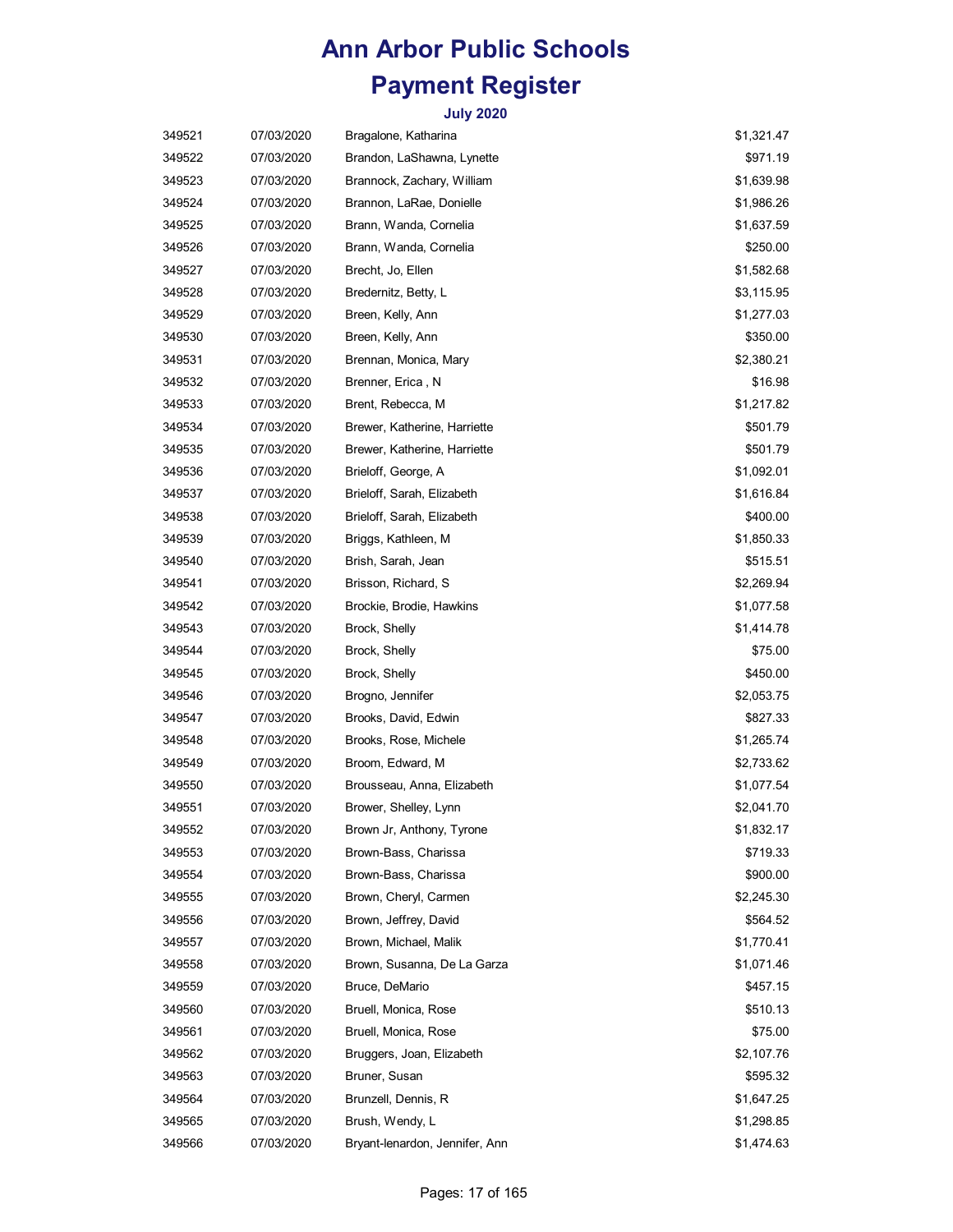| 349567 | 07/03/2020 | Bryant, Jerron, R                  | \$3,619.21 |
|--------|------------|------------------------------------|------------|
| 349568 | 07/03/2020 | Brynolf, Megan, Rose               | \$1,073.27 |
| 349569 | 07/03/2020 | Buchanan, Brian, William           | \$2,101.84 |
| 349570 | 07/03/2020 | Buckwalter, Mary, S.               | \$1,640.29 |
| 349571 | 07/03/2020 | Budds, Julie, Ann                  | \$1,212.89 |
| 349572 | 07/03/2020 | Bukis, Shannon, N                  | \$1,139.50 |
| 349573 | 07/03/2020 | Bulley-Simpson, Sheril             | \$288.45   |
| 349574 | 07/03/2020 | Bullinger, Jodi, M                 | \$2,227.55 |
| 349575 | 07/03/2020 | Bullock, Leslee, Jones             | \$5,713.06 |
| 349576 | 07/03/2020 | Bunch, Helen, C                    | \$1,938.57 |
| 349577 | 07/03/2020 | Burau, Sharyl, D                   | \$1,981.26 |
| 349578 | 07/03/2020 | Burch, Edgar, R.                   | \$145.27   |
| 349579 | 07/03/2020 | Burdick, Ann, Marie                | \$1,131.82 |
| 349580 | 07/03/2020 | Burdick, Julie, Linn               | \$1,284.20 |
| 349581 | 07/03/2020 | Burdick, Julie, Linn               | \$150.00   |
| 349582 | 07/03/2020 | Burge, Erica, Michelle             | \$2,091.03 |
| 349583 | 07/03/2020 | Burgireno, Joseph, Lester          | \$1,830.04 |
| 349584 | 07/03/2020 | Burgoyne, Cynthia, Brassert Bowman | \$472.75   |
| 349585 | 07/03/2020 | Burk, Courtney, Lynn               | \$1,041.74 |
| 349586 | 07/03/2020 | Burk, Courtney, Lynn               | \$80.00    |
| 349587 | 07/03/2020 | Burk, Courtney, Lynn               | \$850.00   |
| 349588 | 07/03/2020 | Burke, Lyndsay                     | \$1,013.37 |
| 349589 | 07/03/2020 | Burke, Rian, J                     | \$1,264.34 |
| 349590 | 07/03/2020 | Burke, Rian, J                     | \$480.00   |
| 349591 | 07/03/2020 | Burkett, AJ                        | \$27.62    |
| 349592 | 07/03/2020 | Burkhardt, Julia, Watt             | \$1,352.92 |
| 349593 | 07/03/2020 | Burkhardt, Julia, Watt             | \$100.00   |
| 349594 | 07/03/2020 | Burlingame, Lisa, Nicole           | \$393.39   |
| 349595 | 07/03/2020 | Burns, Shatoria                    | \$102.34   |
| 349596 | 07/03/2020 | Burns, Stacia, Alexis              | \$368.83   |
| 349597 | 07/03/2020 | Burns, Turinda, Terese             | \$616.61   |
| 349598 | 07/03/2020 | Burrill, Katharine, Fitzpatrick    | \$1,570.00 |
| 349599 | 07/03/2020 | Burton, Leona                      | \$1,782.80 |
| 349600 | 07/03/2020 | Busch Binetti, Heidi               | \$627.29   |
| 349601 | 07/03/2020 | Butler, Linda                      | \$149.58   |
| 349602 | 07/03/2020 | Butler, Amy, N                     | \$1,125.48 |
| 349603 | 07/03/2020 | Butler, Christia, Louise munoz     | \$1,833.66 |
| 349604 | 07/03/2020 | Bybee, Carolyn, L                  | \$1,933.60 |
| 349605 | 07/03/2020 | Byrd, Olga                         | \$144.73   |
| 349606 | 07/03/2020 | Cacioppo, Shana, Mari              | \$1,785.76 |
| 349607 | 07/03/2020 | Cadavieco, Alexandria, Marie       | \$1,003.74 |
| 349608 | 07/03/2020 | Caine, David, Peter                | \$1,990.24 |
| 349609 | 07/03/2020 | Cain, Timothy, Joseph              | \$1,373.85 |
| 349610 | 07/03/2020 | Cain, Toni, Jeanine                | \$1,717.02 |
| 349611 | 07/03/2020 | Callahan, Rose, Marie              | \$2,651.46 |
| 349612 | 07/03/2020 | Call, Cheryl                       | \$1,788.31 |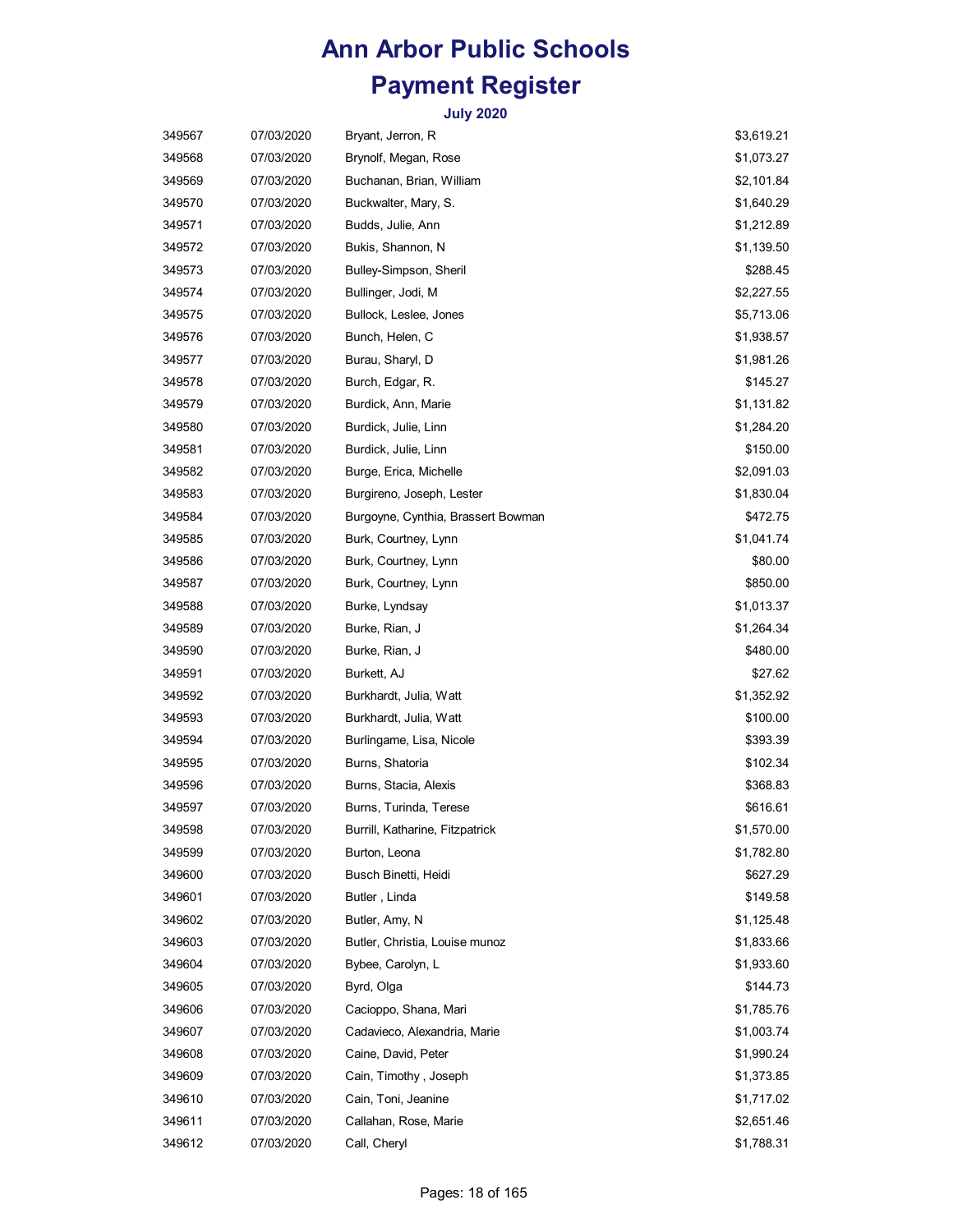| 349613 | 07/03/2020 | Callison, Anne, M                 | \$1,581.55 |
|--------|------------|-----------------------------------|------------|
| 349614 | 07/03/2020 | Calloway, Phillip                 | \$55.78    |
| 349615 | 07/03/2020 | Cameron, Natalie, Rose            | \$1,192.58 |
| 349616 | 07/03/2020 | Camfield, Dale, Ann               | \$310.74   |
| 349617 | 07/03/2020 | Campbell, Ashley, Garvin          | \$1,724.79 |
| 349618 | 07/03/2020 | Campbell, John, T                 | \$2,027.98 |
| 349619 | 07/03/2020 | Campbell, Philip, P               | \$1,950.13 |
| 349620 | 07/03/2020 | Campbell, William, J.             | \$1,373.93 |
| 349621 | 07/03/2020 | Campbell, William, J.             | \$150.00   |
| 349622 | 07/03/2020 | Canon, Janis, C                   | \$123.49   |
| 349623 | 07/03/2020 | Capitan, Danielle, H              | \$1,165.23 |
| 349624 | 07/03/2020 | Carden, Catherine, R              | \$671.09   |
| 349625 | 07/03/2020 | Card, Kyera, Montrice             | \$92.97    |
| 349626 | 07/03/2020 | Carlin, Laura, K                  | \$2,736.72 |
| 349627 | 07/03/2020 | Carlin, Laura, K                  | \$250.00   |
| 349628 | 07/03/2020 | Carlson, Beth, Potter             | \$1,445.09 |
| 349629 | 07/03/2020 | Carlson, Janet, L                 | \$49.20    |
| 349630 | 07/03/2020 | Carlson, Stephanie, Marie         | \$1,438.01 |
| 349631 | 07/03/2020 | Carnegie, Ralph, G                | \$1,652.11 |
| 349632 | 07/03/2020 | Carpenter, Melissa, Erin          | \$2,163.21 |
| 349633 | 07/03/2020 | Carter, Angelique, Janice-Eulalia | \$582.25   |
| 349634 | 07/03/2020 | Carter, Brenda, Jean              | \$240.23   |
| 349635 | 07/03/2020 | Carter, Che, A                    | \$2,874.37 |
| 349636 | 07/03/2020 | Carter, Che, A                    | \$150.00   |
| 349637 | 07/03/2020 | Carter, Che, A                    | \$30.00    |
| 349638 | 07/03/2020 | Carter, Che, A                    | \$20.00    |
| 349639 | 07/03/2020 | Carter, Che, A                    | \$20.00    |
| 349640 | 07/03/2020 | Carter, Cinque, G                 | \$618.09   |
| 349641 | 07/03/2020 | Carter, Stephanie, M              | \$1,715.90 |
| 349642 | 07/03/2020 | Carter, Stephanie, M              | \$200.00   |
| 349643 | 07/03/2020 | Carter, Tiffany, Lee              | \$1,289.28 |
| 349644 | 07/03/2020 | Cartman, Philip, James            | \$291.82   |
| 349645 | 07/03/2020 | Caruso, Jessica, Marie            | \$1,122.71 |
| 349646 | 07/03/2020 | Casarella, Karen, Jo              | \$351.71   |
| 349647 | 07/03/2020 | Castillo, Jill, Therese           | \$1,643.94 |
| 349648 | 07/03/2020 | Castillo, Jill, Therese           | \$70.00    |
| 349649 | 07/03/2020 | Castron, Terri, Arlene            | \$949.07   |
| 349650 | 07/03/2020 | Catalano, Laura, Margaret         | \$1,981.54 |
| 349651 | 07/03/2020 | Cavanaugh, Susan, Marie           | \$595.71   |
| 349652 | 07/03/2020 | Cech, Erika, Marie                | \$1,590.87 |
| 349653 | 07/03/2020 | Cedarburg, Wendy, June            | \$47.59    |
| 349654 | 07/03/2020 | Cendrowski, Victoria              | \$236.36   |
| 349655 | 07/03/2020 | Centivany, Charles, Barry         | \$1,607.52 |
| 349656 | 07/03/2020 | Cerniglia, Henry, Christian nuwer | \$1,444.27 |
| 349657 | 07/03/2020 | Cerrone, Breana                   | \$663.89   |
| 349658 | 07/03/2020 | Cesarz, Dana, Renee               | \$200.72   |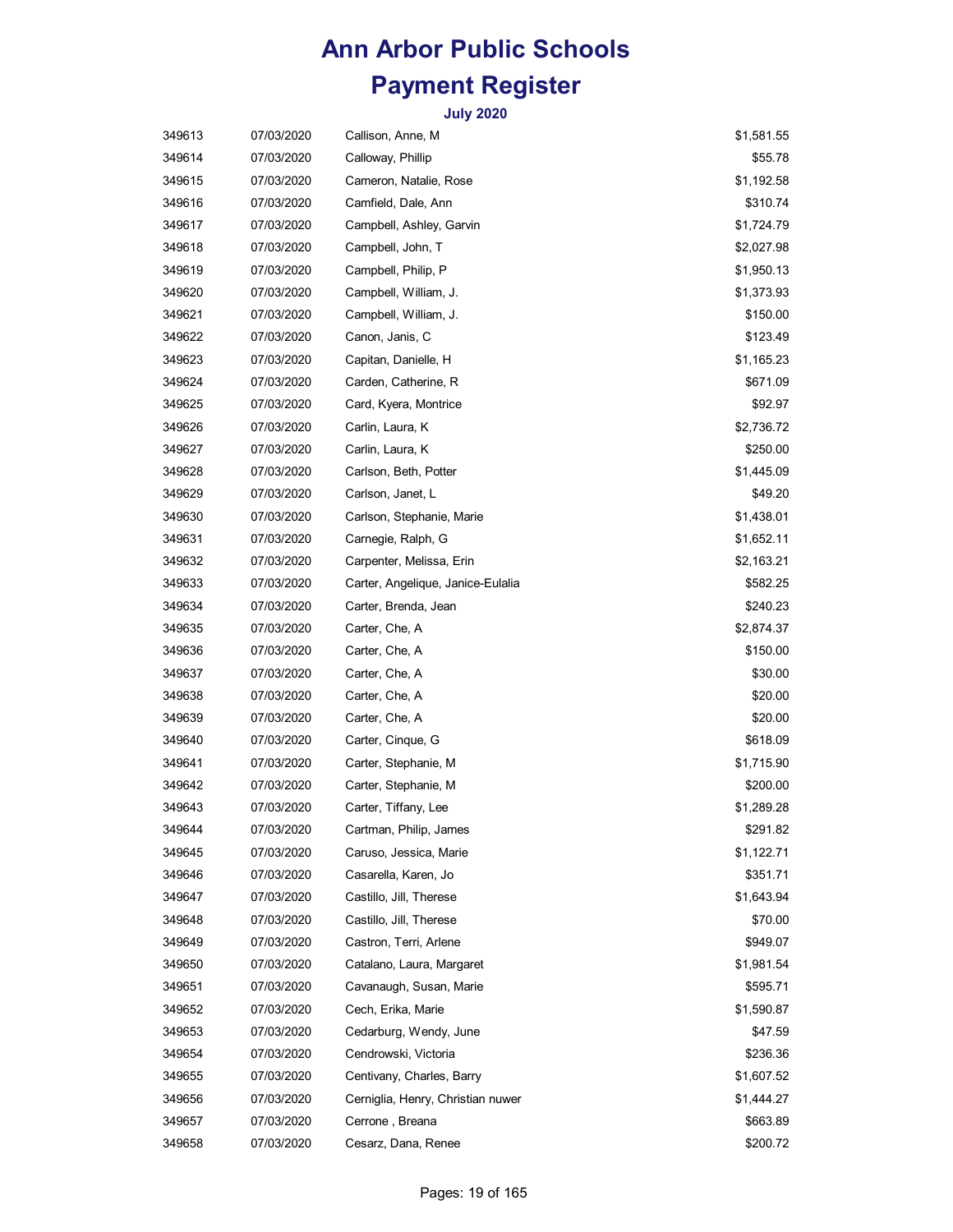| 349659 | 07/03/2020 | Cesarz, Paula, Anne                 | \$1,228.24 |
|--------|------------|-------------------------------------|------------|
| 349660 | 07/03/2020 | Chabot, Patricia, Louise            | \$994.97   |
| 349661 | 07/03/2020 | Chabot, Patricia, Louise            | \$175.00   |
| 349662 | 07/03/2020 | Chacon Iontin, Denise, Louise       | \$1,889.55 |
| 349663 | 07/03/2020 | Chalfant, Charles, Garrett          | \$2,507.82 |
| 349664 | 07/03/2020 | Chambers, Ann, Elizabeth            | \$1,908.51 |
| 349665 | 07/03/2020 | Chambers, Ann, Elizabeth            | \$100.00   |
| 349666 | 07/03/2020 | Chambers, Ann, Elizabeth            | \$100.00   |
| 349667 | 07/03/2020 | Champagne, Tina, Marie              | \$1,732.11 |
| 349668 | 07/03/2020 | Chance, Hookki                      | \$1,835.52 |
| 349669 | 07/03/2020 | Chang, Alice, Huishan               | \$193.50   |
| 349670 | 07/03/2020 | Chang, Yung, Lien                   | \$638.72   |
| 349671 | 07/03/2020 | Chappell, Candace, Heather          | \$1,001.72 |
| 349672 | 07/03/2020 | Chappell, Lauren, Mae               | \$1,565.55 |
| 349673 | 07/03/2020 | Chartier, Jessica, Marie            | \$969.28   |
| 349674 | 07/03/2020 | Chase, Sue, Hale                    | \$88.53    |
| 349675 | 07/03/2020 | Chatigny, Mary, Claire              | \$1,550.14 |
| 349676 | 07/03/2020 | Cheladyn, Kelly, Anne               | \$1,685.90 |
| 349677 | 07/03/2020 | Chen, Helena                        | \$76.65    |
| 349678 | 07/03/2020 | Chen, Kyung, Hee                    | \$2,799.55 |
| 349679 | 07/03/2020 | Cherico, Cathy, Elizabeth           | \$298.54   |
| 349680 | 07/03/2020 | Chester, Carrie, Anne               | \$1,675.26 |
| 349681 | 07/03/2020 | Cheung, Janet, Ka wai               | \$258.92   |
| 349682 | 07/03/2020 | Chmura, Michael, Beil               | \$2,203.74 |
| 349683 | 07/03/2020 | Choe, Veronica, Selim               | \$1,236.52 |
| 349684 | 07/03/2020 | Christiansen, Angela, Renee         | \$1,950.08 |
| 349685 | 07/03/2020 | Christopher Roe, Meaghan, Elizabeth | \$1,643.21 |
| 349686 | 07/03/2020 | Chrzasz-Reedy, Amanda, Rose         | \$1,202.10 |
| 349687 | 07/03/2020 | Chrzasz-Reedy, Amanda, Rose         | \$250.00   |
| 349688 | 07/03/2020 | Chung, Kyung, Jin                   | \$1,453.87 |
| 349689 | 07/03/2020 | Chung, Sandra, Eunjoo               | \$1,440.04 |
| 349690 | 07/03/2020 | Ciaverilla, Christina, Ann          | \$1,095.09 |
| 349691 | 07/03/2020 | Ciechanski, Lindsay, Gorman         | \$1,922.02 |
| 349692 | 07/03/2020 | Claar, Eve, M                       | \$2,851.16 |
| 349693 | 07/03/2020 | Claiborne, Tonya, Deshawn           | \$1,713.53 |
| 349694 | 07/03/2020 | Clark, Elizabeth, Anne              | \$1,599.42 |
| 349695 | 07/03/2020 | Clark, Laura, Ann                   | \$1,143.15 |
| 349696 | 07/03/2020 | Clark, Linda, Lee                   | \$624.24   |
| 349697 | 07/03/2020 | Clark, Linda, Lou                   | \$439.37   |
| 349698 | 07/03/2020 | Clarkson, Thomas, A                 | \$1,700.30 |
| 349699 | 07/03/2020 | Clement, Kayla, Corradini           | \$3,656.08 |
| 349700 | 07/03/2020 | Clements, Brigette, N               | \$485.53   |
| 349701 | 07/03/2020 | Clifton, Brianna, Lael              | \$776.44   |
| 349702 | 07/03/2020 | Cluley, Andrew, G                   | \$2,107.69 |
| 349703 | 07/03/2020 | Clyde, Carol, White                 | \$3,006.89 |
| 349704 | 07/03/2020 | Clyde, Elizabeth, A                 | \$1,435.08 |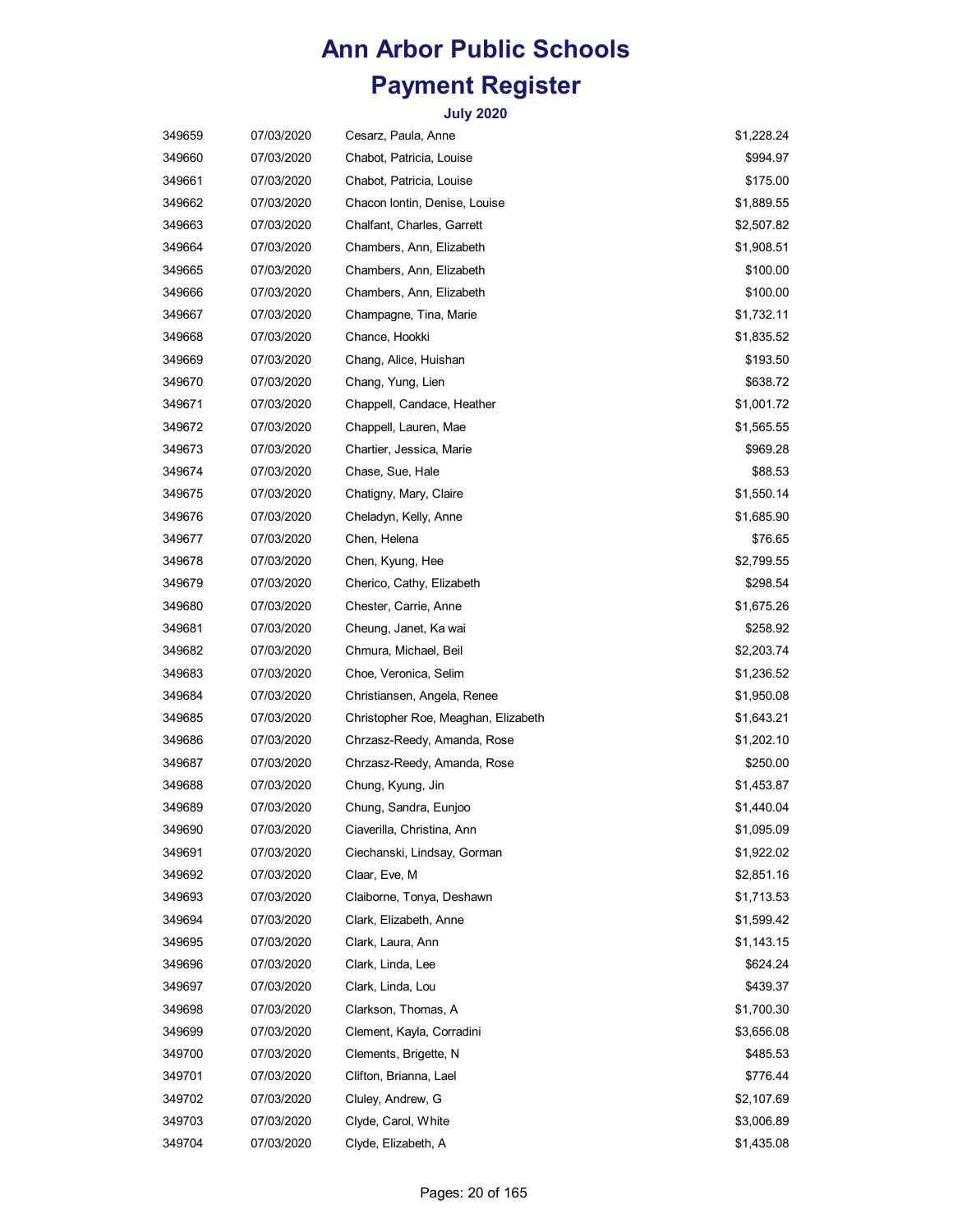| 349705 | 07/03/2020 | Clyde, Kathleen, L                | \$243.55   |
|--------|------------|-----------------------------------|------------|
| 349706 | 07/03/2020 | Coan, Laura, Elizabeth            | \$521.66   |
| 349707 | 07/03/2020 | Cobello, Daniel, L                | \$590.18   |
| 349708 | 07/03/2020 | Cocco, Nancy, Nemacheck           | \$915.90   |
| 349709 | 07/03/2020 | Cocco, Nancy, Nemacheck           | \$100.00   |
| 349710 | 07/03/2020 | Cocco, Nancy, Nemacheck           | \$100.00   |
| 349711 | 07/03/2020 | Cocco, Nancy, Nemacheck           | \$500.00   |
| 349712 | 07/03/2020 | Cocco, Nancy, Nemacheck           | \$400.00   |
| 349713 | 07/03/2020 | Cohorst, Shirley                  | \$135.73   |
| 349714 | 07/03/2020 | Colby, Jennifer, Evelyn           | \$1,537.28 |
| 349715 | 07/03/2020 | Colden, Patricia, E               | \$595.85   |
| 349716 | 07/03/2020 | Cole, Roberta, Suzanne            | \$1,503.81 |
| 349717 | 07/03/2020 | Collada, Sarah, Therese           | \$1,511.23 |
| 349718 | 07/03/2020 | Collins, Andrew, R                | \$1,625.82 |
| 349719 | 07/03/2020 | Collins, Mary, L                  | \$9,204.64 |
| 349720 | 07/03/2020 | Collins, Mary, L                  | \$200.00   |
| 349721 | 07/03/2020 | Collins, Peter, A                 | \$2,099.79 |
| 349722 | 07/03/2020 | Compton, Diane, Lynn              | \$385.68   |
| 349723 | 07/03/2020 | Compton, Diane, Lynn              | \$850.00   |
| 349724 | 07/03/2020 | Comsa, David, A                   | \$4,138.42 |
| 349725 | 07/03/2020 | Concannon, Caitlin, Ann           | \$1,200.62 |
| 349726 | 07/03/2020 | Conedera, Michael, J              | \$1,696.44 |
| 349727 | 07/03/2020 | Conjeevaram, Lata, V              | \$289.93   |
| 349728 | 07/03/2020 | Conklin Jr, Terry, L              | \$1,727.85 |
| 349729 | 07/03/2020 | Conklin, Megan, L                 | \$1,214.61 |
| 349730 | 07/03/2020 | Conley IV, John, Franklin         | \$1,407.25 |
| 349731 | 07/03/2020 | Conner, Sarah, Marie              | \$1,477.96 |
| 349732 | 07/03/2020 | Connor, Karen, L                  | \$603.21   |
| 349733 | 07/03/2020 | Connors, Peggy, Ann               | \$151.36   |
| 349734 | 07/03/2020 | Conte, Kevin, M.                  | \$1,823.50 |
| 349735 | 07/03/2020 | Cooke, June, J                    | \$1,486.62 |
| 349736 | 07/03/2020 | Cooke, June, J                    | \$300.00   |
| 349737 | 07/03/2020 | Cooke, June, J                    | \$200.00   |
| 349738 | 07/03/2020 | Cook, Jonathan, Andrew            | \$1,503.99 |
| 349739 | 07/03/2020 | Cook, Susanne, M                  | \$699.39   |
| 349740 | 07/03/2020 | Cooper, Jessica, B                | \$1,882.71 |
| 349741 | 07/03/2020 | Cooper, Mary, F                   | \$2,005.74 |
| 349742 | 07/03/2020 | Cooper, Nicole, Marie             | \$510.31   |
| 349743 | 07/03/2020 | Copeland, Brandon, Robert         | \$633.56   |
| 349744 | 07/03/2020 | Copeland, Ebone, Lynne chereese   | \$1,206.56 |
| 349745 | 07/03/2020 | Copeland, Steven                  | \$384.80   |
| 349746 | 07/03/2020 | Copeland, William, Steven-anthony | \$864.05   |
| 349747 | 07/03/2020 | Corcoran, Sarah, Brown            | \$2,237.14 |
| 349748 | 07/03/2020 | Corey, Alison michelle, Saalbach  | \$777.08   |
| 349749 | 07/03/2020 | Corlew, Linda, M                  | \$637.45   |
| 349750 | 07/03/2020 | Corlew, Linda, M                  | \$637.46   |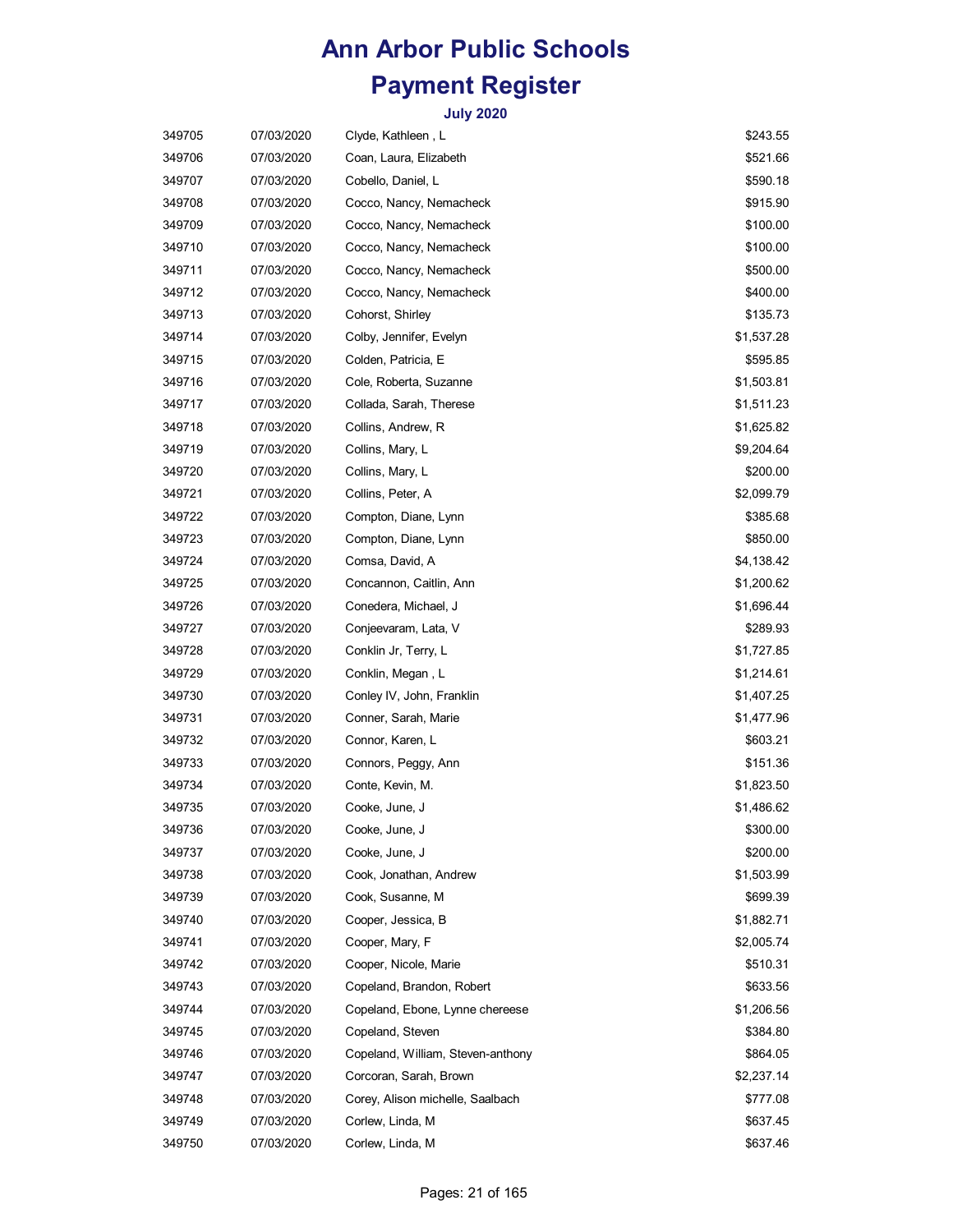| 349751 | 07/03/2020 | Cornett, Tracy, Renee                | \$664.27   |
|--------|------------|--------------------------------------|------------|
| 349752 | 07/03/2020 | Cornish, Mary, Margaret              | \$1,361.66 |
| 349753 | 07/03/2020 | Cornish, Mary, Margaret              | \$925.00   |
| 349754 | 07/03/2020 | Cornish, Mary, Margaret              | \$5.00     |
| 349755 | 07/03/2020 | Coron, Steven, P                     | \$1,331.35 |
| 349756 | 07/03/2020 | Coron, Steven, P                     | \$506.00   |
| 349757 | 07/03/2020 | Costakis, Christina, Delacroix       | \$1,115.57 |
| 349758 | 07/03/2020 | Coulson-mobley, Kimberly, Ann        | \$2,010.66 |
| 349759 | 07/03/2020 | Coulson-mobley, Kimberly, Ann        | \$150.00   |
| 349760 | 07/03/2020 | Coulson-mobley, Kimberly, Ann        | \$10.00    |
| 349761 | 07/03/2020 | Courage, Anna, Katerina              | \$1,723.29 |
| 349762 | 07/03/2020 | Court, Gary, R                       | \$2,376.14 |
| 349763 | 07/03/2020 | Covasanschi, Maria, Florencia        | \$327.44   |
| 349764 | 07/03/2020 | Coveney, Devin, Malecha              | \$1,322.38 |
| 349765 | 07/03/2020 | Cox, Alisa, Michelle                 | \$828.38   |
| 349766 | 07/03/2020 | Craig-Stolaruk, Corinne, Louise      | \$685.79   |
| 349767 | 07/03/2020 | Cramer, Katherine, Rose              | \$1,021.26 |
| 349768 | 07/03/2020 | Cramer, Michael, D                   | \$2,046.08 |
| 349769 | 07/03/2020 | Crawford, Janine, L                  | \$504.30   |
| 349770 | 07/03/2020 | Crenshaw, Kelly, Marie               | \$937.55   |
| 349771 | 07/03/2020 | Crenshaw, Kelly, Marie               | \$800.00   |
| 349772 | 07/03/2020 | Creswell, Kimberly, Ruth             | \$1,385.06 |
| 349773 | 07/03/2020 | Crook, Nishi, Anjali                 | \$1,178.91 |
| 349774 | 07/03/2020 | Crosby, Linda, Renee                 | \$1,877.69 |
| 349775 | 07/03/2020 | Cross, Desiree, Nicol                | \$1,602.84 |
| 349776 | 07/03/2020 | Crowe, Kristin, Nicole               | \$1,958.17 |
| 349777 | 07/03/2020 | Crowe, Kristin, Nicole               | \$400.00   |
| 349778 | 07/03/2020 | Crowell, Kristi, Marie               | \$1,212.70 |
| 349779 | 07/03/2020 | Crowley, Jessica                     | \$1,208.03 |
| 349780 | 07/03/2020 | Cruz, Jessica, Lauren                | \$1,365.62 |
| 349781 | 07/03/2020 | Cucu, Samantha, R                    | \$2,233.50 |
| 349782 | 07/03/2020 | Culbertson, Christopher, Carlos Rene | \$2,488.11 |
| 349783 | 07/03/2020 | Culver, Tamara, Lyn                  | \$1,591.27 |
| 349784 | 07/03/2020 | Cummer, Anthony, S.                  | \$1,878.27 |
| 349785 | 07/03/2020 | Cunningham, Julie, Harness           | \$1,495.00 |
| 349786 | 07/03/2020 | Cunningham, Peter, Alexander         | \$1,655.48 |
| 349787 | 07/03/2020 | Cupit, Robert, Henry                 | \$1,182.23 |
| 349788 | 07/03/2020 | Curry, Matthew, T                    | \$776.47   |
| 349789 | 07/03/2020 | Curtis, Christopher, B               | \$3,182.81 |
| 349790 | 07/03/2020 | Curtis, Shirley, J                   | \$478.27   |
| 349791 | 07/03/2020 | Curtis, Shirley, J                   | \$50.00    |
| 349792 | 07/03/2020 | Curtis, Shirley, J                   | \$20.00    |
| 349793 | 07/03/2020 | Czajka, Kelly, Lynn                  | \$1,982.79 |
| 349794 | 07/03/2020 | Czajka, Kelly, Lynn                  | \$30.00    |
| 349795 | 07/03/2020 | Czuchnowsky, Larissa, Ann            | \$1,793.00 |
| 349796 | 07/03/2020 | D'Souza, Vanessa, Villa Mathilda     | \$882.65   |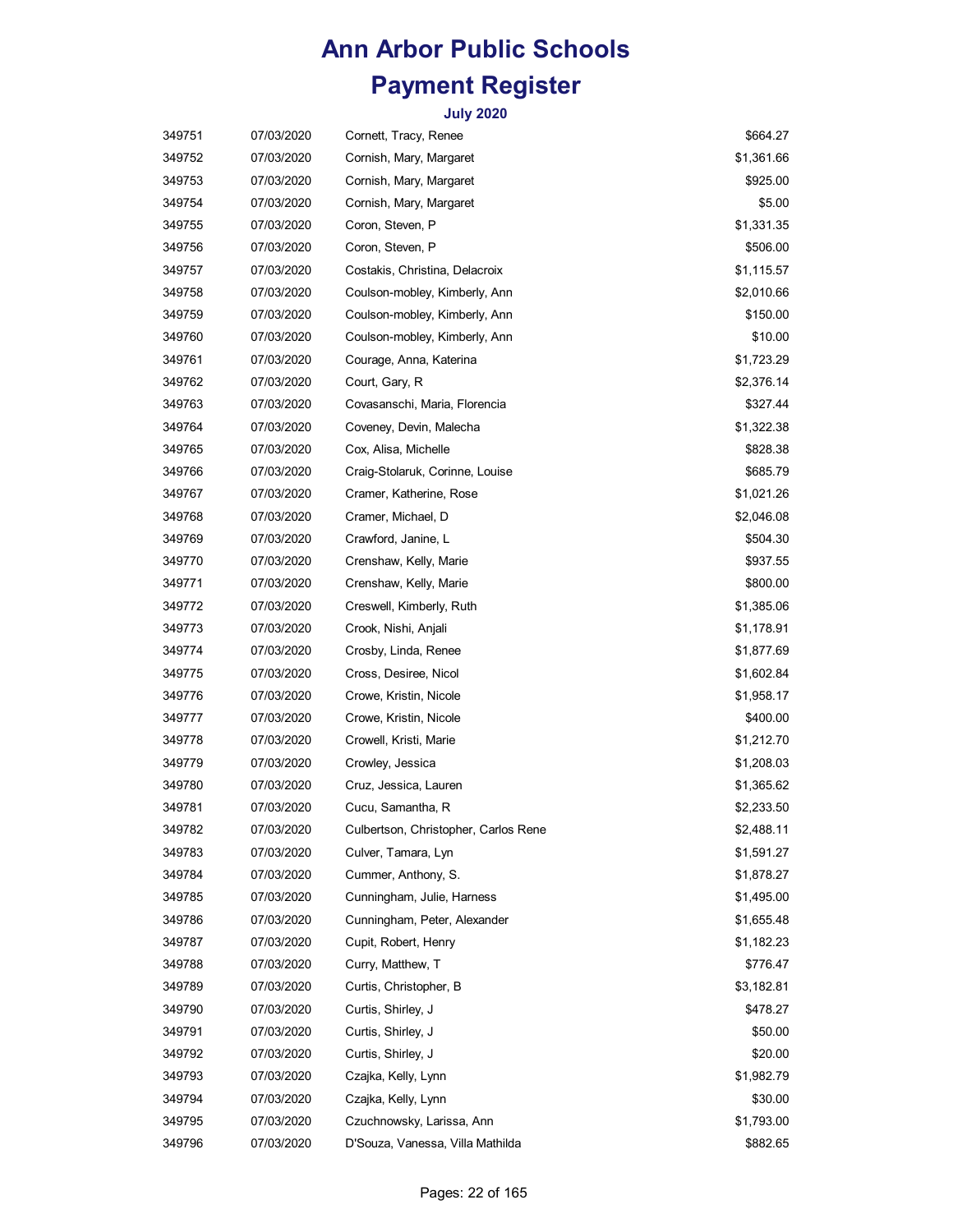| 349797 | 07/03/2020 | D'Souza, Vanessa, Villa Mathilda | \$220.66   |
|--------|------------|----------------------------------|------------|
| 349798 | 07/03/2020 | Daddow, Jennifer, L              | \$2,179.10 |
| 349799 | 07/03/2020 | Dalmia, Monica                   | \$1,441.88 |
| 349800 | 07/03/2020 | Daman, Erika, Rae                | \$2,072.52 |
| 349801 | 07/03/2020 | Damery, Robert, Douglas          | \$1,355.72 |
| 349802 | 07/03/2020 | Damron, Michael, L               | \$153.02   |
| 349803 | 07/03/2020 | Daniel, Ameer, A                 | \$1,899.20 |
| 349804 | 07/03/2020 | Daniel, Delisia, Pinder          | \$568.01   |
| 349805 | 07/03/2020 | Daniel, Ellen, Marie             | \$1,762.19 |
| 349806 | 07/03/2020 | Danuloff, Tracey, Ellen          | \$639.28   |
| 349807 | 07/03/2020 | Danziger, Samantha, Marie        | \$1,313.25 |
| 349808 | 07/03/2020 | Darragh, Benjamin, J             | \$2,047.49 |
| 349809 | 07/03/2020 | Darroch-Dean, Bonnie, J          | \$585.15   |
| 349810 | 07/03/2020 | Daugherty, Evelyn, Prins         | \$5,845.54 |
| 349811 | 07/03/2020 | Davis, Danielle, Nicole          | \$835.88   |
| 349812 | 07/03/2020 | Davis, Dottie, Denise            | \$2,718.53 |
| 349813 | 07/03/2020 | Davis, Jacqueline, R             | \$96.29    |
| 349814 | 07/03/2020 | Davis, Kevin, James              | \$736.07   |
| 349815 | 07/03/2020 | Davis, Laura, A                  | \$1,978.83 |
| 349816 | 07/03/2020 | Davis, Nicole, Ellen             | \$1,671.11 |
| 349817 | 07/03/2020 | Davis, Shawn, Alan               | \$862.69   |
| 349818 | 07/03/2020 | Davis, Shawn, Alan               | \$1,000.00 |
| 349819 | 07/03/2020 | Davis, Tamiko, Marie             | \$319.31   |
| 349820 | 07/03/2020 | Dawson, Gretchen, E              | \$1,668.96 |
| 349821 | 07/03/2020 | Day, Cheryl, L                   | \$1,851.24 |
| 349822 | 07/03/2020 | Day, Cheryl, L                   | \$90.00    |
| 349823 | 07/03/2020 | De Castro Fernandes, Denise      | \$102.42   |
| 349824 | 07/03/2020 | De pasquale, Natalie             | \$3,073.54 |
| 349825 | 07/03/2020 | De rosia, Maria, Bustillo        | \$2,928.56 |
| 349826 | 07/03/2020 | Deacon, Rachel                   | \$1,436.86 |
| 349827 | 07/03/2020 | Deakin, Elena, L                 | \$105.61   |
| 349828 | 07/03/2020 | DeAngelis, Paul, C               | \$3,021.25 |
| 349829 | 07/03/2020 | Dean, Kimberly, Lynn             | \$1,216.43 |
| 349830 | 07/03/2020 | DeBiasi, Zachary, John           | \$1,190.42 |
| 349831 | 07/03/2020 | DeJesus, Melissa, Marie          | \$1,631.58 |
| 349832 | 07/03/2020 | DeJonge, Nathan                  | \$548.97   |
| 349833 | 07/03/2020 | Dekeyzer, Carol, Suzanne         | \$2,189.47 |
| 349834 | 07/03/2020 | DeLano, Sujata, S                | \$2,035.94 |
| 349835 | 07/03/2020 | Delise, Andrea, Toni             | \$2,299.30 |
| 349836 | 07/03/2020 | Delis, Mary, Beth                | \$1,453.45 |
| 349837 | 07/03/2020 | Deller-Antieau, Amy, Jo          | \$1,603.86 |
| 349838 | 07/03/2020 | Delles, Tammie, Lyn              | \$1,940.33 |
| 349839 | 07/03/2020 | Delles, Tammie, Lyn              | \$50.00    |
| 349840 | 07/03/2020 | DeLong, Emily, Susan             | \$2,010.34 |
| 349841 | 07/03/2020 | Delp, Kelly, Lee-Evelyn          | \$271.96   |
| 349842 | 07/03/2020 | Demek, Erin, Nicole-Allen        | \$792.43   |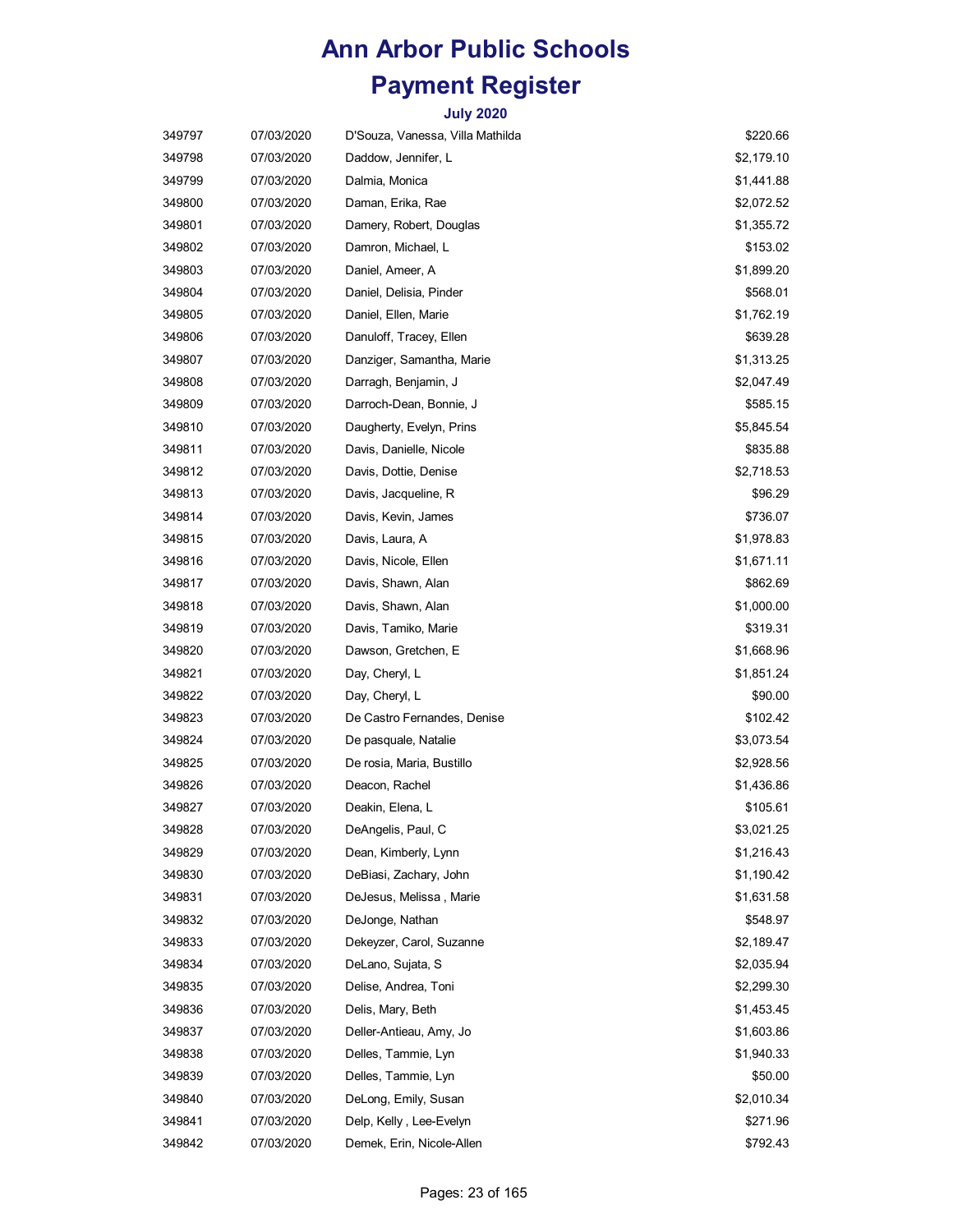| 349843 | 07/03/2020 | Demek, Erin, Nicole-Allen       | \$500.00   |
|--------|------------|---------------------------------|------------|
| 349844 | 07/03/2020 | DeMoss, Jeffrey, Alden          | \$1,824.43 |
| 349845 | 07/03/2020 | Demps, Erinn, Lillian           | \$1,443.18 |
| 349846 | 07/03/2020 | Demunnik, Angele, Denise        | \$684.64   |
| 349847 | 07/03/2020 | Dennis, Dawn, P                 | \$1,594.96 |
| 349848 | 07/03/2020 | Dennis, Dawn, P                 | \$340.00   |
| 349849 | 07/03/2020 | Dennis, Dawn, P                 | \$150.00   |
| 349850 | 07/03/2020 | Dennis, Dawn, P                 | \$10.00    |
| 349851 | 07/03/2020 | Dennis, Dawn, P                 | \$10.00    |
| 349852 | 07/03/2020 | Depasquale, Charles, J          | \$1,402.64 |
| 349853 | 07/03/2020 | DePaulis, Daniel, Anton         | \$1,472.05 |
| 349854 | 07/03/2020 | Desomma, Kerri, Rene            | \$1,669.10 |
| 349855 | 07/03/2020 | Desprez, Zachary, Paul          | \$589.88   |
| 349856 | 07/03/2020 | DeView, Kathleen, A             | \$1,702.91 |
| 349857 | 07/03/2020 | Devine, Jack, Daniel            | \$1,697.60 |
| 349858 | 07/03/2020 | Devine, Kristin, Ann            | \$1,484.65 |
| 349859 | 07/03/2020 | Dewolf, Lawrence, Charles       | \$1,652.96 |
| 349860 | 07/03/2020 | Dey, Alexandra, Agnieszka       | \$1,639.77 |
| 349861 | 07/03/2020 | Deyoung, David, A               | \$2,465.99 |
| 349862 | 07/03/2020 | DeYoung, Noreen, F Horowitz     | \$678.43   |
| 349863 | 07/03/2020 | DiBella, Renea, Kathleen        | \$1,170.03 |
| 349864 | 07/03/2020 | Dickerson, Brian, R             | \$1,410.51 |
| 349865 | 07/03/2020 | Dickerson, Brian, R             | \$470.17   |
| 349866 | 07/03/2020 | Dickie, Suzanne, C              | \$2,284.22 |
| 349867 | 07/03/2020 | Difranco, Carmen, J             | \$1,749.40 |
| 349868 | 07/03/2020 | Difranco, Mary, B               | \$1,443.81 |
| 349869 | 07/03/2020 | Dills, Laura , E                | \$631.48   |
| 349870 | 07/03/2020 | Dimas, Elvira, Jamileth         | \$1,063.02 |
| 349871 | 07/03/2020 | Dinsmor, Irene                  | \$79.38    |
| 349872 | 07/03/2020 | Dishman, Donna, S               | \$1,234.04 |
| 349873 | 07/03/2020 | Dishman, Donna, S               | \$1,000.00 |
| 349874 | 07/03/2020 | Dobbins, Asia, Sharae           | \$350.60   |
| 349875 | 07/03/2020 | Dobbins, Asia, Sharae           | \$50.00    |
| 349876 | 07/03/2020 | Dodson, Seth, M                 | \$1,772.21 |
| 349877 | 07/03/2020 | Dohm, Kathleen, Cori-Kipp       | \$1,262.89 |
| 349878 | 07/03/2020 | Domanque, Jessica, Erin Schiltz | \$1,594.98 |
| 349879 | 07/03/2020 | Dominick, Sarah, Diane          | \$2,537.22 |
| 349880 | 07/03/2020 | Donahoe, Anna, Marie            | \$127.42   |
| 349881 | 07/03/2020 | Donnelly, Julie, Ann            | \$2,086.91 |
| 349882 | 07/03/2020 | Donnelly, Mark, Andrew          | \$2,148.33 |
| 349883 | 07/03/2020 | Donnelly, Mary, Geralyn         | \$7.99     |
| 349884 | 07/03/2020 | Dorn, Kevin, C                  | \$921.42   |
| 349885 | 07/03/2020 | Dorr, Ashley, Grace             | \$1,110.60 |
| 349886 | 07/03/2020 | Dorris, Patricia, Marie         | \$914.27   |
| 349887 | 07/03/2020 | Dorsey, Dante, Demond           | \$2,212.54 |
| 349888 | 07/03/2020 | Dorsey, Michelle, Elizabeth     | \$1,935.02 |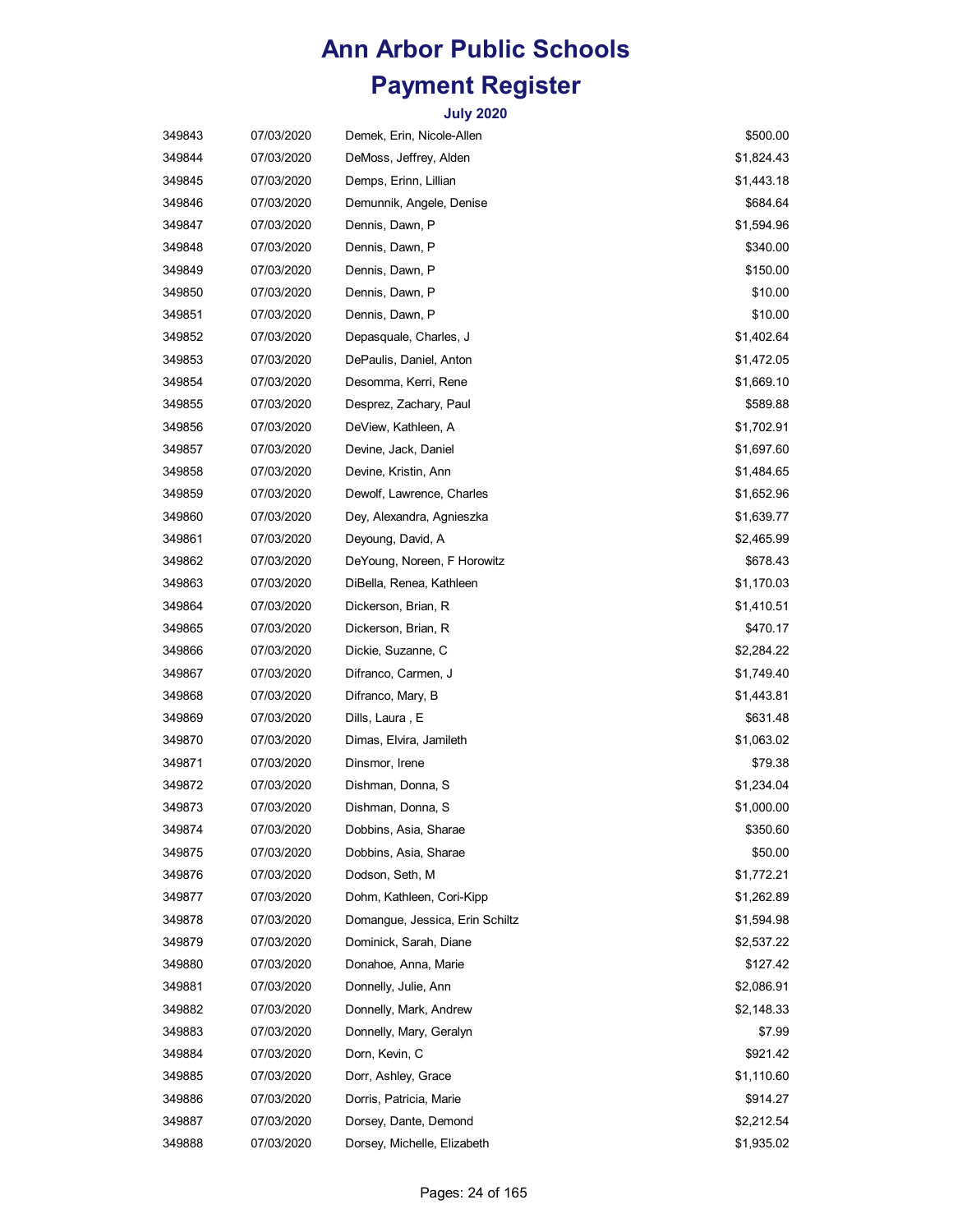| 349889 | 07/03/2020 | Dow, Jessica, Mae           | \$1,386.31 |
|--------|------------|-----------------------------|------------|
| 349890 | 07/03/2020 | Down, S Dianne              | \$1,626.07 |
| 349891 | 07/03/2020 | Down, S Dianne              | \$425.00   |
| 349892 | 07/03/2020 | Downs, Chad, D              | \$2,044.33 |
| 349893 | 07/03/2020 | Doyle, Nicholas, William    | \$943.23   |
| 349894 | 07/03/2020 | Drago, Christine, M         | \$1,521.39 |
| 349895 | 07/03/2020 | Drake, Leann, R             | \$280.98   |
| 349896 | 07/03/2020 | Draves, Karen, Elizabeth    | \$1,424.98 |
| 349897 | 07/03/2020 | Dresch, Dane                | \$1,968.75 |
| 349898 | 07/03/2020 | Dresch, Dane                | \$100.00   |
| 349899 | 07/03/2020 | Drummer, Lakeisha, Danielle | \$2,510.66 |
| 349900 | 07/03/2020 | Dubreuil, Sophia, S         | \$1,765.00 |
| 349901 | 07/03/2020 | Dubreuil, Sophia, S         | \$300.00   |
| 349902 | 07/03/2020 | Ducker, Ashley, Bridendall  | \$1,614.54 |
| 349903 | 07/03/2020 | Duckett, Adraine, D         | \$304.29   |
| 349904 | 07/03/2020 | Duffin, Brenda, Ann         | \$63.02    |
| 349905 | 07/03/2020 | Duggins, Thomas, N          | \$1,764.02 |
| 349906 | 07/03/2020 | Duman, Jennifer, Ellen      | \$2,122.77 |
| 349907 | 07/03/2020 | Dumas, Martha, Jean         | \$1,101.58 |
| 349908 | 07/03/2020 | Dunbar, Ross, W             | \$2,014.67 |
| 349909 | 07/03/2020 | Duncan, Janet, Hunter       | \$879.30   |
| 349910 | 07/03/2020 | Durell, Jennifer, Lynn      | \$1,633.53 |
| 349911 | 07/03/2020 | Durell, Jennifer, Lynn      | \$150.00   |
| 349912 | 07/03/2020 | Durham, Lisa, Ruckman       | \$965.23   |
| 349913 | 07/03/2020 | Dye, Robin, Jeanne          | \$1,342.07 |
| 349914 | 07/03/2020 | Dziedzic, Susan, Judith     | \$2,026.14 |
| 349915 | 07/03/2020 | Dziedzic, Susan, Judith     | \$100.00   |
| 349916 | 07/03/2020 | Easley, Shaquita, Jenene    | \$2,060.67 |
| 349917 | 07/03/2020 | Eaton, Shelby, Paige        | \$2,211.56 |
| 349918 | 07/03/2020 | Eberts, Alison, Martha      | \$2,544.94 |
| 349919 | 07/03/2020 | Ebrahim, Pauline            | \$278.68   |
| 349920 | 07/03/2020 | Eccleston, Rolando, Alfonso | \$532.61   |
| 349921 | 07/03/2020 | Edman, Karen, Lynn          | \$665.34   |
| 349922 | 07/03/2020 | Edman, Karen, Lynn          | \$100.00   |
| 349923 | 07/03/2020 | Edmondson, Marcus, Sean     | \$2,300.05 |
| 349924 | 07/03/2020 | Edwards, Kayna              | \$2,129.00 |
| 349925 | 07/03/2020 | Egbert, Mary, Ann           | \$227.29   |
| 349926 | 07/03/2020 | El-Hussieny, Mohamed, H     | \$1,604.58 |
| 349927 | 07/03/2020 | Elam, Kelly , Lynn          | \$725.70   |
| 349928 | 07/03/2020 | Elam, Kelly, Lynn           | \$75.00    |
| 349929 | 07/03/2020 | Elam, Sharell, G            | \$1,713.95 |
| 349930 | 07/03/2020 | Eldon, Aimee, Grant         | \$979.44   |
| 349931 | 07/03/2020 | Eldon, Aimee, Grant         | \$840.00   |
| 349932 | 07/03/2020 | Eldon, Sean, M              | \$903.09   |
| 349933 | 07/03/2020 | Eldon, Sean, M              | \$840.00   |
| 349934 | 07/03/2020 | Eliason, Philip, James      | \$3,943.45 |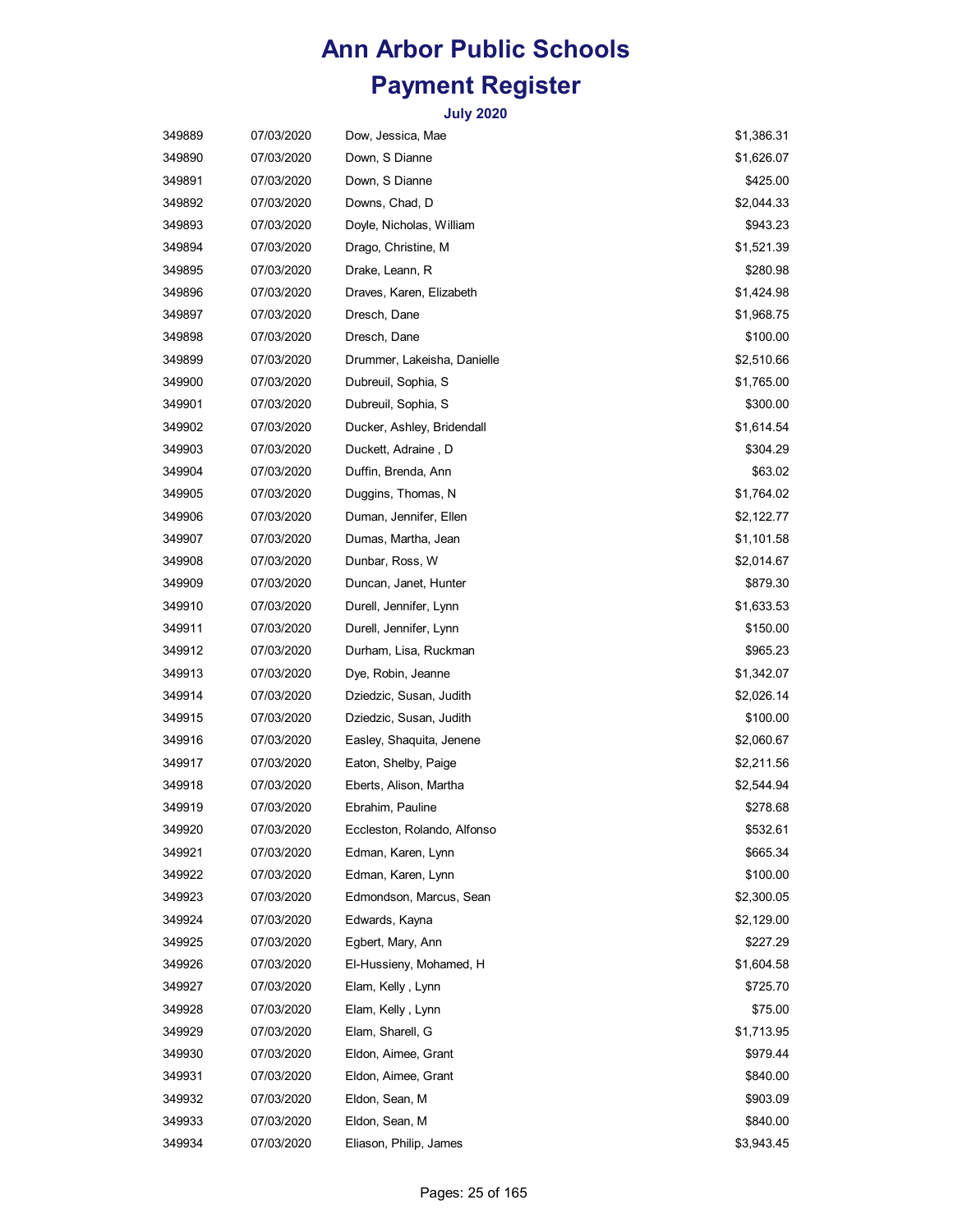| 349935 | 07/03/2020 | Eliason, Philip, James             | \$350.00   |
|--------|------------|------------------------------------|------------|
| 349936 | 07/03/2020 | Elliott, Barbara, Jean             | \$48.99    |
| 349937 | 07/03/2020 | Ellis, Genevra, English            | \$1,951.82 |
| 349938 | 07/03/2020 | Elmore, Casey, Marie               | \$2,615.33 |
| 349939 | 07/03/2020 | Elzinga, Kevin                     | \$238.96   |
| 349940 | 07/03/2020 | Embry, Marie lynette, Frasier      | \$2,865.85 |
| 349941 | 07/03/2020 | Emery, Kathleen, Lynn              | \$1,125.40 |
| 349942 | 07/03/2020 | Engleberg, Suzy                    | \$247.75   |
| 349943 | 07/03/2020 | English, Stacy, Catherine          | \$1,457.49 |
| 349944 | 07/03/2020 | Epler, Alison, Clare               | \$2,692.29 |
| 349945 | 07/03/2020 | Epps, Shannon, Mika                | \$2,023.61 |
| 349946 | 07/03/2020 | Epps, Shannon, Mika                | \$125.00   |
| 349947 | 07/03/2020 | Epstein, Gail                      | \$86.26    |
| 349948 | 07/03/2020 | Erd, Alexandria, Agnes             | \$509.21   |
| 349949 | 07/03/2020 | Erickson, Christopher, Patrick     | \$2,194.91 |
| 349950 | 07/03/2020 | Erickson, Theresa, Kathleen        | \$1,952.07 |
| 349951 | 07/03/2020 | Esper, Sunnie, Colleen             | \$2,205.67 |
| 349952 | 07/03/2020 | Esquivel, Patricia                 | \$156.77   |
| 349953 | 07/03/2020 | Essenberg, Brigid, Rose            | \$1,378.06 |
| 349954 | 07/03/2020 | Estermyer, Lori, Margaret          | \$33.68    |
| 349955 | 07/03/2020 | Etz, Daniel, J                     | \$166.64   |
| 349956 | 07/03/2020 | Evaldson, Sally, M                 | \$2,335.50 |
| 349957 | 07/03/2020 | Evans-Anderson, Ro-Adrienn, Denese | \$571.44   |
| 349958 | 07/03/2020 | Evans, Marlana, Marie              | \$1,094.27 |
| 349959 | 07/03/2020 | Even, Sarah, Jane                  | \$403.47   |
| 349960 | 07/03/2020 | Everard, Jolene, Gail              | \$1,047.56 |
| 349961 | 07/03/2020 | Everett, Paula, J                  | \$1,816.49 |
| 349962 | 07/03/2020 | Face, Andrew, M                    | \$1,195.90 |
| 349963 | 07/03/2020 | Fails, Bonita                      | \$93.08    |
| 349964 | 07/03/2020 | Faison, Nakesha                    | \$1,790.51 |
| 349965 | 07/03/2020 | Fata, Alexandria, Danielle         | \$1,173.14 |
| 349966 | 07/03/2020 | Fawk, Jaclyn, Mae                  | \$1,403.45 |
| 349967 | 07/03/2020 | Feasel, Caitlyn, Jean              | \$1,196.66 |
| 349968 | 07/03/2020 | Federhofer, Claire                 | \$1,607.55 |
| 349969 | 07/03/2020 | Feliks, Alaina, Dillon             | \$1,387.79 |
| 349970 | 07/03/2020 | Fenech, Megan, Leigh               | \$2,650.00 |
| 349971 | 07/03/2020 | Ferguson, Earl, E                  | \$124.45   |
| 349972 | 07/03/2020 | Ferguson, Keisha, Monique          | \$2,722.29 |
| 349973 | 07/03/2020 | Feyen, Callie, R                   | \$151.26   |
| 349974 | 07/03/2020 | Fidishin, Marianne                 | \$3,338.36 |
| 349975 | 07/03/2020 | Fields Jacobs, Maya, Elyse         | \$755.36   |
| 349976 | 07/03/2020 | Fields, Georgia                    | \$115.86   |
| 349977 | 07/03/2020 | Fields, Noncy, Canise              | \$994.57   |
| 349978 | 07/03/2020 | Fields, Sadarra, Jaclyn            | \$865.46   |
| 349979 | 07/03/2020 | Filipiak, Joseph, Jerald           | \$512.62   |
| 349980 | 07/03/2020 | Fillmore, Andrew                   | \$399.39   |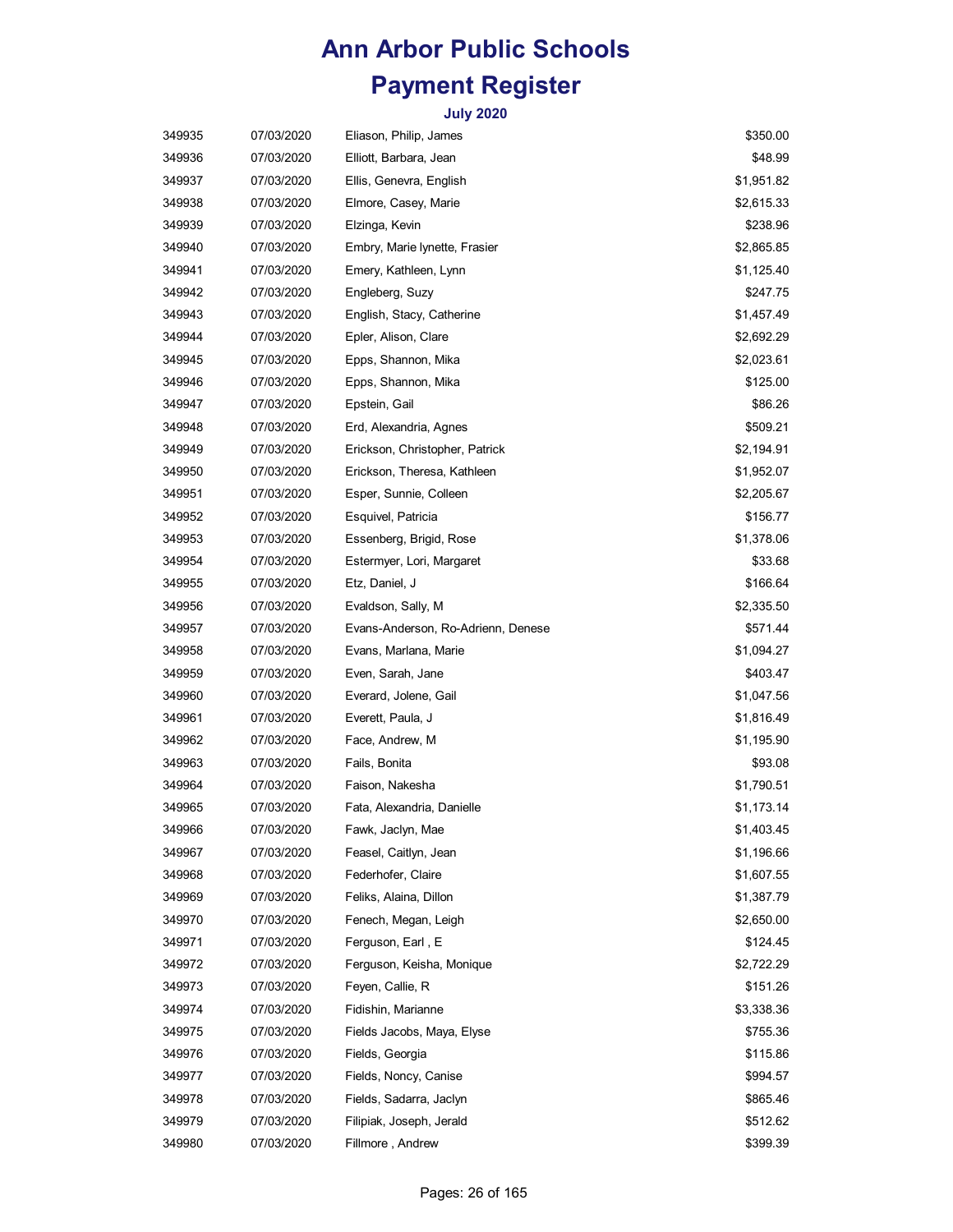| 349981 | 07/03/2020 | Finch, William, H                 | \$92.77    |
|--------|------------|-----------------------------------|------------|
| 349982 | 07/03/2020 | Finkbeiner, Andrew, David         | \$1,761.21 |
| 349983 | 07/03/2020 | Finkbeiner, Katherine, Elizabeth  | \$1,366.05 |
| 349984 | 07/03/2020 | Finkle, Robert, M                 | \$1,404.95 |
| 349985 | 07/03/2020 | Fischer, Katharina, Monika        | \$45.56    |
| 349986 | 07/03/2020 | Fisher, David, M                  | \$1,711.03 |
| 349987 | 07/03/2020 | Fisher, David, M                  | \$600.00   |
| 349988 | 07/03/2020 | Fisher, Kimberly                  | \$1,740.23 |
| 349989 | 07/03/2020 | Fisher, Kimberly                  | \$50.00    |
| 349990 | 07/03/2020 | Fisher, Millicent                 | \$1,909.89 |
| 349991 | 07/03/2020 | Fitch, Sheila, M                  | \$433.70   |
| 349992 | 07/03/2020 | Fitzgerald, Caroline, A           | \$1,784.67 |
| 349993 | 07/03/2020 | Fitzgerald, Debra, Mclean         | \$1,929.59 |
| 349994 | 07/03/2020 | Fitzgibbon, Andrea, Joyce Wickham | \$1,306.57 |
| 349995 | 07/03/2020 | Fitzpatrick, Shannon              | \$224.98   |
| 349996 | 07/03/2020 | Fleming, Brittany, Elizabeth      | \$1,404.33 |
| 349997 | 07/03/2020 | Fleming, Jessica, Lynn            | \$1,984.23 |
| 349998 | 07/03/2020 | Fleury, Anna, Aimee               | \$1,911.24 |
| 349999 | 07/03/2020 | Flores, Jeremy, Jacob             | \$1,230.24 |
| 350000 | 07/03/2020 | Floyd, LaKeisha, Lomica           | \$1,294.92 |
| 350001 | 07/03/2020 | Flynn, Catherine, T               | \$1,275.29 |
| 350002 | 07/03/2020 | Flynn, Melissa, Marie             | \$1,279.74 |
| 350003 | 07/03/2020 | Ford, Andrea, Michelle            | \$578.79   |
| 350004 | 07/03/2020 | Ford, Courtney, J                 | \$728.49   |
| 350005 | 07/03/2020 | Foresi, Kelly, Marie              | \$596.81   |
| 350006 | 07/03/2020 | Foster, Robert, Andrew            | \$1,543.80 |
| 350007 | 07/03/2020 | Fox Jr, Robert, James             | \$1,835.65 |
| 350008 | 07/03/2020 | Frailey, Tracie, Kathleen         | \$2,185.75 |
| 350009 | 07/03/2020 | Francoeur, Darci, Kay             | \$2,438.26 |
| 350010 | 07/03/2020 | Frankel, Andrew, Charles          | \$225.06   |
| 350011 | 07/03/2020 | Franzen, Megan, Donegan           | \$2,813.96 |
| 350012 | 07/03/2020 | Franzen, Megan, Donegan           | \$150.00   |
| 350013 | 07/03/2020 | Frazer, Rebecca, Elizabeth        | \$251.33   |
| 350014 | 07/03/2020 | Frazer, Susan, Marie              | \$635.18   |
| 350015 | 07/03/2020 | Freece, Stephen, C                | \$2,387.89 |
| 350016 | 07/03/2020 | Freeman, Sally, Ann               | \$350.74   |
| 350017 | 07/03/2020 | French, Katie, Lee                | \$104.67   |
| 350018 | 07/03/2020 | Friday, Pamela, Lee               | \$1,765.71 |
| 350019 | 07/03/2020 | Friday, Steven                    | \$1,489.78 |
| 350020 | 07/03/2020 | Frierson, Teresa                  | \$1,350.34 |
| 350021 | 07/03/2020 | Frisch-gleason, Robin, Sherry     | \$9,304.56 |
| 350022 | 07/03/2020 | Friske, Regina, Marie             | \$1,775.22 |
| 350023 | 07/03/2020 | Frontier, Amy, M                  | \$1,538.39 |
| 350024 | 07/03/2020 | Frost, Neza                       | \$126.83   |
| 350025 | 07/03/2020 | Fuller, Madeleine, De fils        | \$1,966.21 |
| 350026 | 07/03/2020 | Fuller, Russell, F                | \$2,033.34 |
|        |            |                                   |            |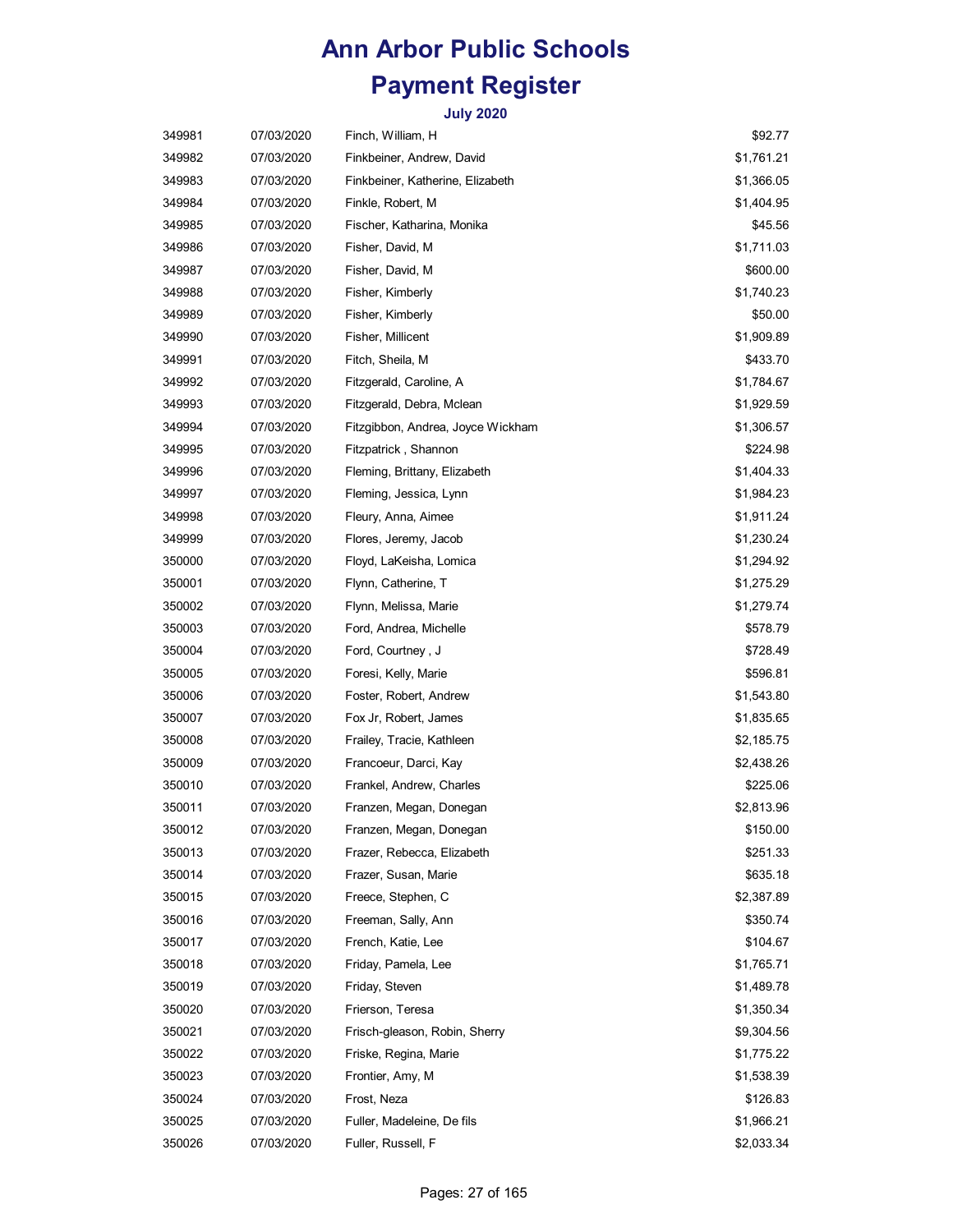| 350027 | 07/03/2020 | Fullerton, Charlotte, Kelly      | \$1,242.88 |
|--------|------------|----------------------------------|------------|
| 350028 | 07/03/2020 | Funk-Carter, Kathryn, Grace      | \$1,662.55 |
| 350029 | 07/03/2020 | Furspan, Carissa                 | \$415.30   |
| 350030 | 07/03/2020 | Furton, Shalyn, Diana            | \$2,178.32 |
| 350031 | 07/03/2020 | Gadwa, Sara, Margaret            | \$1,835.51 |
| 350032 | 07/03/2020 | Gage, Patrice, Marie             | \$1,604.08 |
| 350033 | 07/03/2020 | Gagern, Jessica, Emma            | \$1,635.39 |
| 350034 | 07/03/2020 | Galia, Laura, Quain              | \$1,386.55 |
| 350035 | 07/03/2020 | Gallo-Chasanoff, Emma            | \$1,598.23 |
| 350036 | 07/03/2020 | Ganio, Collin, Anthony           | \$2,001.45 |
| 350037 | 07/03/2020 | Gapa, Lisa, Ann                  | \$1,652.18 |
| 350038 | 07/03/2020 | Garcia, Frank, Andrew            | \$1,515.21 |
| 350039 | 07/03/2020 | Garcia, Jeffrey, T               | \$989.31   |
| 350040 | 07/03/2020 | Garcia, Jennifer, Marie          | \$2,032.18 |
| 350041 | 07/03/2020 | Garcia, Vincent, Paul            | \$1,913.99 |
| 350042 | 07/03/2020 | Gardiner, Kimberly, Yvette       | \$1,823.55 |
| 350043 | 07/03/2020 | Gardner, John, Adam              | \$153.52   |
| 350044 | 07/03/2020 | Gardon-Rose, Jessica, Joan       | \$497.33   |
| 350045 | 07/03/2020 | Gargaro, Celia, Franklin Draughn | \$1,602.84 |
| 350046 | 07/03/2020 | Garrett, Christine, Meredith     | \$2,092.25 |
| 350047 | 07/03/2020 | Gary, Mary, Lynn                 | \$92.34    |
| 350048 | 07/03/2020 | Gatonez, Diana                   | \$2,136.92 |
| 350049 | 07/03/2020 | Gause, Tezra, M                  | \$1,533.00 |
| 350050 | 07/03/2020 | Gavini, Chaitanya                | \$88.92    |
| 350051 | 07/03/2020 | Gebreluel, Negsti                | \$171.72   |
| 350052 | 07/03/2020 | Geffen, Bruce, M                 | \$1,774.94 |
| 350053 | 07/03/2020 | Gengler, Charlotte, Elaine       | \$1,821.68 |
| 350054 | 07/03/2020 | George, Sarah, Ann               | \$1,285.75 |
| 350055 | 07/03/2020 | Gerhart, Karen, Louise           | \$2,287.82 |
| 350056 | 07/03/2020 | Germano, Karen, Josephine        | \$1,607.71 |
| 350057 | 07/03/2020 | Gessert, Ellen, Marie            | \$1,162.97 |
| 350058 | 07/03/2020 | Gibb-Randall, Thomas, Dean       | \$2,183.20 |
| 350059 | 07/03/2020 | Gibbs, Marcia, P                 | \$2,296.14 |
| 350060 | 07/03/2020 | Gibson, Kathleen, S              | \$3,285.54 |
| 350061 | 07/03/2020 | Gibson, Nancy, Greenleaf         | \$704.35   |
| 350062 | 07/03/2020 | Gibson, Sara, M                  | \$1,651.68 |
| 350063 | 07/03/2020 | Gibson, Telisia, Neco            | \$1,593.48 |
| 350064 | 07/03/2020 | Gildersleeve, Barbara, Ann       | \$2,099.65 |
| 350065 | 07/03/2020 | Giles, Taneia, Latrice           | \$2,681.26 |
| 350066 | 07/03/2020 | Gill, Angela, Kay                | \$465.57   |
| 350067 | 07/03/2020 | Giltner, Meredith, L             | \$1,576.24 |
| 350068 | 07/03/2020 | GIORDANO, JAMES                  | \$1,157.21 |
| 350069 | 07/03/2020 | GIORDANO, JAMES                  | \$300.00   |
| 350070 | 07/03/2020 | GIORDANO, JAMES                  | \$80.00    |
| 350071 | 07/03/2020 | Gittleson, Josie, Rose           | \$976.58   |
| 350072 | 07/03/2020 | Glahn, Carly, Anne               | \$1,178.53 |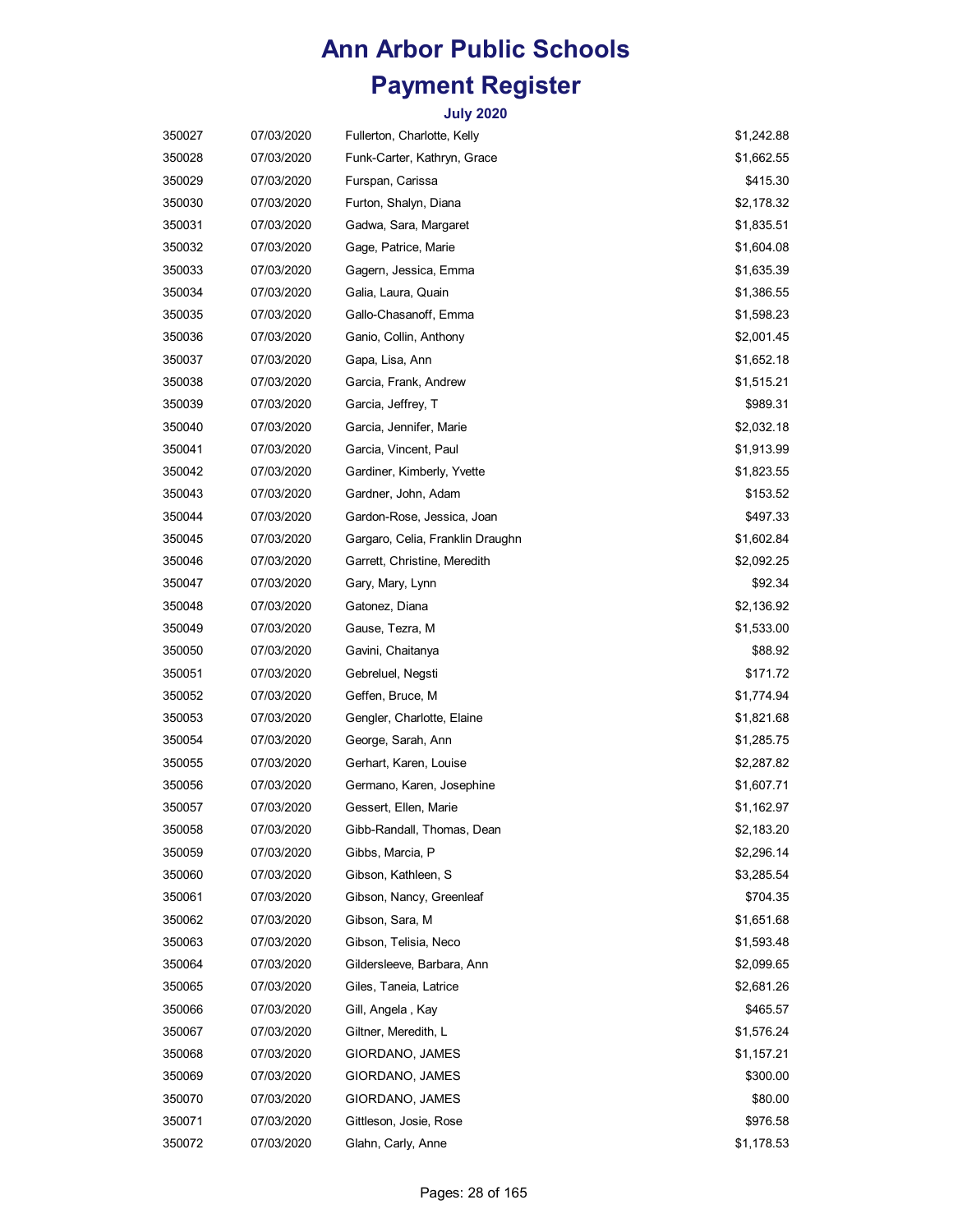| 350073 | 07/03/2020 | Glaser, Jessica, Lynn           | \$472.72   |
|--------|------------|---------------------------------|------------|
| 350074 | 07/03/2020 | Glaser, Jessica, Lynn           | \$480.00   |
| 350075 | 07/03/2020 | Glaser, Jessica, Lynn           | \$250.00   |
| 350076 | 07/03/2020 | Glaser, Jessica, Lynn           | \$100.00   |
| 350077 | 07/03/2020 | Glawe, Jonathan, T              | \$1,554.18 |
| 350078 | 07/03/2020 | Glawe, Jonathan, T              | \$60.00    |
| 350079 | 07/03/2020 | Gleason, Jennifer, Laine        | \$1,803.87 |
| 350080 | 07/03/2020 | Gleeton, Kerry, Lynn            | \$1,158.18 |
| 350081 | 07/03/2020 | Glei, Catherine, Estelle        | \$2,287.33 |
| 350082 | 07/03/2020 | Glenn, Aislyn, Diondra          | \$146.63   |
| 350083 | 07/03/2020 | Glinski, Taylor, Marie          | \$943.77   |
| 350084 | 07/03/2020 | Glover, Kenya, C                | \$1,233.05 |
| 350085 | 07/03/2020 | Gobeille-diem, Bette, Jeanne    | \$2,147.68 |
| 350086 | 07/03/2020 | Godek, Rebecca, Ann             | \$1,928.53 |
| 350087 | 07/03/2020 | Goffee, Steven, W               | \$2,032.91 |
| 350088 | 07/03/2020 | Gold, Julia, L                  | \$2,209.44 |
| 350089 | 07/03/2020 | Goldshlack, Sara, Jeanne        | \$38.96    |
| 350090 | 07/03/2020 | Gomez, Celina                   | \$1,333.97 |
| 350091 | 07/03/2020 | Gonzalez, Anna, P               | \$2,501.41 |
| 350092 | 07/03/2020 | Gooding-geidner, Ann, Elizabeth | \$1,214.11 |
| 350093 | 07/03/2020 | Goodly, Margaret                | \$2,076.76 |
| 350094 | 07/03/2020 | Goodman, Rhonda, R              | \$1,411.36 |
| 350095 | 07/03/2020 | Gordon, Diana, K                | \$2,088.99 |
| 350096 | 07/03/2020 | Gordon, Diana, K                | \$380.00   |
| 350097 | 07/03/2020 | Gordon, Jenny, Mara             | \$1,222.51 |
| 350098 | 07/03/2020 | Gordon, Melissa, E              | \$1,359.32 |
| 350099 | 07/03/2020 | Gore, Jowanda, Denice           | \$2,079.47 |
| 350100 | 07/03/2020 | Gorring, Samantha, Jean         | \$1,045.86 |
| 350101 | 07/03/2020 | Gottlieb, Hannah, Gamber        | \$45.71    |
| 350102 | 07/03/2020 | Gottliebsen, Michael            | \$1,215.83 |
| 350103 | 07/03/2020 | Gouin, Kimberlee, Renae         | \$1,059.30 |
| 350104 | 07/03/2020 | Gouin, Leah                     | \$79.47    |
| 350105 | 07/03/2020 | Gould, Jennifer, Lynn           | \$2,052.90 |
| 350106 | 07/03/2020 | Gould, Karen, A                 | \$1,825.21 |
| 350107 | 07/03/2020 | Gowman, Andrew, Christopher     | \$1,420.03 |
| 350108 | 07/03/2020 | Grace, Carmen, Ann              | \$989.04   |
| 350109 | 07/03/2020 | Gracey, Rebecca, Jane           | \$2,072.07 |
| 350110 | 07/03/2020 | Graham, Karel, L                | \$1,613.07 |
| 350111 | 07/03/2020 | Graham, Karel, L                | \$350.00   |
| 350112 | 07/03/2020 | Graham, William, Andrew         | \$494.77   |
| 350113 | 07/03/2020 | Grambau, Joel, W                | \$1,166.23 |
| 350114 | 07/03/2020 | Grant, Diane, Frombgen          | \$1,657.62 |
| 350115 | 07/03/2020 | Grant, Diane, Frombgen          | \$50.00    |
| 350116 | 07/03/2020 | Grant, James, T                 | \$1,999.56 |
| 350117 | 07/03/2020 | Grau, Evan, Robert              | \$1,548.06 |
| 350118 | 07/03/2020 | Graves, Susan, B                | \$36.12    |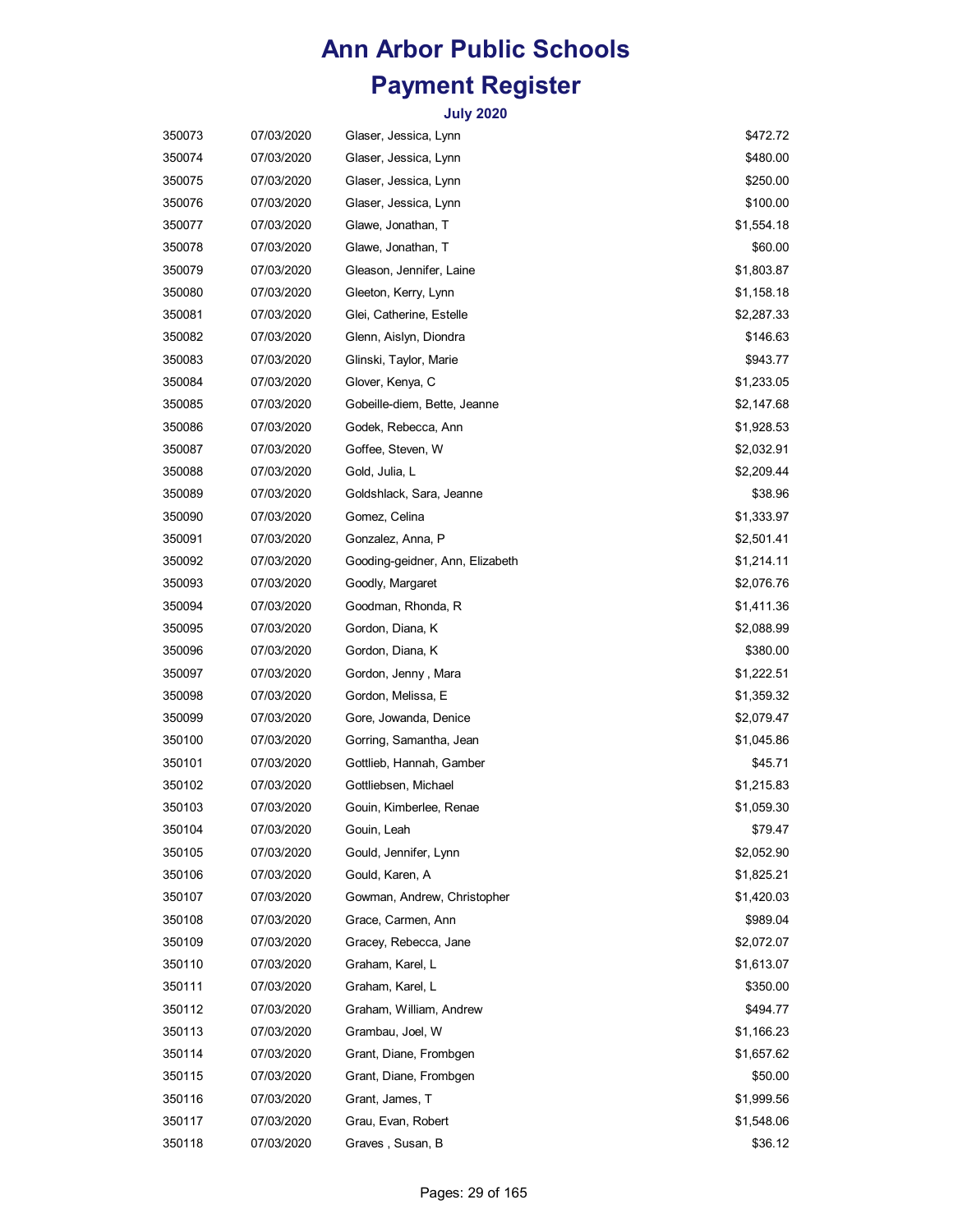| 350119 | 07/03/2020 | Gray, Heather, Sue                     | \$1,928.94 |
|--------|------------|----------------------------------------|------------|
| 350120 | 07/03/2020 | Greene, David, E                       | \$1,183.88 |
| 350121 | 07/03/2020 | Greene, Sarah, Kimberlee               | \$1,539.26 |
| 350122 | 07/03/2020 | Greene, Stacey, Lauren                 | \$1,705.57 |
| 350123 | 07/03/2020 | Green, Phyllis, Marie                  | \$79.94    |
| 350124 | 07/03/2020 | Greer, Connie, L                       | \$2,007.12 |
| 350125 | 07/03/2020 | Gregg, Brandon, Scott                  | \$1,157.47 |
| 350126 | 07/03/2020 | Gregg, Brandon, Scott                  | \$23.62    |
| 350127 | 07/03/2020 | Grenfell, Piper, L                     | \$2,005.37 |
| 350128 | 07/03/2020 | Grewal, Amrita, K                      | \$532.67   |
| 350129 | 07/03/2020 | Griffin, Aimee, Leah                   | \$1,255.83 |
| 350130 | 07/03/2020 | Griffin, Aimee, Leah                   | \$200.00   |
| 350131 | 07/03/2020 | Griffin, Michael, E                    | \$1,672.58 |
| 350132 | 07/03/2020 | Griffin, SuJuan, Denise                | \$842.65   |
| 350133 | 07/03/2020 | Griffis, Morgan, Ashley                | \$875.00   |
| 350134 | 07/03/2020 | Griffith, Lori, A                      | \$673.67   |
| 350135 | 07/03/2020 | Griggs, Glenda, Ann                    | \$153.81   |
| 350136 | 07/03/2020 | Grisdale, Mary, Beth                   | \$553.00   |
| 350137 | 07/03/2020 | Groeneveld, Monica, Villaire           | \$494.42   |
| 350138 | 07/03/2020 | Grosos, Danielle, Lynn                 | \$1,384.35 |
| 350139 | 07/03/2020 | Grosos, Danielle, Lynn                 | \$50.00    |
| 350140 | 07/03/2020 | Gross, Alexandra                       | \$46.17    |
| 350141 | 07/03/2020 | Grover, Jenine, Marie                  | \$94.85    |
| 350142 | 07/03/2020 | Groves, Carly, Lampman                 | \$2,179.61 |
| 350143 | 07/03/2020 | Gryak, Rachel, Christine Smith         | \$1,794.54 |
| 350144 | 07/03/2020 | Guastella, Brian, D                    | \$1,220.36 |
| 350145 | 07/03/2020 | Gudzinski, Sara, H                     | \$1,613.98 |
| 350146 | 07/03/2020 | Guerriero, Steven, P                   | \$245.04   |
| 350147 | 07/03/2020 | Guest, Patricia, Diane                 | \$2,815.57 |
| 350148 | 07/03/2020 | Gueupi Boning Epse Nomeny, Nathalie, A | \$519.34   |
| 350149 | 07/03/2020 | Gusfa, Angela, Theresa                 | \$1,750.87 |
| 350150 | 07/03/2020 | Guttman, Ann, Marie                    | \$499.22   |
| 350151 | 07/03/2020 | Haddas, Karen, L                       | \$2,005.65 |
| 350152 | 07/03/2020 | Hagan, Linda, Marie                    | \$1,708.84 |
| 350153 | 07/03/2020 | Hagen, Michael, Jonathan               | \$2,187.99 |
| 350154 | 07/03/2020 | Hagens, Vonetta, Tamara                | \$1,570.95 |
| 350155 | 07/03/2020 | Hagy, Amanda, Lane                     | \$1,905.42 |
| 350156 | 07/03/2020 | Hahn, Erin, Patricia                   | \$116.35   |
| 350157 | 07/03/2020 | Hahn, Gretchen, C                      | \$1,743.39 |
| 350158 | 07/03/2020 | Hahn, Kendra, Michelle                 | \$1,338.90 |
| 350159 | 07/03/2020 | Hahn, Lauralee, Mary                   | \$1,468.24 |
| 350160 | 07/03/2020 | Hakim-Azari, Maryam                    | \$80.75    |
| 350161 | 07/03/2020 | Halabu, Heather, A                     | \$2,072.68 |
| 350162 | 07/03/2020 | Hale, Martha, Yi-ping                  | \$2,312.47 |
| 350163 | 07/03/2020 | Hall, Charlez, Le shawn                | \$551.03   |
| 350164 | 07/03/2020 | Hallesy, Naomis, G                     | \$197.74   |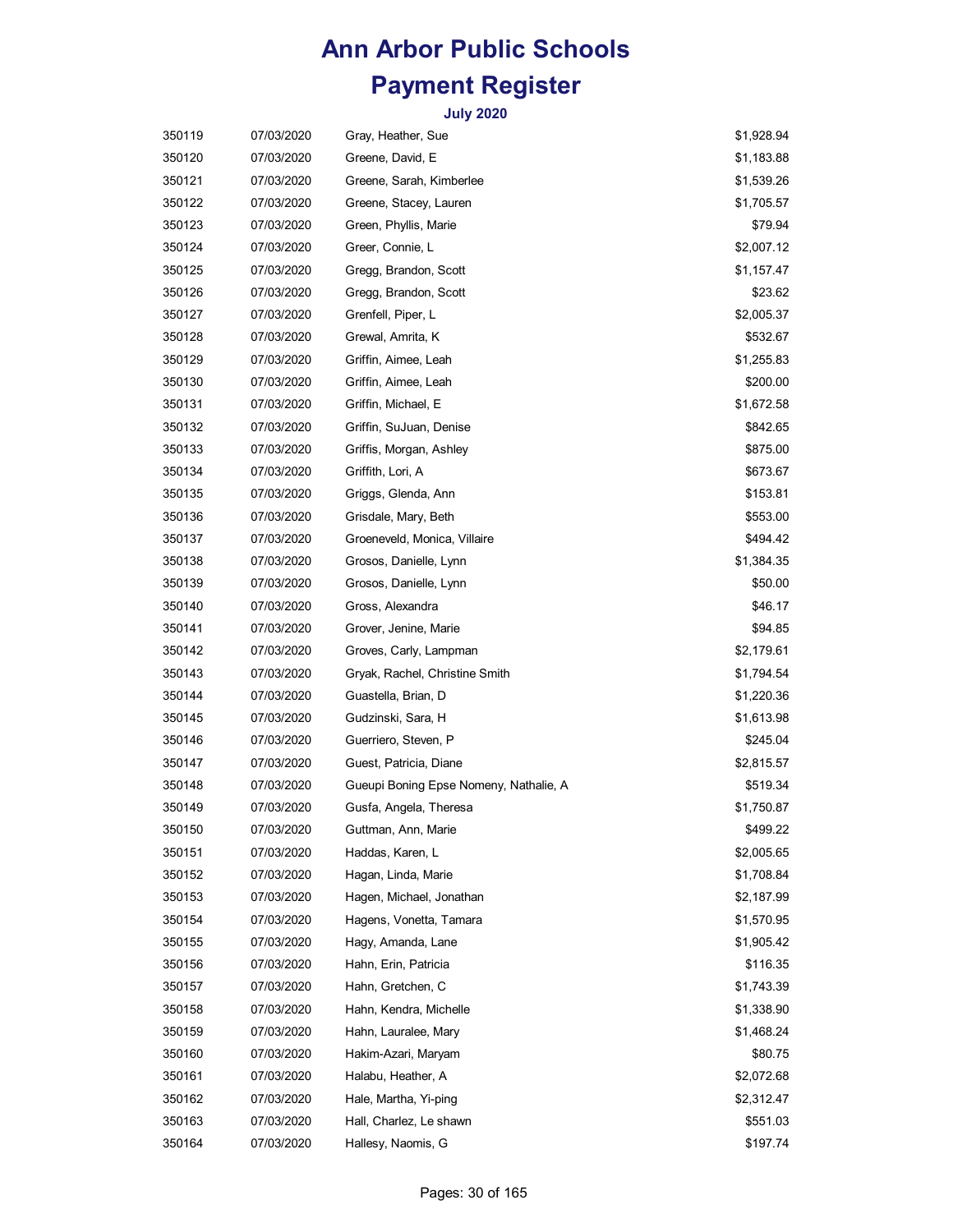| 350165 | 07/03/2020 | Halliburton, Carrie, Gail        | \$1,633.37 |
|--------|------------|----------------------------------|------------|
| 350166 | 07/03/2020 | Hall, Mandy , Ann                | \$622.26   |
| 350167 | 07/03/2020 | Hall, Matthew, L                 | \$1,473.91 |
| 350168 | 07/03/2020 | Hall, Michelle, L                | \$95.21    |
| 350169 | 07/03/2020 | Hallom, Lee, Mark                | \$607.20   |
| 350170 | 07/03/2020 | Hallom, Lee, Mark                | \$100.00   |
| 350171 | 07/03/2020 | Hall, Patricia, Dolores          | \$319.32   |
| 350172 | 07/03/2020 | Hambright, Veronica, Teresa      | \$281.35   |
| 350173 | 07/03/2020 | Hamilton, Katherine, L           | \$1,612.34 |
| 350174 | 07/03/2020 | Hammond-Bennett, Austin, Gabriel | \$1,047.93 |
| 350175 | 07/03/2020 | Hane, Jessica, Ann               | \$2,156.46 |
| 350176 | 07/03/2020 | Hane, Sherri, Ann                | \$3,119.35 |
| 350177 | 07/03/2020 | Hannaford, Laura, L              | \$413.07   |
| 350178 | 07/03/2020 | Hannah, Grahm, Robert-John       | \$1,454.23 |
| 350179 | 07/03/2020 | Hannah, Jan, S                   | \$1,357.37 |
| 350180 | 07/03/2020 | Hanrath, Margaret, Beison        | \$1,958.07 |
| 350181 | 07/03/2020 | Hansen, Ryan, B                  | \$1,863.47 |
| 350182 | 07/03/2020 | Hanson, Karen, D                 | \$1,134.24 |
| 350183 | 07/03/2020 | Harmon, Dayna                    | \$66.75    |
| 350184 | 07/03/2020 | Harner, Melanie, Marie           | \$1,525.32 |
| 350185 | 07/03/2020 | Harn, Kimberly, Ann              | \$2,057.44 |
| 350186 | 07/03/2020 | Harper, Justin, Lamont           | \$414.53   |
| 350187 | 07/03/2020 | Harper, Justin, Lamont           | \$40.00    |
| 350188 | 07/03/2020 | Harper, Megan, Eliza             | \$990.56   |
| 350189 | 07/03/2020 | Harrington, Jennifer, Christina  | \$1,492.60 |
| 350190 | 07/03/2020 | Harris-Heffernan, Heather, Rose  | \$2,036.01 |
| 350191 | 07/03/2020 | Harris, Abby, Marie              | \$952.44   |
| 350192 | 07/03/2020 | Harris, Jennifer, Ruth           | \$2,119.97 |
| 350193 | 07/03/2020 | Harris, Marcia, Ann              | \$1,097.48 |
| 350194 | 07/03/2020 | Harris, Marcia, Ann              | \$1,250.00 |
| 350195 | 07/03/2020 | Harris, Megan, Lynn              | \$326.68   |
| 350196 | 07/03/2020 | Harris, Megan, Lynn              | \$1,851.21 |
| 350197 | 07/03/2020 | Harris, Michael                  | \$1,622.64 |
| 350198 | 07/03/2020 | Harrison, Kraig, William         | \$502.07   |
| 350199 | 07/03/2020 | Harrison, Meredith, Kay          | \$970.16   |
| 350200 | 07/03/2020 | Harris, Shaugn, Lynn             | \$710.03   |
| 350201 | 07/03/2020 | Harris, Stephanie, Lynn          | \$2,075.65 |
| 350202 | 07/03/2020 | Harris, William, Matthew         | \$2,627.53 |
| 350203 | 07/03/2020 | Harris, Yvette, Cassandra        | \$213.73   |
| 350204 | 07/03/2020 | Harris, Yvette, Cassandra        | \$500.00   |
| 350205 | 07/03/2020 | Harris, Yvette, Cassandra        | \$500.00   |
| 350206 | 07/03/2020 | Hart, Linda, Sue                 | \$2,086.34 |
| 350207 | 07/03/2020 | Harvey, Stephen, Lee             | \$65.97    |
| 350208 | 07/03/2020 | Hatch, Dorothy, Copado           | \$1,484.83 |
| 350209 | 07/03/2020 | Hatfield, Stacey, Yvonne         | \$1,308.66 |
| 350210 | 07/03/2020 | Hathaway, Stephen, R             | \$2,011.37 |
|        |            |                                  |            |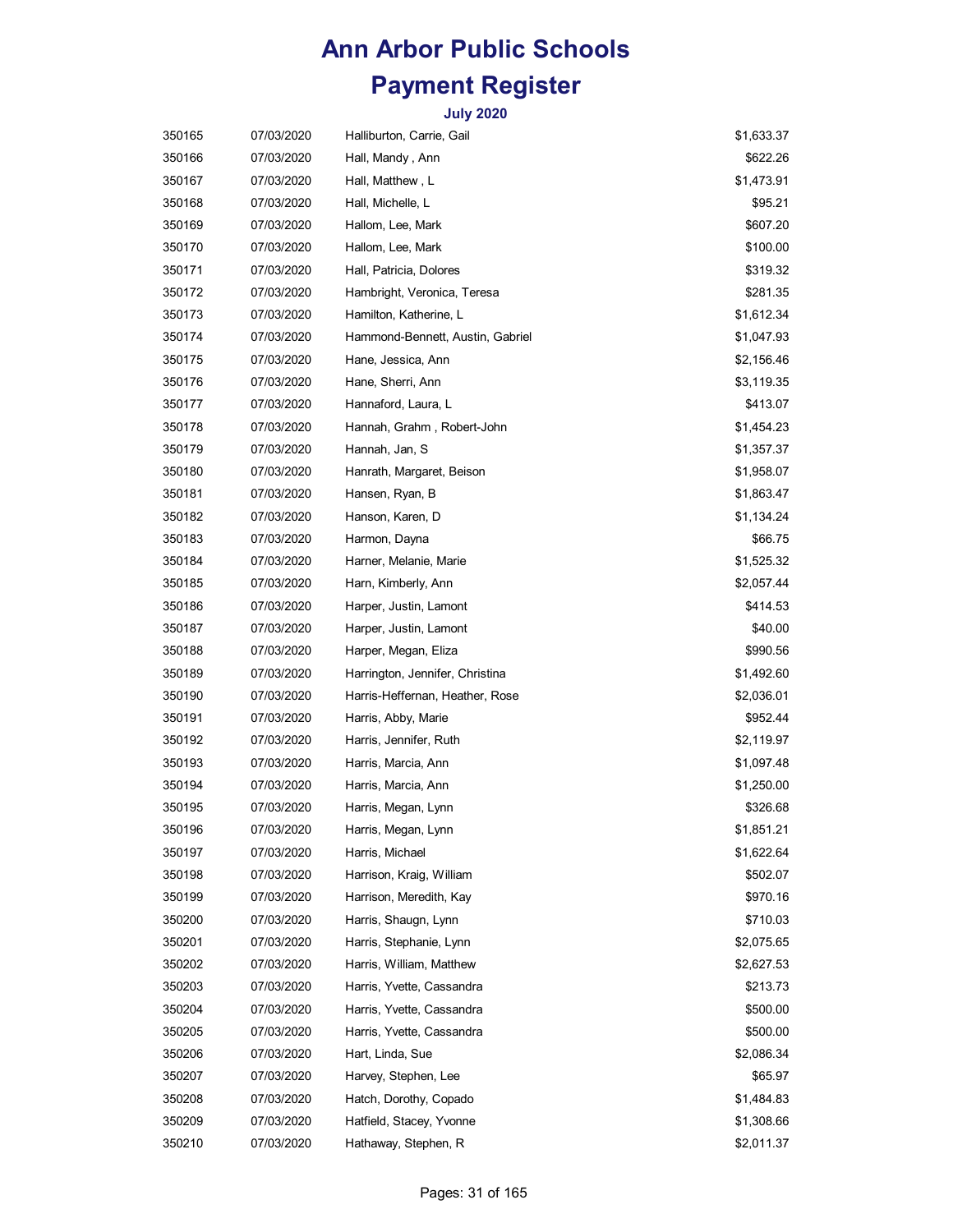| 350211 | 07/03/2020 | Hatt, Brendan, Christopher         | \$2,556.39 |
|--------|------------|------------------------------------|------------|
| 350212 | 07/03/2020 | Hatt, Charles, R                   | \$2,392.04 |
| 350213 | 07/03/2020 | Hatt, Nathan, A                    | \$2,791.96 |
| 350214 | 07/03/2020 | Haviland, Maria                    | \$1,671.32 |
| 350215 | 07/03/2020 | Hawthorne, Donna, Gertrude Omega   | \$281.42   |
| 350216 | 07/03/2020 | Hayes, Darryl, Dewitt              | \$1,023.17 |
| 350217 | 07/03/2020 | Hayes, Trishauna, Ashlee           | \$1,921.68 |
| 350218 | 07/03/2020 | Heaton, Janet, B                   | \$1,285.35 |
| 350219 | 07/03/2020 | Hebert, Jennifer, Rachel Broadhead | \$298.33   |
| 350220 | 07/03/2020 | Hechler, Sarah, Louise Bush        | \$907.64   |
| 350221 | 07/03/2020 | Hedman, Penny, Sue                 | \$543.52   |
| 350222 | 07/03/2020 | Heiney, Michele, Rene              | \$1,160.89 |
| 350223 | 07/03/2020 | Heller, Dina, Marie                | \$15.51    |
| 350224 | 07/03/2020 | Henderson-rochell, Karen, Leslie   | \$2,536.80 |
| 350225 | 07/03/2020 | Henderson, Nicole, L               | \$139.98   |
| 350226 | 07/03/2020 | Hendricks-Pickles, Jessica, Marie  | \$1,613.89 |
| 350227 | 07/03/2020 | Henry-Fisher, Tara, Shawn          | \$580.33   |
| 350228 | 07/03/2020 | Hepner, Kristina, M                | \$1,603.22 |
| 350229 | 07/03/2020 | Hepner, Kristina, M                | \$75.00    |
| 350230 | 07/03/2020 | Hepp, Amy, Maureen                 | \$599.12   |
| 350231 | 07/03/2020 | Heraud, Cynthia, K                 | \$1,763.06 |
| 350232 | 07/03/2020 | Herrera, Rolando                   | \$1,386.53 |
| 350233 | 07/03/2020 | Herrera, Rolando                   | \$325.00   |
| 350234 | 07/03/2020 | Herskowitz, Melissa                | \$1,098.51 |
| 350235 | 07/03/2020 | Hescheles, Robin, F                | \$409.25   |
| 350236 | 07/03/2020 | Hetzler, Lucy, Jane                | \$564.15   |
| 350237 | 07/03/2020 | Heyward, Roberta, Martin           | \$2,966.69 |
| 350238 | 07/03/2020 | Hieber, Jessie, Ann                | \$2,650.80 |
| 350239 | 07/03/2020 | Hieber, Jessie, Ann                | \$200.00   |
| 350240 | 07/03/2020 | Higgins, Hannah, Tang              | \$1,283.09 |
| 350241 | 07/03/2020 | Hillard, Schuyler, Anne            | \$1,078.41 |
| 350242 | 07/03/2020 | Hilliard, Jeffery, L               | \$812.00   |
| 350243 | 07/03/2020 | Hill, Sarah, K                     | \$910.78   |
| 350244 | 07/03/2020 | Hilton, Matthew, David             | \$2,588.80 |
| 350245 | 07/03/2020 | Hilton, Matthew, David             | \$200.00   |
| 350246 | 07/03/2020 | Hinz, Leanne, E                    | \$662.55   |
| 350247 | 07/03/2020 | Hite, Alison, A                    | \$1,448.00 |
| 350248 | 07/03/2020 | Hochella, Dianna, Elizabeth        | \$1,893.54 |
| 350249 | 07/03/2020 | Hochrein, Laurie, Marie            | \$182.80   |
| 350250 | 07/03/2020 | Hodges, Sharon, Mary               | \$106.83   |
| 350251 | 07/03/2020 | Hoffmann, Scott, H                 | \$253.79   |
| 350252 | 07/03/2020 | Hogan, Jacqueline, Rogina          | \$580.32   |
| 350253 | 07/03/2020 | Hogan, Jacqueline, Rogina          | \$50.00    |
| 350254 | 07/03/2020 | Hogans, Catherine, Ann             | \$1,410.53 |
| 350255 | 07/03/2020 | Hogan, Stephan, L                  | \$1,235.10 |
| 350256 | 07/03/2020 | Hogue, Michael, Robert             | \$1,888.35 |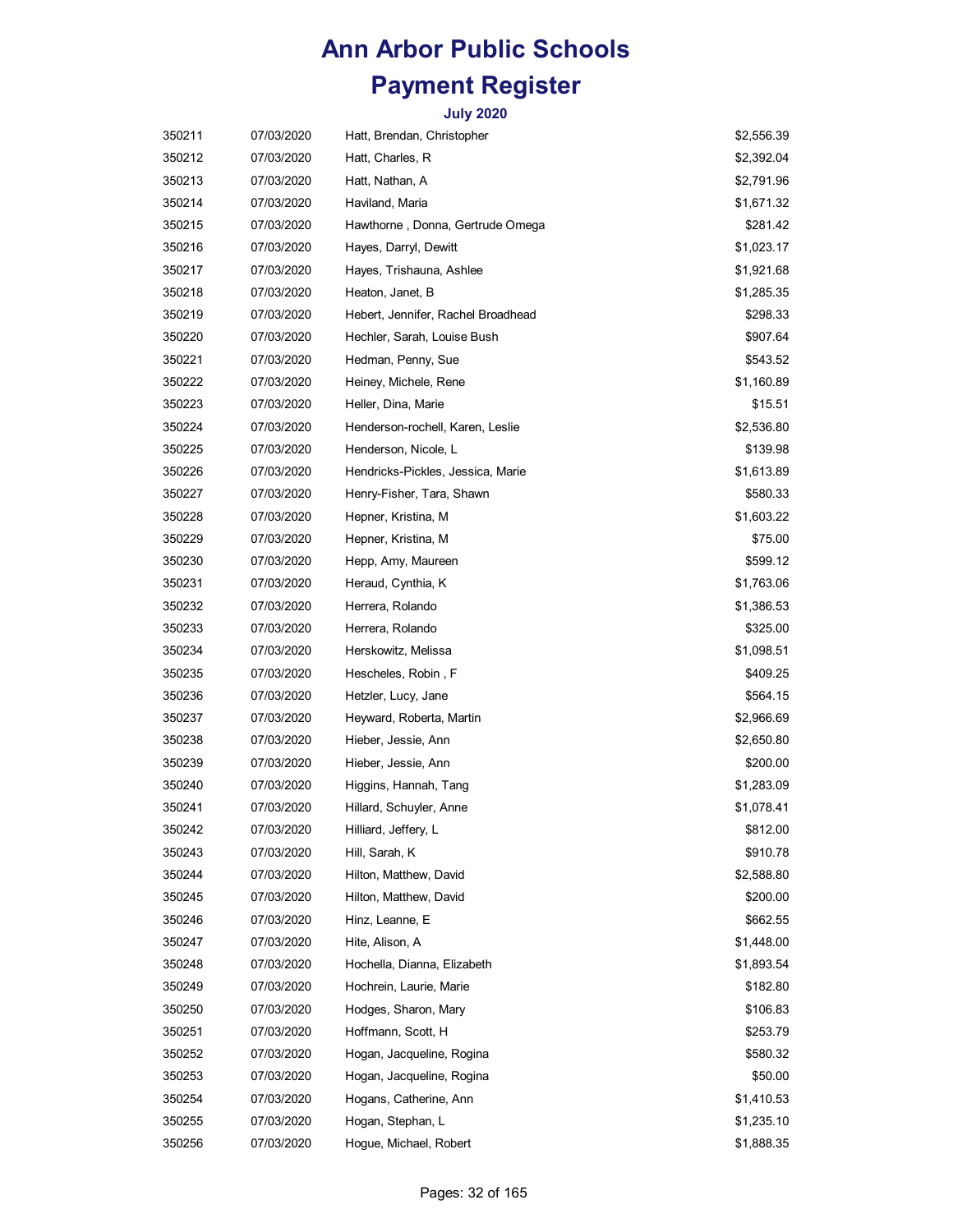| 350257 | 07/03/2020 | Hollis, Amanda, A             | \$2,101.16 |
|--------|------------|-------------------------------|------------|
| 350258 | 07/03/2020 | Holt, Deborah, Marie          | \$1,883.97 |
| 350259 | 07/03/2020 | Hong, Nicole, May             | \$1,312.20 |
| 350260 | 07/03/2020 | Hood, Angela, Marie           | \$1,687.78 |
| 350261 | 07/03/2020 | Hood, Mandy, R                | \$1,415.05 |
| 350262 | 07/03/2020 | Hoogerhyde, Jennifer, Carlene | \$598.03   |
| 350263 | 07/03/2020 | Hooppaw, Heather, Marie       | \$3,115.77 |
| 350264 | 07/03/2020 | Hoover, Kathryn, Anne-Lauer   | \$1,481.95 |
| 350265 | 07/03/2020 | Hoover, Susan, Ann            | \$1,823.19 |
| 350266 | 07/03/2020 | Hopkins, Ellen, M             | \$2,215.21 |
| 350267 | 07/03/2020 | Horgan, Deborah, Anne         | \$278.00   |
| 350268 | 07/03/2020 | Horwitz, Sheri, Jaclyn        | \$1,736.15 |
| 350269 | 07/03/2020 | Hosman, Melissa, Michelle     | \$1,297.26 |
| 350270 | 07/03/2020 | Hotaling, Jae, H              | \$1,840.05 |
| 350271 | 07/03/2020 | Hotaling, Jae, H              | \$1,100.00 |
| 350272 | 07/03/2020 | Hough, Karolee, Jane          | \$629.00   |
| 350273 | 07/03/2020 | House, Kelly, Ann             | \$3,107.68 |
| 350274 | 07/03/2020 | Houston, Amanda, Ellen        | \$4,297.96 |
| 350275 | 07/03/2020 | Houston, Josephine, M         | \$112.51   |
| 350276 | 07/03/2020 | Howard, Jennifer, A           | \$1,116.21 |
| 350277 | 07/03/2020 | Howard, Patrice, Denise       | \$1,750.54 |
| 350278 | 07/03/2020 | Howard, Patrice, Denise       | \$25.00    |
| 350279 | 07/03/2020 | Howard, Patrice, Denise       | \$50.00    |
| 350280 | 07/03/2020 | Howard, Patrice, Denise       | \$50.00    |
| 350281 | 07/03/2020 | Howard, Patrice, Denise       | \$25.00    |
| 350282 | 07/03/2020 | Howe, James, Davis            | \$1,537.87 |
| 350283 | 07/03/2020 | Howe, James, Davis            | \$500.00   |
| 350284 | 07/03/2020 | Howley-Eisley, Karen, L       | \$1,709.79 |
| 350285 | 07/03/2020 | Howley-Eisley, Karen, L       | \$200.00   |
| 350286 | 07/03/2020 | Howson, Mark, William         | \$1,422.92 |
| 350287 | 07/03/2020 | Hoyer, Marcia, Rene           | \$508.80   |
| 350288 | 07/03/2020 | Hubbard, Avery, V             | \$1,967.55 |
| 350289 | 07/03/2020 | Hudson, Kevin, A              | \$2,301.39 |
| 350290 | 07/03/2020 | Hudson, Laura, Jean           | \$1,933.24 |
| 350291 | 07/03/2020 | Huff, Caitlin, May            | \$1,623.27 |
| 350292 | 07/03/2020 | Huffman, Catherine            | \$191.79   |
| 350293 | 07/03/2020 | Hugan, Jeffrey, Alexander     | \$836.58   |
| 350294 | 07/03/2020 | Hugan, Jeffrey, Alexander     | \$50.00    |
| 350295 | 07/03/2020 | Hughes, Andrea, Marie         | \$1,096.72 |
| 350296 | 07/03/2020 | Hughes, Caroline, Vanessa     | \$1,312.00 |
| 350297 | 07/03/2020 | Hughes, Kathryn, Anne         | \$2,713.85 |
| 350298 | 07/03/2020 | Hughes, Matthew, J            | \$1,797.60 |
| 350299 | 07/03/2020 | Huissen, Lauren, Claire       | \$1,167.03 |
| 350300 | 07/03/2020 | Hullum, Veronica, Elaine      | \$2,461.56 |
| 350301 | 07/03/2020 | Humberger, Michael, H         | \$2,191.08 |
| 350302 | 07/03/2020 | Humphrey, Jamar, Rashaad      | \$2,863.46 |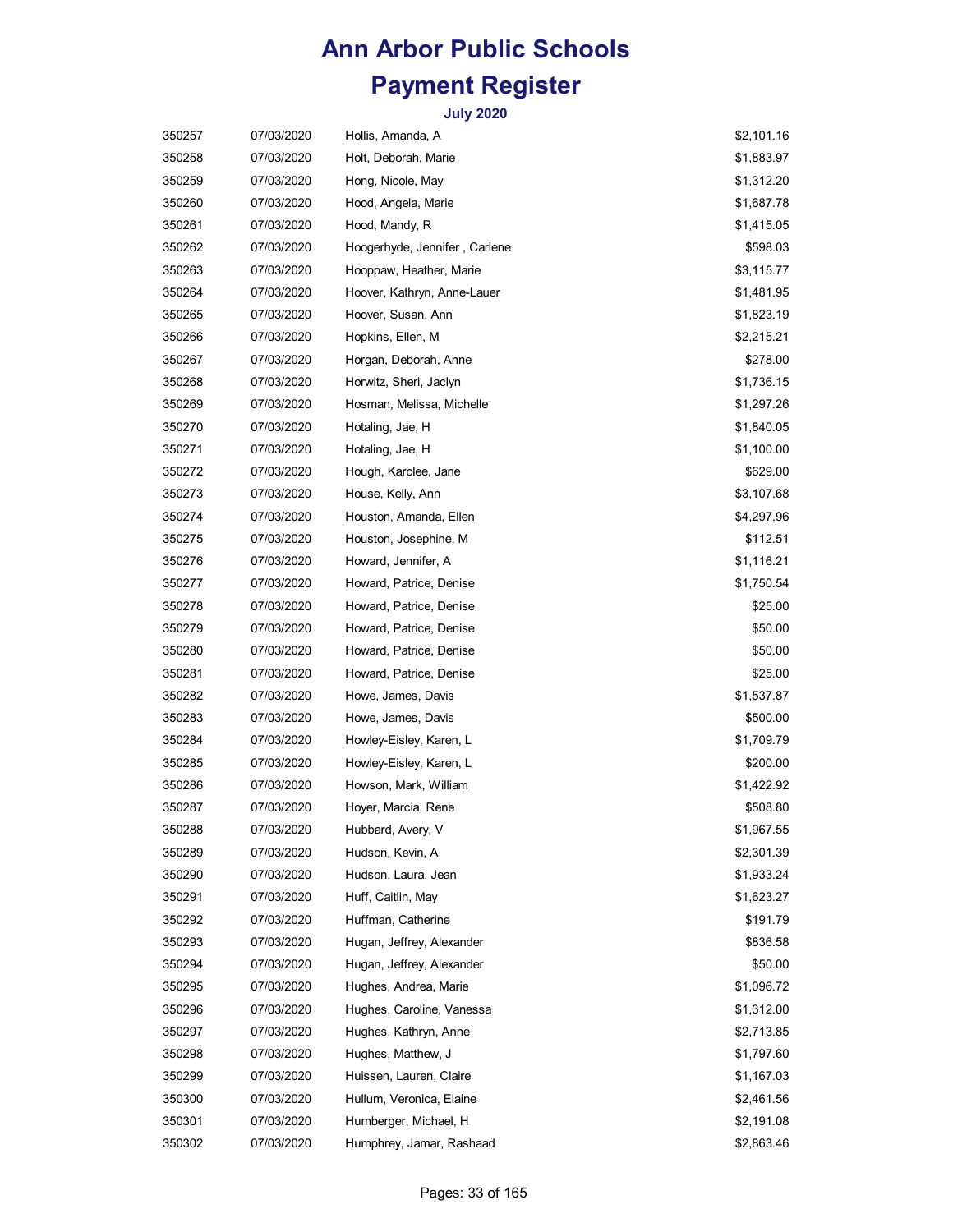| 350303 | 07/03/2020 | Humphries-Stuart, Pamela, I.      | \$450.62   |
|--------|------------|-----------------------------------|------------|
| 350304 | 07/03/2020 | Humphries-Stuart, Pamela, I.      | \$112.65   |
| 350305 | 07/03/2020 | Hunter, Scott, Patrick            | \$1,212.94 |
| 350306 | 07/03/2020 | Hunter, Scott, Patrick            | \$50.00    |
| 350307 | 07/03/2020 | Hunter, Scott, Patrick            | \$780.00   |
| 350308 | 07/03/2020 | Hunter, Scott, Patrick            | \$50.00    |
| 350309 | 07/03/2020 | Huntley, Emma                     | \$1,132.12 |
| 350310 | 07/03/2020 | Hurtado, Silvia                   | \$282.74   |
| 350311 | 07/03/2020 | Hutcheon, Kelly, Michelle         | \$1,104.32 |
| 350312 | 07/03/2020 | Huyck, Philip, A                  | \$2,230.49 |
| 350313 | 07/03/2020 | Hyde, Marjorie, E                 | \$1,605.27 |
| 350314 | 07/03/2020 | Hyliard, Charity, Nicole          | \$2,001.34 |
| 350315 | 07/03/2020 | Hyliard, Daniel, Antonio          | \$4,178.31 |
| 350316 | 07/03/2020 | Ideson, Stephannie, Marie         | \$1,319.69 |
| 350317 | 07/03/2020 | Imran, Khadija, Ahmad             | \$104.80   |
| 350318 | 07/03/2020 | Inaba, Jennifer                   | \$1,225.26 |
| 350319 | 07/03/2020 | Inoki, Keiko                      | \$205.65   |
| 350320 | 07/03/2020 | Inwood, Sarah, Banker             | \$796.80   |
| 350321 | 07/03/2020 | Inwood, Sarah, Banker             | \$25.00    |
| 350322 | 07/03/2020 | Irvine, Tammy, Lynn               | \$649.90   |
| 350323 | 07/03/2020 | Ivey, Colette, M                  | \$2,953.64 |
| 350324 | 07/03/2020 | Iwashyna, Stefanie, Kelly         | \$586.91   |
| 350325 | 07/03/2020 | Jaaskelainen, Kristal, Ann        | \$2,044.81 |
| 350326 | 07/03/2020 | Jackson, Fern, L                  | \$220.45   |
| 350327 | 07/03/2020 | Jackson, Janette, M               | \$348.25   |
| 350328 | 07/03/2020 | Jackson, Jasmine, Nicole          | \$1,579.54 |
| 350329 | 07/03/2020 | Jackson, Kimberly, Dawn           | \$2,032.81 |
| 350330 | 07/03/2020 | Jackson, Kristina, Victoria       | \$1,626.25 |
| 350331 | 07/03/2020 | Jackson, Tamyka, Louise           | \$2,209.98 |
| 350332 | 07/03/2020 | Jackson, Tierra, Neecole          | \$1,575.66 |
| 350333 | 07/03/2020 | Jain, Anu, Tarun                  | \$56.84    |
| 350334 | 07/03/2020 | Jakab, Sharon, E Veerasammy       | \$1,279.85 |
| 350335 | 07/03/2020 | Jamerson, Rashonda, Dayle         | \$1,035.45 |
| 350336 | 07/03/2020 | James-Graham, Verlillian          | \$501.01   |
| 350337 | 07/03/2020 | James-Graham, Verlillian          | \$50.00    |
| 350338 | 07/03/2020 | James, Carrie, Lynn               | \$2,130.19 |
| 350339 | 07/03/2020 | James, Vicky, Lestene             | \$1,677.07 |
| 350340 | 07/03/2020 | Jarchow, Jennifer, Anne caulfield | \$1,452.67 |
| 350341 | 07/03/2020 | Jarjoura, Reema, Shafie           | \$1,896.46 |
| 350342 | 07/03/2020 | Jarmon-Blair, Dawn                | \$1,531.45 |
| 350343 | 07/03/2020 | Jarmon-Blair, Dawn                | \$58.00    |
| 350344 | 07/03/2020 | Jarmon-Blair, Dawn                | \$400.00   |
| 350345 | 07/03/2020 | Jarosz, Patricia, Byrd            | \$1,999.69 |
| 350346 | 07/03/2020 | Jaster, Kimberly, A               | \$1,523.74 |
| 350347 | 07/03/2020 | Jefferson, Karhonda, V            | \$107.23   |
| 350348 | 07/03/2020 | Jender, Laura, E                  | \$1,923.92 |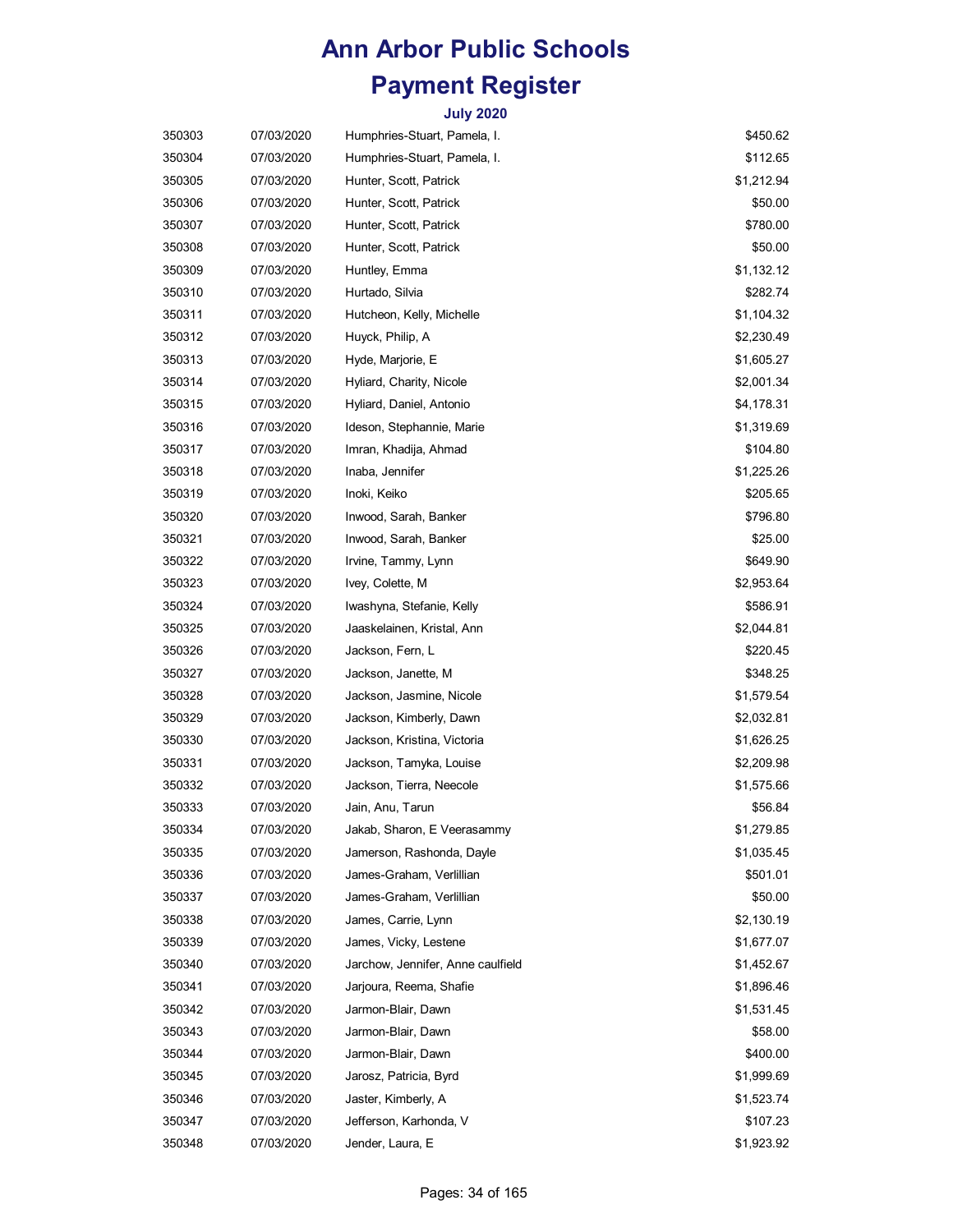| 350349 | 07/03/2020 | Jenkins, Katrina, J                 | \$1,034.07 |
|--------|------------|-------------------------------------|------------|
| 350350 | 07/03/2020 | Jensen, Matthew, L                  | \$83.60    |
| 350351 | 07/03/2020 | Jensen, Rachel, M                   | \$1,560.69 |
| 350352 | 07/03/2020 | Jobe, Craig, W                      | \$1,751.12 |
| 350353 | 07/03/2020 | Johnson Jr, Reginald, James         | \$673.89   |
| 350354 | 07/03/2020 | Johnson Jr, Reginald, James         | \$32.49    |
| 350355 | 07/03/2020 | Johnson, Antionett, Shenell-Juanita | \$120.45   |
| 350356 | 07/03/2020 | Johnson, Cheryl, Wonders            | \$1,705.16 |
| 350357 | 07/03/2020 | Johnson, Delia, A                   | \$658.02   |
| 350358 | 07/03/2020 | Johnson, Elizabeth, Gail            | \$643.13   |
| 350359 | 07/03/2020 | Johnson, James, Albert              | \$422.70   |
| 350360 | 07/03/2020 | Johnson, Janelle, Wyneice           | \$2,241.11 |
| 350361 | 07/03/2020 | Johnson, Joanna, Natalie            | \$1,901.12 |
| 350362 | 07/03/2020 | Johnson, Julie, Anne                | \$858.80   |
| 350363 | 07/03/2020 | Johnson, Lisa                       | \$29.81    |
| 350364 | 07/03/2020 | Johnson, Lori, A.                   | \$613.59   |
| 350365 | 07/03/2020 | Johnson, Matthew, M                 | \$1,328.17 |
| 350366 | 07/03/2020 | Johnson, Michael, B                 | \$1,792.74 |
| 350367 | 07/03/2020 | Johnson, Michael, T                 | \$2,655.04 |
| 350368 | 07/03/2020 | Johnson, Nina, Lynn                 | \$897.97   |
| 350369 | 07/03/2020 | Johnson, Tracye, Lashun             | \$1,808.29 |
| 350370 | 07/03/2020 | Johnson, Tracye, Lashun             | \$452.07   |
| 350371 | 07/03/2020 | Johnston, Amy                       | \$153.54   |
| 350372 | 07/03/2020 | Johnston, Miriam, Beth              | \$406.65   |
| 350373 | 07/03/2020 | Johnston, Miriam, Beth              | \$20.00    |
| 350374 | 07/03/2020 | Johnston, Tyra, Katherine           | \$1,846.44 |
| 350375 | 07/03/2020 | Johnston, Tyra, Katherine           | \$150.00   |
| 350376 | 07/03/2020 | Jolly, Seema                        | \$1,537.18 |
| 350377 | 07/03/2020 | Jones-Lewis, Gina, R.               | \$1,025.28 |
| 350378 | 07/03/2020 | Jones-Lewis, Gina, R.               | \$176.00   |
| 350379 | 07/03/2020 | Jones, James, W                     | \$131.00   |
| 350380 | 07/03/2020 | Jones, Kathryn, Anne                | \$1,590.04 |
| 350381 | 07/03/2020 | Jones, Michael, Curtis              | \$2,047.14 |
| 350382 | 07/03/2020 | Jones, ShaRhonda                    | \$1,104.32 |
| 350383 | 07/03/2020 | Jones, Terria, L                    | \$1,576.48 |
| 350384 | 07/03/2020 | Jordan, Sathorina, Ann              | \$156.98   |
| 350385 | 07/03/2020 | Joseph, Jennifer, M                 | \$1,716.70 |
| 350386 | 07/03/2020 | Jovanovski, Tori, Elizabeth         | \$1,276.88 |
| 350387 | 07/03/2020 | Jozwiak, Estelle, Lashan            | \$121.47   |
| 350388 | 07/03/2020 | Juan, Shu-jeng                      | \$1,250.02 |
| 350389 | 07/03/2020 | Judge, Ann, Marie                   | \$1,777.85 |
| 350390 | 07/03/2020 | Jurasek, Adam, R                    | \$1,266.23 |
| 350391 | 07/03/2020 | Kabat, Jeffrey, W                   | \$1,461.52 |
| 350392 | 07/03/2020 | Kachinko, Amy Jo, Marie             | \$583.31   |
| 350393 | 07/03/2020 | Kaehr, Makie                        | \$181.91   |
| 350394 | 07/03/2020 | Kahl-Burnstein, Stephanie, Anne     | \$1,144.82 |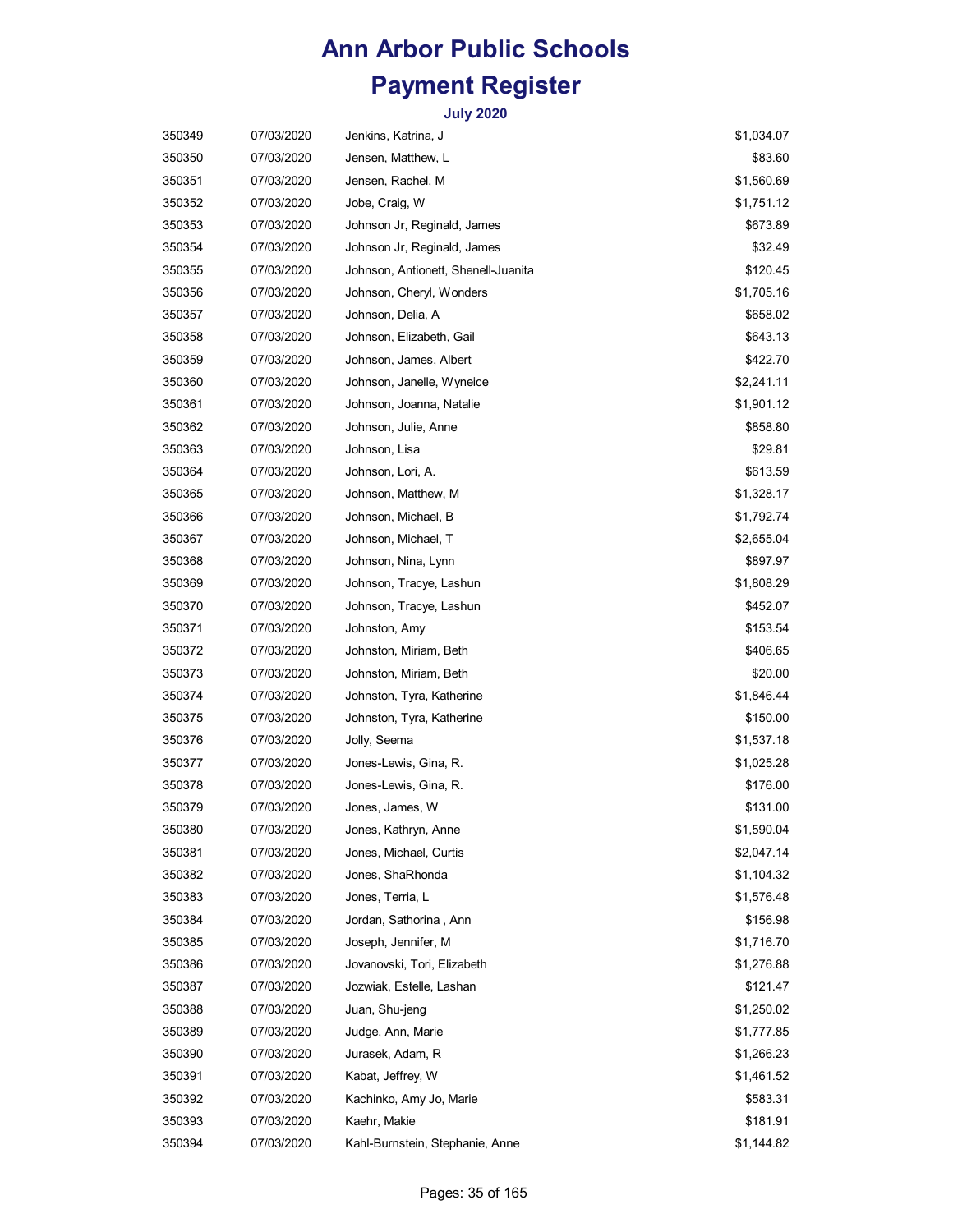| 350395 | 07/03/2020 | Kairis, Sarah, A             | \$2,075.46 |
|--------|------------|------------------------------|------------|
| 350396 | 07/03/2020 | Kairys, Mallory, Therese     | \$1,473.78 |
| 350397 | 07/03/2020 | Kalaida , Natalia, L         | \$129.22   |
| 350398 | 07/03/2020 | Kalisewicz, Barbara, I       | \$1,668.99 |
| 350399 | 07/03/2020 | Kang, Michelle               | \$1,491.79 |
| 350400 | 07/03/2020 | Karapas, Cindy, Ann          | \$58.14    |
| 350401 | 07/03/2020 | Karr, Hannah, Elizabeth      | \$1,111.48 |
| 350402 | 07/03/2020 | Karr, Kevin, R               | \$2,217.39 |
| 350403 | 07/03/2020 | Karr, Michelle, Renee        | \$954.05   |
| 350404 | 07/03/2020 | Kasper, Christopher, Thomas  | \$1,282.57 |
| 350405 | 07/03/2020 | Kass, Jeffrey, Scott         | \$2,009.88 |
| 350406 | 07/03/2020 | Kass, Michaela, Brenna       | \$176.02   |
| 350407 | 07/03/2020 | Kastanis, Eleni, Ann         | \$1,117.41 |
| 350408 | 07/03/2020 | Kathoefer, Virginie          | \$109.00   |
| 350409 | 07/03/2020 | Kaucheck, Marissa, Marie     | \$1,034.19 |
| 350410 | 07/03/2020 | Kayto, Rezan                 | \$1,693.17 |
| 350411 | 07/03/2020 | Kedroske, Nicole             | \$1,204.40 |
| 350412 | 07/03/2020 | Keebler, Linda, Lou          | \$811.97   |
| 350413 | 07/03/2020 | Keebler, Linda, Lou          | \$500.00   |
| 350414 | 07/03/2020 | Keeley, Mary, Teresa         | \$711.52   |
| 350415 | 07/03/2020 | Keeling, Joanne, E           | \$902.72   |
| 350416 | 07/03/2020 | Kellam, David                | \$114.70   |
| 350417 | 07/03/2020 | Kellar, Kelly, Espelage      | \$1,766.46 |
| 350418 | 07/03/2020 | Kelley, Diana, Kay           | \$1,185.05 |
| 350419 | 07/03/2020 | Kelly , Eva , Marie          | \$555.45   |
| 350420 | 07/03/2020 | Kelly-Sell, Elizabeth        | \$130.73   |
| 350421 | 07/03/2020 | Kelly, Mark, Christophe      | \$1,798.03 |
| 350422 | 07/03/2020 | Kelly, Patrick, Thomas       | \$538.59   |
| 350423 | 07/03/2020 | Kelmigian, Jayme, Marie      | \$1,193.57 |
| 350424 | 07/03/2020 | Kelsey, Karen, Louise        | \$191.65   |
| 350425 | 07/03/2020 | Kenny, Lauren, Irene         | \$106.72   |
| 350426 | 07/03/2020 | Kent, Emily, Jane            | \$1,421.90 |
| 350427 | 07/03/2020 | Kent, Ronnalee, A            | \$181.92   |
| 350428 | 07/03/2020 | Kephart, Jonathan, L         | \$891.97   |
| 350429 | 07/03/2020 | Kerst, Heidi, Spencer        | \$952.08   |
| 350430 | 07/03/2020 | Kessler, Serena, Catherine   | \$1,567.98 |
| 350431 | 07/03/2020 | Khalid, Muneer, Abdul-Mateen | \$834.14   |
| 350432 | 07/03/2020 | Khalid, Muneer, Abdul-Mateen | \$834.15   |
| 350433 | 07/03/2020 | Khanin, Shagufta             | \$426.14   |
| 350434 | 07/03/2020 | Khan, Masuma                 | \$611.50   |
| 350435 | 07/03/2020 | Khan, Selima, Yasmin         | \$143.93   |
| 350436 | 07/03/2020 | Kidd, Bonnie, J              | \$1,629.21 |
| 350437 | 07/03/2020 | Kiley, Courtney, Shannon     | \$1,813.95 |
| 350438 | 07/03/2020 | Kilgore, Kevin, James        | \$1,273.10 |
| 350439 | 07/03/2020 | Killewald, Barbara, Ann      | \$1,607.80 |
| 350440 | 07/03/2020 | Killewald, Barbara, Ann      | \$200.00   |
|        |            |                              |            |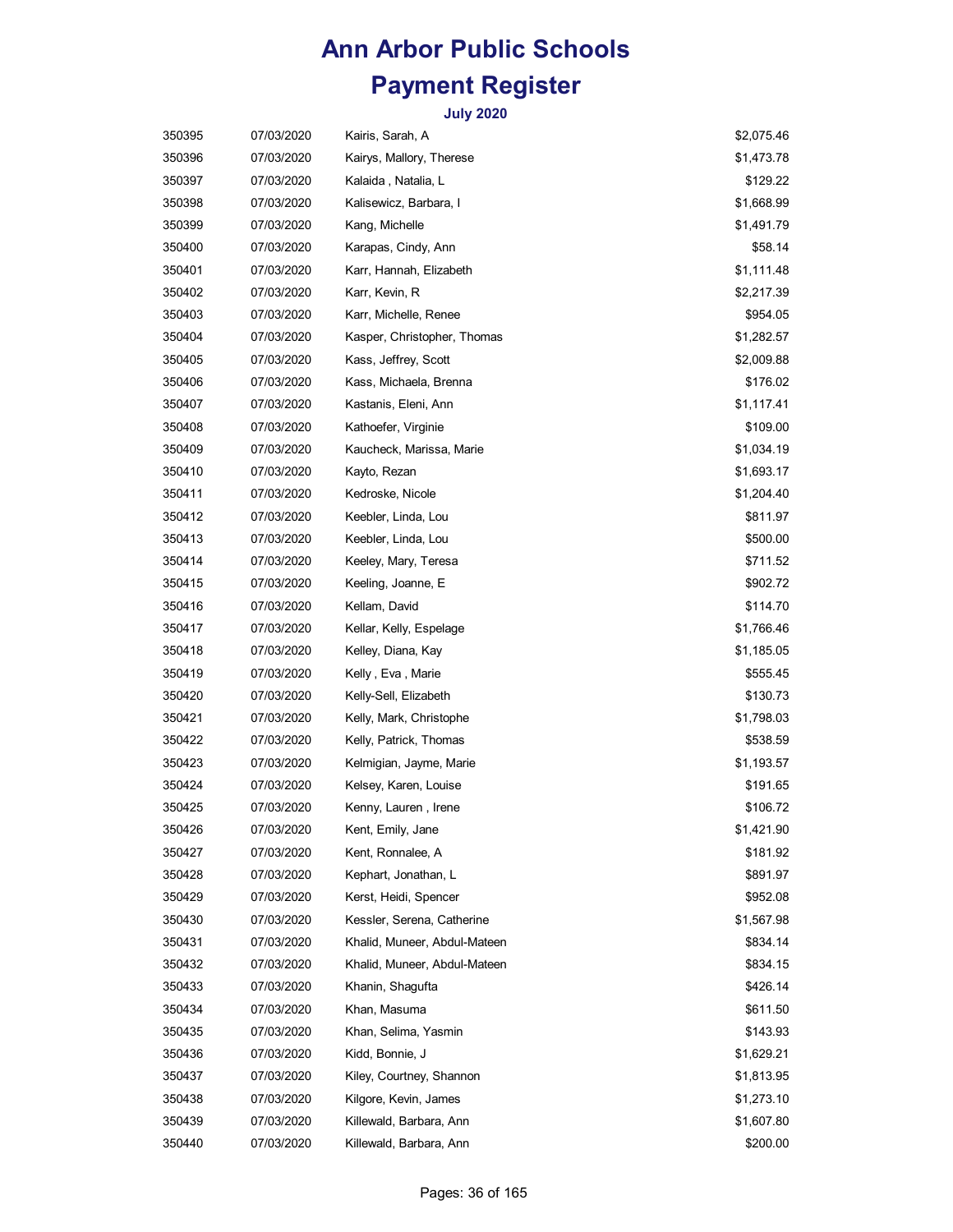| 350441 | 07/03/2020 | Kil, Sung-Eun, Holice           | \$775.19   |
|--------|------------|---------------------------------|------------|
| 350442 | 07/03/2020 | Kim, Helena, C                  | \$142.46   |
| 350443 | 07/03/2020 | Kim, Soyeon                     | \$1,448.45 |
| 350444 | 07/03/2020 | Kinard, Crystal, Marie          | \$478.66   |
| 350445 | 07/03/2020 | Kinard, Crystal, Marie          | \$151.00   |
| 350446 | 07/03/2020 | Kinasz, Ty, Robbins             | \$1,737.11 |
| 350447 | 07/03/2020 | Kincaid, TIffany, Michelle      | \$1,141.78 |
| 350448 | 07/03/2020 | Kind, Laura, Lemay              | \$1,166.67 |
| 350449 | 07/03/2020 | King-Freyre, Kristie, M         | \$1,790.94 |
| 350450 | 07/03/2020 | Kinlaw, Thelma, Almeda beatrice | \$1,876.25 |
| 350451 | 07/03/2020 | Kinnamon, Lauren, Elizabeth     | \$975.16   |
| 350452 | 07/03/2020 | Kinnard, Jodi, Lynn-gaff        | \$1,834.38 |
| 350453 | 07/03/2020 | Kinter, Katie, Danyle           | \$1,318.69 |
| 350454 | 07/03/2020 | Kipp, Kyle, R                   | \$866.01   |
| 350455 | 07/03/2020 | Kirby, Hyunjin                  | \$97.52    |
| 350456 | 07/03/2020 | Kish, Flavia                    | \$37.19    |
| 350457 | 07/03/2020 | Kitchen , Jason, Lawrence       | \$2,275.53 |
| 350458 | 07/03/2020 | Kitchen, Langston, Marcell      | \$55.87    |
| 350459 | 07/03/2020 | Kitley, Jaimelyn, Gregg         | \$242.43   |
| 350460 | 07/03/2020 | Kleber, Jennifer, Sue           | \$623.72   |
| 350461 | 07/03/2020 | Kleczynski, Stephen, J          | \$1,277.16 |
| 350462 | 07/03/2020 | Klein, Candee, Lee              | \$1,610.40 |
| 350463 | 07/03/2020 | Klein, Frederick, W             | \$2,140.12 |
| 350464 | 07/03/2020 | Klein, Laura, J                 | \$88.80    |
| 350465 | 07/03/2020 | Kleinschmidt, Nicole, Lynn      | \$983.73   |
| 350466 | 07/03/2020 | Kline, Brandy, Lee              | \$1,315.53 |
| 350467 | 07/03/2020 | Klotz, Holly, Elizabeth         | \$1,765.22 |
| 350468 | 07/03/2020 | Knapp, Richard, A               | \$2,013.26 |
| 350469 | 07/03/2020 | Knisley, Mary, Elizabeth        | \$1,594.40 |
| 350470 | 07/03/2020 | Knorr, Judy                     | \$2,993.86 |
| 350471 | 07/03/2020 | Knowles, Julia, D               | \$769.79   |
| 350472 | 07/03/2020 | Knowles, Julia, D               | \$329.91   |
| 350473 | 07/03/2020 | Kobylansky, Mary, E             | \$1,244.31 |
| 350474 | 07/03/2020 | Kobylansky, Mary, E             | \$100.00   |
| 350475 | 07/03/2020 | Kobylarz, Kathi, L              | \$1,130.67 |
| 350476 | 07/03/2020 | Kocher, Cary, F                 | \$1,341.18 |
| 350477 | 07/03/2020 | Kocher, Cary, F                 | \$100.00   |
| 350478 | 07/03/2020 | Kocher, Cary, F                 | \$385.00   |
| 350479 | 07/03/2020 | Kocher, Robin, Lynn             | \$2,701.15 |
| 350480 | 07/03/2020 | Koeppe, Jill, Daleen            | \$1,441.24 |
| 350481 | 07/03/2020 | Kohl, Christopher, L            | \$1,999.51 |
| 350482 | 07/03/2020 | Kohl, Christopher, L            | \$140.00   |
| 350483 | 07/03/2020 | Kohn, Hannah, Sophia            | \$1,128.31 |
| 350484 | 07/03/2020 | Kohn, Hannah, Sophia            | \$59.39    |
| 350485 | 07/03/2020 | Kokenakes, Jennifer, Marie      | \$1,391.92 |
| 350486 | 07/03/2020 | Kokenakes, Jennifer, Marie      | \$70.00    |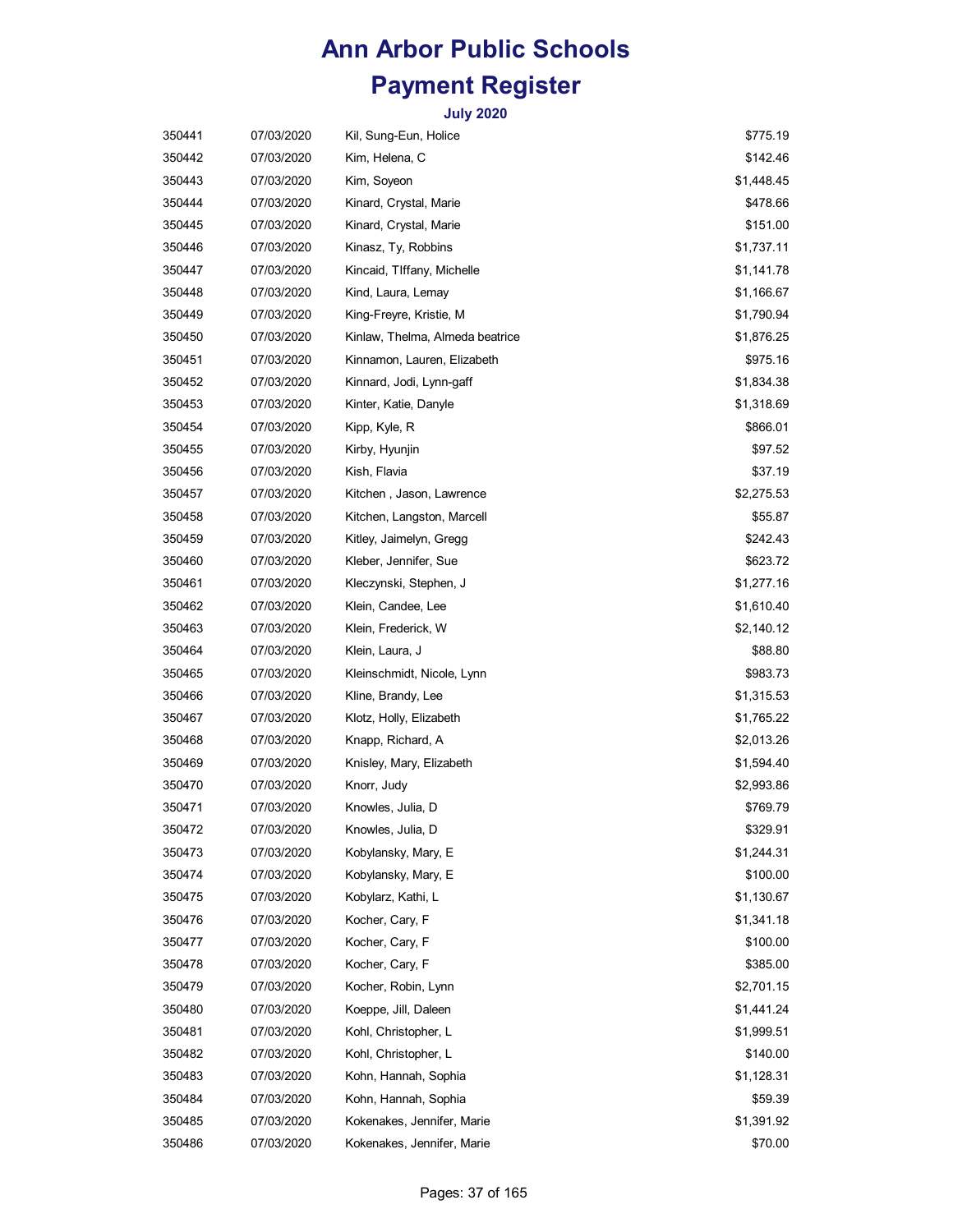| 350487 | 07/03/2020 | Koknar, Semra, A                | \$2,014.71 |
|--------|------------|---------------------------------|------------|
| 350488 | 07/03/2020 | Koli, Julia, Lauren             | \$1,609.33 |
| 350489 | 07/03/2020 | Kollman, Michaelean, Marie      | \$1,710.42 |
| 350490 | 07/03/2020 | Kolokithas, Donna, J            | \$2,034.54 |
| 350491 | 07/03/2020 | Konett, Ethan                   | \$1,919.76 |
| 350492 | 07/03/2020 | Koopferstock, Karen             | \$179.23   |
| 350493 | 07/03/2020 | Koselansky, Kaitlin, Nicole     | \$1,109.96 |
| 350494 | 07/03/2020 | Kotlinski, Lea, s               | \$1,213.04 |
| 350495 | 07/03/2020 | Koutoulas, Patricia, G          | \$1,958.71 |
| 350496 | 07/03/2020 | Krafft, Karl, A                 | \$51.28    |
| 350497 | 07/03/2020 | Krause, Kerry, Starr            | \$93.89    |
| 350498 | 07/03/2020 | Kreger, Sandra, Gail            | \$1,713.49 |
| 350499 | 07/03/2020 | Kreple-Hill, Carolyn, Elizabeth | \$617.18   |
| 350500 | 07/03/2020 | Kreple-Hill, Carolyn, Elizabeth | \$1,600.00 |
| 350501 | 07/03/2020 | Krigbaum, Matthew, Roy          | \$1,546.43 |
| 350502 | 07/03/2020 | Krohn, Kelly, R                 | \$916.93   |
| 350503 | 07/03/2020 | Krohn, Timothy, Salzmann        | \$1,646.40 |
| 350504 | 07/03/2020 | Krolik, Pamela, Jeaninne        | \$120.12   |
| 350505 | 07/03/2020 | Kroll, Ilene, Emily             | \$197.64   |
| 350506 | 07/03/2020 | Kubacki, Kristin, Louise        | \$1,609.34 |
| 350507 | 07/03/2020 | Kucera, Jeremy, Alexander       | \$1,014.01 |
| 350508 | 07/03/2020 | Kulka, Edward, L                | \$1,975.22 |
| 350509 | 07/03/2020 | Kunec, Jennifer, L              | \$1,915.31 |
| 350510 | 07/03/2020 | Kurilko, Catherine, Anne        | \$1,182.76 |
| 350511 | 07/03/2020 | Kushi, Shadmani, Farzana        | \$267.89   |
| 350512 | 07/03/2020 | Labrosse, Jamie, Jon            | \$365.77   |
| 350513 | 07/03/2020 | LaCaze, Jaszmine, D             | \$508.82   |
| 350514 | 07/03/2020 | Lafferty, Beth, Ann             | \$940.34   |
| 350515 | 07/03/2020 | Lafferty, Beth, Ann             | \$100.00   |
| 350516 | 07/03/2020 | Lafferty, Kelsey, Marie         | \$3,069.27 |
| 350517 | 07/03/2020 | Lai , Teresa, Ka-Wing           | \$453.52   |
| 350518 | 07/03/2020 | Lamkin, David, B                | \$655.66   |
| 350519 | 07/03/2020 | Lamkin, David, B                | \$75.00    |
| 350520 | 07/03/2020 | Lancaster, George, Edgar        | \$1,889.58 |
| 350521 | 07/03/2020 | Landefeld, Christy, Joy         | \$1,060.80 |
| 350522 | 07/03/2020 | Landin-Smith, Rebecca           | \$3,298.63 |
| 350523 | 07/03/2020 | Landis, Michelle, Alexandra     | \$406.54   |
| 350524 | 07/03/2020 | Landrum, Laurel, Christine      | \$2,079.47 |
| 350525 | 07/03/2020 | Lane, Christopher               | \$122.92   |
| 350526 | 07/03/2020 | Lange, Melissa, Ann             | \$570.25   |
| 350527 | 07/03/2020 | Langenecker, Brigitte, Louise   | \$1,247.40 |
| 350528 | 07/03/2020 | Langford, Shonta, A             | \$2,766.73 |
| 350529 | 07/03/2020 | Langford, Shonta, A             | \$1,000.00 |
| 350530 | 07/03/2020 | Lantis, Lauren, Therese         | \$1,819.25 |
| 350531 | 07/03/2020 | Lapere, Wendy, Star             | \$1,918.56 |
| 350532 | 07/03/2020 | Larsen, Kaylene, Gail           | \$460.97   |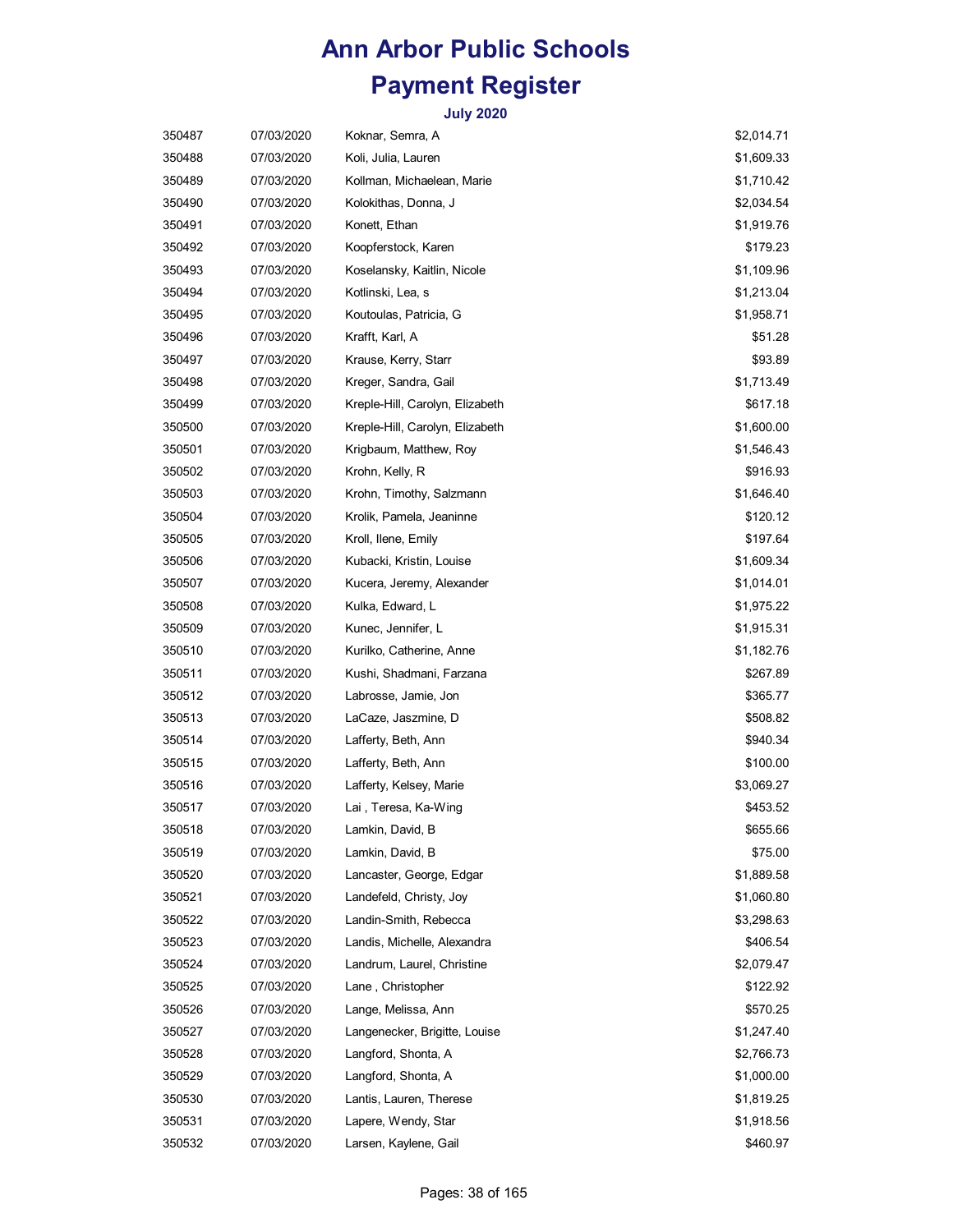| 350533 | 07/03/2020 | Larson, Peter, M             | \$3,182.31 |
|--------|------------|------------------------------|------------|
| 350534 | 07/03/2020 | Latour, Edward, Paul         | \$1,509.04 |
| 350535 | 07/03/2020 | Latour, Edward, Paul         | \$1,000.00 |
| 350536 | 07/03/2020 | Lauer, Anthony, A            | \$737.26   |
| 350537 | 07/03/2020 | Lauer, Anthony, A            | \$50.00    |
| 350538 | 07/03/2020 | Lauerman, Amy, Lynne patrosh | \$1,676.85 |
| 350539 | 07/03/2020 | Lauer, Shannon, Rose         | \$1,888.41 |
| 350540 | 07/03/2020 | Lauer, Shannon, Rose         | \$40.00    |
| 350541 | 07/03/2020 | Lauzzana, Emile, August      | \$3,287.86 |
| 350542 | 07/03/2020 | Lavery, Laurel               | \$498.30   |
| 350543 | 07/03/2020 | Lawhead, Cara, Lynn          | \$1,274.10 |
| 350544 | 07/03/2020 | Lawrence, Anne, Marie        | \$158.12   |
| 350545 | 07/03/2020 | Lawrence, Darrilyn, T        | \$119.27   |
| 350546 | 07/03/2020 | Lawrence, Kathryn, Lynn      | \$118.43   |
| 350547 | 07/03/2020 | Lazette, Frances, Kelly      | \$1,851.89 |
| 350548 | 07/03/2020 | Leach, David, Andrew         | \$1,931.37 |
| 350549 | 07/03/2020 | Leaman, Cynthia, Jean        | \$3,304.68 |
| 350550 | 07/03/2020 | Lecloux, Michael, T          | \$2,301.84 |
| 350551 | 07/03/2020 | Lederer, Peggy, O'neill      | \$1,581.56 |
| 350552 | 07/03/2020 | Lederer, Peggy, O'neill      | \$250.00   |
| 350553 | 07/03/2020 | Lederer, Robert              | \$2,154.45 |
| 350554 | 07/03/2020 | Lee, Catherine, Mary         | \$281.60   |
| 350555 | 07/03/2020 | Lee, Catherine, Mary         | \$500.00   |
| 350556 | 07/03/2020 | Lee, Derek, A                | \$1,823.68 |
| 350557 | 07/03/2020 | Leege, Joshua, Will          | \$1,469.03 |
| 350558 | 07/03/2020 | Lee, Jae, Jung               | \$1,468.02 |
| 350559 | 07/03/2020 | Lee, Rebecca, Hadia          | \$1,620.38 |
| 350560 | 07/03/2020 | Lee, Soojin                  | \$404.16   |
| 350561 | 07/03/2020 | Lee, Vivian, Young           | \$2,029.43 |
| 350562 | 07/03/2020 | Leite, Katherine, Milholland | \$858.98   |
| 350563 | 07/03/2020 | Leite, Katherine, Milholland | \$100.00   |
| 350564 | 07/03/2020 | Lemanski, Janet, Meilak      | \$1,743.21 |
| 350565 | 07/03/2020 | Lemens, Jill, Elisabeth      | \$593.85   |
| 350566 | 07/03/2020 | Lemke, Charity, Ann          | \$2,626.77 |
| 350567 | 07/03/2020 | Lemmer, Marie, C             | \$124.68   |
| 350568 | 07/03/2020 | Lemon, Nicole, Beth-Sielken  | \$2,243.94 |
| 350569 | 07/03/2020 | Lentz, Elizabeth, Marie      | \$1,103.94 |
| 350570 | 07/03/2020 | Lentz, Tova, Snitzer         | \$2,302.11 |
| 350571 | 07/03/2020 | Leonard, Jerry, R            | \$1,807.55 |
| 350572 | 07/03/2020 | Letourneau, Tony, Ray        | \$2,033.06 |
| 350573 | 07/03/2020 | Letts, Renee, Lynn           | \$448.02   |
| 350574 | 07/03/2020 | Levin, Craig, Michell        | \$1,719.47 |
| 350575 | 07/03/2020 | Levin, Craig, Michell        | \$200.00   |
| 350576 | 07/03/2020 | Levine, Elana, R             | \$1,811.05 |
| 350577 | 07/03/2020 | Lewis II, Kenneth, Regan     | \$638.92   |
| 350578 | 07/03/2020 | Lewis II, Kenneth, Regan     | \$91.27    |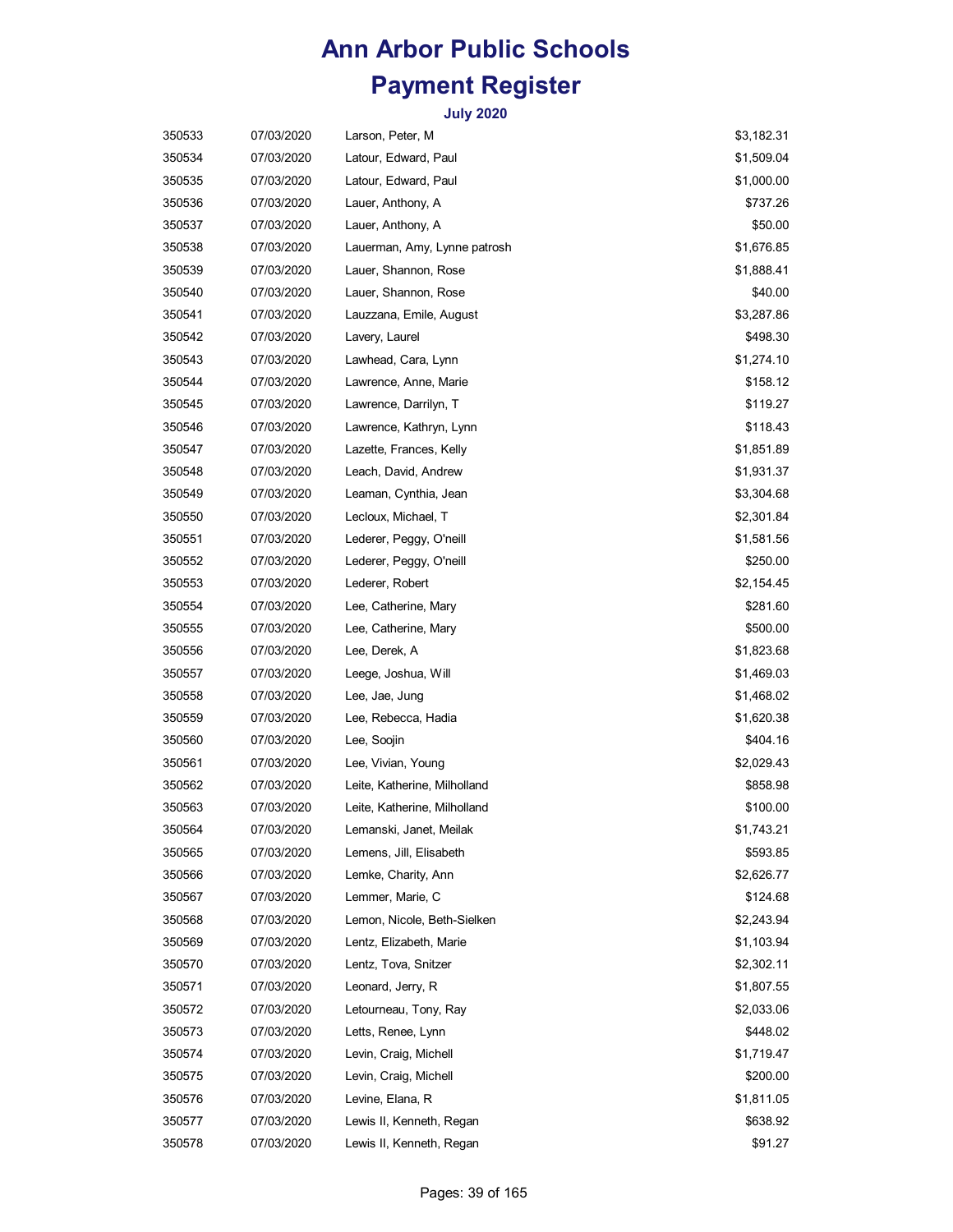| 350579 | 07/03/2020 | Lewis II, Kenneth, Regan     | \$182.55   |
|--------|------------|------------------------------|------------|
| 350580 | 07/03/2020 | Lewis-Sleet, Viola, Denithia | \$108.92   |
| 350581 | 07/03/2020 | Lewis, Jason, Oneil          | \$1,573.17 |
| 350582 | 07/03/2020 | Lewis, Jason, Oneil          | \$350.00   |
| 350583 | 07/03/2020 | Lewis, Michael, Anthony      | \$838.55   |
| 350584 | 07/03/2020 | Leydenfrost, Alex            | \$1,943.20 |
| 350585 | 07/03/2020 | Li, Anna, Kim                | \$1,281.27 |
| 350586 | 07/03/2020 | Lilliefors, Erin, Benton     | \$1,081.55 |
| 350587 | 07/03/2020 | Lim, Elaine, M               | \$223.95   |
| 350588 | 07/03/2020 | Lincoln, Markus, Aaron       | \$1,088.44 |
| 350589 | 07/03/2020 | Lincourt, Brian, J           | \$2,017.09 |
| 350590 | 07/03/2020 | Lindemann, Mary, Dawn        | \$1,337.51 |
| 350591 | 07/03/2020 | Linden, Dawn, Ruby           | \$3,453.93 |
| 350592 | 07/03/2020 | Lindner, Bethany, Lynn       | \$894.29   |
| 350593 | 07/03/2020 | Lindsay, Sarah, Anne         | \$888.14   |
| 350594 | 07/03/2020 | Linton, Edith, Anne          | \$2,689.36 |
| 350595 | 07/03/2020 | Linton, Kristine, D          | \$1,573.89 |
| 350596 | 07/03/2020 | Lin, Yajing                  | \$195.81   |
| 350597 | 07/03/2020 | Lipton, Molly, Rachel        | \$1,325.88 |
| 350598 | 07/03/2020 | Lister, Gregory, S           | \$377.71   |
| 350599 | 07/03/2020 | Liu, Pingping                | \$253.43   |
| 350600 | 07/03/2020 | Lock, Kimberly, A            | \$315.14   |
| 350601 | 07/03/2020 | Lockhart, Rhonda, Elaine     | \$1,223.16 |
| 350602 | 07/03/2020 | Lodge, Kassandra, Patricia   | \$996.33   |
| 350603 | 07/03/2020 | Loewe, Pamela, A             | \$1,712.07 |
| 350604 | 07/03/2020 | Loewe, Pamela, A             | \$375.00   |
| 350605 | 07/03/2020 | Logsdon, Ayumi               | \$47.23    |
| 350606 | 07/03/2020 | Long, Roger, Ken             | \$1,850.62 |
| 350607 | 07/03/2020 | Long, Roger, Ken             | \$30.00    |
| 350608 | 07/03/2020 | Looker, Vickie, L            | \$591.12   |
| 350609 | 07/03/2020 | Lorenzetti, Regina, Rae      | \$147.72   |
| 350610 | 07/03/2020 | Lorenz, Steven, Robert       | \$2,037.08 |
| 350611 | 07/03/2020 | Lott-scheffler, Merritt, Ann | \$602.02   |
| 350612 | 07/03/2020 | Loveland, Tracy, Ellen       | \$2,167.15 |
| 350613 | 07/03/2020 | Lowder, Tracey, Thomas       | \$3,102.03 |
| 350614 | 07/03/2020 | Lowe, Amanda, Leigh          | \$1,640.21 |
| 350615 | 07/03/2020 | Lowe, Amanda, Leigh          | \$100.00   |
| 350616 | 07/03/2020 | Lowrie, Katherine            | \$120.43   |
| 350617 | 07/03/2020 | Loyer, Joshua, Edward        | \$1,678.79 |
| 350618 | 07/03/2020 | Lubara-Steuer, Rosana, Janet | \$1,656.66 |
| 350619 | 07/03/2020 | Lucke, Jessica, Leigh        | \$1,998.90 |
| 350620 | 07/03/2020 | Lucken, Heidi, Mary          | \$222.76   |
| 350621 | 07/03/2020 | Lugo, Cristal, M             | \$1,261.05 |
| 350622 | 07/03/2020 | Lukavsky, Amanda, Leigh      | \$1,104.82 |
| 350623 | 07/03/2020 | Luker, Janice, Kay           | \$317.46   |
| 350624 | 07/03/2020 | Luker, Janice, Kay           | \$275.00   |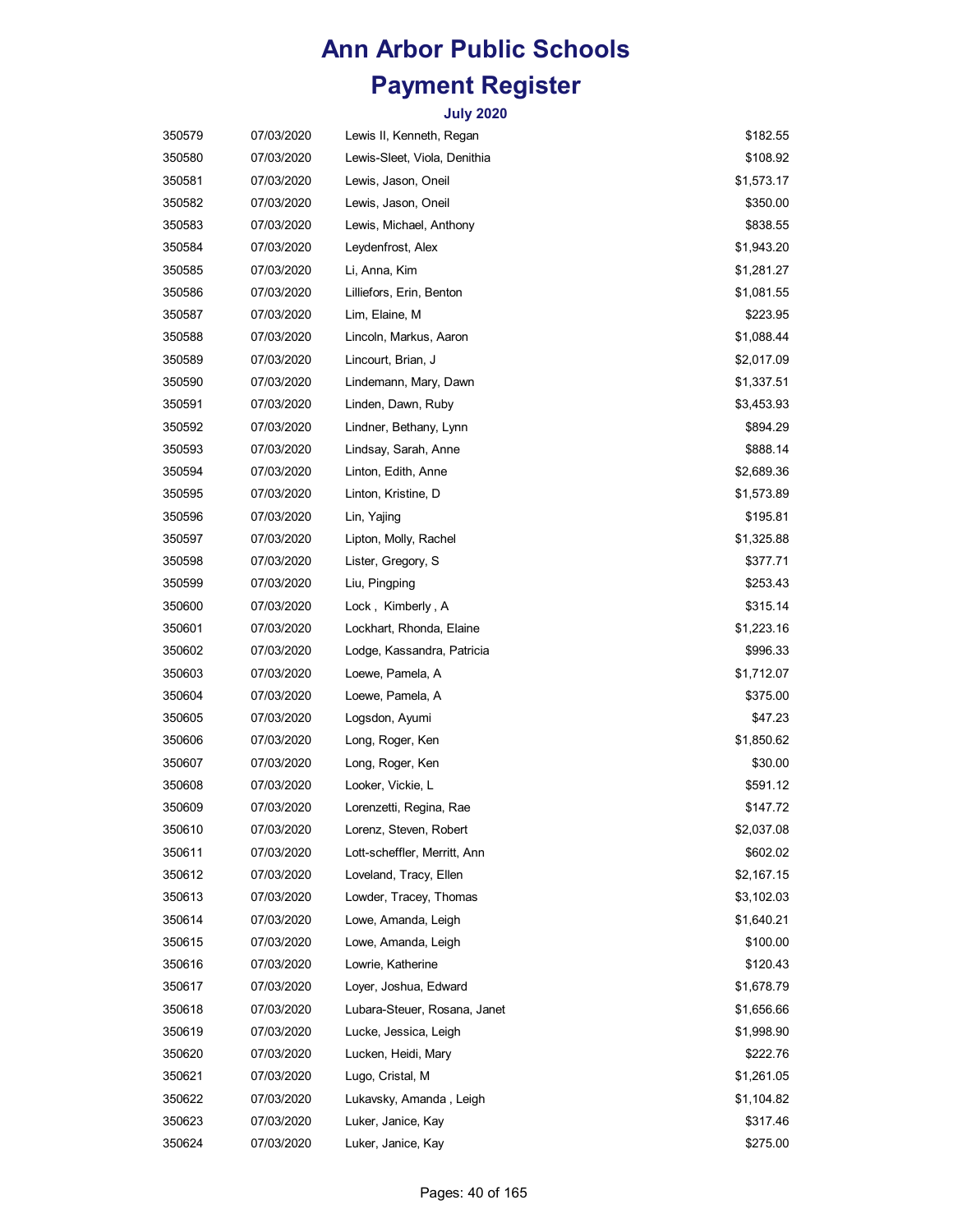| 350625 | 07/03/2020 | Lunning, Elizabeth, Marie   | \$167.90   |
|--------|------------|-----------------------------|------------|
| 350626 | 07/03/2020 | Lutfalla, Zainab, K         | \$92.74    |
| 350627 | 07/03/2020 | Luther, Janice, Ruth        | \$1,258.50 |
| 350628 | 07/03/2020 | Luxon, James, Laurence      | \$239.14   |
| 350629 | 07/03/2020 | LV, Huihui                  | \$106.79   |
| 350630 | 07/03/2020 | Lyall, Michael, Jacob       | \$544.88   |
| 350631 | 07/03/2020 | Lynch, Lisa, Miriam Gallin  | \$62.62    |
| 350632 | 07/03/2020 | Lynch, Maureen              | \$145.34   |
| 350633 | 07/03/2020 | Lyon, Kimberly, Maja        | \$896.94   |
| 350634 | 07/03/2020 | Lypka, Lindsey, Ann         | \$803.81   |
| 350635 | 07/03/2020 | MAANS, ALICIA, CARMEN       | \$1,620.74 |
| 350636 | 07/03/2020 | Macarthur, James, C         | \$933.75   |
| 350637 | 07/03/2020 | Macarthur, James, C         | \$400.00   |
| 350638 | 07/03/2020 | Maciag, Jennifer, L         | \$1,741.41 |
| 350639 | 07/03/2020 | Macke, Michele, M           | \$1,558.09 |
| 350640 | 07/03/2020 | MacKenzie, Angela, Kristine | \$1,780.82 |
| 350641 | 07/03/2020 | Mackenzie, Jan, K           | \$710.03   |
| 350642 | 07/03/2020 | Mackercher, Kathryn, Lee    | \$1,919.43 |
| 350643 | 07/03/2020 | Macko, Nicole, Antoinette   | \$1,991.19 |
| 350644 | 07/03/2020 | Mack, Stacey, M             | \$944.49   |
| 350645 | 07/03/2020 | MacPhail, John, Wallace     | \$2,504.96 |
| 350646 | 07/03/2020 | Madih, Evelyn, Irene        | \$1,359.46 |
| 350647 | 07/03/2020 | Madison, Michael, D         | \$3,172.70 |
| 350648 | 07/03/2020 | Madison, Michael, D         | \$3,909.92 |
| 350649 | 07/03/2020 | Madura, Victoria, Elizabeth | \$211.19   |
| 350650 | 07/03/2020 | Madyun, Teresa, Ann         | \$862.19   |
| 350651 | 07/03/2020 | Madyun, Teresa, Ann         | \$25.00    |
| 350652 | 07/03/2020 | Madyun, Teresa, Ann         | \$500.00   |
| 350653 | 07/03/2020 | Madyun, Teresa, Ann         | \$250.00   |
| 350654 | 07/03/2020 | Madyun, Teresa, Ann         | \$250.00   |
| 350655 | 07/03/2020 | Maeroff, Jane, Kiddon       | \$817.33   |
| 350656 | 07/03/2020 | Magar, Aprylle, Joy         | \$1,287.67 |
| 350657 | 07/03/2020 | Magee, Dawn, Marie          | \$1,871.60 |
| 350658 | 07/03/2020 | Magee, Dawn, Marie          | \$250.00   |
| 350659 | 07/03/2020 | Maglothin, Theresa, Anne    | \$1,049.61 |
| 350660 | 07/03/2020 | Maglothin, Theresa, Anne    | \$200.00   |
| 350661 | 07/03/2020 | Magoulick, Jennifer, Marie  | \$1,515.17 |
| 350662 | 07/03/2020 | Maguire, Laurel, Stowell    | \$2,270.68 |
| 350663 | 07/03/2020 | Mahler, Kristin, L          | \$1,786.17 |
| 350664 | 07/03/2020 | Maier, Robert, Joseph       | \$2,033.88 |
| 350665 | 07/03/2020 | Maj, Jenna, Ruth            | \$1,250.32 |
| 350666 | 07/03/2020 | Maksimchuk, Carol, Regina   | \$496.43   |
| 350667 | 07/03/2020 | Malcolm-pittman, Sheree     | \$133.49   |
| 350668 | 07/03/2020 | Malcolm, Anyse, Elizabeth   | \$282.83   |
| 350669 | 07/03/2020 | Malcolm, Jacqueline, K      | \$2,108.74 |
| 350670 | 07/03/2020 | Malcolm, Vickie, J          | \$1,475.14 |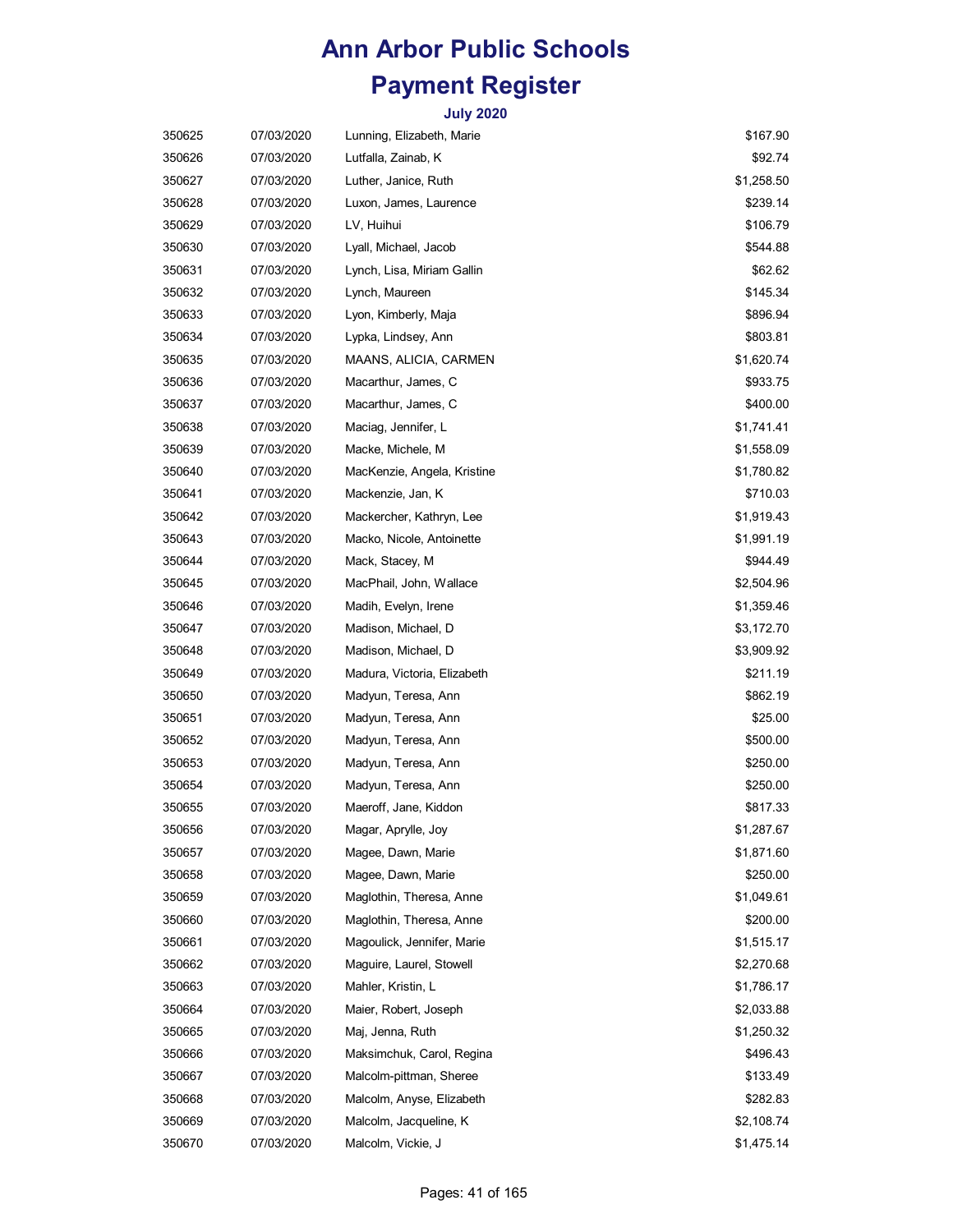| 350671 | 07/03/2020 | Malcolm, Vickie, J                | \$600.00   |
|--------|------------|-----------------------------------|------------|
| 350672 | 07/03/2020 | Malette, Emily, C.                | \$1,645.14 |
| 350673 | 07/03/2020 | Ma, Lily, Xiaoting                | \$880.60   |
| 350674 | 07/03/2020 | Mallad, Mya, Marie                | \$1,265.50 |
| 350675 | 07/03/2020 | Malley, Judith, Ann               | \$1,870.39 |
| 350676 | 07/03/2020 | Malo, Chad, Patrick               | \$1,398.91 |
| 350677 | 07/03/2020 | Malo, Chad, Patrick               | \$300.00   |
| 350678 | 07/03/2020 | Malo, Chad, Patrick               | \$100.00   |
| 350679 | 07/03/2020 | Mangi, Charlene, R                | \$1,355.37 |
| 350680 | 07/03/2020 | Mani, Renuga                      | \$121.43   |
| 350681 | 07/03/2020 | Mann, Lindsay, Corinne            | \$1,555.73 |
| 350682 | 07/03/2020 | Mann, Shekenia, Ona               | \$2,129.19 |
| 350683 | 07/03/2020 | Mantha, Ashley, A                 | \$1,333.59 |
| 350684 | 07/03/2020 | Marchionna, Catherine, Rose       | \$1,553.14 |
| 350685 | 07/03/2020 | Marcum, James                     | \$2,464.14 |
| 350686 | 07/03/2020 | Marenghi, Jennifer, Anne          | \$2,121.95 |
| 350687 | 07/03/2020 | Marino, Sylvia, A                 | \$127.41   |
| 350688 | 07/03/2020 | Marks, Annie, Shen                | \$239.95   |
| 350689 | 07/03/2020 | Marquardt, Diane, Marie           | \$1,693.26 |
| 350690 | 07/03/2020 | Marsee, Kara                      | \$81.67    |
| 350691 | 07/03/2020 | Marshall-Diver, Tristan, Penelope | \$2,039.88 |
| 350692 | 07/03/2020 | Marsh, Kenneth, D                 | \$1,447.10 |
| 350693 | 07/03/2020 | Martin, Ashley, Danielle          | \$1,394.19 |
| 350694 | 07/03/2020 | Martin, Atoya, Ke Ivory Da        | \$1,663.99 |
| 350695 | 07/03/2020 | Martin, Barbara, J                | \$1,518.79 |
| 350696 | 07/03/2020 | Martin, Jamie, Marie              | \$1,266.00 |
| 350697 | 07/03/2020 | Martin, Myles, E                  | \$2,058.28 |
| 350698 | 07/03/2020 | Martins Curvelo, Fabiana          | \$191.46   |
| 350699 | 07/03/2020 | Masdon, Taylor, Nicole            | \$1,238.23 |
| 350700 | 07/03/2020 | Masieri, Francesca                | \$456.99   |
| 350701 | 07/03/2020 | Mason, Molly, Ryan                | \$408.10   |
| 350702 | 07/03/2020 | Massey, Teiara, S                 | \$609.84   |
| 350703 | 07/03/2020 | Mathewson, Tracy, Lee             | \$1,363.19 |
| 350704 | 07/03/2020 | Mathis, Josephine, Collins        | \$1,518.54 |
| 350705 | 07/03/2020 | Mattie, David, N                  | \$1,461.13 |
| 350706 | 07/03/2020 | Mattison, Joshua, M               | \$758.03   |
| 350707 | 07/03/2020 | Mattison, Joshua, M               | \$1,000.00 |
| 350708 | 07/03/2020 | Mattison, Joshua, M               | \$100.00   |
| 350709 | 07/03/2020 | Maus, Alivia, Catherine           | \$1,633.65 |
| 350710 | 07/03/2020 | Maveal, Kelly, Michelle           | \$1,535.98 |
| 350711 | 07/03/2020 | Maxwell, Shayne, Amberly          | \$136.71   |
| 350712 | 07/03/2020 | Mayfield, LaTonya, Theresa        | \$842.58   |
| 350713 | 07/03/2020 | Mayfield, LaTonya, Theresa        | \$83.00    |
| 350714 | 07/03/2020 | Mayfield, LaTonya, Theresa        | \$280.00   |
| 350715 | 07/03/2020 | Mayhand, Jimmie                   | \$1,820.75 |
| 350716 | 07/03/2020 | Maylone, Alicia, A                | \$1,305.11 |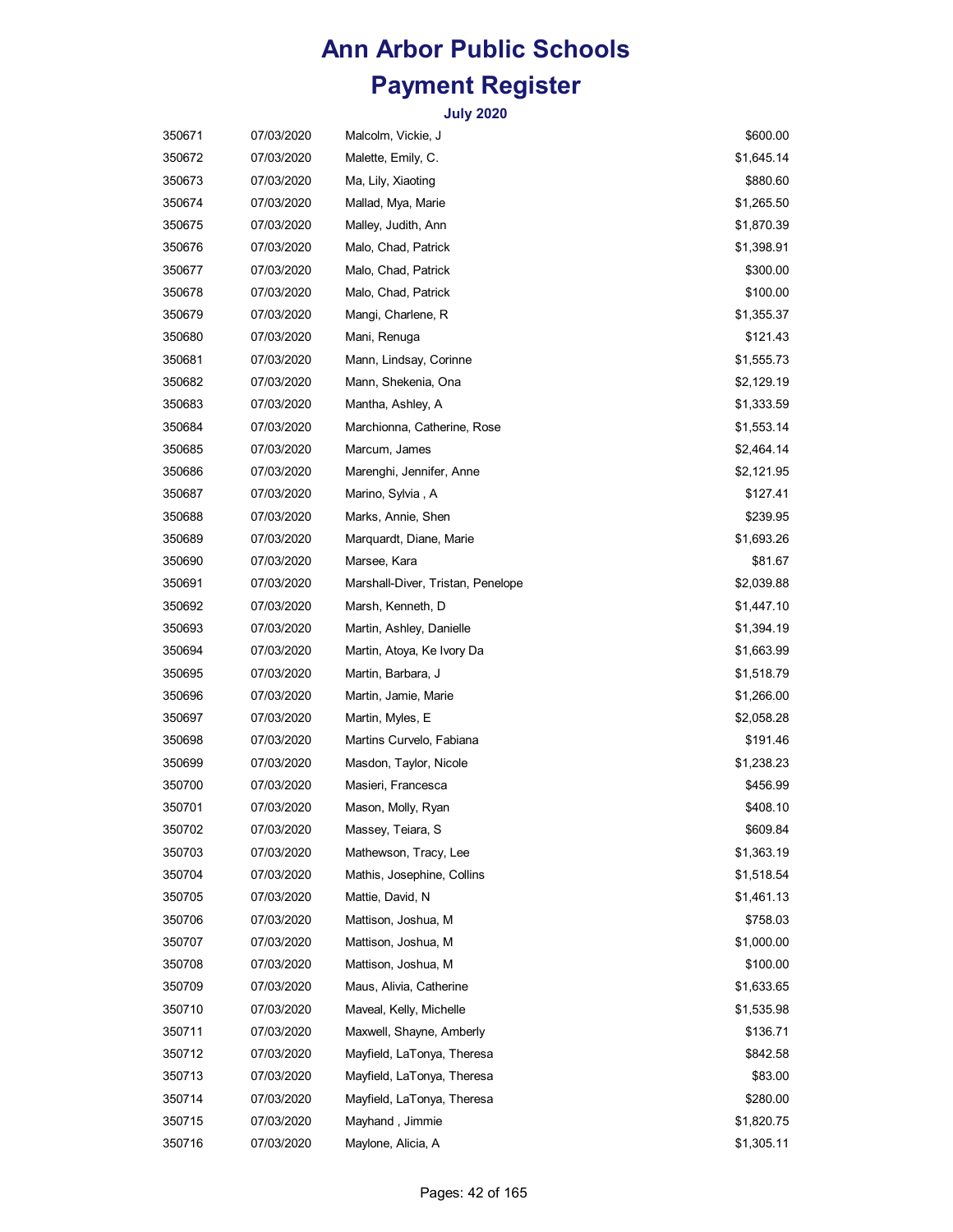| 350717 | 07/03/2020 | Mc Dowell, Janis, A             | \$1,839.84 |
|--------|------------|---------------------------------|------------|
| 350718 | 07/03/2020 | McAlinden, Colleen, M           | \$2,734.82 |
| 350719 | 07/03/2020 | McCabe, Yim, Chea               | \$1,311.38 |
| 350720 | 07/03/2020 | McCaman, Anna, Maria            | \$1,433.42 |
| 350721 | 07/03/2020 | McCann, Angelica, Lynn          | \$915.98   |
| 350722 | 07/03/2020 | McClelland, Brittanie, Camille  | \$836.16   |
| 350723 | 07/03/2020 | McCraw, Cate, Sumner            | \$1,290.13 |
| 350724 | 07/03/2020 | McCready, Elizabeth, Ann        | \$1,357.52 |
| 350725 | 07/03/2020 | Mccrystal, Alison, Claudia      | \$585.93   |
| 350726 | 07/03/2020 | McCully, Brooke, Heather        | \$1,895.34 |
| 350727 | 07/03/2020 | McDonald, Karen, Adele          | \$1,565.21 |
| 350728 | 07/03/2020 | McDonald, Karen, Adele          | \$10.00    |
| 350729 | 07/03/2020 | Mcelmeel, Cory, James           | \$2,996.48 |
| 350730 | 07/03/2020 | McElmeel, Suzanne               | \$192.27   |
| 350731 | 07/03/2020 | McFarland, Kristina, Anna       | \$1,942.57 |
| 350732 | 07/03/2020 | McFarland, Michael              | \$2,448.11 |
| 350733 | 07/03/2020 | McGavock, Christine, Nicole     | \$1,500.24 |
| 350734 | 07/03/2020 | McGee, Ellen, Omalley           | \$1,394.18 |
| 350735 | 07/03/2020 | McGee, Ellen, Omalley           | \$550.00   |
| 350736 | 07/03/2020 | McGlynn, Christopher, James     | \$473.78   |
| 350737 | 07/03/2020 | Mcgowan, Kelly, A               | \$21.43    |
| 350738 | 07/03/2020 | McGraw, Kenneth, Floyd          | \$2,007.52 |
| 350739 | 07/03/2020 | Mcgraw, Marieta, S              | \$1,160.83 |
| 350740 | 07/03/2020 | Mcgraw, Marieta, S              | \$900.00   |
| 350741 | 07/03/2020 | McGuire, Kelly, M               | \$1,679.32 |
| 350742 | 07/03/2020 | McHale, Lynne                   | \$1,661.19 |
| 350743 | 07/03/2020 | McIntyre, Melissa, Elaine       | \$1,552.29 |
| 350744 | 07/03/2020 | McKeith-Shaker, Stephanie, Anne | \$773.54   |
| 350745 | 07/03/2020 | McKeith-Shaker, Stephanie, Anne | \$1,000.00 |
| 350746 | 07/03/2020 | McKelvey, Marla                 | \$546.49   |
| 350747 | 07/03/2020 | McKelvey, Marla                 | \$1,050.00 |
| 350748 | 07/03/2020 | McKenna, Kristin, Leigh         | \$1,949.37 |
| 350749 | 07/03/2020 | McKillen, Erin, Marie           | \$2,473.85 |
| 350750 | 07/03/2020 | McKinnie, Ryan, Lee             | \$645.58   |
| 350751 | 07/03/2020 | McKinnie, Ryan, Lee             | \$645.59   |
| 350752 | 07/03/2020 | McLean, Kim, Murt               | \$1,783.50 |
| 350753 | 07/03/2020 | McLoughlin-Mckee, Amy, B        | \$1,959.19 |
| 350754 | 07/03/2020 | Mcmath, Caylie, Jean            | \$996.32   |
| 350755 | 07/03/2020 | McMillan, Lisa                  | \$230.97   |
| 350756 | 07/03/2020 | McMurray, Amanda, Marie         | \$1,377.46 |
| 350757 | 07/03/2020 | McNair-Wilson, Sarah, Rebecca   | \$1,041.37 |
| 350758 | 07/03/2020 | McQuilkin, Hilary               | \$42.61    |
| 350759 | 07/03/2020 | Medeiros, Alison, Lynn          | \$715.56   |
| 350760 | 07/03/2020 | Medved, Michelle, Ann           | \$1,074.08 |
| 350761 | 07/03/2020 | Meier, Kristen, Nicole          | \$2,353.16 |
| 350762 | 07/03/2020 | Meingast, Sara                  | \$761.85   |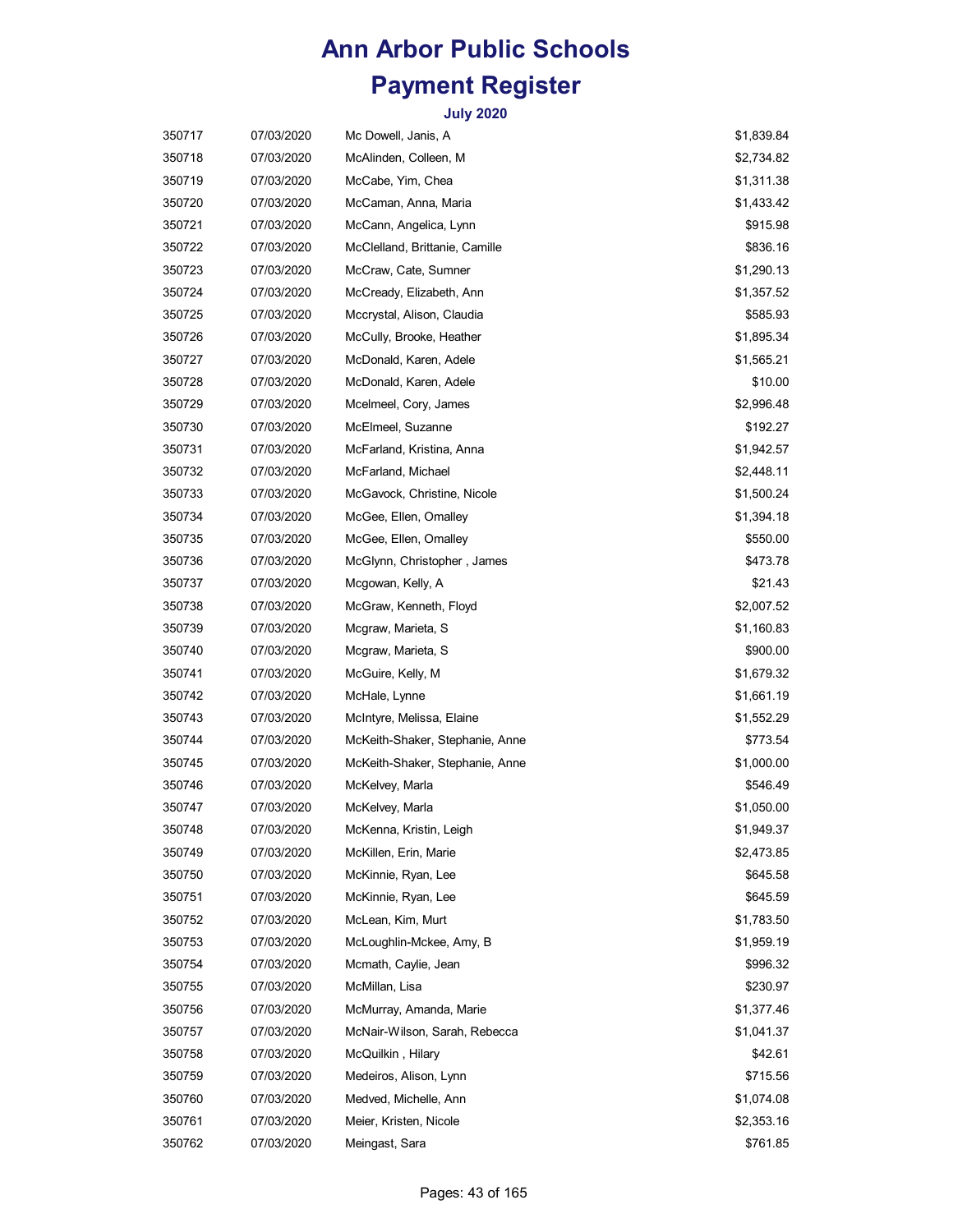| 350763 | 07/03/2020 | Melangton, Johanna, L         | \$1,789.08 |
|--------|------------|-------------------------------|------------|
| 350764 | 07/03/2020 | Melnik, Christine, Elizabeth  | \$35.57    |
| 350765 | 07/03/2020 | Meltzer-O'Donnell, Tina, Zee  | \$596.14   |
| 350766 | 07/03/2020 | Melvin, Diane, Carolyn        | \$537.43   |
| 350767 | 07/03/2020 | Mendoza, Mary, Donna          | \$1,878.14 |
| 350768 | 07/03/2020 | Mermelstein, Elena            | \$198.21   |
| 350769 | 07/03/2020 | Merriweather, Mable           | \$292.77   |
| 350770 | 07/03/2020 | Mertz, Andrea, J              | \$766.36   |
| 350771 | 07/03/2020 | Messer, Miranda, L            | \$663.84   |
| 350772 | 07/03/2020 | Metler, Marla                 | \$2,241.70 |
| 350773 | 07/03/2020 | Metry, Tracey, A              | \$1,564.31 |
| 350774 | 07/03/2020 | Metry, Tracey, A              | \$150.00   |
| 350775 | 07/03/2020 | Metz, Pamela, Dell            | \$2,056.84 |
| 350776 | 07/03/2020 | Meyer, Andrew, Thomas         | \$2,561.00 |
| 350777 | 07/03/2020 | Meyer, Benjamin, R            | \$111.41   |
| 350778 | 07/03/2020 | Meyers, Nancy, Ann            | \$848.41   |
| 350779 | 07/03/2020 | Micou davis, Kimberly, Rae    | \$2,088.06 |
| 350780 | 07/03/2020 | Micou, Madeline, Louise       | \$2,067.12 |
| 350781 | 07/03/2020 | Micou, Madeline, Louise       | \$75.00    |
| 350782 | 07/03/2020 | Micou, Shaenu, A              | \$3,095.75 |
| 350783 | 07/03/2020 | Midura, Cynthia, A            | \$1,213.95 |
| 350784 | 07/03/2020 | Milanowski, Anna, R           | \$1,317.48 |
| 350785 | 07/03/2020 | Miller, Abbie, Lynn           | \$2,101.04 |
| 350786 | 07/03/2020 | Miller, Diamado, Dana masters | \$1,893.73 |
| 350787 | 07/03/2020 | Miller, Jennifer, Kaye        | \$4,700.01 |
| 350788 | 07/03/2020 | Miller, Jessica, Irene        | \$429.78   |
| 350789 | 07/03/2020 | Miller, Leigh, Ann            | \$2,245.82 |
| 350790 | 07/03/2020 | Miller, Lisa, L               | \$1,940.23 |
| 350791 | 07/03/2020 | Miller, Ruth, P               | \$3,333.34 |
| 350792 | 07/03/2020 | Mills, Laura, Anne lake       | \$1,358.30 |
| 350793 | 07/03/2020 | Mills, Marie, Blake           | \$1,588.38 |
| 350794 | 07/03/2020 | Mills, Rebecca, Lynn          | \$544.96   |
| 350795 | 07/03/2020 | Mills, Sari, Lynn             | \$1,757.09 |
| 350796 | 07/03/2020 | Milne, Luke, Anthony          | \$871.11   |
| 350797 | 07/03/2020 | Minnick, Jill, Mary           | \$4,293.95 |
| 350798 | 07/03/2020 | Mistak, Melissa, Marie        | \$574.70   |
| 350799 | 07/03/2020 | Mistak, Melissa, Marie        | \$246.30   |
| 350800 | 07/03/2020 | Mitchell, Elaine, Karen       | \$1,678.54 |
| 350801 | 07/03/2020 | Mitchell, Elaine, Karen       | \$50.00    |
| 350802 | 07/03/2020 | Mitchell, Tia, Nicole         | \$1,534.07 |
| 350803 | 07/03/2020 | Moger, Nathan, Torello        | \$1,189.04 |
| 350804 | 07/03/2020 | Moghe, Priti                  | \$111.78   |
| 350805 | 07/03/2020 | Mohamed, Faduma               | \$108.07   |
| 350806 | 07/03/2020 | Mohlman, Charlotte, T         | \$1,194.56 |
| 350807 | 07/03/2020 | Mohlman, Charlotte, T         | \$75.00    |
| 350808 | 07/03/2020 | Moizio, Lori, M               | \$272.63   |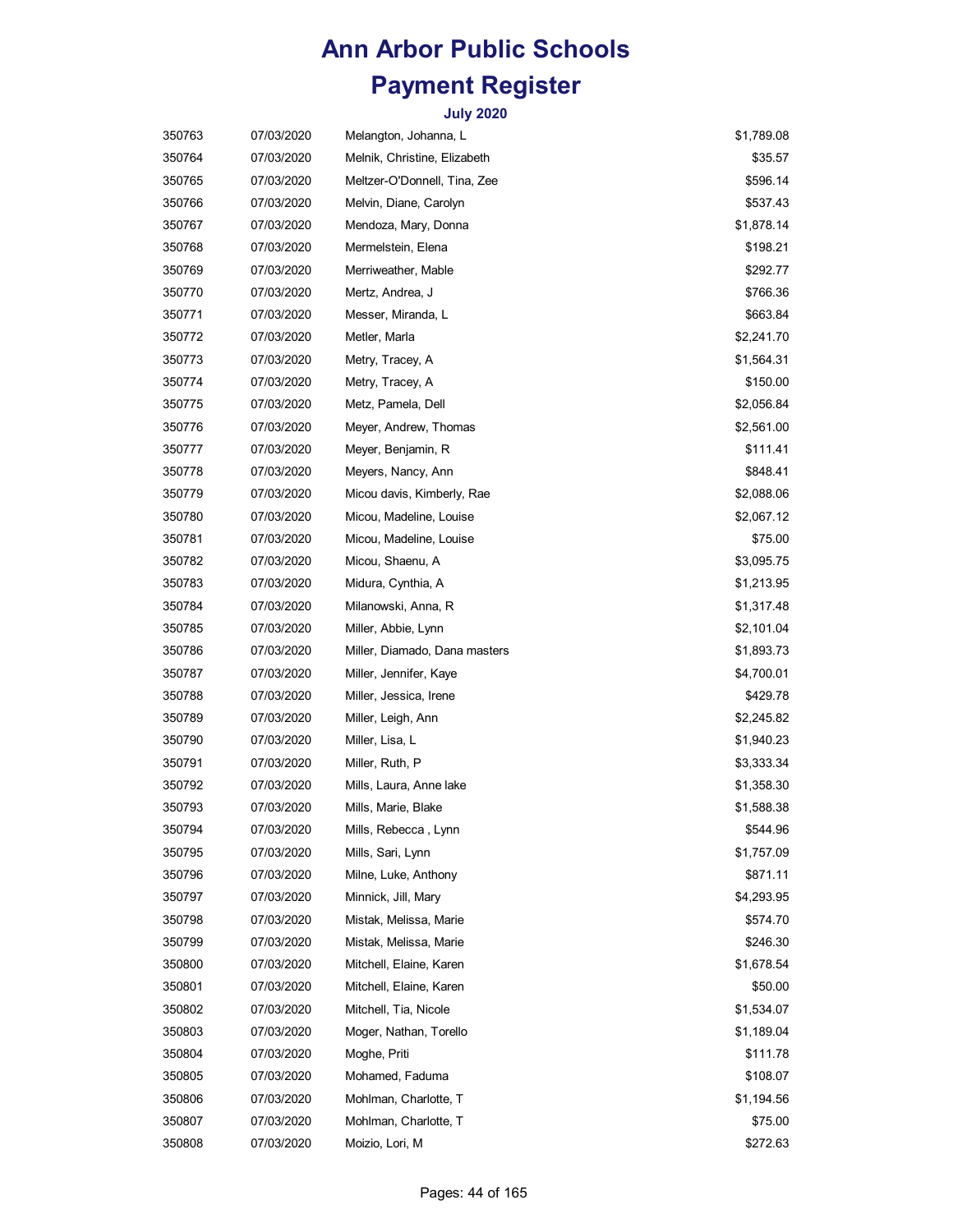| 350809 | 07/03/2020 | Monan, Julie, Marie             | \$1,700.22 |
|--------|------------|---------------------------------|------------|
| 350810 | 07/03/2020 | Monroe, Dawn, Nicole            | \$2,094.02 |
| 350811 | 07/03/2020 | Monteleone, Alexandra, Louise   | \$1,140.38 |
| 350812 | 07/03/2020 | Montiy, Katherine, Joy          | \$527.08   |
| 350813 | 07/03/2020 | Montri, Maria, Ellen            | \$1,720.31 |
| 350814 | 07/03/2020 | Montri, Troy, Matthew           | \$423.39   |
| 350815 | 07/03/2020 | Montri, Troy, Matthew           | \$141.13   |
| 350816 | 07/03/2020 | Moon, Heather, M                | \$1,937.98 |
| 350817 | 07/03/2020 | Moore, Ashley, Nichole          | \$1,192.41 |
| 350818 | 07/03/2020 | Moore, Brett, Michael           | \$1,050.48 |
| 350819 | 07/03/2020 | Moore, Chrisara, Melinda        | \$1,164.48 |
| 350820 | 07/03/2020 | Moore, Kaitlyn, Marie           | \$770.61   |
| 350821 | 07/03/2020 | Moore, Laurie, Jean             | \$1,725.25 |
| 350822 | 07/03/2020 | Moore, Robin, Victoria          | \$1,064.81 |
| 350823 | 07/03/2020 | Moore, Sarah, Elizabeth         | \$1,718.82 |
| 350824 | 07/03/2020 | Moore, Sarah, Elizabeth         | \$150.00   |
| 350825 | 07/03/2020 | Morabito, Kara, Mickelle        | \$1,873.44 |
| 350826 | 07/03/2020 | Moravy-Penchansky, Cassidy, Lee | \$910.47   |
| 350827 | 07/03/2020 | Moray, Jacqueline, A.           | \$1,218.73 |
| 350828 | 07/03/2020 | Moreno, Martin, Joseph          | \$1,934.68 |
| 350829 | 07/03/2020 | Morgan, Christopher             | \$1,740.12 |
| 350830 | 07/03/2020 | Morgan, Robert, Ellerbusch      | \$1,060.00 |
| 350831 | 07/03/2020 | Morgan, Sarah                   | \$1,716.65 |
| 350832 | 07/03/2020 | Mori, Yoshie                    | \$96.78    |
| 350833 | 07/03/2020 | Morning, Laura, Ingalls         | \$2,223.20 |
| 350834 | 07/03/2020 | Morningstar, Soon, Lee          | \$1,801.63 |
| 350835 | 07/03/2020 | Morrin, Megan, Lynn             | \$1,516.38 |
| 350836 | 07/03/2020 | Morris, Gwendolynn              | \$138.58   |
| 350837 | 07/03/2020 | Morris, Michael, J              | \$1,216.97 |
| 350838 | 07/03/2020 | Morris, Rita, Louise            | \$1,571.67 |
| 350839 | 07/03/2020 | Morrissey, Gerald, David        | \$1,321.61 |
| 350840 | 07/03/2020 | Morton, Deborah, Chewaun-j      | \$103.07   |
| 350841 | 07/03/2020 | Mosher, Danelle, Dupes          | \$1,502.42 |
| 350842 | 07/03/2020 | Mosher, Danelle, Dupes          | \$730.00   |
| 350843 | 07/03/2020 | Mosher, Nicholas, Newcomb       | \$1,804.57 |
| 350844 | 07/03/2020 | Mosher, Nicholas, Newcomb       | \$250.00   |
| 350845 | 07/03/2020 | Moulding, Joetta, L             | \$655.51   |
| 350846 | 07/03/2020 | Mousigian, Rosemarie, Ani       | \$1,326.81 |
| 350847 | 07/03/2020 | Moutard, Catherine, Rene        | \$2,359.22 |
| 350848 | 07/03/2020 | Muehlman, Alison, R             | \$1,618.38 |
| 350849 | 07/03/2020 | Muir, Julieanne, M              | \$2,509.26 |
| 350850 | 07/03/2020 | Muir, Julieanne, M              | \$850.00   |
| 350851 | 07/03/2020 | Muller, Alyssa, Marie           | \$1,159.33 |
| 350852 | 07/03/2020 | Mullice, Deborah, R             | \$2,041.05 |
| 350853 | 07/03/2020 | Mullins, Janet                  | \$470.71   |
| 350854 | 07/03/2020 | Mull, Richard, James            | \$1,174.42 |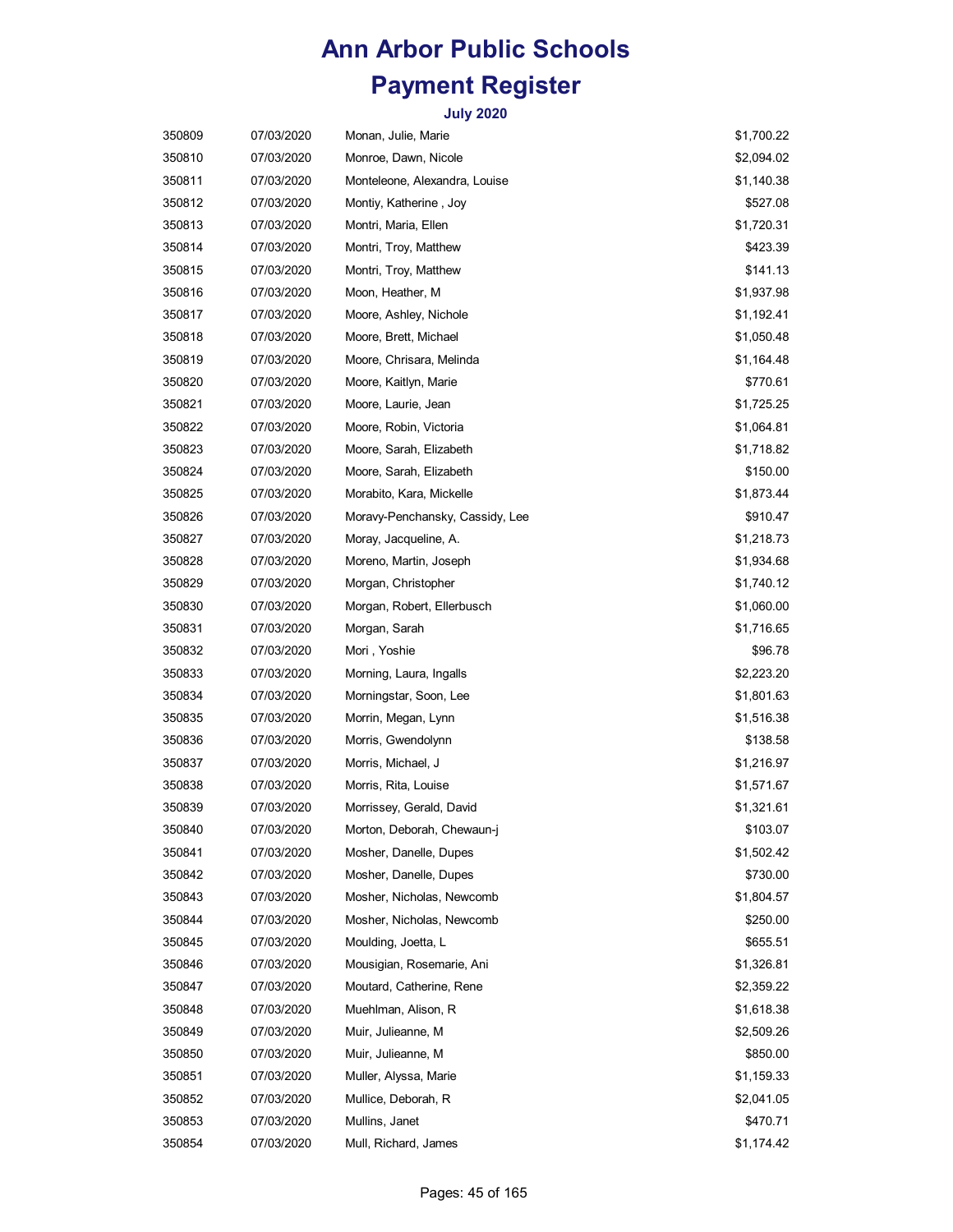| 350855 | 07/03/2020 | Murphy, Catherine, R         | \$1,701.45 |
|--------|------------|------------------------------|------------|
| 350856 | 07/03/2020 | Murphy, Denise, Marie        | \$1,174.34 |
| 350857 | 07/03/2020 | Murphy, Maria, Terese        | \$267.75   |
| 350858 | 07/03/2020 | Murphy, Nelda, Jk            | \$1,729.12 |
| 350859 | 07/03/2020 | Murray, Andrea, Marie        | \$1,942.38 |
| 350860 | 07/03/2020 | Murrett, Maureen             | \$1,040.61 |
| 350861 | 07/03/2020 | Musser, Kathryn, Ann         | \$1,334.70 |
| 350862 | 07/03/2020 | Mustapha, Dairia, Lennai Ray | \$3,147.04 |
| 350863 | 07/03/2020 | Mustapha, Zalimoon           | \$166.63   |
| 350864 | 07/03/2020 | Muteleu, John, L             | \$62.49    |
| 350865 | 07/03/2020 | Muusz, Marta, Anderson       | \$2,110.57 |
| 350866 | 07/03/2020 | Muzo, Rosa, N                | \$228.55   |
| 350867 | 07/03/2020 | Myers, Constance, Marie      | \$1,531.26 |
| 350868 | 07/03/2020 | Naar, Christopher, M         | \$1,870.03 |
| 350869 | 07/03/2020 | Nabilsi, Fayiza, Mamoon      | \$262.33   |
| 350870 | 07/03/2020 | Nadler, Eileen               | \$12.96    |
| 350871 | 07/03/2020 | Nafziger, Jacinta, M         | \$917.28   |
| 350872 | 07/03/2020 | Nagle, Wendy                 | \$589.70   |
| 350873 | 07/03/2020 |                              |            |
|        |            | Nalepa, Andrew, Thomas       | \$2,207.71 |
| 350874 | 07/03/2020 | Napolitan, Amy, Carol        | \$237.09   |
| 350875 | 07/03/2020 | Nascimento, Leah, Sokup      | \$1,502.40 |
| 350876 | 07/03/2020 | Nassar, Renee, Elizabeth     | \$1,033.48 |
| 350877 | 07/03/2020 | Naurato, Sarah, Lynn         | \$1,708.10 |
| 350878 | 07/03/2020 | Neal , Vernita , Reshel      | \$567.66   |
| 350879 | 07/03/2020 | Neesam, Jennifer, Lauren     | \$1,267.20 |
| 350880 | 07/03/2020 | Neevel, Sara, Elizabeth      | \$1,913.08 |
| 350881 | 07/03/2020 | Nelson, Anessa, P            | \$1,577.53 |
| 350882 | 07/03/2020 | Nelson, Carrie, A            | \$1,433.44 |
| 350883 | 07/03/2020 | Nelson, Sarah, Lynn          | \$1,376.43 |
| 350884 | 07/03/2020 | Nemecek, Jennifer, E         | \$1,648.22 |
| 350885 | 07/03/2020 | Newell, Todd, Charles        | \$1,758.50 |
| 350886 | 07/03/2020 | Newing, Angela, R            | \$3,846.27 |
| 350887 | 07/03/2020 | Newman, Brooke, Ashleigh     | \$762.36   |
| 350888 | 07/03/2020 | Newman, Phyllis              | \$1,137.76 |
| 350889 | 07/03/2020 | Newman, Phyllis              | \$100.00   |
| 350890 | 07/03/2020 | Newton, Elijah, C            | \$1,439.78 |
| 350891 | 07/03/2020 | Newton, Kelly, Elizabeth     | \$2,804.41 |
| 350892 | 07/03/2020 | Newton, Linda, A             | \$1,683.97 |
| 350893 | 07/03/2020 | Newton, Linda, A             | \$238.00   |
| 350894 | 07/03/2020 | Newton, Linda, A             | \$400.00   |
| 350895 | 07/03/2020 | Newton, Stephen, S           | \$816.54   |
| 350896 | 07/03/2020 | Neylon, Carol, Lewis         | \$692.20   |
| 350897 | 07/03/2020 | Niethammer, Greta, Elsa      | \$1,045.73 |
| 350898 | 07/03/2020 | Niner, Jennifer, Anne        | \$1,320.79 |
| 350899 | 07/03/2020 | Nixon, Jane, E               | \$1,985.11 |
| 350900 | 07/03/2020 | Noble, Melissa, Ann          | \$2,052.76 |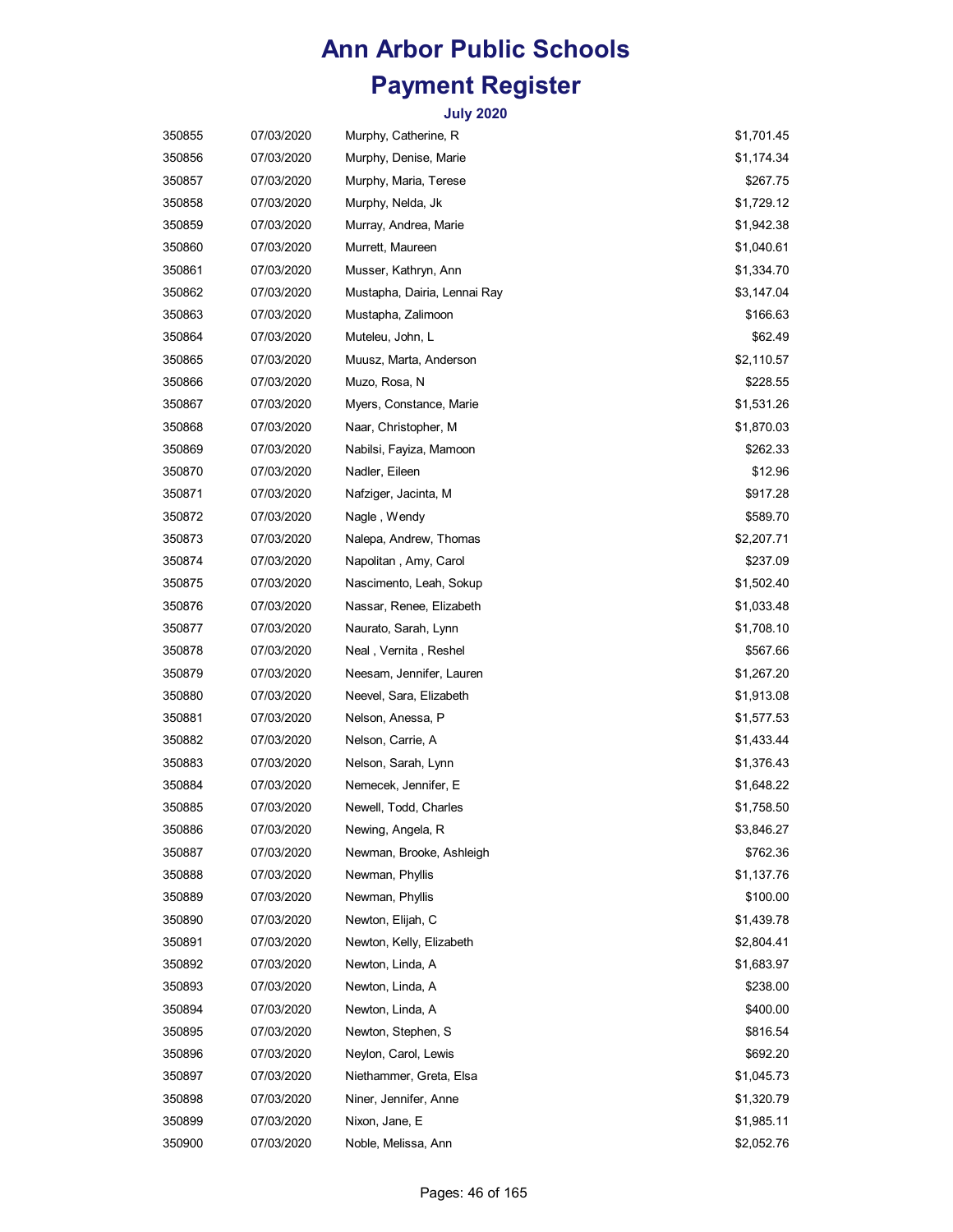| 350901 | 07/03/2020 | Nolan, Kathleen, Evelyn           | \$574.27   |
|--------|------------|-----------------------------------|------------|
| 350902 | 07/03/2020 | Nordstrom-Smith, Amber, Elizabeth | \$1,552.61 |
| 350903 | 07/03/2020 | Nordstrom-Smith, Amber, Elizabeth | \$300.00   |
| 350904 | 07/03/2020 | Nordstrom, Karma, Alayne          | \$1,990.08 |
| 350905 | 07/03/2020 | North, Christine, Sue             | \$1,852.91 |
| 350906 | 07/03/2020 | Northrop, Kristin, Beth           | \$1,733.39 |
| 350907 | 07/03/2020 | Novack, Donna, L                  | \$1,349.51 |
| 350908 | 07/03/2020 | Nowicki, Veronica, Lynn moreno    | \$1,927.52 |
| 350909 | 07/03/2020 | Nowitzke, Corey, Barton           | \$1,445.25 |
| 350910 | 07/03/2020 | Nowland Margolis, Lizabeth, Ann   | \$2,690.60 |
| 350911 | 07/03/2020 | Ntezinde, Simon, M                | \$1,944.82 |
| 350912 | 07/03/2020 | Nuh, Amina                        | \$142.19   |
| 350913 | 07/03/2020 | Nunlee, Nicole, Leann             | \$1,934.31 |
| 350914 | 07/03/2020 | Nzoma, Jeffrey, N                 | \$2,023.88 |
| 350915 | 07/03/2020 | O'Brien, Nora, Ellen              | \$639.77   |
| 350916 | 07/03/2020 | O'Connell, Joseph, Patrick        | \$1,844.10 |
| 350917 | 07/03/2020 | O'Leary, Jillian, Anita           | \$1,393.15 |
| 350918 | 07/03/2020 | Oday, Kenneth, D                  | \$1,662.72 |
| 350919 | 07/03/2020 | Oden, Robert, Chandell            | \$1,599.61 |
| 350920 | 07/03/2020 | Odette, Catherine, H              | \$748.67   |
| 350921 | 07/03/2020 | Ohman, Holli, Elizabeth           | \$2,128.54 |
| 350922 | 07/03/2020 | Okeefe, Whitney, Vanderhyde       | \$1,511.93 |
| 350923 | 07/03/2020 | Oleksinski, Jeffrey, M            | \$2,199.70 |
| 350924 | 07/03/2020 | Olsen, Kimberly, Bailey           | \$2,992.24 |
| 350925 | 07/03/2020 | Olson, Kent, Allen                | \$508.73   |
| 350926 | 07/03/2020 | Opfermann, Caitlin, Garvin        | \$3,855.88 |
| 350927 | 07/03/2020 | Opfermann, Scott, C               | \$1,137.87 |
| 350928 | 07/03/2020 | Orringer, Lisa, Jill              | \$1,902.10 |
| 350929 | 07/03/2020 | Osantoski, Stephanie, Marie       | \$1,100.35 |
| 350930 | 07/03/2020 | Osinski, Amy, Lynn                | \$1,840.57 |
| 350931 | 07/03/2020 | Osman, Brittany, Lynn             | \$1,936.69 |
| 350932 | 07/03/2020 | Othman, Tahani, Abdel-nabi        | \$2,214.23 |
| 350933 | 07/03/2020 | Ozee, Christina, L                | \$239.15   |
| 350934 | 07/03/2020 | Ozuna, Laura, Hovey               | \$1,802.47 |
| 350935 | 07/03/2020 | Pacella, Stephanie, Leung         | \$699.25   |
| 350936 | 07/03/2020 | Pacella, Stephanie, Leung         | \$699.26   |
| 350937 | 07/03/2020 | Pachera, Thomas, J                | \$1,556.69 |
| 350938 | 07/03/2020 | Pachera, Thomas, J                | \$250.00   |
| 350939 | 07/03/2020 | Packard, Donald, J                | \$724.76   |
| 350940 | 07/03/2020 | Packard, John, Mac                | \$2,092.39 |
| 350941 | 07/03/2020 | Packard, Mary, E                  | \$1,855.95 |
| 350942 | 07/03/2020 | Padalino, Laura, Marie            | \$2,471.43 |
| 350943 | 07/03/2020 | Paddock, Elizabeth, Suzanne       | \$1,578.26 |
| 350944 | 07/03/2020 | Padgen-soucy, Aaron, Anne         | \$1,723.25 |
| 350945 | 07/03/2020 | Pakela, Henry, Barrett            | \$1,248.83 |
| 350946 | 07/03/2020 | Palermo, Sarah, Lynn              | \$2,088.31 |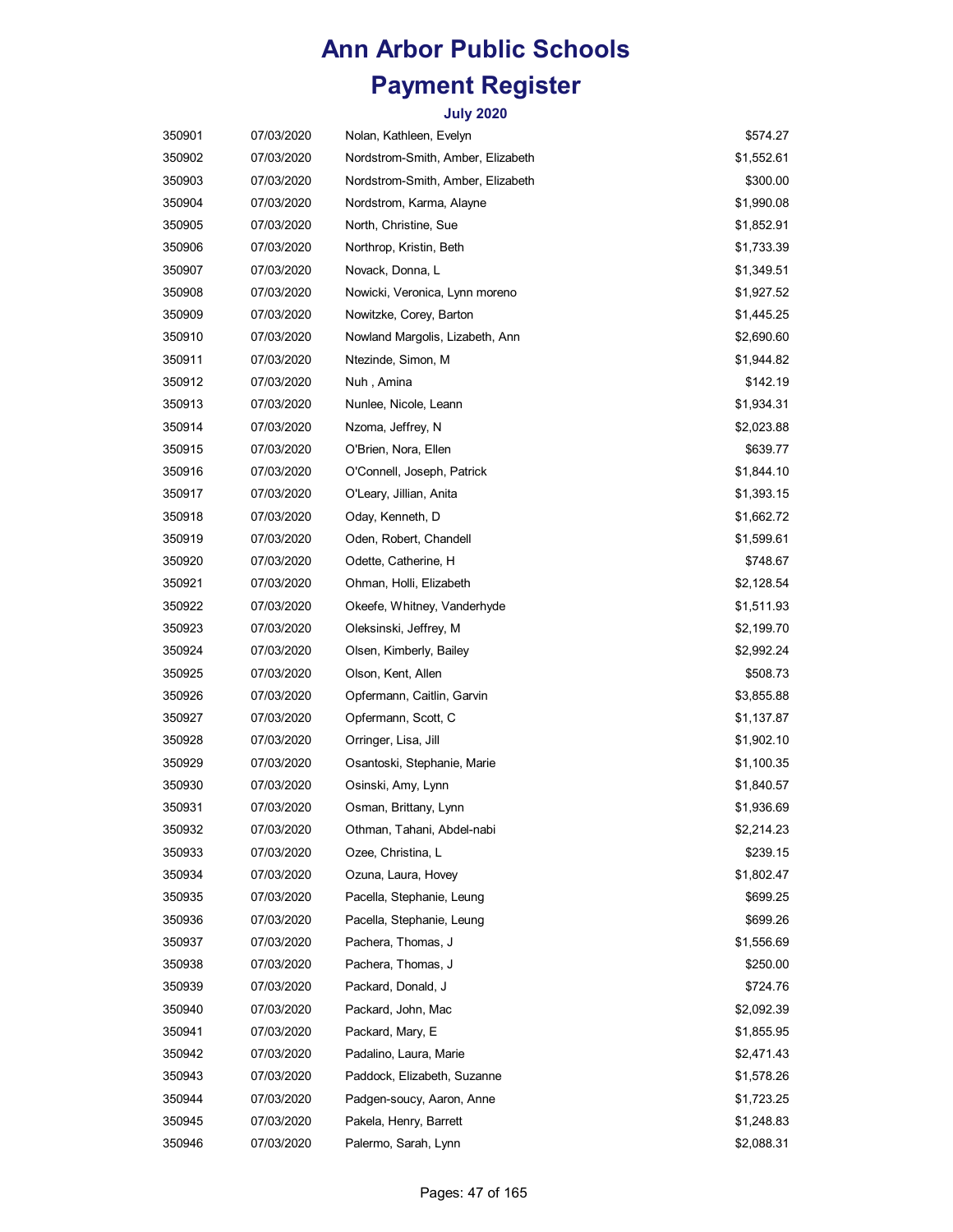| 350947 | 07/03/2020 | Palmeri, Denise, Lynn                 | \$1,258.23 |
|--------|------------|---------------------------------------|------------|
| 350948 | 07/03/2020 | Palmer, Kristin, Sue                  | \$499.89   |
| 350949 | 07/03/2020 | Pantolin, Katherine, L                | \$1,769.60 |
| 350950 | 07/03/2020 | Parent, Saul, Christopher             | \$1,288.16 |
| 350951 | 07/03/2020 | Parfitt, Claudia, Janine              | \$2,458.57 |
| 350952 | 07/03/2020 | Parham, Debra, Ann                    | \$578.53   |
| 350953 | 07/03/2020 | Park , Juwon                          | \$24.21    |
| 350954 | 07/03/2020 | Parks, Khajasamieon, Leinara          | \$3,649.23 |
| 350955 | 07/03/2020 | Park, Young, M                        | \$1,259.24 |
| 350956 | 07/03/2020 | Parmer, Curtis, Nicklas               | \$1,163.54 |
| 350957 | 07/03/2020 | Parmer, Curtis, Nicklas               | \$400.00   |
| 350958 | 07/03/2020 | Parnell, June, N                      | \$55.87    |
| 350959 | 07/03/2020 | Parnell, June, N                      | \$592.00   |
| 350960 | 07/03/2020 | Parnes, Stuart, D                     | \$1,353.86 |
| 350961 | 07/03/2020 | Pasola, Katherine, Elizabeth          | \$785.86   |
| 350962 | 07/03/2020 | Pasola, Katherine, Elizabeth          | \$800.00   |
| 350963 | 07/03/2020 | Pasola, Katherine, Elizabeth          | \$180.00   |
| 350964 | 07/03/2020 | Pasz, Christina, Michelle             | \$814.86   |
| 350965 | 07/03/2020 | Patten, Elizabeth, Sue                | \$703.77   |
| 350966 | 07/03/2020 | Patterson, Benjamin, David            | \$581.94   |
| 350967 | 07/03/2020 | Patton, Marcus, Eugene                | \$463.81   |
| 350968 | 07/03/2020 | Pavesi Roderique, Mary, Kay           | \$1,875.84 |
| 350969 | 07/03/2020 | Pavlik, Brittany, Hahn                | \$1,294.34 |
| 350970 | 07/03/2020 | Pawlowski, Lindsay, Margaret Roe      | \$3,133.02 |
| 350971 | 07/03/2020 | Payer, Kimberly, Ann                  | \$1,603.35 |
| 350972 | 07/03/2020 | Pearson, Shanda, L                    | \$1,270.29 |
| 350973 | 07/03/2020 | Peck, Theresa, Melissa                | \$2,251.22 |
| 350974 | 07/03/2020 | Pelchat, Meredith, Josephine          | \$1,693.65 |
| 350975 | 07/03/2020 | Perko, Antonina, Marie                | \$1,654.97 |
| 350976 | 07/03/2020 | Perry-James, Jodie, Alaun             | \$538.04   |
| 350977 | 07/03/2020 | Perry, Amy, Lynne                     | \$2,086.58 |
| 350978 | 07/03/2020 | Perry, Holly, Olsen                   | \$427.52   |
| 350979 | 07/03/2020 | Perry, Holly, Olsen                   | \$375.00   |
| 350980 | 07/03/2020 | Perry, Lynn, Marie                    | \$1,382.14 |
| 350981 | 07/03/2020 | Petainen, Naomi, J                    | \$50.32    |
| 350982 | 07/03/2020 | Peterson, Jaye, Susan                 | \$2,123.24 |
| 350983 | 07/03/2020 | Peterson, Sarah, R                    | \$1,467.35 |
| 350984 | 07/03/2020 | Petrini, Odette, M                    | \$1,644.70 |
| 350985 | 07/03/2020 | Pettigrew, Melissa, Lynn              | \$786.02   |
| 350986 | 07/03/2020 | Peurach, Constance, Marie             | \$1,954.32 |
| 350987 | 07/03/2020 | Pham, Lisa, J                         | \$1,130.85 |
| 350988 | 07/03/2020 | Phillips Carpenter, Johanna, Lee      | \$1,799.20 |
| 350989 | 07/03/2020 | Phillips Carpenter, Terrance, Michael | \$1,863.78 |
| 350990 | 07/03/2020 | Phillips, Lisa, R                     | \$1,371.61 |
| 350991 | 07/03/2020 | Phillips, Lori, Marie                 | \$1,021.34 |
| 350992 | 07/03/2020 | Phinnesse-hundley, Sandra, Dianne     | \$117.72   |
|        |            |                                       |            |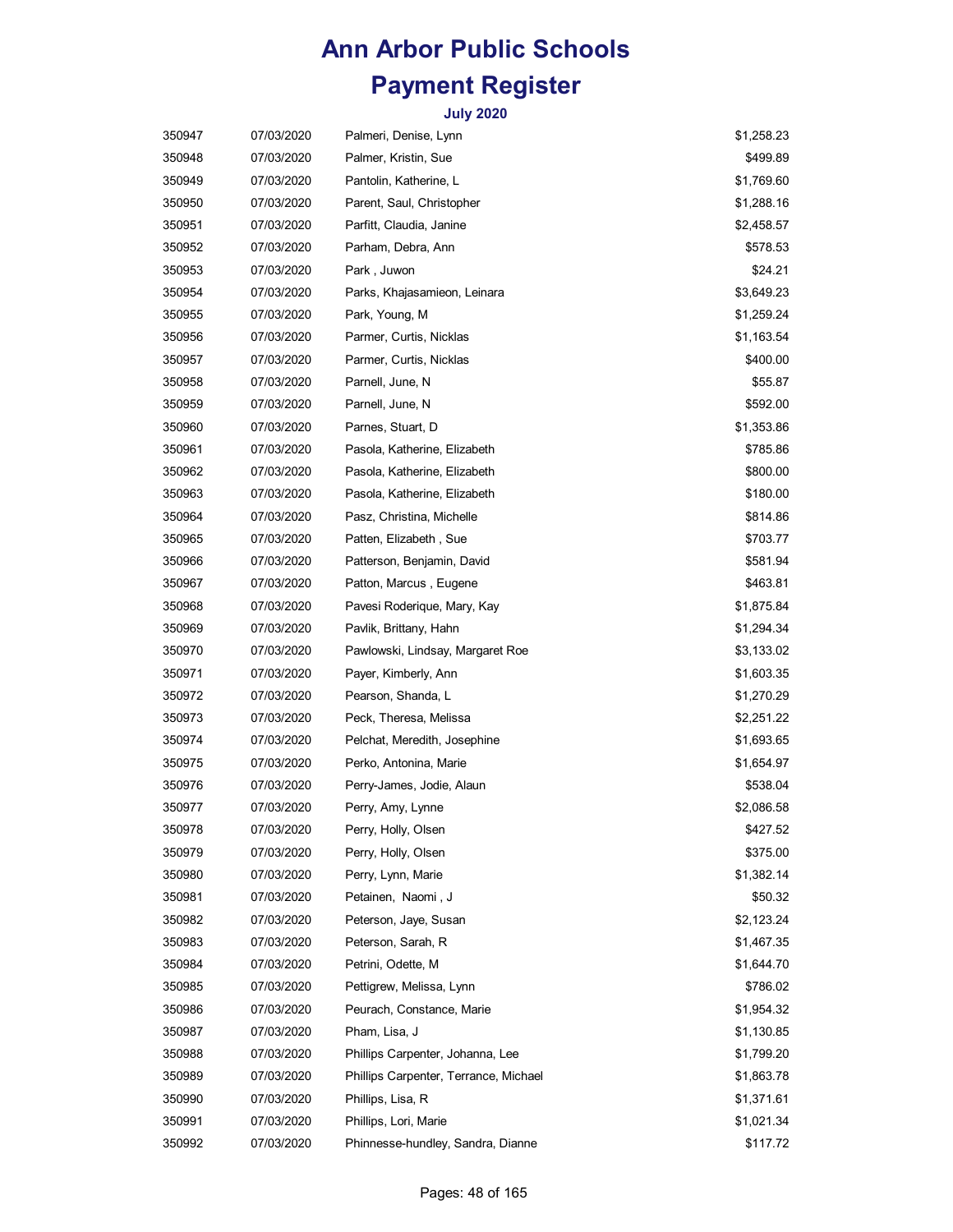| 350993 | 07/03/2020 | Pickvet, William, A.             | \$1,120.00 |
|--------|------------|----------------------------------|------------|
| 350994 | 07/03/2020 | Pierce, Elizabeth, Ann           | \$1,742.89 |
| 350995 | 07/03/2020 | Pike, Nicole                     | \$1,692.79 |
| 350996 | 07/03/2020 | Pilkins, Nicole, Rochelle        | \$1,313.74 |
| 350997 | 07/03/2020 | Piper, Mary, Lynn                | \$1,084.11 |
| 350998 | 07/03/2020 | Player, Shakira, S               | \$1,675.72 |
| 350999 | 07/03/2020 | Plott, Stacey, Lynn              | \$1,310.16 |
| 351000 | 07/03/2020 | Plott, Stacey, Lynn              | \$400.00   |
| 351001 | 07/03/2020 | Plouffe, Cheryl, A               | \$1,751.18 |
| 351002 | 07/03/2020 | Plummer, Misty, Dawn             | \$790.37   |
| 351003 | 07/03/2020 | Plymale, Oksana                  | \$88.11    |
| 351004 | 07/03/2020 | Podojil, James, Charles          | \$4,375.48 |
| 351005 | 07/03/2020 | Pogliano, Michelle, Lynn         | \$2,669.87 |
| 351006 | 07/03/2020 | Pohrt, Carmen                    | \$160.97   |
| 351007 | 07/03/2020 | Pointer, Elizabeth               | \$2,000.31 |
| 351008 | 07/03/2020 | Poli, Melissa, Marie-Miller      | \$2,053.84 |
| 351009 | 07/03/2020 | Politis, Ted, D                  | \$793.97   |
| 351010 | 07/03/2020 | Pollens, Karen, I                | \$211.84   |
| 351011 | 07/03/2020 | Pollock, Mary, Margaret          | \$1,868.43 |
| 351012 | 07/03/2020 | Polovick, Sherri, Lynn           | \$888.05   |
| 351013 | 07/03/2020 | Pool, Jennifer, S                | \$179.73   |
| 351014 | 07/03/2020 | Popejoy, Bruce, Alan             | \$759.53   |
| 351015 | 07/03/2020 | Pope, Sarah, Marie               | \$1,643.08 |
| 351016 | 07/03/2020 | Popkey, Arielle-Alexander, Maxen | \$1,284.15 |
| 351017 | 07/03/2020 | Porta, Dorinda, A                | \$271.91   |
| 351018 | 07/03/2020 | Porter, Allen                    | \$2,018.43 |
| 351019 | 07/03/2020 | Portincasa, Elizabeth, Anne      | \$1,653.08 |
| 351020 | 07/03/2020 | Portincasa, Elizabeth, Anne      | \$150.00   |
| 351021 | 07/03/2020 | Posey, Jessica, Marie            | \$1,799.34 |
| 351022 | 07/03/2020 | Postema, Christina               | \$2,329.51 |
| 351023 | 07/03/2020 | Poteat, Raymond, Edward          | \$93.63    |
| 351024 | 07/03/2020 | Poteat, Russell, Phillip         | \$92.88    |
| 351025 | 07/03/2020 | Potocki, Heather, Marie          | \$1,436.16 |
| 351026 | 07/03/2020 | Potter, Conner, Lauren           | \$1,046.11 |
| 351027 | 07/03/2020 | Powell, Nathaniel, Lee           | \$1,521.17 |
| 351028 | 07/03/2020 | Powers, Jessica, Barbara         | \$510.23   |
| 351029 | 07/03/2020 | Prabhu, Serah, Umamaheswari      | \$91.78    |
| 351030 | 07/03/2020 | Pressel, Aaron, C                | \$1,531.95 |
| 351031 | 07/03/2020 | Prude, Jennifer, Jean            | \$574.72   |
| 351032 | 07/03/2020 | Pryce, Sharon, Swiderek          | \$2,712.10 |
| 351033 | 07/03/2020 | Pryce, Sharon, Swiderek          | \$100.00   |
| 351034 | 07/03/2020 | Przybyla, Colleen, Marie         | \$1,714.69 |
| 351035 | 07/03/2020 | Przybyla, Colleen, Marie         | \$50.00    |
| 351036 | 07/03/2020 | Publiski, Laura, Anne            | \$1,969.11 |
| 351037 | 07/03/2020 | Puente, Jennifer, L              | \$2,017.53 |
| 351038 | 07/03/2020 | Puryear, Theresa, Marie          | \$650.66   |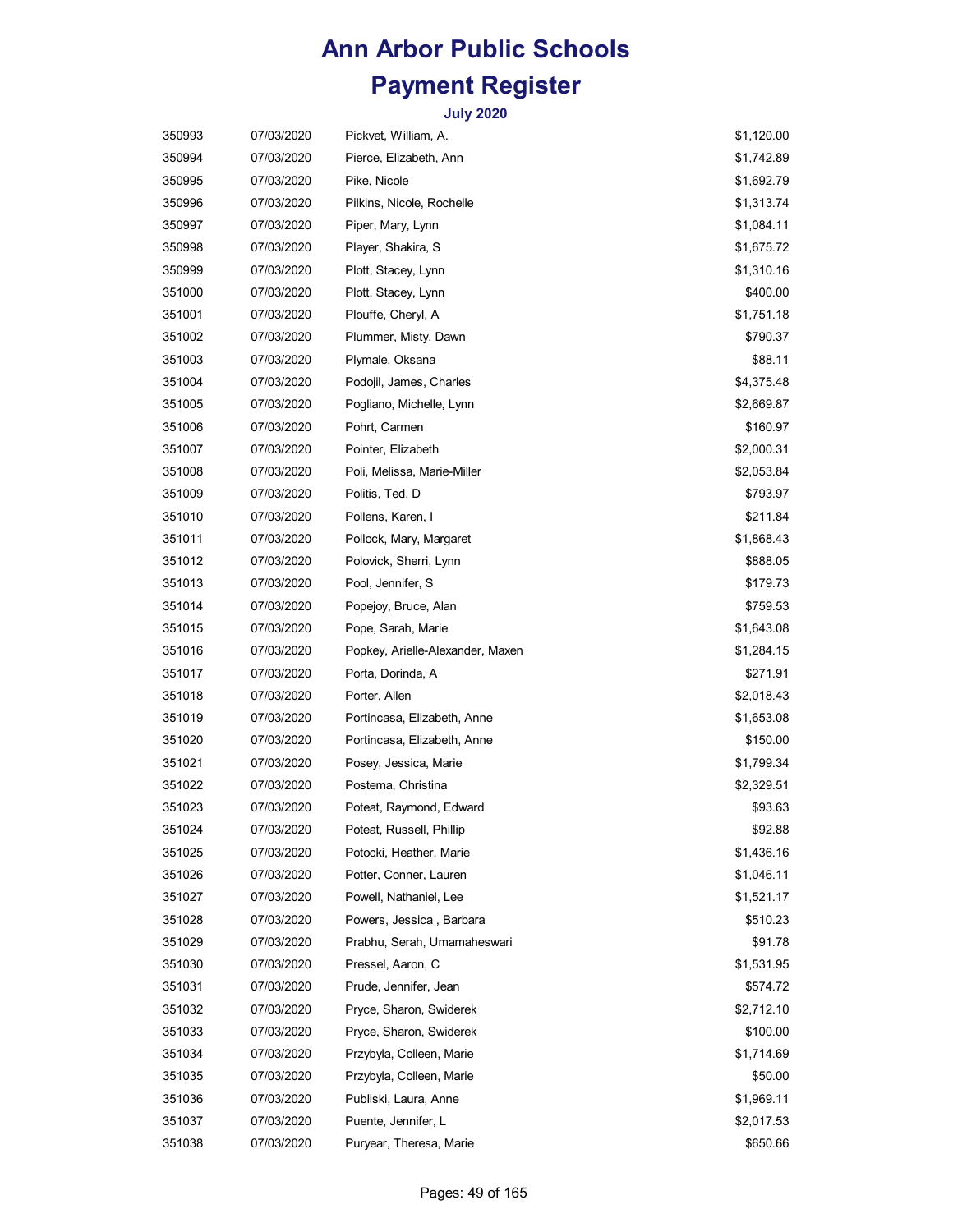| 351039 | 07/03/2020 | Pusta, Courtney, Elizabeth        | \$1,543.90 |
|--------|------------|-----------------------------------|------------|
| 351040 | 07/03/2020 | Quackenbush, Blair, O             | \$141.22   |
| 351041 | 07/03/2020 | Quann, Cara, Deanne               | \$533.85   |
| 351042 | 07/03/2020 | Quann, Cara, Deanne               | \$50.00    |
| 351043 | 07/03/2020 | Quasunella, Melissa               | \$3,293.50 |
| 351044 | 07/03/2020 | Quint, Jennifer, Gail             | \$1,717.16 |
| 351045 | 07/03/2020 | Racine, Liviya, Kindshoven        | \$1,236.85 |
| 351046 | 07/03/2020 | Racine, Stephanie, M              | \$1,397.51 |
| 351047 | 07/03/2020 | Racine, Stephanie, M              | \$400.00   |
| 351048 | 07/03/2020 | Raddatz, Derek, A                 | \$859.45   |
| 351049 | 07/03/2020 | Raddatz, Derek, A                 | \$100.00   |
| 351050 | 07/03/2020 | Raddatz, Derek, A                 | \$65.00    |
| 351051 | 07/03/2020 | Rademaker, Megan, Lois            | \$1,233.52 |
| 351052 | 07/03/2020 | Raleigh, Angela, Kathleen         | \$1,170.68 |
| 351053 | 07/03/2020 | Ramadoss, Subhashree              | \$1,367.94 |
| 351054 | 07/03/2020 | Ramirez, Patricia                 | \$122.39   |
| 351055 | 07/03/2020 | Ranasinghe-Arachchige , Ayesha, L | \$78.52    |
| 351056 | 07/03/2020 | Raucher, Aryeh, Simon             | \$1,851.42 |
| 351057 | 07/03/2020 | Raupp, Margaret, Caird            | \$1,910.90 |
| 351058 | 07/03/2020 | Ray, Brittany, Leigh              | \$1,209.64 |
| 351059 | 07/03/2020 | Ray, Constance, Blythe            | \$2,135.43 |
| 351060 | 07/03/2020 | Rayford-Palmer, Mary, Lynne       | \$1,513.95 |
| 351061 | 07/03/2020 | Raymond, Jessica, Lynn            | \$1,115.11 |
| 351062 | 07/03/2020 | Reader, Anne, Janice              | \$1,993.51 |
| 351063 | 07/03/2020 | Recla, Elizabeth, Cora            | \$1,123.41 |
| 351064 | 07/03/2020 | Reeder, Takema, M                 | \$214.70   |
| 351065 | 07/03/2020 | Reed, Kristen, Janae              | \$2,158.86 |
| 351066 | 07/03/2020 | Reed, Kristen, Janae              | \$100.00   |
| 351067 | 07/03/2020 | Reed, Rolando                     | \$289.78   |
| 351068 | 07/03/2020 | Reed, Shannon                     | \$57.78    |
| 351069 | 07/03/2020 | Reid, Janet, Robinson             | \$45.40    |
| 351070 | 07/03/2020 | Reiher, Laura, M                  | \$1,032.62 |
| 351071 | 07/03/2020 | Reilly, Mary, A                   | \$654.70   |
| 351072 | 07/03/2020 | Rentz, Sarah, M                   | \$1,376.56 |
| 351073 | 07/03/2020 | Renwick, Ellen, P                 | \$595.71   |
| 351074 | 07/03/2020 | Rettaliata, Gabriel, Charles      | \$1,260.38 |
| 351075 | 07/03/2020 | Revard, Steven, Edward            | \$447.23   |
| 351076 | 07/03/2020 | Rey-murrell, Alicia, Isabel       | \$1,907.07 |
| 351077 | 07/03/2020 | Reynolds, Jean, Ann               | \$531.98   |
| 351078 | 07/03/2020 | Ribby, Jennifer, Marie            | \$583.51   |
| 351079 | 07/03/2020 | Rice, Bernerd, K                  | \$3,025.80 |
| 351080 | 07/03/2020 | Rice, Matthew, Sean               | \$990.49   |
| 351081 | 07/03/2020 | Richards, Lynne, Marie            | \$887.25   |
| 351082 | 07/03/2020 | Richardson, Carrie, Renee         | \$593.61   |
| 351083 | 07/03/2020 | Richardson, Jonathan, Maurice     | \$1,808.78 |
| 351084 | 07/03/2020 | Richardson, Kathryn, Mary         | \$1,356.65 |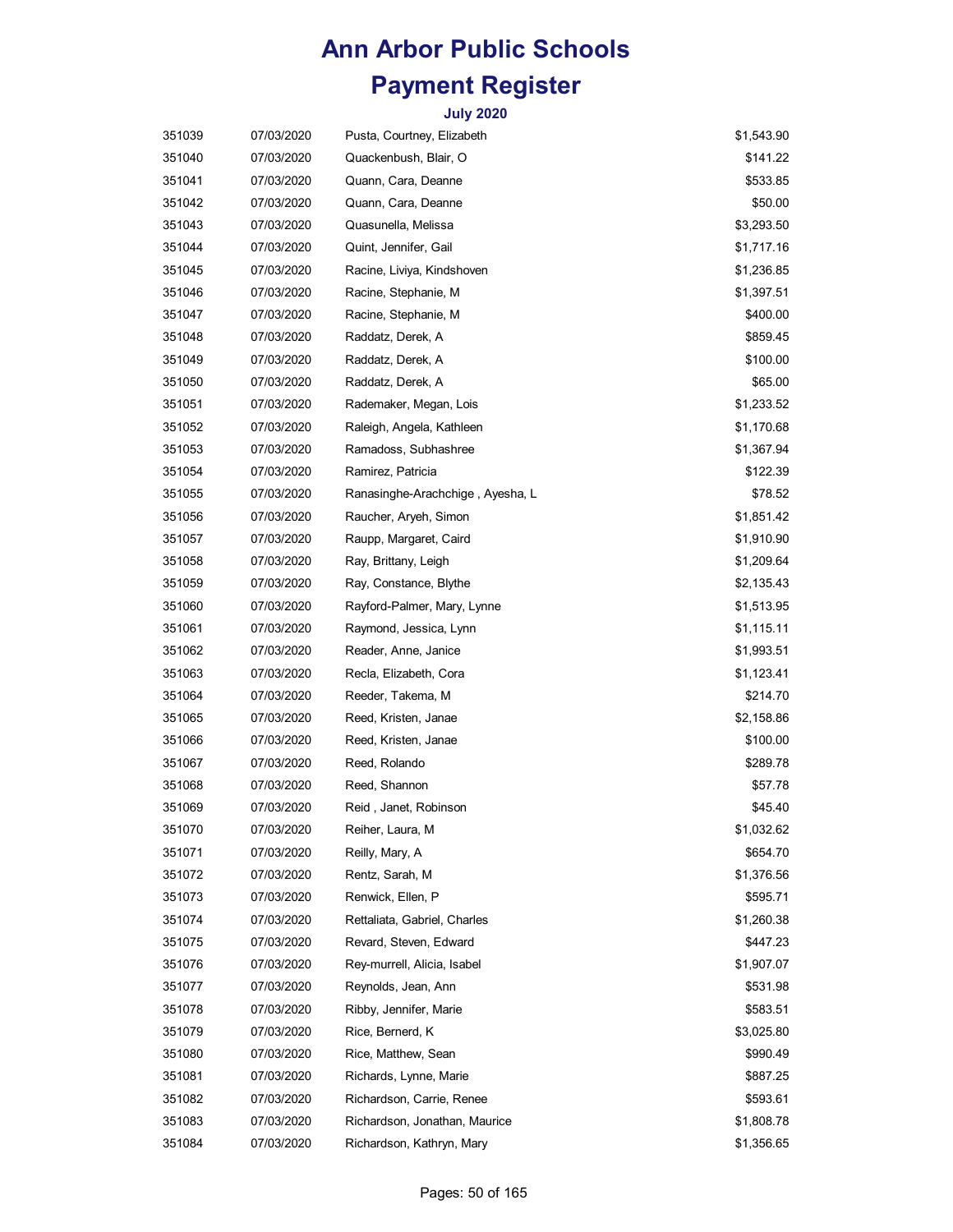| 351085 | 07/03/2020 | Richaud-Heskia, Constance       | \$148.24   |
|--------|------------|---------------------------------|------------|
| 351086 | 07/03/2020 | Richmond, Nancy                 | \$83.89    |
| 351087 | 07/03/2020 | Ridout, Eric, Brandonn          | \$511.90   |
| 351088 | 07/03/2020 | Rim, Eunha, Park                | \$100.12   |
| 351089 | 07/03/2020 | Rinehart, Kathryn, A            | \$655.79   |
| 351090 | 07/03/2020 | Ringo, Anita, M                 | \$94.39    |
| 351091 | 07/03/2020 | Rissman, Stefanie, Anne         | \$1,349.51 |
| 351092 | 07/03/2020 | Rittenhouse, Kathleen, Helen    | \$803.14   |
| 351093 | 07/03/2020 | Rittinger, Teresa, W            | \$635.77   |
| 351094 | 07/03/2020 | Rivera, Cheryl, Lynn            | \$1,758.09 |
| 351095 | 07/03/2020 | Roache, Risa, G                 | \$564.41   |
| 351096 | 07/03/2020 | Roache, Risa, G                 | \$360.00   |
| 351097 | 07/03/2020 | Roache, Risa, G                 | \$160.00   |
| 351098 | 07/03/2020 | Roache, Risa, G                 | \$130.00   |
| 351099 | 07/03/2020 | Roberts, Alison, Hendricks      | \$1,036.52 |
| 351100 | 07/03/2020 | Roberts, Annemarie              | \$2,034.19 |
| 351101 | 07/03/2020 | Roberts, Christopher, Charles   | \$2,028.73 |
| 351102 | 07/03/2020 | Roberts, Regina, Marie          | \$989.88   |
| 351103 | 07/03/2020 | Robinson, Lexus, D              | \$28.68    |
| 351104 | 07/03/2020 | Robinson, Rebecca, Jo           | \$1,346.10 |
| 351105 | 07/03/2020 | Robinson, Ronald, S             | \$1,986.05 |
| 351106 | 07/03/2020 | Robinson, Ronald, S             | \$750.00   |
| 351107 | 07/03/2020 | Rodriguez Hatt, Erica, Maricela | \$2,370.03 |
| 351108 | 07/03/2020 | Rodriguez, Amy, Nicole everett  | \$92.78    |
| 351109 | 07/03/2020 | Rodriguez, Evaristo, Robert     | \$45.78    |
| 351110 | 07/03/2020 | Rodriguez, Evaristo, Robert     | \$1.46     |
| 351111 | 07/03/2020 | Rodriguez, Evaristo, Robert     | \$1.46     |
| 351112 | 07/03/2020 | Rodriguez, Jessica, Lynn        | \$1,377.80 |
| 351113 | 07/03/2020 | Rohde, Margaret, S              | \$1,883.23 |
| 351114 | 07/03/2020 | Roldan, Sarah, Marie            | \$1,652.92 |
| 351115 | 07/03/2020 | Root, Chloe, L                  | \$1,467.84 |
| 351116 | 07/03/2020 | Rosenberg, David, S             | \$0.03     |
| 351117 | 07/03/2020 | Rossi, Kristina, Nicole         | \$843.19   |
| 351118 | 07/03/2020 | Ross, Jaclyn, Gilman            | \$2,111.93 |
| 351119 | 07/03/2020 | Rothfeld, Yael, D               | \$1,742.27 |
| 351120 | 07/03/2020 | Roumanis, Eugenia               | \$532.05   |
| 351121 | 07/03/2020 | Rozelle-Williams, Candyce, S    | \$2,357.80 |
| 351122 | 07/03/2020 | Ruark, Heather, Michelle        | \$1,086.72 |
| 351123 | 07/03/2020 | Rudberg, Mary, Catherine        | \$2,561.08 |
| 351124 | 07/03/2020 | Rudberg, Mary, Catherine        | \$100.00   |
| 351125 | 07/03/2020 | Rudberg, Mary, Catherine        | \$500.00   |
| 351126 | 07/03/2020 | Ruehlmann, Abby, Christine      | \$1,599.40 |
| 351127 | 07/03/2020 | Ruelle, Nathalie                | \$258.20   |
| 351128 | 07/03/2020 | Rue, Savannah, Marie            | \$154.24   |
| 351129 | 07/03/2020 | Runstrom, Jill, Marie           | \$1,732.80 |
| 351130 | 07/03/2020 | Rushdan, JoAnn, Rosalyn         | \$915.58   |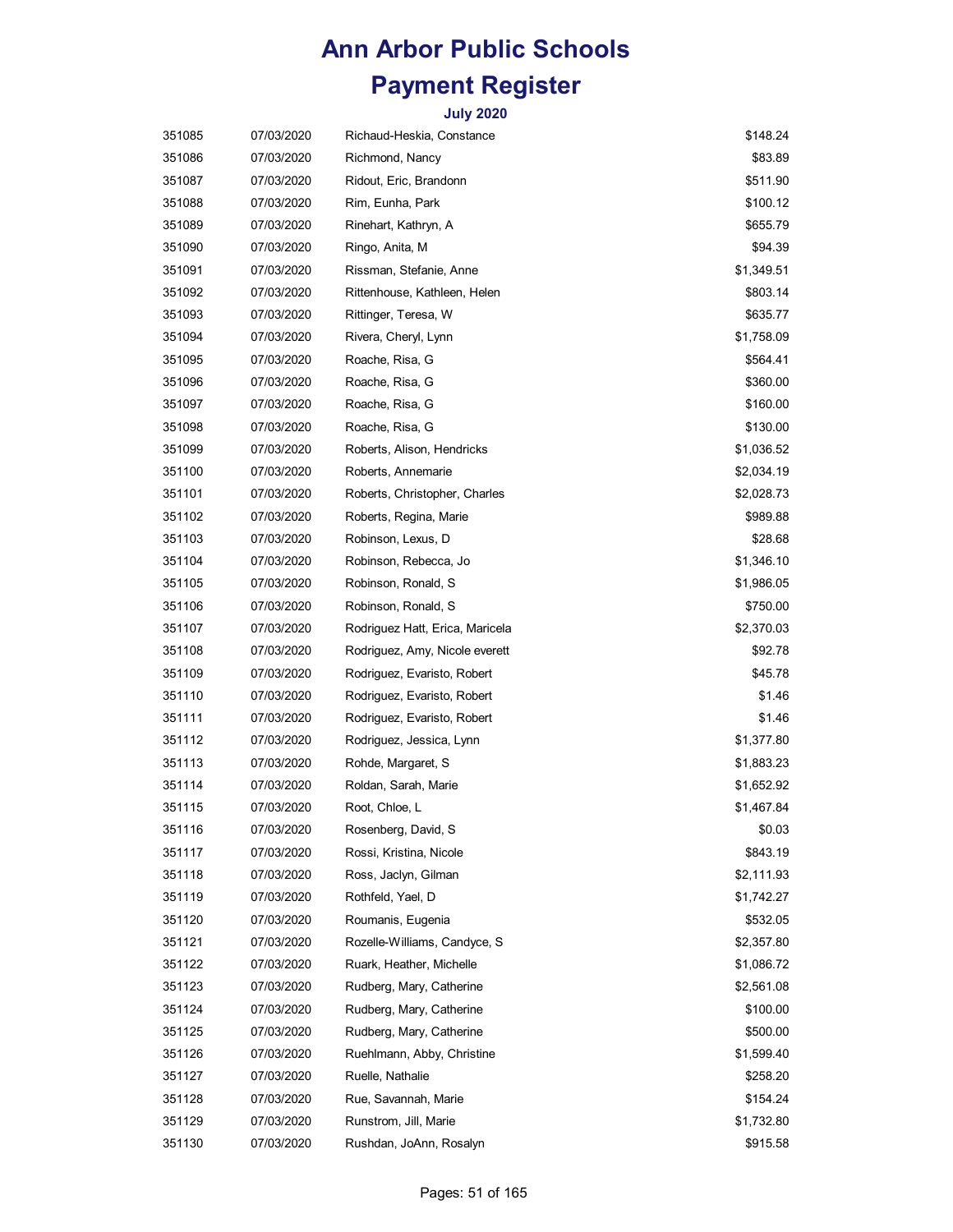| 351131 | 07/03/2020 | Rushlow, Patricia, Taylor       | \$447.96   |
|--------|------------|---------------------------------|------------|
| 351132 | 07/03/2020 | Rushton, Victoria, Louise       | \$42.53    |
| 351133 | 07/03/2020 | Russell, David, Robert lee      | \$1,641.27 |
| 351134 | 07/03/2020 | Russell, Katherine, Sandra      | \$2,358.87 |
| 351135 | 07/03/2020 | Ruthven, Kristina, R            | \$1,207.08 |
| 351136 | 07/03/2020 | Ryan, Mary, Kathleen            | \$1,587.22 |
| 351137 | 07/03/2020 | Rye, Kathy, M                   | \$1,829.57 |
| 351138 | 07/03/2020 | Sabo, Sean, E                   | \$1,803.25 |
| 351139 | 07/03/2020 | Sadlier, Raleigh, Kearney       | \$1,467.58 |
| 351140 | 07/03/2020 | Saeed, Melissa, Ann             | \$1,930.56 |
| 351141 | 07/03/2020 | Saffian, Amanda                 | \$259.43   |
| 351142 | 07/03/2020 | Sajjadi, Saina                  | \$1,610.82 |
| 351143 | 07/03/2020 | Salami, Mercy                   | \$46.34    |
| 351144 | 07/03/2020 | Saldana-Arbas, Diana, Alexandra | \$320.01   |
| 351145 | 07/03/2020 | Saldana-Arbas, Diana, Alexandra | \$320.01   |
| 351146 | 07/03/2020 | Saleh, Wesam, Youssef           | \$669.29   |
| 351147 | 07/03/2020 | Salm, Jenna, Lauren             | \$2,100.22 |
| 351148 | 07/03/2020 | Salvato, Polly, Albert          | \$1,598.86 |
| 351149 | 07/03/2020 | Salvner, Thomas                 | \$68.44    |
| 351150 | 07/03/2020 | Samaha, Waleed, K               | \$1,854.65 |
| 351151 | 07/03/2020 | Samida-Mannor, Emily, Grace-Ann | \$362.25   |
| 351152 | 07/03/2020 | Samida, Pauline, B              | \$306.45   |
| 351153 | 07/03/2020 | Samson, Aileen, K               | \$1,147.37 |
| 351154 | 07/03/2020 | Samson, Aileen, K               | \$500.00   |
| 351155 | 07/03/2020 | Samulak, Joseph, Leonard        | \$2,164.76 |
| 351156 | 07/03/2020 | Sanabria, Jill, Suzanne         | \$1,503.41 |
| 351157 | 07/03/2020 | Sanborn, Phillip, Dean          | \$2,448.26 |
| 351158 | 07/03/2020 | Sanchez perez, Leticia          | \$719.09   |
| 351159 | 07/03/2020 | Sanch, Susan, E                 | \$2,035.89 |
| 351160 | 07/03/2020 | Sandefur-Bird, Julie, F         | \$67.41    |
| 351161 | 07/03/2020 | Sanmiguel, Vanessa              | \$2,908.94 |
| 351162 | 07/03/2020 | Sano, Gem, Rose                 | \$595.38   |
| 351163 | 07/03/2020 | Sansbury, Russell, G            | \$1,501.53 |
| 351164 | 07/03/2020 | Sansbury, Russell, G            | \$354.00   |
| 351165 | 07/03/2020 | Sarnacki, Brian, Flynn          | \$1,165.13 |
| 351166 | 07/03/2020 | Sartorius, Barbara, Jean        | \$1,437.35 |
| 351167 | 07/03/2020 | Sartorius, Barbara, Jean        | \$500.00   |
| 351168 | 07/03/2020 | Sastre, Diane, J                | \$1,837.25 |
| 351169 | 07/03/2020 | Satchwell, Amy, Marie           | \$1,173.94 |
| 351170 | 07/03/2020 | Savaglio, Ann, Bernadette       | \$201.57   |
| 351171 | 07/03/2020 | Sawin, Jessica, Marie           | \$2,521.43 |
| 351172 | 07/03/2020 | Sayles, Brittany, Ashley        | \$1,491.24 |
| 351173 | 07/03/2020 | Sayles, Brittany, Ashley        | \$497.08   |
| 351174 | 07/03/2020 | Schafer, Shannon, Elsa          | \$681.77   |
| 351175 | 07/03/2020 | Schaffer, Laura, Louise         | \$1,667.51 |
| 351176 | 07/03/2020 | Scheil-Diggs, Sara, Renee       | \$1,542.80 |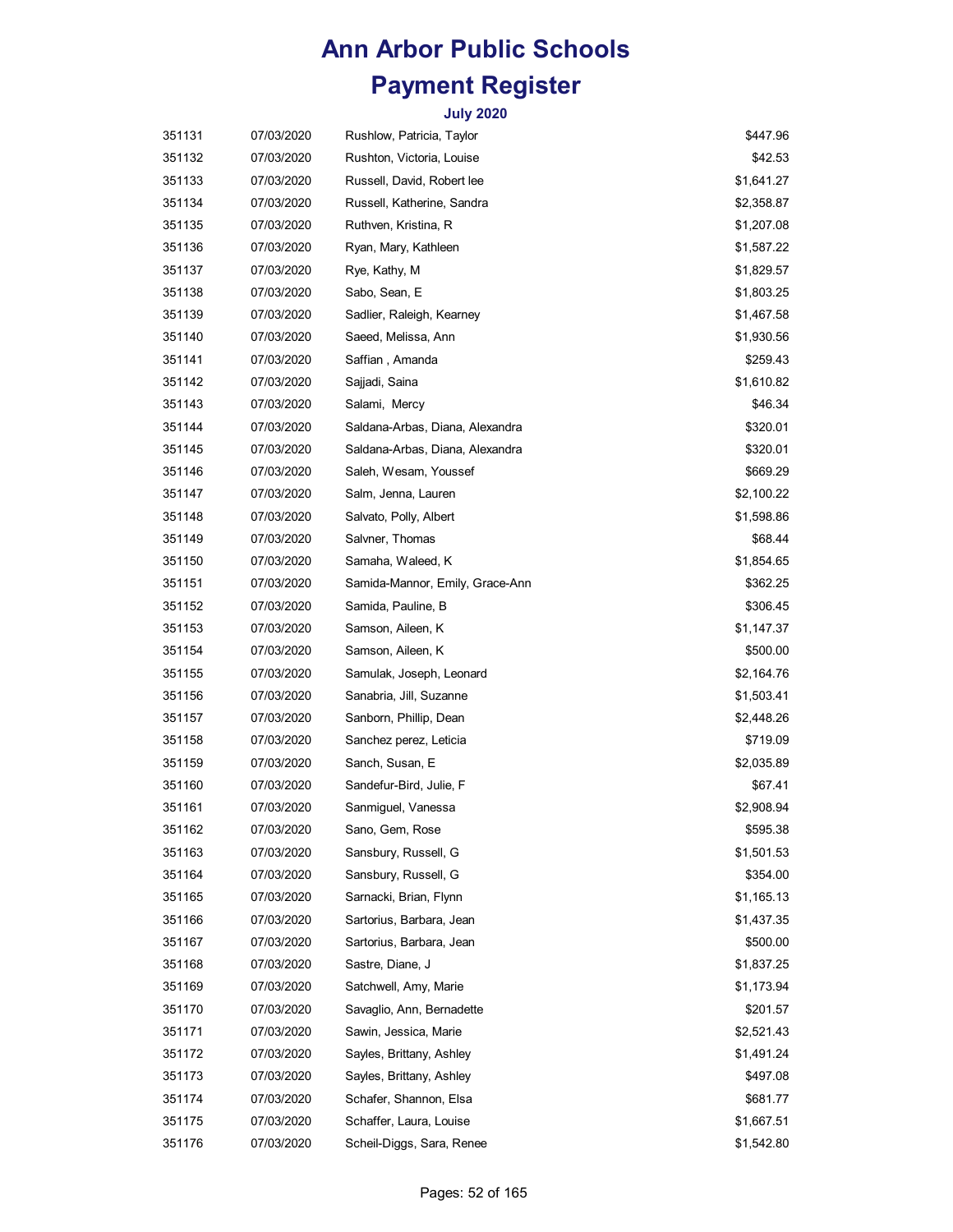| 351177 | 07/03/2020 | Scheil-Diggs, Sara, Renee  | \$100.00   |
|--------|------------|----------------------------|------------|
| 351178 | 07/03/2020 | Schemanske, Emily, Marie   | \$1,188.53 |
| 351179 | 07/03/2020 | Schemanske, Sarah, Lynn    | \$2,435.66 |
| 351180 | 07/03/2020 | Schenk, Barbara, Joan      | \$1,860.12 |
| 351181 | 07/03/2020 | Scherer, Holly             | \$1,342.74 |
| 351182 | 07/03/2020 | Scherer, Holly             | \$800.00   |
| 351183 | 07/03/2020 | Scherer, Holly             | \$100.00   |
| 351184 | 07/03/2020 | Schiff, Scott, Stewart     | \$474.41   |
| 351185 | 07/03/2020 | Schimmel, Heather, Maria   | \$1,541.71 |
| 351186 | 07/03/2020 | Schmidt, Daniel, Joseph    | \$1,159.06 |
| 351187 | 07/03/2020 | Schmidt, Melissa, Anne     | \$1,136.20 |
| 351188 | 07/03/2020 | Schmidt, Melissa, Mary     | \$3,353.24 |
| 351189 | 07/03/2020 | Schmidt, Thomas, John      | \$678.13   |
| 351190 | 07/03/2020 | Schneider, Alexis, Marie   | \$1,459.98 |
| 351191 | 07/03/2020 | Schneider, Jeri, A         | \$1,797.96 |
| 351192 | 07/03/2020 | Schreck, Debra, Kaye       | \$1,987.11 |
| 351193 | 07/03/2020 | Schroeder, Cheryl, Lynn    | \$1,695.20 |
| 351194 | 07/03/2020 | Schroeder, Rachel, June    | \$2,082.16 |
| 351195 | 07/03/2020 | Schuh, Catherine           | \$1,837.44 |
| 351196 | 07/03/2020 | Schuitman, Jeremy, Mark    | \$1,738.05 |
| 351197 | 07/03/2020 | Schultz-Fox, Ellen, Alia   | \$1,685.30 |
| 351198 | 07/03/2020 | Schwamb, Janet, M          | \$2,892.13 |
| 351199 | 07/03/2020 | Schwankl, Vera, Joan       | \$1,530.11 |
| 351200 | 07/03/2020 | Scott, Jacqueline          | \$980.86   |
| 351201 | 07/03/2020 | Scott, Rajweet, Bedi       | \$1,854.43 |
| 351202 | 07/03/2020 | Scott, Willamarie, P       | \$1,650.03 |
| 351203 | 07/03/2020 | Scott, Willamarie, P       | \$400.00   |
| 351204 | 07/03/2020 | Scovone, Allison, Lane     | \$2,723.12 |
| 351205 | 07/03/2020 | Seadin, Julie, Ann         | \$482.26   |
| 351206 | 07/03/2020 | Seals, Michelle, Annette   | \$1,619.16 |
| 351207 | 07/03/2020 | Seals, Michelle, Annette   | \$100.00   |
| 351208 | 07/03/2020 | Seals, Michelle, Annette   | \$500.00   |
| 351209 | 07/03/2020 | Seavitt, Christine, Marie  | \$1,816.28 |
| 351210 | 07/03/2020 | Selent-Binder, Leslie, A.  | \$1,563.72 |
| 351211 | 07/03/2020 | Sellers, Megan, Taylor     | \$1,787.90 |
| 351212 | 07/03/2020 | Semrau, Caroline, Gonzalez | \$307.06   |
| 351213 | 07/03/2020 | Semrau, Caroline, Gonzalez | \$1,250.00 |
| 351214 | 07/03/2020 | Seyam, Zahra, Ibrahim      | \$1,264.46 |
| 351215 | 07/03/2020 | Shadigian, Vanda, A        | \$1,577.01 |
| 351216 | 07/03/2020 | Shah, Neha, Balkumar       | \$2,008.57 |
| 351217 | 07/03/2020 | Shah, Neha, Balkumar       | \$1,084.14 |
| 351218 | 07/03/2020 | Shah, Veronica             | \$234.71   |
| 351219 | 07/03/2020 | Shankland, Jennifer, Ann   | \$1,343.72 |
| 351220 | 07/03/2020 | Shannon, Robert, J         | \$1,824.48 |
| 351221 | 07/03/2020 | Shanteau, Samantha, Marie  | \$857.84   |
| 351222 | 07/03/2020 | Shanteau, Samantha, Marie  | \$250.00   |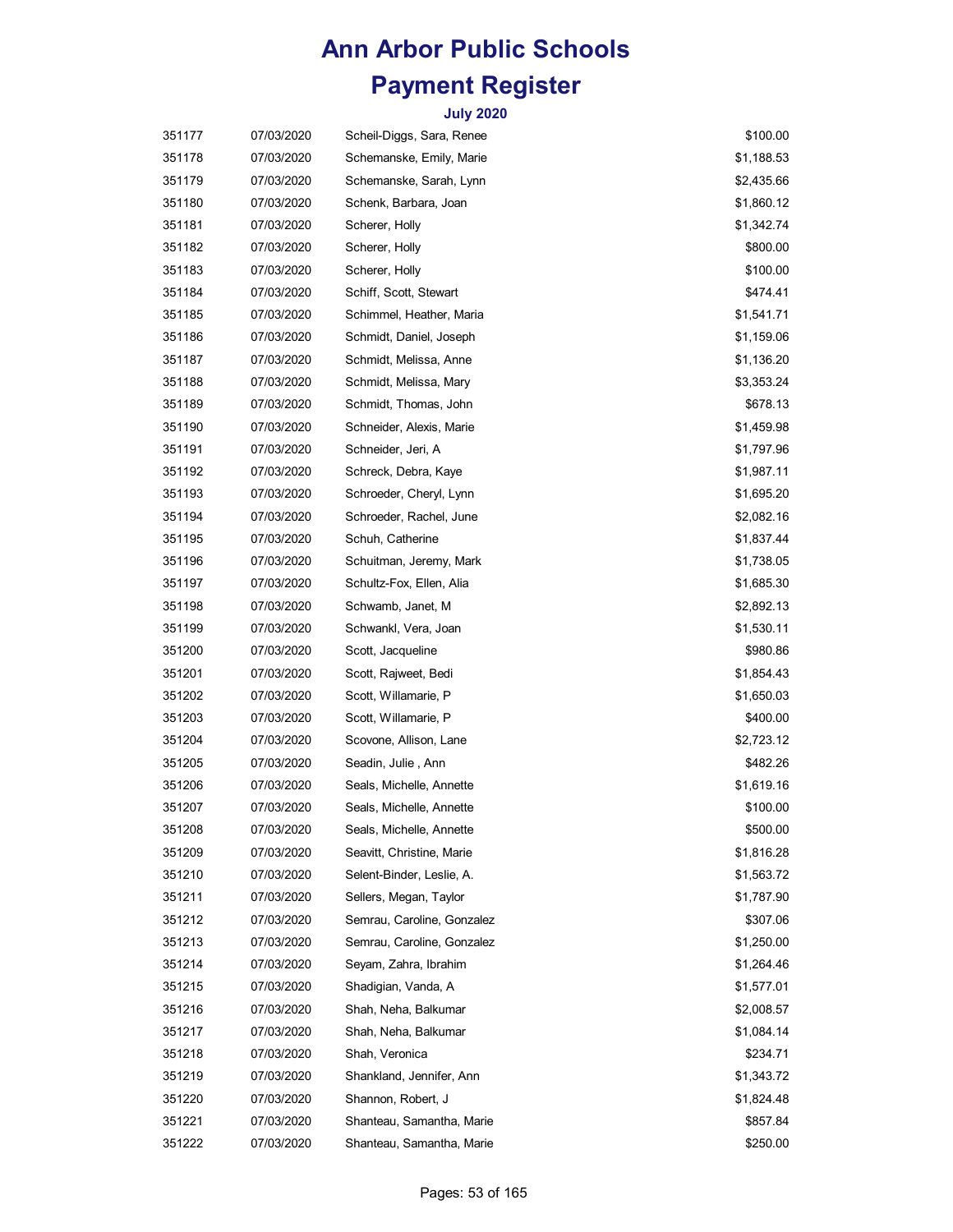| 351223 | 07/03/2020 | Shaw, Hollie, Elizabeth            | \$1,275.77 |
|--------|------------|------------------------------------|------------|
| 351224 | 07/03/2020 | Shaw, Jennifer, Lynne              | \$2,009.69 |
| 351225 | 07/03/2020 | Shaw, Michael, P                   | \$1,069.70 |
| 351226 | 07/03/2020 | Sheaffer-Manthey, Mary, Anna       | \$226.96   |
| 351227 | 07/03/2020 | Sheffield, Delrio, Lee             | \$603.64   |
| 351228 | 07/03/2020 | Shelley, Katelyn, Oberlee          | \$1,194.59 |
| 351229 | 07/03/2020 | Shellnut, Diana, Nichole           | \$537.22   |
| 351230 | 07/03/2020 | Shepard Bond, Shelly, Lorraine     | \$1,374.64 |
| 351231 | 07/03/2020 | Sheppard, Jennifer, Lara Maerz     | \$1,504.77 |
| 351232 | 07/03/2020 | Sherman, Karen, L                  | \$1,609.52 |
| 351233 | 07/03/2020 | Sherman, Shannon, Mackenzie        | \$1,725.98 |
| 351234 | 07/03/2020 | Shih, Ko, Ann                      | \$1,078.60 |
| 351235 | 07/03/2020 | Shih, Ko, Ann                      | \$750.00   |
| 351236 | 07/03/2020 | Shill, Linda, Levine               | \$1,396.38 |
| 351237 | 07/03/2020 | Shockey, Yvette, Marie Wright      | \$1,923.33 |
| 351238 | 07/03/2020 | Shoesmith-Lewis, Suzanne, Margaret | \$2,237.14 |
| 351239 | 07/03/2020 | Shore, Nancy, J                    | \$1,643.33 |
| 351240 | 07/03/2020 | Shue, Dana, N                      | \$515.78   |
| 351241 | 07/03/2020 | Shymanski, Mary, Ann               | \$1,628.99 |
| 351242 | 07/03/2020 | Shymanski, Mary, Ann               | \$5.00     |
| 351243 | 07/03/2020 | Shymanski, Mary, Ann               | \$5.00     |
| 351244 | 07/03/2020 | Shymanski, Mary, Ann               | \$10.00    |
| 351245 | 07/03/2020 | Shymanski, Mary, Ann               | \$15.00    |
| 351246 | 07/03/2020 | Sica, Pamela, Renee                | \$2,708.47 |
| 351247 | 07/03/2020 | Siegel, Karen, Ann-knapp           | \$2,380.28 |
| 351248 | 07/03/2020 | Sierzega, Amy, Lynn                | \$1,471.62 |
| 351249 | 07/03/2020 | Sietz, Carina, Jay                 | \$1,870.86 |
| 351250 | 07/03/2020 | Sigworth, Andrew, J                | \$1,230.41 |
| 351251 | 07/03/2020 | Sills, Agnes, S                    | \$88.45    |
| 351252 | 07/03/2020 | Silvester, Ryan, Jon               | \$1,181.08 |
| 351253 | 07/03/2020 | Simmons, Letitia, Jane             | \$1,634.89 |
| 351254 | 07/03/2020 | Simon, Eva                         | \$626.25   |
| 351255 | 07/03/2020 | Simpkins, Morgan, Alese            | \$1,626.13 |
| 351256 | 07/03/2020 | Simpson, Richard, William          | \$182.33   |
| 351257 | 07/03/2020 | Sims-woods, Danielle, Nicole       | \$555.44   |
| 351258 | 07/03/2020 | Sims, Janae, Breanna               | \$473.45   |
| 351259 | 07/03/2020 | Sims, Jawanna, L                   | \$912.91   |
| 351260 | 07/03/2020 | Sims, Joe, B                       | \$1,621.66 |
| 351261 | 07/03/2020 | Singer, Tracy                      | \$1,925.02 |
| 351262 | 07/03/2020 | Singleton, Jessica, M              | \$1,359.96 |
| 351263 | 07/03/2020 | Sirrine, Sumiko, A                 | \$70.75    |
| 351264 | 07/03/2020 | Sisson, Judith, L                  | \$1,607.94 |
| 351265 | 07/03/2020 | Skiba, Jason, Patrick              | \$2,482.29 |
| 351266 | 07/03/2020 | Skodack, Joshua, Paul              | \$1,685.86 |
| 351267 | 07/03/2020 | Skodzinsky, Robyn, Allison         | \$953.37   |
| 351268 | 07/03/2020 | Skonecki, Ann, Jaworski            | \$1,567.54 |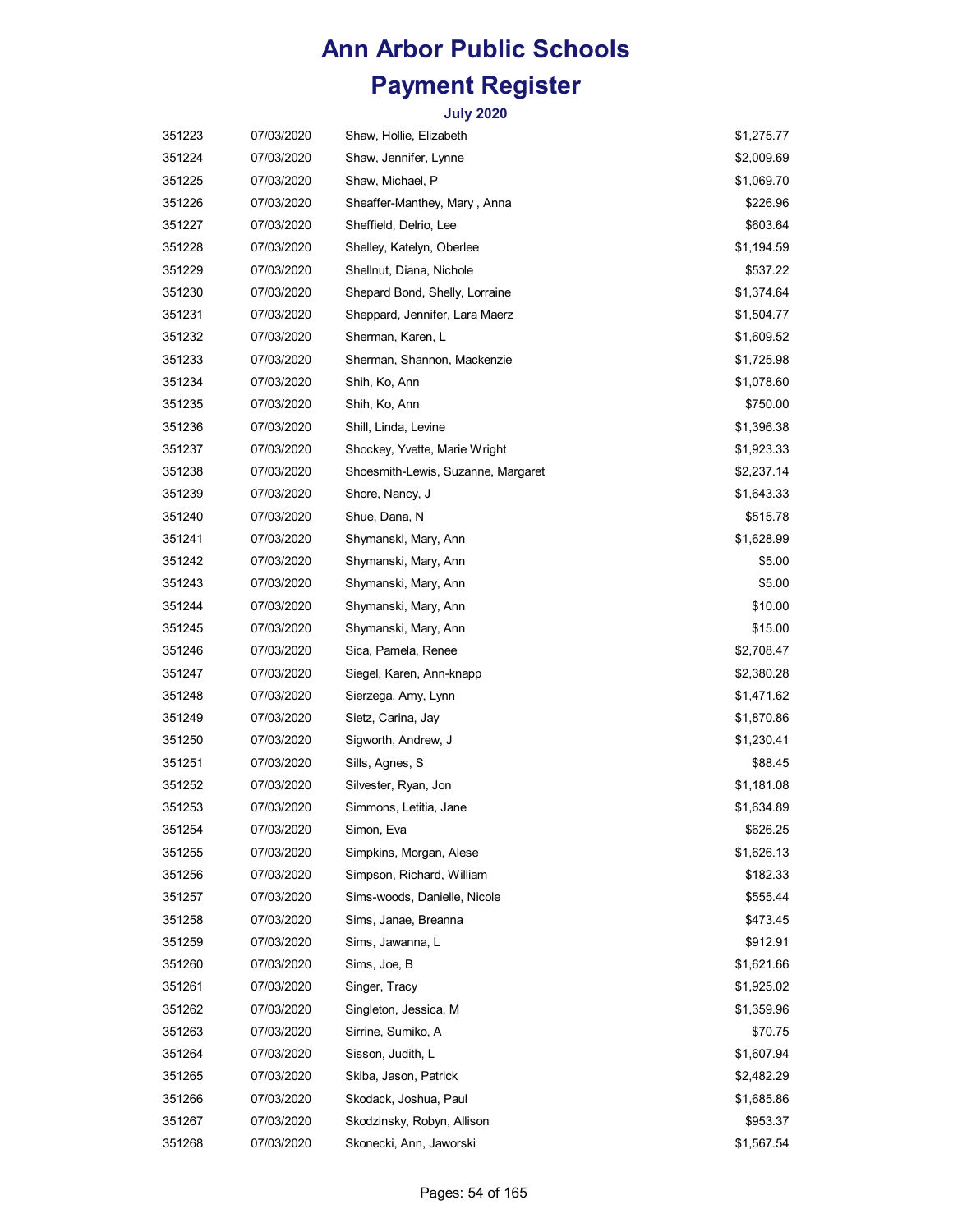| 351269 | 07/03/2020 | Skrettas, Julie               | \$549.84   |
|--------|------------|-------------------------------|------------|
| 351270 | 07/03/2020 | Skszek, Elizabeth, Bashant    | \$803.79   |
| 351271 | 07/03/2020 | Slade, Kathryn, Kerns         | \$796.23   |
| 351272 | 07/03/2020 | Slay, Louanna                 | \$73.64    |
| 351273 | 07/03/2020 | Slay, Sean, Wyatt             | \$1,527.60 |
| 351274 | 07/03/2020 | Sloan, Kelly, L               | \$559.61   |
| 351275 | 07/03/2020 | Smead, Carrie, Ann            | \$1,605.59 |
| 351276 | 07/03/2020 | Smead, Nathan, Michael        | \$2,000.00 |
| 351277 | 07/03/2020 | Smigell, Jonathon, M          | \$1,738.98 |
| 351278 | 07/03/2020 | Smigell, Sara, Renee Anderson | \$1,549.91 |
| 351279 | 07/03/2020 | Smith-Thomas, Stacey, Diane   | \$431.80   |
| 351280 | 07/03/2020 | Smith, Andrew, C              | \$1,817.21 |
| 351281 | 07/03/2020 | Smith, Andrew, C              | \$323.00   |
| 351282 | 07/03/2020 | Smith, Angela, Noel           | \$39.72    |
| 351283 | 07/03/2020 | Smith, Annette, M             | \$356.02   |
| 351284 | 07/03/2020 | Smith, Jameel, Montgomery     | \$1,872.60 |
| 351285 | 07/03/2020 | Smith, Janice, L              | \$1,760.38 |
| 351286 | 07/03/2020 | Smith, Jason, M               | \$1,810.96 |
| 351287 | 07/03/2020 | Smith, Kristen, Riemersma     | \$3,707.42 |
| 351288 | 07/03/2020 | Smith, Natasha, Roshanundra   | \$84.81    |
| 351289 | 07/03/2020 | Smith, Reid, L                | \$1,861.52 |
| 351290 | 07/03/2020 | Smith, Ureka, Latonya         | \$895.57   |
| 351291 | 07/03/2020 | Smith, Vanessa, Manny         | \$369.00   |
| 351292 | 07/03/2020 | Smitka, Nicole, Whitney       | \$2,741.13 |
| 351293 | 07/03/2020 | Smoot, Cathryn, Lillian       | \$1,369.75 |
| 351294 | 07/03/2020 | Snadon, Aretha, McDuffie      | \$1,823.89 |
| 351295 | 07/03/2020 | Snapke, Amie, J               | \$1,896.20 |
| 351296 | 07/03/2020 | Snow-Schell, Claudette, Marie | \$1,654.81 |
| 351297 | 07/03/2020 | Snow, Dawn, Elaine            | \$1,394.99 |
| 351298 | 07/03/2020 | Snow, Dawn, Elaine            | \$75.00    |
| 351299 | 07/03/2020 | Snow, Dawn, Elaine            | \$350.00   |
| 351300 | 07/03/2020 | Snyder, Vincent, Scott        | \$1,230.41 |
| 351301 | 07/03/2020 | Sobolewski, Mark, J           | \$1,862.07 |
| 351302 | 07/03/2020 | Soderberg, Caryn, H           | \$1,934.11 |
| 351303 | 07/03/2020 | Solari, Anne-marie            | \$1,523.36 |
| 351304 | 07/03/2020 | Solari, Anne-marie            | \$250.00   |
| 351305 | 07/03/2020 | Solar, Kaitlyn, Louise        | \$464.39   |
| 351306 | 07/03/2020 | Solowczuk, Jill, S            | \$1,270.72 |
| 351307 | 07/03/2020 | Solowczuk, Jill, S            | \$100.00   |
| 351308 | 07/03/2020 | Sonsara, Maribeth, D          | \$1,122.67 |
| 351309 | 07/03/2020 | Sonsara, Maribeth, D          | \$500.00   |
| 351310 | 07/03/2020 | Sorensen, Erin, Nicole        | \$1,288.97 |
| 351311 | 07/03/2020 | Sorgatz, Andrew, G            | \$504.13   |
| 351312 | 07/03/2020 | Sotelo, Amber, L              | \$1,661.65 |
| 351313 | 07/03/2020 | Soupal, Ryan, R               | \$3,528.10 |
| 351314 | 07/03/2020 | Spence, Mary, Frances         | \$1,194.23 |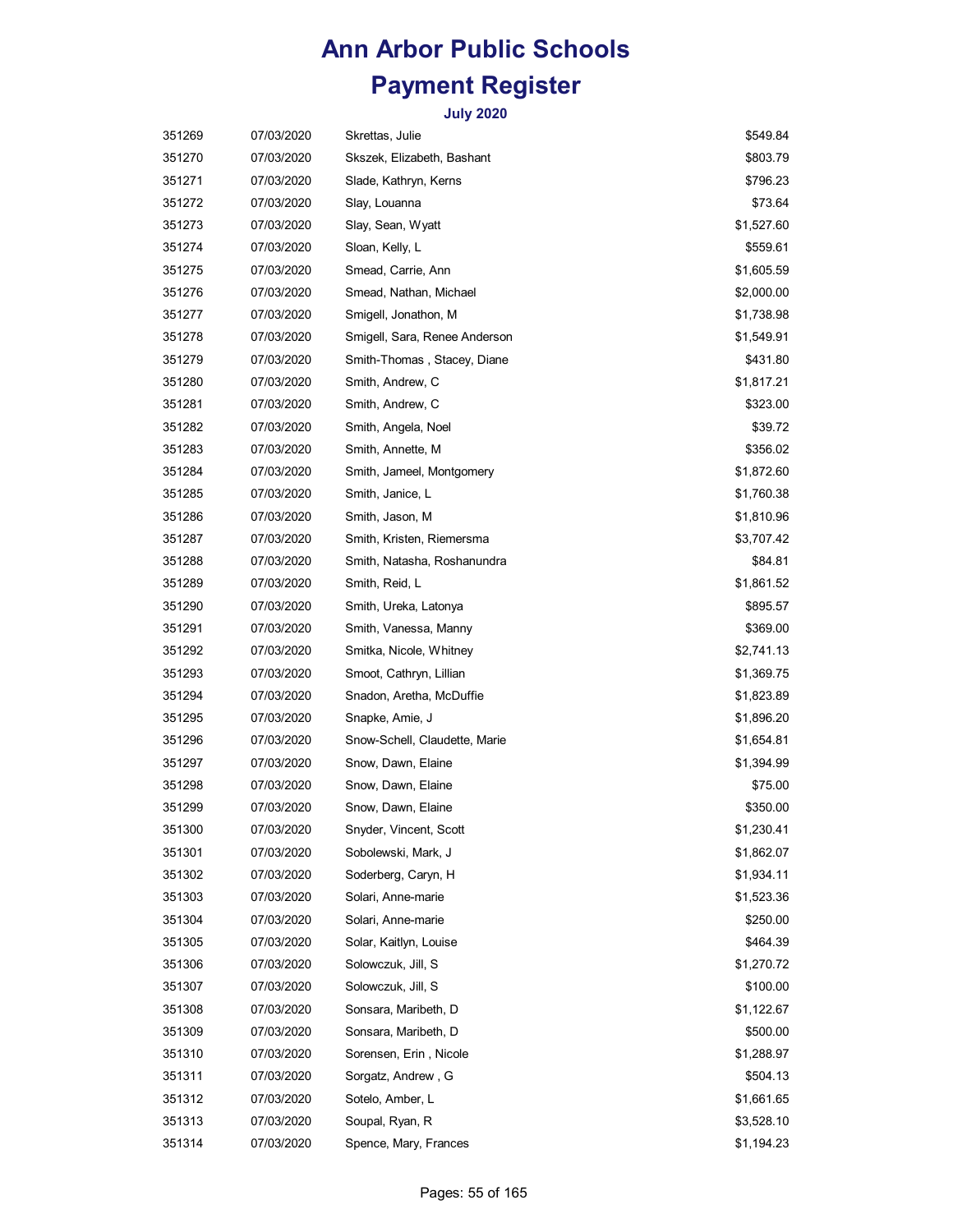| 351315 | 07/03/2020 | Spencer, Scott, Charles         | \$1,387.21 |
|--------|------------|---------------------------------|------------|
| 351316 | 07/03/2020 | Spiess, Kathryn, A              | \$2,092.31 |
| 351317 | 07/03/2020 | Spilak, Carol, Lynn             | \$1,149.99 |
| 351318 | 07/03/2020 | Spiroff, Julie, Ann             | \$1,825.61 |
| 351319 | 07/03/2020 | Sportsman, Emily, Lauren        | \$1,773.72 |
| 351320 | 07/03/2020 | Sprow, Scott, W.                | \$1,591.21 |
| 351321 | 07/03/2020 | Spurlock, Troy                  | \$822.80   |
| 351322 | 07/03/2020 | St John, Karin, Rose            | \$70.29    |
| 351323 | 07/03/2020 | St John, Karin, Rose            | \$10.00    |
| 351324 | 07/03/2020 | Stahl, Erin, Elizabeth          | \$1,442.73 |
| 351325 | 07/03/2020 | Stahly, John, E                 | \$1,227.04 |
| 351326 | 07/03/2020 | Stalhandske, Ann, M             | \$1,423.58 |
| 351327 | 07/03/2020 | Stamadianos, Dina, K            | \$192.04   |
| 351328 | 07/03/2020 | Stamm, Anthony, B               | \$1,788.49 |
| 351329 | 07/03/2020 | Starcher, Samantha, Kate        | \$586.51   |
| 351330 | 07/03/2020 | Starr, Shira, Faye              | \$957.76   |
| 351331 | 07/03/2020 | Stauder, Lisa, Marie            | \$389.54   |
| 351332 | 07/03/2020 | Stearns, James, Michael         | \$571.00   |
| 351333 | 07/03/2020 | Stearns, James, Michael         | \$980.00   |
| 351334 | 07/03/2020 | Steck, Andrew, A                | \$1,457.62 |
| 351335 | 07/03/2020 | Steinhauer, Kelly, Lee          | \$713.67   |
| 351336 | 07/03/2020 | Stein, Karen, M                 | \$2,032.34 |
| 351337 | 07/03/2020 | Stephens, Debra, Ann            | \$1,264.46 |
| 351338 | 07/03/2020 | Stephens, Debra, Ann            | \$150.00   |
| 351339 | 07/03/2020 | Stepnitz, Kathryn, Elizabeth    | \$996.33   |
| 351340 | 07/03/2020 | Stern, Jonathan, J              | \$2,327.74 |
| 351341 | 07/03/2020 | Stern, Samuel, C                | \$2,263.41 |
| 351342 | 07/03/2020 | Steward, Brandy                 | \$150.82   |
| 351343 | 07/03/2020 | Steward, Kellie                 | \$224.86   |
| 351344 | 07/03/2020 | Steward, Sally, Anne            | \$1,326.77 |
| 351345 | 07/03/2020 | Steward, Sally, Anne            | \$400.00   |
| 351346 | 07/03/2020 | Stewart, Anthony, L             | \$1,055.13 |
| 351347 | 07/03/2020 | Stewart, Anthony, L             | \$700.00   |
| 351348 | 07/03/2020 | Stewart, Janice, Maria alvarado | \$30.93    |
| 351349 | 07/03/2020 | Stewart, Michael, J             | \$2,160.88 |
| 351350 | 07/03/2020 | Stewart, Natasha, Renee         | \$2,692.09 |
| 351351 | 07/03/2020 | Stidham, Brooke, Nicole Collins | \$1,593.10 |
| 351352 | 07/03/2020 | Stidham, Brooke, Nicole Collins | \$400.00   |
| 351353 | 07/03/2020 | Stidham, Brooke, Nicole Collins | \$500.00   |
| 351354 | 07/03/2020 | Stier, Julia, Battista          | \$1,847.86 |
| 351355 | 07/03/2020 | Stojcevich, Annette, Vangelov   | \$2,901.78 |
| 351356 | 07/03/2020 | Stokes, Willona                 | \$491.29   |
| 351357 | 07/03/2020 | Stone, Catherine, L             | \$2,292.64 |
| 351358 | 07/03/2020 | Stone, Steven, D                | \$758.44   |
| 351359 | 07/03/2020 | Stoops, Kristin, Kathleen       | \$1,786.24 |
| 351360 | 07/03/2020 | Stout, Lauren, Michelle         | \$1,150.94 |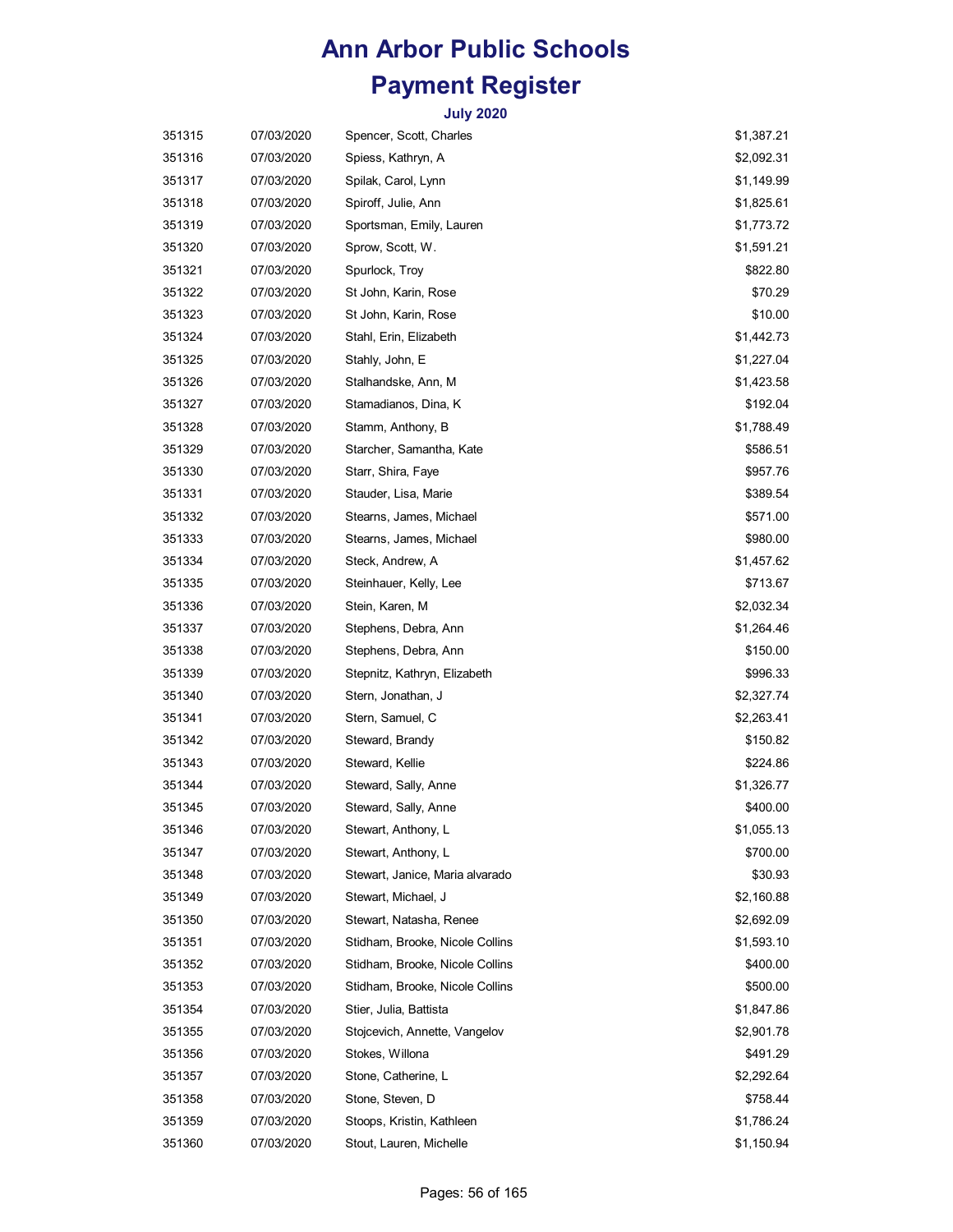| 351361 | 07/03/2020 | Stowe-Blanchard, Amanda, Catherine | \$1,182.97  |
|--------|------------|------------------------------------|-------------|
| 351362 | 07/03/2020 | Strassel, Julie, Christine         | \$1,562.92  |
| 351363 | 07/03/2020 | Strassel, Quinn, M                 | \$1,710.10  |
| 351364 | 07/03/2020 | Strecker, Rachael, L               | \$1,361.46  |
| 351365 | 07/03/2020 | Streng, Conor                      | \$14.02     |
| 351366 | 07/03/2020 | Stripling, Burnie, D               | \$1,673.39  |
| 351367 | 07/03/2020 | Strite, Jon, Kevin                 | \$2,128.68  |
| 351368 | 07/03/2020 | Strong, Amber, Marie               | \$2,473.45  |
| 351369 | 07/03/2020 | Stroud, Marie, Hillstrom           | \$1,955.88  |
| 351370 | 07/03/2020 | Sturgis, Hanna, Hall               | \$1,249.25  |
| 351371 | 07/03/2020 | Sturt, Victoria                    | \$1,622.96  |
| 351372 | 07/03/2020 | Suchanek, Sarah, Dawn              | \$1,361.88  |
| 351373 | 07/03/2020 | Sullivan, Mary, S                  | \$2,286.14  |
| 351374 | 07/03/2020 | Sullivan, Robert, Brian            | \$94.10     |
| 351375 | 07/03/2020 | Sumerton, Michael, B               | \$5,142.89  |
| 351376 | 07/03/2020 | Sunol Homs, Teresa                 | \$84.56     |
| 351377 | 07/03/2020 | Suter, Marilyn, Szymanski          | \$1,596.61  |
| 351378 | 07/03/2020 | Swanson, Bernadette, Grasso        | \$2,678.22  |
| 351379 | 07/03/2020 | Swearingen, Deak, Thomas           | \$1,304.63  |
| 351380 | 07/03/2020 | Swift, Jeanice, Kerr               | \$7,395.08  |
| 351381 | 07/03/2020 | Swift, Jeanice, Kerr               | \$12,433.11 |
| 351382 | 07/03/2020 | Swift, Jeanice, Kerr               | \$13,700.84 |
| 351383 | 07/03/2020 | Swimmer, Shannon, Nicole Mohr      | \$1,610.57  |
| 351384 | 07/03/2020 | Swimmer, Shannon, Nicole Mohr      | \$350.00    |
| 351385 | 07/03/2020 | Swimmer, Shannon, Nicole Mohr      | \$50.00     |
| 351386 | 07/03/2020 | Szabo, Nancy                       | \$56.23     |
| 351387 | 07/03/2020 | Szczygiel, David, Alan             | \$1,226.60  |
| 351388 | 07/03/2020 | Szczygiel, David, Alan             | \$650.00    |
| 351389 | 07/03/2020 | Szurek, Lindsey, Ellen             | \$2,012.86  |
| 351390 | 07/03/2020 | Szwejkowski, Brandon, Casmere      | \$2,281.32  |
| 351391 | 07/03/2020 | Tabaka, Bethany, Dawn              | \$2,026.80  |
| 351392 | 07/03/2020 | Tabbara, Thuraya, Said             | \$1,598.82  |
| 351393 | 07/03/2020 | Tabor, Salena, Myrle               | \$1,162.00  |
| 351394 | 07/03/2020 | Tackett, Astrid, Elisabeth         | \$1,362.59  |
| 351395 | 07/03/2020 | Talley, Devin, Lenae               | \$439.17    |
| 351396 | 07/03/2020 | Talmadge, Katie, Lynne             | \$1,530.41  |
| 351397 | 07/03/2020 | Tang, Chia-Yu                      | \$72.03     |
| 351398 | 07/03/2020 | Tanin, Theresa                     | \$81.16     |
| 351399 | 07/03/2020 | Tarchinski, Carol, Michelle        | \$1,746.89  |
| 351400 | 07/03/2020 | Tarchinski, Carol, Michelle        | \$350.00    |
| 351401 | 07/03/2020 | Tauber, Jordan, Pitzele            | \$392.55    |
| 351402 | 07/03/2020 | Taylor, Adrianne, Joy              | \$581.09    |
| 351403 | 07/03/2020 | Taylor, Carmen                     | \$879.74    |
| 351404 | 07/03/2020 | Taylor, Carmen                     | \$250.00    |
| 351405 | 07/03/2020 | Taylor, Carmen                     | \$75.00     |
| 351406 | 07/03/2020 | Taylor, Cheyenne, R                | \$235.82    |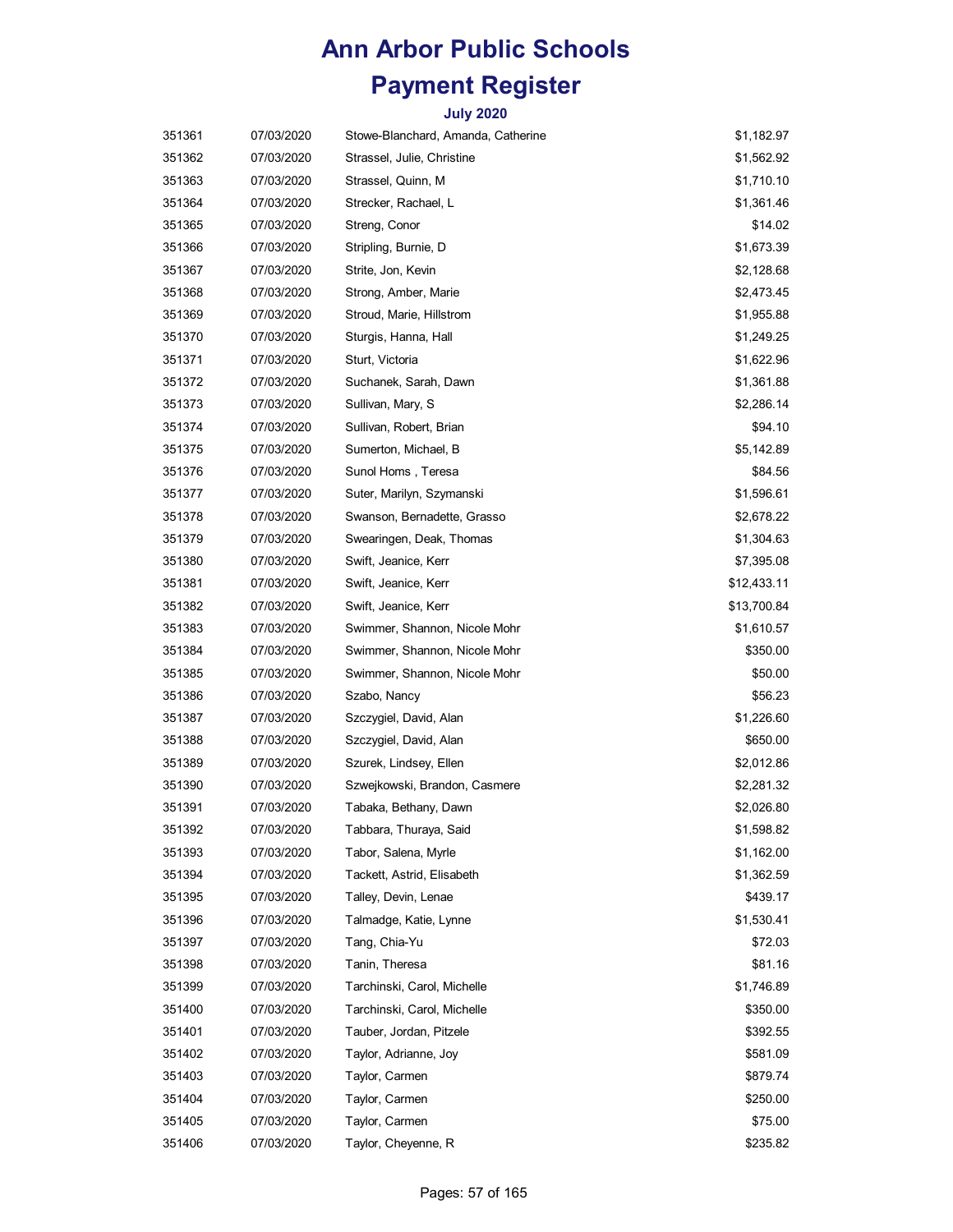| 351407 | 07/03/2020 | Taylor, Darrell, Tyrone         | \$1,742.54 |
|--------|------------|---------------------------------|------------|
| 351408 | 07/03/2020 | Taylor, Gabrielle, Marie Helmus | \$1,171.81 |
| 351409 | 07/03/2020 | Taylor, Gabrielle, Marie Helmus | \$130.20   |
| 351410 | 07/03/2020 | Taylor, James, S                | \$1,798.90 |
| 351411 | 07/03/2020 | Taylor, Jeffrey, R              | \$254.61   |
| 351412 | 07/03/2020 | Taylor, Karen, L                | \$1,300.47 |
| 351413 | 07/03/2020 | Taylor, Rachel, Ann             | \$1,944.04 |
| 351414 | 07/03/2020 | Taylor, Sarah                   | \$1,504.53 |
| 351415 | 07/03/2020 | Teall, Margaret, F              | \$2,288.42 |
| 351416 | 07/03/2020 | Teall, Margaret, F              | \$500.00   |
| 351417 | 07/03/2020 | Telfer, Joann, Serfano          | \$1,960.75 |
| 351418 | 07/03/2020 | Terrell, Carey, Jose            | \$330.88   |
| 351419 | 07/03/2020 | Terris, John, Austin            | \$961.25   |
| 351420 | 07/03/2020 | Terry, Wendy, Lorraine          | \$1,642.81 |
| 351421 | 07/03/2020 | Teshima, Lisa, Maki             | \$1,762.21 |
| 351422 | 07/03/2020 | Teysen, Eric, Douglas           | \$1,129.89 |
| 351423 | 07/03/2020 | Thabteh, Eman, Mousa            | \$565.37   |
| 351424 | 07/03/2020 | Theisen, Elizabeth, A           | \$383.86   |
| 351425 | 07/03/2020 | Theriault-kimmey, Emily, Anne   | \$1,934.43 |
| 351426 | 07/03/2020 | Thobe, Scott, A                 | \$1,917.68 |
| 351427 | 07/03/2020 | Thomas, Amber, L                | \$52.13    |
| 351428 | 07/03/2020 | Thomas, Anne, Louise            | \$1,367.88 |
| 351429 | 07/03/2020 | Thomas, Brian, Andrew           | \$1,419.08 |
| 351430 | 07/03/2020 | Thomas, Christopher, S          | \$4,434.58 |
| 351431 | 07/03/2020 | Thomas, Erica, A                | \$1,726.10 |
| 351432 | 07/03/2020 | Thomas, Jennifer, A             | \$2,581.54 |
| 351433 | 07/03/2020 | Thomas, Nicole, Elizabeth       | \$1,938.49 |
| 351434 | 07/03/2020 | Thomas, Pamela, Maria           | \$717.07   |
| 351435 | 07/03/2020 | Thomas, Rhonda, P               | \$1,348.90 |
| 351436 | 07/03/2020 | Thomas, Robin, Carol            | \$1,626.25 |
| 351437 | 07/03/2020 | Thomas, Shantelle               | \$145.90   |
| 351438 | 07/03/2020 | Thomas, Shaquanda, A            | \$684.63   |
| 351439 | 07/03/2020 | Thompson, Erik                  | \$2,490.82 |
| 351440 | 07/03/2020 | Thompson, Johnny, Jeanine       | \$1,621.11 |
| 351441 | 07/03/2020 | Thompson, Kathryn, Elizabeth    | \$956.46   |
| 351442 | 07/03/2020 | Thompson, Lisa, Lovich          | \$1,713.51 |
| 351443 | 07/03/2020 | Thompson, Lisa, Lovich          | \$500.00   |
| 351444 | 07/03/2020 | Thompson, Suzanne, Marie        | \$606.63   |
| 351445 | 07/03/2020 | Thorpe-knoll, Darcy, Joy        | \$2,306.82 |
| 351446 | 07/03/2020 | Thorson, Talia                  | \$2,049.03 |
| 351447 | 07/03/2020 | Thurman, Demarko                | \$1,696.80 |
| 351448 | 07/03/2020 | Thursby, Regenia, K             | \$66.06    |
| 351449 | 07/03/2020 | Tippett, Deanna, M              | \$368.57   |
| 351450 | 07/03/2020 | Tippett, Deanna, M              | \$841.03   |
| 351451 | 07/03/2020 | Tomassi, Joseph, Lawrence       | \$1,477.96 |
| 351452 | 07/03/2020 | Ton-nu-le, Uyen                 | \$86.72    |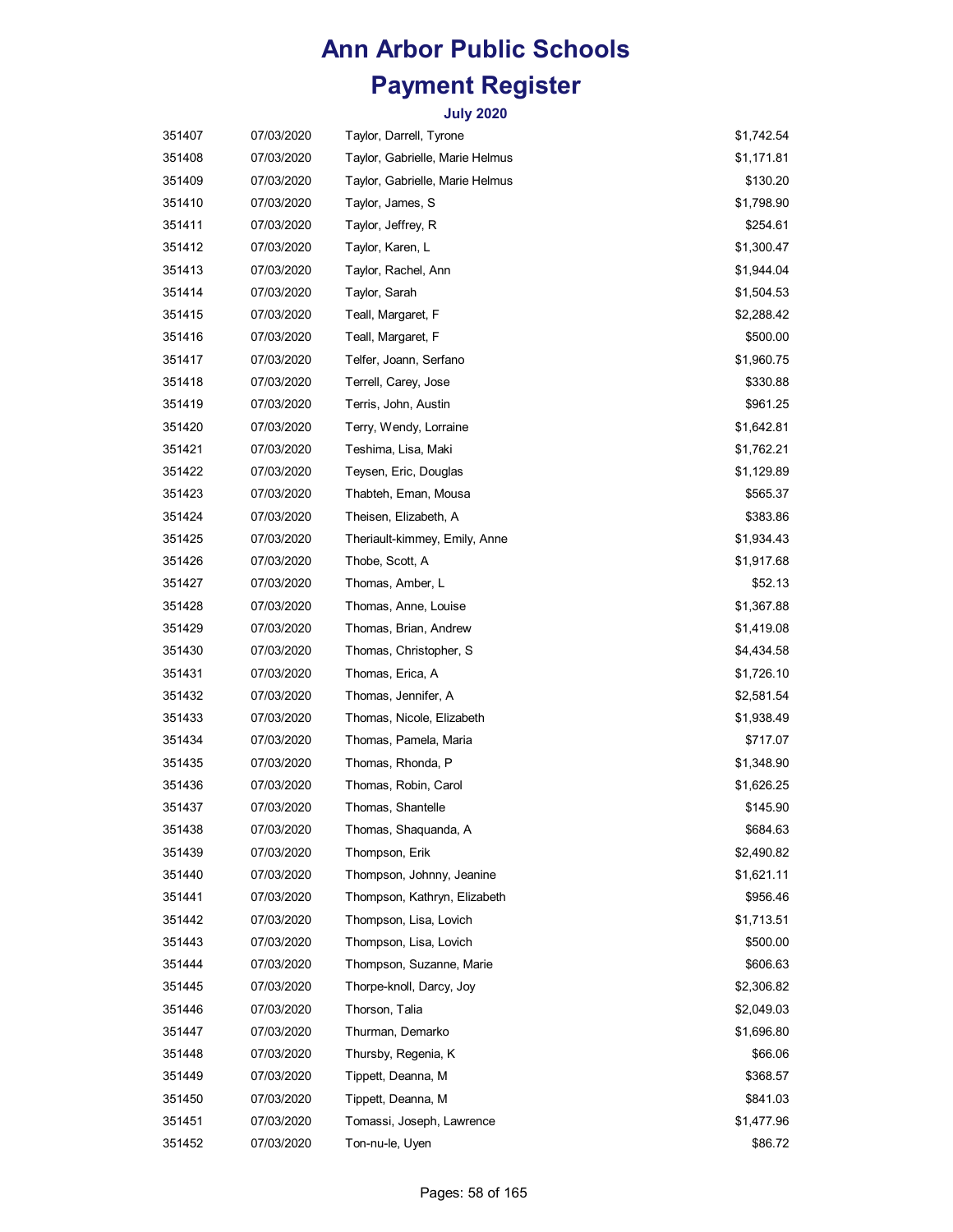| 351453 | 07/03/2020 | Toohey, Derek, Raymond       | \$1,358.43 |
|--------|------------|------------------------------|------------|
| 351454 | 07/03/2020 | Tookes, Olivia, Grace-Mae    | \$1,170.15 |
| 351455 | 07/03/2020 | Toole, Jaleel, Trevon        | \$198.71   |
| 351456 | 07/03/2020 | Toole, Lakesha               | \$102.79   |
| 351457 | 07/03/2020 | Toon, Rachel, Robbins        | \$2,301.59 |
| 351458 | 07/03/2020 | Toro Zambrana, Wanda, I      | \$590.24   |
| 351459 | 07/03/2020 | Torrey, Elizabeth, Renee     | \$1,501.53 |
| 351460 | 07/03/2020 | Totsuka, Hiroaki             | \$1,469.68 |
| 351461 | 07/03/2020 | Townsel, Shantae, Renee      | \$1,076.12 |
| 351462 | 07/03/2020 | Townsel, Shantae, Renee      | \$30.00    |
| 351463 | 07/03/2020 | Tracy, Makenna, Anna         | \$587.23   |
| 351464 | 07/03/2020 | Traicoff, Anne, Elizabeth    | \$110.65   |
| 351465 | 07/03/2020 | Treece, Jason, A             | \$1,846.32 |
| 351466 | 07/03/2020 | Trevisan, Daniel, Francis    | \$2,416.33 |
| 351467 | 07/03/2020 | Triggs, Kanika               | \$101.41   |
| 351468 | 07/03/2020 | Trillet, Alexandra, Jordan   | \$1,252.45 |
| 351469 | 07/03/2020 | Trombley, Tina, F            | \$708.43   |
| 351470 | 07/03/2020 | Trumpour, Christine, M       | \$3,059.38 |
| 351471 | 07/03/2020 | Tucker, Kenyatta, Afiba      | \$91.76    |
| 351472 | 07/03/2020 | Tumolo, Joshua, R            | \$2,459.98 |
| 351473 | 07/03/2020 | Tumolo, Joshua, R            | \$220.00   |
| 351474 | 07/03/2020 | Tupper, Kelli, Marie         | \$1,548.00 |
| 351475 | 07/03/2020 | Turner, Anne Marie, Nicoll   | \$1,647.65 |
| 351476 | 07/03/2020 | Turner, Martha, C            | \$607.55   |
| 351477 | 07/03/2020 | Tuzinsky, Marci, Lynne       | \$3,039.97 |
| 351478 | 07/03/2020 | Tyburski, Elizabeth, Jeanne  | \$1,313.78 |
| 351479 | 07/03/2020 | Urda-Thompson, Andrea        | \$1,924.46 |
| 351480 | 07/03/2020 | Vaid, Shaheen                | \$127.18   |
| 351481 | 07/03/2020 | Valchine II, Mark, Ben       | \$2,026.31 |
| 351482 | 07/03/2020 | Valdes, Catherine, Rose      | \$1,158.02 |
| 351483 | 07/03/2020 | Valle, Laura, Elizabeth      | \$1,864.34 |
| 351484 | 07/03/2020 | Valle, Laura, Elizabeth      | \$100.00   |
| 351485 | 07/03/2020 | Vallina, Lia, Ann            | \$277.57   |
| 351486 | 07/03/2020 | Van Appledorn, Amy, Lyn      | \$1,873.85 |
| 351487 | 07/03/2020 | Van Gordon, Elizabeth, Rose  | \$559.56   |
| 351488 | 07/03/2020 | Van oyen, Cassandra, Therese | \$1,634.55 |
| 351489 | 07/03/2020 | Van ryn, Kristine, Joy       | \$1,752.65 |
| 351490 | 07/03/2020 | Van Volkinburg, John, M      | \$1,181.09 |
| 351491 | 07/03/2020 | Vance, Sara, Jane            | \$1,903.89 |
| 351492 | 07/03/2020 | Vance, Sara, Jane            | \$313.00   |
| 351493 | 07/03/2020 | Vancleve, Caitlin, E         | \$1,560.23 |
| 351494 | 07/03/2020 | Vanderbilt, Courtney, Lynn   | \$1,282.96 |
| 351495 | 07/03/2020 | Vanderbilt, Courtney, Lynn   | \$1,000.00 |
| 351496 | 07/03/2020 | Vandorn, Diane, Christine    | \$2,991.10 |
| 351497 | 07/03/2020 | Vanek, Barbara, A            | \$1,084.58 |
| 351498 | 07/03/2020 | VanLoo, Sarah, E             | \$2,423.39 |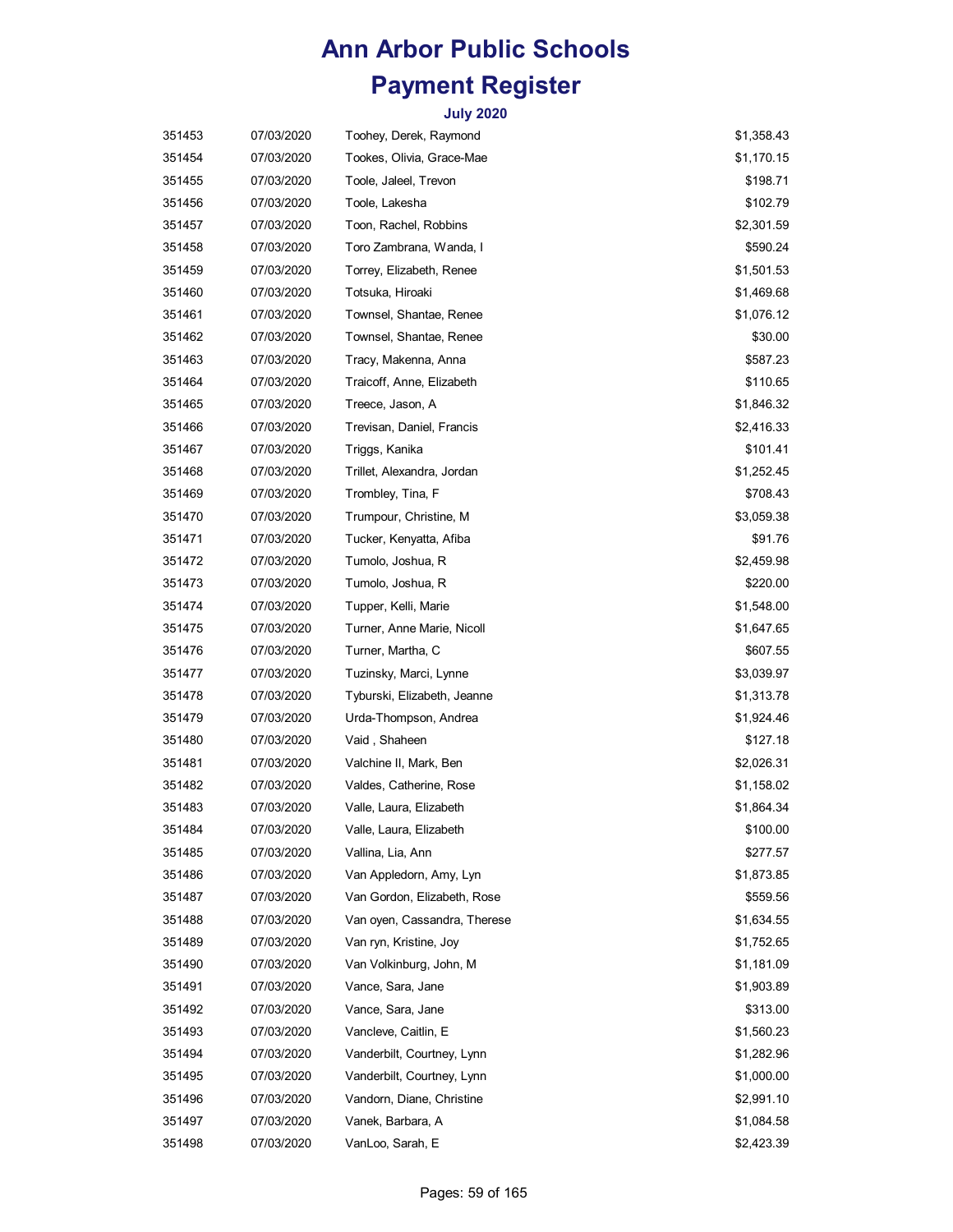| 351499 | 07/03/2020 | Vanloo, William, Dirk         | \$2,224.77 |
|--------|------------|-------------------------------|------------|
| 351500 | 07/03/2020 | Vann, Nadia, D                | \$2,660.65 |
| 351501 | 07/03/2020 | VanRiper, Rachel, Suzanne     | \$1,019.42 |
| 351502 | 07/03/2020 | VanSteelandt, Ashley, M       | \$1,283.70 |
| 351503 | 07/03/2020 | Vanvliet, Erin, Elisabeth     | \$1,237.19 |
| 351504 | 07/03/2020 | Varajon, Jennifer, Sue        | \$490.83   |
| 351505 | 07/03/2020 | Varga, Rachael, Marie         | \$1,383.66 |
| 351506 | 07/03/2020 | Vargo, Megan, Louise          | \$1,452.21 |
| 351507 | 07/03/2020 | Vaughn, Catrina, Vernice      | \$2,033.75 |
| 351508 | 07/03/2020 | Vazquez, Andrew, Robert       | \$918.31   |
| 351509 | 07/03/2020 | Vazquez, Geraldo, E           | \$2,456.85 |
| 351510 | 07/03/2020 | Ventola, Wilma, Ann           | \$112.95   |
| 351511 | 07/03/2020 | Verdugo Jimenez, Daniel       | \$788.80   |
| 351512 | 07/03/2020 | Verdugo Jimenez, Daniel       | \$425.00   |
| 351513 | 07/03/2020 | VerLee, Kristal, Marie        | \$1,474.75 |
| 351514 | 07/03/2020 | Vess, James, T                | \$1,955.92 |
| 351515 | 07/03/2020 | Villanueva, Melissa, Rose     | \$3,545.70 |
| 351516 | 07/03/2020 | Villerot, Stephen, D          | \$562.77   |
| 351517 | 07/03/2020 | Vince, Brandon, M             | \$1,529.68 |
| 351518 | 07/03/2020 | Vincent, Dusti, J             | \$1,475.09 |
| 351519 | 07/03/2020 | Vincent, Dusti, J             | \$400.00   |
| 351520 | 07/03/2020 | Vinter, Alexander, William    | \$1,409.92 |
| 351521 | 07/03/2020 | Vit, Martina                  | \$2,192.84 |
| 351522 | 07/03/2020 | Von kulajta, Bianka, M        | \$1,909.78 |
| 351523 | 07/03/2020 | Von Rutte, Rosa, L            | \$171.85   |
| 351524 | 07/03/2020 | Vosters, Leslie, Ann          | \$2,507.42 |
| 351525 | 07/03/2020 | Vu, Suzanne, Marie            | \$4,905.28 |
| 351526 | 07/03/2020 | Waanders, Allison, Helen      | \$1,231.71 |
| 351527 | 07/03/2020 | Wade, Briana, Marie           | \$1,128.48 |
| 351528 | 07/03/2020 | Wade, Jennifer, Rene          | \$3,485.51 |
| 351529 | 07/03/2020 | Wagner Jr, John, A            | \$2,065.63 |
| 351530 | 07/03/2020 | Wagner-haller, Cheryl, A      | \$781.65   |
| 351531 | 07/03/2020 | Wagner, Kathryn, Elizabeth    | \$493.81   |
| 351532 | 07/03/2020 | Wagner, Kathryn, Mary Lacroix | \$2,211.06 |
| 351533 | 07/03/2020 | Wahl, Diane, Lynn             | \$903.10   |
| 351534 | 07/03/2020 | Waite, Madeleine, Marie       | \$2,069.27 |
| 351535 | 07/03/2020 | Waldron, Tiffanie, Deidre     | \$1,405.69 |
| 351536 | 07/03/2020 | Waldron, Tiffanie, Deidre     | \$250.00   |
| 351537 | 07/03/2020 | Walker, Sandra, L             | \$122.57   |
| 351538 | 07/03/2020 | Wallace-Shoultz, Karen, M     | \$157.05   |
| 351539 | 07/03/2020 | Waller-Randolph, Hesta        | \$430.79   |
| 351540 | 07/03/2020 | Walsh, Jennifer, L            | \$1,391.29 |
| 351541 | 07/03/2020 | Walsh, Jennifer, L            | \$550.00   |
| 351542 | 07/03/2020 | Walstra, Julie, K             | \$1,797.08 |
| 351543 | 07/03/2020 | Walter, Lewis, P              | \$702.78   |
| 351544 | 07/03/2020 | Walton, Krista, E             | \$1,306.78 |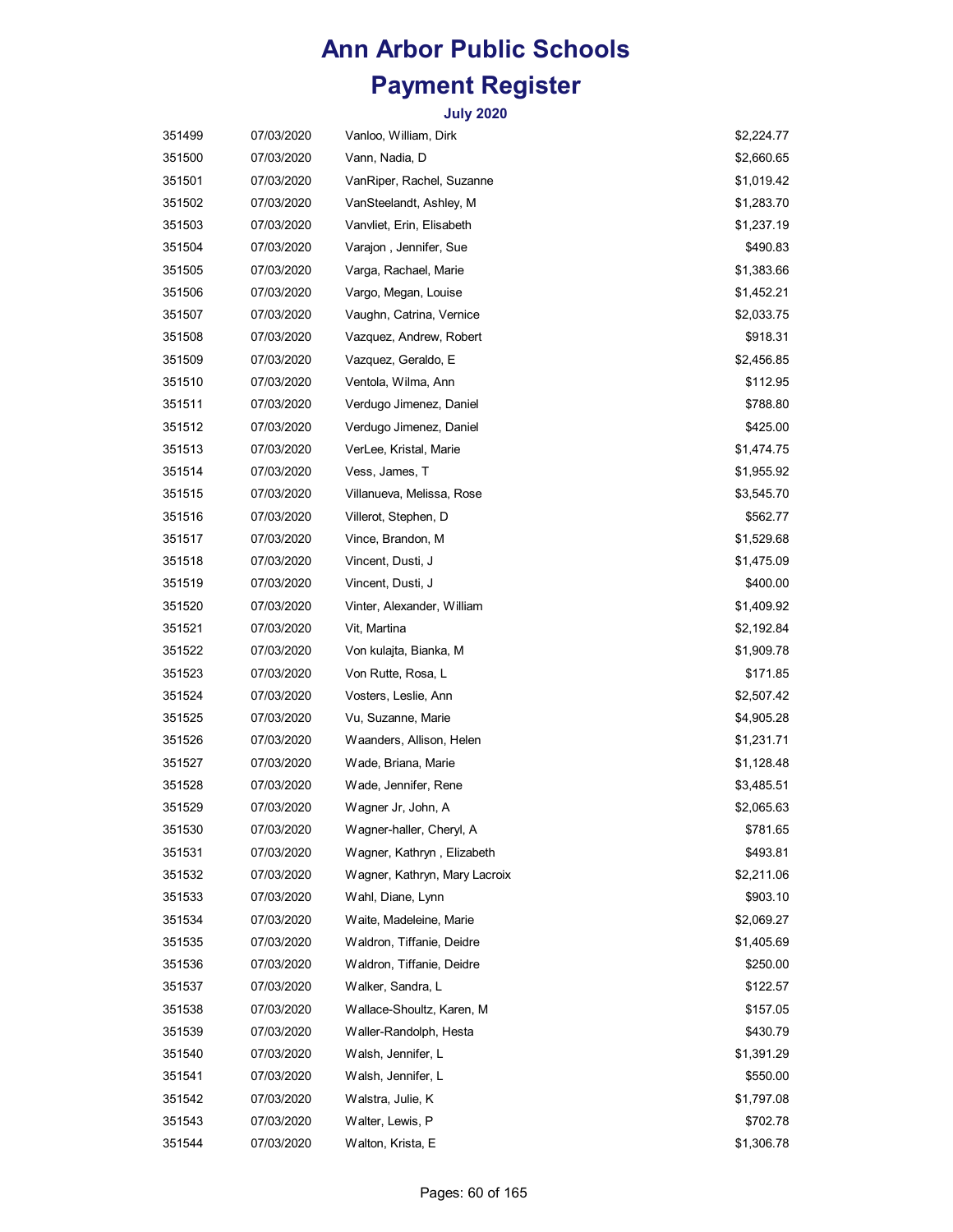| 351545 | 07/03/2020 | Wang, Tinglan                   | \$41.35    |
|--------|------------|---------------------------------|------------|
| 351546 | 07/03/2020 | Wang, Amy, Chang-peng           | \$1,159.02 |
| 351547 | 07/03/2020 | Wan, Hsui-Ling, L               | \$108.30   |
| 351548 | 07/03/2020 | Ward, Anne, Frances             | \$1,921.14 |
| 351549 | 07/03/2020 | Ward, Monai, Chatrice Leco      | \$1,120.63 |
| 351550 | 07/03/2020 | Wardner, Monique, Cassier       | \$541.86   |
| 351551 | 07/03/2020 | Wargo, Michelle, Lynn           | \$1,823.27 |
| 351552 | 07/03/2020 | Wark, Emily, Nettie-Angel       | \$1,070.92 |
| 351553 | 07/03/2020 | Warner, Casey, Storm            | \$1,954.71 |
| 351554 | 07/03/2020 | Warr, Angela, Michaels          | \$2,077.56 |
| 351555 | 07/03/2020 | Warren, Kimberly, M             | \$719.31   |
| 351556 | 07/03/2020 | Warren, Lauren, Hallinan        | \$1,704.31 |
| 351557 | 07/03/2020 | Warren, Lauren, Hallinan        | \$50.00    |
| 351558 | 07/03/2020 | Washington, Henrietta           | \$86.57    |
| 351559 | 07/03/2020 | Washington, Richard             | \$49.50    |
| 351560 | 07/03/2020 | Watson, Dante, A                | \$2,320.40 |
| 351561 | 07/03/2020 | Watson, Robyn, Lynne Kimmey     | \$1,980.30 |
| 351562 | 07/03/2020 | Watson, Shevaughn               | \$1,915.02 |
| 351563 | 07/03/2020 | Wattleworth, Kent, Christopher  | \$1,903.85 |
| 351564 | 07/03/2020 | Wayne, Laura, I                 | \$1,873.72 |
| 351565 | 07/03/2020 | Webb, Carol, Joy                | \$1,511.03 |
| 351566 | 07/03/2020 | Weber, Margaret, Mary           | \$986.79   |
| 351567 | 07/03/2020 | Webster Jr, Frederick, Courtney | \$445.99   |
| 351568 | 07/03/2020 | Webster Jr, Frederick, Courtney | \$55.00    |
| 351569 | 07/03/2020 | Webster, Terra, E               | \$2,935.40 |
| 351570 | 07/03/2020 | Weeks, Stacia, Marie            | \$1,878.38 |
| 351571 | 07/03/2020 | Weems, Bryant, Cheno            | \$3,634.04 |
| 351572 | 07/03/2020 | Weems, Bryant, Cheno            | \$1,400.00 |
| 351573 | 07/03/2020 | Weeter, Jennifer, Leigh         | \$1,447.92 |
| 351574 | 07/03/2020 | Weeter, Jennifer, Leigh         | \$200.00   |
| 351575 | 07/03/2020 | Wegman, Kendra, Kim             | \$848.13   |
| 351576 | 07/03/2020 | Wegman, Kendra, Kim             | \$750.00   |
| 351577 | 07/03/2020 | Weid, Deborah, Kay              | \$1,782.72 |
| 351578 | 07/03/2020 | Weindorf, James, L              | \$1,992.14 |
| 351579 | 07/03/2020 | Weir, Alexis, Mae               | \$1,269.88 |
| 351580 | 07/03/2020 | Weise knyal, Bridget, Ann       | \$543.95   |
| 351581 | 07/03/2020 | Welch-Konett, Tracy, Kathleen   | \$645.93   |
| 351582 | 07/03/2020 | Welch, Grant, Harrison-S        | \$661.82   |
| 351583 | 07/03/2020 | Weller, Holly, Ann              | \$1,151.99 |
| 351584 | 07/03/2020 | Wellman, Robert, H              | \$3,108.42 |
| 351585 | 07/03/2020 | Wesley, Valerie, Jill           | \$2,168.87 |
| 351586 | 07/03/2020 | West jones, Jacqueline, Kay     | \$546.71   |
| 351587 | 07/03/2020 | Westbrooks, Susan, Annette      | \$2,001.60 |
| 351588 | 07/03/2020 | West, Christia, Lee north       | \$1,344.43 |
| 351589 | 07/03/2020 | West, Christina, Amanda         | \$948.86   |
| 351590 | 07/03/2020 | West, Christina, Amanda         | \$500.00   |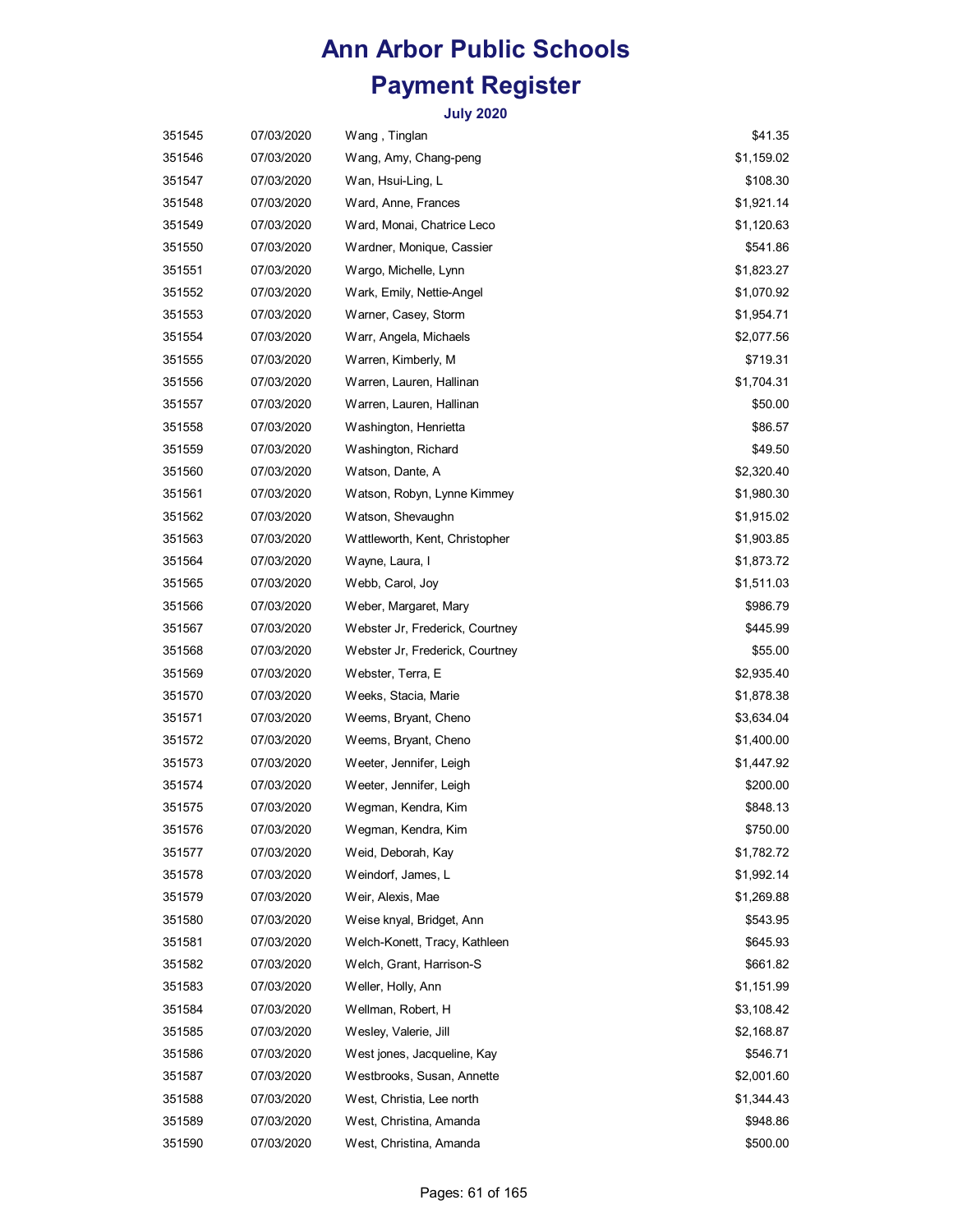| 351591 | 07/03/2020 | Westrate, Rebecca, Lynn          | \$2,201.64 |
|--------|------------|----------------------------------|------------|
| 351592 | 07/03/2020 | Westrate, Rebecca, Lynn          | \$140.00   |
| 351593 | 07/03/2020 | Wheat, Sara, A                   | \$1,365.04 |
| 351594 | 07/03/2020 | Wheeler, Stephen, Ernest         | \$1,627.55 |
| 351595 | 07/03/2020 | Whiren, Anthony, J               | \$3,057.68 |
| 351596 | 07/03/2020 | Whitaker-krile, Kristi, Lee      | \$2,137.52 |
| 351597 | 07/03/2020 | Whitcomb, Kristin, Ann           | \$1,672.29 |
| 351598 | 07/03/2020 | White, Charles, A                | \$1,599.16 |
| 351599 | 07/03/2020 | Whitehorn, Tonya, Denise         | \$2,061.63 |
| 351600 | 07/03/2020 | Whittenburg, Mary, R             | \$879.26   |
| 351601 | 07/03/2020 | Whybark, Marie, Kuhn             | \$1,548.75 |
| 351602 | 07/03/2020 | Widmer, Elizabeth, Aileen        | \$1,052.16 |
| 351603 | 07/03/2020 | Wiens, Aaron, M                  | \$1,900.58 |
| 351604 | 07/03/2020 | Wier-Leonard, Peggy, Jean        | \$1,972.36 |
| 351605 | 07/03/2020 | Wier-Leonard, Peggy, Jean        | \$250.00   |
| 351606 | 07/03/2020 | Wiese, Mary, Barbara             | \$3,367.31 |
| 351607 | 07/03/2020 | Wiese, Pamela, Marie             | \$555.01   |
| 351608 | 07/03/2020 | Wight, Ashley, E                 | \$1,895.51 |
| 351609 | 07/03/2020 | Wight, Ashley, E                 | \$400.00   |
| 351610 | 07/03/2020 | Wigton, Mary, Margaret           | \$2,231.71 |
| 351611 | 07/03/2020 | Wilde, Annette, L                | \$35.53    |
| 351612 | 07/03/2020 | Wilkening, Jennifer, Almeida     | \$715.47   |
| 351613 | 07/03/2020 | Wilkins, Michele, A              | \$1,899.03 |
| 351614 | 07/03/2020 | Wilkinson, Julie                 | \$1,138.50 |
| 351615 | 07/03/2020 | Wilkinson, Julie                 | \$100.00   |
| 351616 | 07/03/2020 | Wilkins, Timario, Jeremiah       | \$663.67   |
| 351617 | 07/03/2020 | Willard, Jason, James            | \$1,355.00 |
| 351618 | 07/03/2020 | Willets, Jeffrey, Vincent        | \$2,097.04 |
| 351619 | 07/03/2020 | Williams, Monique                | \$55.04    |
| 351620 | 07/03/2020 | WILLIAMS, AMY, KATHLENE          | \$1,567.85 |
| 351621 | 07/03/2020 | Williams, Brian, James           | \$1,898.72 |
| 351622 | 07/03/2020 | Williams, Corey, M               | \$1,398.06 |
| 351623 | 07/03/2020 | Williams, Ella, Jean             | \$190.57   |
| 351624 | 07/03/2020 | Williams, JoAnn                  | \$96.95    |
| 351625 | 07/03/2020 | Williams, Kelly, Caitlin         | \$676.02   |
| 351626 | 07/03/2020 | Williams, Laurie, Heller         | \$2,101.53 |
| 351627 | 07/03/2020 | Williams, Robin, K               | \$91.55    |
| 351628 | 07/03/2020 | Williams, Sean, C                | \$388.57   |
| 351629 | 07/03/2020 | Williams, Sean, C                | \$1,455.00 |
| 351630 | 07/03/2020 | Wills-Begley, Elliot, Hammarlund | \$311.74   |
| 351631 | 07/03/2020 | Willson, Luke, Thomas            | \$1,495.01 |
| 351632 | 07/03/2020 | Wilson, Chloe, Jane              | \$1,328.94 |
| 351633 | 07/03/2020 | Wilson, Jean, Renee              | \$1,617.50 |
| 351634 | 07/03/2020 | Wilson, Kip, A                   | \$2,048.74 |
| 351635 | 07/03/2020 | Wilson, Rita, A                  | \$101.07   |
| 351636 | 07/03/2020 | WIMBERLY, Brittney, Shanay       | \$589.11   |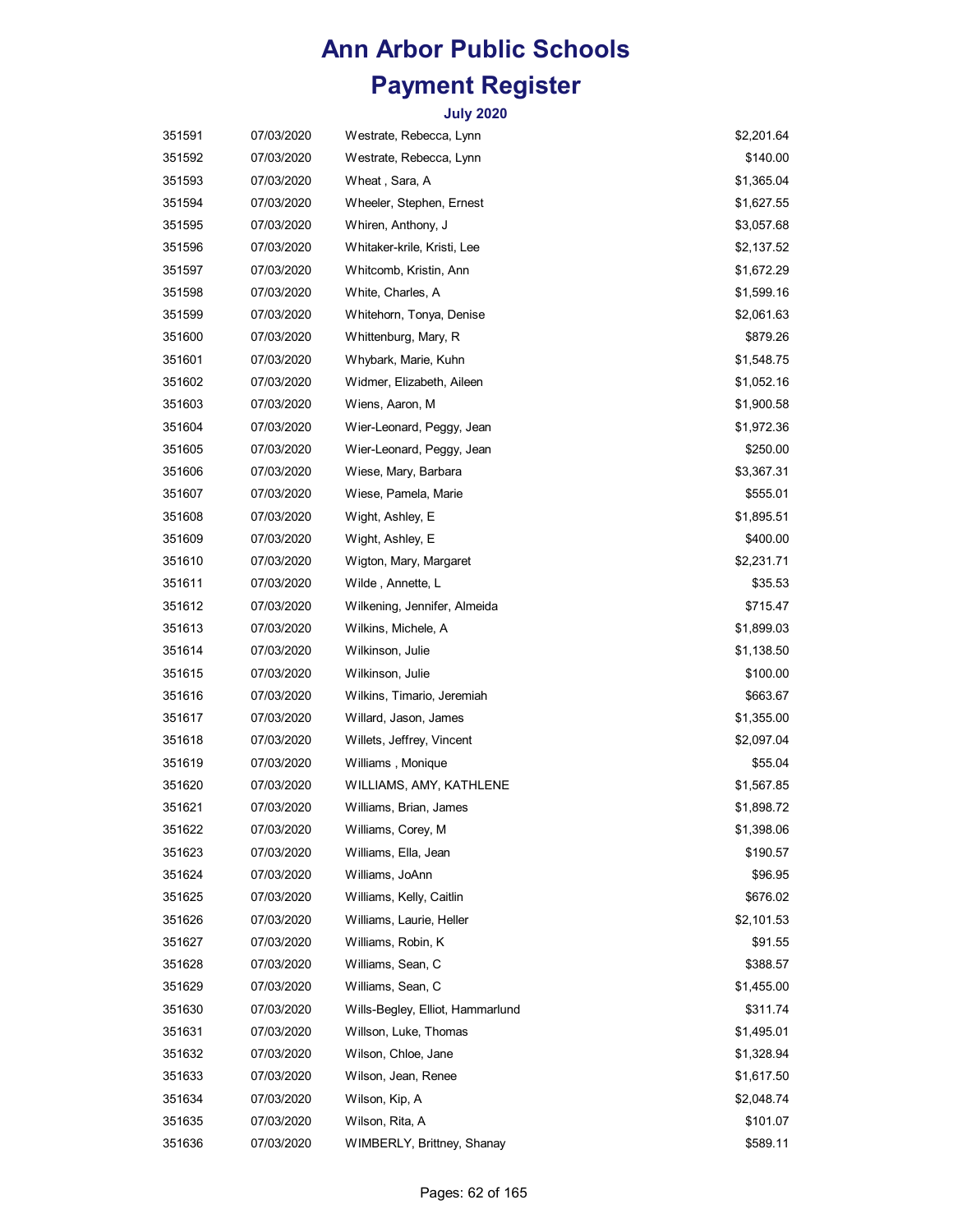| 351637 | 07/03/2020 | Wimberly, Harold, L          | \$2,277.87 |
|--------|------------|------------------------------|------------|
| 351638 | 07/03/2020 | Winder, Andrea, C            | \$104.82   |
| 351639 | 07/03/2020 | Winston, Michele, L          | \$880.06   |
| 351640 | 07/03/2020 | Winter, Kristen, Ann         | \$1,256.01 |
| 351641 | 07/03/2020 | Winter, Sarah, Bennett       | \$1,900.79 |
| 351642 | 07/03/2020 | Winters, Jane, D             | \$984.97   |
| 351643 | 07/03/2020 | Wissman, Mary, Clair         | \$1,367.52 |
| 351644 | 07/03/2020 | Withers, Edward              | \$666.17   |
| 351645 | 07/03/2020 | Witherspoon, Tamika, N       | \$1,195.21 |
| 351646 | 07/03/2020 | Wittmann, Paige, Christina   | \$1,159.43 |
| 351647 | 07/03/2020 | Woelmer, Christine, Holladay | \$1,985.82 |
| 351648 | 07/03/2020 | Wolf, Laura, Ann             | \$2,186.74 |
| 351649 | 07/03/2020 | Wolfolk, Larry, D            | \$105.01   |
| 351650 | 07/03/2020 | Wolford, Abbey, Leigh        | \$1,665.71 |
| 351651 | 07/03/2020 | Wood, Amanda, Bess           | \$1,376.63 |
| 351652 | 07/03/2020 | Wood, Carolyn, S             | \$1,640.47 |
| 351653 | 07/03/2020 | Woodford, Anthony, Bryant    | \$780.03   |
| 351654 | 07/03/2020 | Woodman, Abigail, Marlowe    | \$452.19   |
| 351655 | 07/03/2020 | Woods, Camille, A            | \$1,659.70 |
| 351656 | 07/03/2020 | Woods, Christine, A          | \$1,783.31 |
| 351657 | 07/03/2020 | Woodson, Christine, Elaine   | \$1,892.77 |
| 351658 | 07/03/2020 | Woodson, Sheila, Yolanda     | \$1,307.17 |
| 351659 | 07/03/2020 | Woodson, Sheila, Yolanda     | \$150.00   |
| 351660 | 07/03/2020 | Woods, Raleigh, Joe          | \$1,231.55 |
| 351661 | 07/03/2020 | Wooley, Hillary, L           | \$2,361.56 |
| 351662 | 07/03/2020 | Worden, Cara, L              | \$1,126.28 |
| 351663 | 07/03/2020 | Workman, Kirsten, Yambor     | \$1,961.15 |
| 351664 | 07/03/2020 | Workman, Kirsten, Yambor     | \$250.00   |
| 351665 | 07/03/2020 | Wren, Angelita               | \$1,054.73 |
| 351666 | 07/03/2020 | Wren, Angelita               | \$340.00   |
| 351667 | 07/03/2020 | Wren, Angelita               | \$55.00    |
| 351668 | 07/03/2020 | Wren, Angelita               | \$55.00    |
| 351669 | 07/03/2020 | Wright II, William, Neil     | \$2,352.79 |
| 351670 | 07/03/2020 | Wright, Erin, Kathleen       | \$1,786.62 |
| 351671 | 07/03/2020 | Wright, Felicia, Ann         | \$572.00   |
| 351672 | 07/03/2020 | Wright, Ivory                | \$1,124.36 |
| 351673 | 07/03/2020 | Wright, Karl, Alexander      | \$517.36   |
| 351674 | 07/03/2020 | Wright, Kathleen, Mary       | \$2,763.13 |
| 351675 | 07/03/2020 | Wright, Kimberley, Sara      | \$2,261.37 |
| 351676 | 07/03/2020 | Wright, Koralynn, Eve        | \$1,344.20 |
| 351677 | 07/03/2020 | Wright, Nicole, M            | \$996.21   |
| 351678 | 07/03/2020 | Wroblewski, Sarah, Rose      | \$1,322.72 |
| 351679 | 07/03/2020 | Wu, Fan                      | \$906.36   |
| 351680 | 07/03/2020 | Wylie, Olivia, Ann           | \$862.26   |
| 351681 | 07/03/2020 | Wyse, Amanda, Dagnia         | \$1,676.86 |
| 351682 | 07/03/2020 | Wyse, Amanda, Dagnia         | \$225.00   |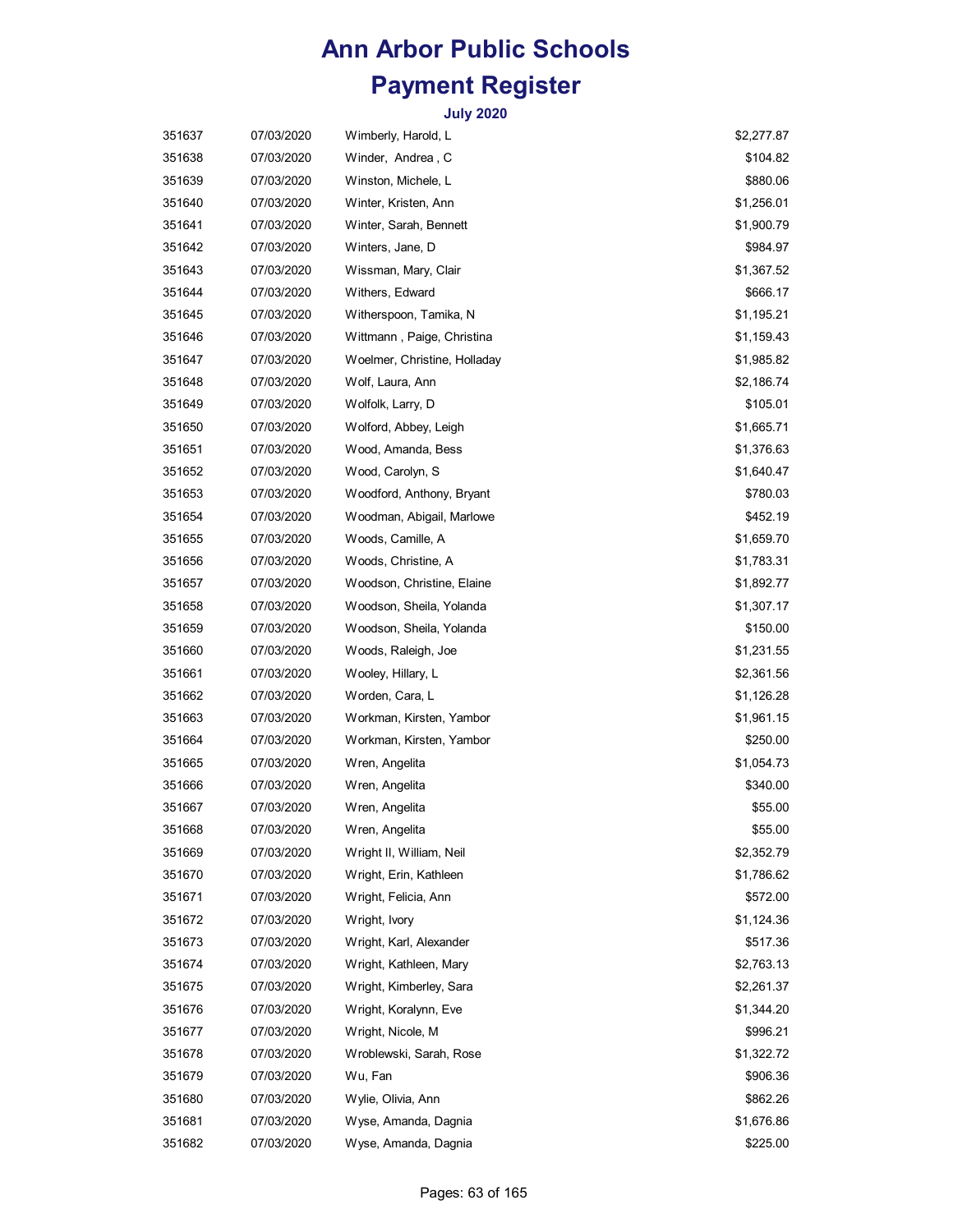| 351683 | 07/03/2020 | Wyse, Joel                         | \$1,072.43  |
|--------|------------|------------------------------------|-------------|
| 351684 | 07/03/2020 | Wyse, Joel                         | \$500.00    |
| 351685 | 07/03/2020 | Wyszewianski, Alexander, Guy       | \$46.28     |
| 351686 | 07/03/2020 | Yamamoto, Esmeralda                | \$321.38    |
| 351687 | 07/03/2020 | Yamamoto, Nancy, J                 | \$655.72    |
| 351688 | 07/03/2020 | Yaprak, Hande                      | \$1,097.77  |
| 351689 | 07/03/2020 | Yee, Christy, Eileen               | \$2,038.19  |
| 351690 | 07/03/2020 | Yee, Christy, Eileen               | \$40.00     |
| 351691 | 07/03/2020 | Yeh, Yu-Ting                       | \$531.49    |
| 351692 | 07/03/2020 | Yeh, Yu-Ting                       | \$300.00    |
| 351693 | 07/03/2020 | Yeh, Yu-Ting                       | \$625.00    |
| 351694 | 07/03/2020 | Yenor, Kyle, Ray                   | \$2,027.35  |
| 351695 | 07/03/2020 | Yip, Chi, Wan                      | \$1,517.38  |
| 351696 | 07/03/2020 | York, Cedric                       | \$801.78    |
| 351697 | 07/03/2020 | York, Cedric                       | \$256.00    |
| 351698 | 07/03/2020 | York, Jennifer, Diane              | \$2,148.85  |
| 351699 | 07/03/2020 | York, Lauren, Murphy               | \$2,241.32  |
| 351700 | 07/03/2020 | York, Natasha, F                   | \$1,562.67  |
| 351701 | 07/03/2020 | York, Natasha, F                   | \$700.00    |
| 351702 | 07/03/2020 | Young, Marcie, Anne                | \$743.79    |
| 351703 | 07/03/2020 | Young, Mary                        | \$153.46    |
| 351704 | 07/03/2020 | Yuan, Lidong                       | \$1,235.59  |
| 351705 | 07/03/2020 | Zager, Christina, Rosa             | \$685.07    |
| 351706 | 07/03/2020 | Zager, Christina, Rosa             | \$500.00    |
| 351707 | 07/03/2020 | Zanes, Jason                       | \$65.46     |
| 351708 | 07/03/2020 | Zarate Castillo, Dalila            | \$149.96    |
| 351709 | 07/03/2020 | Zeidan, Alia, Fakhrz               | \$110.93    |
| 351710 | 07/03/2020 | Zekany, Donald, E                  | \$1,958.26  |
| 351711 | 07/03/2020 | Zenz, Breann, Keri                 | \$644.46    |
| 351712 | 07/03/2020 | Zetoune, Nada                      | \$217.57    |
| 351713 | 07/03/2020 | Zeuty, Bridget, Burke              | \$1,516.52  |
| 351714 | 07/03/2020 | Zhang, Fang                        | \$44.79     |
| 351715 | 07/03/2020 | Zibara, Elizabeth, Anne            | \$1,475.79  |
| 351716 | 07/03/2020 | Ziegler, Lisa, Storms              | \$1,549.54  |
| 351717 | 07/03/2020 | Zillich, Richard, Martin           | \$84.26     |
| 351718 | 07/06/2020 | Demetriou, Marios, George          | \$15,958.03 |
| 351719 | 07/06/2020 | Demetriou, Marios, George          | \$5,473.73  |
| 351720 | 07/07/2020 | Abuelezz, Wafaa, Mf                | \$880.95    |
| 351721 | 07/07/2020 | Ajoudani, Eshrat                   | \$932.92    |
| 351722 | 07/07/2020 | Bollar, Olivia, A                  | \$177.15    |
| 351723 | 07/07/2020 | Bouchard, Ann, Marie               | \$158.15    |
| 351724 | 07/07/2020 | Burns, Stacia, Alexis              | \$196.08    |
| 351725 | 07/07/2020 | Delp, Kelly, Lee-Evelyn            | \$174.40    |
| 351726 | 07/07/2020 | Ebrahim, Pauline                   | \$152.66    |
| 351727 | 07/07/2020 | Furspan, Carissa                   | \$157.87    |
| 351728 | 07/07/2020 | Hebert, Jennifer, Rachel Broadhead | \$184.29    |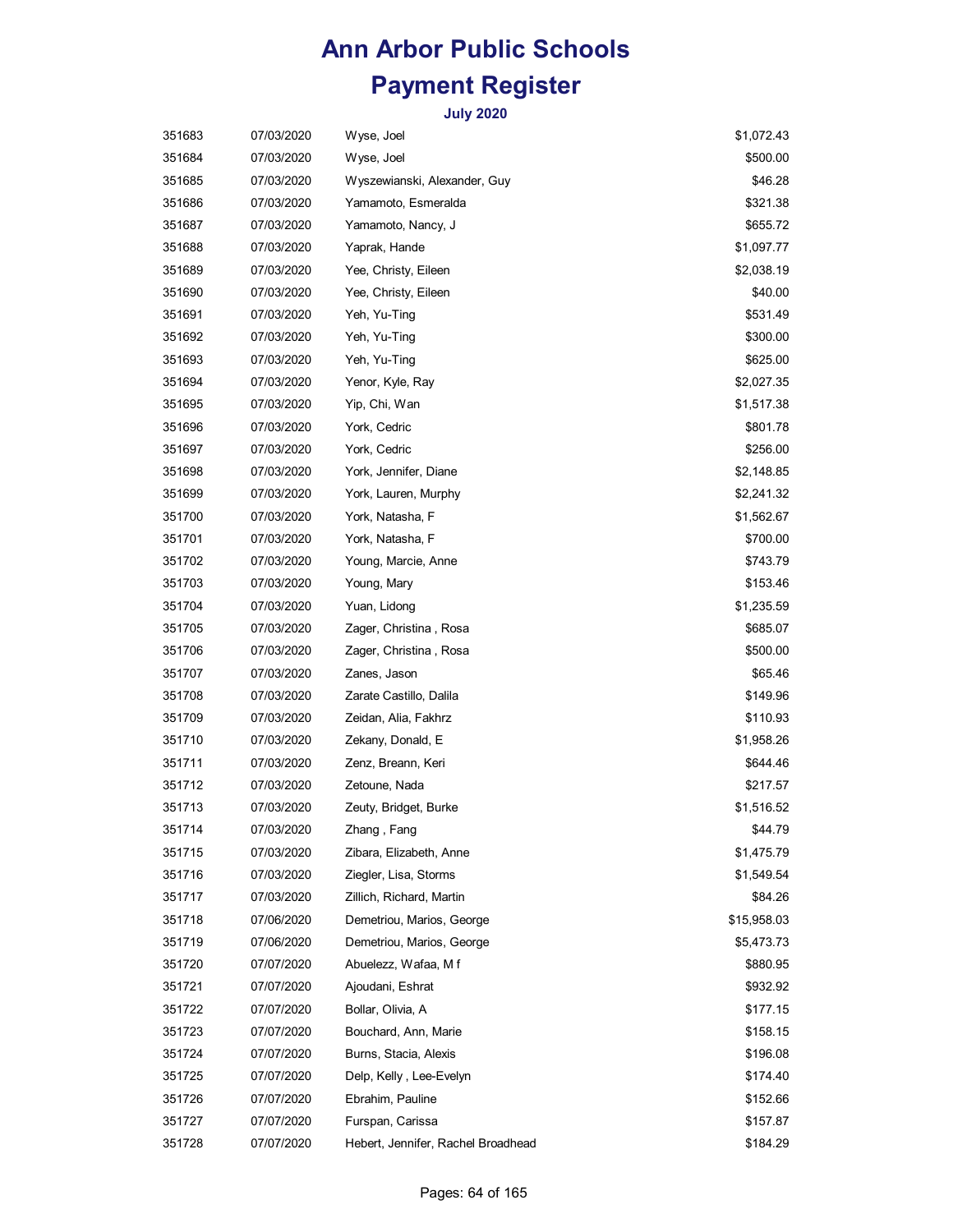| 351729 | 07/07/2020 | Lunning, Elizabeth, Marie       | \$167.91   |
|--------|------------|---------------------------------|------------|
| 351730 | 07/07/2020 | Madura, Victoria, Elizabeth     | \$178.89   |
| 351731 | 07/07/2020 | Marks, Annie, Shen              | \$156.75   |
| 351732 | 07/07/2020 | Napolitan , Amy, Carol          | \$190.12   |
| 351733 | 07/07/2020 | Porta, Dorinda, A               | \$271.91   |
| 351734 | 07/07/2020 | Reid, Janet, Robinson           | \$45.39    |
| 351735 | 07/07/2020 | Richardson, Carrie, Renee       | \$218.72   |
| 351736 | 07/07/2020 | Simpson, Richard, William       | \$182.33   |
| 351737 | 07/07/2020 | Zetoune, Nada                   | \$158.38   |
| 351749 | 07/17/2020 | Acord, Casandra, Ann            | \$1,603.16 |
| 351750 | 07/17/2020 | Adams, Laurie, A                | \$1,293.60 |
| 351751 | 07/17/2020 | Adams, Leslie, Braden           | \$925.88   |
| 351752 | 07/17/2020 | Adams, Michaela, Brennan        | \$1,915.20 |
| 351753 | 07/17/2020 | Adams, Nalani, Mae              | \$812.33   |
| 351754 | 07/17/2020 | Adams, Nalani, Mae              | \$90.26    |
| 351755 | 07/17/2020 | Adato, Bryan, Venise            | \$526.11   |
| 351756 | 07/17/2020 | Addington, Regina, Chevron      | \$906.14   |
| 351757 | 07/17/2020 | Addison, Erin, Elizabeth        | \$1,391.46 |
| 351758 | 07/17/2020 | Adegboyega, Siarra              | \$1,058.93 |
| 351759 | 07/17/2020 | Aherne, Sarah Jane, Tait        | \$2,314.64 |
| 351760 | 07/17/2020 | Akerley, Brenda, Lee            | \$361.85   |
| 351761 | 07/17/2020 | Akhter, Selina                  | \$463.33   |
| 351762 | 07/17/2020 | Akins, Connie, Lorraine         | \$1,664.27 |
| 351763 | 07/17/2020 | Al Najjar, Maisoon, A           | \$667.70   |
| 351764 | 07/17/2020 | Al Rawashdeh, Manal, Husain     | \$475.47   |
| 351765 | 07/17/2020 | Alcocer, Joseph, Michael        | \$1,459.18 |
| 351766 | 07/17/2020 | Alexander, Courtney, Ellen Reid | \$1,689.54 |
| 351767 | 07/17/2020 | Alexander, Makia, Deanne        | \$2,419.71 |
| 351768 | 07/17/2020 | Alfaro, Antonia, Ermelinda      | \$508.90   |
| 351769 | 07/17/2020 | Allan, Jennifer, H              | \$1,367.75 |
| 351770 | 07/17/2020 | Allen, Amina, Halim Rahman      | \$2,450.32 |
| 351771 | 07/17/2020 | Allgeyer, Marcel, Lee           | \$996.35   |
| 351772 | 07/17/2020 | Allgeyer, Marcel, Lee           | \$200.00   |
| 351773 | 07/17/2020 | Almassy, David, Michael         | \$1,057.41 |
| 351774 | 07/17/2020 | Alseri, Windy                   | \$1,247.32 |
| 351775 | 07/17/2020 | Alston, Melita, Nichole         | \$2,876.49 |
| 351776 | 07/17/2020 | Alvarez, Cherie, Marie          | \$453.74   |
| 351777 | 07/17/2020 | Alwin, Abigail, S               | \$2,217.61 |
| 351778 | 07/17/2020 | Ambrosino, Coert                | \$1,964.23 |
| 351779 | 07/17/2020 | Ambrozaitis, Kimberly, Joy      | \$1,718.80 |
| 351780 | 07/17/2020 | Anahid, Sahra, Elizabeth        | \$479.58   |
| 351781 | 07/17/2020 | Anderson, Andrea, A             | \$588.51   |
| 351782 | 07/17/2020 | Anderson, Ava                   | \$651.27   |
| 351783 | 07/17/2020 | Anderson, Geoffrey, G           | \$1,560.43 |
| 351784 | 07/17/2020 | Anderson, Jessica, Monique      | \$1,738.08 |
| 351785 | 07/17/2020 | Anderson, Kiara, Nelson         | \$2,097.01 |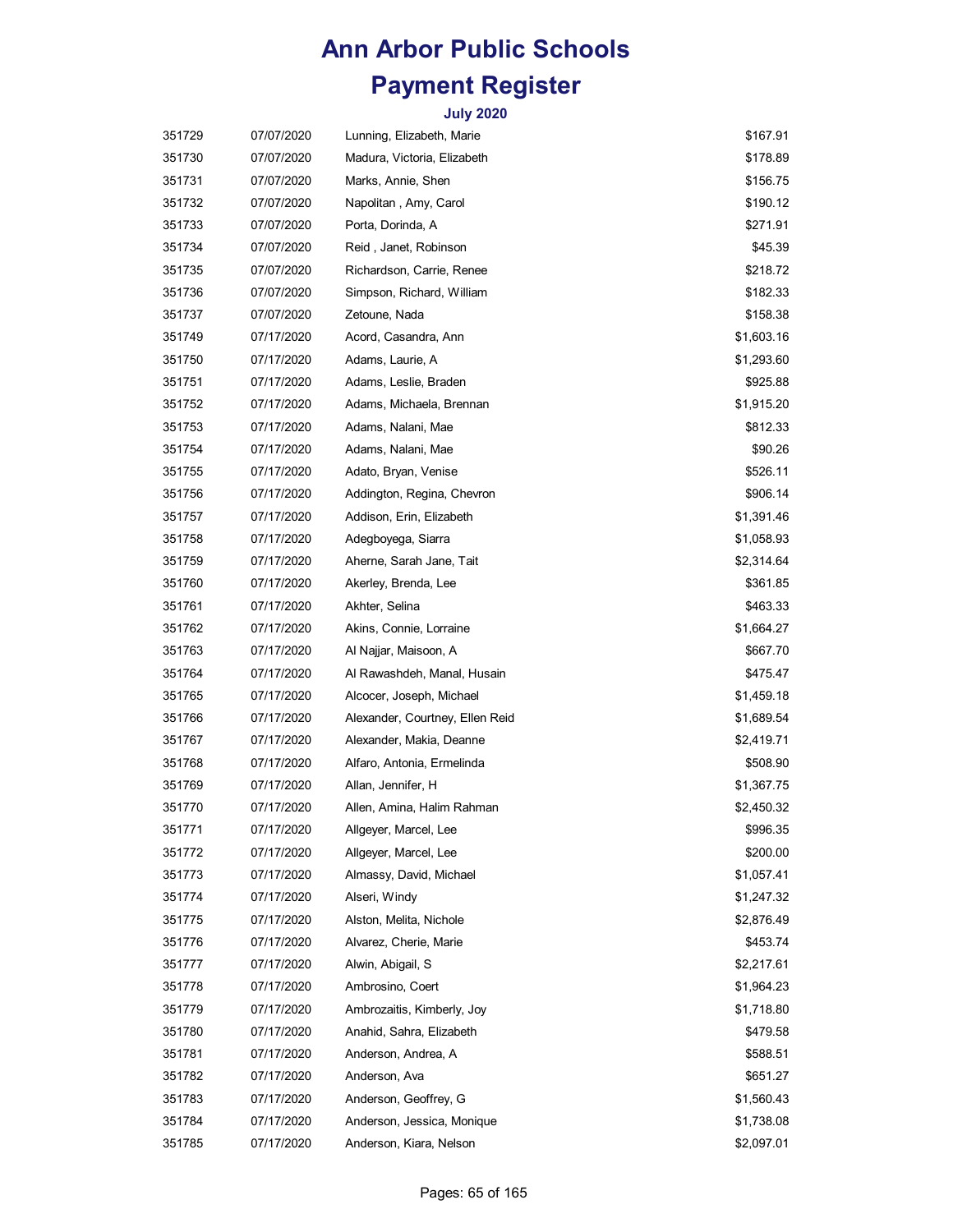| 351786 | 07/17/2020 | Anderson, Molly, R           | \$1,446.72 |
|--------|------------|------------------------------|------------|
| 351787 | 07/17/2020 | Anderson, Molly, R           | \$160.75   |
| 351788 | 07/17/2020 | Anderson, Philicia, Patrice  | \$487.12   |
| 351789 | 07/17/2020 | Anderson, Terry, Ann         | \$2,042.88 |
| 351790 | 07/17/2020 | Anderson, Tracy, Lynn        | \$2,405.79 |
| 351791 | 07/17/2020 | Andres, Allison, JoAnn       | \$1,745.53 |
| 351792 | 07/17/2020 | Andrew-Vaughan, Sarah, Jean  | \$4,484.57 |
| 351793 | 07/17/2020 | Andrew-Vaughan, Sarah, Jean  | \$300.00   |
| 351794 | 07/17/2020 | Angeli, Gina, Marie          | \$1,233.09 |
| 351795 | 07/17/2020 | Angeli, Gina, Marie          | \$175.00   |
| 351796 | 07/17/2020 | Angeli, Julie, Booms         | \$1,823.70 |
| 351797 | 07/17/2020 | Angeli, Julie, Booms         | \$25.00    |
| 351798 | 07/17/2020 | Angeli, Julie, Booms         | \$55.00    |
| 351799 | 07/17/2020 | Angelova, Ekaterina, A       | \$65.03    |
| 351800 | 07/17/2020 | Anglin, Deborah, Hope        | \$1,303.16 |
| 351801 | 07/17/2020 | Anglin, Deborah, Hope        | \$810.96   |
| 351802 | 07/17/2020 | Anglin, Lisa, R              | \$3,085.48 |
| 351803 | 07/17/2020 | Anton, Sarah, Anne           | \$1,349.34 |
| 351804 | 07/17/2020 | Aponte, Leonardo             | \$1,735.08 |
| 351805 | 07/17/2020 | Aquino, Caroline, Hoey       | \$1,252.75 |
| 351806 | 07/17/2020 | Arbour, Julie, A             | \$1,397.02 |
| 351807 | 07/17/2020 | Arbour, Julie, A             | \$200.00   |
| 351808 | 07/17/2020 | Arce, Eleazar                | \$552.20   |
| 351809 | 07/17/2020 | Ardan, Kathleen, A           | \$263.31   |
| 351810 | 07/17/2020 | Ardan, Kathleen, A           | \$500.00   |
| 351811 | 07/17/2020 | Aretz, Diane, E              | \$1,224.27 |
| 351812 | 07/17/2020 | Argersinger, Sarah, Fingerle | \$1,766.31 |
| 351813 | 07/17/2020 | Argiero, Mary, Grace         | \$551.97   |
| 351814 | 07/17/2020 | Armstrong, Stephen, A        | \$1,827.60 |
| 351815 | 07/17/2020 | Armstrong, Tracy, M          | \$1,574.83 |
| 351816 | 07/17/2020 | Arning, Dana, Burton         | \$579.98   |
| 351817 | 07/17/2020 | Arnold, Alison, Marie        | \$1,539.35 |
| 351818 | 07/17/2020 | Arnold, Audrey, Lynn         | \$1,927.17 |
| 351819 | 07/17/2020 | Arnold, Audrey, Lynn         | \$50.00    |
| 351820 | 07/17/2020 | Arnold, Jamie, Lyn           | \$2,047.97 |
| 351821 | 07/17/2020 | Arnold, Karen, L             | \$1,834.84 |
| 351822 | 07/17/2020 | Arnold, Karen, L             | \$350.00   |
| 351823 | 07/17/2020 | Arthurs, Claire, Aniela      | \$742.02   |
| 351824 | 07/17/2020 | Asani, Fjollza               | \$2,478.45 |
| 351825 | 07/17/2020 | Asher, Laura, Ashley         | \$1,325.08 |
| 351826 | 07/17/2020 | Asher, Laura, Ashley         | \$20.00    |
| 351827 | 07/17/2020 | Ashford, Kivia, Hayward      | \$1,657.42 |
| 351828 | 07/17/2020 | Ashford, LaMar               | \$260.62   |
| 351829 | 07/17/2020 | Ashford, LaMar               | \$50.00    |
| 351830 | 07/17/2020 | Ashley, Shawn, M             | \$2,103.50 |
| 351831 | 07/17/2020 | Ash, Robert, Douglas         | \$2,275.42 |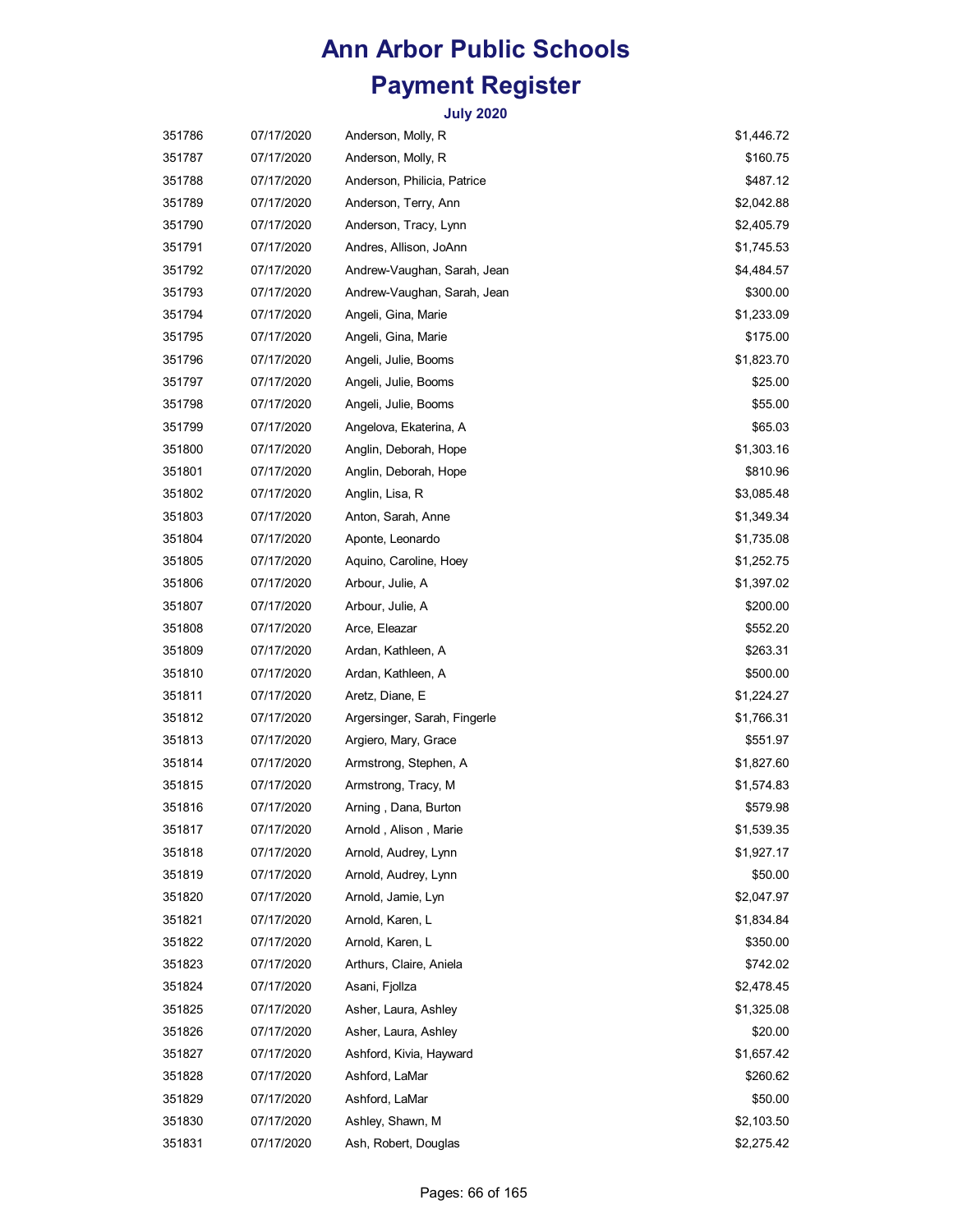| 351832 | 07/17/2020 | Atkinson, Judith, Marie        | \$1,043.65 |
|--------|------------|--------------------------------|------------|
| 351833 | 07/17/2020 | Augsburger, Danielle, Marie    | \$308.71   |
| 351834 | 07/17/2020 | Augsburger, Danielle, Marie    | \$926.15   |
| 351835 | 07/17/2020 | Aumen, Jared, T                | \$1,767.97 |
| 351836 | 07/17/2020 | Austin, Jeffrey, Michael       | \$1,727.62 |
| 351837 | 07/17/2020 | Avenall, Lindsy, Kay Olivia    | \$1,160.60 |
| 351838 | 07/17/2020 | Aylsworth, Caitlin, Marie      | \$1,080.47 |
| 351839 | 07/17/2020 | Ayotte, Andrea, Lynn           | \$1,211.93 |
| 351840 | 07/17/2020 | Ayotte, Andrea, Lynn           | \$330.00   |
| 351841 | 07/17/2020 | Ayotte, Andrea, Lynn           | \$200.00   |
| 351842 | 07/17/2020 | Bacolor, Jennifer, Miller      | \$2,781.89 |
| 351843 | 07/17/2020 | Badalamente, Sara, Beth        | \$1,731.55 |
| 351844 | 07/17/2020 | Badel, Andrea, Marie lynn      | \$2,080.01 |
| 351845 | 07/17/2020 | Bahr, Trisha, Marie            | \$599.77   |
| 351846 | 07/17/2020 | Bahr, Trisha, Marie            | \$1,350.00 |
| 351847 | 07/17/2020 | Bailey Johnson, Marissa, Joyce | \$1,698.20 |
| 351848 | 07/17/2020 | Bailey, Kristin, Nicole Vespa  | \$1,829.75 |
| 351849 | 07/17/2020 | Bailey, Paul, D                | \$2,152.86 |
| 351850 | 07/17/2020 | Bailey, Paul, D                | \$75.00    |
| 351851 | 07/17/2020 | Bailey, Robin, C               | \$2,733.04 |
| 351852 | 07/17/2020 | Bailey, Robin, C               | \$870.00   |
| 351853 | 07/17/2020 | Bairley, Elyse, Marie          | \$813.50   |
| 351854 | 07/17/2020 | Bairley, Elyse, Marie          | \$340.00   |
| 351855 | 07/17/2020 | Bairley, Elyse, Marie          | \$95.00    |
| 351856 | 07/17/2020 | Bairley, Elyse, Marie          | \$300.00   |
| 351857 | 07/17/2020 | Baker, Emily                   | \$1,060.11 |
| 351858 | 07/17/2020 | Baker, Hailey, Lynn            | \$996.31   |
| 351859 | 07/17/2020 | Baker, Manar, Mohamad          | \$1,338.54 |
| 351860 | 07/17/2020 | Baker, Susan, E                | \$2,000.84 |
| 351861 | 07/17/2020 | Baker, Susan, E                | \$100.00   |
| 351862 | 07/17/2020 | Balli, Belinda, Ann            | \$1,590.36 |
| 351863 | 07/17/2020 | Balli, Belinda, Ann            | \$75.00    |
| 351864 | 07/17/2020 | Balliett, Kristen, Michelle    | \$565.16   |
| 351865 | 07/17/2020 | Ball, Rebecca, Winston         | \$1,992.60 |
| 351866 | 07/17/2020 | Bankey, Lisa, Rene             | \$2,800.86 |
| 351867 | 07/17/2020 | Banks, Deidra, Muriel          | \$554.76   |
| 351868 | 07/17/2020 | Banks, Deidra, Muriel          | \$1.00     |
| 351869 | 07/17/2020 | Banks, Deidra, Muriel          | \$500.00   |
| 351870 | 07/17/2020 | Barcelata, Jennifer, J         | \$1,671.55 |
| 351871 | 07/17/2020 | Barcelata, Jennifer, J         | \$10.00    |
| 351872 | 07/17/2020 | Barcelata, Jennifer, J         | \$10.00    |
| 351873 | 07/17/2020 | Barcelata, Jennifer, J         | \$20.00    |
| 351874 | 07/17/2020 | Bares, Lisa, Renee             | \$1,822.93 |
| 351875 | 07/17/2020 | Barkoot, Michele, Ejanee       | \$853.56   |
| 351876 | 07/17/2020 | Barnes, Jennifer, A            | \$2,235.64 |
| 351877 | 07/17/2020 | Barnes, Joseph, Matthew        | \$1,749.11 |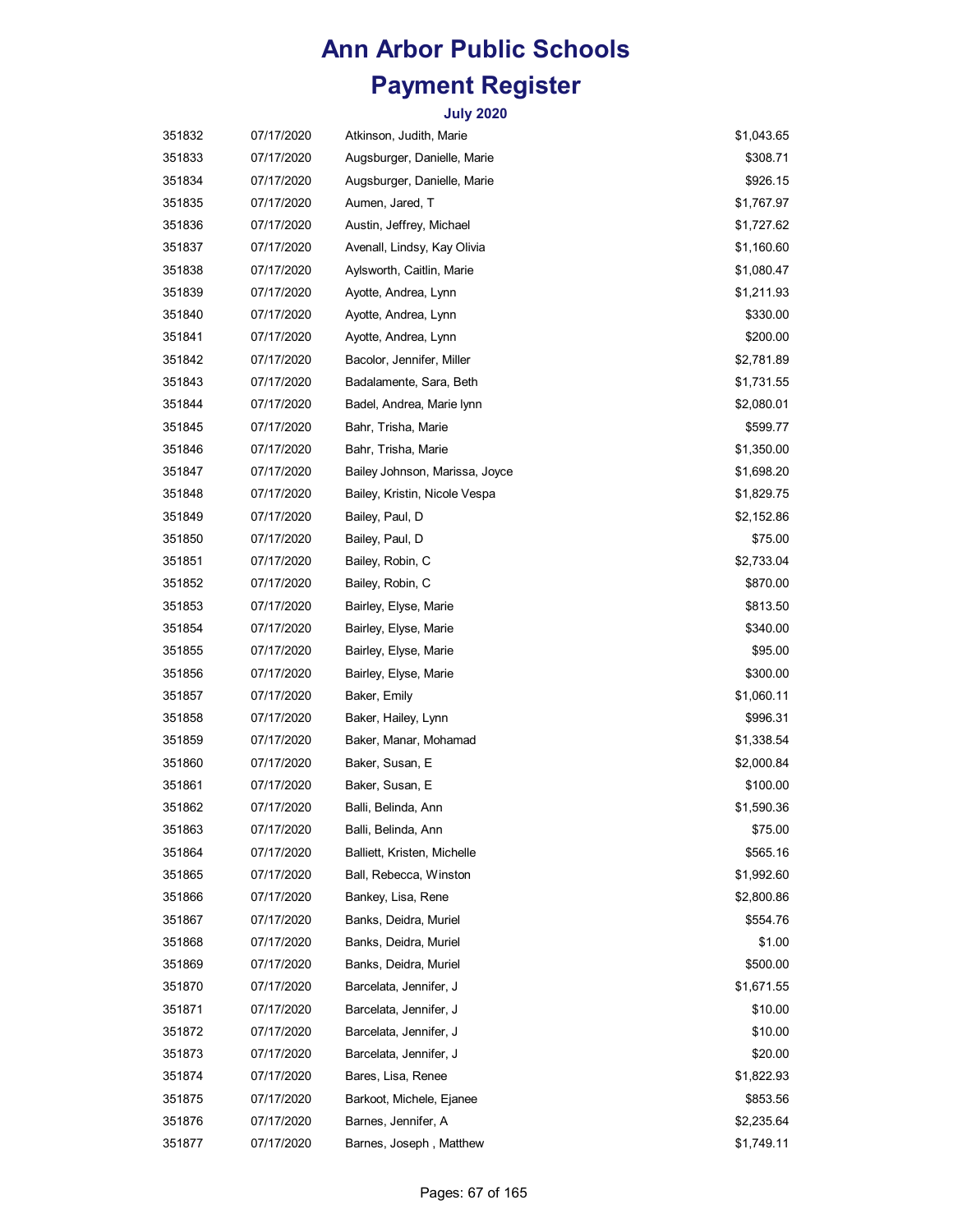| 351878 | 07/17/2020 | Baron, Sharon, Helen       | \$1,960.90 |
|--------|------------|----------------------------|------------|
| 351879 | 07/17/2020 | Barrett, Nicole, Marie     | \$1,663.61 |
| 351880 | 07/17/2020 | Barricklow, Angela, Sue    | \$2,214.93 |
| 351881 | 07/17/2020 | Barrientes, Salvador       | \$2,619.22 |
| 351882 | 07/17/2020 | Barrientes, Salvador       | \$70.00    |
| 351883 | 07/17/2020 | Bartley, Eugene, T         | \$1,779.79 |
| 351884 | 07/17/2020 | Bartley, Eugene, T         | \$250.00   |
| 351885 | 07/17/2020 | Bartman, Susan, Jean       | \$1,477.33 |
| 351886 | 07/17/2020 | Bartman, Susan, Jean       | \$300.00   |
| 351887 | 07/17/2020 | Bartman, Susan, Jean       | \$100.00   |
| 351888 | 07/17/2020 | Bartman, Susan, Jean       | \$50.00    |
| 351889 | 07/17/2020 | Bartman, Susan, Jean       | \$175.00   |
| 351890 | 07/17/2020 | Barton, David, Linhart     | \$1,666.91 |
| 351891 | 07/17/2020 | Barton, Lakesha, Tashcika  | \$1,343.36 |
| 351892 | 07/17/2020 | Barton, Wonder, Elisia     | \$1,513.84 |
| 351893 | 07/17/2020 | Basescu, Todd, Wesley      | \$1,177.21 |
| 351894 | 07/17/2020 | Baskey, Linda, C           | \$2,126.34 |
| 351895 | 07/17/2020 | Baskin, Melvin             | \$884.49   |
| 351896 | 07/17/2020 | Bassett, James, A          | \$706.19   |
| 351897 | 07/17/2020 | Bassett, Theresa, A        | \$2,166.74 |
| 351898 | 07/17/2020 | Bass, Valeska, Lynne       | \$1,854.36 |
| 351899 | 07/17/2020 | Basu, Anindita             | \$462.31   |
| 351900 | 07/17/2020 | Basuni, Shaima, Abdulla    | \$1,342.97 |
| 351901 | 07/17/2020 | Batkins, Philip, J         | \$1,639.49 |
| 351902 | 07/17/2020 | Bauer, Mary, Catherine     | \$206.33   |
| 351903 | 07/17/2020 | Bauer, Natalie, Marie      | \$1,163.22 |
| 351904 | 07/17/2020 | Baugh, Leslie, L           | \$1,632.77 |
| 351905 | 07/17/2020 | Baughn, Susan, Ellen       | \$334.34   |
| 351906 | 07/17/2020 | Bauman, Elizabeth, A       | \$1,840.95 |
| 351907 | 07/17/2020 | Bauman, Mariah, Elizabeth  | \$1,148.03 |
| 351908 | 07/17/2020 | Bayer, Andrew, Joseph      | \$1,887.44 |
| 351909 | 07/17/2020 | Beattie, Carrie, Elizabeth | \$66.62    |
| 351910 | 07/17/2020 | Becker, Jaclyn, Nicole     | \$944.07   |
| 351911 | 07/17/2020 | Becker, Maureen, Ann       | \$1,132.59 |
| 351912 | 07/17/2020 | Bedard, Joseph, M          | \$1,234.46 |
| 351913 | 07/17/2020 | Bedinger, Brandon, Michael | \$708.19   |
| 351914 | 07/17/2020 | Beech, Susan, Carol        | \$1,771.09 |
| 351915 | 07/17/2020 | Beery, Craig, Everette     | \$2,356.86 |
| 351916 | 07/17/2020 | Behmer, Kevin, S           | \$2,048.03 |
| 351917 | 07/17/2020 | Behmer, Kevin, S           | \$5.00     |
| 351918 | 07/17/2020 | Behmer, Kevin, S           | \$5.00     |
| 351919 | 07/17/2020 | Behmer, Kevin, S           | \$10.00    |
| 351920 | 07/17/2020 | Bell, Bethany, Joy         | \$1,380.08 |
| 351921 | 07/17/2020 | Bell, Carlton, Bernard     | \$1,576.42 |
| 351922 | 07/17/2020 | Bell, Christine, Marie     | \$542.08   |
| 351923 | 07/17/2020 | Bellers, William, D        | \$1,258.07 |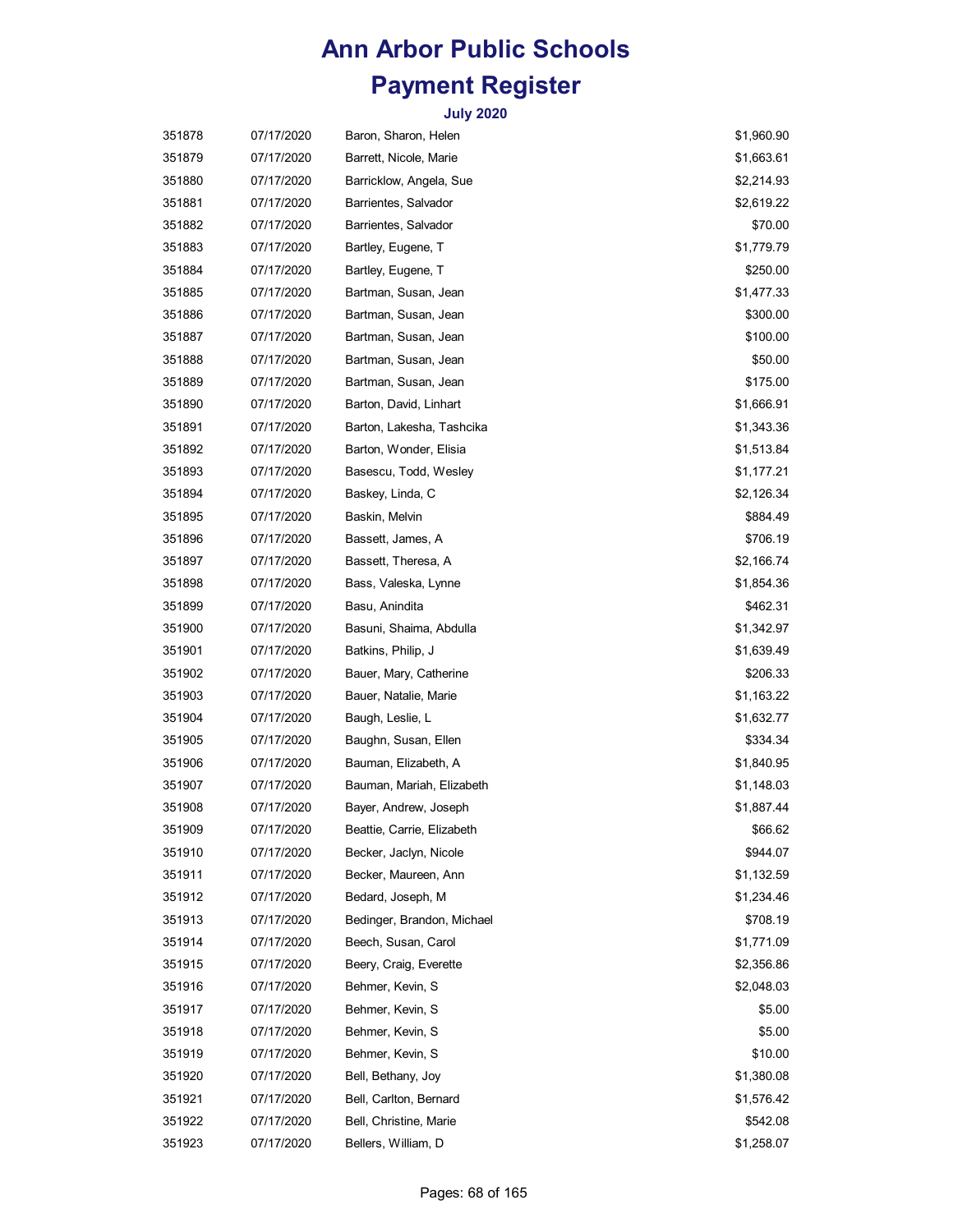| 351924 | 07/17/2020 | Bell, Jeremy, Michael         | \$588.24   |
|--------|------------|-------------------------------|------------|
| 351925 | 07/17/2020 | Bell, Jessica, Mary           | \$1,571.77 |
| 351926 | 07/17/2020 | Bellows, Kathryn, Anne        | \$1,842.25 |
| 351927 | 07/17/2020 | Bell, Tamala, Lynnette        | \$2,341.50 |
| 351928 | 07/17/2020 | Berger, Daniel, John          | \$2,170.42 |
| 351929 | 07/17/2020 | Berger, Kris ann              | \$2,039.57 |
| 351930 | 07/17/2020 | Bergman, Cory, David          | \$1,714.90 |
| 351931 | 07/17/2020 | Bergren, Rachael, Ann         | \$1,194.67 |
| 351932 | 07/17/2020 | Bernardin, Douglas, E         | \$980.00   |
| 351933 | 07/17/2020 | Bernardin, Douglas, E         | \$345.00   |
| 351934 | 07/17/2020 | Bernardin, Douglas, E         | \$185.00   |
| 351935 | 07/17/2020 | Bernardin, Douglas, E         | \$210.00   |
| 351936 | 07/17/2020 | Bernier, Aina, B              | \$2,230.75 |
| 351937 | 07/17/2020 | Berry-Glaspie, Ashia, Genay   | \$538.88   |
| 351938 | 07/17/2020 | Bertelson, Chad               | \$1,731.54 |
| 351939 | 07/17/2020 | Bertelson, Heather, Renee     | \$1,761.08 |
| 351940 | 07/17/2020 | Bert, Kelli, Glee             | \$1,920.83 |
| 351941 | 07/17/2020 | Bertsos, Nicholas, William    | \$905.77   |
| 351942 | 07/17/2020 | Bertsos, Nicholas, William    | \$150.00   |
| 351943 | 07/17/2020 | Bezeau, Anne, Christine       | \$1,772.10 |
| 351944 | 07/17/2020 | Bickel, Chad, Victor          | \$1,360.38 |
| 351945 | 07/17/2020 | Bickel, Chad, Victor          | \$50.00    |
| 351946 | 07/17/2020 | Bickers, Antonia, Dionne      | \$2,806.18 |
| 351947 | 07/17/2020 | Biermann, Suzanne, Michelle   | \$1,958.95 |
| 351948 | 07/17/2020 | Billings, Coleen, Ann         | \$1,693.70 |
| 351949 | 07/17/2020 | Bilsborrow, Jefferson, B      | \$1,243.38 |
| 351950 | 07/17/2020 | Bing, Jason, J                | \$1,879.95 |
| 351951 | 07/17/2020 | Bing, Jason, J                | \$300.00   |
| 351952 | 07/17/2020 | Birdsong, Robin, Kathleen     | \$1,872.35 |
| 351953 | 07/17/2020 | Bishop, Kristine, Renee       | \$1,916.74 |
| 351954 | 07/17/2020 | Blackman, Wendy, Carole       | \$664.37   |
| 351955 | 07/17/2020 | Blake, Meredith, Leigh        | \$1,457.14 |
| 351956 | 07/17/2020 | Blake, Sara, Elizabeth        | \$2,065.76 |
| 351957 | 07/17/2020 | Blancke, Traci, Lynn          | \$1,737.13 |
| 351958 | 07/17/2020 | Blancke, Traci, Lynn          | \$250.00   |
| 351959 | 07/17/2020 | Blandino, Christine, Dorta    | \$1,447.90 |
| 351960 | 07/17/2020 | Blandino, Christine, Dorta    | \$225.00   |
| 351961 | 07/17/2020 | Blandino, Christine, Dorta    | \$250.00   |
| 351962 | 07/17/2020 | Blick, Shannon, Marie         | \$2,441.03 |
| 351963 | 07/17/2020 | Bloor, Samantha, Frances      | \$1,426.95 |
| 351964 | 07/17/2020 | Blumer, David, J              | \$1,323.76 |
| 351965 | 07/17/2020 | Boden, Cara, Weissman         | \$1,534.27 |
| 351966 | 07/17/2020 | Boesen, Lauren, E             | \$1,714.90 |
| 351967 | 07/17/2020 | Bohl, Julie, Victoria-Stowers | \$1,822.77 |
| 351968 | 07/17/2020 | Boland, Lynn, Ann             | \$2,003.38 |
| 351969 | 07/17/2020 | Bolanos, Jacklyn, Marie       | \$1,635.11 |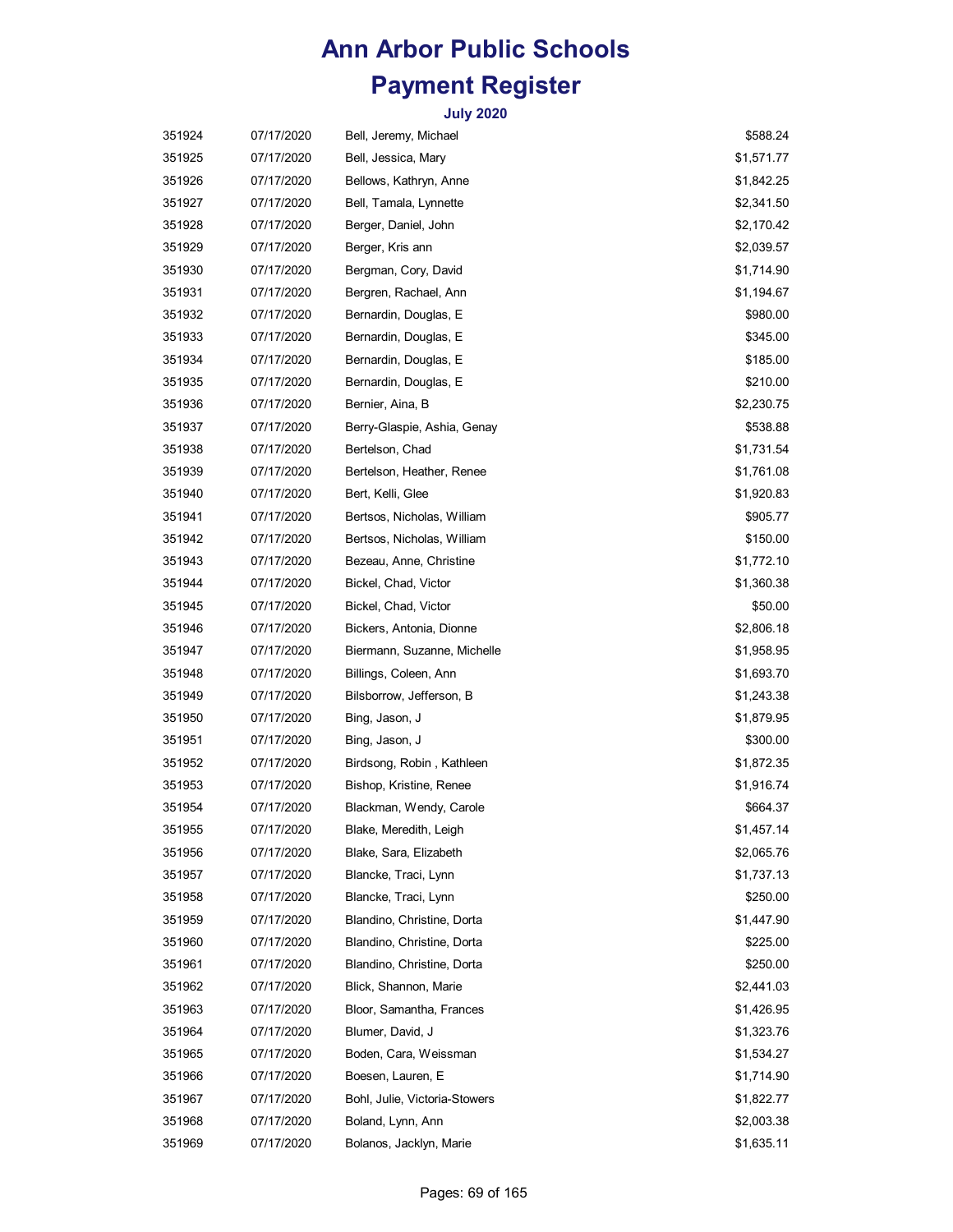| 351970 | 07/17/2020 | Boles, Hala, A                | \$1,883.60 |
|--------|------------|-------------------------------|------------|
| 351971 | 07/17/2020 | Boles, Maria                  | \$1,556.78 |
| 351972 | 07/17/2020 | Boles, Maria                  | \$500.00   |
| 351973 | 07/17/2020 | Bondroff, Joseph, J           | \$2,222.09 |
| 351974 | 07/17/2020 | Bondroff, Joseph, J           | \$40.00    |
| 351975 | 07/17/2020 | Bondroff, Joseph, J           | \$50.00    |
| 351976 | 07/17/2020 | Bond, Tracy, L                | \$1,081.25 |
| 351977 | 07/17/2020 | Bonnau, Brian, William        | \$1,327.15 |
| 351978 | 07/17/2020 | Bonnee, Gwen, Marie           | \$103.22   |
| 351979 | 07/17/2020 | Booker, Stephanie, Elaine     | \$2,022.15 |
| 351980 | 07/17/2020 | Boone, Kelly, Terese          | \$2,564.54 |
| 351981 | 07/17/2020 | Booth, Carrie, Marie          | \$995.02   |
| 351982 | 07/17/2020 | Booth, Carrie, Marie          | \$248.76   |
| 351983 | 07/17/2020 | Borders, AnnMarie             | \$1,445.28 |
| 351984 | 07/17/2020 | Borges, Erin, Nicole meservey | \$1,956.43 |
| 351985 | 07/17/2020 | Borgsdorf, David, Jonathan    | \$2,145.35 |
| 351986 | 07/17/2020 | Bourgon, Janet, Ann           | \$66.03    |
| 351987 | 07/17/2020 | Bouwkamp, Margaret, Mary      | \$3,092.48 |
| 351988 | 07/17/2020 | Bowes, Susan, Peggy           | \$1,341.62 |
| 351989 | 07/17/2020 | Boyce, Steve, Charles         | \$174.34   |
| 351990 | 07/17/2020 | Boyer, Krista, Noel           | \$1,564.06 |
| 351991 | 07/17/2020 | Bragalone, Katharina          | \$1,321.48 |
| 351992 | 07/17/2020 | Brandon, LaShawna, Lynette    | \$971.18   |
| 351993 | 07/17/2020 | Brannock, Zachary, William    | \$1,639.98 |
| 351994 | 07/17/2020 | Brannon, LaRae, Donielle      | \$1,356.63 |
| 351995 | 07/17/2020 | Brann, Wanda, Cornelia        | \$1,637.58 |
| 351996 | 07/17/2020 | Brann, Wanda, Cornelia        | \$250.00   |
| 351997 | 07/17/2020 | Brecht, Jo, Ellen             | \$1,577.50 |
| 351998 | 07/17/2020 | Bredernitz, Betty, L          | \$124.98   |
| 351999 | 07/17/2020 | Breen, Kelly, Ann             | \$1,508.00 |
| 352000 | 07/17/2020 | Breen, Kelly, Ann             | \$350.00   |
| 352001 | 07/17/2020 | Brennan, Monica, Mary         | \$1,369.94 |
| 352002 | 07/17/2020 | Brent, Rebecca, M             | \$3,792.97 |
| 352003 | 07/17/2020 | Brewer, Katherine, Harriette  | \$221.21   |
| 352004 | 07/17/2020 | Brewer, Katherine, Harriette  | \$221.21   |
| 352005 | 07/17/2020 | Brieloff, George, A           | \$1,092.02 |
| 352006 | 07/17/2020 | Brieloff, Sarah, Elizabeth    | \$1,547.73 |
| 352007 | 07/17/2020 | Brieloff, Sarah, Elizabeth    | \$400.00   |
| 352008 | 07/17/2020 | Briggs, Kathleen, M           | \$2,242.08 |
| 352009 | 07/17/2020 | Brish, Sarah, Jean            | \$515.53   |
| 352010 | 07/17/2020 | Brisson, Richard, S           | \$2,155.43 |
| 352011 | 07/17/2020 | Brockie, Brodie, Hawkins      | \$1,077.59 |
| 352012 | 07/17/2020 | Brockie, Brodie, Hawkins      | \$701.15   |
| 352013 | 07/17/2020 | Brock, Shelly                 | \$1,286.30 |
| 352014 | 07/17/2020 | Brock, Shelly                 | \$75.00    |
| 352015 | 07/17/2020 | Brock, Shelly                 | \$450.00   |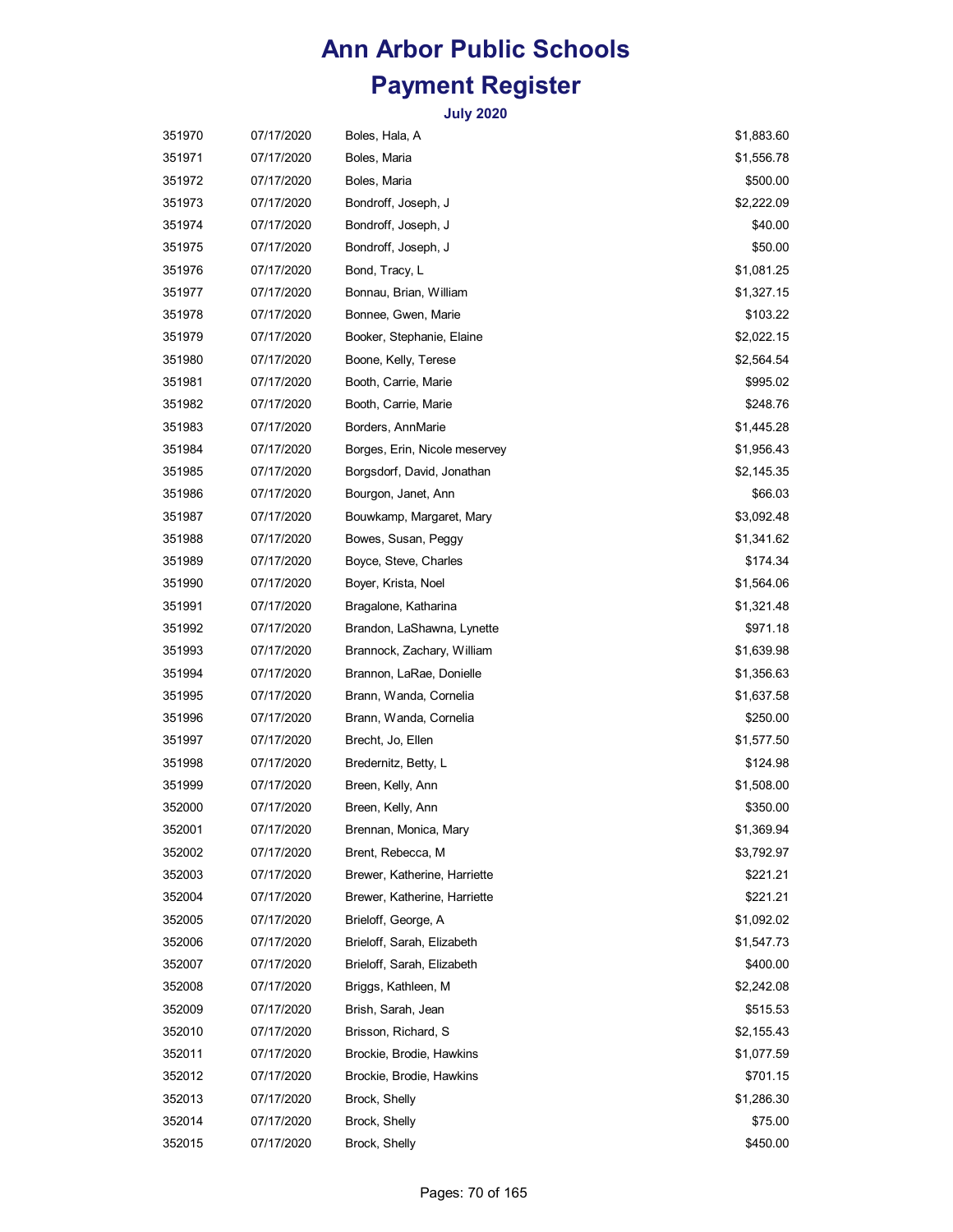| 352016 | 07/17/2020 | Brock, Yaminah, Subira             | \$435.00   |
|--------|------------|------------------------------------|------------|
| 352017 | 07/17/2020 | Brogno, Jennifer                   | \$1,943.86 |
| 352018 | 07/17/2020 | Brooks, David, Edwin               | \$1,059.39 |
| 352019 | 07/17/2020 | Brooks, Rose, Michele              | \$1,265.73 |
| 352020 | 07/17/2020 | Broom, Edward, M                   | \$2,733.61 |
| 352021 | 07/17/2020 | Brousseau, Anna, Elizabeth         | \$1,077.54 |
| 352022 | 07/17/2020 | Brower, Shelley, Lynn              | \$1,965.34 |
| 352023 | 07/17/2020 | Brown Jr, Anthony, Tyrone          | \$1,832.20 |
| 352024 | 07/17/2020 | Brown-Bass, Charissa               | \$719.34   |
| 352025 | 07/17/2020 | Brown-Bass, Charissa               | \$900.00   |
| 352026 | 07/17/2020 | Brown, Cheryl, Carmen              | \$2,234.58 |
| 352027 | 07/17/2020 | Brown, Jeffrey, David              | \$564.51   |
| 352028 | 07/17/2020 | Brown, Michael, Malik              | \$1,770.41 |
| 352029 | 07/17/2020 | Brown, Percy                       | \$424.79   |
| 352030 | 07/17/2020 | Brown, Susanna, De La Garza        | \$1,071.45 |
| 352031 | 07/17/2020 | Bruce, DeMario                     | \$457.18   |
| 352032 | 07/17/2020 | Bruell, Monica, Rose               | \$510.12   |
| 352033 | 07/17/2020 | Bruell, Monica, Rose               | \$75.00    |
| 352034 | 07/17/2020 | Bruggers, Joan, Elizabeth          | \$7,662.49 |
| 352035 | 07/17/2020 | Bruner, Susan                      | \$595.34   |
| 352036 | 07/17/2020 | Brunzell, Dennis, R                | \$1,732.19 |
| 352037 | 07/17/2020 | Brush, Wendy, L                    | \$1,298.85 |
| 352038 | 07/17/2020 | Brush, Wendy, L                    | \$838.01   |
| 352039 | 07/17/2020 | Bryant-lenardon, Jennifer, Ann     | \$1,474.65 |
| 352040 | 07/17/2020 | Bryant, Jerron, R                  | \$4,125.33 |
| 352041 | 07/17/2020 | Brynolf, Megan, Rose               | \$1,073.28 |
| 352042 | 07/17/2020 | Buchanan, Brian, William           | \$2,096.68 |
| 352043 | 07/17/2020 | Buckwalter, Mary, S.               | \$1,818.87 |
| 352044 | 07/17/2020 | Budds, Julie, Ann                  | \$1,508.93 |
| 352045 | 07/17/2020 | Bukis, Shannon, N                  | \$1,139.50 |
| 352046 | 07/17/2020 | Bullinger, Jodi, M                 | \$1,926.18 |
| 352047 | 07/17/2020 | Bullock, Leslee, Jones             | \$3,700.72 |
| 352048 | 07/17/2020 | Bunch, Helen, C                    | \$1,938.58 |
| 352049 | 07/17/2020 | Burau, Sharyl, D                   | \$1,752.22 |
| 352050 | 07/17/2020 | Burdick, Ann, Marie                | \$1,131.81 |
| 352051 | 07/17/2020 | Burdick, Julie, Linn               | \$1,575.60 |
| 352052 | 07/17/2020 | Burdick, Julie, Linn               | \$150.00   |
| 352053 | 07/17/2020 | Burge, Erica, Michelle             | \$2,157.27 |
| 352054 | 07/17/2020 | Burgireno, Joseph, Lester          | \$1,830.06 |
| 352055 | 07/17/2020 | Burgoyne, Cynthia, Brassert Bowman | \$472.74   |
| 352056 | 07/17/2020 | Burk, Courtney, Lynn               | \$1,037.97 |
| 352057 | 07/17/2020 | Burk, Courtney, Lynn               | \$80.00    |
| 352058 | 07/17/2020 | Burk, Courtney, Lynn               | \$850.00   |
| 352059 | 07/17/2020 | Burke, Lyndsay                     | \$1,013.37 |
| 352060 | 07/17/2020 | Burke, Rian, J                     | \$1,264.35 |
| 352061 | 07/17/2020 | Burke, Rian, J                     | \$480.00   |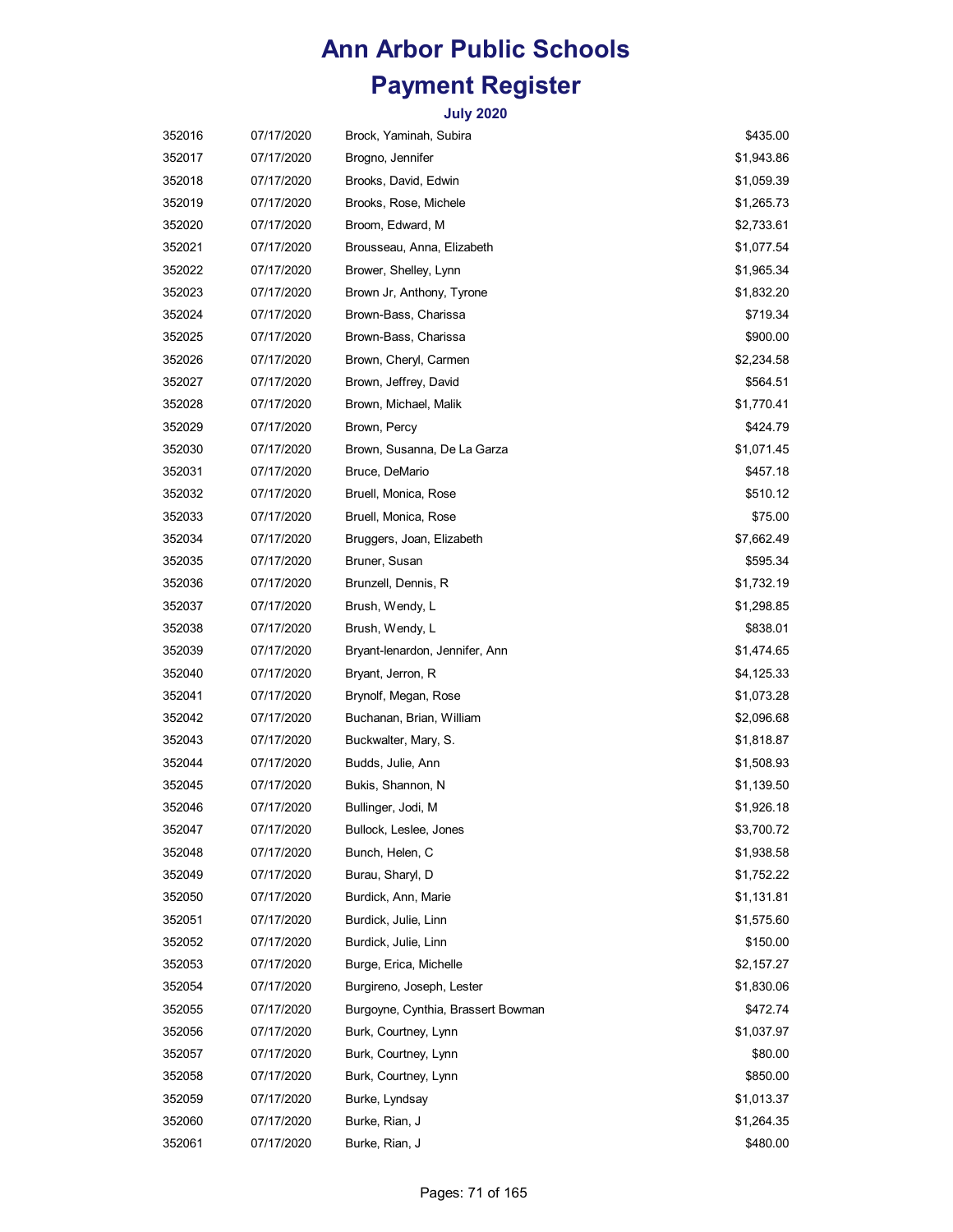| 352062 | 07/17/2020 | Burkhardt, Julia, Watt            | \$1,352.93 |
|--------|------------|-----------------------------------|------------|
| 352063 | 07/17/2020 | Burkhardt, Julia, Watt            | \$100.00   |
| 352064 | 07/17/2020 | Burlingame, Lisa, Nicole          | \$137.01   |
| 352065 | 07/17/2020 | Burns, Turinda, Terese            | \$616.63   |
| 352066 | 07/17/2020 | Burrill, Katharine, Fitzpatrick   | \$1,570.01 |
| 352067 | 07/17/2020 | Burton, Leona                     | \$1,782.78 |
| 352068 | 07/17/2020 | Busch Binetti, Heidi              | \$608.92   |
| 352069 | 07/17/2020 | Butler, Amy, N                    | \$1,374.22 |
| 352070 | 07/17/2020 | Butler, Christia, Louise munoz    | \$2,075.42 |
| 352071 | 07/17/2020 | Bybee, Carolyn, L                 | \$1,882.28 |
| 352072 | 07/17/2020 | Cacioppo, Shana, Mari             | \$1,784.38 |
| 352073 | 07/17/2020 | Cadavieco, Alexandria, Marie      | \$1,003.74 |
| 352074 | 07/17/2020 | Caine, David, Peter               | \$1,985.61 |
| 352075 | 07/17/2020 | Cain, Timothy, Joseph             | \$1,801.11 |
| 352076 | 07/17/2020 | Cain, Toni, Jeanine               | \$1,715.70 |
| 352077 | 07/17/2020 | Callahan, Rose, Marie             | \$2,359.45 |
| 352078 | 07/17/2020 | Callison, Anne, M                 | \$2,105.67 |
| 352079 | 07/17/2020 | Cameron, Natalie, Rose            | \$1,192.57 |
| 352080 | 07/17/2020 | Campbell, Ashley, Garvin          | \$1,648.44 |
| 352081 | 07/17/2020 | Campbell, John, T                 | \$2,027.98 |
| 352082 | 07/17/2020 | Campbell, Philip, P               | \$1,950.12 |
| 352083 | 07/17/2020 | Campbell, William, J.             | \$1,298.81 |
| 352084 | 07/17/2020 | Campbell, William, J.             | \$150.00   |
| 352085 | 07/17/2020 | Capitan, Danielle, H              | \$2,064.35 |
| 352086 | 07/17/2020 | Carden, Catherine, R              | \$671.07   |
| 352087 | 07/17/2020 | Carlin, Laura, K                  | \$1,883.10 |
| 352088 | 07/17/2020 | Carlin, Laura, K                  | \$250.00   |
| 352089 | 07/17/2020 | Carlson, Beth, Potter             | \$1,017.59 |
| 352090 | 07/17/2020 | Carlson, Stephanie, Marie         | \$2,117.55 |
| 352091 | 07/17/2020 | Carnegie, Ralph, G                | \$1,652.12 |
| 352092 | 07/17/2020 | Carpenter, Melissa, Erin          | \$2,158.91 |
| 352093 | 07/17/2020 | Carter, Angelique, Janice-Eulalia | \$542.30   |
| 352094 | 07/17/2020 | Carter, Che, A                    | \$3,034.72 |
| 352095 | 07/17/2020 | Carter, Che, A                    | \$150.00   |
| 352096 | 07/17/2020 | Carter, Che, A                    | \$30.00    |
| 352097 | 07/17/2020 | Carter, Che, A                    | \$20.00    |
| 352098 | 07/17/2020 | Carter, Che, A                    | \$20.00    |
| 352099 | 07/17/2020 | Carter, Cinque, G                 | \$618.08   |
| 352100 | 07/17/2020 | Carter, Stephanie, M              | \$1,715.91 |
| 352101 | 07/17/2020 | Carter, Stephanie, M              | \$200.00   |
| 352102 | 07/17/2020 | Carter, Tiffany, Lee              | \$1,289.26 |
| 352103 | 07/17/2020 | Cartman, Philip, James            | \$129.70   |
| 352104 | 07/17/2020 | Caruso, Jessica, Marie            | \$1,828.10 |
| 352105 | 07/17/2020 | Castillo, Jill, Therese           | \$1,639.63 |
| 352106 | 07/17/2020 | Castillo, Jill, Therese           | \$70.00    |
| 352107 | 07/17/2020 | Castron, Terri, Arlene            | \$949.09   |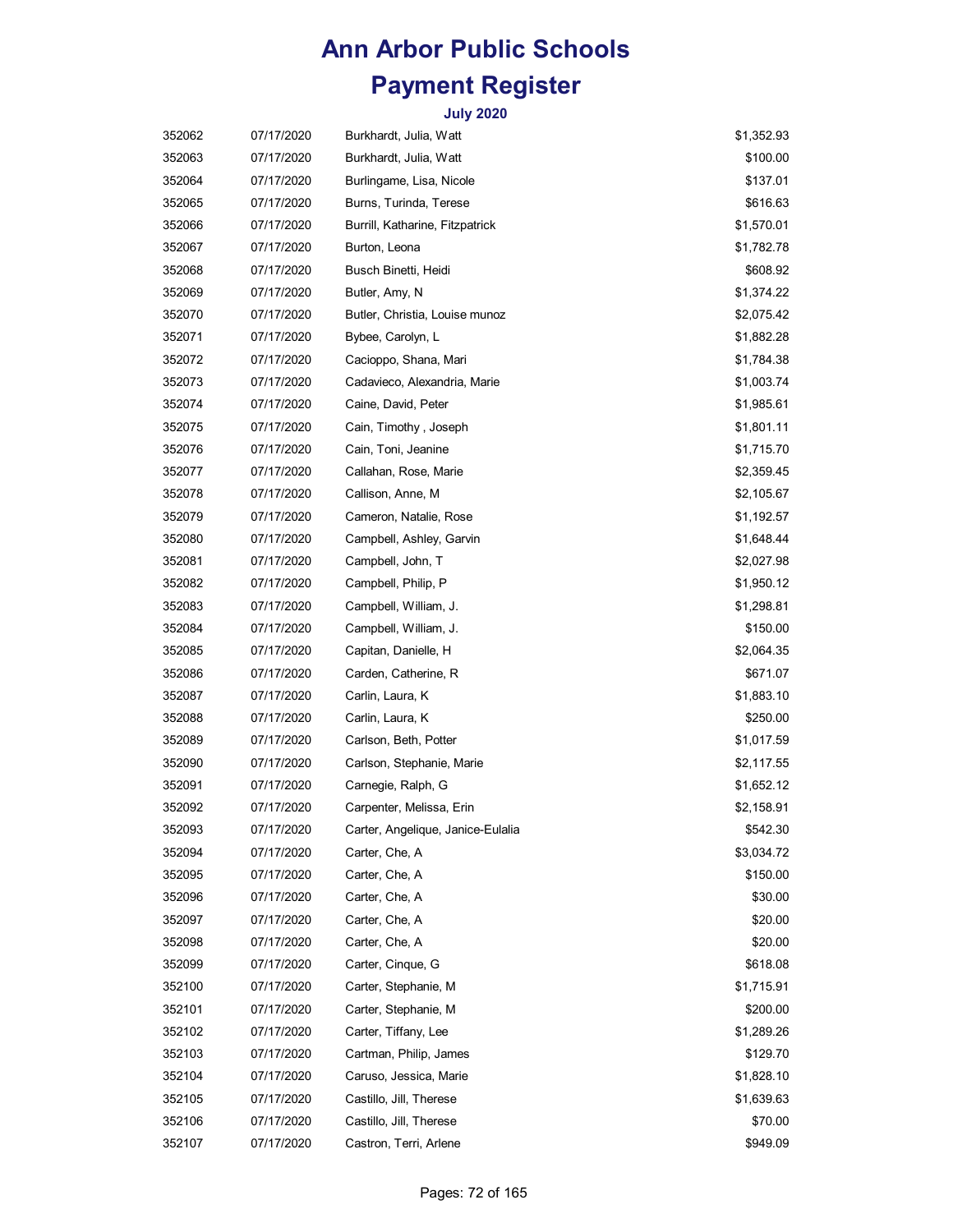| 352108 | 07/17/2020 | Catalano, Laura, Margaret           | \$2,107.08 |
|--------|------------|-------------------------------------|------------|
| 352109 | 07/17/2020 | Cavanaugh, Susan, Marie             | \$595.71   |
| 352110 | 07/17/2020 | Cech, Erika, Marie                  | \$1,590.87 |
| 352111 | 07/17/2020 | Cendrowski, Victoria                | \$352.56   |
| 352112 | 07/17/2020 | Centivany, Charles, Barry           | \$1,607.51 |
| 352113 | 07/17/2020 | Cerniglia, Henry, Christian nuwer   | \$1,441.54 |
| 352114 | 07/17/2020 | Cerrone, Breana                     | \$663.92   |
| 352115 | 07/17/2020 | Cesarz, Paula, Anne                 | \$1,228.25 |
| 352116 | 07/17/2020 | Chabot, Patricia, Louise            | \$994.96   |
| 352117 | 07/17/2020 | Chabot, Patricia, Louise            | \$175.00   |
| 352118 | 07/17/2020 | Chabot, Patricia, Louise            | \$613.66   |
| 352119 | 07/17/2020 | Chabot, Patricia, Louise            | \$175.00   |
| 352120 | 07/17/2020 | Chacon Iontin, Denise, Louise       | \$1,975.30 |
| 352121 | 07/17/2020 | Chalfant, Charles, Garrett          | \$2,569.25 |
| 352122 | 07/17/2020 | Chambers, Ann, Elizabeth            | \$1,908.50 |
| 352123 | 07/17/2020 | Chambers, Ann, Elizabeth            | \$100.00   |
| 352124 | 07/17/2020 | Chambers, Ann, Elizabeth            | \$100.00   |
| 352125 | 07/17/2020 | Champagne, Tina, Marie              | \$1,732.13 |
| 352126 | 07/17/2020 | Chance, Hookki                      | \$1,839.52 |
| 352127 | 07/17/2020 | Chang, Yung, Lien                   | \$638.74   |
| 352128 | 07/17/2020 | Chappell, Candace, Heather          | \$1,001.75 |
| 352129 | 07/17/2020 | Chappell, Lauren, Mae               | \$1,765.86 |
| 352130 | 07/17/2020 | Chartier, Jessica, Marie            | \$969.29   |
| 352131 | 07/17/2020 | Chatigny, Mary, Claire              | \$1,550.15 |
| 352132 | 07/17/2020 | Cheladyn, Kelly, Anne               | \$1,680.73 |
| 352133 | 07/17/2020 | Chen, Kyung, Hee                    | \$2,110.57 |
| 352134 | 07/17/2020 | Cherico, Cathy, Elizabeth           | \$294.43   |
| 352135 | 07/17/2020 | Chester, Carrie, Anne               | \$1,679.27 |
| 352136 | 07/17/2020 | Chmura, Michael, Beil               | \$1,974.70 |
| 352137 | 07/17/2020 | Choe, Veronica, Selim               | \$1,471.62 |
| 352138 | 07/17/2020 | Christiansen, Angela, Renee         | \$1,950.09 |
| 352139 | 07/17/2020 | Christopher Roe, Meaghan, Elizabeth | \$1,641.87 |
| 352140 | 07/17/2020 | Chrzasz-Reedy, Amanda, Rose         | \$1,202.10 |
| 352141 | 07/17/2020 | Chrzasz-Reedy, Amanda, Rose         | \$250.00   |
| 352142 | 07/17/2020 | Chung, Kyung, Jin                   | \$1,453.88 |
| 352143 | 07/17/2020 | Chung, Sandra, Eunjoo               | \$1,440.04 |
| 352144 | 07/17/2020 | Ciaverilla, Christina, Ann          | \$363.98   |
| 352145 | 07/17/2020 | Ciechanski, Lindsay, Gorman         | \$2,275.28 |
| 352146 | 07/17/2020 | Claar, Eve, M                       | \$2,971.77 |
| 352147 | 07/17/2020 | Claiborne, Tonya, Deshawn           | \$2,103.51 |
| 352148 | 07/17/2020 | Clark, Elizabeth, Anne              | \$1,497.96 |
| 352149 | 07/17/2020 | Clark, Laura, Ann                   | \$1,143.13 |
| 352150 | 07/17/2020 | Clark, Linda, Lee                   | \$534.53   |
| 352151 | 07/17/2020 | Clark, Linda, Lou                   | \$439.38   |
| 352152 | 07/17/2020 | Clarkson, Thomas, A                 | \$1,704.32 |
| 352153 | 07/17/2020 | Clement, Kayla, Corradini           | \$2,281.34 |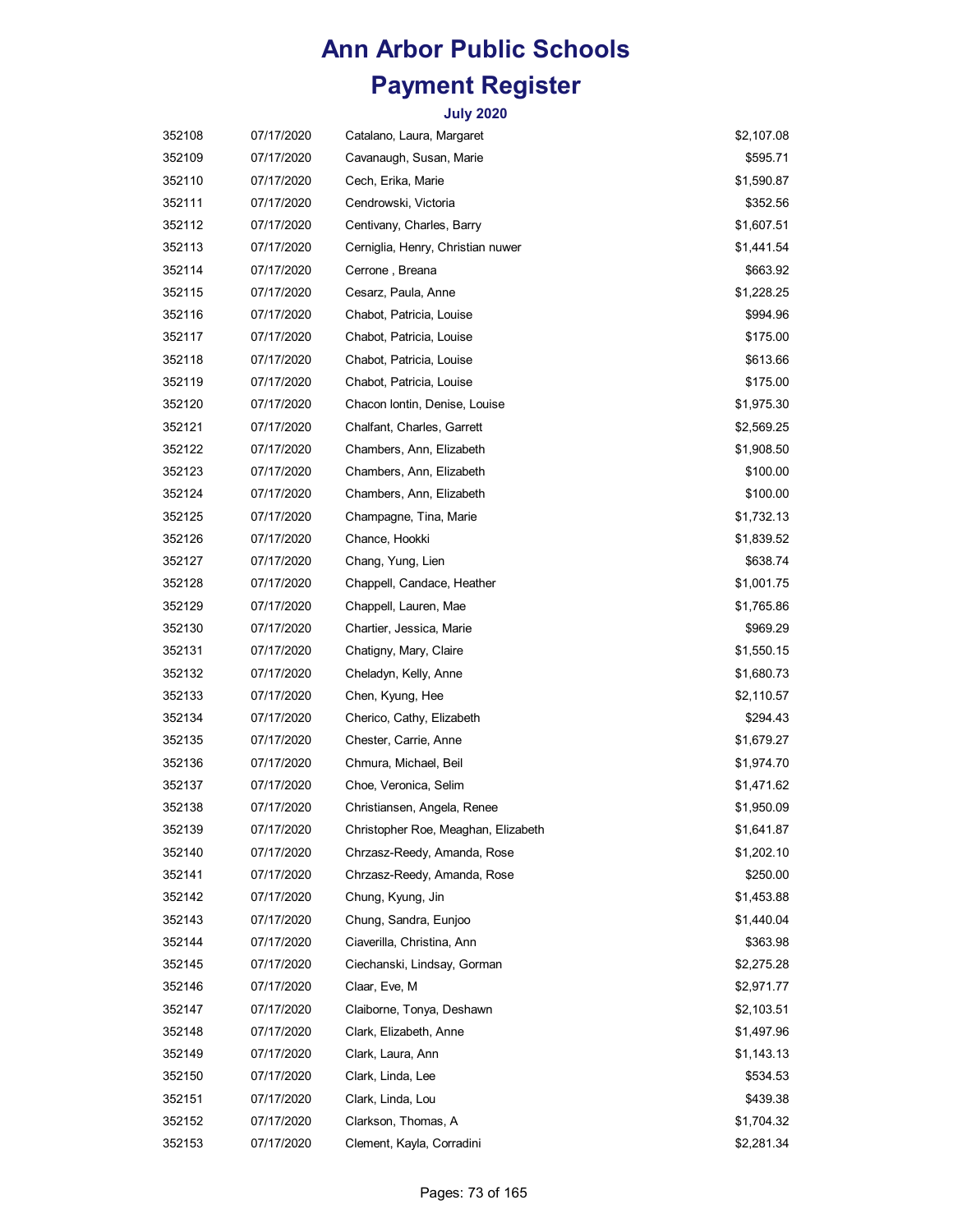| 352154 | 07/17/2020 | Clements, Brigette, N             | \$485.52   |
|--------|------------|-----------------------------------|------------|
| 352155 | 07/17/2020 | Clifton, Brianna, Lael            | \$776.44   |
| 352156 | 07/17/2020 | Cluley, Andrew, G                 | \$2,107.70 |
| 352157 | 07/17/2020 | Clyde, Carol, White               | \$1,967.85 |
| 352158 | 07/17/2020 | Clyde, Elizabeth, A               | \$1,435.08 |
| 352159 | 07/17/2020 | Coan, Laura, Elizabeth            | \$521.67   |
| 352160 | 07/17/2020 | Cobello, Daniel, L                | \$546.08   |
| 352161 | 07/17/2020 | Cocco, Nancy, Nemacheck           | \$910.73   |
| 352162 | 07/17/2020 | Cocco, Nancy, Nemacheck           | \$100.00   |
| 352163 | 07/17/2020 | Cocco, Nancy, Nemacheck           | \$100.00   |
| 352164 | 07/17/2020 | Cocco, Nancy, Nemacheck           | \$500.00   |
| 352165 | 07/17/2020 | Cocco, Nancy, Nemacheck           | \$400.00   |
| 352166 | 07/17/2020 | Colby, Jennifer, Evelyn           | \$3,225.73 |
| 352167 | 07/17/2020 | Colden, Patricia, E               | \$585.39   |
| 352168 | 07/17/2020 | Cole, Roberta, Suzanne            | \$1,503.80 |
| 352169 | 07/17/2020 | Collada, Sarah, Therese           | \$4,173.79 |
| 352170 | 07/17/2020 | Collins, Andrew, R                | \$1,620.89 |
| 352171 | 07/17/2020 | Collins, Peter, A                 | \$2,099.78 |
| 352172 | 07/17/2020 | Compton, Diane, Lynn              | \$389.68   |
| 352173 | 07/17/2020 | Compton, Diane, Lynn              | \$850.00   |
| 352174 | 07/17/2020 | Compton, Diane, Lynn              | \$845.24   |
| 352175 | 07/17/2020 | Comsa, David, A                   | \$4,142.43 |
| 352176 | 07/17/2020 | Concannon, Caitlin, Ann           | \$1,200.63 |
| 352177 | 07/17/2020 | Conedera, Michael, J              | \$1,696.46 |
| 352178 | 07/17/2020 | Conklin Jr, Terry, L              | \$1,727.86 |
| 352179 | 07/17/2020 | Conklin, Megan, L                 | \$1,754.89 |
| 352180 | 07/17/2020 | Conley IV, John, Franklin         | \$1,407.24 |
| 352181 | 07/17/2020 | Conner, Sarah, Marie              | \$1,477.96 |
| 352182 | 07/17/2020 | Connor, Karen, L                  | \$594.31   |
| 352183 | 07/17/2020 | Conte, Kevin, M.                  | \$1,721.72 |
| 352184 | 07/17/2020 | Cooke, June, J                    | \$1,486.60 |
| 352185 | 07/17/2020 | Cooke, June, J                    | \$300.00   |
| 352186 | 07/17/2020 | Cooke, June, J                    | \$200.00   |
| 352187 | 07/17/2020 | Cook, Jonathan, Andrew            | \$1,508.00 |
| 352188 | 07/17/2020 | Cook, Susanne, M                  | \$699.42   |
| 352189 | 07/17/2020 | Cooper, Gary, Lee                 | \$349.83   |
| 352190 | 07/17/2020 | Cooper, Jessica, B                | \$1,886.71 |
| 352191 | 07/17/2020 | Cooper, Mary, F                   | \$2,005.73 |
| 352192 | 07/17/2020 | Cooper, Nicole, Marie             | \$93.59    |
| 352193 | 07/17/2020 | Copeland, Brandon, Robert         | \$800.37   |
| 352194 | 07/17/2020 | Copeland, Ebone, Lynne chereese   | \$1,206.54 |
| 352195 | 07/17/2020 | Copeland, Ebone, Lynne chereese   | \$745.35   |
| 352196 | 07/17/2020 | Copeland, William, Steven-anthony | \$1,212.78 |
| 352197 | 07/17/2020 | Corcoran, Sarah, Brown            | \$1,410.39 |
| 352198 | 07/17/2020 | Corey, Alison michelle, Saalbach  | \$777.08   |
| 352199 | 07/17/2020 | Corlew, Linda, M                  | \$637.47   |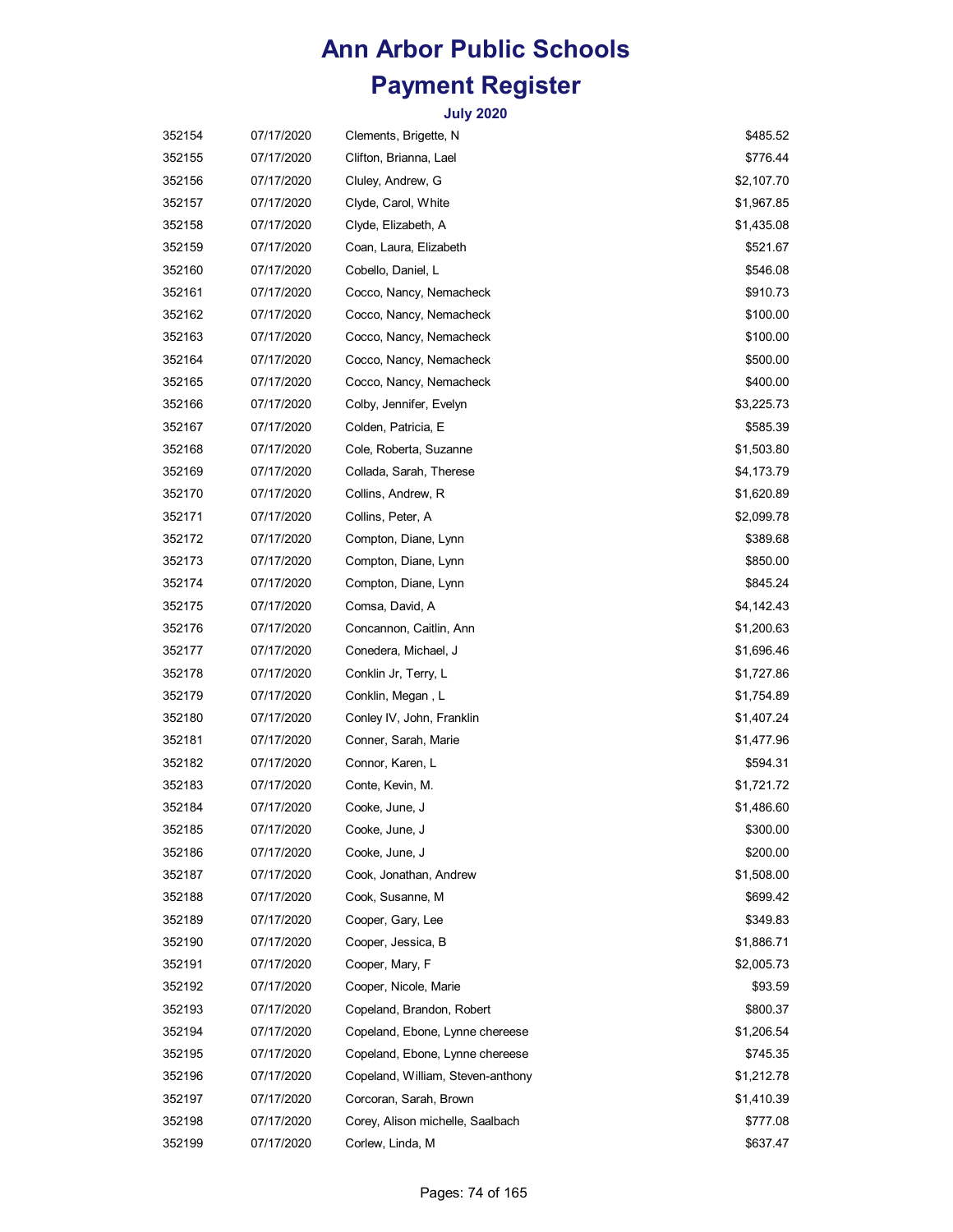| 352200 | 07/17/2020 | Corlew, Linda, M                     | \$637.47   |
|--------|------------|--------------------------------------|------------|
| 352201 | 07/17/2020 | Cornett, Tracy, Renee                | \$664.29   |
| 352202 | 07/17/2020 | Cornish, Mary, Margaret              | \$1,122.29 |
| 352203 | 07/17/2020 | Cornish, Mary, Margaret              | \$925.00   |
| 352204 | 07/17/2020 | Cornish, Mary, Margaret              | \$5.00     |
| 352205 | 07/17/2020 | Coron, Steven, P                     | \$1,687.12 |
| 352206 | 07/17/2020 | Coron, Steven, P                     | \$506.00   |
| 352207 | 07/17/2020 | Costakis, Christina, Delacroix       | \$1,115.58 |
| 352208 | 07/17/2020 | Coulson-mobley, Kimberly, Ann        | \$1,830.97 |
| 352209 | 07/17/2020 | Coulson-mobley, Kimberly, Ann        | \$150.00   |
| 352210 | 07/17/2020 | Coulson-mobley, Kimberly, Ann        | \$10.00    |
| 352211 | 07/17/2020 | Courage, Anna, Katerina              | \$1,708.69 |
| 352212 | 07/17/2020 | Court, Gary, R                       | \$2,376.11 |
| 352213 | 07/17/2020 | Coveney, Devin, Malecha              | \$1,322.39 |
| 352214 | 07/17/2020 | Cox, Alisa, Michelle                 | \$828.39   |
| 352215 | 07/17/2020 | Craig-Stolaruk, Corinne, Louise      | \$770.25   |
| 352216 | 07/17/2020 | Cramer, Katherine, Rose              | \$1,021.25 |
| 352217 | 07/17/2020 | Cramer, Michael, D                   | \$2,046.07 |
| 352218 | 07/17/2020 | Crawford, Janine, L                  | \$504.31   |
| 352219 | 07/17/2020 | Creal, Colleen, Rose                 | \$443.63   |
| 352220 | 07/17/2020 | Crenshaw, Kelly, Marie               | \$937.53   |
| 352221 | 07/17/2020 | Crenshaw, Kelly, Marie               | \$800.00   |
| 352222 | 07/17/2020 | Creswell, Kimberly, Ruth             | \$1,385.09 |
| 352223 | 07/17/2020 | Crisostomo, Cara, Janell             | \$158.36   |
| 352224 | 07/17/2020 | Crook, Nishi, Anjali                 | \$1,178.92 |
| 352225 | 07/17/2020 | Crosby, Linda, Renee                 | \$1,877.68 |
| 352226 | 07/17/2020 | Cross, Desiree, Nicol                | \$1,942.62 |
| 352227 | 07/17/2020 | Crowe, Kristin, Nicole               | \$2,852.95 |
| 352228 | 07/17/2020 | Crowe, Kristin, Nicole               | \$400.00   |
| 352229 | 07/17/2020 | Crowell, Kristi, Marie               | \$1,640.04 |
| 352230 | 07/17/2020 | Crowley, Jessica                     | \$1,620.89 |
| 352231 | 07/17/2020 | Cruz, Jessica, Lauren                | \$1,535.52 |
| 352232 | 07/17/2020 | Cucu, Samantha, R                    | \$2,227.66 |
| 352233 | 07/17/2020 | Culbertson, Christopher, Carlos Rene | \$2,278.93 |
| 352234 | 07/17/2020 | Culver, Tamara, Lyn                  | \$1,591.28 |
| 352235 | 07/17/2020 | Cummer, Anthony, S.                  | \$2,086.36 |
| 352236 | 07/17/2020 | Cunningham, Julie, Harness           | \$1,266.72 |
| 352237 | 07/17/2020 | Cunningham, Peter, Alexander         | \$2,154.94 |
| 352238 | 07/17/2020 | Cupit, Robert, Henry                 | \$1,182.25 |
| 352239 | 07/17/2020 | Curry, Matthew, T                    | \$943.26   |
| 352240 | 07/17/2020 | Curtis, Christopher, B               | \$3,182.78 |
| 352241 | 07/17/2020 | Curtis, Shirley, J                   | \$478.29   |
| 352242 | 07/17/2020 | Curtis, Shirley, J                   | \$50.00    |
| 352243 | 07/17/2020 | Curtis, Shirley, J                   | \$20.00    |
| 352244 | 07/17/2020 | Czajka, Kelly, Lynn                  | \$1,980.06 |
| 352245 | 07/17/2020 | Czajka, Kelly, Lynn                  | \$30.00    |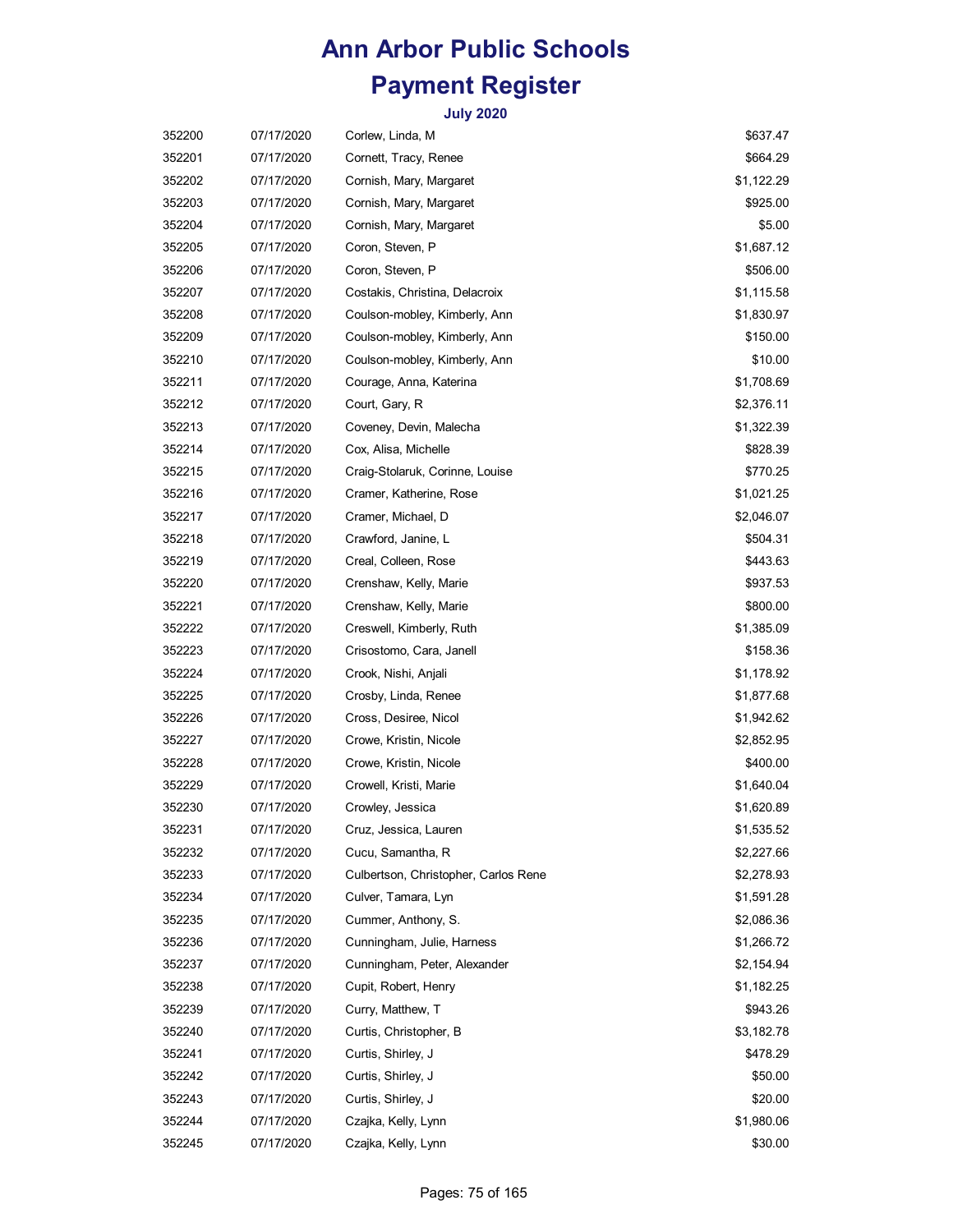| 352246 | 07/17/2020 | Czuchnowsky, Larissa, Ann        | \$1,792.99 |
|--------|------------|----------------------------------|------------|
| 352247 | 07/17/2020 | D'Souza, Vanessa, Villa Mathilda | \$853.08   |
| 352248 | 07/17/2020 | D'Souza, Vanessa, Villa Mathilda | \$213.27   |
| 352249 | 07/17/2020 | Daddow, Jennifer, L              | \$4,085.17 |
| 352250 | 07/17/2020 | Dalmia, Monica                   | \$1,453.45 |
| 352251 | 07/17/2020 | Daman, Erika, Rae                | \$2,862.46 |
| 352252 | 07/17/2020 | Damery, Robert, Douglas          | \$1,355.74 |
| 352253 | 07/17/2020 | Damron, Michael, L               | \$532.18   |
| 352254 | 07/17/2020 | Daniel, Ameer, A                 | \$1,894.05 |
| 352255 | 07/17/2020 | Daniel, Delisia, Pinder          | \$496.28   |
| 352256 | 07/17/2020 | Daniel, Ellen, Marie             | \$1,757.66 |
| 352257 | 07/17/2020 | Danuloff, Tracey, Ellen          | \$639.31   |
| 352258 | 07/17/2020 | Danziger, Samantha, Marie        | \$1,482.32 |
| 352259 | 07/17/2020 | Darragh, Benjamin, J             | \$2,793.40 |
| 352260 | 07/17/2020 | Darroch-Dean, Bonnie, J          | \$585.17   |
| 352261 | 07/17/2020 | Daugherty, Evelyn, Prins         | \$3,999.05 |
| 352262 | 07/17/2020 | Davis, Kevin, James              | \$952.41   |
| 352263 | 07/17/2020 | Davis, Laura, A                  | \$2,052.51 |
| 352264 | 07/17/2020 | Davis, Nicole, Ellen             | \$2,484.54 |
| 352265 | 07/17/2020 | Davis, Shawn, Alan               | \$862.69   |
| 352266 | 07/17/2020 | Davis, Shawn, Alan               | \$1,000.00 |
| 352267 | 07/17/2020 | Dawson, Gretchen, E              | \$1,668.97 |
| 352268 | 07/17/2020 | Day, Cheryl, L                   | \$1,851.24 |
| 352269 | 07/17/2020 | Day, Cheryl, L                   | \$90.00    |
| 352270 | 07/17/2020 | Dazer, Caryl, M                  | \$427.93   |
| 352271 | 07/17/2020 | De pasquale, Natalie             | \$2,133.81 |
| 352272 | 07/17/2020 | De rosia, Maria, Bustillo        | \$1,873.76 |
| 352273 | 07/17/2020 | Deacon, Rachel                   | \$923.33   |
| 352274 | 07/17/2020 | DeAngelis, Paul, C               | \$2,999.73 |
| 352275 | 07/17/2020 | Dean, Kimberly, Lynn             | \$1,216.44 |
| 352276 | 07/17/2020 | Debeaudry, Melanie, Ann          | \$446.29   |
| 352277 | 07/17/2020 | DeBiasi, Zachary, John           | \$1,253.04 |
| 352278 | 07/17/2020 | DeJesus, Melissa, Marie          | \$1,495.73 |
| 352279 | 07/17/2020 | DeJonge, Nathan                  | \$548.98   |
| 352280 | 07/17/2020 | Dekeyzer, Carol, Suzanne         | \$2,070.55 |
| 352281 | 07/17/2020 | DeLano, Sujata, S                | \$2,033.43 |
| 352282 | 07/17/2020 | Delise, Andrea, Toni             | \$1,586.88 |
| 352283 | 07/17/2020 | Delis, Mary, Beth                | \$1,394.64 |
| 352284 | 07/17/2020 | Deller-Antieau, Amy, Jo          | \$1,603.85 |
| 352285 | 07/17/2020 | Delles, Tammie, Lyn              | \$1,940.31 |
| 352286 | 07/17/2020 | Delles, Tammie, Lyn              | \$50.00    |
| 352287 | 07/17/2020 | DeLong, Emily, Susan             | \$1,766.80 |
| 352288 | 07/17/2020 | Demek, Erin, Nicole-Allen        | \$796.44   |
| 352289 | 07/17/2020 | Demek, Erin, Nicole-Allen        | \$500.00   |
| 352290 | 07/17/2020 | DeMoss, Jeffrey, Alden           | \$1,822.91 |
| 352291 | 07/17/2020 | Demps, Erinn, Lillian            | \$1,443.18 |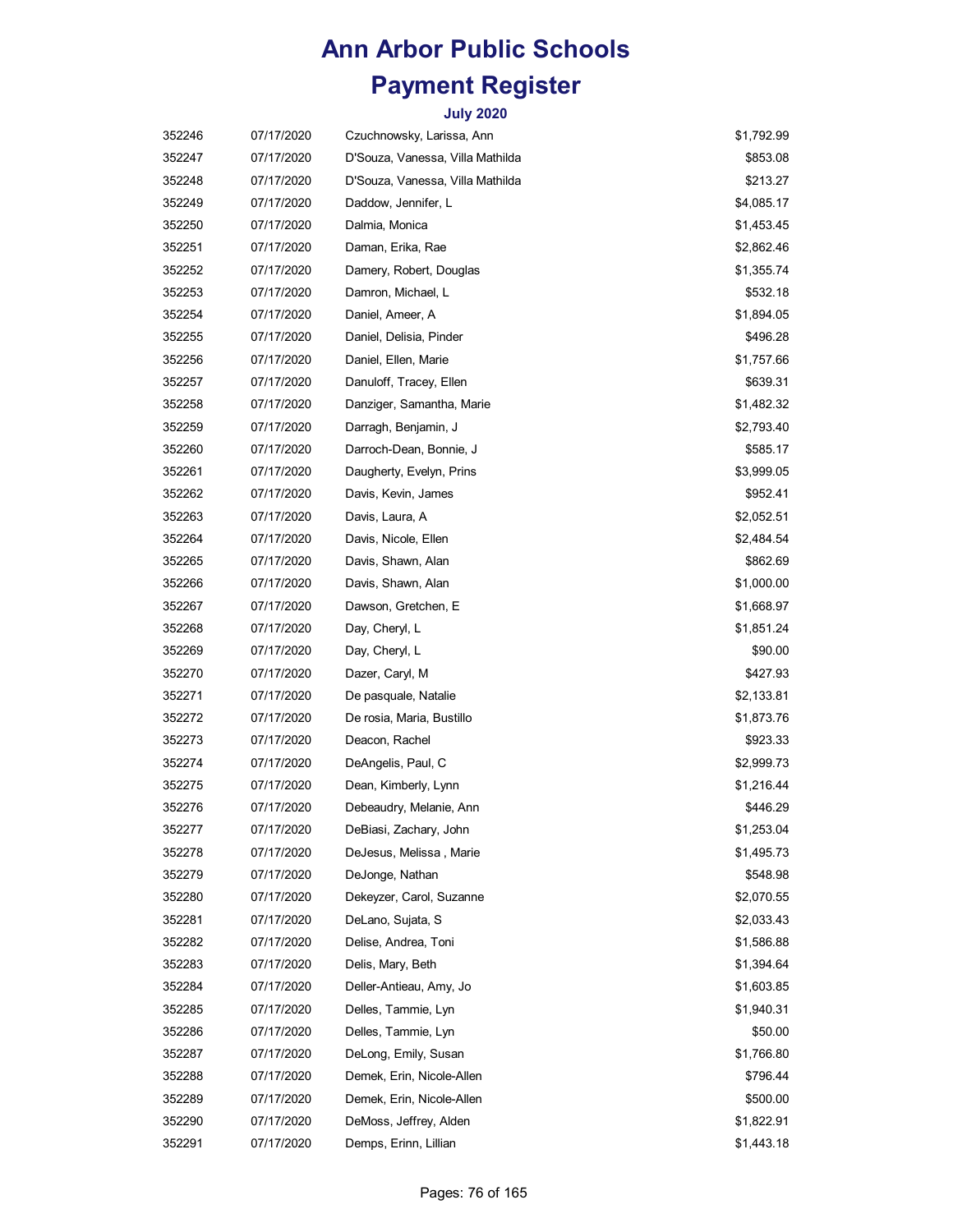| 352292 | 07/17/2020 | Demunnik, Angele, Denise        | \$684.66   |
|--------|------------|---------------------------------|------------|
| 352293 | 07/17/2020 | Dennis, Dawn, P                 | \$1,404.09 |
| 352294 | 07/17/2020 | Dennis, Dawn, P                 | \$340.00   |
| 352295 | 07/17/2020 | Dennis, Dawn, P                 | \$150.00   |
| 352296 | 07/17/2020 | Dennis, Dawn, P                 | \$10.00    |
| 352297 | 07/17/2020 | Dennis, Dawn, P                 | \$10.00    |
| 352298 | 07/17/2020 | Depasquale, Charles, J          | \$1,248.82 |
| 352299 | 07/17/2020 | DePaulis, Daniel, Anton         | \$1,472.06 |
| 352300 | 07/17/2020 | Desomma, Kerri, Rene            | \$1,838.96 |
| 352301 | 07/17/2020 | Desprez, Zachary, Paul          | \$1,089.15 |
| 352302 | 07/17/2020 | DeView, Kathleen, A             | \$1,702.80 |
| 352303 | 07/17/2020 | Devine, Jack, Daniel            | \$1,670.90 |
| 352304 | 07/17/2020 | Devine, Kristin, Ann            | \$1,324.40 |
| 352305 | 07/17/2020 | Dewolf, Lawrence, Charles       | \$2,349.59 |
| 352306 | 07/17/2020 | Dey, Alexandra, Agnieszka       | \$1,639.77 |
| 352307 | 07/17/2020 | Deyoung, David, A               | \$2,532.55 |
| 352308 | 07/17/2020 | DeYoung, Noreen, F Horowitz     | \$678.43   |
| 352309 | 07/17/2020 | DiBella, Renea, Kathleen        | \$1,170.02 |
| 352310 | 07/17/2020 | Dickerson, Brian, R             | \$1,413.50 |
| 352311 | 07/17/2020 | Dickerson, Brian, R             | \$471.17   |
| 352312 | 07/17/2020 | Dickie, Suzanne, C              | \$2,107.33 |
| 352313 | 07/17/2020 | Difranco, Carmen, J             | \$2,105.68 |
| 352314 | 07/17/2020 | Difranco, Mary, B               | \$2,090.37 |
| 352315 | 07/17/2020 | Dills, Laura, E                 | \$631.48   |
| 352316 | 07/17/2020 | Dimas, Elvira, Jamileth         | \$1,063.01 |
| 352317 | 07/17/2020 | Dishman, Donna, S               | \$1,238.05 |
| 352318 | 07/17/2020 | Dishman, Donna, S               | \$1,000.00 |
| 352319 | 07/17/2020 | Dobbins, Asia, Sharae           | \$350.59   |
| 352320 | 07/17/2020 | Dobbins, Asia, Sharae           | \$50.00    |
| 352321 | 07/17/2020 | Dodson, Seth, M                 | \$1,771.81 |
| 352322 | 07/17/2020 | Dohm, Kathleen, Cori-Kipp       | \$1,266.89 |
| 352323 | 07/17/2020 | Domangue, Jessica, Erin Schiltz | \$1,594.98 |
| 352324 | 07/17/2020 | Dominick, Sarah, Diane          | \$1,583.27 |
| 352325 | 07/17/2020 | Donnelly, Julie, Ann            | \$2,081.74 |
| 352326 | 07/17/2020 | Donnelly, Mark, Andrew          | \$2,230.84 |
| 352327 | 07/17/2020 | Dorn, Kevin, C                  | \$925.40   |
| 352328 | 07/17/2020 | Dorr, Ashley, Grace             | \$1,110.62 |
| 352329 | 07/17/2020 | Dorris, Patricia, Marie         | \$914.26   |
| 352330 | 07/17/2020 | Dorsey, Dante, Demond           | \$2,206.71 |
| 352331 | 07/17/2020 | Dorsey, Michelle, Elizabeth     | \$2,284.72 |
| 352332 | 07/17/2020 | Dow, Jessica, Mae               | \$1,390.32 |
| 352333 | 07/17/2020 | Down, S Dianne                  | \$1,620.90 |
| 352334 | 07/17/2020 | Down, S Dianne                  | \$425.00   |
| 352335 | 07/17/2020 | Downs, Chad, D                  | \$1,879.00 |
| 352336 | 07/17/2020 | Doyle, Nicholas, William        | \$943.21   |
| 352337 | 07/17/2020 | Drago, Christine, M             | \$1,521.39 |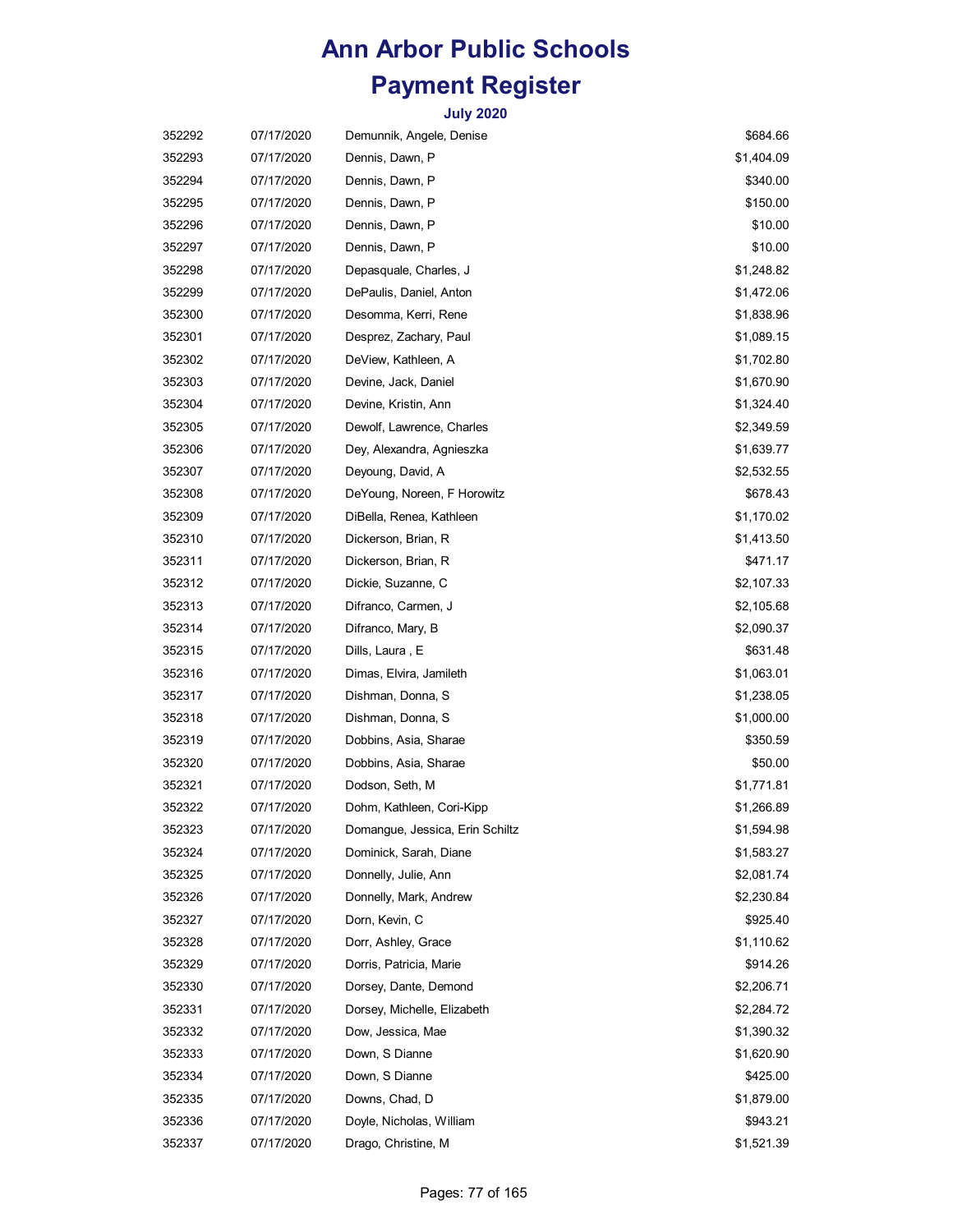| 352338 | 07/17/2020 | Drake, Leann, R               | \$8.05     |
|--------|------------|-------------------------------|------------|
| 352339 | 07/17/2020 | Draves, Karen, Elizabeth      | \$1,439.04 |
| 352340 | 07/17/2020 | Dresch, Dane                  | \$1,923.26 |
| 352341 | 07/17/2020 | Dresch, Dane                  | \$100.00   |
| 352342 | 07/17/2020 | Drummer, Lakeisha, Danielle   | \$1,921.12 |
| 352343 | 07/17/2020 | Dubreuil, Sophia, S           | \$2,274.67 |
| 352344 | 07/17/2020 | Dubreuil, Sophia, S           | \$300.00   |
| 352345 | 07/17/2020 | Ducker, Ashley, Bridendall    | \$1,618.56 |
| 352346 | 07/17/2020 | Dudley, Dianne, Lynn          | \$3,979.63 |
| 352347 | 07/17/2020 | Duggins, Thomas, N            | \$1,764.00 |
| 352348 | 07/17/2020 | Duman, Jennifer, Ellen        | \$1,839.77 |
| 352349 | 07/17/2020 | Dumas, Martha, Jean           | \$1,246.10 |
| 352350 | 07/17/2020 | Dunbar, Ross, W               | \$2,014.68 |
| 352351 | 07/17/2020 | Duncan, Janet, Hunter         | \$879.28   |
| 352352 | 07/17/2020 | Durbin, Lynette, Marie        | \$187.35   |
| 352353 | 07/17/2020 | Durell, Jennifer, Lynn        | \$4,428.32 |
| 352354 | 07/17/2020 | Durell, Jennifer, Lynn        | \$150.00   |
| 352355 | 07/17/2020 | Durham, Lisa, Ruckman         | \$965.22   |
| 352356 | 07/17/2020 | Dye, Robin, Jeanne            | \$1,342.06 |
| 352357 | 07/17/2020 | Dziedzic, Susan, Judith       | \$2,026.16 |
| 352358 | 07/17/2020 | Dziedzic, Susan, Judith       | \$100.00   |
| 352359 | 07/17/2020 | Easley, Shaquita, Jenene      | \$2,056.66 |
| 352360 | 07/17/2020 | Eaton, Shelby, Paige          | \$1,064.10 |
| 352361 | 07/17/2020 | Eberts, Alison, Martha        | \$1,526.27 |
| 352362 | 07/17/2020 | Eccleston, Rolando, Alfonso   | \$532.63   |
| 352363 | 07/17/2020 | Edman, Karen, Lynn            | \$665.33   |
| 352364 | 07/17/2020 | Edman, Karen, Lynn            | \$100.00   |
| 352365 | 07/17/2020 | Edmondson, Marcus, Sean       | \$3,979.95 |
| 352366 | 07/17/2020 | Edwards, Kayna                | \$2,124.98 |
| 352367 | 07/17/2020 | El-Hussieny, Mohamed, H       | \$1,604.57 |
| 352368 | 07/17/2020 | Elam, Kelly, Lynn             | \$725.70   |
| 352369 | 07/17/2020 | Elam, Kelly, Lynn             | \$75.00    |
| 352370 | 07/17/2020 | Elam, Sharell, G              | \$1,713.38 |
| 352371 | 07/17/2020 | Eldon, Aimee, Grant           | \$974.29   |
| 352372 | 07/17/2020 | Eldon, Aimee, Grant           | \$840.00   |
| 352373 | 07/17/2020 | Eldon, Sean, M                | \$897.93   |
| 352374 | 07/17/2020 | Eldon, Sean, M                | \$840.00   |
| 352375 | 07/17/2020 | Eliason, Philip, James        | \$1,853.00 |
| 352376 | 07/17/2020 | Eliason, Philip, James        | \$350.00   |
| 352377 | 07/17/2020 | Elliott, Jenifer, T           | \$466.12   |
| 352378 | 07/17/2020 | Ellis, Genevra, English       | \$2,062.84 |
| 352379 | 07/17/2020 | Elmore, Casey, Marie          | \$3,275.02 |
| 352380 | 07/17/2020 | Embry, Marie lynette, Frasier | \$2,164.91 |
| 352381 | 07/17/2020 | Emery, Kathleen, Lynn         | \$1,125.41 |
| 352382 | 07/17/2020 | English, Stacy, Catherine     | \$1,457.50 |
| 352383 | 07/17/2020 | Epler, Alison, Clare          | \$7,419.63 |
|        |            |                               |            |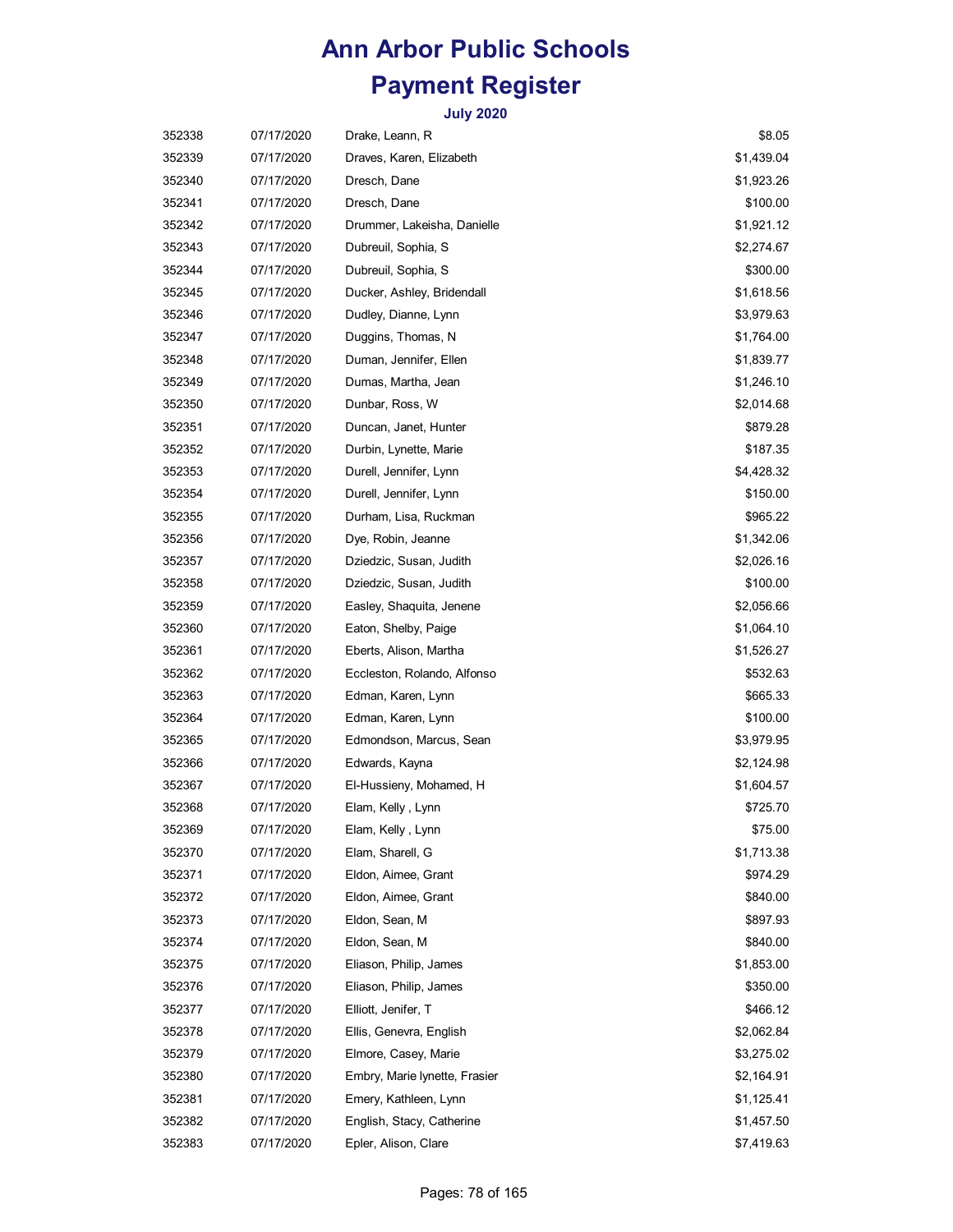| 352384 | 07/17/2020 | Epps, Shannon, Mika                | \$2,584.17 |
|--------|------------|------------------------------------|------------|
| 352385 | 07/17/2020 | Epps, Shannon, Mika                | \$125.00   |
| 352386 | 07/17/2020 | Erd, Alexandria, Agnes             | \$509.22   |
| 352387 | 07/17/2020 | Erickson, Christopher, Patrick     | \$2,115.99 |
| 352388 | 07/17/2020 | Erickson, Theresa, Kathleen        | \$1,885.81 |
| 352389 | 07/17/2020 | Esper, Sunnie, Colleen             | \$2,742.78 |
| 352390 | 07/17/2020 | Essenberg, Brigid, Rose            | \$1,378.07 |
| 352391 | 07/17/2020 | Etz, Daniel, J                     | \$434.53   |
| 352392 | 07/17/2020 | Evaldson, Sally, M                 | \$2,119.78 |
| 352393 | 07/17/2020 | Evans-Anderson, Ro-Adrienn, Denese | \$500.32   |
| 352394 | 07/17/2020 | Evans, Marlana, Marie              | \$1,094.28 |
| 352395 | 07/17/2020 | Even, Sarah, Jane                  | \$407.45   |
| 352396 | 07/17/2020 | Everard, Jolene, Gail              | \$1,047.54 |
| 352397 | 07/17/2020 | Everett, Paula, J                  | \$1,816.47 |
| 352398 | 07/17/2020 | Face, Andrew, M                    | \$1,621.74 |
| 352399 | 07/17/2020 | Faison, Nakesha                    | \$1,790.50 |
| 352400 | 07/17/2020 | Fata, Alexandria, Danielle         | \$1,173.13 |
| 352401 | 07/17/2020 | Fawk, Jaclyn, Mae                  | \$1,392.62 |
| 352402 | 07/17/2020 | Feasel, Caitlyn, Jean              | \$1,046.75 |
| 352403 | 07/17/2020 | Federhofer, Claire                 | \$1,186.69 |
| 352404 | 07/17/2020 | Feliks, Alaina, Dillon             | \$1,354.06 |
| 352405 | 07/17/2020 | Fenech, Megan, Leigh               | \$2,844.44 |
| 352406 | 07/17/2020 | Ferguson, Keisha, Monique          | \$2,358.59 |
| 352407 | 07/17/2020 | Fidishin, Marianne                 | \$3,338.36 |
| 352408 | 07/17/2020 | Fields Jacobs, Maya, Elyse         | \$930.22   |
| 352409 | 07/17/2020 | Fields, Noncy, Canise              | \$615.09   |
| 352410 | 07/17/2020 | Fields, Sadarra, Jaclyn            | \$1,124.51 |
| 352411 | 07/17/2020 | Filipiak, Joseph, Jerald           | \$512.63   |
| 352412 | 07/17/2020 | Fillmore, Andrew                   | \$1,465.95 |
| 352413 | 07/17/2020 | Fillmore, Andrew                   | \$1,563.83 |
| 352414 | 07/17/2020 | Finch, William, H                  | \$243.14   |
| 352415 | 07/17/2020 | Finkbeiner, Andrew, David          | \$1,761.19 |
| 352416 | 07/17/2020 | Finkbeiner, Katherine, Elizabeth   | \$1,366.07 |
| 352417 | 07/17/2020 | Finkle, Robert, M                  | \$1,408.94 |
| 352418 | 07/17/2020 | Fisher, David, M                   | \$1,592.25 |
| 352419 | 07/17/2020 | Fisher, David, M                   | \$600.00   |
| 352420 | 07/17/2020 | Fisher, Kimberly                   | \$1,740.24 |
| 352421 | 07/17/2020 | Fisher, Kimberly                   | \$50.00    |
| 352422 | 07/17/2020 | Fisher, Millicent                  | \$1,905.36 |
| 352423 | 07/17/2020 | Fitch, Sheila, M                   | \$370.28   |
| 352424 | 07/17/2020 | Fitzgerald, Caroline, A            | \$1,853.62 |
| 352425 | 07/17/2020 | Fitzgerald, Debra, Mclean          | \$1,929.58 |
| 352426 | 07/17/2020 | Fitzgibbon, Andrea, Joyce Wickham  | \$1,310.58 |
| 352427 | 07/17/2020 | Fleming, Brittany, Elizabeth       | \$1,404.33 |
| 352428 | 07/17/2020 | Fleming, Jessica, Lynn             | \$1,984.24 |
| 352429 | 07/17/2020 | Fleury, Anna, Aimee                | \$1,911.27 |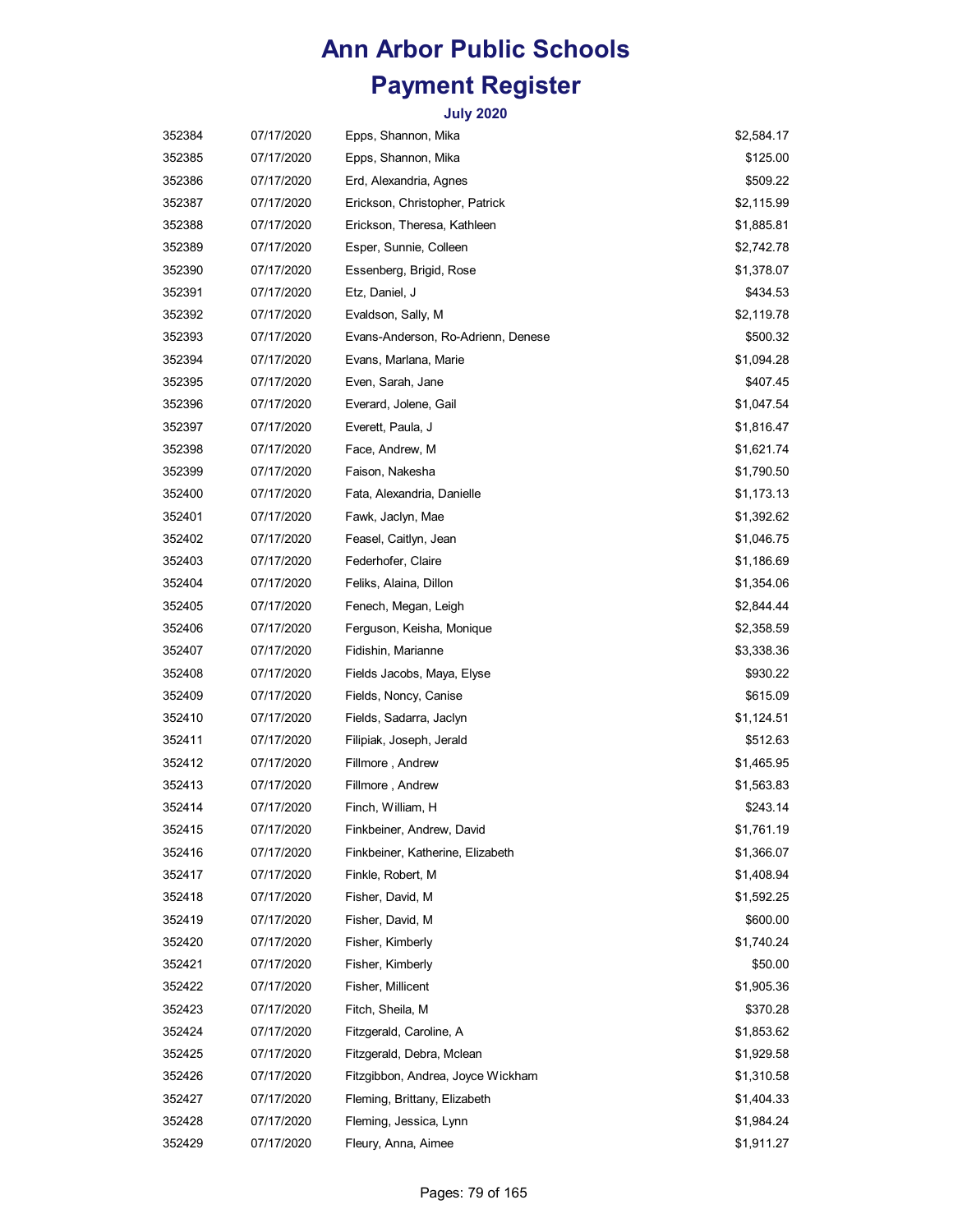| 352430 | 07/17/2020 | Flores, Jeremy, Jacob            | \$1,814.79 |
|--------|------------|----------------------------------|------------|
| 352431 | 07/17/2020 | Floyd, LaKeisha, Lomica          | \$1,294.93 |
| 352432 | 07/17/2020 | Flynn, Catherine, T              | \$1,146.36 |
| 352433 | 07/17/2020 | Flynn, Melissa, Marie            | \$1,279.75 |
| 352434 | 07/17/2020 | Foco, Rodolfo, Alberto           | \$7.04     |
| 352435 | 07/17/2020 | Ford, Andrea, Michelle           | \$578.80   |
| 352436 | 07/17/2020 | Ford, Courtney, J                | \$728.50   |
| 352437 | 07/17/2020 | Ford, Rhonda, Michelle           | \$36.13    |
| 352438 | 07/17/2020 | Foresi, Kelly, Marie             | \$596.82   |
| 352439 | 07/17/2020 | Foster, Robert, Andrew           | \$1,543.81 |
| 352440 | 07/17/2020 | Fox Jr, Robert, James            | \$1,835.67 |
| 352441 | 07/17/2020 | Frailey, Tracie, Kathleen        | \$2,211.20 |
| 352442 | 07/17/2020 | Francoeur, Darci, Kay            | \$2,897.23 |
| 352443 | 07/17/2020 | Francoeur, Darci, Kay            | \$555.32   |
| 352444 | 07/17/2020 | Franzen, Megan, Donegan          | \$1,791.59 |
| 352445 | 07/17/2020 | Franzen, Megan, Donegan          | \$150.00   |
| 352446 | 07/17/2020 | Frazer, Rebecca, Elizabeth       | \$245.58   |
| 352447 | 07/17/2020 | Frazer, Susan, Marie             | \$680.70   |
| 352448 | 07/17/2020 | Freece, Stephen, C               | \$1,706.23 |
| 352449 | 07/17/2020 | Friday, Pamela, Lee              | \$1,765.73 |
| 352450 | 07/17/2020 | Friday, Steven                   | \$1,489.79 |
| 352451 | 07/17/2020 | Frierson, Teresa                 | \$1,350.35 |
| 352452 | 07/17/2020 | Frierson, Teresa                 | \$803.05   |
| 352453 | 07/17/2020 | Friske, Regina, Marie            | \$1,775.13 |
| 352454 | 07/17/2020 | Frontier, Amy, M                 | \$1,629.58 |
| 352455 | 07/17/2020 | Fuller, Madeleine, De fils       | \$1,928.95 |
| 352456 | 07/17/2020 | Fuller, Russell, F               | \$2,178.67 |
| 352457 | 07/17/2020 | Fullerton, Charlotte, Kelly      | \$1,242.88 |
| 352458 | 07/17/2020 | Funk-Carter, Kathryn, Grace      | \$1,560.76 |
| 352459 | 07/17/2020 | Furspan, Carissa                 | \$15.41    |
| 352460 | 07/17/2020 | Furton, Shalyn, Diana            | \$2,169.40 |
| 352461 | 07/17/2020 | Gadwa, Sara, Margaret            | \$1,452.87 |
| 352462 | 07/17/2020 | Gage, Patrice, Marie             | \$1,604.09 |
| 352463 | 07/17/2020 | Gagern, Jessica, Emma            | \$1,635.40 |
| 352464 | 07/17/2020 | Galia, Laura, Quain              | \$1,386.55 |
| 352465 | 07/17/2020 | Gallo-Chasanoff, Emma            | \$1,384.93 |
| 352466 | 07/17/2020 | Ganio, Collin, Anthony           | \$2,001.45 |
| 352467 | 07/17/2020 | Gapa, Lisa, Ann                  | \$1,652.20 |
| 352468 | 07/17/2020 | Garcia, Frank, Andrew            | \$2,393.52 |
| 352469 | 07/17/2020 | Garcia, Jeffrey, T               | \$987.09   |
| 352470 | 07/17/2020 | Garcia, Jennifer, Marie          | \$5,071.55 |
| 352471 | 07/17/2020 | Garcia, Vincent, Paul            | \$2,937.58 |
| 352472 | 07/17/2020 | Gardiner, Kimberly, Yvette       | \$1,757.31 |
| 352473 | 07/17/2020 | Gardon-Rose, Jessica, Joan       | \$497.34   |
| 352474 | 07/17/2020 | Gargaro, Celia, Franklin Draughn | \$1,602.85 |
| 352475 | 07/17/2020 | Garrett, Christine, Meredith     | \$2,432.98 |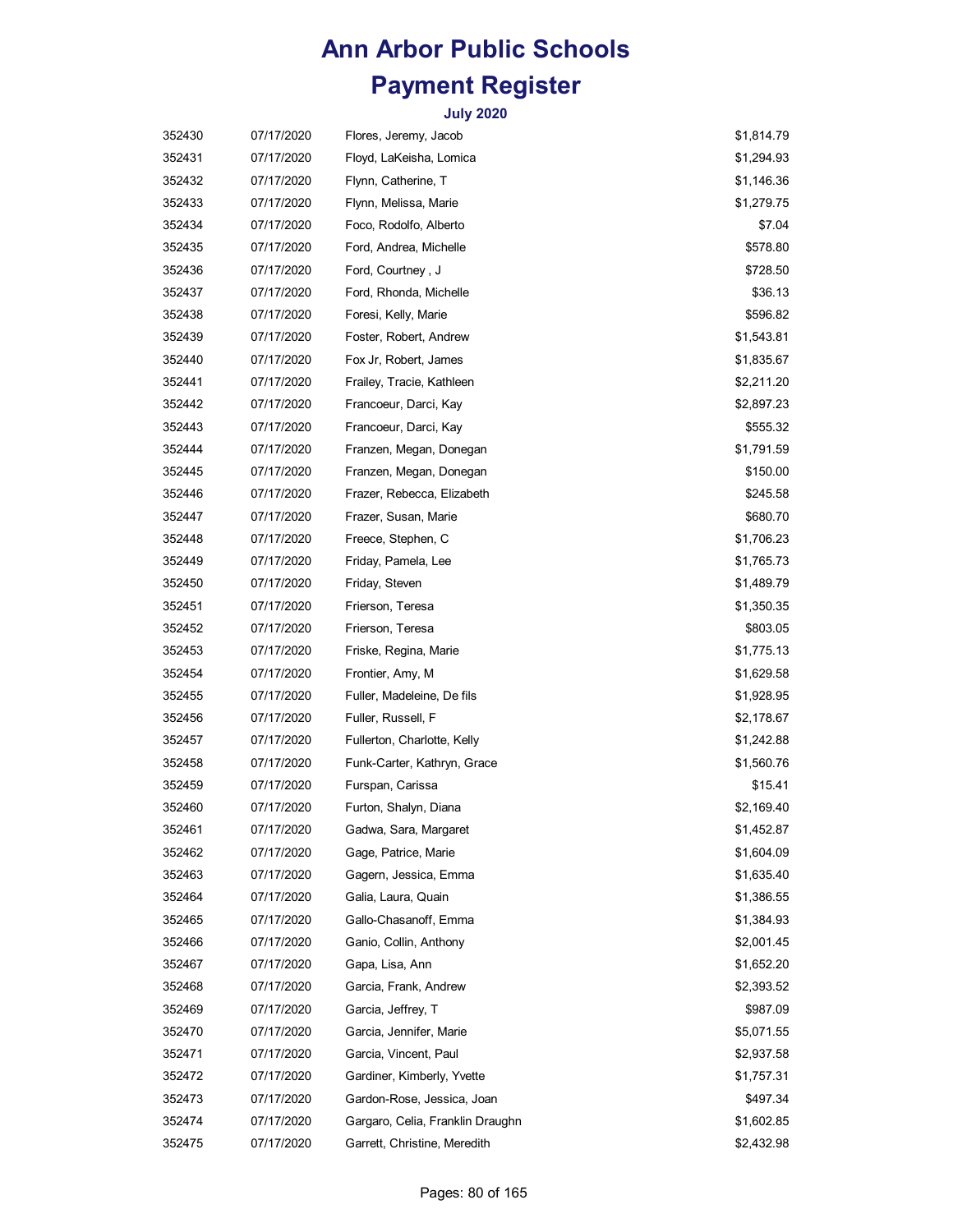| 352476 | 07/17/2020 | Gatonez, Diana                  | \$2,220.27 |
|--------|------------|---------------------------------|------------|
| 352477 | 07/17/2020 | Gause, Tezra, M                 | \$1,837.34 |
| 352478 | 07/17/2020 | Geffen, Bruce, M                | \$5,296.27 |
| 352479 | 07/17/2020 | Gengler, Charlotte, Elaine      | \$1,821.68 |
| 352480 | 07/17/2020 | George, Sarah, Ann              | \$1,285.73 |
| 352481 | 07/17/2020 | Gerhart, Karen, Louise          | \$2,306.98 |
| 352482 | 07/17/2020 | Germano, Karen, Josephine       | \$1,607.70 |
| 352483 | 07/17/2020 | Gessert, Ellen, Marie           | \$1,162.97 |
| 352484 | 07/17/2020 | Gibb-Randall, Thomas, Dean      | \$1,958.18 |
| 352485 | 07/17/2020 | Gibbs, Marcia, P                | \$2,168.28 |
| 352486 | 07/17/2020 | Gibson, Kathleen, S             | \$2,646.71 |
| 352487 | 07/17/2020 | Gibson, Nancy, Greenleaf        | \$631.06   |
| 352488 | 07/17/2020 | Gibson, Sara, M                 | \$1,651.72 |
| 352489 | 07/17/2020 | Gibson, Telisia, Neco           | \$1,593.49 |
| 352490 | 07/17/2020 | Gibson, Telisia, Neco           | \$878.44   |
| 352491 | 07/17/2020 | Gildersleeve, Barbara, Ann      | \$2,099.65 |
| 352492 | 07/17/2020 | Giles, Taneia, Latrice          | \$2,493.55 |
| 352493 | 07/17/2020 | Gill, Angela, Kay               | \$465.56   |
| 352494 | 07/17/2020 | Giltner, Meredith, L            | \$1,576.22 |
| 352495 | 07/17/2020 | GIORDANO, JAMES                 | \$2,431.84 |
| 352496 | 07/17/2020 | GIORDANO, JAMES                 | \$300.00   |
| 352497 | 07/17/2020 | Gittleson, Josie, Rose          | \$1,321.60 |
| 352498 | 07/17/2020 | Glahn, Carly, Anne              | \$1,178.53 |
| 352499 | 07/17/2020 | Glaser, Jessica, Lynn           | \$547.85   |
| 352500 | 07/17/2020 | Glaser, Jessica, Lynn           | \$480.00   |
| 352501 | 07/17/2020 | Glaser, Jessica, Lynn           | \$250.00   |
| 352502 | 07/17/2020 | Glaser, Jessica, Lynn           | \$100.00   |
| 352503 | 07/17/2020 | Glawe, Jonathan, T              | \$1,554.20 |
| 352504 | 07/17/2020 | Glawe, Jonathan, T              | \$60.00    |
| 352505 | 07/17/2020 | Gleason, Jennifer, Laine        | \$2,275.36 |
| 352506 | 07/17/2020 | Gleeton, Kerry, Lynn            | \$1,158.16 |
| 352507 | 07/17/2020 | Glei, Catherine, Estelle        | \$1,212.77 |
| 352508 | 07/17/2020 | Glinski, Taylor, Marie          | \$943.77   |
| 352509 | 07/17/2020 | Glover, Kenya, C                | \$1,233.05 |
| 352510 | 07/17/2020 | Glover, Kenya, C                | \$426.48   |
| 352511 | 07/17/2020 | Gobeille-diem, Bette, Jeanne    | \$2,142.45 |
| 352512 | 07/17/2020 | Godek, Rebecca, Ann             | \$1,928.53 |
| 352513 | 07/17/2020 | Goffee, Steven, W               | \$2,032.89 |
| 352514 | 07/17/2020 | Gold, Julia, L                  | \$2,171.25 |
| 352515 | 07/17/2020 | Gomez, Celina                   | \$1,333.98 |
| 352516 | 07/17/2020 | Gomez, Celina                   | \$825.34   |
| 352517 | 07/17/2020 | Gonzalez, Anna, P               | \$3,469.22 |
| 352518 | 07/17/2020 | Gooding-geidner, Ann, Elizabeth | \$1,214.12 |
| 352519 | 07/17/2020 | Goodly, Margaret                | \$1,981.40 |
| 352520 | 07/17/2020 | Goodman, Peter, Frederick       | \$258.47   |
| 352521 | 07/17/2020 | Goodman, Rhonda, R              | \$1,411.36 |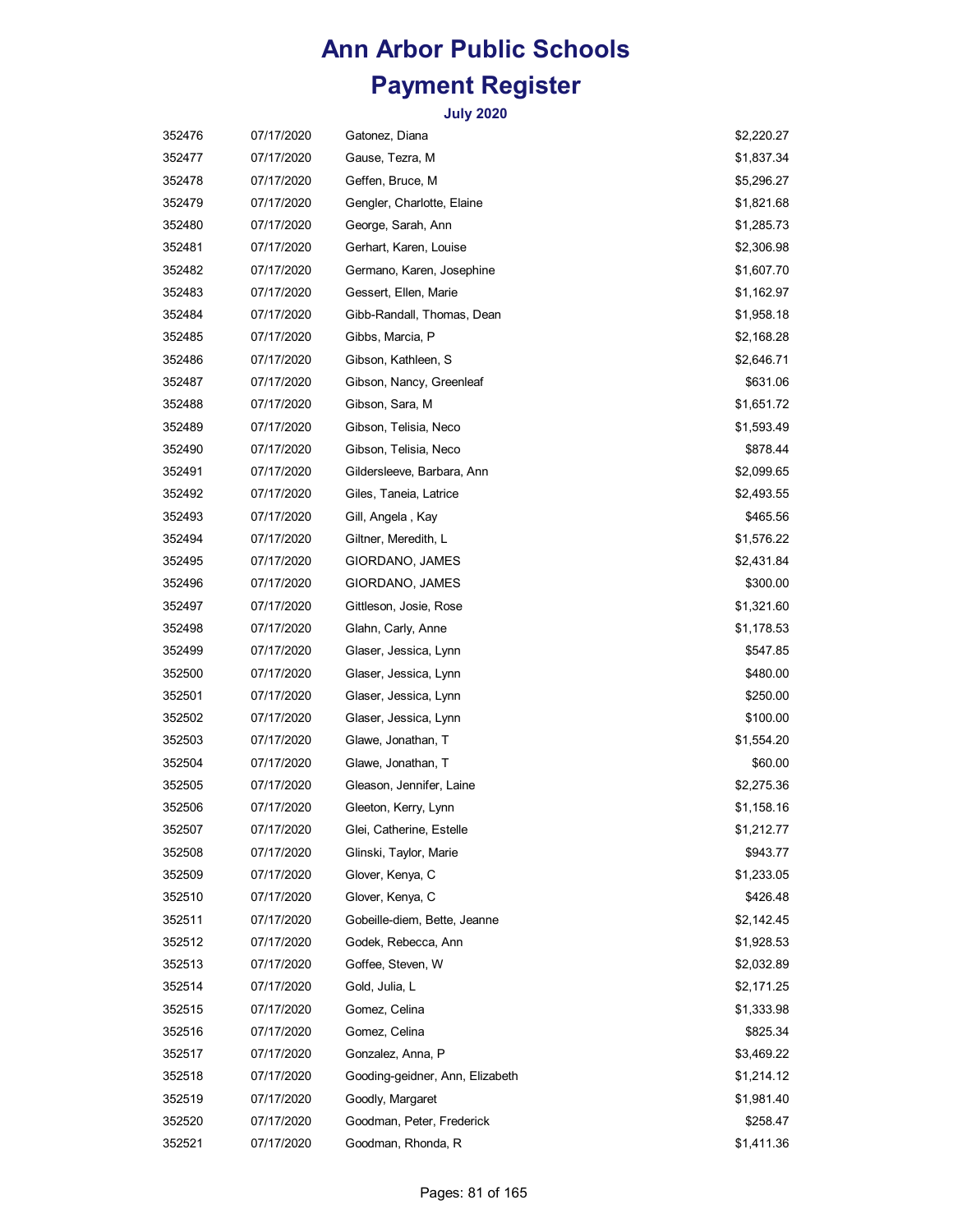| 352522 | 07/17/2020 | Gordon, Diana, K               | \$2,524.07 |
|--------|------------|--------------------------------|------------|
| 352523 | 07/17/2020 | Gordon, Diana, K               | \$380.00   |
| 352524 | 07/17/2020 | Gordon, Jenny, Mara            | \$1,222.50 |
| 352525 | 07/17/2020 | Gordon, Melissa, E             | \$1,359.33 |
| 352526 | 07/17/2020 | Gore, Jowanda, Denice          | \$2,079.47 |
| 352527 | 07/17/2020 | Gorring, Samantha, Jean        | \$1,045.88 |
| 352528 | 07/17/2020 | Gottlieb, Hannah, Gamber       | \$690.92   |
| 352529 | 07/17/2020 | Gottliebsen, Michael           | \$1,215.83 |
| 352530 | 07/17/2020 | Gouin, Kimberlee, Renae        | \$1,610.89 |
| 352531 | 07/17/2020 | Gould, Jennifer, Lynn          | \$2,052.91 |
| 352532 | 07/17/2020 | Gould, Karen, A                | \$1,777.21 |
| 352533 | 07/17/2020 | Gowman, Andrew, Christopher    | \$1,420.03 |
| 352534 | 07/17/2020 | Grace, Carmen, Ann             | \$989.04   |
| 352535 | 07/17/2020 | Gracey, Rebecca, Jane          | \$2,070.89 |
| 352536 | 07/17/2020 | Graham, Karel, L               | \$1,608.53 |
| 352537 | 07/17/2020 | Graham, Karel, L               | \$350.00   |
| 352538 | 07/17/2020 | Graham, William, Andrew        | \$494.77   |
| 352539 | 07/17/2020 | Grambau, Joel, W               | \$1,166.24 |
| 352540 | 07/17/2020 | Grant, Diane, Frombgen         | \$1,657.61 |
| 352541 | 07/17/2020 | Grant, Diane, Frombgen         | \$50.00    |
| 352542 | 07/17/2020 | Grant, James, T                | \$1,999.55 |
| 352543 | 07/17/2020 | Grau, Evan, Robert             | \$1,548.05 |
| 352544 | 07/17/2020 | Gray, Heather, Sue             | \$1,924.62 |
| 352545 | 07/17/2020 | Greene, David, E               | \$1,183.91 |
| 352546 | 07/17/2020 | Greene, Sarah, Kimberlee       | \$1,539.28 |
| 352547 | 07/17/2020 | Greene, Stacey, Lauren         | \$1,578.34 |
| 352548 | 07/17/2020 | Greer, Connie, L               | \$2,002.55 |
| 352549 | 07/17/2020 | Gregg, Brandon, Scott          | \$1,157.46 |
| 352550 | 07/17/2020 | Gregg, Brandon, Scott          | \$23.62    |
| 352551 | 07/17/2020 | Grenfell, Piper, L             | \$1,229.95 |
| 352552 | 07/17/2020 | Grewal, Amrita, K              | \$532.68   |
| 352553 | 07/17/2020 | Griffin, Aimee, Leah           | \$1,383.27 |
| 352554 | 07/17/2020 | Griffin, Aimee, Leah           | \$200.00   |
| 352555 | 07/17/2020 | Griffin, Michael, E            | \$1,672.59 |
| 352556 | 07/17/2020 | Griffin, SuJuan, Denise        | \$985.76   |
| 352557 | 07/17/2020 | Griffis, Morgan, Ashley        | \$1,690.72 |
| 352558 | 07/17/2020 | Griffith, Lori, A              | \$673.68   |
| 352559 | 07/17/2020 | Grisdale, Mary, Beth           | \$553.02   |
| 352560 | 07/17/2020 | Groeneveld, Monica, Villaire   | \$155.13   |
| 352561 | 07/17/2020 | Grosos, Danielle, Lynn         | \$1,384.36 |
| 352562 | 07/17/2020 | Grosos, Danielle, Lynn         | \$50.00    |
| 352563 | 07/17/2020 | Gross, Alexandra               | \$249.20   |
| 352564 | 07/17/2020 | Grover, Jenine, Marie          | \$94.86    |
| 352565 | 07/17/2020 | Groves, Carly, Lampman         | \$2,174.97 |
| 352566 | 07/17/2020 | Gryak, Rachel, Christine Smith | \$1,870.62 |
| 352567 | 07/17/2020 | Guastella, Brian, D            | \$1,220.35 |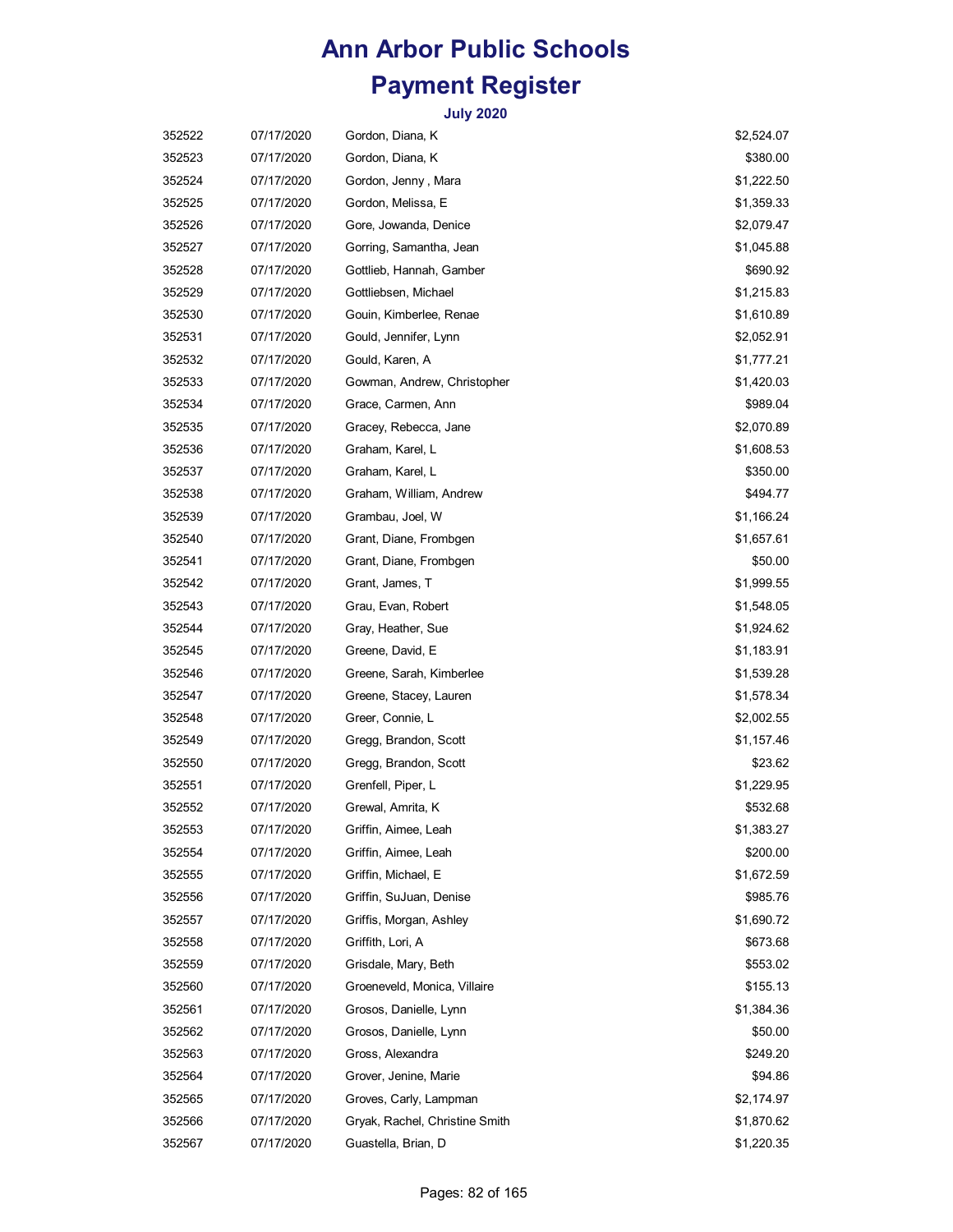| 352568 | 07/17/2020 | Gudzinski, Sara, H                     | \$1,614.00 |
|--------|------------|----------------------------------------|------------|
| 352569 | 07/17/2020 | Guerriero, Steven, P                   | \$138.52   |
| 352570 | 07/17/2020 | Guest, Patricia, Diane                 | \$1,629.12 |
| 352571 | 07/17/2020 | Gueupi Boning Epse Nomeny, Nathalie, A | \$519.34   |
| 352572 | 07/17/2020 | Guha, Arpita                           | \$138.94   |
| 352573 | 07/17/2020 | Guibert-De-Bruet, Nellie, M            | \$173.18   |
| 352574 | 07/17/2020 | Gusfa, Angela, Theresa                 | \$2,260.54 |
| 352575 | 07/17/2020 | Guttman, Ann, Marie                    | \$499.24   |
| 352576 | 07/17/2020 | Haddas, Karen, L                       | \$2,005.67 |
| 352577 | 07/17/2020 | Hagan, Linda, Marie                    | \$1,708.85 |
| 352578 | 07/17/2020 | Hagen, Michael, Jonathan               | \$1,758.61 |
| 352579 | 07/17/2020 | Hagens, Vonetta, Tamara                | \$1,570.94 |
| 352580 | 07/17/2020 | Hagy, Amanda, Lane                     | \$1,901.41 |
| 352581 | 07/17/2020 | Hahn, Gretchen, C                      | \$1,864.82 |
| 352582 | 07/17/2020 | Hahn, Kendra, Michelle                 | \$1,338.90 |
| 352583 | 07/17/2020 | Hahn, Lauralee, Mary                   | \$1,468.25 |
| 352584 | 07/17/2020 | Halabu, Heather, A                     | \$4,478.74 |
| 352585 | 07/17/2020 | Hale, Martha, Yi-ping                  | \$2,312.49 |
| 352586 | 07/17/2020 | Hall, Charlez, Le shawn                | \$551.06   |
| 352587 | 07/17/2020 | Halliburton, Carrie, Gail              | \$1,633.39 |
| 352588 | 07/17/2020 | Hall, Mandy, Ann                       | \$622.26   |
| 352589 | 07/17/2020 | Hall, Matthew , L                      | \$1,477.91 |
| 352590 | 07/17/2020 | Hallom, Lee, Mark                      | \$607.21   |
| 352591 | 07/17/2020 | Hallom, Lee, Mark                      | \$100.00   |
| 352592 | 07/17/2020 | Hall, Patricia, Dolores                | \$84.29    |
| 352593 | 07/17/2020 | Hamilton, Katherine, L                 | \$1,530.77 |
| 352594 | 07/17/2020 | Hammond-Bennett, Austin, Gabriel       | \$1,047.92 |
| 352595 | 07/17/2020 | Hand, Lena, Leanne                     | \$1,355.05 |
| 352596 | 07/17/2020 | Hand, Lena, Leanne                     | \$100.00   |
| 352597 | 07/17/2020 | Hand, Lena, Leanne                     | \$1,495.28 |
| 352598 | 07/17/2020 | Hane, Jessica, Ann                     | \$1,226.20 |
| 352599 | 07/17/2020 | Hane, Sherri, Ann                      | \$2,100.00 |
| 352600 | 07/17/2020 | Hannaford, Laura, L                    | \$413.07   |
| 352601 | 07/17/2020 | Hannah, Grahm, Robert-John             | \$1,454.23 |
| 352602 | 07/17/2020 | Hanrath, Margaret, Beison              | \$1,956.82 |
| 352603 | 07/17/2020 | Hansen, Ryan, B                        | \$1,859.93 |
| 352604 | 07/17/2020 | Hanson, Karen, D                       | \$1,134.23 |
| 352605 | 07/17/2020 | Harner, Melanie, Marie                 | \$1,130.39 |
| 352606 | 07/17/2020 | Harn, Kimberly, Ann                    | \$1,142.92 |
| 352607 | 07/17/2020 | Harper, Justin, Lamont                 | \$377.23   |
| 352608 | 07/17/2020 | Harper, Justin, Lamont                 | \$40.00    |
| 352609 | 07/17/2020 | Harper, Megan, Eliza                   | \$990.57   |
| 352610 | 07/17/2020 | Harrington, Jennifer, Christina        | \$1,414.36 |
| 352611 | 07/17/2020 | Harris-Heffernan, Heather, Rose        | \$2,030.00 |
| 352612 | 07/17/2020 | Harris, Abby, Marie                    | \$952.46   |
| 352613 | 07/17/2020 | Harris, Jennifer, Ruth                 | \$2,114.82 |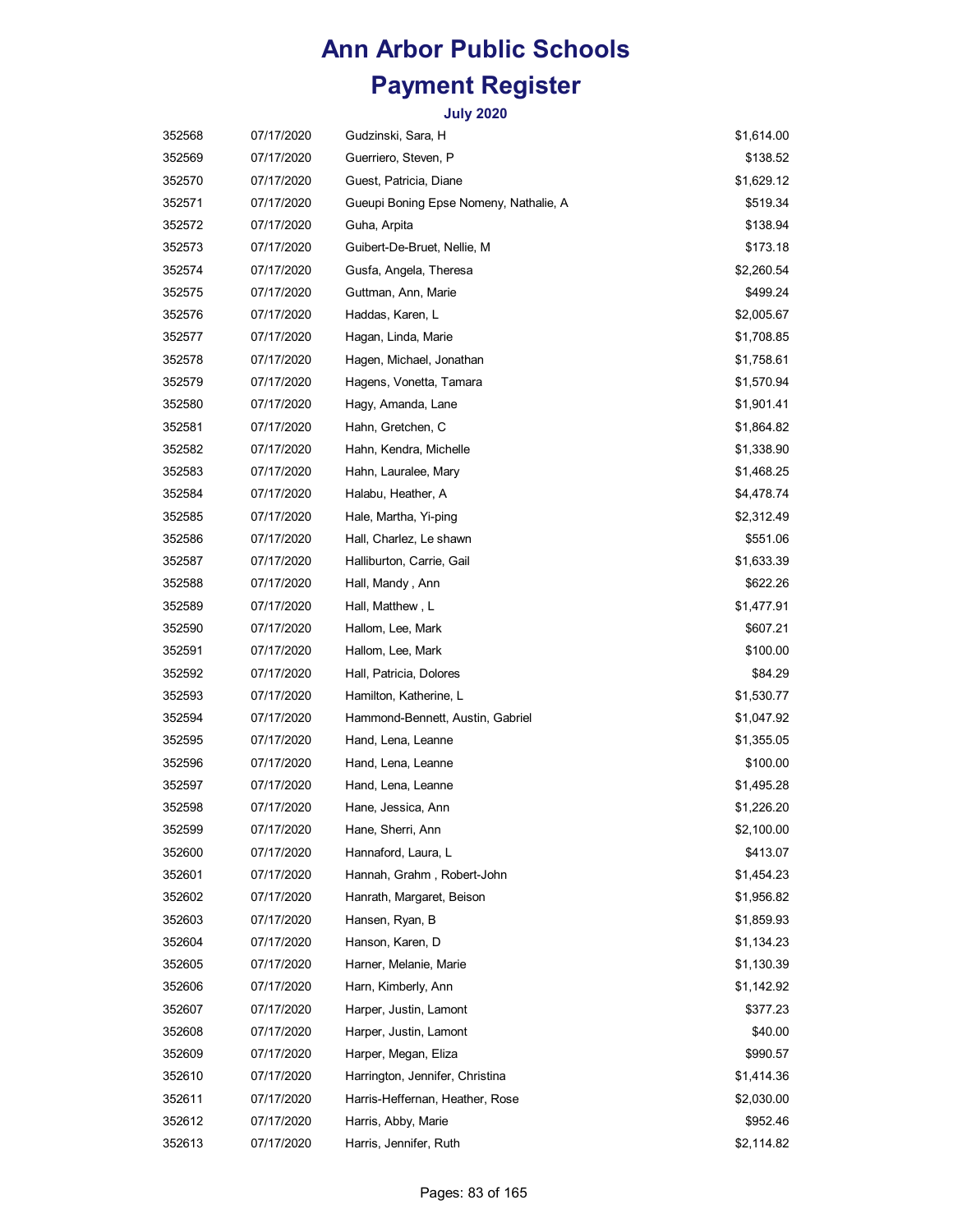| 352614 | 07/17/2020 | Harris, Marcia, Ann               | \$1,649.88 |
|--------|------------|-----------------------------------|------------|
| 352615 | 07/17/2020 | Harris, Marcia, Ann               | \$1,250.00 |
| 352616 | 07/17/2020 | Harris, Megan, Lynn               | \$168.63   |
| 352617 | 07/17/2020 | Harris, Megan, Lynn               | \$955.57   |
| 352618 | 07/17/2020 | Harris, Michael                   | \$1,428.57 |
| 352619 | 07/17/2020 | Harrison, Kraig, William          | \$462.11   |
| 352620 | 07/17/2020 | Harrison, Meredith, Kay           | \$1,577.65 |
| 352621 | 07/17/2020 | Harris, Stephanie, Lynn           | \$2,071.34 |
| 352622 | 07/17/2020 | Harris, William, Matthew          | \$2,627.52 |
| 352623 | 07/17/2020 | Harris, Yvette, Cassandra         | \$217.73   |
| 352624 | 07/17/2020 | Harris, Yvette, Cassandra         | \$500.00   |
| 352625 | 07/17/2020 | Harris, Yvette, Cassandra         | \$500.00   |
| 352626 | 07/17/2020 | Hart, Linda, Sue                  | \$2,082.33 |
| 352627 | 07/17/2020 | Hatch, Dorothy, Copado            | \$1,484.82 |
| 352628 | 07/17/2020 | Hatfield, Stacey, Yvonne          | \$1,308.68 |
| 352629 | 07/17/2020 | Hathaway, Stephen, R              | \$2,008.65 |
| 352630 | 07/17/2020 | Hatt, Brendan, Christopher        | \$1,753.48 |
| 352631 | 07/17/2020 | Hatt, Charles, R                  | \$2,716.87 |
| 352632 | 07/17/2020 | Hatt, Nathan, A                   | \$2,212.61 |
| 352633 | 07/17/2020 | Haviland, Maria                   | \$1,671.33 |
| 352634 | 07/17/2020 | Hayes, Darryl, Dewitt             | \$1,023.17 |
| 352635 | 07/17/2020 | Hayes, Trishauna, Ashlee          | \$1,920.87 |
| 352636 | 07/17/2020 | Heaton, Janet, B                  | \$1,289.37 |
| 352637 | 07/17/2020 | Hechler, Sarah, Louise Bush       | \$907.62   |
| 352638 | 07/17/2020 | Hedman, Penny, Sue                | \$543.50   |
| 352639 | 07/17/2020 | Heiney, Michele, Rene             | \$1,160.90 |
| 352640 | 07/17/2020 | Henderson-rochell, Karen, Leslie  | \$2,417.92 |
| 352641 | 07/17/2020 | Hendricks-Pickles, Jessica, Marie | \$2,452.78 |
| 352642 | 07/17/2020 | Henry-Fisher, Tara, Shawn         | \$580.34   |
| 352643 | 07/17/2020 | Hepner, Kristina, M               | \$1,603.24 |
| 352644 | 07/17/2020 | Hepner, Kristina, M               | \$75.00    |
| 352645 | 07/17/2020 | Hepp, Amy, Maureen                | \$599.11   |
| 352646 | 07/17/2020 | Heraud, Cynthia, K                | \$1,828.87 |
| 352647 | 07/17/2020 | Herrera, Rolando                  | \$1,386.54 |
| 352648 | 07/17/2020 | Herrera, Rolando                  | \$325.00   |
| 352649 | 07/17/2020 | Herskowitz, Melissa               | \$1,098.52 |
| 352650 | 07/17/2020 | Hetzler, Lucy, Jane               | \$514.05   |
| 352651 | 07/17/2020 | Heyward, Roberta, Martin          | \$2,949.18 |
| 352652 | 07/17/2020 | Hibbs, Ryan, Pierce               | \$128.68   |
| 352653 | 07/17/2020 | Hieber, Jessie, Ann               | \$1,005.56 |
| 352654 | 07/17/2020 | Hieber, Jessie, Ann               | \$200.00   |
| 352655 | 07/17/2020 | Higgins, Hannah, Tang             | \$1,283.09 |
| 352656 | 07/17/2020 | Hillard, Schuyler, Anne           | \$1,078.40 |
| 352657 | 07/17/2020 | Hilliard, Jeffery, L              | \$1,200.71 |
| 352658 | 07/17/2020 | Hill, Sarah, K                    | \$914.79   |
| 352659 | 07/17/2020 | Hilton, Matthew, David            | \$2,704.99 |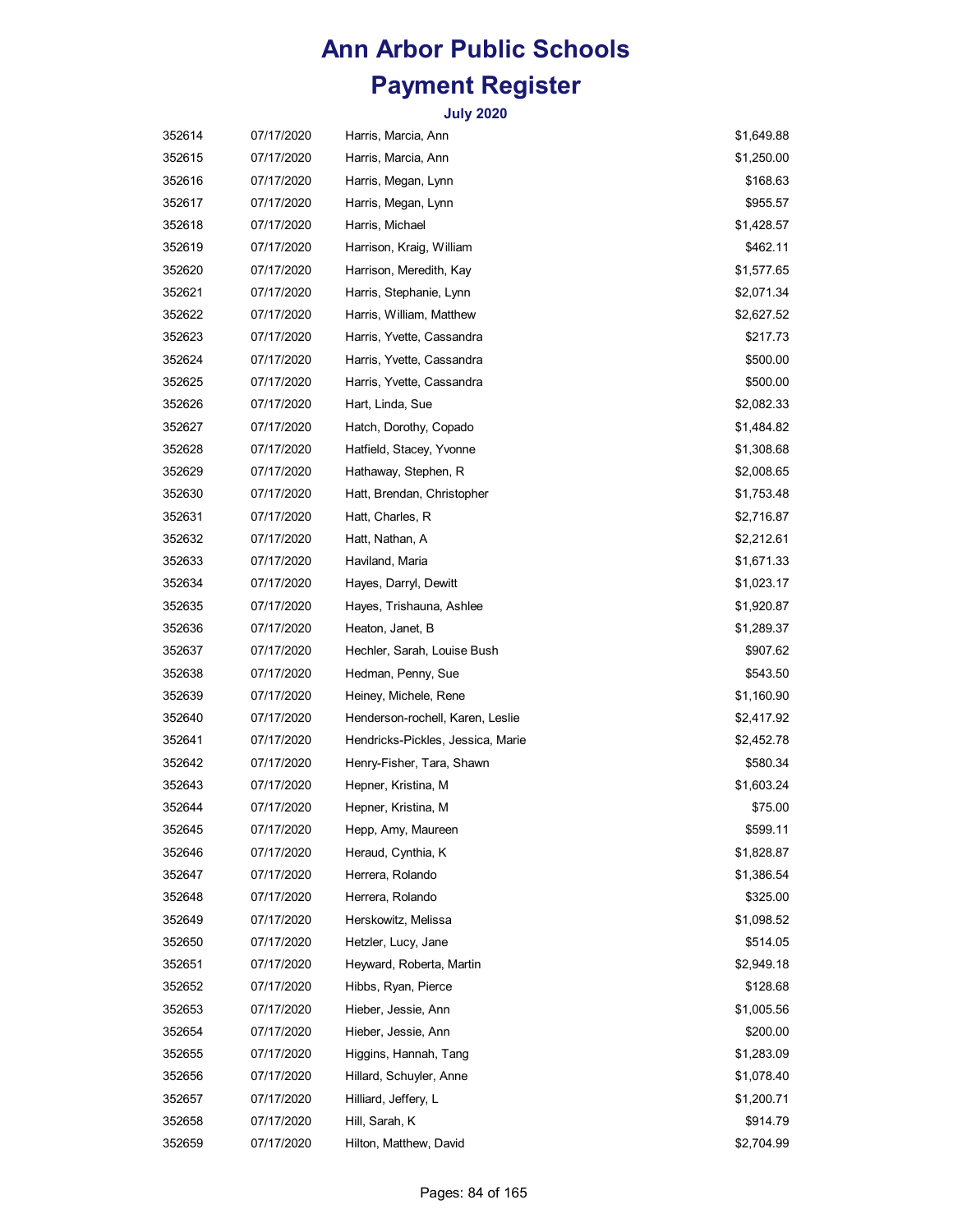| 352660 | 07/17/2020 | Hilton, Matthew, David        | \$200.00   |
|--------|------------|-------------------------------|------------|
| 352661 | 07/17/2020 | Hinz, Leanne, E               | \$795.77   |
| 352662 | 07/17/2020 | Hite, Alison, A               | \$1,447.99 |
| 352663 | 07/17/2020 | Hochella, Dianna, Elizabeth   | \$2,313.49 |
| 352664 | 07/17/2020 | Hochrein, Laurie, Marie       | \$467.54   |
| 352665 | 07/17/2020 | Hoffman, Keely, Jo            | \$493.93   |
| 352666 | 07/17/2020 | Hogan, Jacqueline, Rogina     | \$696.99   |
| 352667 | 07/17/2020 | Hogan, Jacqueline, Rogina     | \$50.00    |
| 352668 | 07/17/2020 | Hogans, Catherine, Ann        | \$1,414.53 |
| 352669 | 07/17/2020 | Hogan, Stephan, L             | \$1,918.95 |
| 352670 | 07/17/2020 | Hogue, Michael, Robert        | \$1,571.44 |
| 352671 | 07/17/2020 | Hollis, Amanda, A             | \$2,095.12 |
| 352672 | 07/17/2020 | Holt, Deborah, Marie          | \$1,883.97 |
| 352673 | 07/17/2020 | Hong, Nicole, May             | \$1,316.19 |
| 352674 | 07/17/2020 | Hood, Angela, Marie           | \$2,060.44 |
| 352675 | 07/17/2020 | Hood, Mandy, R                | \$1,268.52 |
| 352676 | 07/17/2020 | Hoogerhyde, Jennifer, Carlene | \$598.02   |
| 352677 | 07/17/2020 | Hooppaw, Heather, Marie       | \$1,837.17 |
| 352678 | 07/17/2020 | Hoover, Kathryn, Anne-Lauer   | \$1,602.85 |
| 352679 | 07/17/2020 | Hoover, Susan, Ann            | \$1,820.44 |
| 352680 | 07/17/2020 | Hopkins, Ellen, M             | \$2,114.37 |
| 352681 | 07/17/2020 | Horwitz, Sheri, Jaclyn        | \$1,736.04 |
| 352682 | 07/17/2020 | Hosman, Melissa, Michelle     | \$1,297.28 |
| 352683 | 07/17/2020 | Hosman, Melissa, Michelle     | \$741.18   |
| 352684 | 07/17/2020 | Hotaling, Jae, H              | \$986.85   |
| 352685 | 07/17/2020 | Hotaling, Jae, H              | \$1,100.00 |
| 352686 | 07/17/2020 | Hough, Karolee, Jane          | \$632.99   |
| 352687 | 07/17/2020 | House, Kelly, Ann             | \$1,565.80 |
| 352688 | 07/17/2020 | Houston, Amanda, Ellen        | \$2,615.11 |
| 352689 | 07/17/2020 | Howard, Jennifer, A           | \$1,076.17 |
| 352690 | 07/17/2020 | Howard, Patrice, Denise       | \$1,750.55 |
| 352691 | 07/17/2020 | Howard, Patrice, Denise       | \$25.00    |
| 352692 | 07/17/2020 | Howard, Patrice, Denise       | \$50.00    |
| 352693 | 07/17/2020 | Howard, Patrice, Denise       | \$50.00    |
| 352694 | 07/17/2020 | Howard, Patrice, Denise       | \$25.00    |
| 352695 | 07/17/2020 | Howe, James, Davis            | \$1,537.86 |
| 352696 | 07/17/2020 | Howe, James, Davis            | \$500.00   |
| 352697 | 07/17/2020 | Howley-Eisley, Karen, L       | \$1,709.79 |
| 352698 | 07/17/2020 | Howley-Eisley, Karen, L       | \$200.00   |
| 352699 | 07/17/2020 | Howson, Mark, William         | \$1,422.93 |
| 352700 | 07/17/2020 | Hoyer, Marcia, Rene           | \$508.79   |
| 352701 | 07/17/2020 | Hubbard, Avery, V             | \$1,967.54 |
| 352702 | 07/17/2020 | Hudson, Kevin, A              | \$3,451.98 |
| 352703 | 07/17/2020 | Hudson, Laura, Jean           | \$1,933.24 |
| 352704 | 07/17/2020 | Huff, Caitlin, May            | \$1,647.95 |
| 352705 | 07/17/2020 | Huffman, Catherine            | \$624.05   |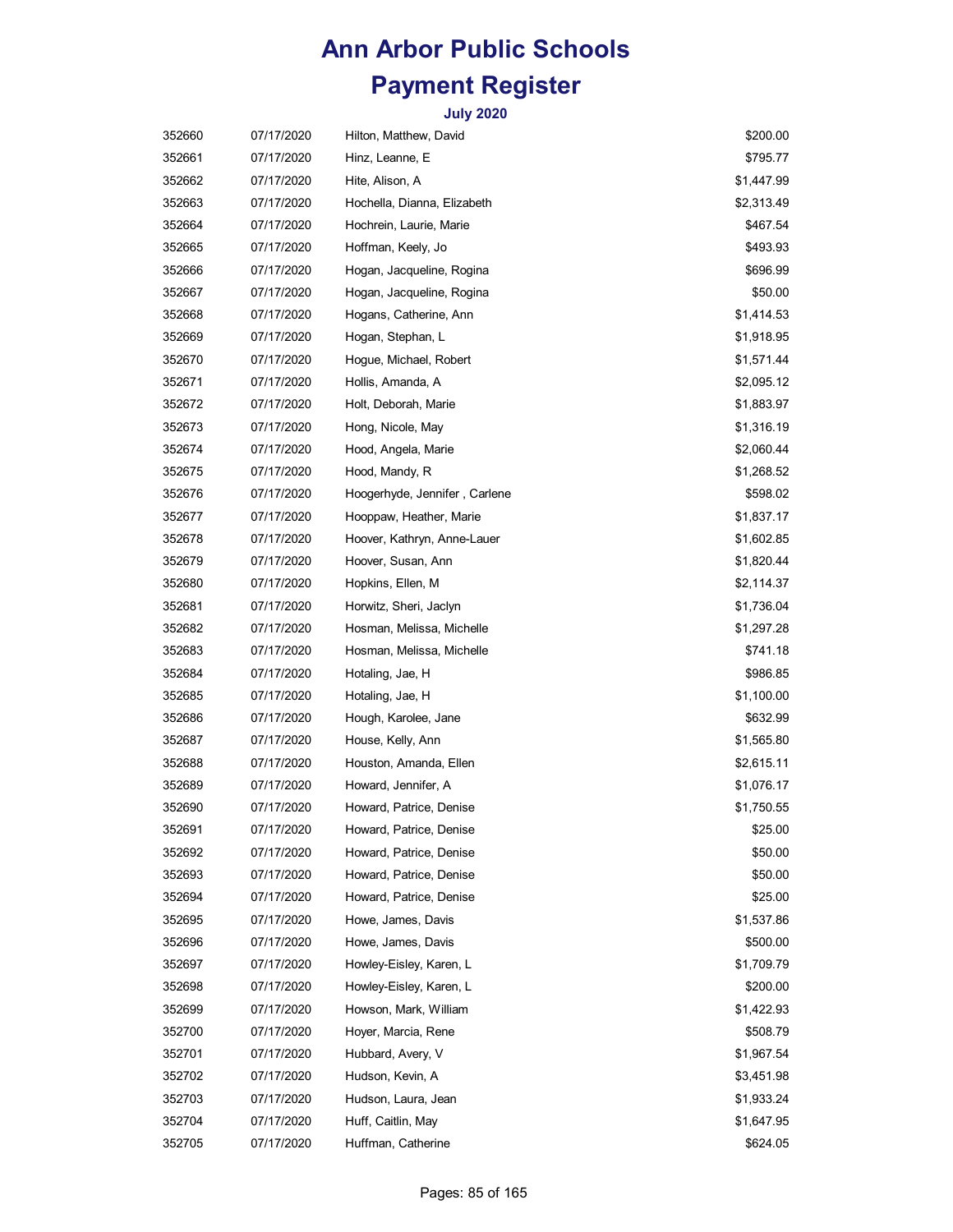| 352706 | 07/17/2020 | Hugan, Jeffrey, Alexander         | \$1,103.37 |
|--------|------------|-----------------------------------|------------|
| 352707 | 07/17/2020 | Hugan, Jeffrey, Alexander         | \$50.00    |
| 352708 | 07/17/2020 | Hughes, Andrea, Marie             | \$1,096.71 |
| 352709 | 07/17/2020 | Hughes, Caroline, Vanessa         | \$1,193.12 |
| 352710 | 07/17/2020 | Hughes, Kathryn, Anne             | \$1,694.56 |
| 352711 | 07/17/2020 | Hughes, Matthew, J                | \$1,793.60 |
| 352712 | 07/17/2020 | Huissen, Lauren, Claire           | \$1,718.74 |
| 352713 | 07/17/2020 | Hullum, Veronica, Elaine          | \$2,983.27 |
| 352714 | 07/17/2020 | Humberger, Michael, H             | \$2,195.08 |
| 352715 | 07/17/2020 | Humphrey, Jamar, Rashaad          | \$2,936.86 |
| 352716 | 07/17/2020 | Humphries-Stuart, Pamela, I.      | \$405.75   |
| 352717 | 07/17/2020 | Humphries-Stuart, Pamela, I.      | \$101.44   |
| 352718 | 07/17/2020 | Hunter, Scott, Patrick            | \$1,287.32 |
| 352719 | 07/17/2020 | Hunter, Scott, Patrick            | \$50.00    |
| 352720 | 07/17/2020 | Hunter, Scott, Patrick            | \$780.00   |
| 352721 | 07/17/2020 | Hunter, Scott, Patrick            | \$50.00    |
| 352722 | 07/17/2020 | Huntley, Emma                     | \$944.25   |
| 352723 | 07/17/2020 | Hurtado, Silvia                   | \$7.70     |
| 352724 | 07/17/2020 | Hutcheon, Kelly, Michelle         | \$1,104.32 |
| 352725 | 07/17/2020 | Huyck, Philip, A                  | \$2,229.19 |
| 352726 | 07/17/2020 | Hyde, Marjorie, E                 | \$1,605.28 |
| 352727 | 07/17/2020 | Hyliard, Charity, Nicole          | \$1,999.15 |
| 352728 | 07/17/2020 | Hyliard, Daniel, Antonio          | \$5,759.43 |
| 352729 | 07/17/2020 | Ideson, Stephannie, Marie         | \$1,319.72 |
| 352730 | 07/17/2020 | Inaba, Jennifer                   | \$1,251.59 |
| 352731 | 07/17/2020 | Inwood, Sarah, Banker             | \$707.26   |
| 352732 | 07/17/2020 | Inwood, Sarah, Banker             | \$25.00    |
| 352733 | 07/17/2020 | Irvine, Tammy, Lynn               | \$649.92   |
| 352734 | 07/17/2020 | Ivey, Colette, M                  | \$3,071.75 |
| 352735 | 07/17/2020 | Jaaskelainen, Kristal, Ann        | \$1,783.46 |
| 352736 | 07/17/2020 | Jackson, Jasmine, Nicole          | \$1,579.55 |
| 352737 | 07/17/2020 | Jackson, Kimberly, Dawn           | \$2,861.26 |
| 352738 | 07/17/2020 | Jackson, Kristina, Victoria       | \$1,626.26 |
| 352739 | 07/17/2020 | Jackson, Tamyka, Louise           | \$2,019.11 |
| 352740 | 07/17/2020 | Jackson, Tierra, Neecole          | \$1,775.97 |
| 352741 | 07/17/2020 | Jakab, Sharon, E Veerasammy       | \$1,614.24 |
| 352742 | 07/17/2020 | Jamerson, Rashonda, Dayle         | \$1,035.46 |
| 352743 | 07/17/2020 | James-Graham, Verlillian          | \$501.03   |
| 352744 | 07/17/2020 | James-Graham, Verlillian          | \$50.00    |
| 352745 | 07/17/2020 | James, Carrie, Lynn               | \$2,126.16 |
| 352746 | 07/17/2020 | James, Vicky, Lestene             | \$1,675.55 |
| 352747 | 07/17/2020 | Jarchow, Jennifer, Anne caulfield | \$1,452.69 |
| 352748 | 07/17/2020 | Jarjoura, Reema, Shafie           | \$1,768.59 |
| 352749 | 07/17/2020 | Jarmon-Blair, Dawn                | \$1,645.97 |
| 352750 | 07/17/2020 | Jarmon-Blair, Dawn                | \$58.00    |
| 352751 | 07/17/2020 | Jarmon-Blair, Dawn                | \$400.00   |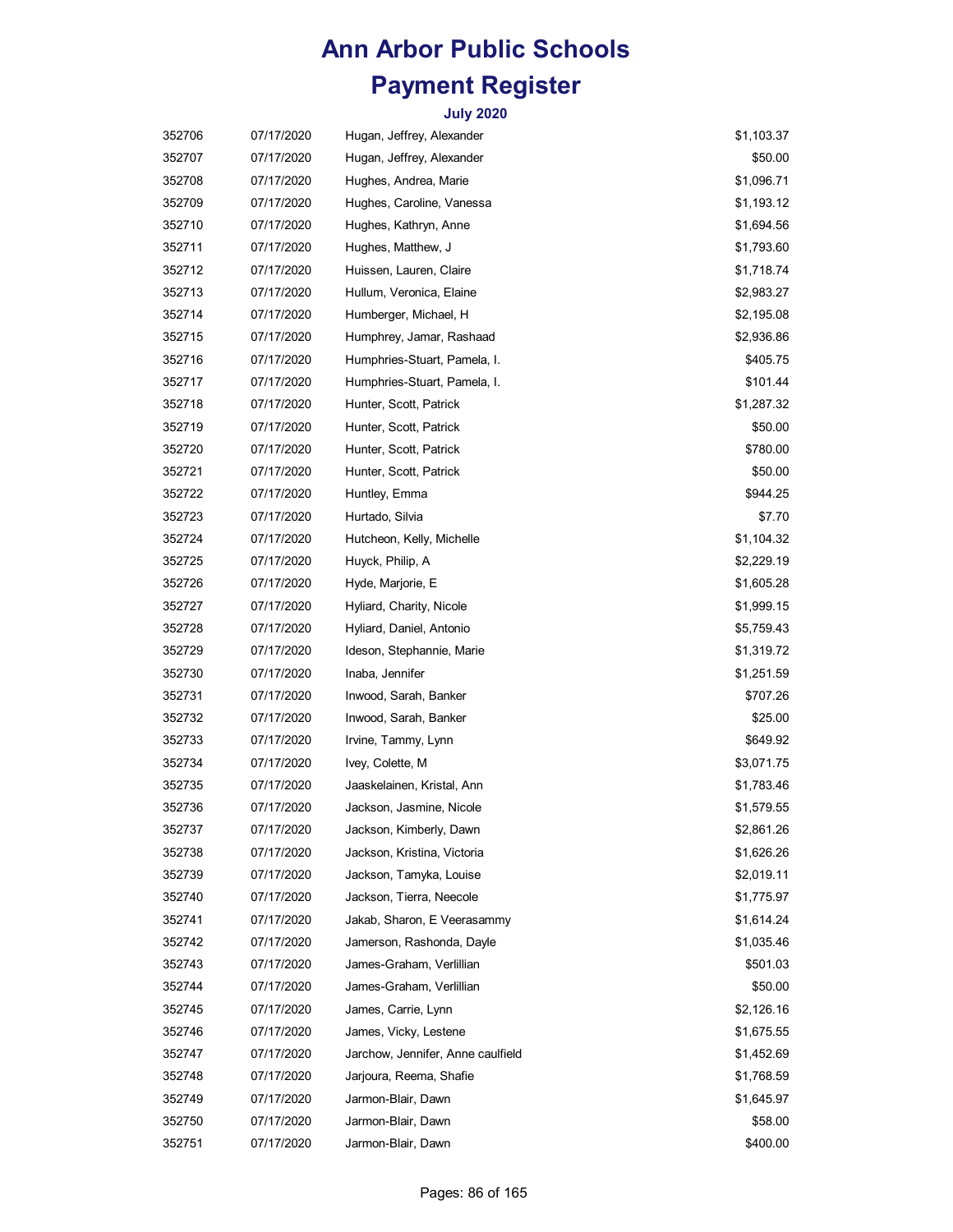| 352752 | 07/17/2020 | Jarosz, Patricia, Byrd          | \$1,668.87 |
|--------|------------|---------------------------------|------------|
| 352753 | 07/17/2020 | Jaster, Kimberly, A             | \$2,008.08 |
| 352754 | 07/17/2020 | Jender, Laura, E                | \$1,923.91 |
| 352755 | 07/17/2020 | Jenkins, Katrina, J             | \$1,164.46 |
| 352756 | 07/17/2020 | Jensen, Rachel, M               | \$1,560.70 |
| 352757 | 07/17/2020 | Jobe, Craig, W                  | \$1,771.83 |
| 352758 | 07/17/2020 | Johnson Jr, Reginald, James     | \$871.37   |
| 352759 | 07/17/2020 | Johnson Jr, Reginald, James     | \$32.49    |
| 352760 | 07/17/2020 | Johnson, Cheryl, Wonders        | \$1,705.13 |
| 352761 | 07/17/2020 | Johnson, Delia, A               | \$658.02   |
| 352762 | 07/17/2020 | Johnson, Elizabeth, Gail        | \$643.13   |
| 352763 | 07/17/2020 | Johnson, James, Albert          | \$476.89   |
| 352764 | 07/17/2020 | Johnson, Janelle, Wyneice       | \$2,075.74 |
| 352765 | 07/17/2020 | Johnson, Joanna, Natalie        | \$3,811.67 |
| 352766 | 07/17/2020 | Johnson, Julie, Anne            | \$858.79   |
| 352767 | 07/17/2020 | Johnson, Matthew, M             | \$1,328.18 |
| 352768 | 07/17/2020 | Johnson, Michael, B             | \$1,791.92 |
| 352769 | 07/17/2020 | Johnson, Michael, T             | \$2,852.97 |
| 352770 | 07/17/2020 | Johnson, Nina, Lynn             | \$816.34   |
| 352771 | 07/17/2020 | Johnson, Tracye, Lashun         | \$1,803.06 |
| 352772 | 07/17/2020 | Johnson, Tracye, Lashun         | \$450.76   |
| 352773 | 07/17/2020 | Johnston, Miriam, Beth          | \$1,192.38 |
| 352774 | 07/17/2020 | Johnston, Miriam, Beth          | \$20.00    |
| 352775 | 07/17/2020 | Johnston, Tyra, Katherine       | \$1,846.42 |
| 352776 | 07/17/2020 | Johnston, Tyra, Katherine       | \$150.00   |
| 352777 | 07/17/2020 | Jolly, Seema                    | \$1,551.46 |
| 352778 | 07/17/2020 | Jones-Lewis, Gina, R.           | \$1,025.27 |
| 352779 | 07/17/2020 | Jones-Lewis, Gina, R.           | \$176.00   |
| 352780 | 07/17/2020 | Jones, Denise, D                | \$126.02   |
| 352781 | 07/17/2020 | Jones, Kathryn, Anne            | \$1,590.04 |
| 352782 | 07/17/2020 | Jones, Michael, Curtis          | \$2,047.16 |
| 352783 | 07/17/2020 | Jones, ShaRhonda                | \$1,104.32 |
| 352784 | 07/17/2020 | Jones, Terria, L                | \$1,576.48 |
| 352785 | 07/17/2020 | Joseph, Jennifer, M             | \$1,716.72 |
| 352786 | 07/17/2020 | Jovanovski, Tori, Elizabeth     | \$1,400.56 |
| 352787 | 07/17/2020 | Juan, Shu-jeng                  | \$1,250.03 |
| 352788 | 07/17/2020 | Judge, Ann, Marie               | \$1,777.14 |
| 352789 | 07/17/2020 | Jurasek, Adam, R                | \$1,266.26 |
| 352790 | 07/17/2020 | Kabat, Jeffrey, W               | \$2,543.32 |
| 352791 | 07/17/2020 | Kachinko, Amy Jo, Marie         | \$583.33   |
| 352792 | 07/17/2020 | Kahl-Burnstein, Stephanie, Anne | \$1,339.03 |
| 352793 | 07/17/2020 | Kairis, Sarah, A                | \$2,850.50 |
| 352794 | 07/17/2020 | Kairys, Mallory, Therese        | \$1,473.79 |
| 352795 | 07/17/2020 | Kalisewicz, Barbara, I          | \$2,745.07 |
| 352796 | 07/17/2020 | Kang, Michelle                  | \$2,463.16 |
| 352797 | 07/17/2020 | Karr, Hannah, Elizabeth         | \$1,008.77 |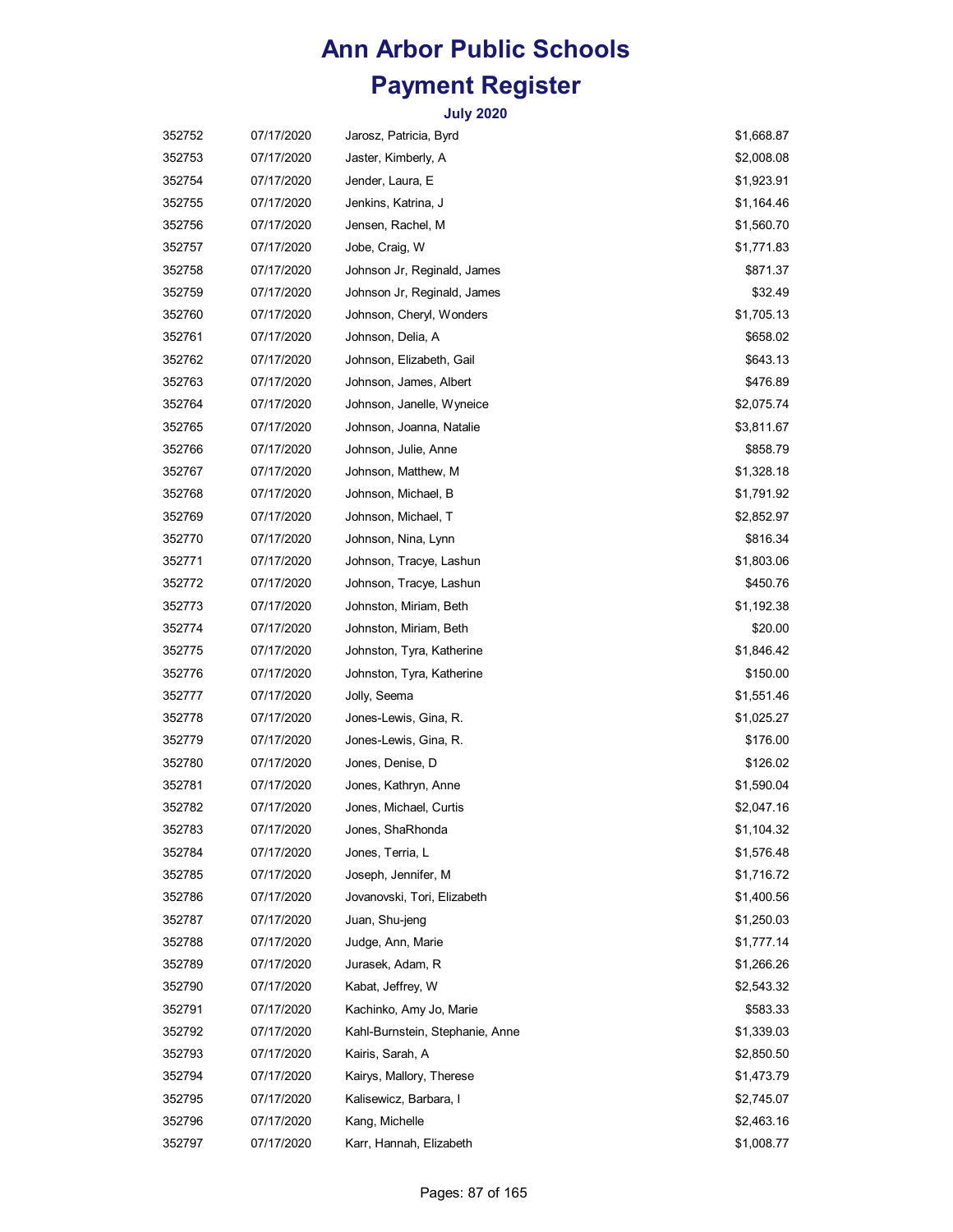| 352798 | 07/17/2020 | Karr, Kevin, R                  | \$2,201.97 |
|--------|------------|---------------------------------|------------|
| 352799 | 07/17/2020 | Karr, Michelle, Renee           | \$1,774.21 |
| 352800 | 07/17/2020 | Kasper, Christopher, Thomas     | \$1,282.60 |
| 352801 | 07/17/2020 | Kass, Jeffrey, Scott            | \$2,009.88 |
| 352802 | 07/17/2020 | Kass, Michaela, Brenna          | \$102.68   |
| 352803 | 07/17/2020 | Kastanis, Eleni, Ann            | \$1,288.58 |
| 352804 | 07/17/2020 | Kaucheck, Marissa, Marie        | \$1,034.20 |
| 352805 | 07/17/2020 | Kayto, Rezan                    | \$1,693.01 |
| 352806 | 07/17/2020 | Kedroske, Nicole                | \$1,311.35 |
| 352807 | 07/17/2020 | Keebler, Linda, Lou             | \$1,460.63 |
| 352808 | 07/17/2020 | Keebler, Linda, Lou             | \$500.00   |
| 352809 | 07/17/2020 | Keeley, Mary, Teresa            | \$693.23   |
| 352810 | 07/17/2020 | Keeling, Joanne, E              | \$902.71   |
| 352811 | 07/17/2020 | Kellar, Kelly, Espelage         | \$1,904.03 |
| 352812 | 07/17/2020 | Kelley, Diana, Kay              | \$1,185.06 |
| 352813 | 07/17/2020 | Kelley, Diana, Kay              | \$788.66   |
| 352814 | 07/17/2020 | Kelly , Eva , Marie             | \$555.45   |
| 352815 | 07/17/2020 | Kelly-Sell, Elizabeth           | \$261.43   |
| 352816 | 07/17/2020 | Kelly, Mark, Christophe         | \$1,798.05 |
| 352817 | 07/17/2020 | Kelly, Patrick, Thomas          | \$538.60   |
| 352818 | 07/17/2020 | Kelmigian, Jayme, Marie         | \$1,193.57 |
| 352819 | 07/17/2020 | Kenny, Lauren , Irene           | \$485.89   |
| 352820 | 07/17/2020 | Kent, Emily, Jane               | \$2,048.97 |
| 352821 | 07/17/2020 | Kephart, Jonathan, L            | \$895.99   |
| 352822 | 07/17/2020 | Kerst, Heidi, Spencer           | \$956.10   |
| 352823 | 07/17/2020 | Kessler, Serena, Catherine      | \$1,567.99 |
| 352824 | 07/17/2020 | Khalid, Muneer, Abdul-Mateen    | \$1,541.87 |
| 352825 | 07/17/2020 | Khalid, Muneer, Abdul-Mateen    | \$1,541.88 |
| 352826 | 07/17/2020 | Khanin, Shagufta                | \$426.16   |
| 352827 | 07/17/2020 | Khan, Masuma                    | \$587.67   |
| 352828 | 07/17/2020 | Kidd, Bonnie, J                 | \$1,620.55 |
| 352829 | 07/17/2020 | Kiley, Courtney, Shannon        | \$1,813.94 |
| 352830 | 07/17/2020 | Kilgore, Kevin, James           | \$1,273.12 |
| 352831 | 07/17/2020 | Kilgore, Richard, Brett         | \$337.61   |
| 352832 | 07/17/2020 | Killewald, Barbara, Ann         | \$1,607.80 |
| 352833 | 07/17/2020 | Killewald, Barbara, Ann         | \$200.00   |
| 352834 | 07/17/2020 | Kil, Sung-Eun, Holice           | \$775.20   |
| 352835 | 07/17/2020 | Kim, Soyeon                     | \$1,448.46 |
| 352836 | 07/17/2020 | Kinard, Crystal, Marie          | \$478.66   |
| 352837 | 07/17/2020 | Kinard, Crystal, Marie          | \$151.00   |
| 352838 | 07/17/2020 | Kinasz, Ty, Robbins             | \$1,846.12 |
| 352839 | 07/17/2020 | Kincaid, TIffany, Michelle      | \$1,141.79 |
| 352840 | 07/17/2020 | Kind, Laura, Lemay              | \$1,166.67 |
| 352841 | 07/17/2020 | King-Freyre, Kristie, M         | \$1,868.32 |
| 352842 | 07/17/2020 | Kinlaw, Thelma, Almeda beatrice | \$1,876.25 |
| 352843 | 07/17/2020 | Kinnamon, Lauren, Elizabeth     | \$975.18   |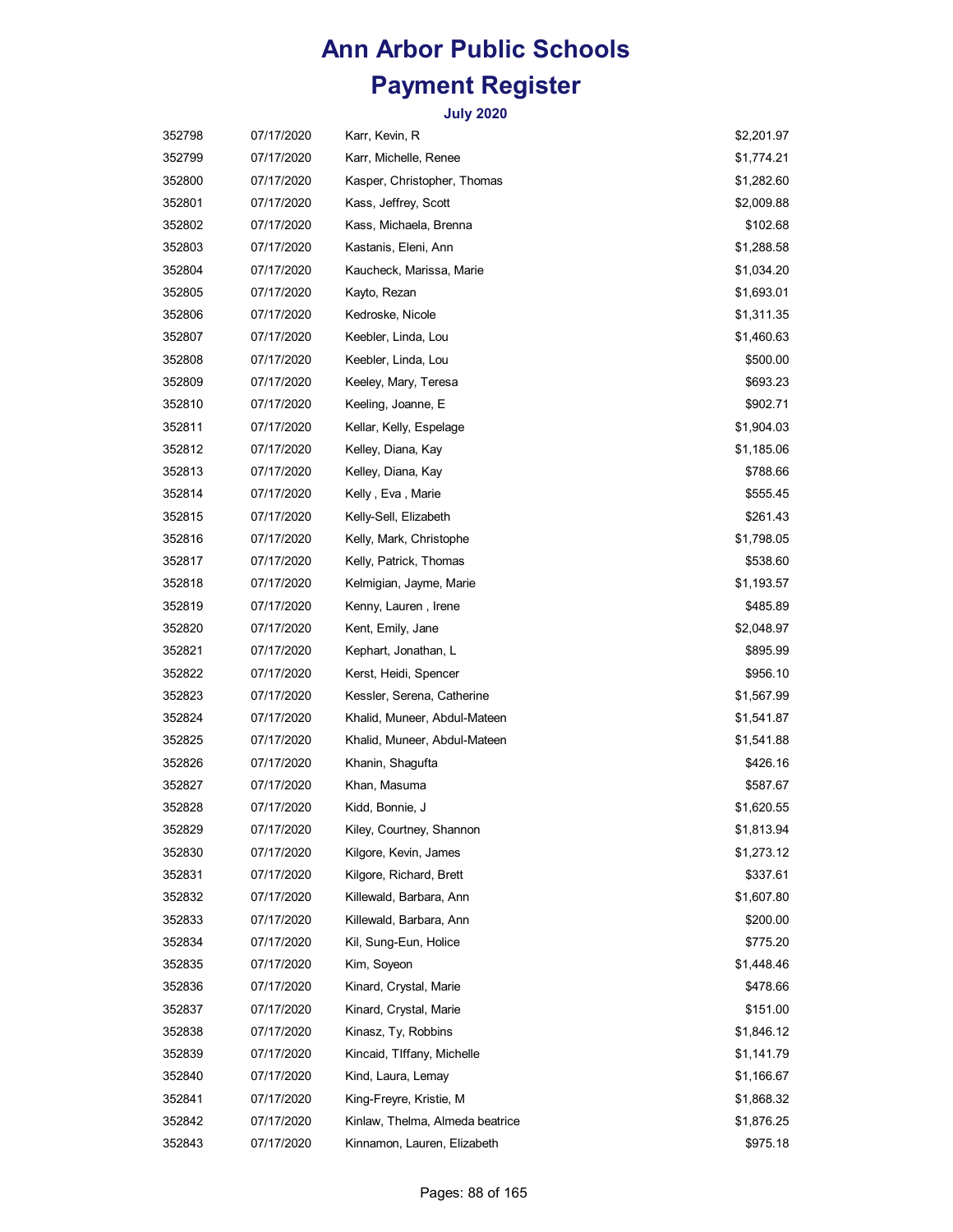| 352844 | 07/17/2020 | Kinnard, Jodi, Lynn-gaff        | \$1,834.33 |
|--------|------------|---------------------------------|------------|
| 352845 | 07/17/2020 | Kinter, Katie, Danyle           | \$1,322.69 |
| 352846 | 07/17/2020 | Kipp, Kyle, R                   | \$1,622.15 |
| 352847 | 07/17/2020 | Kitchen , Jason, Lawrence       | \$1,091.27 |
| 352848 | 07/17/2020 | Kitley, Jaimelyn, Gregg         | \$242.42   |
| 352849 | 07/17/2020 | Kleber, Jennifer, Sue           | \$580.77   |
| 352850 | 07/17/2020 | Kleczynski, Stephen, J          | \$1,637.98 |
| 352851 | 07/17/2020 | Klein, Candee, Lee              | \$1,679.95 |
| 352852 | 07/17/2020 | Klein, Frederick, W             | \$2,140.11 |
| 352853 | 07/17/2020 | Kleinschmidt, Nicole, Lynn      | \$987.73   |
| 352854 | 07/17/2020 | Kline, Brandy, Lee              | \$1,671.91 |
| 352855 | 07/17/2020 | Klotz, Holly, Elizabeth         | \$1,765.20 |
| 352856 | 07/17/2020 | Knapp, Richard, A               | \$2,013.27 |
| 352857 | 07/17/2020 | Knisley, Mary, Elizabeth        | \$1,594.40 |
| 352858 | 07/17/2020 | Knorr, Judy                     | \$2,313.89 |
| 352859 | 07/17/2020 | Knowles, Julia, D               | \$985.49   |
| 352860 | 07/17/2020 | Knowles, Julia, D               | \$422.36   |
| 352861 | 07/17/2020 | Kobylansky, Mary, E             | \$1,244.33 |
| 352862 | 07/17/2020 | Kobylansky, Mary, E             | \$100.00   |
| 352863 | 07/17/2020 | Kobylansky, Mary, E             | \$691.64   |
| 352864 | 07/17/2020 | Kobylansky, Mary, E             | \$100.00   |
| 352865 | 07/17/2020 | Kobylarz, Kathi, L              | \$1,130.67 |
| 352866 | 07/17/2020 | Kocher, Cary, F                 | \$1,341.20 |
| 352867 | 07/17/2020 | Kocher, Cary, F                 | \$100.00   |
| 352868 | 07/17/2020 | Kocher, Cary, F                 | \$385.00   |
| 352869 | 07/17/2020 | Kocher, Robin, Lynn             | \$2,808.22 |
| 352870 | 07/17/2020 | Koeppe, Jill, Daleen            | \$1,345.41 |
| 352871 | 07/17/2020 | Kohl, Christopher, L            | \$1,994.98 |
| 352872 | 07/17/2020 | Kohl, Christopher, L            | \$140.00   |
| 352873 | 07/17/2020 | Kohn, Hannah, Sophia            | \$1,271.20 |
| 352874 | 07/17/2020 | Kohn, Hannah, Sophia            | \$66.91    |
| 352875 | 07/17/2020 | Kokenakes, Jennifer, Marie      | \$1,391.94 |
| 352876 | 07/17/2020 | Kokenakes, Jennifer, Marie      | \$70.00    |
| 352877 | 07/17/2020 | Koknar, Semra, A                | \$2,014.71 |
| 352878 | 07/17/2020 | Koli, Julia, Lauren             | \$1,736.75 |
| 352879 | 07/17/2020 | Kollman, Michaelean, Marie      | \$1,819.53 |
| 352880 | 07/17/2020 | Kolokithas, Donna, J            | \$2,030.23 |
| 352881 | 07/17/2020 | Konett, Ethan                   | \$1,919.76 |
| 352882 | 07/17/2020 | Koselansky, Kaitlin, Nicole     | \$1,109.98 |
| 352883 | 07/17/2020 | Kotlinski, Lea, s               | \$1,213.03 |
| 352884 | 07/17/2020 | Koutoulas, Patricia, G          | \$1,954.93 |
| 352885 | 07/17/2020 | Kreger, Sandra, Gail            | \$1,713.50 |
| 352886 | 07/17/2020 | Kreple-Hill, Carolyn, Elizabeth | \$502.65   |
| 352887 | 07/17/2020 | Kreple-Hill, Carolyn, Elizabeth | \$1,600.00 |
| 352888 | 07/17/2020 | Krieger, Elizabeth, A           | \$441.32   |
| 352889 | 07/17/2020 | Krohn, Kelly, R                 | \$916.94   |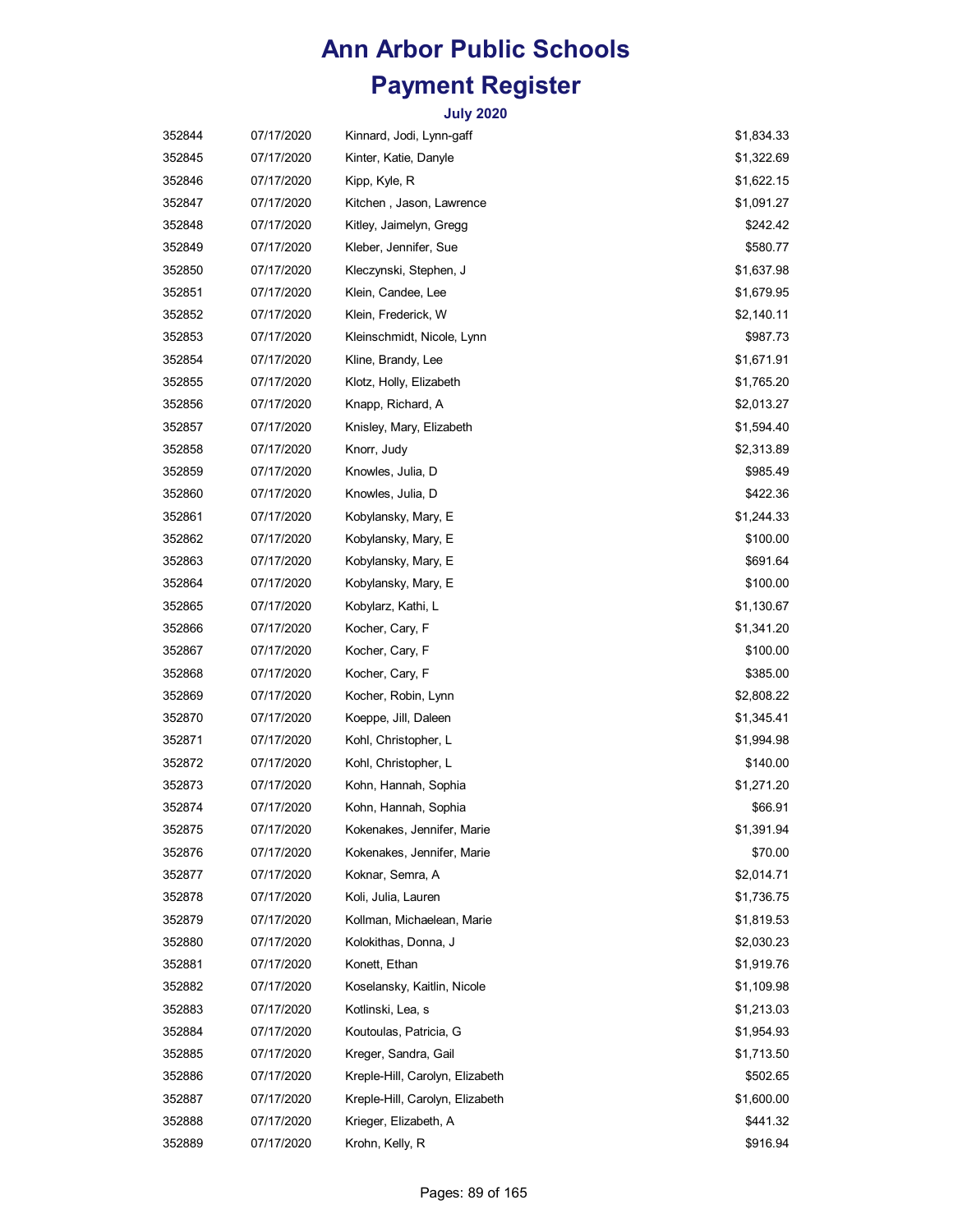| 352890 | 07/17/2020 | Krohn, Timothy, Salzmann      | \$1,999.66 |
|--------|------------|-------------------------------|------------|
| 352891 | 07/17/2020 | Kubacki, Kristin, Louise      | \$1,609.35 |
| 352892 | 07/17/2020 | Kucera, Jeremy, Alexander     | \$1,014.00 |
| 352893 | 07/17/2020 | Kulka, Edward, L              | \$2,127.67 |
| 352894 | 07/17/2020 | Kunec, Jennifer, L            | \$1,915.31 |
| 352895 | 07/17/2020 | Kurilko, Catherine, Anne      | \$1,257.73 |
| 352896 | 07/17/2020 | Kushi, Shadmani, Farzana      | \$133.96   |
| 352897 | 07/17/2020 | LaCaze, Jaszmine, D           | \$508.83   |
| 352898 | 07/17/2020 | Lafferty, Beth, Ann           | \$940.34   |
| 352899 | 07/17/2020 | Lafferty, Beth, Ann           | \$100.00   |
| 352900 | 07/17/2020 | Lafferty, Kelsey, Marie       | \$1,298.63 |
| 352901 | 07/17/2020 | Lai, Teresa, Ka-Wing          | \$457.54   |
| 352902 | 07/17/2020 | Lamkin, David, B              | \$655.67   |
| 352903 | 07/17/2020 | Lamkin, David, B              | \$75.00    |
| 352904 | 07/17/2020 | Lancaster, George, Edgar      | \$1,891.51 |
| 352905 | 07/17/2020 | Landefeld, Christy, Joy       | \$1,060.80 |
| 352906 | 07/17/2020 | Landin-Smith, Rebecca         | \$2,150.21 |
| 352907 | 07/17/2020 | Landis, Michelle, Alexandra   | \$1,431.89 |
| 352908 | 07/17/2020 | Landrum, Laurel, Christine    | \$2,077.12 |
| 352909 | 07/17/2020 | Lange, Melissa, Ann           | \$570.23   |
| 352910 | 07/17/2020 | Langenecker, Brigitte, Louise | \$1,397.70 |
| 352911 | 07/17/2020 | Langford, Shonta, A           | \$2,744.70 |
| 352912 | 07/17/2020 | Langford, Shonta, A           | \$1,000.00 |
| 352913 | 07/17/2020 | Lantis, Lauren, Therese       | \$1,814.33 |
| 352914 | 07/17/2020 | Lapere, Wendy, Star           | \$1,918.56 |
| 352915 | 07/17/2020 | Larsen, Kaylene, Gail         | \$461.00   |
| 352916 | 07/17/2020 | Larson, Peter, M              | \$2,146.32 |
| 352917 | 07/17/2020 | Lartigue, Carlton, Ray        | \$115.26   |
| 352918 | 07/17/2020 | Latour, Edward, Paul          | \$1,496.90 |
| 352919 | 07/17/2020 | Latour, Edward, Paul          | \$1,000.00 |
| 352920 | 07/17/2020 | Lauer, Anthony, A             | \$2,995.25 |
| 352921 | 07/17/2020 | Lauer, Anthony, A             | \$50.00    |
| 352922 | 07/17/2020 | Lauerman, Amy, Lynne patrosh  | \$1,675.51 |
| 352923 | 07/17/2020 | Lauer, Shannon, Rose          | \$1,884.63 |
| 352924 | 07/17/2020 | Lauer, Shannon, Rose          | \$40.00    |
| 352925 | 07/17/2020 | Lauzzana, Emile, August       | \$3,414.53 |
| 352926 | 07/17/2020 | Lavery, Laurel                | \$498.31   |
| 352927 | 07/17/2020 | Lawhead, Cara, Lynn           | \$1,198.95 |
| 352928 | 07/17/2020 | Lazette, Frances, Kelly       | \$1,611.08 |
| 352929 | 07/17/2020 | Leach, David, Andrew          | \$1,931.37 |
| 352930 | 07/17/2020 | Leaman, Cynthia, Jean         | \$3,283.16 |
| 352931 | 07/17/2020 | Lecloux, Michael, T           | \$2,095.85 |
| 352932 | 07/17/2020 | Lederer, Peggy, O'neill       | \$3,032.22 |
| 352933 | 07/17/2020 | Lederer, Peggy, O'neill       | \$250.00   |
| 352934 | 07/17/2020 | Lederer, Robert               | \$2,149.28 |
| 352935 | 07/17/2020 | Lee, Catherine, Mary          | \$491.65   |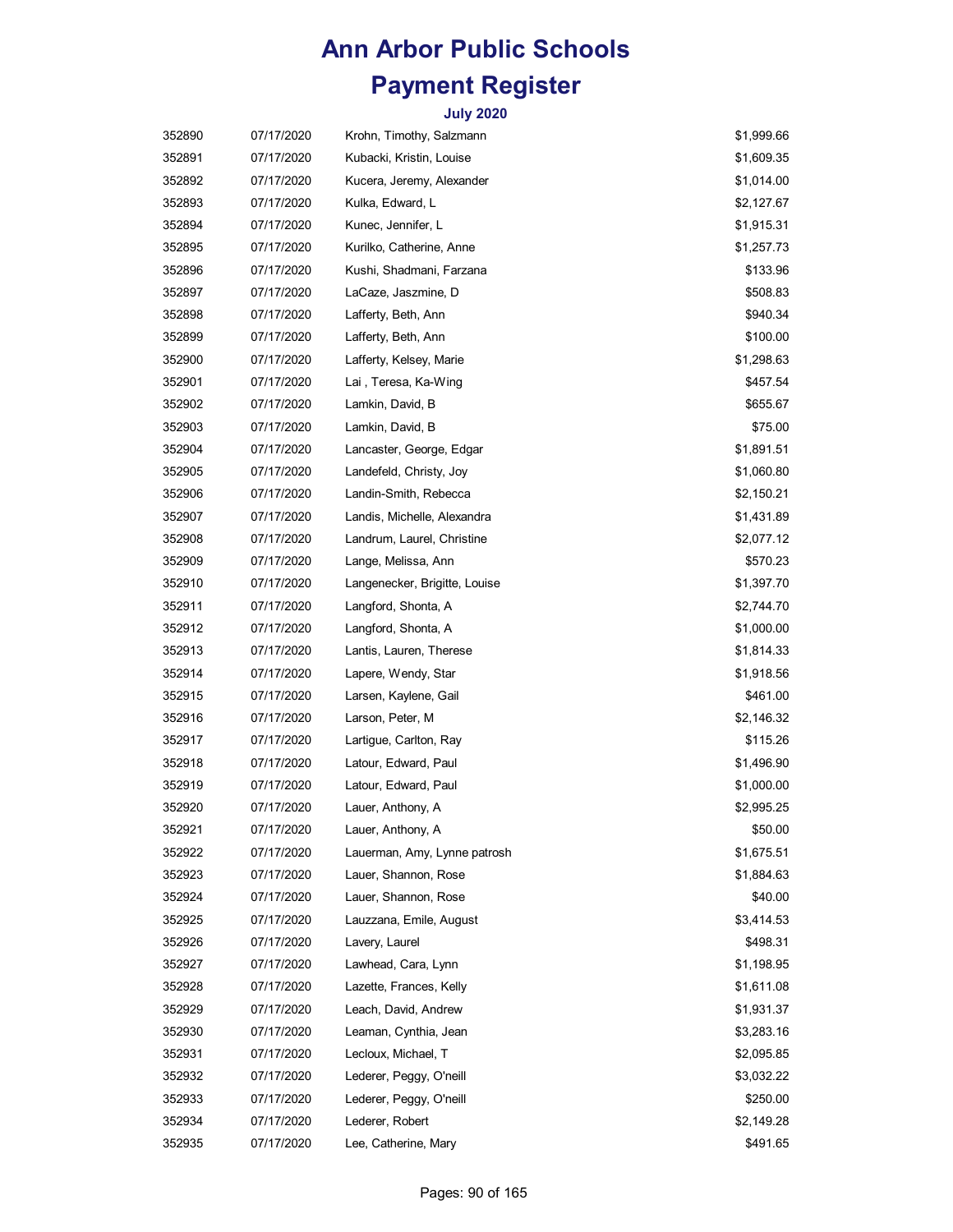| 352936 | 07/17/2020 | Lee, Catherine, Mary         | \$500.00   |
|--------|------------|------------------------------|------------|
| 352937 | 07/17/2020 | Lee, Derek, A                | \$1,989.11 |
| 352938 | 07/17/2020 | Leege, Joshua, Will          | \$1,471.70 |
| 352939 | 07/17/2020 | Lee, Indigo, Harper          | \$138.45   |
| 352940 | 07/17/2020 | Lee, Jae, Jung               | \$1,468.03 |
| 352941 | 07/17/2020 | Lee, Rebecca, Hadia          | \$2,231.42 |
| 352942 | 07/17/2020 | Lee, Vivian, Young           | \$2,029.44 |
| 352943 | 07/17/2020 | Leite, Katherine, Milholland | \$858.98   |
| 352944 | 07/17/2020 | Leite, Katherine, Milholland | \$100.00   |
| 352945 | 07/17/2020 | Lemanski, Janet, Meilak      | \$1,747.22 |
| 352946 | 07/17/2020 | Lemens, Jill, Elisabeth      | \$593.87   |
| 352947 | 07/17/2020 | Lemke, Charity, Ann          | \$1,490.20 |
| 352948 | 07/17/2020 | Lemon, Nicole, Beth-Sielken  | \$1,820.53 |
| 352949 | 07/17/2020 | Lentz, Elizabeth, Marie      | \$1,103.94 |
| 352950 | 07/17/2020 | Lentz, Tova, Snitzer         | \$1,210.40 |
| 352951 | 07/17/2020 | Leonard, Jerry, R            | \$1,807.56 |
| 352952 | 07/17/2020 | Letourneau, Tony, Ray        | \$2,033.06 |
| 352953 | 07/17/2020 | Letts, Renee, Lynn           | \$928.67   |
| 352954 | 07/17/2020 | Levin, Craig, Michell        | \$1,719.47 |
| 352955 | 07/17/2020 | Levin, Craig, Michell        | \$200.00   |
| 352956 | 07/17/2020 | Levine, Elana, R             | \$1,811.07 |
| 352957 | 07/17/2020 | Lewis II, Kenneth, Regan     | \$638.92   |
| 352958 | 07/17/2020 | Lewis II, Kenneth, Regan     | \$91.28    |
| 352959 | 07/17/2020 | Lewis II, Kenneth, Regan     | \$182.55   |
| 352960 | 07/17/2020 | Lewis, Jason, Oneil          | \$1,573.16 |
| 352961 | 07/17/2020 | Lewis, Jason, Oneil          | \$350.00   |
| 352962 | 07/17/2020 | Lewis, Michael, Anthony      | \$1,149.98 |
| 352963 | 07/17/2020 | Leydenfrost, Alex            | \$1,938.57 |
| 352964 | 07/17/2020 | Li, Anna, Kim                | \$1,285.27 |
| 352965 | 07/17/2020 | Lilliefors, Erin, Benton     | \$1,424.89 |
| 352966 | 07/17/2020 | Lincoln, Markus, Aaron       | \$1,088.45 |
| 352967 | 07/17/2020 | Lincourt, Brian, J           | \$2,182.51 |
| 352968 | 07/17/2020 | Lindemann, Mary, Dawn        | \$1,337.50 |
| 352969 | 07/17/2020 | Linden, Dawn, Ruby           | \$3,431.80 |
| 352970 | 07/17/2020 | Lindner, Bethany, Lynn       | \$894.30   |
| 352971 | 07/17/2020 | Lindsay, Sarah, Anne         | \$892.17   |
| 352972 | 07/17/2020 | Linton, Edith, Anne          | \$2,156.27 |
| 352973 | 07/17/2020 | Linton, Kristine, D          | \$1,577.90 |
| 352974 | 07/17/2020 | Lipton, Molly, Rachel        | \$1,449.62 |
| 352975 | 07/17/2020 | Lister, Gregory, S           | \$137.44   |
| 352976 | 07/17/2020 | Liu, Pingping                | \$246.22   |
| 352977 | 07/17/2020 | Lockhart, Rhonda, Elaine     | \$1,223.16 |
| 352978 | 07/17/2020 | Lockhart, Rhonda, Elaine     | \$762.09   |
| 352979 | 07/17/2020 | Lodge, Kassandra, Patricia   | \$996.33   |
| 352980 | 07/17/2020 | Loewe, Pamela, A             | \$1,791.33 |
| 352981 | 07/17/2020 | Loewe, Pamela, A             | \$375.00   |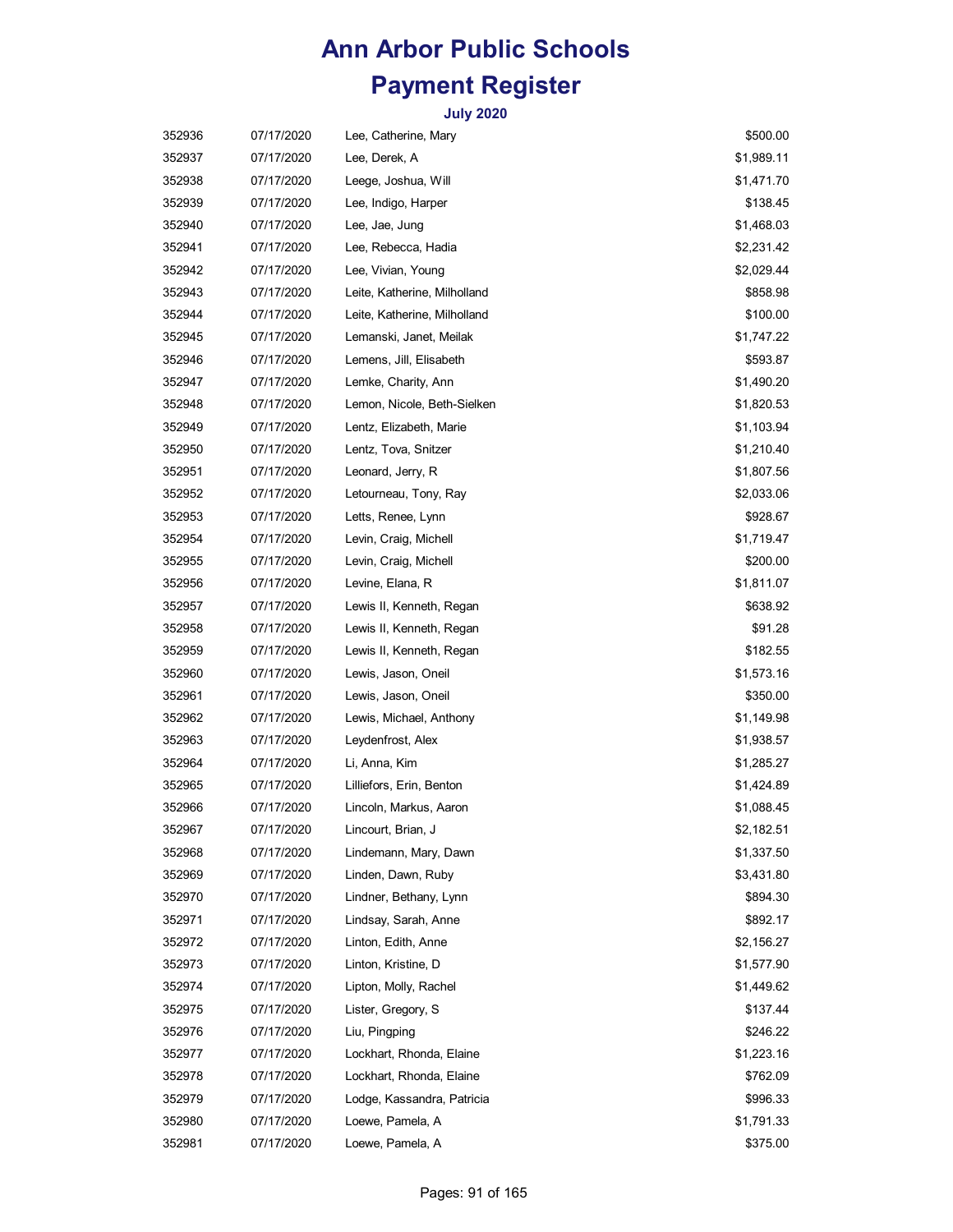| 352982 | 07/17/2020 | Long, Roger, Ken             | \$1,850.62 |
|--------|------------|------------------------------|------------|
| 352983 | 07/17/2020 | Long, Roger, Ken             | \$30.00    |
| 352984 | 07/17/2020 | Lorenz, Steven, Robert       | \$2,037.10 |
| 352985 | 07/17/2020 | Lott-scheffler, Merritt, Ann | \$602.02   |
| 352986 | 07/17/2020 | Loveland, Tracy, Ellen       | \$2,337.07 |
| 352987 | 07/17/2020 | Lowder, Tracey, Thomas       | \$3,084.64 |
| 352988 | 07/17/2020 | Lowe, Amanda, Leigh          | \$1,640.19 |
| 352989 | 07/17/2020 | Lowe, Amanda, Leigh          | \$100.00   |
| 352990 | 07/17/2020 | Loyer, Joshua, Edward        | \$1,678.79 |
| 352991 | 07/17/2020 | Lubara-Steuer, Rosana, Janet | \$1,597.68 |
| 352992 | 07/17/2020 | Lucke, Jessica, Leigh        | \$2,540.48 |
| 352993 | 07/17/2020 | Lugo, Cristal, M             | \$1,261.04 |
| 352994 | 07/17/2020 | Lukavsky, Amanda, Leigh      | \$1,104.84 |
| 352995 | 07/17/2020 | Luker, Janice, Kay           | \$317.48   |
| 352996 | 07/17/2020 | Luker, Janice, Kay           | \$275.00   |
| 352997 | 07/17/2020 | Luther, Janice, Ruth         | \$1,592.75 |
| 352998 | 07/17/2020 | Lyall, Michael, Jacob        | \$544.88   |
| 352999 | 07/17/2020 | Lynch, Maureen               | \$263.40   |
| 353000 | 07/17/2020 | Lyon, Kimberly, Maja         | \$1,009.80 |
| 353001 | 07/17/2020 | Lypka, Lindsey, Ann          | \$803.77   |
| 353002 | 07/17/2020 | MAANS, ALICIA, CARMEN        | \$1,910.64 |
| 353003 | 07/17/2020 | Macarthur, James, C          | \$933.76   |
| 353004 | 07/17/2020 | Macarthur, James, C          | \$400.00   |
| 353005 | 07/17/2020 | Maciag, Jennifer, L          | \$1,740.08 |
| 353006 | 07/17/2020 | Macke, Michele, M            | \$1,552.94 |
| 353007 | 07/17/2020 | MacKenzie, Angela, Kristine  | \$1,778.79 |
| 353008 | 07/17/2020 | Mackercher, Kathryn, Lee     | \$1,914.48 |
| 353009 | 07/17/2020 | Macko, Nicole, Antoinette    | \$957.88   |
| 353010 | 07/17/2020 | Mack, Stacey, M              | \$944.51   |
| 353011 | 07/17/2020 | MacPhail, John, Wallace      | \$2,080.38 |
| 353012 | 07/17/2020 | Madih, Evelyn, Irene         | \$1,359.47 |
| 353013 | 07/17/2020 | Madison, Michael, D          | \$1,338.87 |
| 353014 | 07/17/2020 | Madyun, Teresa, Ann          | \$1,127.13 |
| 353015 | 07/17/2020 | Madyun, Teresa, Ann          | \$25.00    |
| 353016 | 07/17/2020 | Madyun, Teresa, Ann          | \$500.00   |
| 353017 | 07/17/2020 | Madyun, Teresa, Ann          | \$250.00   |
| 353018 | 07/17/2020 | Madyun, Teresa, Ann          | \$250.00   |
| 353019 | 07/17/2020 | Maeroff, Jane, Kiddon        | \$896.66   |
| 353020 | 07/17/2020 | Magar, Aprylle, Joy          | \$1,287.69 |
| 353021 | 07/17/2020 | Magee, Dawn, Marie           | \$2,224.89 |
| 353022 | 07/17/2020 | Magee, Dawn, Marie           | \$250.00   |
| 353023 | 07/17/2020 | Magee, Dawn, Marie           | \$416.70   |
| 353024 | 07/17/2020 | Maglothin, Theresa, Anne     | \$1,076.28 |
| 353025 | 07/17/2020 | Maglothin, Theresa, Anne     | \$200.00   |
| 353026 | 07/17/2020 | Magoulick, Jennifer, Marie   | \$1,515.19 |
| 353027 | 07/17/2020 | Maguire, Laurel, Stowell     | \$2,130.71 |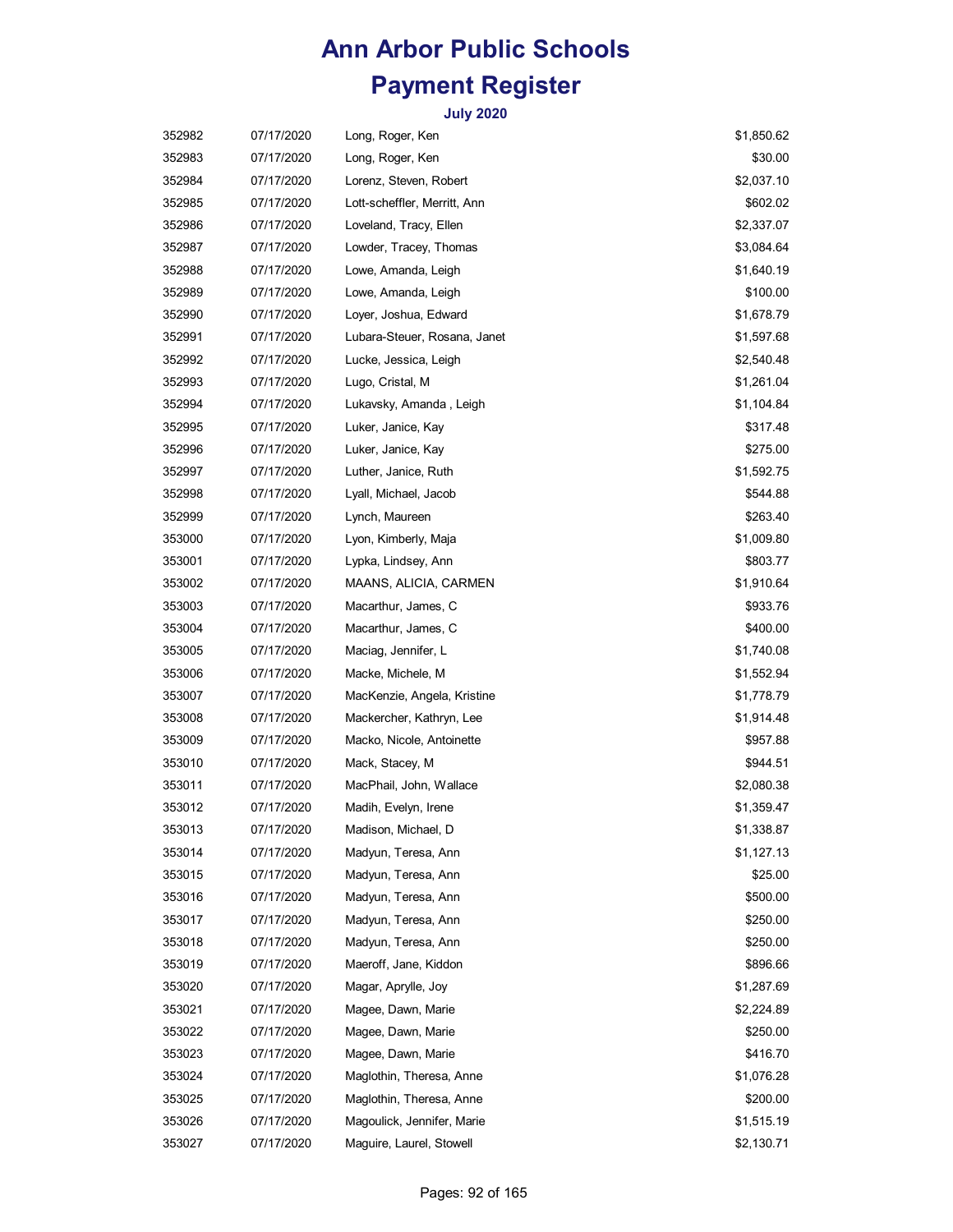| 353028 | 07/17/2020 | Mahler, Kristin, L                | \$2,089.41 |
|--------|------------|-----------------------------------|------------|
| 353029 | 07/17/2020 | Maier, Robert, Joseph             | \$2,033.87 |
| 353030 | 07/17/2020 | Maj, Jenna, Ruth                  | \$1,250.33 |
| 353031 | 07/17/2020 | Maksimchuk, Carol, Regina         | \$496.43   |
| 353032 | 07/17/2020 | Malcolm, Jacqueline, K            | \$2,388.69 |
| 353033 | 07/17/2020 | Malcolm, Vickie, J                | \$1,510.68 |
| 353034 | 07/17/2020 | Malcolm, Vickie, J                | \$600.00   |
| 353035 | 07/17/2020 | Malette, Emily, C.                | \$1,645.04 |
| 353036 | 07/17/2020 | Ma, Lily, Xiaoting                | \$880.61   |
| 353037 | 07/17/2020 | Mallad, Mya, Marie                | \$1,265.52 |
| 353038 | 07/17/2020 | Malley, Judith, Ann               | \$1,870.38 |
| 353039 | 07/17/2020 | Malo, Chad, Patrick               | \$1,398.92 |
| 353040 | 07/17/2020 | Malo, Chad, Patrick               | \$300.00   |
| 353041 | 07/17/2020 | Malo, Chad, Patrick               | \$100.00   |
| 353042 | 07/17/2020 | Mangi, Charlene, R                | \$1,445.96 |
| 353043 | 07/17/2020 | Mann, Lindsay, Corinne            | \$1,555.72 |
| 353044 | 07/17/2020 | Mann, Shekenia, Ona               | \$1,930.48 |
| 353045 | 07/17/2020 | Mantha, Ashley, A                 | \$3,536.36 |
| 353046 | 07/17/2020 | Marchionna, Catherine, Rose       | \$1,528.42 |
| 353047 | 07/17/2020 | Marcum, James                     | \$1,707.69 |
| 353048 | 07/17/2020 | Marenghi, Jennifer, Anne          | \$2,121.94 |
| 353049 | 07/17/2020 | Marquardt, Diane, Marie           | \$1,655.09 |
| 353050 | 07/17/2020 | Marshall-Diver, Tristan, Penelope | \$2,034.65 |
| 353051 | 07/17/2020 | Marsh, Kenneth, D                 | \$1,443.83 |
| 353052 | 07/17/2020 | Martin, Ashley, Danielle          | \$1,321.75 |
| 353053 | 07/17/2020 | Martin, Atoya, Ke Ivory Da        | \$1,664.00 |
| 353054 | 07/17/2020 | Martin, Barbara, J                | \$1,518.81 |
| 353055 | 07/17/2020 | Martin, Jamie, Marie              | \$1,265.99 |
| 353056 | 07/17/2020 | Martin, Myles, E                  | \$2,054.26 |
| 353057 | 07/17/2020 | Masdon, Taylor, Nicole            | \$1,238.24 |
| 353058 | 07/17/2020 | Masieri, Francesca                | \$456.98   |
| 353059 | 07/17/2020 | Mason, Molly, Ryan                | \$408.10   |
| 353060 | 07/17/2020 | Mason, Ruthann, Sears             | \$129.19   |
| 353061 | 07/17/2020 | Massey, Teiara, S                 | \$565.27   |
| 353062 | 07/17/2020 | Mathewson, Tracy, Lee             | \$1,703.12 |
| 353063 | 07/17/2020 | Mathis, Josephine, Collins        | \$1,522.56 |
| 353064 | 07/17/2020 | Mattie, David, N                  | \$1,385.98 |
| 353065 | 07/17/2020 | Mattison, Joshua, M               | \$747.62   |
| 353066 | 07/17/2020 | Mattison, Joshua, M               | \$1,000.00 |
| 353067 | 07/17/2020 | Mattison, Joshua, M               | \$100.00   |
| 353068 | 07/17/2020 | Maus, Alivia, Catherine           | \$1,410.26 |
| 353069 | 07/17/2020 | Maveal, Kelly, Michelle           | \$1,396.48 |
| 353070 | 07/17/2020 | Mayfield, LaTonya, Theresa        | \$842.57   |
| 353071 | 07/17/2020 | Mayfield, LaTonya, Theresa        | \$83.00    |
| 353072 | 07/17/2020 | Mayfield, LaTonya, Theresa        | \$280.00   |
| 353073 | 07/17/2020 | Mayhand, Jimmie                   | \$1,498.49 |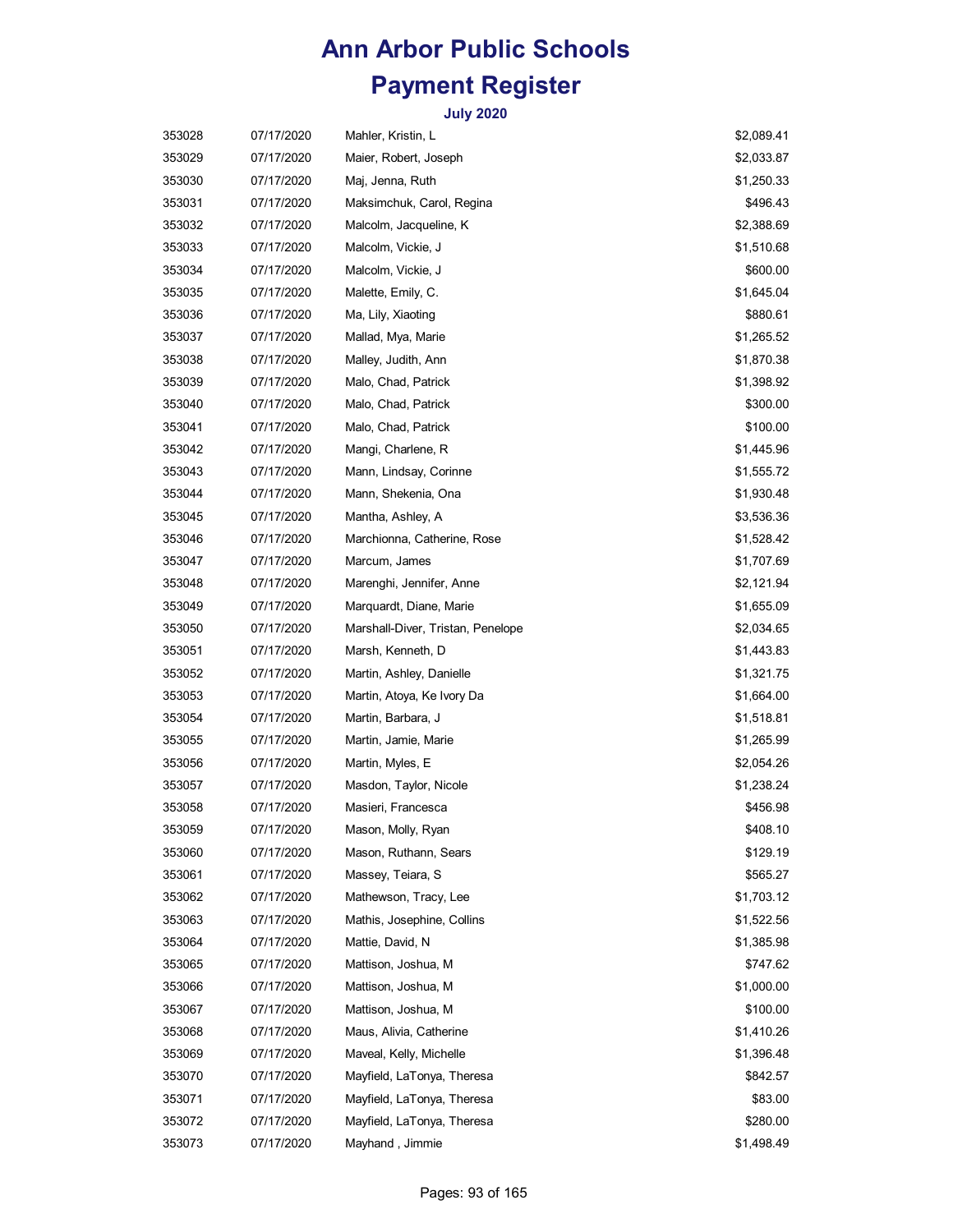| 353074 | 07/17/2020 | Maylone, Alicia, A              | \$1,305.11 |
|--------|------------|---------------------------------|------------|
| 353075 | 07/17/2020 | Mc Dowell, Janis, A             | \$1,839.83 |
| 353076 | 07/17/2020 | McAlinden, Colleen, M           | \$1,891.89 |
| 353077 | 07/17/2020 | McCabe, Yim, Chea               | \$1,309.86 |
| 353078 | 07/17/2020 | McCaman, Anna, Maria            | \$1,793.37 |
| 353079 | 07/17/2020 | McCann, Angelica, Lynn          | \$1,009.12 |
| 353080 | 07/17/2020 | McClelland, Brittanie, Camille  | \$836.17   |
| 353081 | 07/17/2020 | McCormick, Marcy, M             | \$120.09   |
| 353082 | 07/17/2020 | McCraw, Cate, Sumner            | \$1,290.14 |
| 353083 | 07/17/2020 | McCready, Elizabeth, Ann        | \$1,357.53 |
| 353084 | 07/17/2020 | Mccrystal, Alison, Claudia      | \$585.95   |
| 353085 | 07/17/2020 | McCully, Brooke, Heather        | \$1,891.05 |
| 353086 | 07/17/2020 | McDonald, Karen, Adele          | \$1,961.88 |
| 353087 | 07/17/2020 | McDonald, Karen, Adele          | \$10.00    |
| 353088 | 07/17/2020 | Mcelmeel, Cory, James           | \$2,996.48 |
| 353089 | 07/17/2020 | McFarland, Kristina, Anna       | \$1,239.82 |
| 353090 | 07/17/2020 | McFarland, Michael              | \$2,435.61 |
| 353091 | 07/17/2020 | McGavock, Christine, Nicole     | \$1,500.24 |
| 353092 | 07/17/2020 | McGee, Ellen, Omalley           | \$1,394.17 |
| 353093 | 07/17/2020 | McGee, Ellen, Omalley           | \$550.00   |
| 353094 | 07/17/2020 | McGlynn, Christopher, James     | \$602.07   |
| 353095 | 07/17/2020 | McGraw, Kenneth, Floyd          | \$2,002.36 |
| 353096 | 07/17/2020 | Mcgraw, Marieta, S              | \$1,092.03 |
| 353097 | 07/17/2020 | Mcgraw, Marieta, S              | \$900.00   |
| 353098 | 07/17/2020 | McGuire, Kelly, M               | \$2,019.09 |
| 353099 | 07/17/2020 | McHale, Lynne                   | \$1,661.18 |
| 353100 | 07/17/2020 | McIntyre, Melissa, Elaine       | \$1,547.73 |
| 353101 | 07/17/2020 | McKeith-Shaker, Stephanie, Anne | \$1,363.09 |
| 353102 | 07/17/2020 | McKeith-Shaker, Stephanie, Anne | \$1,000.00 |
| 353103 | 07/17/2020 | McKelvey, Marla                 | \$540.64   |
| 353104 | 07/17/2020 | McKelvey, Marla                 | \$1,050.00 |
| 353105 | 07/17/2020 | McKenna, Kristin, Leigh         | \$2,119.29 |
| 353106 | 07/17/2020 | McKillen, Erin, Marie           | \$1,841.83 |
| 353107 | 07/17/2020 | McKinnie, Ryan, Lee             | \$645.59   |
| 353108 | 07/17/2020 | McKinnie, Ryan, Lee             | \$645.59   |
| 353109 | 07/17/2020 | McLean, Kim, Murt               | \$1,350.86 |
| 353110 | 07/17/2020 | McLoughlin-Mckee, Amy, B        | \$1,959.18 |
| 353111 | 07/17/2020 | Mcmath, Caylie, Jean            | \$996.32   |
| 353112 | 07/17/2020 | McMurray, Amanda, Marie         | \$1,377.47 |
| 353113 | 07/17/2020 | McNair-Wilson, Sarah, Rebecca   | \$1,241.26 |
| 353114 | 07/17/2020 | Mcnair, Margaret, Ruth          | \$68.82    |
| 353115 | 07/17/2020 | Medeiros, Alison, Lynn          | \$715.56   |
| 353116 | 07/17/2020 | Medved, Michelle, Ann           | \$1,074.09 |
| 353117 | 07/17/2020 | Meier, Kristen, Nicole          | \$1,355.33 |
| 353118 | 07/17/2020 | Melangton, Johanna, L           | \$1,792.28 |
| 353119 | 07/17/2020 | Meltzer-O'Donnell, Tina, Zee    | \$587.99   |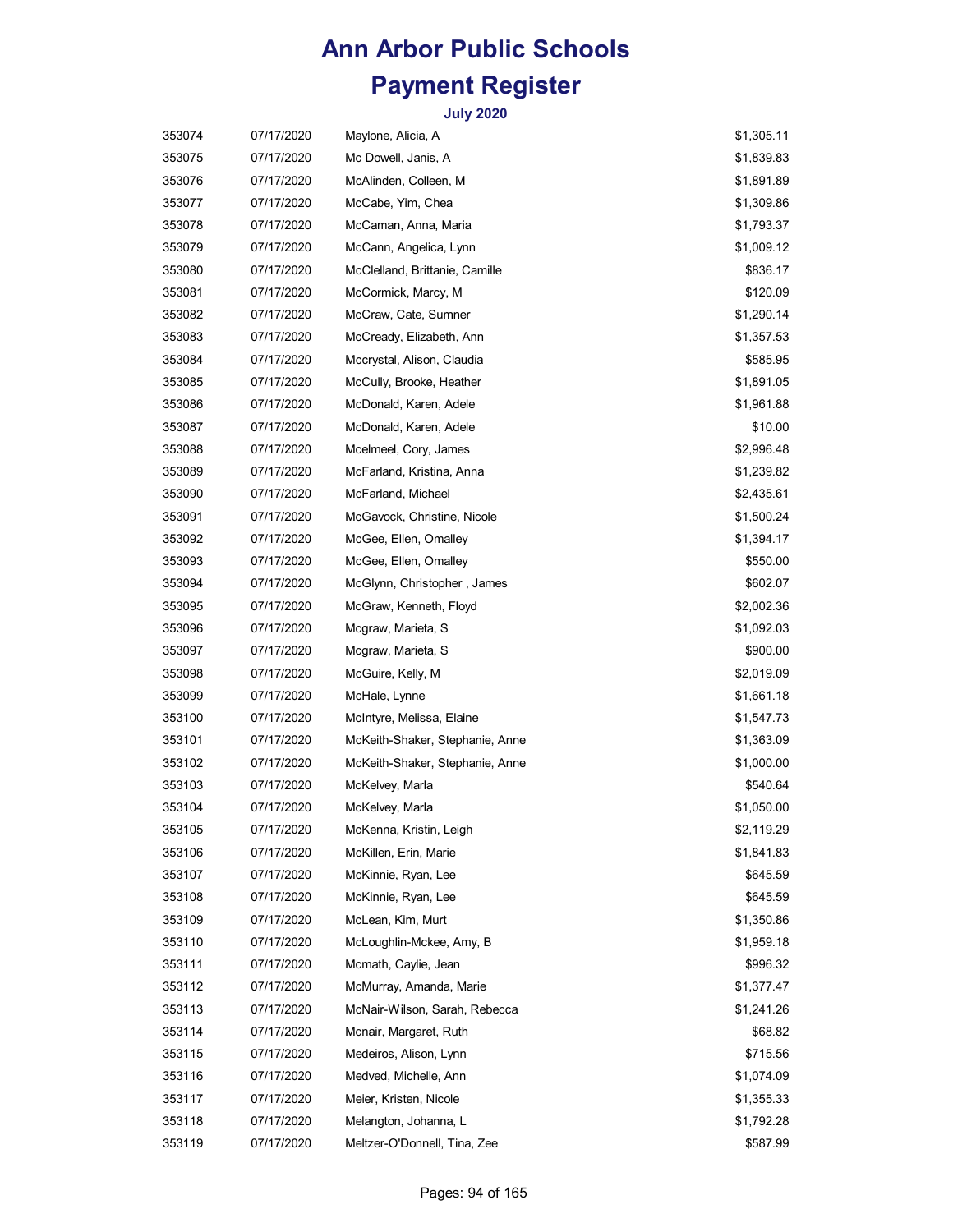| 353120 | 07/17/2020 | Melvin, Diane, Carolyn        | \$486.10   |
|--------|------------|-------------------------------|------------|
| 353121 | 07/17/2020 | Mendoza, Mary, Donna          | \$1,687.26 |
| 353122 | 07/17/2020 | Merlino, Mercedes, Sanchez    | \$56.28    |
| 353123 | 07/17/2020 | Messer, Miranda, L            | \$663.84   |
| 353124 | 07/17/2020 | Metler, Marla                 | \$279.08   |
| 353125 | 07/17/2020 | Metry, Tracey, A              | \$1,564.31 |
| 353126 | 07/17/2020 | Metry, Tracey, A              | \$150.00   |
| 353127 | 07/17/2020 | Metz, Pamela, Dell            | \$2,050.81 |
| 353128 | 07/17/2020 | Meyer, Andrew, Thomas         | \$1,983.52 |
| 353129 | 07/17/2020 | Meyers, Nancy, Ann            | \$848.40   |
| 353130 | 07/17/2020 | Micou davis, Kimberly, Rae    | \$2,167.26 |
| 353131 | 07/17/2020 | Micou, Madeline, Louise       | \$2,062.83 |
| 353132 | 07/17/2020 | Micou, Madeline, Louise       | \$75.00    |
| 353133 | 07/17/2020 | Micou, Shaenu, A              | \$3,095.75 |
| 353134 | 07/17/2020 | Midura, Cynthia, A            | \$1,213.94 |
| 353135 | 07/17/2020 | Milanowski, Anna, R           | \$1,317.49 |
| 353136 | 07/17/2020 | Miller, Abbie, Lynn           | \$2,101.06 |
| 353137 | 07/17/2020 | Miller, Diamado, Dana masters | \$1,889.18 |
| 353138 | 07/17/2020 | Miller, Jennifer, Kaye        | \$2,060.09 |
| 353139 | 07/17/2020 | Miller, Jessica, Irene        | \$429.77   |
| 353140 | 07/17/2020 | Miller, Leigh, Ann            | \$2,240.25 |
| 353141 | 07/17/2020 | Miller, Lisa, L               | \$2,028.41 |
| 353142 | 07/17/2020 | Miller, Ruth, P               | \$3,525.01 |
| 353143 | 07/17/2020 | Mills, Laura, Anne lake       | \$1,358.32 |
| 353144 | 07/17/2020 | Mills, Marie, Blake           | \$1,588.38 |
| 353145 | 07/17/2020 | Mills, Rebecca, Lynn          | \$544.96   |
| 353146 | 07/17/2020 | Mills, Sari, Lynn             | \$1,636.60 |
| 353147 | 07/17/2020 | Milne, Luke, Anthony          | \$871.10   |
| 353148 | 07/17/2020 | Minnick, Jill, Mary           | \$4,228.02 |
| 353149 | 07/17/2020 | Mistak, Melissa, Marie        | \$574.71   |
| 353150 | 07/17/2020 | Mistak, Melissa, Marie        | \$246.31   |
| 353151 | 07/17/2020 | Mitchell, Elaine, Karen       | \$1,678.56 |
| 353152 | 07/17/2020 | Mitchell, Elaine, Karen       | \$50.00    |
| 353153 | 07/17/2020 | Mitchell, Tia, Nicole         | \$1,373.84 |
| 353154 | 07/17/2020 | Moger, Nathan, Torello        | \$1,238.52 |
| 353155 | 07/17/2020 | Mohlman, Charlotte, T         | \$1,194.54 |
| 353156 | 07/17/2020 | Mohlman, Charlotte, T         | \$75.00    |
| 353157 | 07/17/2020 | Moizio, Lori, M               | \$204.07   |
| 353158 | 07/17/2020 | Monan, Julie, Marie           | \$1,700.24 |
| 353159 | 07/17/2020 | Monroe, Dawn, Nicole          | \$2,059.87 |
| 353160 | 07/17/2020 | Monteleone, Alexandra, Louise | \$1,140.40 |
| 353161 | 07/17/2020 | Montiy, Katherine, Joy        | \$527.07   |
| 353162 | 07/17/2020 | Montri, Maria, Ellen          | \$1,720.30 |
| 353163 | 07/17/2020 | Montri, Troy, Matthew         | \$423.38   |
| 353164 | 07/17/2020 | Montri, Troy, Matthew         | \$141.13   |
| 353165 | 07/17/2020 | Moon, Heather, M              | \$1,772.41 |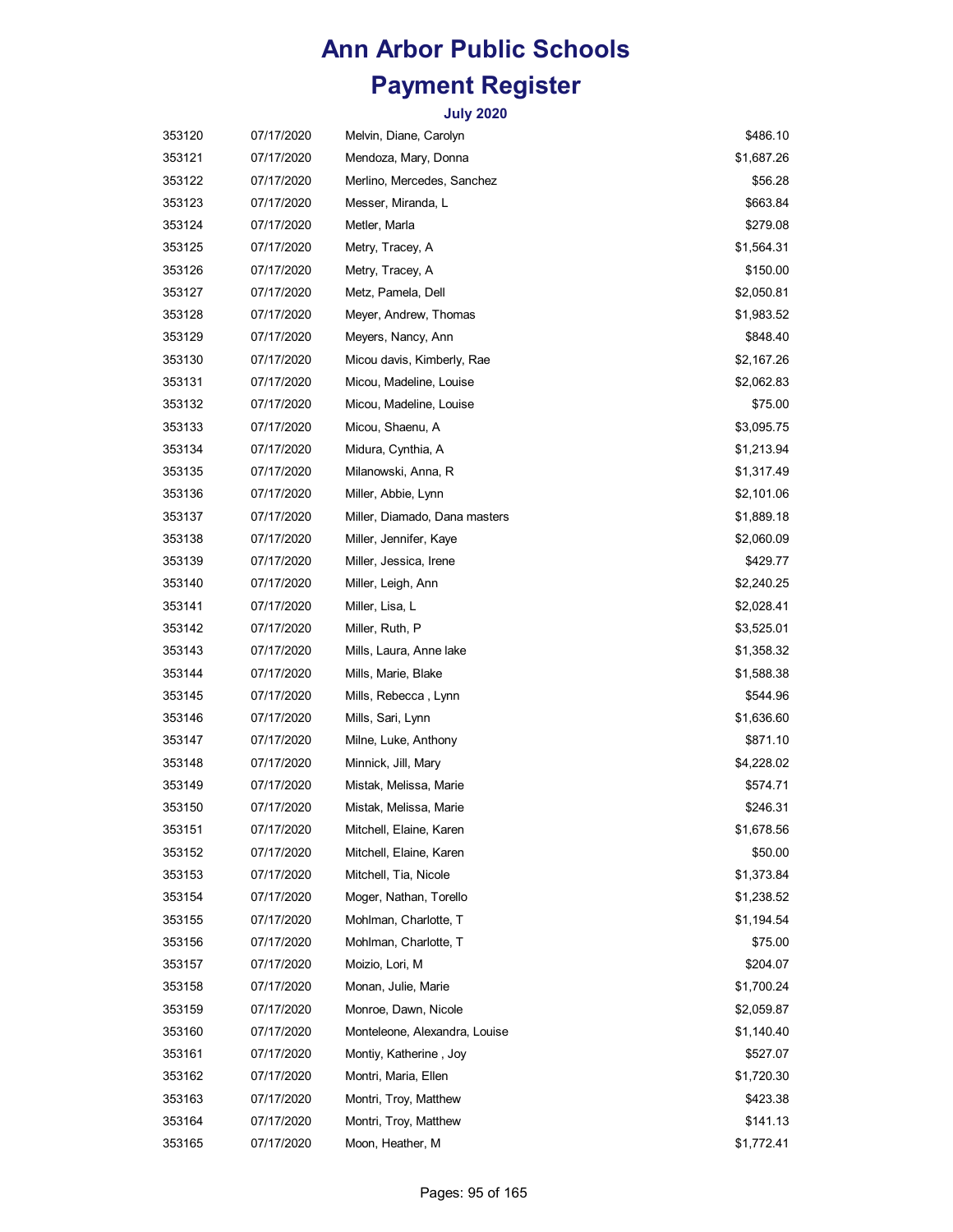| 353166 | 07/17/2020 | Moore, Ashley, Nichole          | \$1,192.42 |
|--------|------------|---------------------------------|------------|
| 353167 | 07/17/2020 | Moore, Brett, Michael           | \$1,186.54 |
| 353168 | 07/17/2020 | Moore, Chrisara, Melinda        | \$1,164.48 |
| 353169 | 07/17/2020 | Moore, Kaitlyn, Marie           | \$770.61   |
| 353170 | 07/17/2020 | Moore, Laurie, Jean             | \$1,725.25 |
| 353171 | 07/17/2020 | Moore, Robin, Victoria          | \$1,064.82 |
| 353172 | 07/17/2020 | Moore, Sarah, Elizabeth         | \$1,718.81 |
| 353173 | 07/17/2020 | Moore, Sarah, Elizabeth         | \$150.00   |
| 353174 | 07/17/2020 | Morabito, Kara, Mickelle        | \$1,873.45 |
| 353175 | 07/17/2020 | Moravy-Penchansky, Cassidy, Lee | \$910.47   |
| 353176 | 07/17/2020 | Moray, Jacqueline, A.           | \$1,218.75 |
| 353177 | 07/17/2020 | Moreno, Martin, Joseph          | \$1,934.69 |
| 353178 | 07/17/2020 | Morgan, Christopher             | \$1,740.10 |
| 353179 | 07/17/2020 | Morgan, Robert, Ellerbusch      | \$1,059.99 |
| 353180 | 07/17/2020 | Morgan, Sarah                   | \$1,716.65 |
| 353181 | 07/17/2020 | Morning, Laura, Ingalls         | \$3,233.80 |
| 353182 | 07/17/2020 | Morningstar, Soon, Lee          | \$1,762.02 |
| 353183 | 07/17/2020 | Morrin, Megan, Lynn             | \$1,516.37 |
| 353184 | 07/17/2020 | Morris, Michael, J              | \$1,216.97 |
| 353185 | 07/17/2020 | Morris, Rita, Louise            | \$1,648.03 |
| 353186 | 07/17/2020 | Morrissey, Gerald, David        | \$1,376.80 |
| 353187 | 07/17/2020 | Moser, Brittany                 | \$1,902.20 |
| 353188 | 07/17/2020 | Mosher, Danelle, Dupes          | \$2,203.26 |
| 353189 | 07/17/2020 | Mosher, Danelle, Dupes          | \$730.00   |
| 353190 | 07/17/2020 | Mosher, Nicholas, Newcomb       | \$1,760.54 |
| 353191 | 07/17/2020 | Mosher, Nicholas, Newcomb       | \$250.00   |
| 353192 | 07/17/2020 | Moulding, Joetta, L             | \$655.53   |
| 353193 | 07/17/2020 | Mousigian, Rosemarie, Ani       | \$1,326.80 |
| 353194 | 07/17/2020 | Moutard, Catherine, Rene        | \$2,824.32 |
| 353195 | 07/17/2020 | Muehlman, Alison, R             | \$1,734.32 |
| 353196 | 07/17/2020 | Muir, Julieanne, M              | \$4,486.38 |
| 353197 | 07/17/2020 | Muir, Julieanne, M              | \$850.00   |
| 353198 | 07/17/2020 | Muller, Alyssa, Marie           | \$1,159.34 |
| 353199 | 07/17/2020 | Mullice, Deborah, R             | \$2,045.03 |
| 353200 | 07/17/2020 | Mullins, Janet                  | \$470.72   |
| 353201 | 07/17/2020 | Mull, Richard, James            | \$1,174.41 |
| 353202 | 07/17/2020 | Murphy, Catherine, R            | \$1,988.47 |
| 353203 | 07/17/2020 | Murphy, Denise, Marie           | \$1,441.42 |
| 353204 | 07/17/2020 | Murphy, Maria, Terese           | \$437.83   |
| 353205 | 07/17/2020 | Murphy, Nelda, Jk               | \$2,408.66 |
| 353206 | 07/17/2020 | Murray, Andrea, Marie           | \$2,295.62 |
| 353207 | 07/17/2020 | Murrett, Maureen                | \$1,044.62 |
| 353208 | 07/17/2020 | Murrett, Maureen                | \$769.28   |
| 353209 | 07/17/2020 | Musser, Kathryn, Ann            | \$1,334.70 |
| 353210 | 07/17/2020 | Musser, Kathryn, Ann            | \$778.63   |
| 353211 | 07/17/2020 | Mustapha, Dairia, Lennai Ray    | \$2,193.02 |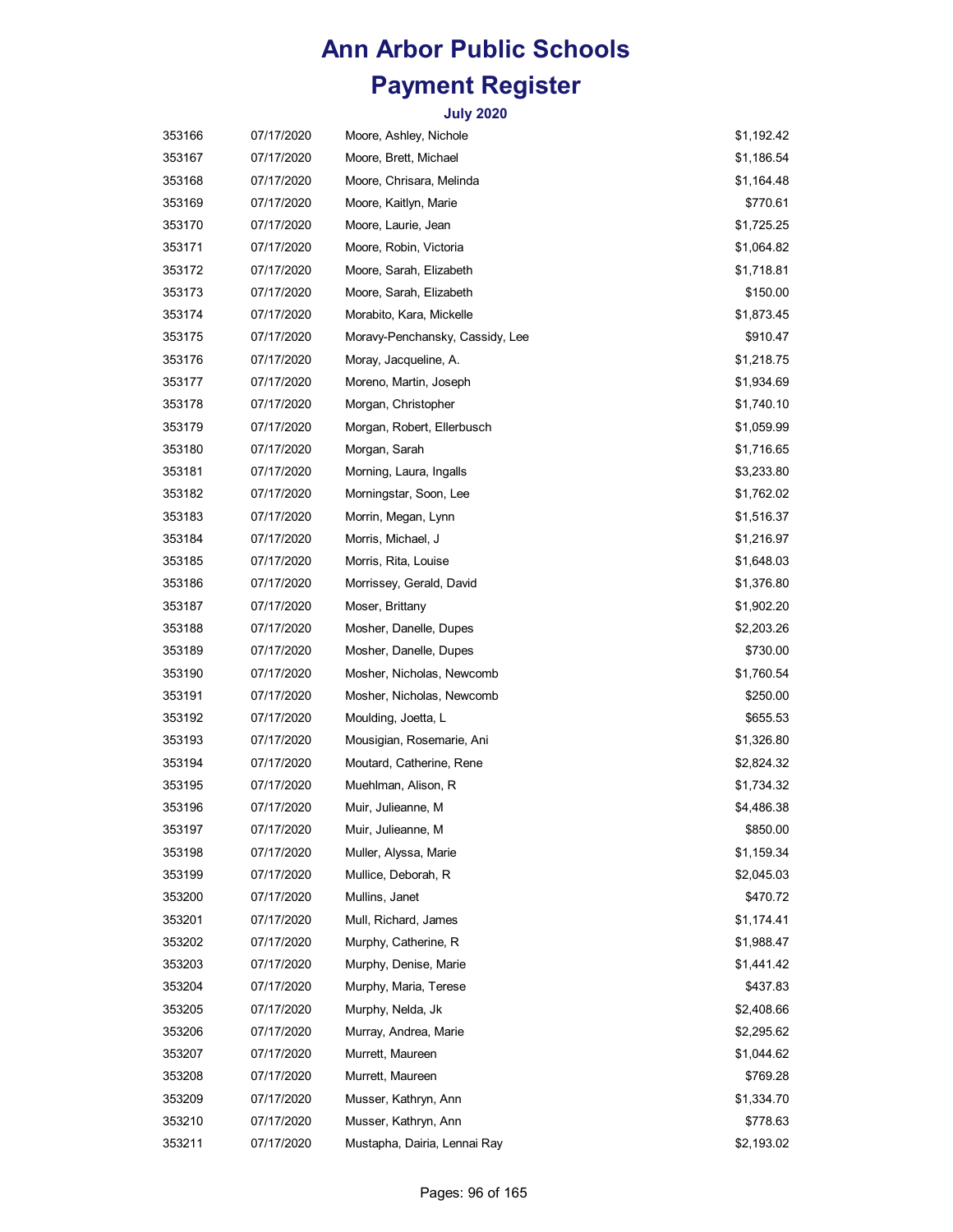| 353212 | 07/17/2020 | Muusz, Marta, Anderson            | \$2,110.59 |
|--------|------------|-----------------------------------|------------|
| 353213 | 07/17/2020 | Myers, Constance, Marie           | \$1,531.28 |
| 353214 | 07/17/2020 | Naar, Christopher, M              | \$1,870.04 |
| 353215 | 07/17/2020 | Nafziger, Jacinta, M              | \$1,065.66 |
| 353216 | 07/17/2020 | Nagle, Wendy                      | \$563.66   |
| 353217 | 07/17/2020 | Nalepa, Andrew, Thomas            | \$2,202.15 |
| 353218 | 07/17/2020 | Nascimento, Leah, Sokup           | \$1,502.41 |
| 353219 | 07/17/2020 | Nassar, Renee, Elizabeth          | \$33.36    |
| 353220 | 07/17/2020 | Naurato, Sarah, Lynn              | \$1,707.78 |
| 353221 | 07/17/2020 | Neal, Vernita, Reshel             | \$567.67   |
| 353222 | 07/17/2020 | Neesam, Jennifer, Lauren          | \$1,271.21 |
| 353223 | 07/17/2020 | Neevel, Sara, Elizabeth           | \$1,895.75 |
| 353224 | 07/17/2020 | Nelson, Anessa, P                 | \$1,577.55 |
| 353225 | 07/17/2020 | Nelson, Carrie, A                 | \$1,433.43 |
| 353226 | 07/17/2020 | Nelson, Sarah, Lynn               | \$1,376.44 |
| 353227 | 07/17/2020 | Nemecek, Jennifer, E              | \$2,116.84 |
| 353228 | 07/17/2020 | Newell, Todd, Charles             | \$1,754.48 |
| 353229 | 07/17/2020 | Newing, Angela, R                 | \$4,871.17 |
| 353230 | 07/17/2020 | Newman, Brooke, Ashleigh          | \$882.11   |
| 353231 | 07/17/2020 | Newman, Phyllis                   | \$1,141.78 |
| 353232 | 07/17/2020 | Newman, Phyllis                   | \$100.00   |
| 353233 | 07/17/2020 | Newton, Elijah, C                 | \$1,439.77 |
| 353234 | 07/17/2020 | Newton, Kelly, Elizabeth          | \$1,750.84 |
| 353235 | 07/17/2020 | Newton, Linda, A                  | \$2,056.11 |
| 353236 | 07/17/2020 | Newton, Linda, A                  | \$340.10   |
| 353237 | 07/17/2020 | Newton, Linda, A                  | \$300.00   |
| 353238 | 07/17/2020 | Newton, Linda, A                  | \$454.37   |
| 353239 | 07/17/2020 | Newton, Stephen, S                | \$816.52   |
| 353240 | 07/17/2020 | Neylon, Carol, Lewis              | \$692.20   |
| 353241 | 07/17/2020 | Niethammer, Greta, Elsa           | \$1,045.72 |
| 353242 | 07/17/2020 | Niner, Jennifer, Anne             | \$1,448.06 |
| 353243 | 07/17/2020 | Nixon, Jane, E                    | \$1,985.11 |
| 353244 | 07/17/2020 | Noble, Melissa, Ann               | \$2,137.71 |
| 353245 | 07/17/2020 | Nolan, Kathleen, Evelyn           | \$574.29   |
| 353246 | 07/17/2020 | Nordstrom-Smith, Amber, Elizabeth | \$1,552.60 |
| 353247 | 07/17/2020 | Nordstrom-Smith, Amber, Elizabeth | \$300.00   |
| 353248 | 07/17/2020 | Nordstrom, Karma, Alayne          | \$2,012.71 |
| 353249 | 07/17/2020 | North, Christine, Sue             | \$1,848.36 |
| 353250 | 07/17/2020 | Northrop, Kristin, Beth           | \$1,953.21 |
| 353251 | 07/17/2020 | Novack, Donna, L                  | \$1,524.89 |
| 353252 | 07/17/2020 | Nowicki, Veronica, Lynn moreno    | \$2,012.46 |
| 353253 | 07/17/2020 | Nowitzke, Corey, Barton           | \$1,445.26 |
| 353254 | 07/17/2020 | Nowland Margolis, Lizabeth, Ann   | \$2,690.60 |
| 353255 | 07/17/2020 | Ntezinde, Simon, M                | \$1,944.83 |
| 353256 | 07/17/2020 | Nunlee, Nicole, Leann             | \$1,930.02 |
| 353257 | 07/17/2020 | Nzoma, Jeffrey, N                 | \$2,018.73 |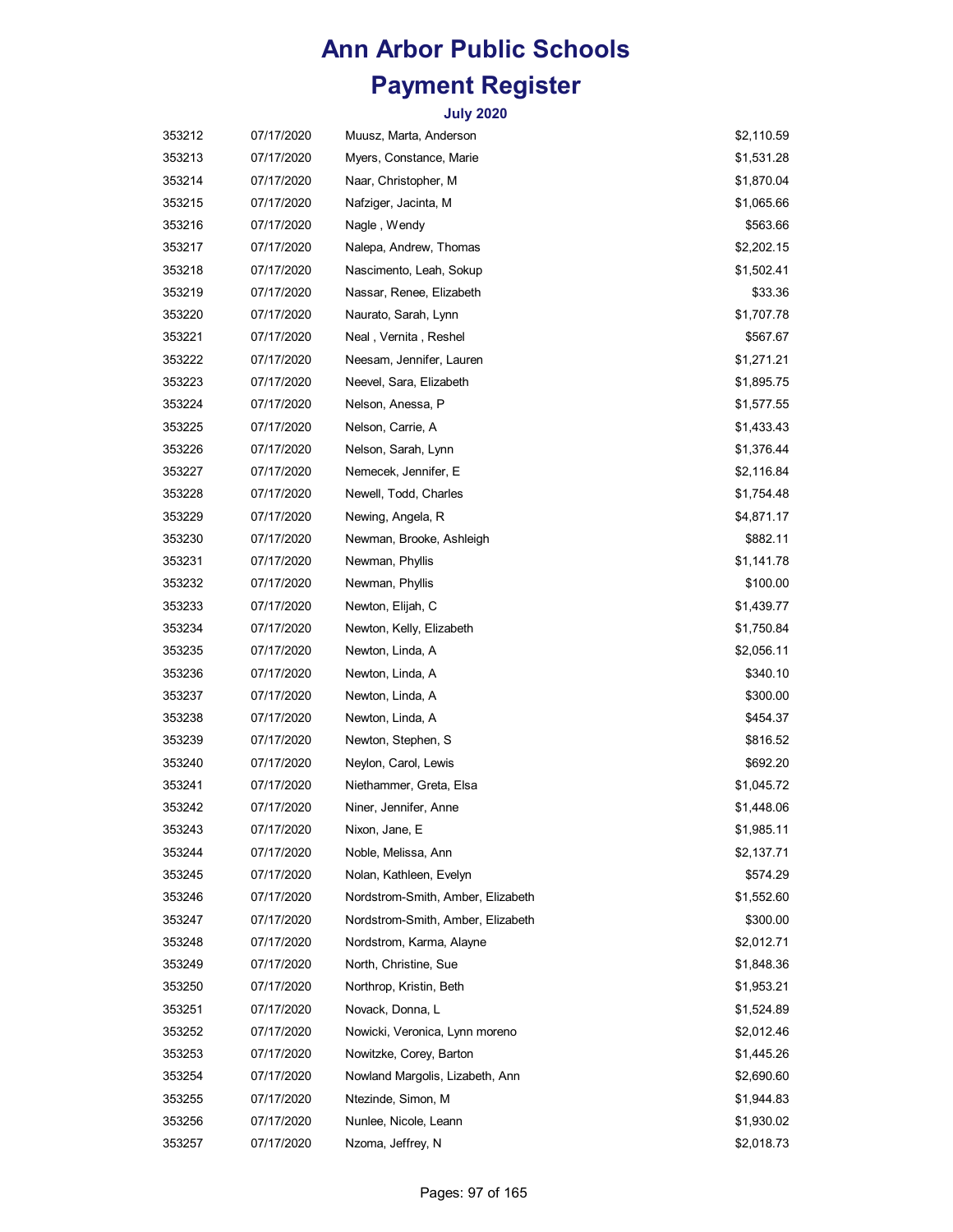| 353258 | 07/17/2020 | O'Brien, Nora, Ellen         | \$639.77   |
|--------|------------|------------------------------|------------|
| 353259 | 07/17/2020 | O'Connell, Joseph, Patrick   | \$1,843.97 |
| 353260 | 07/17/2020 | O'Leary, Jillian, Anita      | \$1,393.15 |
| 353261 | 07/17/2020 | Oday, Kenneth, D             | \$1,662.73 |
| 353262 | 07/17/2020 | Oden, Robert, Chandell       | \$1,603.61 |
| 353263 | 07/17/2020 | Odette, Catherine, H         | \$52.86    |
| 353264 | 07/17/2020 | Ohman, Holli, Elizabeth      | \$2,123.39 |
| 353265 | 07/17/2020 | Okeefe, Whitney, Vanderhyde  | \$3,255.64 |
| 353266 | 07/17/2020 | Oleksinski, Jeffrey, M       | \$2,731.55 |
| 353267 | 07/17/2020 | Olsen, Kimberly, Bailey      | \$2,783.66 |
| 353268 | 07/17/2020 | Olson, Kent, Allen           | \$508.74   |
| 353269 | 07/17/2020 | Opfermann, Caitlin, Garvin   | \$1,518.75 |
| 353270 | 07/17/2020 | Opfermann, Scott, C          | \$708.68   |
| 353271 | 07/17/2020 | Orringer, Lisa, Jill         | \$1,902.08 |
| 353272 | 07/17/2020 | Osantoski, Stephanie, Marie  | \$1,095.85 |
| 353273 | 07/17/2020 | Osinski, Amy, Lynn           | \$2,393.43 |
| 353274 | 07/17/2020 | Osman, Brittany, Lynn        | \$1,708.21 |
| 353275 | 07/17/2020 | Othman, Tahani, Abdel-nabi   | \$2,103.72 |
| 353276 | 07/17/2020 | Ozuna, Laura, Hovey          | \$1,878.81 |
| 353277 | 07/17/2020 | Pacella, Stephanie, Leung    | \$699.25   |
| 353278 | 07/17/2020 | Pacella, Stephanie, Leung    | \$699.25   |
| 353279 | 07/17/2020 | Pachera, Thomas, J           | \$1,699.72 |
| 353280 | 07/17/2020 | Pachera, Thomas, J           | \$250.00   |
| 353281 | 07/17/2020 | Packard, Donald, J           | \$833.13   |
| 353282 | 07/17/2020 | Packard, John, Mac           | \$2,092.37 |
| 353283 | 07/17/2020 | Packard, Mary, E             | \$2,483.38 |
| 353284 | 07/17/2020 | Padalino, Laura, Marie       | \$1,447.71 |
| 353285 | 07/17/2020 | Paddock, Elizabeth, Suzanne  | \$1,484.80 |
| 353286 | 07/17/2020 | Padgen-soucy, Aaron, Anne    | \$1,723.24 |
| 353287 | 07/17/2020 | Pakela, Henry, Barrett       | \$1,086.44 |
| 353288 | 07/17/2020 | Palermo, Sarah, Lynn         | \$2,084.29 |
| 353289 | 07/17/2020 | Palmeri, Denise, Lynn        | \$1,258.23 |
| 353290 | 07/17/2020 | Palmer, Kristin, Sue         | \$647.89   |
| 353291 | 07/17/2020 | Pantolin, Katherine, L       | \$1,764.44 |
| 353292 | 07/17/2020 | Parent, Saul, Christopher    | \$1,292.16 |
| 353293 | 07/17/2020 | Parfitt, Claudia, Janine     | \$5,439.52 |
| 353294 | 07/17/2020 | Parham, Debra, Ann           | \$578.55   |
| 353295 | 07/17/2020 | Parks, Khajasamieon, Leinara | \$3,627.11 |
| 353296 | 07/17/2020 | Park, Young, M               | \$1,256.52 |
| 353297 | 07/17/2020 | Parmer, Curtis, Nicklas      | \$1,163.55 |
| 353298 | 07/17/2020 | Parmer, Curtis, Nicklas      | \$400.00   |
| 353299 | 07/17/2020 | Parnell, June, N             | \$55.88    |
| 353300 | 07/17/2020 | Parnell, June, N             | \$592.00   |
| 353301 | 07/17/2020 | Parnes, Stuart, D            | \$1,353.87 |
| 353302 | 07/17/2020 | Pasola, Katherine, Elizabeth | \$785.75   |
| 353303 | 07/17/2020 | Pasola, Katherine, Elizabeth | \$800.00   |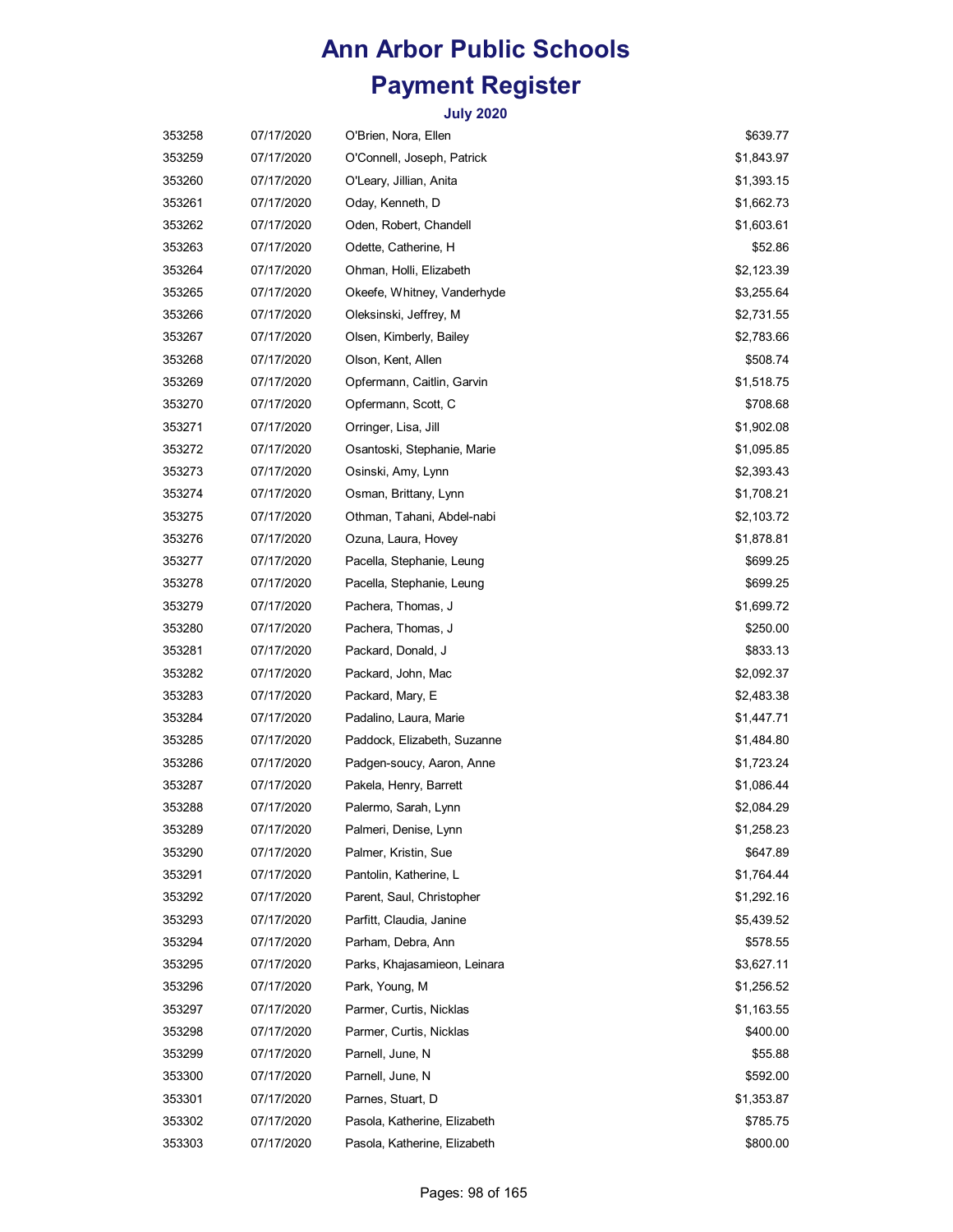| 353304 | 07/17/2020 | Pasola, Katherine, Elizabeth          | \$180.00   |
|--------|------------|---------------------------------------|------------|
| 353305 | 07/17/2020 | Pasz, Christina, Michelle             | \$814.86   |
| 353306 | 07/17/2020 | Patten, Elizabeth, Sue                | \$707.76   |
| 353307 | 07/17/2020 | Patterson, Benjamin, David            | \$537.65   |
| 353308 | 07/17/2020 | Patton, Marcus, Eugene                | \$442.92   |
| 353309 | 07/17/2020 | Pavesi Roderique, Mary, Kay           | \$1,650.62 |
| 353310 | 07/17/2020 | Pavlik, Brittany, Hahn                | \$1,294.35 |
| 353311 | 07/17/2020 | Pawlowski, Lindsay, Margaret Roe      | \$3,343.02 |
| 353312 | 07/17/2020 | Payer, Kimberly, Ann                  | \$1,492.95 |
| 353313 | 07/17/2020 | Pearson, Shanda, L                    | \$1,270.28 |
| 353314 | 07/17/2020 | Peck, Theresa, Melissa                | \$1,473.69 |
| 353315 | 07/17/2020 | Pelchat, Meredith, Josephine          | \$1,736.65 |
| 353316 | 07/17/2020 | Perko, Antonina, Marie                | \$1,654.96 |
| 353317 | 07/17/2020 | Perry-James, Jodie, Alaun             | \$538.04   |
| 353318 | 07/17/2020 | Perry, Amy, Lynne                     | \$1,946.61 |
| 353319 | 07/17/2020 | Perry, Holly, Olsen                   | \$1,108.76 |
| 353320 | 07/17/2020 | Perry, Holly, Olsen                   | \$375.00   |
| 353321 | 07/17/2020 | Perry, Lynn, Marie                    | \$1,382.14 |
| 353322 | 07/17/2020 | Peterson, Jaye, Susan                 | \$3,283.59 |
| 353323 | 07/17/2020 | Peterson, Sarah, R                    | \$1,467.34 |
| 353324 | 07/17/2020 | Petrini, Odette, M                    | \$1,644.71 |
| 353325 | 07/17/2020 | Pettigrew, Melissa, Lynn              | \$959.06   |
| 353326 | 07/17/2020 | Peurach, Constance, Marie             | \$1,950.51 |
| 353327 | 07/17/2020 | Pham, Lisa, J                         | \$922.15   |
| 353328 | 07/17/2020 | Phillips Carpenter, Johanna, Lee      | \$1,761.05 |
| 353329 | 07/17/2020 | Phillips Carpenter, Terrance, Michael | \$1,863.75 |
| 353330 | 07/17/2020 | Phillips, Lisa, R                     | \$1,371.60 |
| 353331 | 07/17/2020 | Phillips, Lori, Marie                 | \$1,021.35 |
| 353332 | 07/17/2020 | Phillips, Lori, Marie                 | \$364.95   |
| 353333 | 07/17/2020 | Pickvet, William, A.                  | \$1,120.02 |
| 353334 | 07/17/2020 | Pierce, Elizabeth, Ann                | \$1,742.88 |
| 353335 | 07/17/2020 | Pike, Nicole                          | \$1,692.78 |
| 353336 | 07/17/2020 | Pilkins, Nicole, Rochelle             | \$1,317.76 |
| 353337 | 07/17/2020 | Piper, Mary, Lynn                     | \$1,084.12 |
| 353338 | 07/17/2020 | Player, Shakira, S                    | \$1,675.74 |
| 353339 | 07/17/2020 | Plott, Stacey, Lynn                   | \$1,310.15 |
| 353340 | 07/17/2020 | Plott, Stacey, Lynn                   | \$400.00   |
| 353341 | 07/17/2020 | Plouffe, Cheryl, A                    | \$2,060.29 |
| 353342 | 07/17/2020 | Plummer, Misty, Dawn                  | \$888.11   |
| 353343 | 07/17/2020 | Podojil, James, Charles               | \$4,916.82 |
| 353344 | 07/17/2020 | Pogliano, Michelle, Lynn              | \$2,669.86 |
| 353345 | 07/17/2020 | Pointer, Elizabeth                    | \$1,996.01 |
| 353346 | 07/17/2020 | Poli, Melissa, Marie-Miller           | \$5,558.48 |
| 353347 | 07/17/2020 | Politis, Ted, D                       | \$793.96   |
| 353348 | 07/17/2020 | Pollock, Mary, Margaret               | \$1,868.43 |
| 353349 | 07/17/2020 | Polovick, Sherri, Lynn                | \$888.04   |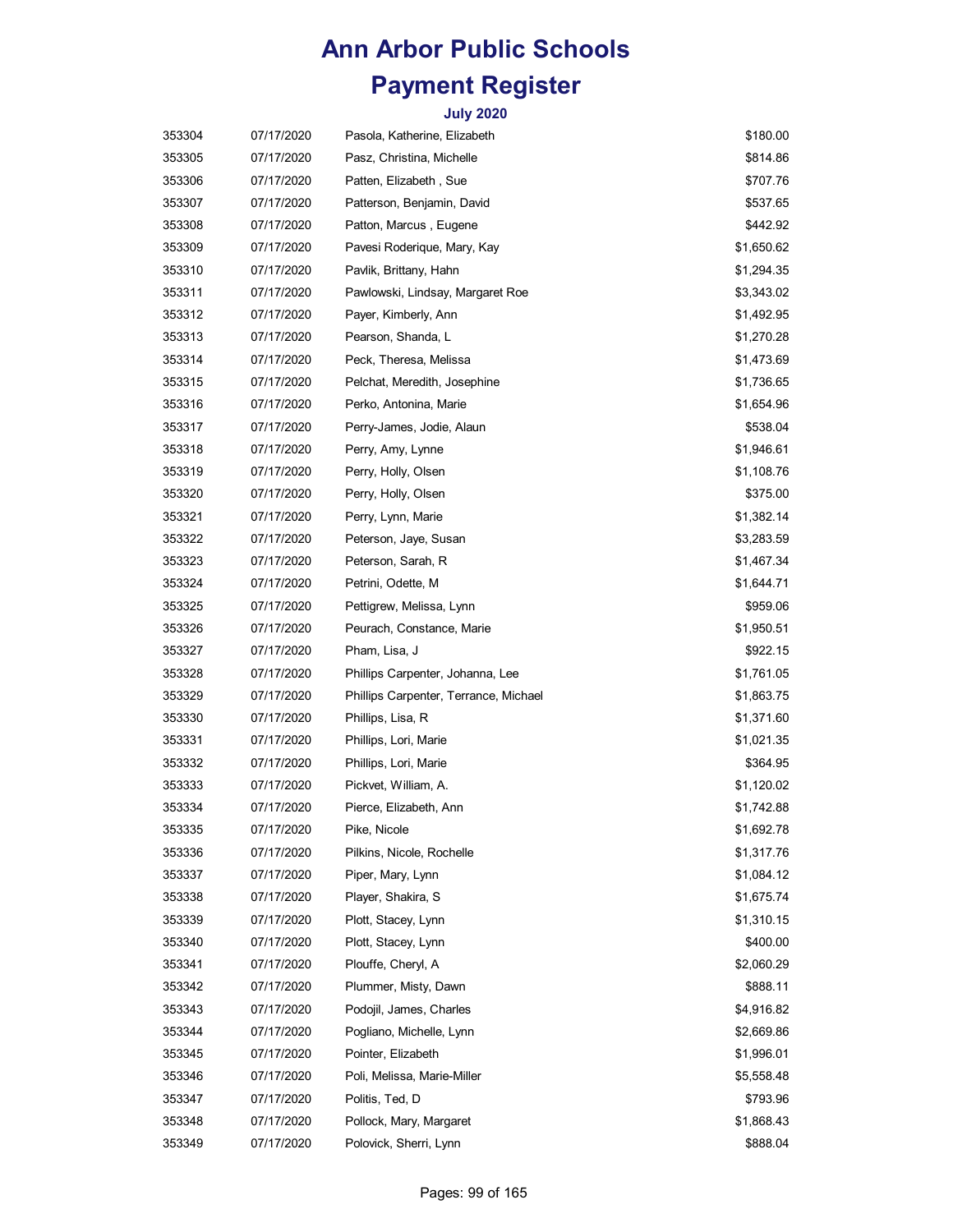| 353350 | 07/17/2020 | Pool, Jennifer, S                | \$47.97    |
|--------|------------|----------------------------------|------------|
| 353351 | 07/17/2020 | Popejoy, Bruce, Alan             | \$736.38   |
| 353352 | 07/17/2020 | Pope, Sarah, Marie               | \$1,643.09 |
| 353353 | 07/17/2020 | Popkey, Arielle-Alexander, Maxen | \$1,284.17 |
| 353354 | 07/17/2020 | Porter, Allen                    | \$2,018.12 |
| 353355 | 07/17/2020 | Portincasa, Elizabeth, Anne      | \$1,780.33 |
| 353356 | 07/17/2020 | Portincasa, Elizabeth, Anne      | \$150.00   |
| 353357 | 07/17/2020 | Posey, Jessica, Marie            | \$1,799.34 |
| 353358 | 07/17/2020 | Postema, Christina               | \$2,214.99 |
| 353359 | 07/17/2020 | Potocki, Heather, Marie          | \$1,816.12 |
| 353360 | 07/17/2020 | Potter, Conner, Lauren           | \$1,046.11 |
| 353361 | 07/17/2020 | Powell, Nathaniel, Lee           | \$1,521.18 |
| 353362 | 07/17/2020 | Powers, Jessica, Barbara         | \$510.21   |
| 353363 | 07/17/2020 | Pressel, Aaron, C                | \$1,531.96 |
| 353364 | 07/17/2020 | Prude, Jennifer, Jean            | \$574.73   |
| 353365 | 07/17/2020 | Pryce, Sharon, Swiderek          | \$1,692.78 |
| 353366 | 07/17/2020 | Pryce, Sharon, Swiderek          | \$100.00   |
| 353367 | 07/17/2020 | Przybyla, Colleen, Marie         | \$2,353.52 |
| 353368 | 07/17/2020 | Przybyla, Colleen, Marie         | \$50.00    |
| 353369 | 07/17/2020 | Publiski, Laura, Anne            | \$1,969.11 |
| 353370 | 07/17/2020 | Puente, Jennifer, L              | \$2,017.55 |
| 353371 | 07/17/2020 | Puryear, Theresa, Marie          | \$650.67   |
| 353372 | 07/17/2020 | Pusta, Courtney, Elizabeth       | \$1,543.93 |
| 353373 | 07/17/2020 | Quann, Cara, Deanne              | \$509.72   |
| 353374 | 07/17/2020 | Quann, Cara, Deanne              | \$50.00    |
| 353375 | 07/17/2020 | Quasunella, Melissa              | \$2,592.77 |
| 353376 | 07/17/2020 | Quint, Jennifer, Gail            | \$1,717.16 |
| 353377 | 07/17/2020 | Racine, Liviya, Kindshoven       | \$1,236.85 |
| 353378 | 07/17/2020 | Racine, Stephanie, M             | \$1,395.99 |
| 353379 | 07/17/2020 | Racine, Stephanie, M             | \$400.00   |
| 353380 | 07/17/2020 | Raddatz, Derek, A                | \$859.47   |
| 353381 | 07/17/2020 | Raddatz, Derek, A                | \$100.00   |
| 353382 | 07/17/2020 | Raddatz, Derek, A                | \$65.00    |
| 353383 | 07/17/2020 | Rademaker, Megan, Lois           | \$1,233.53 |
| 353384 | 07/17/2020 | Raleigh, Angela, Kathleen        | \$1,170.68 |
| 353385 | 07/17/2020 | Ramadoss, Subhashree             | \$1,367.95 |
| 353386 | 07/17/2020 | Ransom, Wendy, Lee               | \$205.79   |
| 353387 | 07/17/2020 | Raucher, Aryeh, Simon            | \$2,410.34 |
| 353388 | 07/17/2020 | Raupp, Margaret, Caird           | \$1,910.91 |
| 353389 | 07/17/2020 | Ray, Brittany, Leigh             | \$1,209.66 |
| 353390 | 07/17/2020 | Ray, Constance, Blythe           | \$3,125.83 |
| 353391 | 07/17/2020 | Rayford-Palmer, Mary, Lynne      | \$1,653.93 |
| 353392 | 07/17/2020 | Raymond, Jessica, Lynn           | \$1,115.12 |
| 353393 | 07/17/2020 | Reader, Anne, Janice             | \$1,993.50 |
| 353394 | 07/17/2020 | Recla, Elizabeth, Cora           | \$1,123.44 |
| 353395 | 07/17/2020 | Reed, Kristen, Janae             | \$2,195.57 |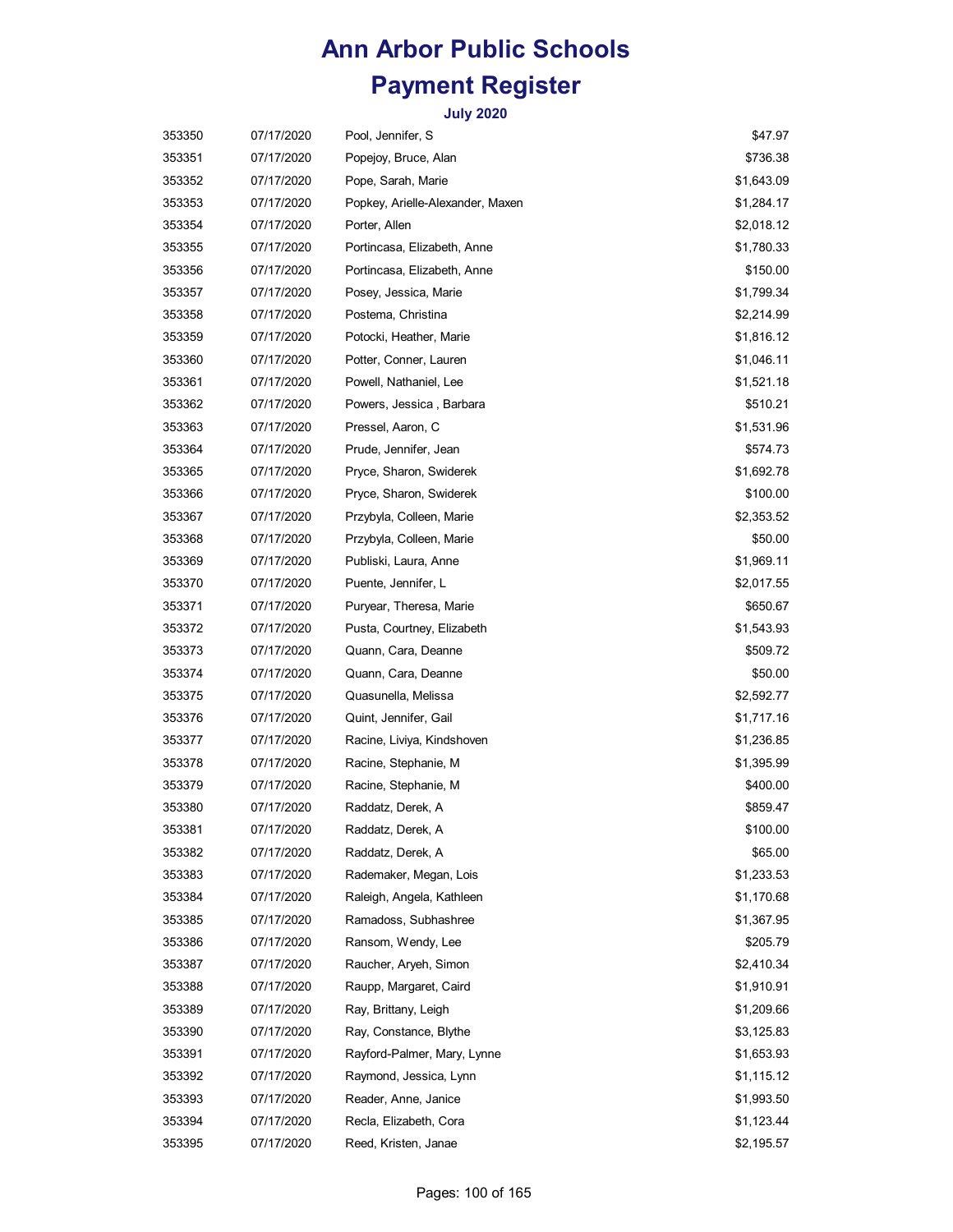| 353396 | 07/17/2020 | Reed, Kristen, Janae            | \$100.00   |
|--------|------------|---------------------------------|------------|
| 353397 | 07/17/2020 | Reilly, Mary, A                 | \$654.69   |
| 353398 | 07/17/2020 | Rentz, Sarah, M                 | \$1,376.56 |
| 353399 | 07/17/2020 | Renwick, Ellen, P               | \$595.71   |
| 353400 | 07/17/2020 | Rettaliata, Gabriel, Charles    | \$1,260.37 |
| 353401 | 07/17/2020 | Revard, Steven, Edward          | \$447.22   |
| 353402 | 07/17/2020 | Rey-murrell, Alicia, Isabel     | \$1,907.08 |
| 353403 | 07/17/2020 | Reynolds, Jean, Ann             | \$481.37   |
| 353404 | 07/17/2020 | Ribby, Jennifer, Marie          | \$566.39   |
| 353405 | 07/17/2020 | Rice, Bernerd, K                | \$3,626.54 |
| 353406 | 07/17/2020 | Rice, Bernerd, K                | \$807.13   |
| 353407 | 07/17/2020 | Rice, Matthew, Sean             | \$990.47   |
| 353408 | 07/17/2020 | Richards, Lynne, Marie          | \$804.35   |
| 353409 | 07/17/2020 | Richardson, Carrie, Renee       | \$384.97   |
| 353410 | 07/17/2020 | Richardson, Jonathan, Maurice   | \$3,082.33 |
| 353411 | 07/17/2020 | Richardson, Kathryn, Mary       | \$1,360.68 |
| 353412 | 07/17/2020 | Ridout, Eric, Brandonn          | \$511.90   |
| 353413 | 07/17/2020 | Rinehart, Kathryn, A            | \$533.75   |
| 353414 | 07/17/2020 | Rissman, Stefanie, Anne         | \$1,349.53 |
| 353415 | 07/17/2020 | Rittenhouse, Kathleen, Helen    | \$803.15   |
| 353416 | 07/17/2020 | Rittinger, Teresa, W            | \$635.78   |
| 353417 | 07/17/2020 | Rivera, Cheryl, Lynn            | \$1,637.96 |
| 353418 | 07/17/2020 | Roache, Risa, G                 | \$568.39   |
| 353419 | 07/17/2020 | Roache, Risa, G                 | \$360.00   |
| 353420 | 07/17/2020 | Roache, Risa, G                 | \$160.00   |
| 353421 | 07/17/2020 | Roache, Risa, G                 | \$130.00   |
| 353422 | 07/17/2020 | Roache, Risa, G                 | \$99.00    |
| 353423 | 07/17/2020 | Roache, Risa, G                 | \$360.00   |
| 353424 | 07/17/2020 | Roache, Risa, G                 | \$160.00   |
| 353425 | 07/17/2020 | Roache, Risa, G                 | \$130.00   |
| 353426 | 07/17/2020 | Roberts, Alison, Hendricks      | \$1,036.53 |
| 353427 | 07/17/2020 | Roberts, Annemarie              | \$2,038.19 |
| 353428 | 07/17/2020 | Roberts, Christopher, Charles   | \$3,442.64 |
| 353429 | 07/17/2020 | Roberts, Regina, Marie          | \$989.89   |
| 353430 | 07/17/2020 | Robinson, Rebecca, Jo           | \$1,346.12 |
| 353431 | 07/17/2020 | Robinson, Ronald, S             | \$2,380.53 |
| 353432 | 07/17/2020 | Robinson, Ronald, S             | \$750.00   |
| 353433 | 07/17/2020 | Rodriguez Hatt, Erica, Maricela | \$2,370.03 |
| 353434 | 07/17/2020 | Rodriguez, Evaristo, Robert     | \$102.94   |
| 353435 | 07/17/2020 | Rodriguez, Evaristo, Robert     | \$3.29     |
| 353436 | 07/17/2020 | Rodriguez, Evaristo, Robert     | \$3.29     |
| 353437 | 07/17/2020 | Rodriguez, Jessica, Lynn        | \$1,377.80 |
| 353438 | 07/17/2020 | Rohde, Margaret, S              | \$1,956.33 |
| 353439 | 07/17/2020 | Roldan, Sarah, Marie            | \$1,652.82 |
| 353440 | 07/17/2020 | Root, Chloe, L                  | \$1,594.03 |
| 353441 | 07/17/2020 | Rosenberg, David, S             | \$0.05     |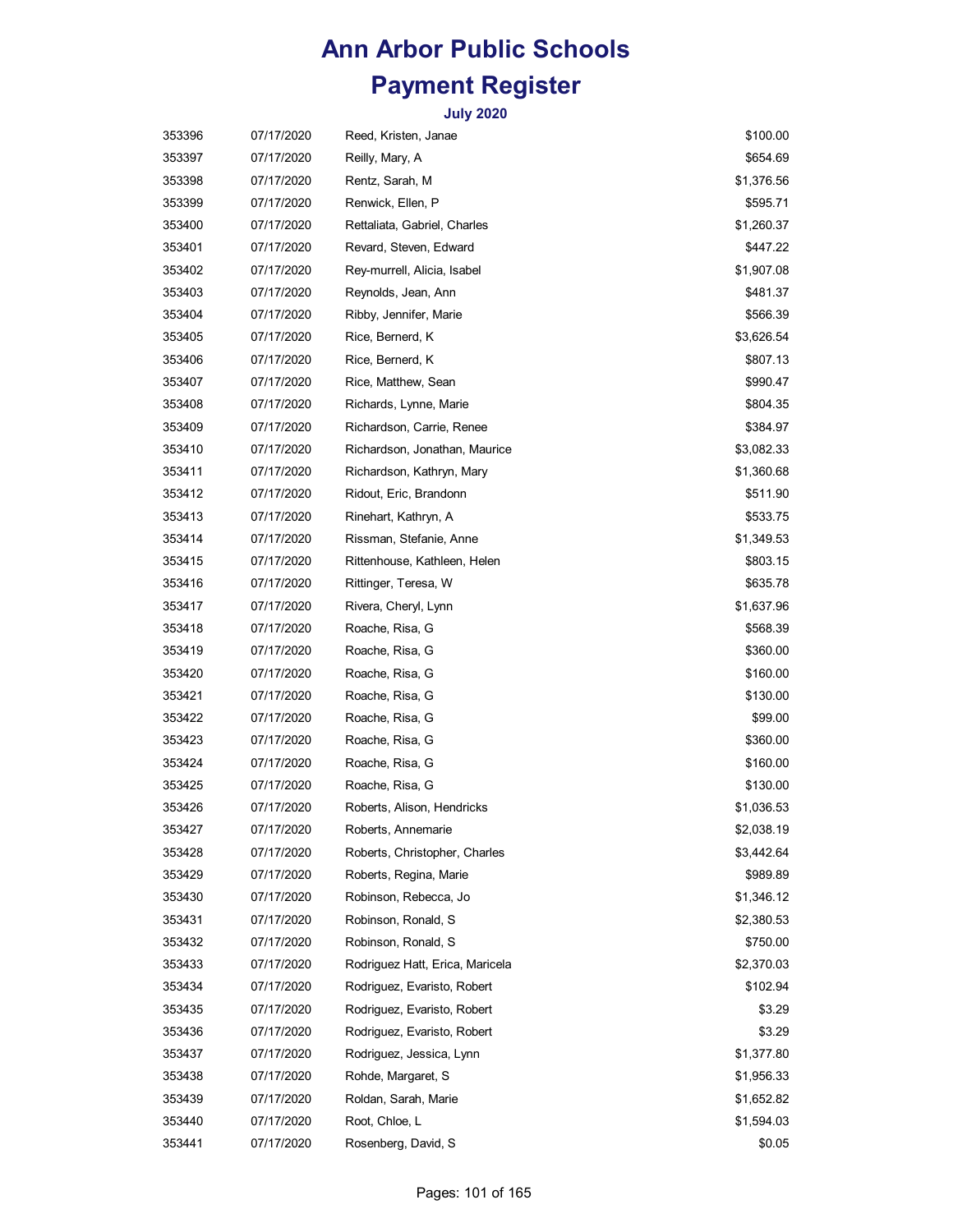| 353442 | 07/17/2020 | Ross, Jaclyn, Gilman            | \$2,111.92 |
|--------|------------|---------------------------------|------------|
| 353443 | 07/17/2020 | Rothfeld, Yael, D               | \$1,737.72 |
| 353444 | 07/17/2020 | Roumanis, Eugenia               | \$532.05   |
| 353445 | 07/17/2020 | Rozelle-Williams, Candyce, S    | \$2,349.23 |
| 353446 | 07/17/2020 | Rozelle-Williams, Candyce, S    | \$1,838.25 |
| 353447 | 07/17/2020 | Ruark, Heather, Michelle        | \$1,086.72 |
| 353448 | 07/17/2020 | Rudberg, Mary, Catherine        | \$1,760.51 |
| 353449 | 07/17/2020 | Rudberg, Mary, Catherine        | \$100.00   |
| 353450 | 07/17/2020 | Rudberg, Mary, Catherine        | \$500.00   |
| 353451 | 07/17/2020 | Ruehlmann, Abby, Christine      | \$1,510.67 |
| 353452 | 07/17/2020 | Runstrom, Jill, Marie           | \$1,643.71 |
| 353453 | 07/17/2020 | Rushdan, JoAnn, Rosalyn         | \$1,004.73 |
| 353454 | 07/17/2020 | Rushlow, Patricia, Taylor       | \$447.97   |
| 353455 | 07/17/2020 | Russell, David, Robert lee      | \$4,440.64 |
| 353456 | 07/17/2020 | Russell, Katherine, Sandra      | \$1,564.20 |
| 353457 | 07/17/2020 | Ruthven, Kristina, R            | \$1,207.06 |
| 353458 | 07/17/2020 | Ryan, Mary, Kathleen            | \$1,591.23 |
| 353459 | 07/17/2020 | Rye, Kathy, M                   | \$1,740.49 |
| 353460 | 07/17/2020 | Sabo, Sean, E                   | \$1,384.51 |
| 353461 | 07/17/2020 | Sadlier, Raleigh, Kearney       | \$1,804.91 |
| 353462 | 07/17/2020 | Saeed, Melissa, Ann             | \$1,929.08 |
| 353463 | 07/17/2020 | Sajjadi, Saina                  | \$2,656.27 |
| 353464 | 07/17/2020 | Saldana-Arbas, Diana, Alexandra | \$320.00   |
| 353465 | 07/17/2020 | Saldana-Arbas, Diana, Alexandra | \$320.00   |
| 353466 | 07/17/2020 | Saleh, Wesam, Youssef           | \$592.67   |
| 353467 | 07/17/2020 | Salm, Jenna, Lauren             | \$1,957.34 |
| 353468 | 07/17/2020 | Salvato, Polly, Albert          | \$1,598.73 |
| 353469 | 07/17/2020 | Samaha, Waleed, K               | \$1,854.66 |
| 353470 | 07/17/2020 | Samson, Aileen, K               | \$1,146.64 |
| 353471 | 07/17/2020 | Samson, Aileen, K               | \$500.00   |
| 353472 | 07/17/2020 | Samson, Aileen, K               | \$303.67   |
| 353473 | 07/17/2020 | Samson, Aileen, K               | \$500.00   |
| 353474 | 07/17/2020 | Samulak, Joseph, Leonard        | \$2,164.45 |
| 353475 | 07/17/2020 | Sanabria, Jill, Suzanne         | \$1,503.42 |
| 353476 | 07/17/2020 | Sanborn, Phillip, Dean          | \$2,441.43 |
| 353477 | 07/17/2020 | Sanchez perez, Leticia          | \$928.49   |
| 353478 | 07/17/2020 | Sanch, Susan, E                 | \$2,409.11 |
| 353479 | 07/17/2020 | Sanderson, Kathryn, A           | \$85.00    |
| 353480 | 07/17/2020 | Sanmiguel, Vanessa              | \$1,892.67 |
| 353481 | 07/17/2020 | Sano, Gem, Rose                 | \$595.40   |
| 353482 | 07/17/2020 | Sansbury, Russell, G            | \$1,603.35 |
| 353483 | 07/17/2020 | Sansbury, Russell, G            | \$354.00   |
| 353484 | 07/17/2020 | Sarnacki, Brian, Flynn          | \$1,279.50 |
| 353485 | 07/17/2020 | Sartorius, Barbara, Jean        | \$1,437.34 |
| 353486 | 07/17/2020 | Sartorius, Barbara, Jean        | \$500.00   |
| 353487 | 07/17/2020 | Sastre, Diane, J                | \$1,832.01 |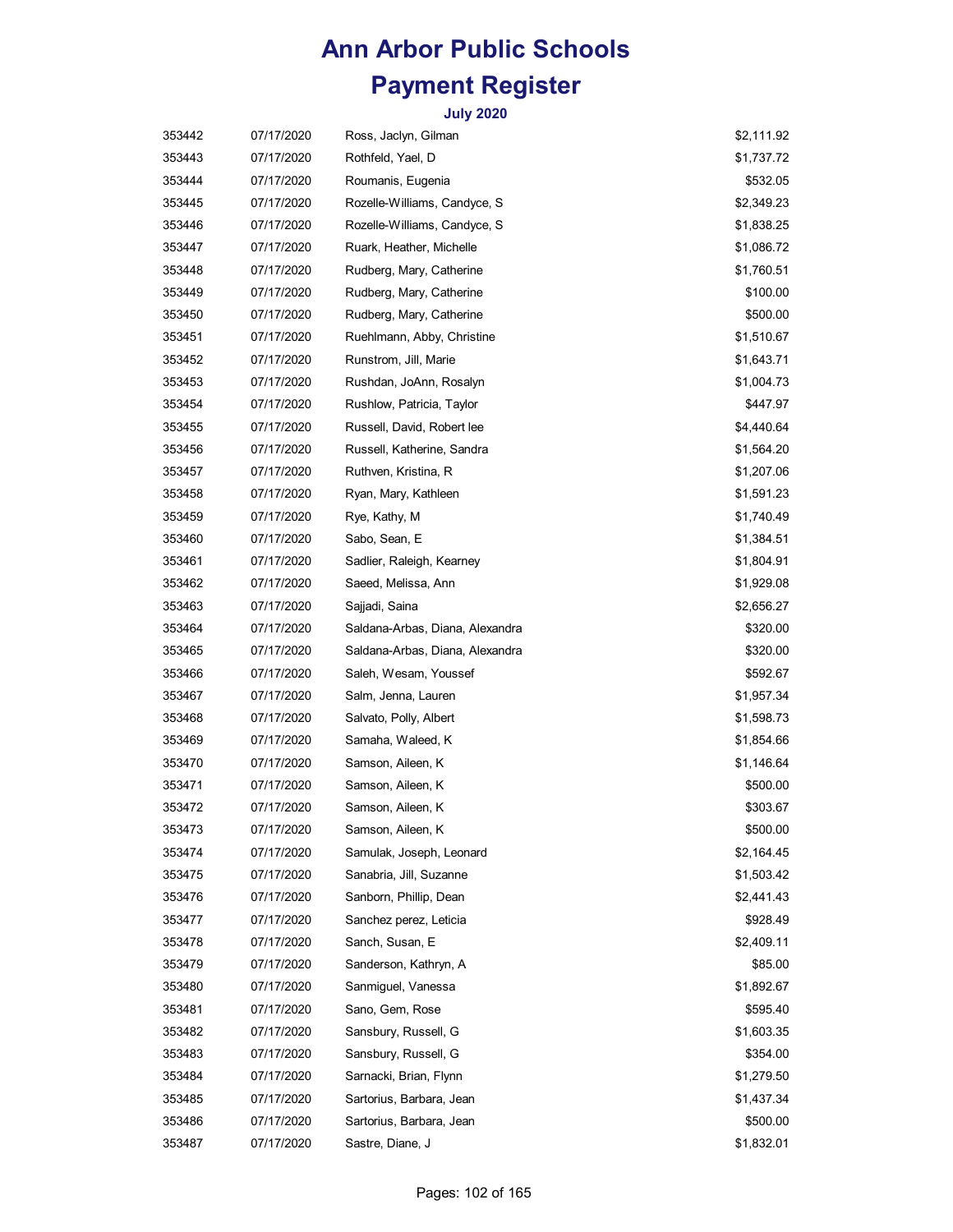| 353488 | 07/17/2020 | Satchwell, Amy, Marie      | \$1,173.95 |
|--------|------------|----------------------------|------------|
| 353489 | 07/17/2020 | Savaglio, Ann, Bernadette  | \$92.78    |
| 353490 | 07/17/2020 | Sawin, Jessica, Marie      | \$1,523.57 |
| 353491 | 07/17/2020 | Sayles, Brittany, Ashley   | \$1,317.29 |
| 353492 | 07/17/2020 | Sayles, Brittany, Ashley   | \$439.10   |
| 353493 | 07/17/2020 | Schafer, Shannon, Elsa     | \$681.75   |
| 353494 | 07/17/2020 | Schaffer, Laura, Louise    | \$1,667.51 |
| 353495 | 07/17/2020 | Scheil-Diggs, Sara, Renee  | \$1,435.13 |
| 353496 | 07/17/2020 | Scheil-Diggs, Sara, Renee  | \$100.00   |
| 353497 | 07/17/2020 | Schemanske, Emily, Marie   | \$1,188.52 |
| 353498 | 07/17/2020 | Schemanske, Sarah, Lynn    | \$2,024.37 |
| 353499 | 07/17/2020 | Schenk, Barbara, Joan      | \$2,199.89 |
| 353500 | 07/17/2020 | Scherer, Holly             | \$1,342.75 |
| 353501 | 07/17/2020 | Scherer, Holly             | \$800.00   |
| 353502 | 07/17/2020 | Scherer, Holly             | \$100.00   |
| 353503 | 07/17/2020 | Schiff, Scott, Stewart     | \$474.42   |
| 353504 | 07/17/2020 | Schimmel, Heather, Maria   | \$1,896.95 |
| 353505 | 07/17/2020 | Schmidt, Daniel, Joseph    | \$1,039.09 |
| 353506 | 07/17/2020 | Schmidt, Melissa, Anne     | \$1,537.20 |
| 353507 | 07/17/2020 | Schmidt, Melissa, Mary     | \$1,622.94 |
| 353508 | 07/17/2020 | Schmidt, Thomas, John      | \$678.14   |
| 353509 | 07/17/2020 | Schneider, Alexis, Marie   | \$1,459.98 |
| 353510 | 07/17/2020 | Schneider, Jeri, A         | \$2,122.15 |
| 353511 | 07/17/2020 | Schreck, Debra, Kaye       | \$2,279.78 |
| 353512 | 07/17/2020 | Schroeder, Cheryl, Lynn    | \$1,691.08 |
| 353513 | 07/17/2020 | Schroeder, Rachel, June    | \$2,078.16 |
| 353514 | 07/17/2020 | Schuh, Catherine           | \$2,117.39 |
| 353515 | 07/17/2020 | Schuitman, Jeremy, Mark    | \$1,738.08 |
| 353516 | 07/17/2020 | Schultz-Fox, Ellen, Alia   | \$1,685.30 |
| 353517 | 07/17/2020 | Schwamb, Janet, M          | \$2,870.62 |
| 353518 | 07/17/2020 | Schwankl, Vera, Joan       | \$1,530.13 |
| 353519 | 07/17/2020 | Scott, Rajweet, Bedi       | \$1,854.44 |
| 353520 | 07/17/2020 | Scott, Willamarie, P       | \$1,644.71 |
| 353521 | 07/17/2020 | Scott, Willamarie, P       | \$400.00   |
| 353522 | 07/17/2020 | Scovone, Allison, Lane     | \$2,070.61 |
| 353523 | 07/17/2020 | Seadin, Julie , Ann        | \$482.28   |
| 353524 | 07/17/2020 | Seals, Michelle, Annette   | \$1,619.16 |
| 353525 | 07/17/2020 | Seals, Michelle, Annette   | \$100.00   |
| 353526 | 07/17/2020 | Seals, Michelle, Annette   | \$500.00   |
| 353527 | 07/17/2020 | Seavitt, Christine, Marie  | \$1,816.31 |
| 353528 | 07/17/2020 | Selent-Binder, Leslie, A.  | \$1,477.91 |
| 353529 | 07/17/2020 | Sellers, Megan, T          | \$1,637.22 |
| 353530 | 07/17/2020 | Semrau, Caroline, Gonzalez | \$307.07   |
| 353531 | 07/17/2020 | Semrau, Caroline, Gonzalez | \$1,250.00 |
| 353532 | 07/17/2020 | Seyam, Zahra, Ibrahim      | \$1,201.82 |
| 353533 | 07/17/2020 | Shadigian, Vanda, A        | \$1,577.01 |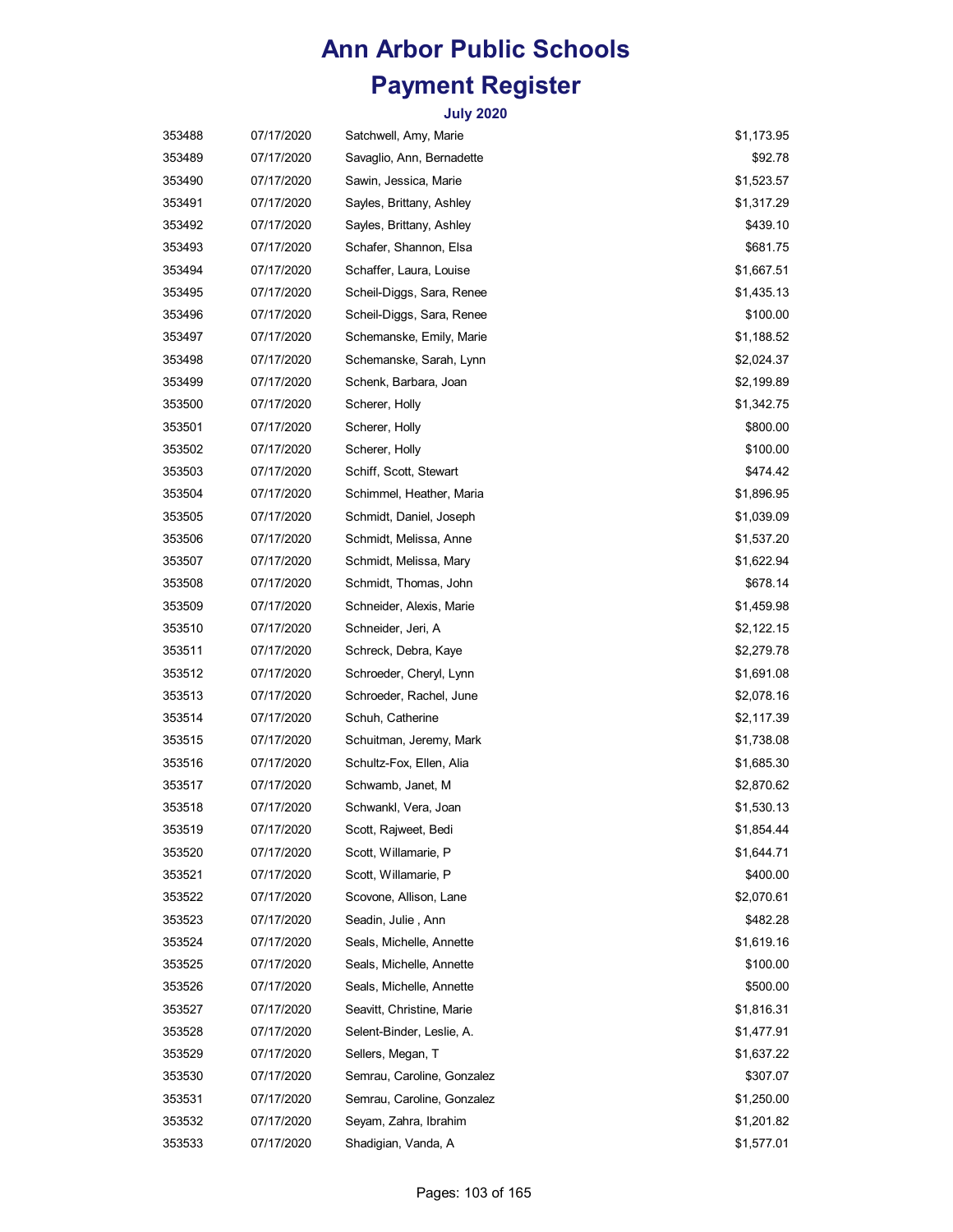| 353534 | 07/17/2020 | Shah, Neha, Balkumar               | \$2,008.58 |
|--------|------------|------------------------------------|------------|
| 353535 | 07/17/2020 | Shankland, Jennifer, Ann           | \$1,343.74 |
| 353536 | 07/17/2020 | Shannon, Robert, J                 | \$1,672.63 |
| 353537 | 07/17/2020 | Shanteau, Samantha, Marie          | \$1,184.12 |
| 353538 | 07/17/2020 | Shanteau, Samantha, Marie          | \$250.00   |
| 353539 | 07/17/2020 | Shaw, Hollie, Elizabeth            | \$1,275.77 |
| 353540 | 07/17/2020 | Shaw, Jennifer, Lynne              | \$1,846.82 |
| 353541 | 07/17/2020 | Shaw, Michael, P                   | \$1,144.86 |
| 353542 | 07/17/2020 | Sheffield, Delrio, Lee             | \$726.58   |
| 353543 | 07/17/2020 | Shelley, Katelyn, Oberlee          | \$1,542.47 |
| 353544 | 07/17/2020 | Shellnut, Diana, Nichole           | \$537.22   |
| 353545 | 07/17/2020 | Shepard Bond, Shelly, Lorraine     | \$1,374.64 |
| 353546 | 07/17/2020 | Sheppard, Jennifer, Lara Maerz     | \$1,504.76 |
| 353547 | 07/17/2020 | Sherman, Karen, L                  | \$1,609.51 |
| 353548 | 07/17/2020 | Sherman, Shannon, Mackenzie        | \$1,725.98 |
| 353549 | 07/17/2020 | Shih, Ko, Ann                      | \$946.37   |
| 353550 | 07/17/2020 | Shih, Ko, Ann                      | \$750.00   |
| 353551 | 07/17/2020 | Shill, Linda, Levine               | \$1,396.37 |
| 353552 | 07/17/2020 | Shockey, Yvette, Marie Wright      | \$1,923.33 |
| 353553 | 07/17/2020 | Shoesmith-Lewis, Suzanne, Margaret | \$2,941.92 |
| 353554 | 07/17/2020 | Shore, Nancy, J                    | \$1,647.33 |
| 353555 | 07/17/2020 | Shymanski, Mary, Ann               | \$1,628.99 |
| 353556 | 07/17/2020 | Shymanski, Mary, Ann               | \$5.00     |
| 353557 | 07/17/2020 | Shymanski, Mary, Ann               | \$5.00     |
| 353558 | 07/17/2020 | Shymanski, Mary, Ann               | \$10.00    |
| 353559 | 07/17/2020 | Shymanski, Mary, Ann               | \$15.00    |
| 353560 | 07/17/2020 | Sica, Pamela, Renee                | \$2,932.40 |
| 353561 | 07/17/2020 | Siegel, Karen, Ann-knapp           | \$2,463.71 |
| 353562 | 07/17/2020 | Sierzega, Amy, Lynn                | \$1,373.34 |
| 353563 | 07/17/2020 | Sietz, Carina, Jay                 | \$1,870.87 |
| 353564 | 07/17/2020 | Sigworth, Andrew, J                | \$1,230.43 |
| 353565 | 07/17/2020 | Silvester, Ryan, Jon               | \$1,314.18 |
| 353566 | 07/17/2020 | Simmons, Letitia, Jane             | \$1,576.62 |
| 353567 | 07/17/2020 | Simon, Eva                         | \$1,205.30 |
| 353568 | 07/17/2020 | Simpkins, Morgan, Alese            | \$1,626.13 |
| 353569 | 07/17/2020 | Sims-woods, Danielle, Nicole       | \$555.43   |
| 353570 | 07/17/2020 | Sims, Janae, Breanna               | \$473.47   |
| 353571 | 07/17/2020 | Sims, Jawanna, L                   | \$912.91   |
| 353572 | 07/17/2020 | Sims, Joe, B                       | \$1,708.84 |
| 353573 | 07/17/2020 | Singer, Tracy                      | \$1,886.87 |
| 353574 | 07/17/2020 | Singleton, Jessica, M              | \$1,544.04 |
| 353575 | 07/17/2020 | Sisson, Judith, L                  | \$1,607.96 |
| 353576 | 07/17/2020 | Skiba, Jason, Patrick              | \$3,955.95 |
| 353577 | 07/17/2020 | Skodack, Joshua, Paul              | \$1,563.25 |
| 353578 | 07/17/2020 | Skodzinsky, Robyn, Allison         | \$953.35   |
| 353579 | 07/17/2020 | Skonecki, Ann, Jaworski            | \$1,760.41 |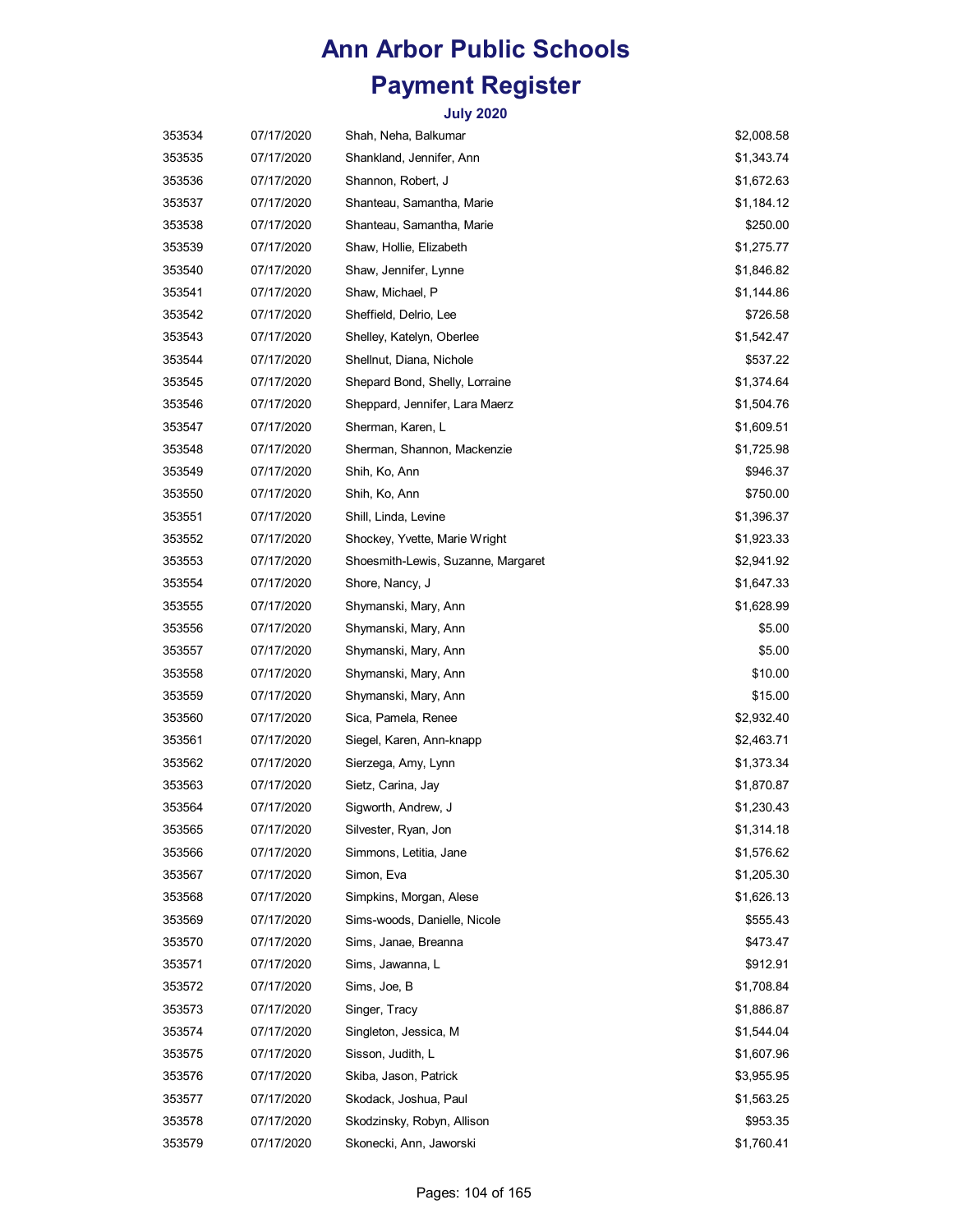| 353580 | 07/17/2020 | Skrettas, Julie               | \$828.57   |
|--------|------------|-------------------------------|------------|
| 353581 | 07/17/2020 | Skszek, Elizabeth, Bashant    | \$807.79   |
| 353582 | 07/17/2020 | Slade, Kathryn, Kerns         | \$796.23   |
| 353583 | 07/17/2020 | Slay, Sean, Wyatt             | \$1,425.35 |
| 353584 | 07/17/2020 | Sloan, Kelly, L               | \$689.67   |
| 353585 | 07/17/2020 | Smead, Carrie, Ann            | \$1,387.56 |
| 353586 | 07/17/2020 | Smead, Nathan, Michael        | \$2,000.02 |
| 353587 | 07/17/2020 | Smigell, Jonathon, M          | \$1,738.98 |
| 353588 | 07/17/2020 | Smigell, Sara, Renee Anderson | \$1,764.63 |
| 353589 | 07/17/2020 | Smith, Andrew, C              | \$1,817.22 |
| 353590 | 07/17/2020 | Smith, Andrew, C              | \$323.00   |
| 353591 | 07/17/2020 | Smith, Jameel, Montgomery     | \$2,159.66 |
| 353592 | 07/17/2020 | Smith, Janice, L              | \$1,671.27 |
| 353593 | 07/17/2020 | Smith, Jason, M               | \$2,219.33 |
| 353594 | 07/17/2020 | Smith, Kristen, Riemersma     | \$2,471.32 |
| 353595 | 07/17/2020 | Smith, Reid, L                | \$2,065.09 |
| 353596 | 07/17/2020 | Smith, Ureka, Latonya         | \$895.58   |
| 353597 | 07/17/2020 | Smith, Vanessa, Manny         | \$369.00   |
| 353598 | 07/17/2020 | Smitka, Nicole, Whitney       | \$1,794.43 |
| 353599 | 07/17/2020 | Smoot, Cathryn, Lillian       | \$1,373.75 |
| 353600 | 07/17/2020 | Snadon, Aretha, McDuffie      | \$1,790.77 |
| 353601 | 07/17/2020 | Snapke, Amie, J               | \$1,892.18 |
| 353602 | 07/17/2020 | Snow-Schell, Claudette, Marie | \$1,745.75 |
| 353603 | 07/17/2020 | Snow, Dawn, Elaine            | \$1,467.26 |
| 353604 | 07/17/2020 | Snow, Dawn, Elaine            | \$75.00    |
| 353605 | 07/17/2020 | Snow, Dawn, Elaine            | \$350.00   |
| 353606 | 07/17/2020 | Snyder, Vincent, Scott        | \$1,230.42 |
| 353607 | 07/17/2020 | Sobolewski, Mark, J           | \$1,859.65 |
| 353608 | 07/17/2020 | Soderberg, Caryn, H           | \$1,935.14 |
| 353609 | 07/17/2020 | Solari, Anne-marie            | \$1,523.35 |
| 353610 | 07/17/2020 | Solari, Anne-marie            | \$250.00   |
| 353611 | 07/17/2020 | Solar, Kaitlyn, Louise        | \$464.39   |
| 353612 | 07/17/2020 | Solowczuk, Jill, S            | \$1,365.57 |
| 353613 | 07/17/2020 | Solowczuk, Jill, S            | \$100.00   |
| 353614 | 07/17/2020 | Sonsara, Maribeth, D          | \$1,122.68 |
| 353615 | 07/17/2020 | Sonsara, Maribeth, D          | \$500.00   |
| 353616 | 07/17/2020 | Sorensen, Erin, Nicole        | \$1,288.97 |
| 353617 | 07/17/2020 | Sorgatz, Andrew, G            | \$504.12   |
| 353618 | 07/17/2020 | Sotelo, Amber, L              | \$1,660.94 |
| 353619 | 07/17/2020 | Soupal, Ryan, R               | \$5,323.04 |
| 353620 | 07/17/2020 | Spence, Mary, Frances         | \$1,198.23 |
| 353621 | 07/17/2020 | Spencer, Scott, Charles       | \$1,387.23 |
| 353622 | 07/17/2020 | Spiess, Kathryn, A            | \$1,909.91 |
| 353623 | 07/17/2020 | Spilak, Carol, Lynn           | \$1,150.02 |
| 353624 | 07/17/2020 | Spiroff, Julie, Ann           | \$1,821.02 |
| 353625 | 07/17/2020 | Sportsman, Emily, Lauren      | \$2,111.58 |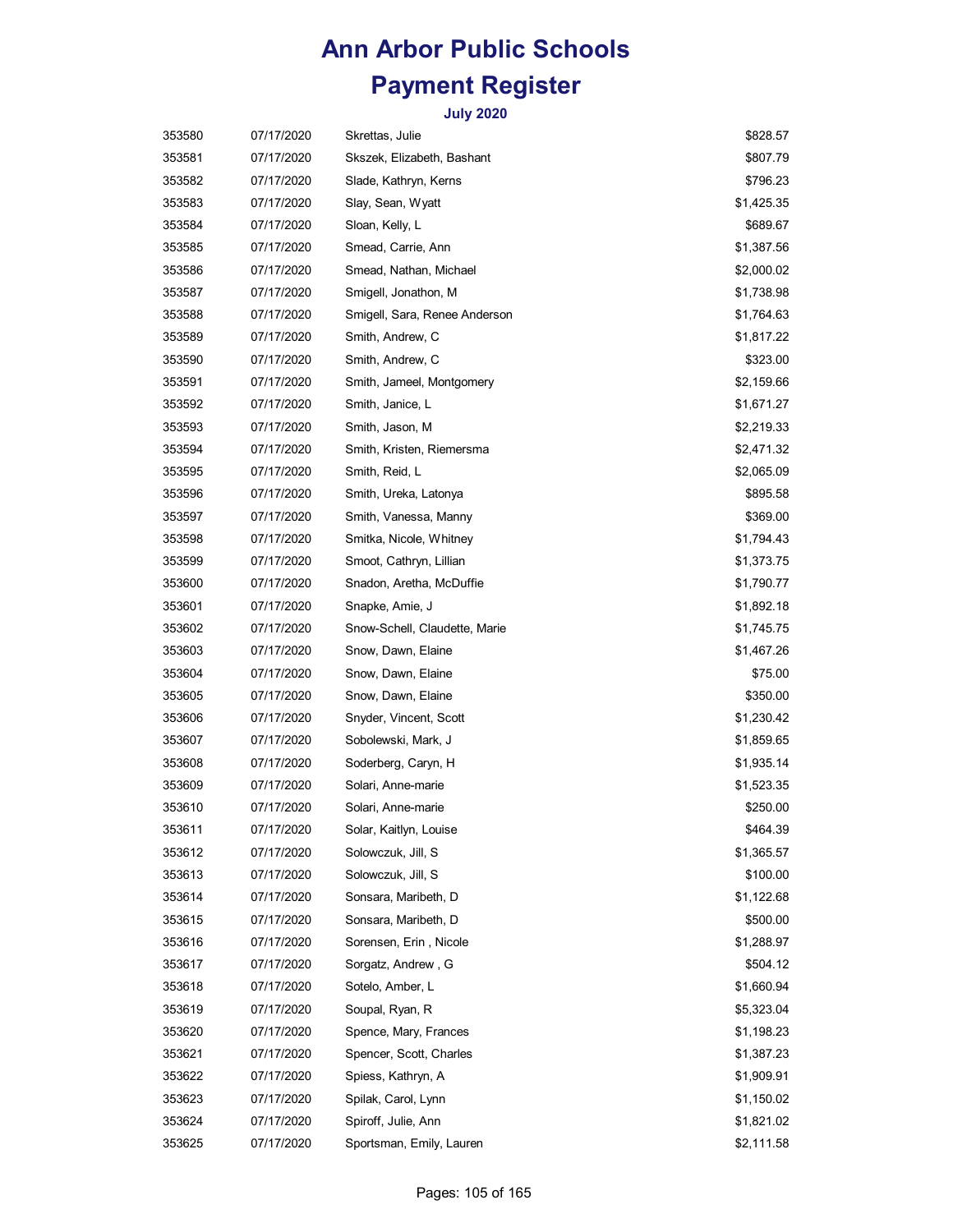| 353626 | 07/17/2020 | Sprow, Scott, W.                   | \$1,591.22 |
|--------|------------|------------------------------------|------------|
| 353627 | 07/17/2020 | Spurlock, Troy                     | \$822.80   |
| 353628 | 07/17/2020 | Stahl, Erin, Elizabeth             | \$1,446.73 |
| 353629 | 07/17/2020 | Stahly, John, E                    | \$1,227.03 |
| 353630 | 07/17/2020 | Stalhandske, Ann, M                | \$1,423.59 |
| 353631 | 07/17/2020 | Stamm, Anthony, B                  | \$3,483.95 |
| 353632 | 07/17/2020 | Stange, Martha, Ann                | \$276.05   |
| 353633 | 07/17/2020 | Starcher, Samantha, Kate           | \$390.37   |
| 353634 | 07/17/2020 | Starr, Shira, Faye                 | \$957.76   |
| 353635 | 07/17/2020 | Stearns, James, Michael            | \$399.21   |
| 353636 | 07/17/2020 | Stearns, James, Michael            | \$980.00   |
| 353637 | 07/17/2020 | Steck, Andrew, A                   | \$1,461.64 |
| 353638 | 07/17/2020 | Steinhauer, Kelly, Lee             | \$713.68   |
| 353639 | 07/17/2020 | Stein, Karen, M                    | \$1,148.00 |
| 353640 | 07/17/2020 | Stephens, Debra, Ann               | \$1,268.46 |
| 353641 | 07/17/2020 | Stephens, Debra, Ann               | \$150.00   |
| 353642 | 07/17/2020 | Stepnitz, Kathryn, Elizabeth       | \$996.32   |
| 353643 | 07/17/2020 | Stern, Jonathan, J                 | \$2,321.09 |
| 353644 | 07/17/2020 | Stern, Samuel, C                   | \$2,255.07 |
| 353645 | 07/17/2020 | Stevens, James, T                  | \$136.37   |
| 353646 | 07/17/2020 | Steward, Sally, Anne               | \$1,502.95 |
| 353647 | 07/17/2020 | Steward, Sally, Anne               | \$400.00   |
| 353648 | 07/17/2020 | Stewart, Anthony, L                | \$1,055.14 |
| 353649 | 07/17/2020 | Stewart, Anthony, L                | \$700.00   |
| 353650 | 07/17/2020 | Stewart, Michael, J                | \$2,160.86 |
| 353651 | 07/17/2020 | Stewart, Natasha, Renee            | \$1,857.56 |
| 353652 | 07/17/2020 | Stidham, Brooke, Nicole Collins    | \$1,797.89 |
| 353653 | 07/17/2020 | Stidham, Brooke, Nicole Collins    | \$400.00   |
| 353654 | 07/17/2020 | Stidham, Brooke, Nicole Collins    | \$500.00   |
| 353655 | 07/17/2020 | Stier, Julia, Battista             | \$969.29   |
| 353656 | 07/17/2020 | Stojcevich, Annette, Vangelov      | \$1,797.95 |
| 353657 | 07/17/2020 | Stokes, Willona                    | \$491.31   |
| 353658 | 07/17/2020 | Stone, Catherine, L                | \$2,305.81 |
| 353659 | 07/17/2020 | Stone, Steven, D                   | \$920.11   |
| 353660 | 07/17/2020 | Stoops, Kristin, Kathleen          | \$1,869.53 |
| 353661 | 07/17/2020 | Stout, Lauren, Michelle            | \$1,432.42 |
| 353662 | 07/17/2020 | Stowe-Blanchard, Amanda, Catherine | \$1,182.96 |
| 353663 | 07/17/2020 | Strassel, Julie, Christine         | \$1,566.93 |
| 353664 | 07/17/2020 | Strassel, Quinn, M                 | \$1,714.10 |
| 353665 | 07/17/2020 | Strecker, Rachael, L               | \$1,361.46 |
| 353666 | 07/17/2020 | Stripling, Burnie, D               | \$1,673.39 |
| 353667 | 07/17/2020 | Strite, Jon, Kevin                 | \$2,274.01 |
| 353668 | 07/17/2020 | Strong, Amber, Marie               | \$2,477.45 |
| 353669 | 07/17/2020 | Stroud, Marie, Hillstrom           | \$2,295.65 |
| 353670 | 07/17/2020 | Strugala, Michael, Jon             | \$157.19   |
| 353671 | 07/17/2020 | Sturgis, Hanna, Hall               | \$1,136.82 |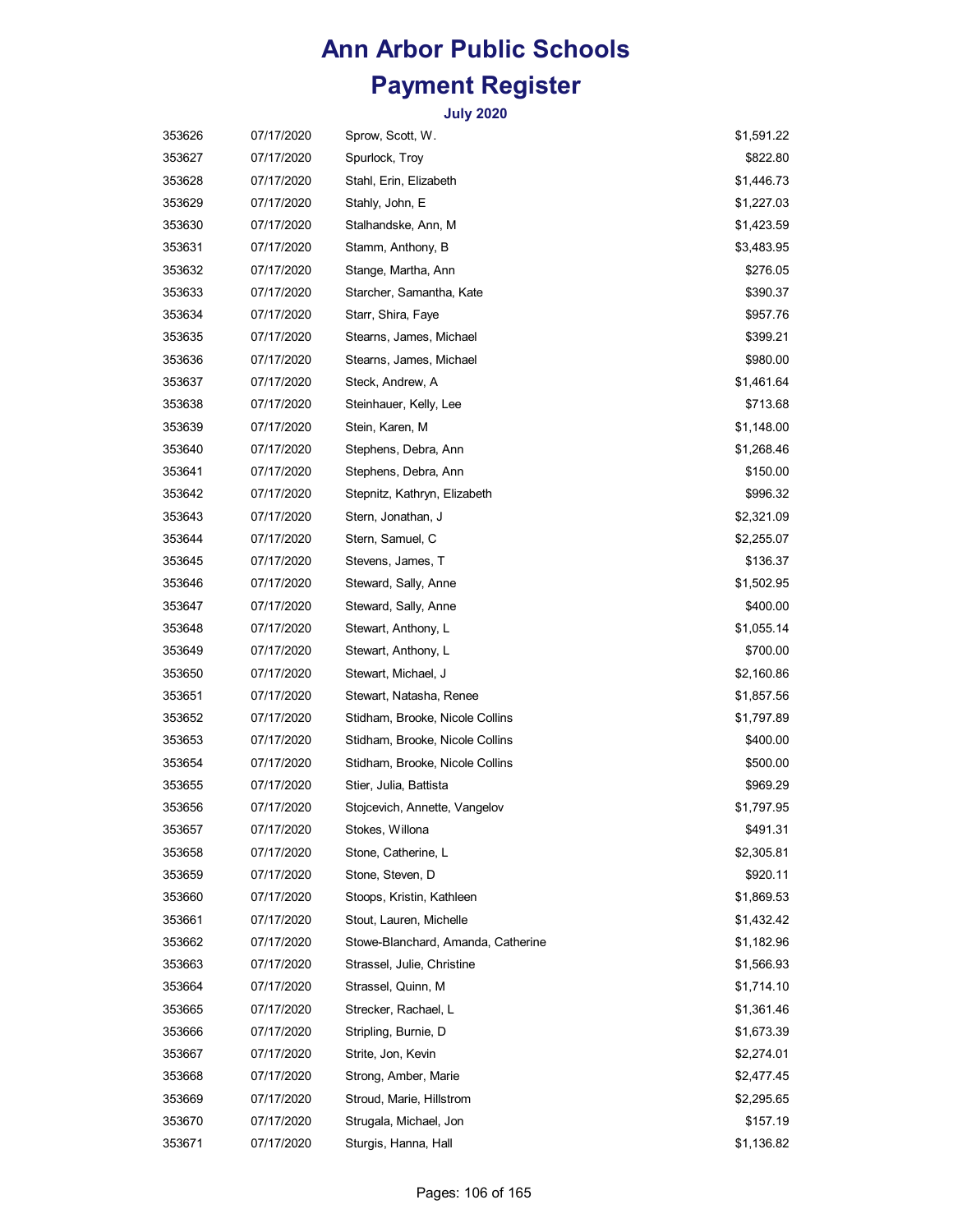| 353672 | 07/17/2020 | Sturt, Victoria                 | \$1,622.83 |
|--------|------------|---------------------------------|------------|
| 353673 | 07/17/2020 | Suchanek, Sarah, Dawn           | \$1,269.83 |
| 353674 | 07/17/2020 | Sullivan, Mary, S               | \$2,298.86 |
| 353675 | 07/17/2020 | Sumerton, Michael, B            | \$6,940.42 |
| 353676 | 07/17/2020 | Suter, Marilyn, Szymanski       | \$1,596.61 |
| 353677 | 07/17/2020 | Swanson, Bernadette, Grasso     | \$2,044.48 |
| 353678 | 07/17/2020 | Swearingen, Deak, Thomas        | \$1,304.63 |
| 353679 | 07/17/2020 | Swift, Jeanice, Kerr            | \$5,327.94 |
| 353680 | 07/17/2020 | Swimmer, Shannon, Nicole Mohr   | \$1,722.33 |
| 353681 | 07/17/2020 | Swimmer, Shannon, Nicole Mohr   | \$350.00   |
| 353682 | 07/17/2020 | Swimmer, Shannon, Nicole Mohr   | \$50.00    |
| 353683 | 07/17/2020 | Szczygiel, David, Alan          | \$1,226.61 |
| 353684 | 07/17/2020 | Szczygiel, David, Alan          | \$650.00   |
| 353685 | 07/17/2020 | Szocik, Katherine, Ellen        | \$637.76   |
| 353686 | 07/17/2020 | Szurek, Lindsey, Ellen          | \$1,954.24 |
| 353687 | 07/17/2020 | Szwejkowski, Brandon, Casmere   | \$3,011.37 |
| 353688 | 07/17/2020 | Tabaka, Bethany, Dawn           | \$2,022.80 |
| 353689 | 07/17/2020 | Tabbara, Thuraya, Said          | \$1,598.69 |
| 353690 | 07/17/2020 | Tabor, Salena, Myrle            | \$1,162.01 |
| 353691 | 07/17/2020 | Tackett, Astrid, Elisabeth      | \$1,362.58 |
| 353692 | 07/17/2020 | Talley, Devin, Lenae            | \$443.18   |
| 353693 | 07/17/2020 | Talmadge, Katie, Lynne          | \$1,530.43 |
| 353694 | 07/17/2020 | Tarchinski, Carol, Michelle     | \$1,636.30 |
| 353695 | 07/17/2020 | Tarchinski, Carol, Michelle     | \$350.00   |
| 353696 | 07/17/2020 | Taylor, Adrianne, Joy           | \$581.11   |
| 353697 | 07/17/2020 | Taylor, Carmen                  | \$1,142.20 |
| 353698 | 07/17/2020 | Taylor, Carmen                  | \$250.00   |
| 353699 | 07/17/2020 | Taylor, Carmen                  | \$75.00    |
| 353700 | 07/17/2020 | Taylor, Carmen                  | \$463.66   |
| 353701 | 07/17/2020 | Taylor, Carmen                  | \$250.00   |
| 353702 | 07/17/2020 | Taylor, Carmen                  | \$75.00    |
| 353703 | 07/17/2020 | Taylor, Darrell, Tyrone         | \$2,383.40 |
| 353704 | 07/17/2020 | Taylor, Gabrielle, Marie Helmus | \$1,059.07 |
| 353705 | 07/17/2020 | Taylor, Gabrielle, Marie Helmus | \$117.68   |
| 353706 | 07/17/2020 | Taylor, James, S                | \$1,798.91 |
| 353707 | 07/17/2020 | Taylor, Karen, L                | \$1,300.46 |
| 353708 | 07/17/2020 | Taylor, Karen, L                | \$788.66   |
| 353709 | 07/17/2020 | Taylor, Rachel, Ann             | \$1,944.03 |
| 353710 | 07/17/2020 | Taylor, Sarah                   | \$1,424.43 |
| 353711 | 07/17/2020 | Teall, Margaret, F              | \$1,098.40 |
| 353712 | 07/17/2020 | Teall, Margaret, F              | \$500.00   |
| 353713 | 07/17/2020 | Tehranipour, Kim, D             | \$68.09    |
| 353714 | 07/17/2020 | Telfer, Joann, Serfano          | \$1,874.27 |
| 353715 | 07/17/2020 | Terris, John, Austin            | \$961.27   |
| 353716 | 07/17/2020 | Terry, Wendy, Lorraine          | \$1,642.83 |
| 353717 | 07/17/2020 | Teshima, Lisa, Maki             | \$1,647.68 |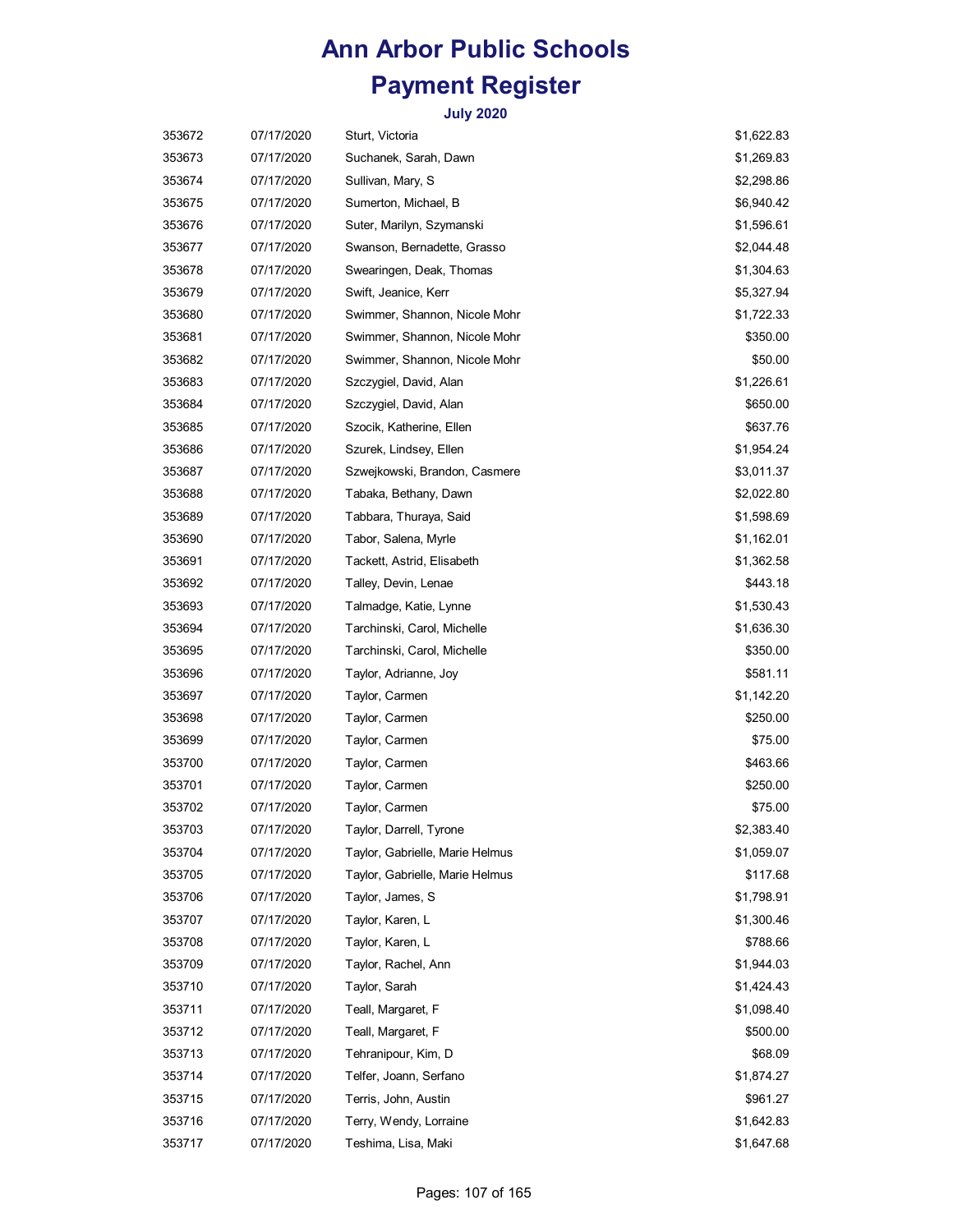| 353718 | 07/17/2020 | Teysen, Eric, Douglas         | \$1,129.91 |
|--------|------------|-------------------------------|------------|
| 353719 | 07/17/2020 | Thabteh, Eman, Mousa          | \$532.60   |
| 353720 | 07/17/2020 | Theisen, Elizabeth, A         | \$383.85   |
| 353721 | 07/17/2020 | Theriault-kimmey, Emily, Anne | \$955.91   |
| 353722 | 07/17/2020 | Thobe, Scott, A               | \$1,978.79 |
| 353723 | 07/17/2020 | Thomas, Anne, Louise          | \$1,450.81 |
| 353724 | 07/17/2020 | Thomas, Brian, Andrew         | \$1,419.08 |
| 353725 | 07/17/2020 | Thomas, Christopher, S.       | \$2,049.66 |
| 353726 | 07/17/2020 | Thomas, Erica, A              | \$1,725.66 |
| 353727 | 07/17/2020 | Thomas, Jennifer, A           | \$1,668.02 |
| 353728 | 07/17/2020 | Thomas, Nicole, Elizabeth     | \$1,934.96 |
| 353729 | 07/17/2020 | Thomas, Pamela, Maria         | \$987.62   |
| 353730 | 07/17/2020 | Thomas, Rhonda, P             | \$1,777.41 |
| 353731 | 07/17/2020 | Thomas, Robin, Carol          | \$1,626.25 |
| 353732 | 07/17/2020 | Thomas, Shantelle             | \$632.95   |
| 353733 | 07/17/2020 | Thomas, Shaquanda, A          | \$597.42   |
| 353734 | 07/17/2020 | Thompson, Erik                | \$3,557.63 |
| 353735 | 07/17/2020 | Thompson, Johnny, Jeanine     | \$1,620.98 |
| 353736 | 07/17/2020 | Thompson, Kathryn, Elizabeth  | \$956.46   |
| 353737 | 07/17/2020 | Thompson, Lisa, Lovich        | \$2,504.80 |
| 353738 | 07/17/2020 | Thompson, Lisa, Lovich        | \$500.00   |
| 353739 | 07/17/2020 | Thompson, Suzanne, Marie      | \$606.63   |
| 353740 | 07/17/2020 | Thorpe-knoll, Darcy, Joy      | \$2,416.69 |
| 353741 | 07/17/2020 | Thorson, Talia                | \$3,250.32 |
| 353742 | 07/17/2020 | Thurman, Demarko              | \$4,738.51 |
| 353743 | 07/17/2020 | Tippett, Deanna, M            | \$368.57   |
| 353744 | 07/17/2020 | Tippett, Deanna, M            | \$841.03   |
| 353745 | 07/17/2020 | Tomassi, Joseph, Lawrence     | \$1,477.98 |
| 353746 | 07/17/2020 | Ton-nu-le, Uyen               | \$49.55    |
| 353747 | 07/17/2020 | Toohey, Derek, Raymond        | \$1,358.43 |
| 353748 | 07/17/2020 | Tookes, Olivia, Grace-Mae     | \$1,170.16 |
| 353749 | 07/17/2020 | Toon, Rachel, Robbins         | \$2,295.10 |
| 353750 | 07/17/2020 | Toro Zambrana, Wanda, I       | \$1,298.83 |
| 353751 | 07/17/2020 | Torrey, Elizabeth, Renee      | \$1,501.53 |
| 353752 | 07/17/2020 | Totsuka, Hiroaki              | \$1,281.80 |
| 353753 | 07/17/2020 | Townsel, Shantae, Renee       | \$1,080.10 |
| 353754 | 07/17/2020 | Townsel, Shantae, Renee       | \$30.00    |
| 353755 | 07/17/2020 | Townsel, Shantae, Renee       | \$422.32   |
| 353756 | 07/17/2020 | Townsel, Shantae, Renee       | \$30.00    |
| 353757 | 07/17/2020 | Tracy, Makenna, Anna          | \$587.25   |
| 353758 | 07/17/2020 | Treece, Jason, A              | \$1,986.30 |
| 353759 | 07/17/2020 | Trevisan, Daniel, Francis     | \$2,669.95 |
| 353760 | 07/17/2020 | Trillet, Alexandra, Jordan    | \$1,139.73 |
| 353761 | 07/17/2020 | Trombley, Tina, F             | \$708.45   |
| 353762 | 07/17/2020 | Trumpour, Christine, M        | \$3,083.38 |
| 353763 | 07/17/2020 | Tucker, Kenyatta, Afiba       | \$603.32   |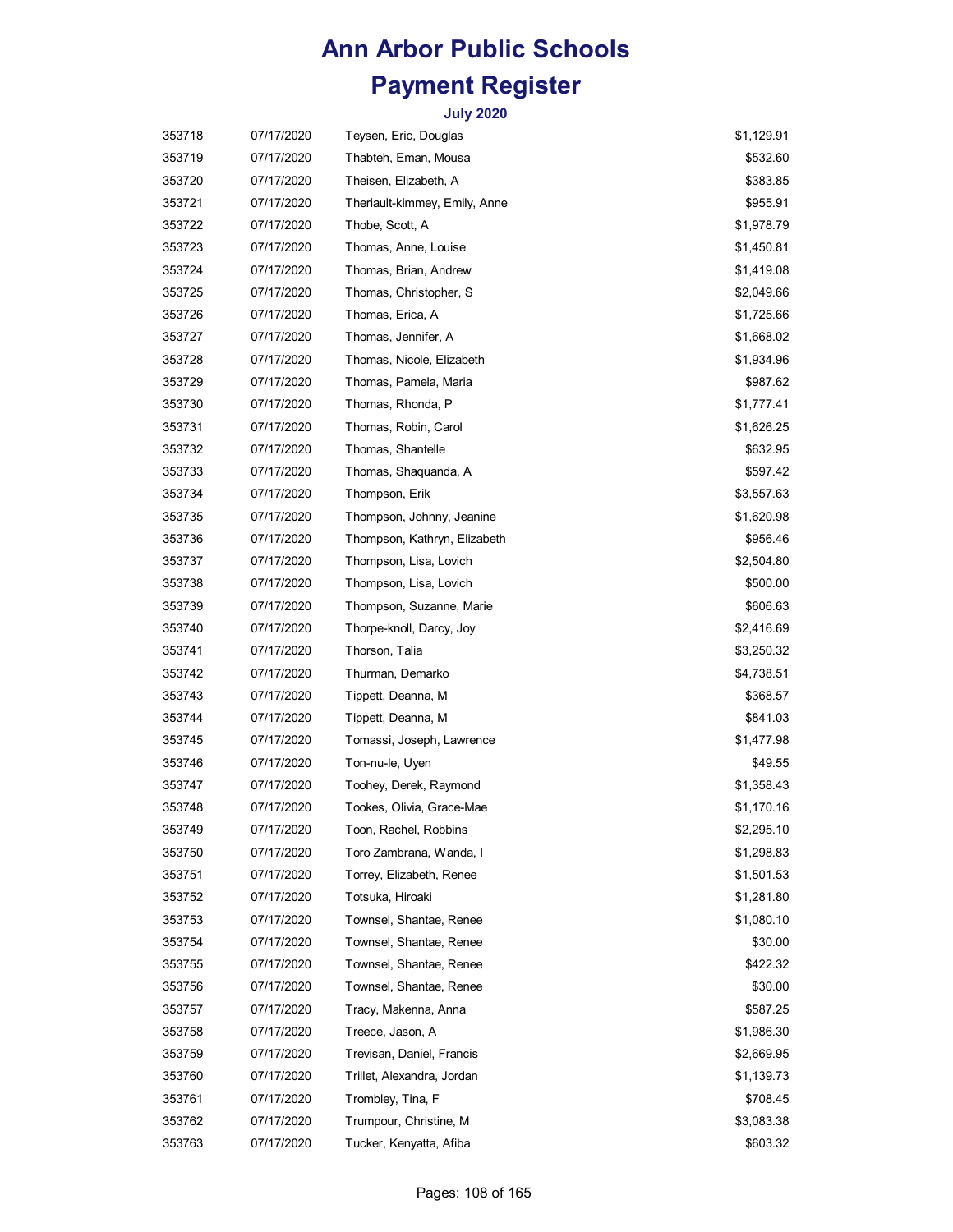| 353764 | 07/17/2020 | Tumolo, Joshua, R            | \$1,542.48 |
|--------|------------|------------------------------|------------|
| 353765 | 07/17/2020 | Tumolo, Joshua, R            | \$220.00   |
| 353766 | 07/17/2020 | Tupper, Kelli, Marie         | \$1,478.02 |
| 353767 | 07/17/2020 | Turner, Anne Marie, Nicoll   | \$4,416.65 |
| 353768 | 07/17/2020 | Turner, Martha, C            | \$607.55   |
| 353769 | 07/17/2020 | Tuzinsky, Marci, Lynne       | \$3,026.62 |
| 353770 | 07/17/2020 | Tyburski, Elizabeth, Jeanne  | \$1,056.37 |
| 353771 | 07/17/2020 | Urda-Thompson, Andrea        | \$1,924.46 |
| 353772 | 07/17/2020 | Valchine II, Mark, Ben       | \$2,026.32 |
| 353773 | 07/17/2020 | Valdes, Catherine, Rose      | \$1,158.04 |
| 353774 | 07/17/2020 | Valle, Laura, Elizabeth      | \$2,039.94 |
| 353775 | 07/17/2020 | Valle, Laura, Elizabeth      | \$100.00   |
| 353776 | 07/17/2020 | Van Appledorn, Amy, Lyn      | \$1,869.23 |
| 353777 | 07/17/2020 | Van Gordon, Elizabeth, Rose  | \$559.56   |
| 353778 | 07/17/2020 | Van oyen, Cassandra, Therese | \$1,634.57 |
| 353779 | 07/17/2020 | Van ryn, Kristine, Joy       | \$1,693.03 |
| 353780 | 07/17/2020 | Van Volkinburg, John, M      | \$1,181.10 |
| 353781 | 07/17/2020 | Van-Ee, Kelly, Sue           | \$318.16   |
| 353782 | 07/17/2020 | Vance, Sara, Jane            | \$2,311.10 |
| 353783 | 07/17/2020 | Vance, Sara, Jane            | \$313.00   |
| 353784 | 07/17/2020 | Vancleve, Caitlin, E         | \$1,560.22 |
| 353785 | 07/17/2020 | Vanderbilt, Courtney, Lynn   | \$1,282.97 |
| 353786 | 07/17/2020 | Vanderbilt, Courtney, Lynn   | \$1,000.00 |
| 353787 | 07/17/2020 | Vandorn, Diane, Christine    | \$2,059.55 |
| 353788 | 07/17/2020 | Vanek, Barbara, A            | \$1,084.60 |
| 353789 | 07/17/2020 | VanLoo, Sarah, E             | \$2,126.37 |
| 353790 | 07/17/2020 | Vanloo, William, Dirk        | \$1,530.44 |
| 353791 | 07/17/2020 | Vann, Nadia, D               | \$3,003.12 |
| 353792 | 07/17/2020 | VanRiper, Rachel, Suzanne    | \$1,019.44 |
| 353793 | 07/17/2020 | VanSteelandt, Ashley, M      | \$1,283.70 |
| 353794 | 07/17/2020 | Vanvliet, Erin, Elisabeth    | \$1,481.87 |
| 353795 | 07/17/2020 | Varajon, Jennifer, Sue       | \$647.46   |
| 353796 | 07/17/2020 | Varga, Rachael, Marie        | \$1,383.67 |
| 353797 | 07/17/2020 | Vargo, Megan, Louise         | \$1,452.22 |
| 353798 | 07/17/2020 | Vaughn, Catrina, Vernice     | \$2,029.10 |
| 353799 | 07/17/2020 | Vazquez, Andrew, Robert      | \$918.31   |
| 353800 | 07/17/2020 | Vazquez, Geraldo, E          | \$2,704.12 |
| 353801 | 07/17/2020 | Verdugo Jimenez, Daniel      | \$788.80   |
| 353802 | 07/17/2020 | Verdugo Jimenez, Daniel      | \$425.00   |
| 353803 | 07/17/2020 | Verklan, Madeline, M         | \$277.57   |
| 353804 | 07/17/2020 | VerLee, Kristal, Marie       | \$1,474.77 |
| 353805 | 07/17/2020 | Vess, James, T               | \$1,955.93 |
| 353806 | 07/17/2020 | Villanueva, Melissa, Rose    | \$2,673.44 |
| 353807 | 07/17/2020 | Villerot, Stephen, D         | \$562.77   |
| 353808 | 07/17/2020 | Vince, Brandon, M            | \$1,529.69 |
| 353809 | 07/17/2020 | Vincent, Dusti, J            | \$1,814.89 |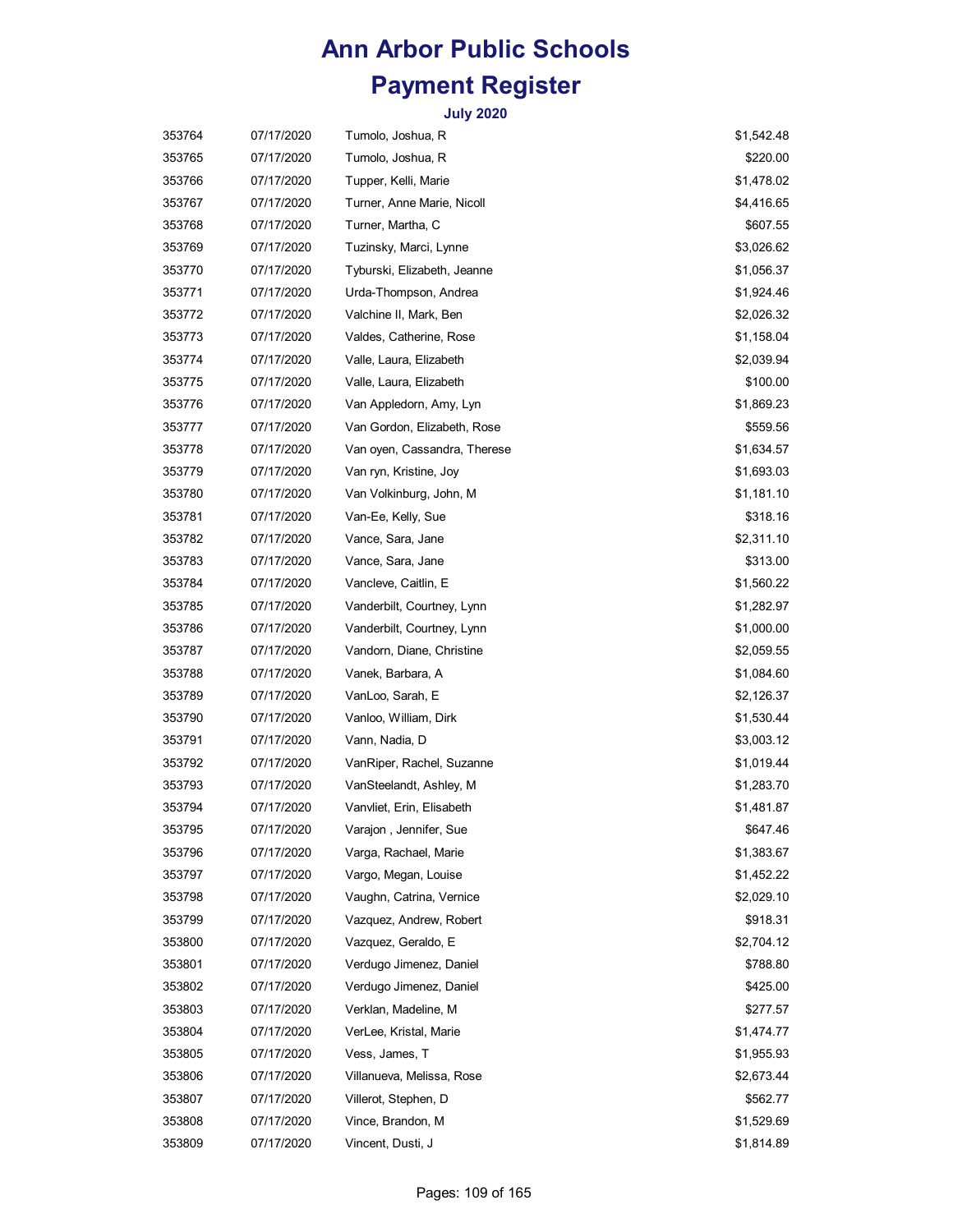| 353810 | 07/17/2020 | Vincent, Dusti, J               | \$400.00   |
|--------|------------|---------------------------------|------------|
| 353811 | 07/17/2020 | Vinter, Alexander, William      | \$1,405.62 |
| 353812 | 07/17/2020 | Vit, Martina                    | \$1,581.83 |
| 353813 | 07/17/2020 | Von kulajta, Bianka, M          | \$2,180.24 |
| 353814 | 07/17/2020 | Vosters, Leslie, Ann            | \$1,556.05 |
| 353815 | 07/17/2020 | Vu, Suzanne, Marie              | \$1,969.28 |
| 353816 | 07/17/2020 | Waanders, Allison, Helen        | \$1,432.38 |
| 353817 | 07/17/2020 | Wade, Briana, Marie             | \$1,008.30 |
| 353818 | 07/17/2020 | Wade, Jennifer, Rene            | \$1,652.83 |
| 353819 | 07/17/2020 | Wagner Jr, John, A              | \$2,207.45 |
| 353820 | 07/17/2020 | Wagner-haller, Cheryl, A        | \$645.55   |
| 353821 | 07/17/2020 | Wagner, Kathryn , Elizabeth     | \$473.82   |
| 353822 | 07/17/2020 | Wagner, Kathryn, Mary Lacroix   | \$1,287.56 |
| 353823 | 07/17/2020 | Wahl, Diane, Lynn               | \$903.11   |
| 353824 | 07/17/2020 | Waite, Madeleine, Marie         | \$1,114.64 |
| 353825 | 07/17/2020 | Waldron, Tiffanie, Deidre       | \$1,340.15 |
| 353826 | 07/17/2020 | Waldron, Tiffanie, Deidre       | \$250.00   |
| 353827 | 07/17/2020 | Walsh, Janice, M                | \$418.58   |
| 353828 | 07/17/2020 | Walsh, Jennifer, L              | \$1,232.75 |
| 353829 | 07/17/2020 | Walsh, Jennifer, L              | \$550.00   |
| 353830 | 07/17/2020 | Walstra, Julie, K               | \$1,797.09 |
| 353831 | 07/17/2020 | Walter, Lewis, P                | \$796.88   |
| 353832 | 07/17/2020 | Walton, Krista, E               | \$1,306.79 |
| 353833 | 07/17/2020 | Wang, Amy, Chang-peng           | \$1,293.85 |
| 353834 | 07/17/2020 | Wang, Amy, Chang-peng           | \$685.93   |
| 353835 | 07/17/2020 | Ward, Anne, Frances             | \$1,921.13 |
| 353836 | 07/17/2020 | Ward, Monai, Chatrice Leco      | \$1,120.64 |
| 353837 | 07/17/2020 | Wardner, Monique, Cassier       | \$618.90   |
| 353838 | 07/17/2020 | Wargo, Michelle, Lynn           | \$1,823.29 |
| 353839 | 07/17/2020 | Warner, Casey, Storm            | \$2,036.56 |
| 353840 | 07/17/2020 | Warr, Angela, Michaels          | \$3,061.25 |
| 353841 | 07/17/2020 | Warren, Kimberly, M             | \$676.71   |
| 353842 | 07/17/2020 | Warren, Lauren, Hallinan        | \$1,704.30 |
| 353843 | 07/17/2020 | Warren, Lauren, Hallinan        | \$50.00    |
| 353844 | 07/17/2020 | Watson, Dante, A                | \$2,393.39 |
| 353845 | 07/17/2020 | Watson, Robyn, Lynne Kimmey     | \$2,134.24 |
| 353846 | 07/17/2020 | Watson, Shevaughn               | \$3,125.12 |
| 353847 | 07/17/2020 | Wattleworth, Kent, Christopher  | \$2,005.65 |
| 353848 | 07/17/2020 | Wayne, Laura, I                 | \$2,094.52 |
| 353849 | 07/17/2020 | Webb, Carol, Joy                | \$1,840.72 |
| 353850 | 07/17/2020 | Weber, Margaret, Mary           | \$1,352.70 |
| 353851 | 07/17/2020 | Webster Jr, Frederick, Courtney | \$446.01   |
| 353852 | 07/17/2020 | Webster Jr, Frederick, Courtney | \$55.00    |
| 353853 | 07/17/2020 | Webster, Terra, E               | \$2,957.69 |
| 353854 | 07/17/2020 | Weeks, Stacia, Marie            | \$1,878.37 |
| 353855 | 07/17/2020 | Weems, Bryant, Cheno            | \$3,546.10 |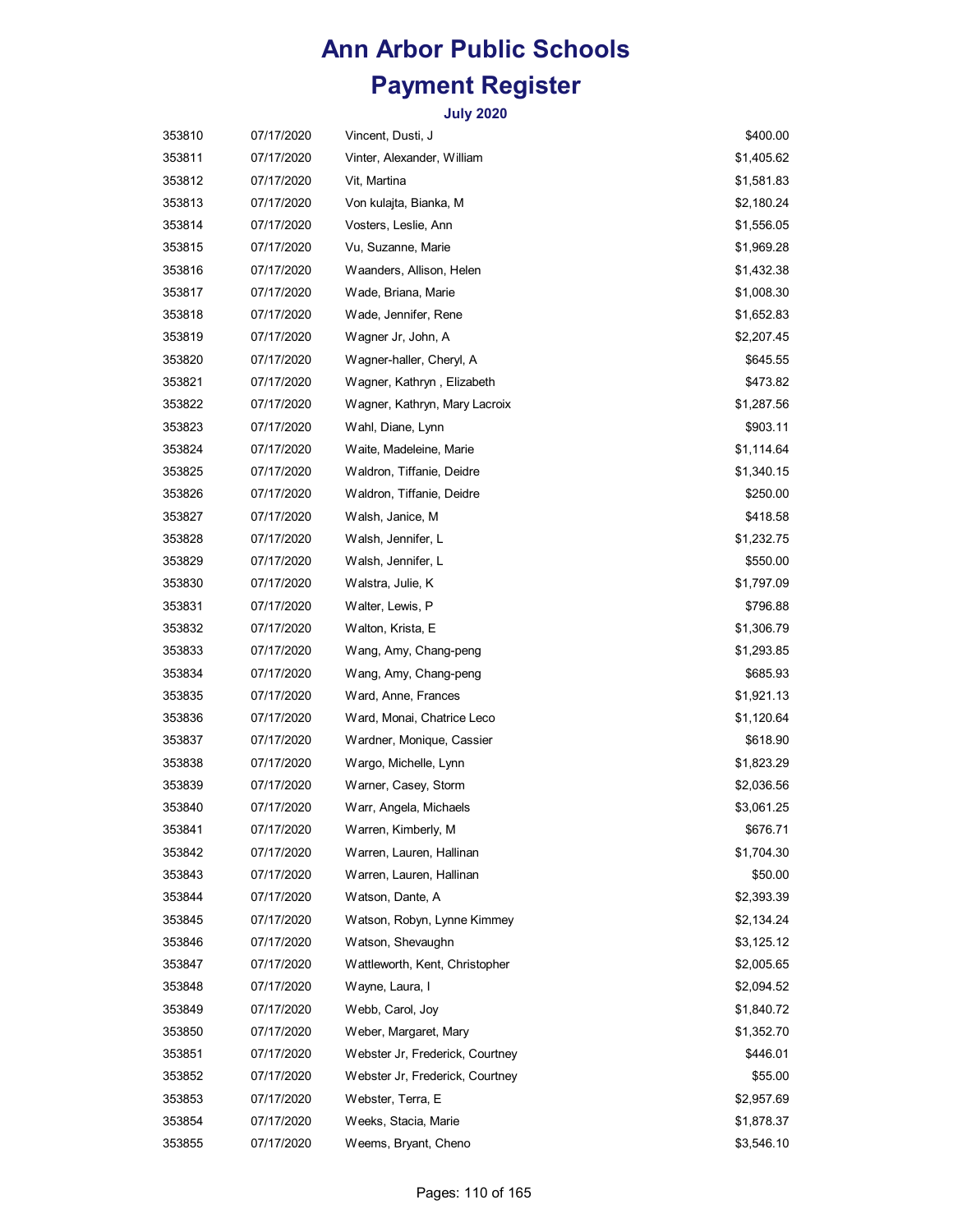| 353856 | 07/17/2020 | Weems, Bryant, Cheno          | \$1,400.00 |
|--------|------------|-------------------------------|------------|
| 353857 | 07/17/2020 | Weeter, Jennifer, Leigh       | \$1,332.25 |
| 353858 | 07/17/2020 | Weeter, Jennifer, Leigh       | \$200.00   |
| 353859 | 07/17/2020 | Wegman, Kendra, Kim           | \$852.15   |
| 353860 | 07/17/2020 | Wegman, Kendra, Kim           | \$750.00   |
| 353861 | 07/17/2020 | Weid, Deborah, Kay            | \$1,782.71 |
| 353862 | 07/17/2020 | Weindorf, James, L            | \$1,992.13 |
| 353863 | 07/17/2020 | Weir, Alexis, Mae             | \$1,269.87 |
| 353864 | 07/17/2020 | Weise knyal, Bridget, Ann     | \$547.96   |
| 353865 | 07/17/2020 | Welch-Konett, Tracy, Kathleen | \$645.95   |
| 353866 | 07/17/2020 | Welch, Grant, Harrison-S      | \$661.82   |
| 353867 | 07/17/2020 | Weller, Holly, Ann            | \$1,152.01 |
| 353868 | 07/17/2020 | Weller, Holly, Ann            | \$795.89   |
| 353869 | 07/17/2020 | Wellman, Robert, H            | \$2,730.31 |
| 353870 | 07/17/2020 | Wesley, Valerie, Jill         | \$1,639.73 |
| 353871 | 07/17/2020 | West jones, Jacqueline, Kay   | \$546.70   |
| 353872 | 07/17/2020 | Westbrooks, Susan, Annette    | \$2,073.87 |
| 353873 | 07/17/2020 | West, Christia, Lee north     | \$3,850.52 |
| 353874 | 07/17/2020 | West, Christina, Amanda       | \$908.83   |
| 353875 | 07/17/2020 | West, Christina, Amanda       | \$500.00   |
| 353876 | 07/17/2020 | Westrate, Rebecca, Lynn       | \$2,933.82 |
| 353877 | 07/17/2020 | Westrate, Rebecca, Lynn       | \$140.00   |
| 353878 | 07/17/2020 | Wheat , Sara, A               | \$1,289.13 |
| 353879 | 07/17/2020 | Wheeler, Stephen, Ernest      | \$2,114.56 |
| 353880 | 07/17/2020 | Whiren, Anthony, J            | \$4,051.81 |
| 353881 | 07/17/2020 | Whitaker-krile, Kristi, Lee   | \$2,132.34 |
| 353882 | 07/17/2020 | Whitcomb, Kristin, Ann        | \$1,672.30 |
| 353883 | 07/17/2020 | White, Charles, A             | \$1,599.14 |
| 353884 | 07/17/2020 | Whitehorn, Tonya, Denise      | \$2,322.88 |
| 353885 | 07/17/2020 | Whittenburg, Mary, R          | \$879.27   |
| 353886 | 07/17/2020 | Whybark, Marie, Kuhn          | \$1,626.13 |
| 353887 | 07/17/2020 | Widmer, Elizabeth, Aileen     | \$1,052.15 |
| 353888 | 07/17/2020 | Wiens, Aaron, M               | \$3,210.99 |
| 353889 | 07/17/2020 | Wier-Leonard, Peggy, Jean     | \$1,857.84 |
| 353890 | 07/17/2020 | Wier-Leonard, Peggy, Jean     | \$250.00   |
| 353891 | 07/17/2020 | Wiese, Mary, Barbara          | \$5,383.05 |
| 353892 | 07/17/2020 | Wiese, Pamela, Marie          | \$555.01   |
| 353893 | 07/17/2020 | Wight, Ashley, E              | \$1,023.64 |
| 353894 | 07/17/2020 | Wight, Ashley, E              | \$400.00   |
| 353895 | 07/17/2020 | Wigton, Mary, Margaret        | \$2,142.63 |
| 353896 | 07/17/2020 | Wilkening, Jennifer, Almeida  | \$715.47   |
| 353897 | 07/17/2020 | Wilkins, Michele, A           | \$1,893.16 |
| 353898 | 07/17/2020 | Wilkinson, Julie              | \$1,138.49 |
| 353899 | 07/17/2020 | Wilkinson, Julie              | \$100.00   |
| 353900 | 07/17/2020 | Wilkins, Timario, Jeremiah    | \$663.67   |
| 353901 | 07/17/2020 | Willard, Jason, James         | \$1,355.01 |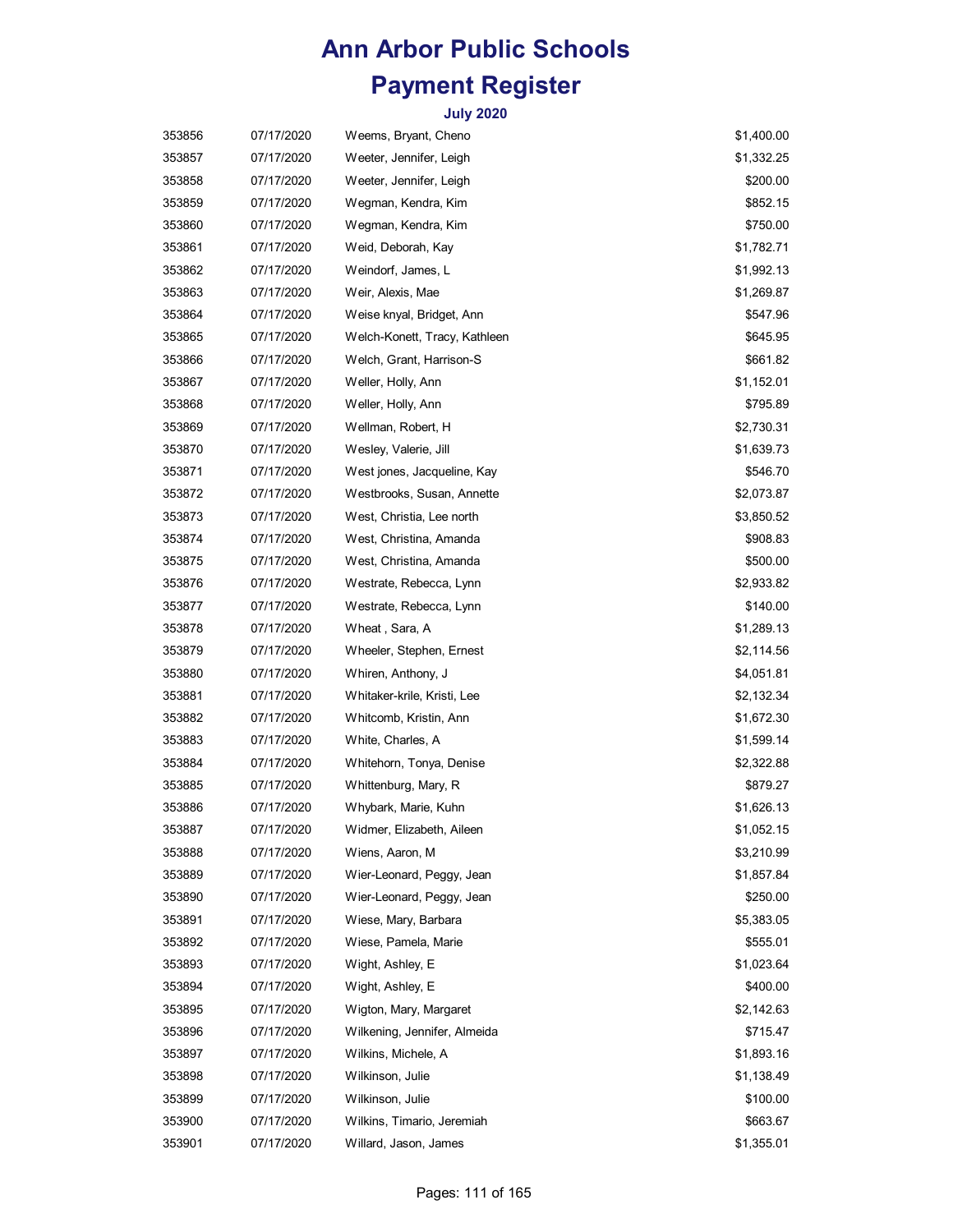| 353902 | 07/17/2020 | Willets, Jeffrey, Vincent        | \$1,993.95 |
|--------|------------|----------------------------------|------------|
| 353903 | 07/17/2020 | WILLIAMS, AMY, KATHLENE          | \$1,461.04 |
| 353904 | 07/17/2020 | Williams, Brian, James           | \$2,242.29 |
| 353905 | 07/17/2020 | Williams, Corey, M               | \$1,398.07 |
| 353906 | 07/17/2020 | Williams, Kelly, Caitlin         | \$534.89   |
| 353907 | 07/17/2020 | Williams, Laurie, Heller         | \$2,406.93 |
| 353908 | 07/17/2020 | Williams, Sean, C                | \$388.57   |
| 353909 | 07/17/2020 | Williams, Sean, C                | \$1,455.00 |
| 353910 | 07/17/2020 | Wills-Begley, Elliot, Hammarlund | \$1,421.76 |
| 353911 | 07/17/2020 | Willson, Luke, Thomas            | \$1,499.02 |
| 353912 | 07/17/2020 | Wilson, Chloe, Jane              | \$1,328.95 |
| 353913 | 07/17/2020 | Wilson, Jean, Renee              | \$1,777.72 |
| 353914 | 07/17/2020 | Wilson, Kip, A                   | \$2,048.74 |
| 353915 | 07/17/2020 | WIMBERLY, Brittney, Shanay       | \$589.13   |
| 353916 | 07/17/2020 | Wimberly, Harold, L              | \$2,272.02 |
| 353917 | 07/17/2020 | Winkler, Mary, Don               | \$217.84   |
| 353918 | 07/17/2020 | Winston, Michele, L              | \$1,038.65 |
| 353919 | 07/17/2020 | Winter, Kristen, Ann             | \$1,256.01 |
| 353920 | 07/17/2020 | Winter, Sarah, Bennett           | \$1,899.27 |
| 353921 | 07/17/2020 | Winters, Jane, D                 | \$984.96   |
| 353922 | 07/17/2020 | Wissman, Mary, Clair             | \$1,371.54 |
| 353923 | 07/17/2020 | Withers, Edward                  | \$592.11   |
| 353924 | 07/17/2020 | Witherspoon, Tamika, N           | \$1,195.19 |
| 353925 | 07/17/2020 | Wittmann , Paige, Christina      | \$1,163.42 |
| 353926 | 07/17/2020 | Woelmer, Christine, Holladay     | \$1,570.96 |
| 353927 | 07/17/2020 | Wolf, Laura, Ann                 | \$2,313.41 |
| 353928 | 07/17/2020 | Wolford, Abbey, Leigh            | \$1,665.72 |
| 353929 | 07/17/2020 | Wong, Sandra, Lim                | \$343.03   |
| 353930 | 07/17/2020 | Wood, Amanda, Bess               | \$1,376.63 |
| 353931 | 07/17/2020 | Wood, Carolyn, S                 | \$1,520.33 |
| 353932 | 07/17/2020 | Woodford, Anthony, Bryant        | \$901.31   |
| 353933 | 07/17/2020 | Woodman, Abigail, Marlowe        | \$452.19   |
| 353934 | 07/17/2020 | Woods, Camille, A                | \$1,659.70 |
| 353935 | 07/17/2020 | Woods, Christine, A              | \$2,100.38 |
| 353936 | 07/17/2020 | Woodson, Christine, Elaine       | \$1,889.24 |
| 353937 | 07/17/2020 | Woodson, Sheila, Yolanda         | \$1,307.18 |
| 353938 | 07/17/2020 | Woodson, Sheila, Yolanda         | \$150.00   |
| 353939 | 07/17/2020 | Woodson, Sheila, Yolanda         | \$693.02   |
| 353940 | 07/17/2020 | Woodson, Sheila, Yolanda         | \$150.00   |
| 353941 | 07/17/2020 | Woods, Raleigh, Joe              | \$1,196.80 |
| 353942 | 07/17/2020 | Wooley, Hillary, L               | \$2,236.12 |
| 353943 | 07/17/2020 | Worden, Cara, L                  | \$1,126.30 |
| 353944 | 07/17/2020 | Workman, Kirsten, Yambor         | \$1,955.98 |
| 353945 | 07/17/2020 | Workman, Kirsten, Yambor         | \$250.00   |
| 353946 | 07/17/2020 | Wren, Angelita                   | \$1,058.72 |
| 353947 | 07/17/2020 | Wren, Angelita                   | \$340.00   |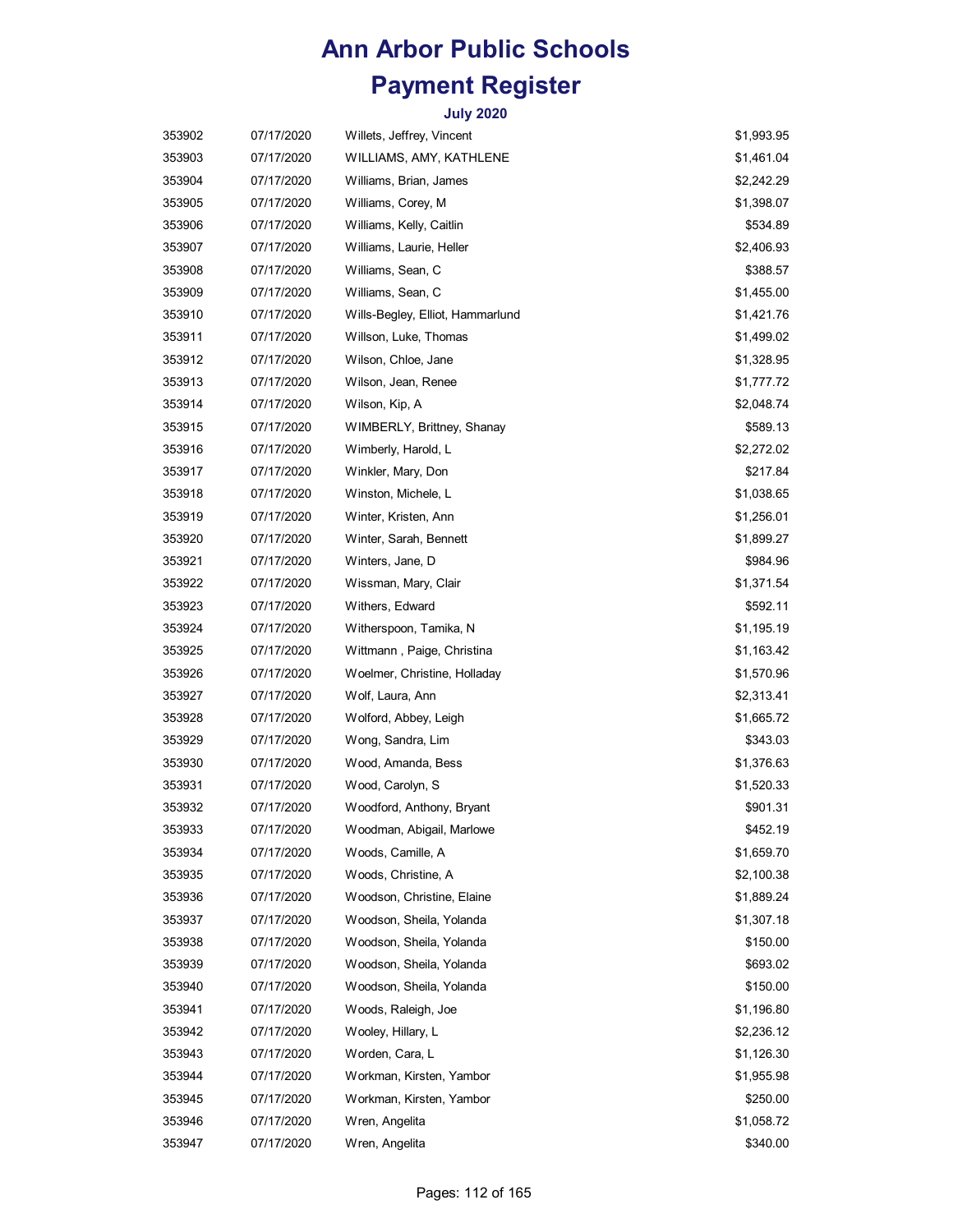| 353948 | 07/17/2020 | Wren, Angelita            | \$55.00    |
|--------|------------|---------------------------|------------|
| 353949 | 07/17/2020 | Wren, Angelita            | \$55.00    |
| 353950 | 07/17/2020 | Wright II, William, Neil  | \$2,416.85 |
| 353951 | 07/17/2020 | Wright, Erin, Kathleen    | \$1,715.07 |
| 353952 | 07/17/2020 | Wright, Felicia, Ann      | \$571.98   |
| 353953 | 07/17/2020 | Wright, Ivory             | \$1,402.45 |
| 353954 | 07/17/2020 | Wright, Karl, Alexander   | \$517.34   |
| 353955 | 07/17/2020 | Wright, Kathleen, Mary    | \$2,209.50 |
| 353956 | 07/17/2020 | Wright, Kimberley, Sara   | \$2,686.70 |
| 353957 | 07/17/2020 | Wright, Koralynn, Eve     | \$1,344.18 |
| 353958 | 07/17/2020 | Wright, Nicole, M         | \$1,226.57 |
| 353959 | 07/17/2020 | Wroblewski, Sarah, Rose   | \$1,322.72 |
| 353960 | 07/17/2020 | Wu, Fan                   | \$906.38   |
| 353961 | 07/17/2020 | Wylie, Olivia, Ann        | \$1,004.75 |
| 353962 | 07/17/2020 | Wyse, Amanda, Dagnia      | \$1,750.57 |
| 353963 | 07/17/2020 | Wyse, Amanda, Dagnia      | \$225.00   |
| 353964 | 07/17/2020 | Wyse, Joel                | \$1,072.43 |
| 353965 | 07/17/2020 | Wyse, Joel                | \$500.00   |
| 353966 | 07/17/2020 | Yamamoto, Nancy, J        | \$611.66   |
| 353967 | 07/17/2020 | Yaprak, Hande             | \$1,508.04 |
| 353968 | 07/17/2020 | Yee, Christy, Eileen      | \$2,208.09 |
| 353969 | 07/17/2020 | Yee, Christy, Eileen      | \$40.00    |
| 353970 | 07/17/2020 | Yeh, Yu-Ting              | \$606.63   |
| 353971 | 07/17/2020 | Yeh, Yu-Ting              | \$300.00   |
| 353972 | 07/17/2020 | Yeh, Yu-Ting              | \$625.00   |
| 353973 | 07/17/2020 | Yenor, Kyle, Ray          | \$1,129.03 |
| 353974 | 07/17/2020 | Yip, Chi, Wan             | \$1,229.32 |
| 353975 | 07/17/2020 | York, Jennifer, Diane     | \$2,082.62 |
| 353976 | 07/17/2020 | York, Lauren, Murphy      | \$1,454.66 |
| 353977 | 07/17/2020 | York, Natasha, F          | \$1,562.66 |
| 353978 | 07/17/2020 | York, Natasha, F          | \$700.00   |
| 353979 | 07/17/2020 | Young, Marcie, Anne       | \$743.81   |
| 353980 | 07/17/2020 | Yuan, Lidong              | \$1,235.60 |
| 353981 | 07/17/2020 | Zager, Christina, Rosa    | \$685.09   |
| 353982 | 07/17/2020 | Zager, Christina , Rosa   | \$500.00   |
| 353983 | 07/17/2020 | Zekany, Donald, E         | \$1,958.28 |
| 353984 | 07/17/2020 | Zenz, Breann, Keri        | \$644.46   |
| 353985 | 07/17/2020 | Zeuty, Bridget, Burke     | \$1,596.63 |
| 353986 | 07/17/2020 | Zibara, Elizabeth, Anne   | \$2,664.65 |
| 353987 | 07/17/2020 | Ziegler, Lisa, Storms     | \$1,433.36 |
| 353988 | 07/17/2020 | Ziemba, Mark, Christopher | \$57.80    |
| 353989 | 07/17/2020 | Kass, Michaela, Brenna    | \$515.22   |
| 353990 | 07/20/2020 | Call, Cheryl              | \$1,788.31 |
| 353991 | 07/20/2020 | Carlson, Beth, Potter     | \$484.50   |
| 353992 | 07/20/2020 | Scott, Jacqueline         | \$980.85   |
| 353993 | 07/22/2020 | <b>PCMI</b>               | \$7,911.22 |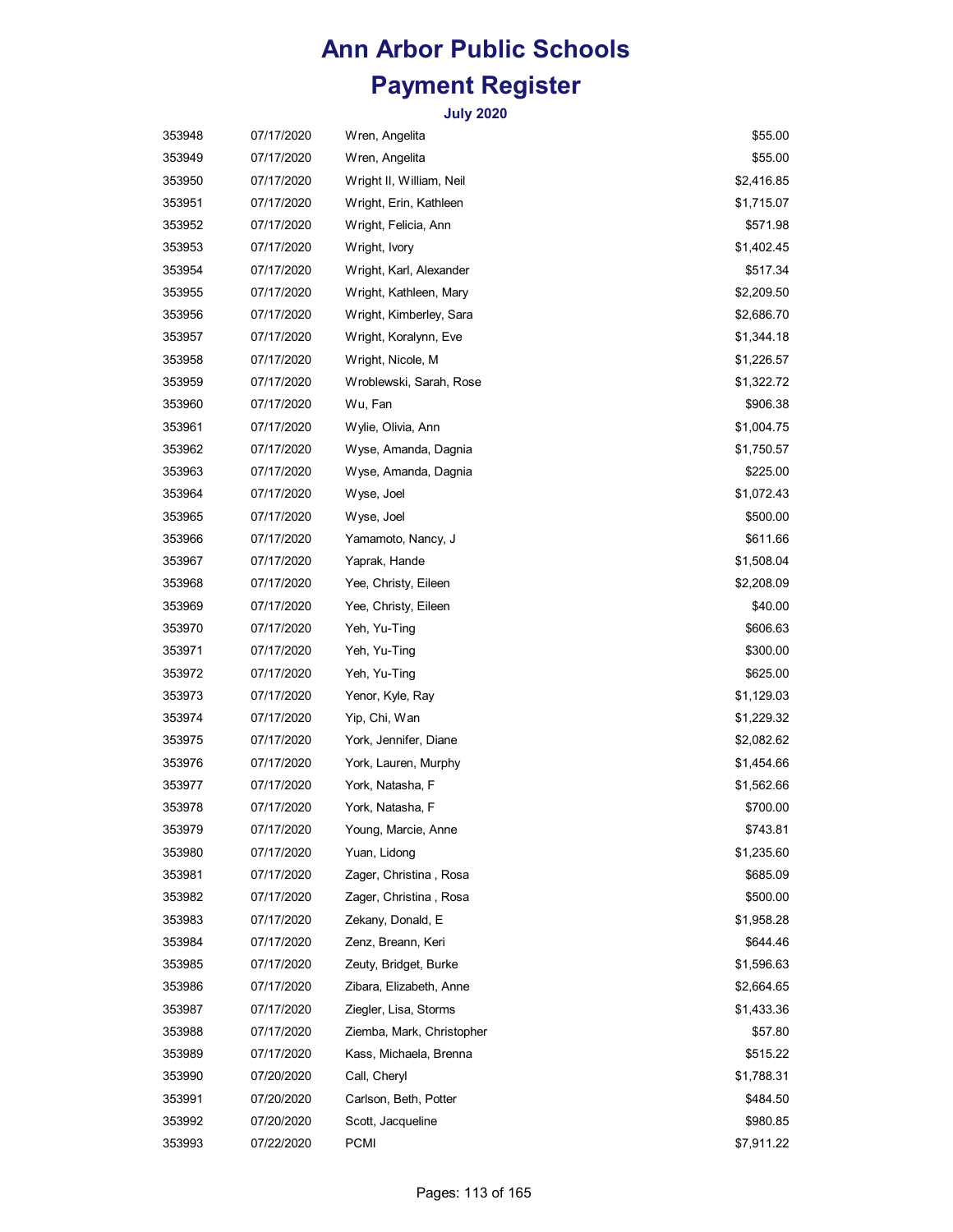| 353994 | 07/31/2020 | Acord, Casandra, Ann            | \$1,523.80 |
|--------|------------|---------------------------------|------------|
| 353995 | 07/31/2020 | Adams, Laurie, A                | \$1,379.21 |
| 353996 | 07/31/2020 | Adams, Leslie, Braden           | \$1,049.30 |
| 353997 | 07/31/2020 | Adams, Michaela, Brennan        | \$1,694.64 |
| 353998 | 07/31/2020 | Adams, Nalani, Mae              | \$875.99   |
| 353999 | 07/31/2020 | Adams, Nalani, Mae              | \$97.33    |
| 354000 | 07/31/2020 | Adato, Bryan, Venise            | \$1,057.37 |
| 354001 | 07/31/2020 | Addington, Regina, Chevron      | \$673.91   |
| 354002 | 07/31/2020 | Addison, Erin, Elizabeth        | \$1,635.27 |
| 354003 | 07/31/2020 | Adegboyega, Siarra              | \$1,297.66 |
| 354004 | 07/31/2020 | Aherne, Sarah Jane, Tait        | \$3,586.03 |
| 354005 | 07/31/2020 | Akerley, Brenda, Lee            | \$544.92   |
| 354006 | 07/31/2020 | Akhter, Selina                  | \$463.32   |
| 354007 | 07/31/2020 | Akins, Connie, Lorraine         | \$1,806.36 |
| 354008 | 07/31/2020 | Al Najjar, Maisoon, A           | \$709.01   |
| 354009 | 07/31/2020 | Al Rawashdeh, Manal, Husain     | \$509.84   |
| 354010 | 07/31/2020 | Alcocer, Joseph, Michael        | \$1,140.46 |
| 354011 | 07/31/2020 | Alexander, Courtney, Ellen Reid | \$1,787.87 |
| 354012 | 07/31/2020 | Alexander, Makia, Deanne        | \$2,496.92 |
| 354013 | 07/31/2020 | Alfaro, Antonia, Ermelinda      | \$549.08   |
| 354014 | 07/31/2020 | Allan, Jennifer, H              | \$1,367.75 |
| 354015 | 07/31/2020 | Allen, Amina, Halim Rahman      | \$4,401.24 |
| 354016 | 07/31/2020 | Allgeyer, Marcel, Lee           | \$1,146.78 |
| 354017 | 07/31/2020 | Allgeyer, Marcel, Lee           | \$200.00   |
| 354018 | 07/31/2020 | Almassy, David, Michael         | \$1,066.48 |
| 354019 | 07/31/2020 | Alseri, Windy                   | \$1,921.94 |
| 354020 | 07/31/2020 | Alston, Melita, Nichole         | \$2,872.02 |
| 354021 | 07/31/2020 | Alvarez, Cherie, Marie          | \$493.79   |
| 354022 | 07/31/2020 | Alwin, Abigail, S               | \$1,871.36 |
| 354023 | 07/31/2020 | Ambrosino, Coert                | \$1,876.88 |
| 354024 | 07/31/2020 | Ambrozaitis, Kimberly, Joy      | \$1,711.87 |
| 354025 | 07/31/2020 | Anahid, Sahra, Elizabeth        | \$513.94   |
| 354026 | 07/31/2020 | Anderson, Andrea, A             | \$656.58   |
| 354027 | 07/31/2020 | Anderson, Ava                   | \$682.96   |
| 354028 | 07/31/2020 | Anderson, Geoffrey, G           | \$1,562.69 |
| 354029 | 07/31/2020 | Anderson, Jessica, Monique      | \$1,898.46 |
| 354030 | 07/31/2020 | Anderson, Kiara, Nelson         | \$2,205.27 |
| 354031 | 07/31/2020 | Anderson, Molly, R              | \$1,657.98 |
| 354032 | 07/31/2020 | Anderson, Molly, R              | \$184.22   |
| 354033 | 07/31/2020 | Anderson, Philicia, Patrice     | \$522.39   |
| 354034 | 07/31/2020 | Anderson, Terry, Ann            | \$1,976.14 |
| 354035 | 07/31/2020 | Anderson, Tracy, Lynn           | \$7.88     |
| 354036 | 07/31/2020 | Andres, Allison, JoAnn          | \$1,889.00 |
| 354037 | 07/31/2020 | Andrew-Vaughan, Sarah, Jean     | \$3,979.90 |
| 354038 | 07/31/2020 | Andrew-Vaughan, Sarah, Jean     | \$300.00   |
| 354039 | 07/31/2020 | Angeli, Gina, Marie             | \$885.53   |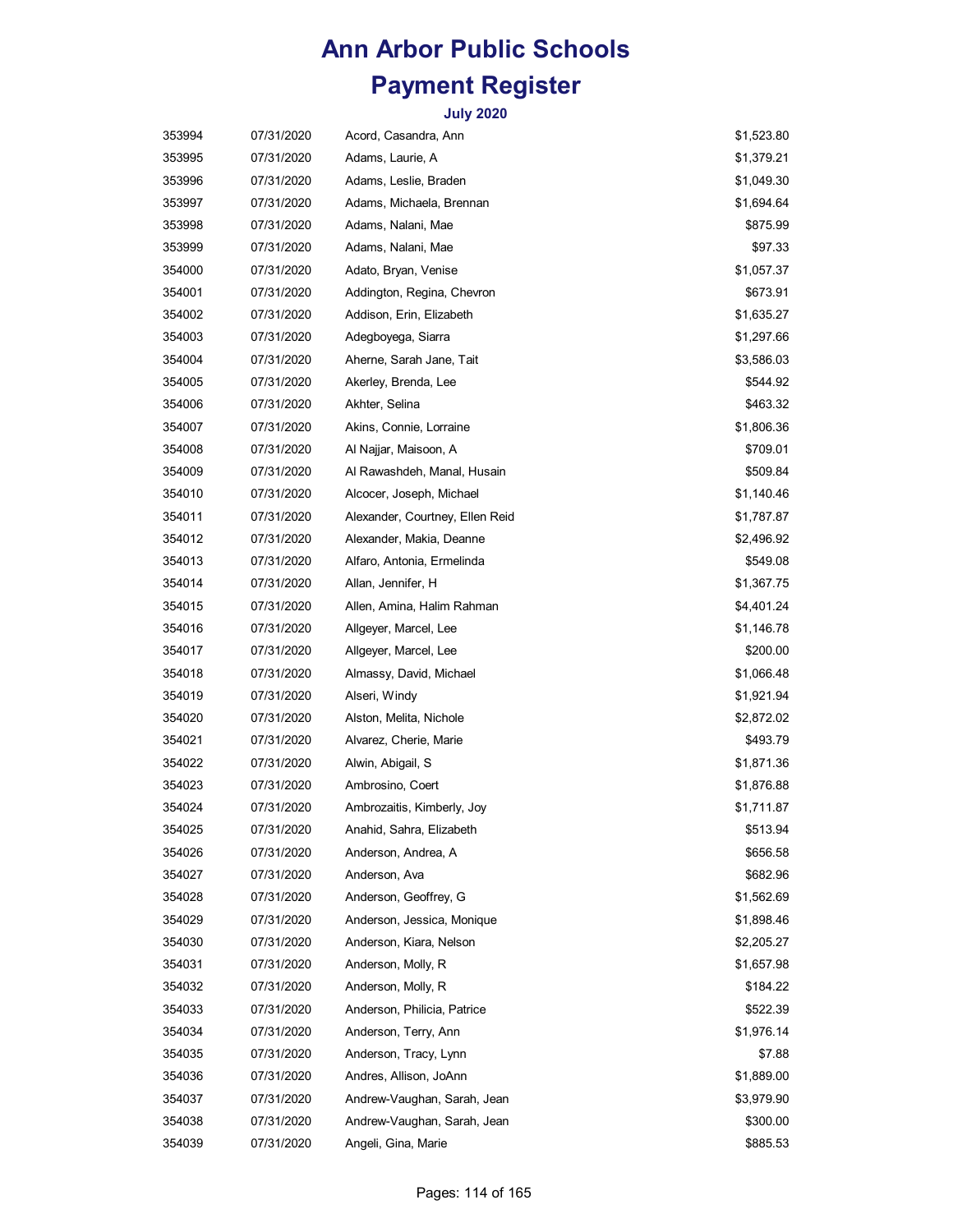| 354040 | 07/31/2020 | Angeli, Gina, Marie          | \$175.00   |
|--------|------------|------------------------------|------------|
| 354041 | 07/31/2020 | Angeli, Julie, Booms         | \$2,067.51 |
| 354042 | 07/31/2020 | Angeli, Julie, Booms         | \$25.00    |
| 354043 | 07/31/2020 | Angeli, Julie, Booms         | \$55.00    |
| 354044 | 07/31/2020 | Anglin, Lisa, R              | \$3,154.95 |
| 354045 | 07/31/2020 | Angllin, Deborah, Hope       | \$1,349.69 |
| 354046 | 07/31/2020 | Anton, Sarah, Anne           | \$1,726.40 |
| 354047 | 07/31/2020 | Aponte, Leonardo             | \$1,481.63 |
| 354048 | 07/31/2020 | Aquino, Caroline, Hoey       | \$1,361.85 |
| 354049 | 07/31/2020 | Arbour, Julie, A             | \$1,806.42 |
| 354050 | 07/31/2020 | Arbour, Julie, A             | \$200.00   |
| 354051 | 07/31/2020 | Arce, Eleazar                | \$571.80   |
| 354052 | 07/31/2020 | Ardan, Kathleen, A           | \$300.78   |
| 354053 | 07/31/2020 | Ardan, Kathleen, A           | \$500.00   |
| 354054 | 07/31/2020 | Aretz, Diane, E              | \$1,227.63 |
| 354055 | 07/31/2020 | Argersinger, Sarah, Fingerle | \$1,865.53 |
| 354056 | 07/31/2020 | Argiero, Mary, Grace         | \$589.45   |
| 354057 | 07/31/2020 | Armstrong, Stephen, A        | \$2,071.42 |
| 354058 | 07/31/2020 | Armstrong, Tracy, M          | \$1,657.14 |
| 354059 | 07/31/2020 | Arning, Dana, Burton         | \$1,818.40 |
| 354060 | 07/31/2020 | Arnold , Alison , Marie      | \$1,632.65 |
| 354061 | 07/31/2020 | Arnold, Audrey, Lynn         | \$2,037.92 |
| 354062 | 07/31/2020 | Arnold, Audrey, Lynn         | \$50.00    |
| 354063 | 07/31/2020 | Arnold, Jamie, Lyn           | \$2,044.92 |
| 354064 | 07/31/2020 | Arnold, Karen, L             | \$1,665.69 |
| 354065 | 07/31/2020 | Arnold, Karen, L             | \$350.00   |
| 354066 | 07/31/2020 | Arthurs, Claire, Aniela      | \$551.55   |
| 354067 | 07/31/2020 | Asani, Fjollza               | \$1,970.13 |
| 354068 | 07/31/2020 | Asher, Laura, Ashley         | \$1,414.59 |
| 354069 | 07/31/2020 | Asher, Laura, Ashley         | \$20.00    |
| 354070 | 07/31/2020 | Ashford, Kivia, Hayward      | \$1,797.41 |
| 354071 | 07/31/2020 | Ashford, LaMar               | \$281.89   |
| 354072 | 07/31/2020 | Ashford, LaMar               | \$50.00    |
| 354073 | 07/31/2020 | Ashley, Shawn, M             | \$2,020.93 |
| 354074 | 07/31/2020 | Ash, Robert, Douglas         | \$1,845.56 |
| 354075 | 07/31/2020 | Atkinson, Judith, Marie      | \$1,075.37 |
| 354076 | 07/31/2020 | Augsburger, Danielle, Marie  | \$319.21   |
| 354077 | 07/31/2020 | Augsburger, Danielle, Marie  | \$957.62   |
| 354078 | 07/31/2020 | Aumen, Jared, T              | \$2,720.22 |
| 354079 | 07/31/2020 | Austin, Jeffrey, Michael     | \$1,723.96 |
| 354080 | 07/31/2020 | Avenall, Lindsy, Kay Olivia  | \$1,266.25 |
| 354081 | 07/31/2020 | Aylsworth, Caitlin, Marie    | \$1,197.50 |
| 354082 | 07/31/2020 | Ayotte, Andrea, Lynn         | \$1,773.93 |
| 354083 | 07/31/2020 | Ayotte, Andrea, Lynn         | \$200.00   |
| 354084 | 07/31/2020 | Bacolor, Jennifer, Miller    | \$2,779.61 |
| 354085 | 07/31/2020 | Badalamente, Sara, Beth      | \$1,573.94 |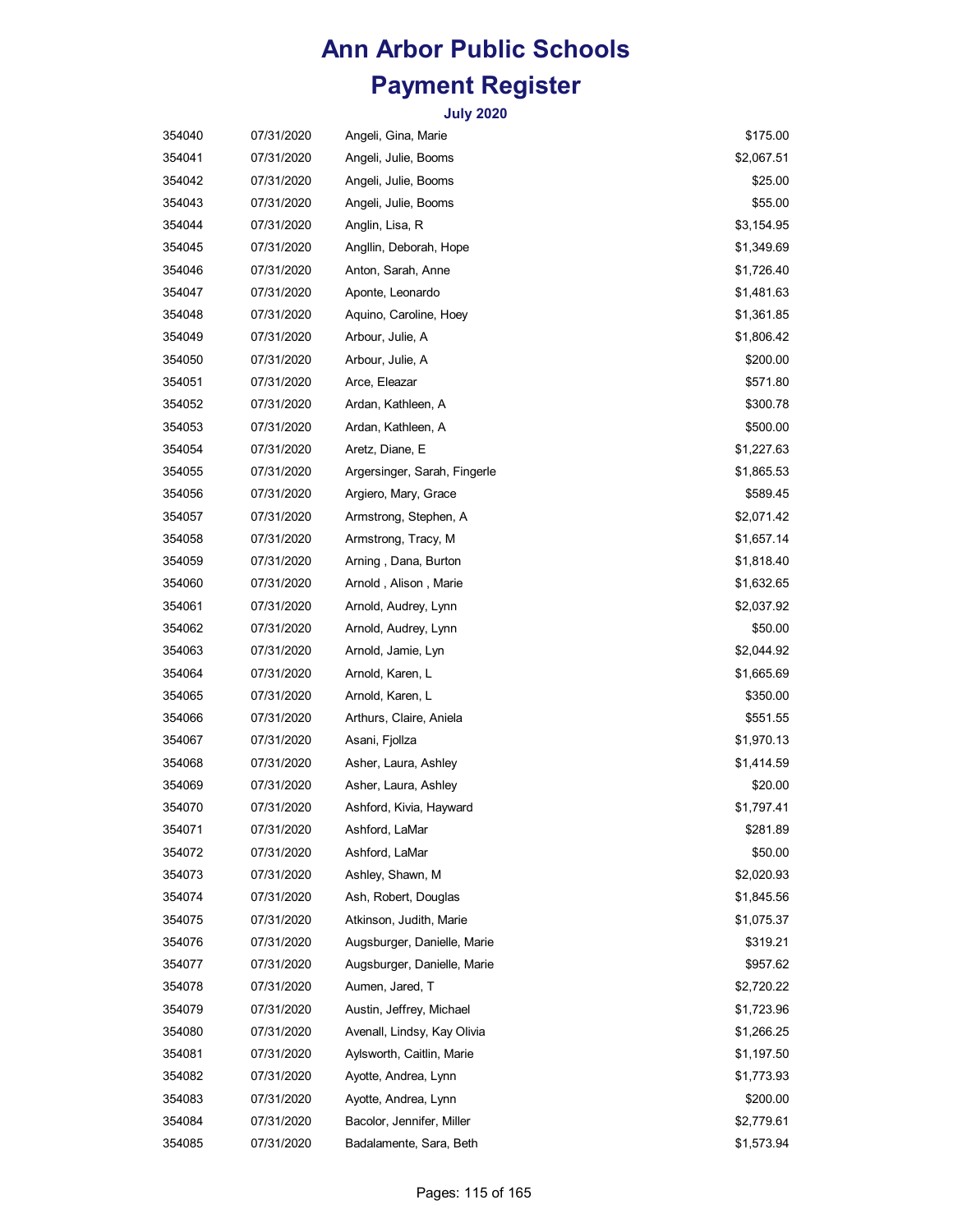| 354086 | 07/31/2020 | Badel, Andrea, Marie lynn      | \$2,230.40 |
|--------|------------|--------------------------------|------------|
| 354087 | 07/31/2020 | Baek, Won, Seon                | \$161.62   |
| 354088 | 07/31/2020 | Bahr, Trisha, Marie            | \$767.58   |
| 354089 | 07/31/2020 | Bahr, Trisha, Marie            | \$1,350.00 |
| 354090 | 07/31/2020 | Bailey Johnson, Marissa, Joyce | \$1,767.85 |
| 354091 | 07/31/2020 | Bailey, Kristin, Nicole Vespa  | \$1,697.86 |
| 354092 | 07/31/2020 | Bailey, Paul, D                | \$2,085.04 |
| 354093 | 07/31/2020 | Bailey, Paul, D                | \$75.00    |
| 354094 | 07/31/2020 | Bailey, Robin, C               | \$2,458.82 |
| 354095 | 07/31/2020 | Bailey, Robin, C               | \$870.00   |
| 354096 | 07/31/2020 | Bairley, Elyse, Marie          | \$840.45   |
| 354097 | 07/31/2020 | Bairley, Elyse, Marie          | \$340.00   |
| 354098 | 07/31/2020 | Bairley, Elyse, Marie          | \$95.00    |
| 354099 | 07/31/2020 | Bairley, Elyse, Marie          | \$300.00   |
| 354100 | 07/31/2020 | Baker, Emily                   | \$1,053.71 |
| 354101 | 07/31/2020 | Baker, Hailey, Lynn            | \$1,102.00 |
| 354102 | 07/31/2020 | Baker, Manar, Mohamad          | \$3,499.42 |
| 354103 | 07/31/2020 | Baker, Susan, E                | \$2,075.72 |
| 354104 | 07/31/2020 | Baker, Susan, E                | \$100.00   |
| 354105 | 07/31/2020 | Balli, Belinda, Ann            | \$1,729.67 |
| 354106 | 07/31/2020 | Balli, Belinda, Ann            | \$75.00    |
| 354107 | 07/31/2020 | Balliett, Kristen, Michelle    | \$605.36   |
| 354108 | 07/31/2020 | Ball, Rebecca, Winston         | \$2,164.68 |
| 354109 | 07/31/2020 | Bankey, Lisa, Rene             | \$2,657.32 |
| 354110 | 07/31/2020 | Banks, Deidra, Muriel          | \$592.26   |
| 354111 | 07/31/2020 | Banks, Deidra, Muriel          | \$1.00     |
| 354112 | 07/31/2020 | Banks, Deidra, Muriel          | \$500.00   |
| 354113 | 07/31/2020 | Barcelata, Jennifer, J         | \$1,804.37 |
| 354114 | 07/31/2020 | Barcelata, Jennifer, J         | \$10.00    |
| 354115 | 07/31/2020 | Barcelata, Jennifer, J         | \$10.00    |
| 354116 | 07/31/2020 | Barcelata, Jennifer, J         | \$20.00    |
| 354117 | 07/31/2020 | Bares, Lisa, Renee             | \$2,752.85 |
| 354118 | 07/31/2020 | Barkoot, Michele, Ejanee       | \$911.44   |
| 354119 | 07/31/2020 | Barnard, Amelia                | \$163.39   |
| 354120 | 07/31/2020 | Barnes, Jennifer, A            | \$2,203.00 |
| 354121 | 07/31/2020 | Barnes, Joseph, Matthew        | \$1,981.13 |
| 354122 | 07/31/2020 | Baron, Sharon, Helen           | \$2,069.93 |
| 354123 | 07/31/2020 | Barrett, Nicole, Marie         | \$1,873.26 |
| 354124 | 07/31/2020 | Barricklow, Angela, Sue        | \$2,375.34 |
| 354125 | 07/31/2020 | Barrientes, Salvador           | \$2,093.16 |
| 354126 | 07/31/2020 | Barrientes, Salvador           | \$70.00    |
| 354127 | 07/31/2020 | Bartley, Eugene, T             | \$1,881.28 |
| 354128 | 07/31/2020 | Bartley, Eugene, T             | \$250.00   |
| 354129 | 07/31/2020 | Bartman, Susan, Jean           | \$1,368.68 |
| 354130 | 07/31/2020 | Bartman, Susan, Jean           | \$300.00   |
| 354131 | 07/31/2020 | Bartman, Susan, Jean           | \$100.00   |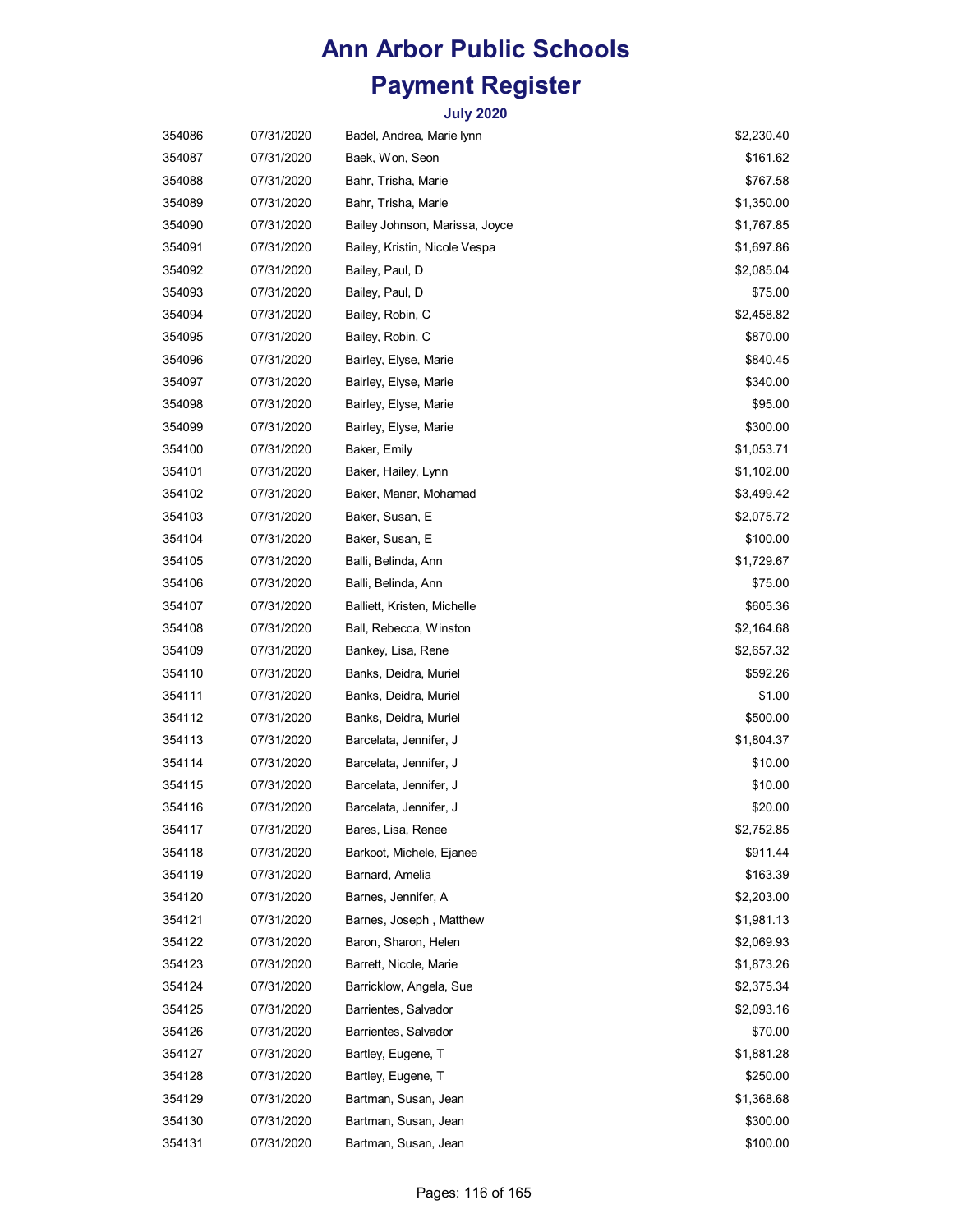| 354132 | 07/31/2020 | Bartman, Susan, Jean       | \$50.00    |
|--------|------------|----------------------------|------------|
| 354133 | 07/31/2020 | Bartman, Susan, Jean       | \$175.00   |
| 354134 | 07/31/2020 | Barton, David, Linhart     | \$1,765.97 |
| 354135 | 07/31/2020 | Barton, Lakesha, Tashcika  | \$1,442.30 |
| 354136 | 07/31/2020 | Barton, Wonder, Elisia     | \$1,493.14 |
| 354137 | 07/31/2020 | Basescu, Todd, Wesley      | \$1,287.02 |
| 354138 | 07/31/2020 | Baskey, Linda, C           | \$2,265.65 |
| 354139 | 07/31/2020 | Baskin, Melvin             | \$1,547.18 |
| 354140 | 07/31/2020 | Bassett, James, A          | \$762.95   |
| 354141 | 07/31/2020 | Bassett, Theresa, A        | \$2,382.00 |
| 354142 | 07/31/2020 | Bass, Valeska, Lynne       | \$1,442.13 |
| 354143 | 07/31/2020 | Basu, Anindita             | \$579.01   |
| 354144 | 07/31/2020 | Basuni, Shaima, Abdulla    | \$1,483.04 |
| 354145 | 07/31/2020 | Batkins, Philip, J         | \$1,741.41 |
| 354146 | 07/31/2020 | Bauer, Mary, Catherine     | \$235.91   |
| 354147 | 07/31/2020 | Bauer, Natalie, Marie      | \$1,102.00 |
| 354148 | 07/31/2020 | Baugh, Leslie, L           | \$1,720.64 |
| 354149 | 07/31/2020 | Baughn, Susan, Ellen       | \$374.54   |
| 354150 | 07/31/2020 | Bauman, Elizabeth, A       | \$1,949.21 |
| 354151 | 07/31/2020 | Bauman, Mariah, Elizabeth  | \$1,250.95 |
| 354152 | 07/31/2020 | Bayer, Andrew, Joseph      | \$2,001.00 |
| 354153 | 07/31/2020 | Bear, Diana, Marie         | \$60.02    |
| 354154 | 07/31/2020 | Becker, Jaclyn, Nicole     | \$949.09   |
| 354155 | 07/31/2020 | Becker, Maureen, Ann       | \$1,335.66 |
| 354156 | 07/31/2020 | Bedard, Joseph, M          | \$1,330.26 |
| 354157 | 07/31/2020 | Bedinger, Brandon, Michael | \$747.34   |
| 354158 | 07/31/2020 | Beech, Susan, Carol        | \$2,177.36 |
| 354159 | 07/31/2020 | Beery, Craig, Everette     | \$2,258.18 |
| 354160 | 07/31/2020 | Behmer, Kevin, S           | \$1,797.90 |
| 354161 | 07/31/2020 | Behmer, Kevin, S           | \$5.00     |
| 354162 | 07/31/2020 | Behmer, Kevin, S           | \$5.00     |
| 354163 | 07/31/2020 | Behmer, Kevin, S           | \$10.00    |
| 354164 | 07/31/2020 | Bell, Bethany, Joy         | \$1,501.19 |
| 354165 | 07/31/2020 | Bell, Carlton, Bernard     | \$3,773.05 |
| 354166 | 07/31/2020 | Bell, Christine, Marie     | \$582.75   |
| 354167 | 07/31/2020 | Bellers, William, D        | \$1,352.60 |
| 354168 | 07/31/2020 | Bell, Jeremy, Michael      | \$588.24   |
| 354169 | 07/31/2020 | Bell, Jessica, Mary        | \$1,755.42 |
| 354170 | 07/31/2020 | Bellows, Kathryn, Anne     | \$3,320.77 |
| 354171 | 07/31/2020 | Bell, Tamala, Lynnette     | \$3,837.53 |
| 354172 | 07/31/2020 | Berger, Daniel, John       | \$2,159.95 |
| 354173 | 07/31/2020 | Berger, Kris ann           | \$2,150.29 |
| 354174 | 07/31/2020 | Bergman, Cory, David       | \$1,659.10 |
| 354175 | 07/31/2020 | Bergren, Rachael, Ann      | \$1,300.21 |
| 354176 | 07/31/2020 | Bernardin, Douglas, E      | \$1,293.83 |
| 354177 | 07/31/2020 | Bernardin, Douglas, E      | \$345.00   |
|        |            |                            |            |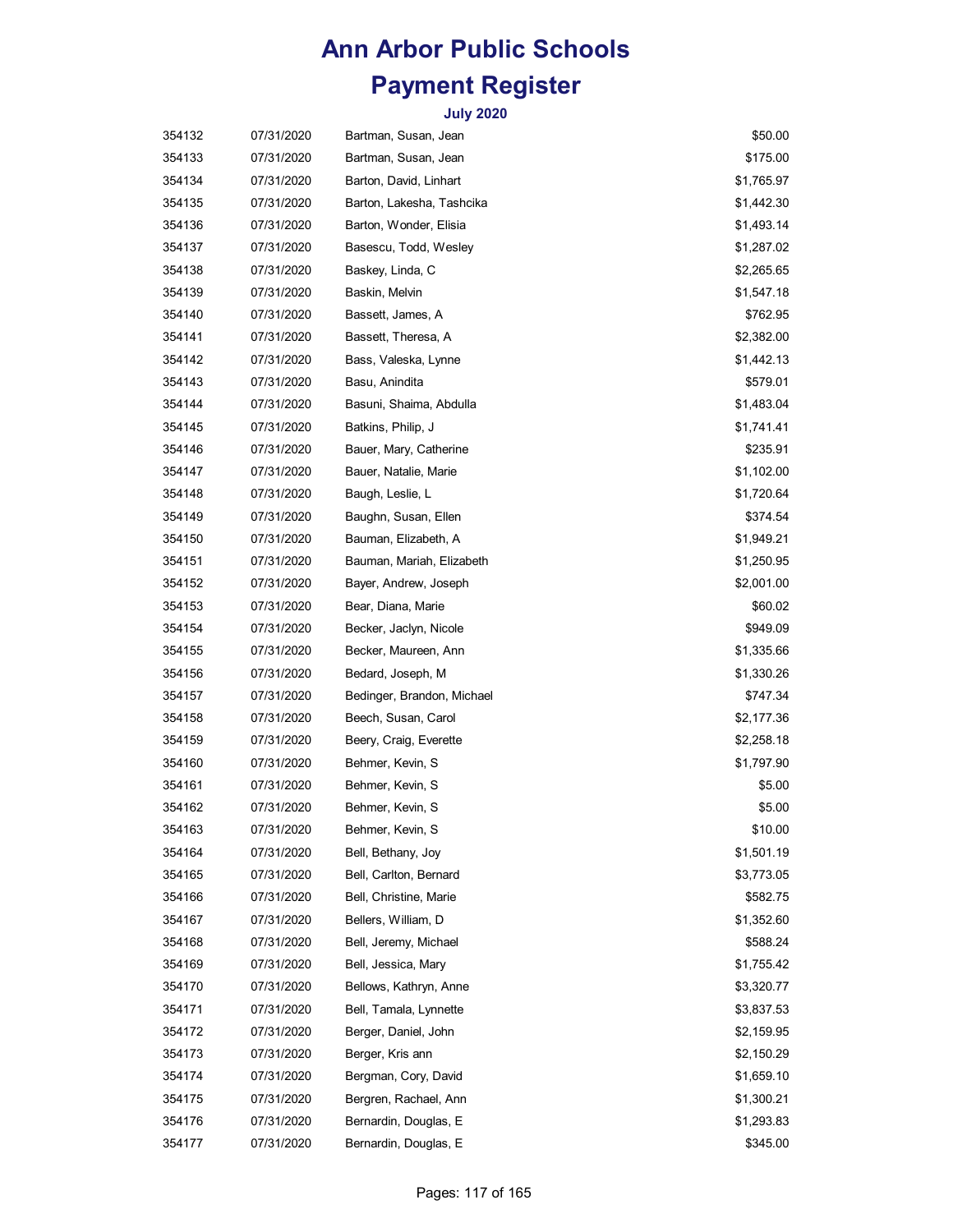| 354178 | 07/31/2020 | Bernardin, Douglas, E         | \$185.00   |
|--------|------------|-------------------------------|------------|
| 354179 | 07/31/2020 | Bernardin, Douglas, E         | \$210.00   |
| 354180 | 07/31/2020 | Bernier, Aina, B              | \$2,352.93 |
| 354181 | 07/31/2020 | Berry-Glaspie, Ashia, Genay   | \$538.86   |
| 354182 | 07/31/2020 | Bertelson, Chad               | \$1,752.65 |
| 354183 | 07/31/2020 | Bertelson, Heather, Renee     | \$1,760.63 |
| 354184 | 07/31/2020 | Bert, Kelli, Glee             | \$1,972.10 |
| 354185 | 07/31/2020 | Bertsos, Nicholas, William    | \$1,014.06 |
| 354186 | 07/31/2020 | Bertsos, Nicholas, William    | \$150.00   |
| 354187 | 07/31/2020 | Beveridge, Alissa             | \$555.17   |
| 354188 | 07/31/2020 | Bezeau, Anne, Christine       | \$2,789.89 |
| 354189 | 07/31/2020 | Bickel, Chad, Victor          | \$1,464.39 |
| 354190 | 07/31/2020 | Bickel, Chad, Victor          | \$50.00    |
| 354191 | 07/31/2020 | Bickers, Antonia, Dionne      | \$2,387.20 |
| 354192 | 07/31/2020 | Bien, Karen, Dee              | \$172.37   |
| 354193 | 07/31/2020 | Biermann, Suzanne, Michelle   | \$1,960.93 |
| 354194 | 07/31/2020 | Billings, Coleen, Ann         | \$1,721.96 |
| 354195 | 07/31/2020 | Bilsborrow, Jefferson, B      | \$1,273.43 |
| 354196 | 07/31/2020 | Bing, Jason, J                | \$1,998.86 |
| 354197 | 07/31/2020 | Bing, Jason, J                | \$300.00   |
| 354198 | 07/31/2020 | Birdsong, Robin, Kathleen     | \$1,982.30 |
| 354199 | 07/31/2020 | Bishop, Kristine, Renee       | \$1,999.64 |
| 354200 | 07/31/2020 | Black, Angela, Laney          | \$1,905.21 |
| 354201 | 07/31/2020 | Black, Angela, Laney          | \$100.00   |
| 354202 | 07/31/2020 | Blackman, Wendy, Carole       | \$699.63   |
| 354203 | 07/31/2020 | Blake, Meredith, Leigh        | \$2,609.12 |
| 354204 | 07/31/2020 | Blake, Sara, Elizabeth        | \$1,403.07 |
| 354205 | 07/31/2020 | Blancke, Traci, Lynn          | \$1,713.44 |
| 354206 | 07/31/2020 | Blancke, Traci, Lynn          | \$250.00   |
| 354207 | 07/31/2020 | Blandino, Christine, Dorta    | \$1,447.88 |
| 354208 | 07/31/2020 | Blandino, Christine, Dorta    | \$225.00   |
| 354209 | 07/31/2020 | Blandino, Christine, Dorta    | \$250.00   |
| 354210 | 07/31/2020 | Blevins, Patricia, L          | \$190.83   |
| 354211 | 07/31/2020 | Blick, Shannon, Marie         | \$2,524.87 |
| 354212 | 07/31/2020 | Bloor, Samantha, Frances      | \$1,518.18 |
| 354213 | 07/31/2020 | Blumer, David, J              | \$1,426.89 |
| 354214 | 07/31/2020 | Boden, Cara, Weissman         | \$1,645.97 |
| 354215 | 07/31/2020 | Boesen, Lauren, E             | \$1,806.68 |
| 354216 | 07/31/2020 | Bohl, Julie, Victoria-Stowers | \$2,073.17 |
| 354217 | 07/31/2020 | Boland, Lynn, Ann             | \$1,847.39 |
| 354218 | 07/31/2020 | Bolanos, Jacklyn, Marie       | \$3,038.17 |
| 354219 | 07/31/2020 | Boles, Hala, A                | \$2,069.12 |
| 354220 | 07/31/2020 | Boles, Maria                  | \$2,852.08 |
| 354221 | 07/31/2020 | Boles, Maria                  | \$500.00   |
| 354222 | 07/31/2020 | Bollar, Olivia, A             | \$45.15    |
| 354223 | 07/31/2020 | Bondroff, Joseph, J           | \$1,909.79 |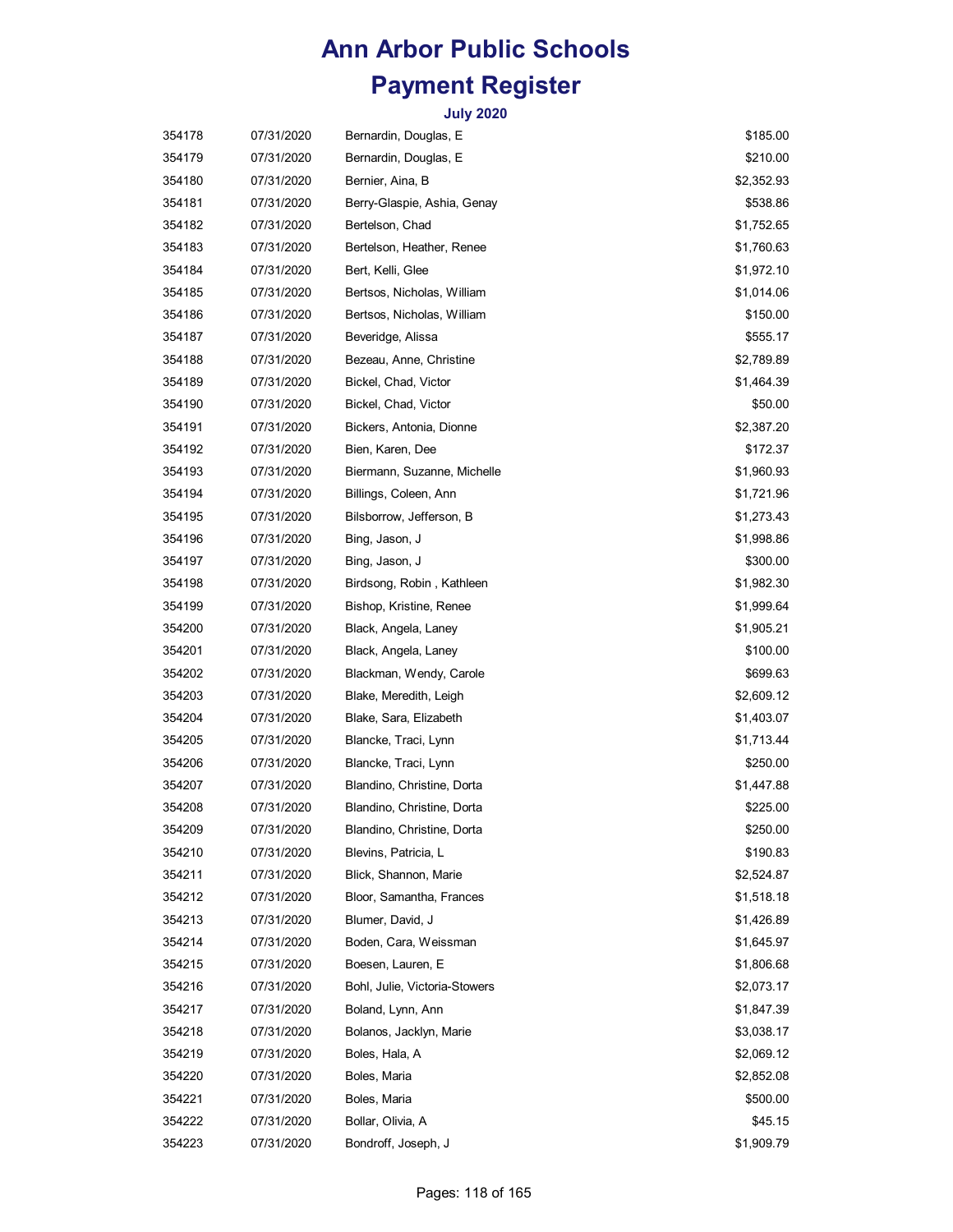| 354224 | 07/31/2020 | Bondroff, Joseph, J           | \$40.00    |
|--------|------------|-------------------------------|------------|
| 354225 | 07/31/2020 | Bondroff, Joseph, J           | \$50.00    |
| 354226 | 07/31/2020 | Bond, Tracy, L                | \$1,808.89 |
| 354227 | 07/31/2020 | Bonnau, Brian, William        | \$1,430.56 |
| 354228 | 07/31/2020 | Booker, Stephanie, Elaine     | \$2,121.49 |
| 354229 | 07/31/2020 | Boone, Kelly, Terese          | \$2,758.22 |
| 354230 | 07/31/2020 | Booth, Carrie, Marie          | \$1,072.27 |
| 354231 | 07/31/2020 | Booth, Carrie, Marie          | \$268.07   |
| 354232 | 07/31/2020 | Borders, AnnMarie             | \$1,459.06 |
| 354233 | 07/31/2020 | Borges, Erin, Nicole meservey | \$1,946.89 |
| 354234 | 07/31/2020 | Borgsdorf, David, Jonathan    | \$2,305.72 |
| 354235 | 07/31/2020 | Bouwkamp, Margaret, Mary      | \$2,427.80 |
| 354236 | 07/31/2020 | Bowes, Susan, Peggy           | \$1,612.39 |
| 354237 | 07/31/2020 | Boyer, Krista, Noel           | \$1,683.68 |
| 354238 | 07/31/2020 | Bragalone, Katharina          | \$1,536.10 |
| 354239 | 07/31/2020 | Brandon, LaShawna, Lynette    | \$1,100.12 |
| 354240 | 07/31/2020 | Brannock, Zachary, William    | \$1,669.03 |
| 354241 | 07/31/2020 | Brannon, LaRae, Donielle      | \$1,461.28 |
| 354242 | 07/31/2020 | Brann, Wanda, Cornelia        | \$1,800.02 |
| 354243 | 07/31/2020 | Brann, Wanda, Cornelia        | \$250.00   |
| 354244 | 07/31/2020 | Brecht, Jo, Ellen             | \$1,727.91 |
| 354245 | 07/31/2020 | Breen, Kelly, Ann             | \$1,351.34 |
| 354246 | 07/31/2020 | Breen, Kelly, Ann             | \$350.00   |
| 354247 | 07/31/2020 | Brennan, Monica, Mary         | \$1,471.94 |
| 354248 | 07/31/2020 | Brent, Rebecca, M             | \$3,740.11 |
| 354249 | 07/31/2020 | Brewer, Katherine, Harriette  | \$221.20   |
| 354250 | 07/31/2020 | Brewer, Katherine, Harriette  | \$221.21   |
| 354251 | 07/31/2020 | Brieloff, George, A           | \$1,085.57 |
| 354252 | 07/31/2020 | Brieloff, Sarah, Elizabeth    | \$1,550.01 |
| 354253 | 07/31/2020 | Brieloff, Sarah, Elizabeth    | \$400.00   |
| 354254 | 07/31/2020 | Briggs, Kathleen, M           | \$2,331.96 |
| 354255 | 07/31/2020 | Brish, Sarah, Jean            | \$556.47   |
| 354256 | 07/31/2020 | Brisson, Richard, S           | \$2,189.81 |
| 354257 | 07/31/2020 | Brockie, Brodie, Hawkins      | \$1,108.81 |
| 354258 | 07/31/2020 | Brock, Shelly                 | \$1,576.12 |
| 354259 | 07/31/2020 | Brock, Shelly                 | \$75.00    |
| 354260 | 07/31/2020 | Brock, Shelly                 | \$450.00   |
| 354261 | 07/31/2020 | Brock, Yaminah, Subira        | \$1,202.52 |
| 354262 | 07/31/2020 | Brogno, Jennifer              | \$1,951.22 |
| 354263 | 07/31/2020 | Brooks, David, Edwin          | \$861.69   |
| 354264 | 07/31/2020 | Brooks, Rose, Michele         | \$1,266.95 |
| 354265 | 07/31/2020 | Broom, Edward, M              | \$2,804.20 |
| 354266 | 07/31/2020 | Brousseau, Anna, Elizabeth    | \$1,149.79 |
| 354267 | 07/31/2020 | Brower, Shelley, Lynn         | \$2,123.27 |
| 354268 | 07/31/2020 | Brown Jr, Anthony, Tyrone     | \$1,960.49 |
| 354269 | 07/31/2020 | Brown-Bass, Charissa          | \$735.11   |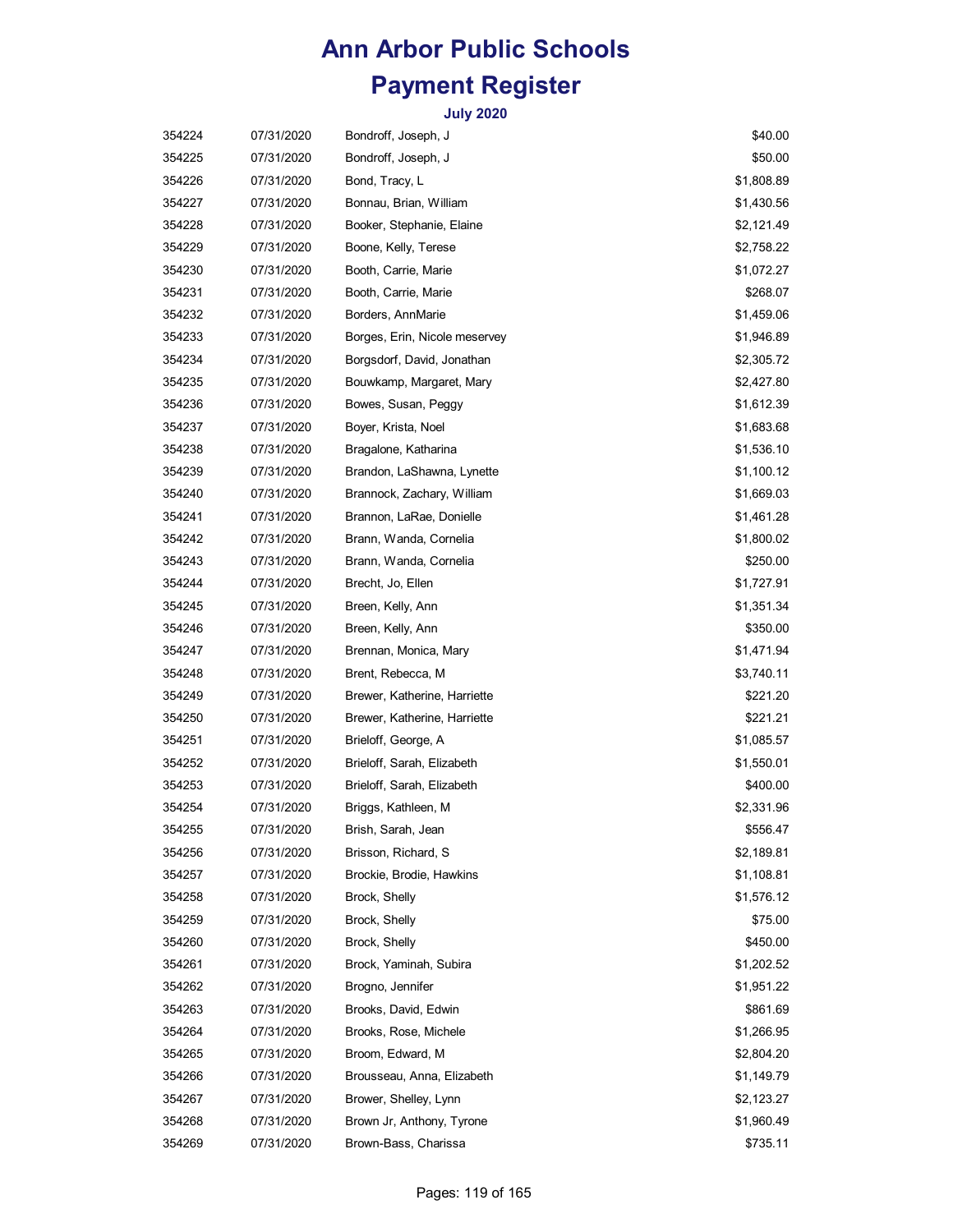| 354270 | 07/31/2020 | Brown-Bass, Charissa               | \$900.00   |
|--------|------------|------------------------------------|------------|
| 354271 | 07/31/2020 | Brown, Cheryl, Carmen              | \$2,258.74 |
| 354272 | 07/31/2020 | Brown, Jeffrey, David              | \$564.51   |
| 354273 | 07/31/2020 | Brown, Michael, Malik              | \$1,793.70 |
| 354274 | 07/31/2020 | Brown, Percy                       | \$243.39   |
| 354275 | 07/31/2020 | Brown, Percy                       | \$500.00   |
| 354276 | 07/31/2020 | Brown, Susanna, De La Garza        | \$1,144.45 |
| 354277 | 07/31/2020 | Bruce, DeMario                     | \$527.74   |
| 354278 | 07/31/2020 | Bruell, Monica, Rose               | \$544.49   |
| 354279 | 07/31/2020 | Bruell, Monica, Rose               | \$75.00    |
| 354280 | 07/31/2020 | Bruner, Susan                      | \$634.83   |
| 354281 | 07/31/2020 | Brunzell, Dennis, R                | \$1,757.99 |
| 354282 | 07/31/2020 | Brush, Wendy, L                    | \$1,331.40 |
| 354283 | 07/31/2020 | Bryant-lenardon, Jennifer, Ann     | \$1,472.76 |
| 354284 | 07/31/2020 | Bryant, Jerron, R                  | \$4,768.28 |
| 354285 | 07/31/2020 | Brynolf, Megan, Rose               | \$1,227.52 |
| 354286 | 07/31/2020 | Buchanan, Brian, William           | \$2,088.21 |
| 354287 | 07/31/2020 | Buckwalter, Mary, S.               | \$1,737.65 |
| 354288 | 07/31/2020 | Budds, Julie, Ann                  | \$1,472.13 |
| 354289 | 07/31/2020 | Bukis, Shannon, N                  | \$1,171.25 |
| 354290 | 07/31/2020 | Bulley-Simpson, Sheril             | \$224.34   |
| 354291 | 07/31/2020 | Bullinger, Jodi, M                 | \$2,073.53 |
| 354292 | 07/31/2020 | Bullock, Leslee, Jones             | \$5,021.30 |
| 354293 | 07/31/2020 | Bunch, Helen, C                    | \$2,225.45 |
| 354294 | 07/31/2020 | Burau, Sharyl, D                   | \$1,862.94 |
| 354295 | 07/31/2020 | Burdick, Ann, Marie                | \$1,240.09 |
| 354296 | 07/31/2020 | Burdick, Julie, Linn               | \$1,777.94 |
| 354297 | 07/31/2020 | Burdick, Julie, Linn               | \$150.00   |
| 354298 | 07/31/2020 | Burge, Erica, Michelle             | \$2,759.72 |
| 354299 | 07/31/2020 | Burgireno, Joseph, Lester          | \$1,832.33 |
| 354300 | 07/31/2020 | Burgoyne, Cynthia, Brassert Bowman | \$512.93   |
| 354301 | 07/31/2020 | Burk, Courtney, Lynn               | \$2,054.97 |
| 354302 | 07/31/2020 | Burke, Lyndsay                     | \$1,121.83 |
| 354303 | 07/31/2020 | Burke, Rian, J                     | \$1,403.64 |
| 354304 | 07/31/2020 | Burke, Rian, J                     | \$480.00   |
| 354305 | 07/31/2020 | Burkhardt, Julia, Watt             | \$1,456.96 |
| 354306 | 07/31/2020 | Burkhardt, Julia, Watt             | \$100.00   |
| 354307 | 07/31/2020 | Burlingame, Lisa, Nicole           | \$209.99   |
| 354308 | 07/31/2020 | Burns, Turinda, Terese             | \$649.17   |
| 354309 | 07/31/2020 | Burrill, Katharine, Fitzpatrick    | \$1,829.33 |
| 354310 | 07/31/2020 | Burton, Leona                      | \$1,876.84 |
| 354311 | 07/31/2020 | Busch Binetti, Heidi               | \$608.90   |
| 354312 | 07/31/2020 | Butler, Amy, N                     | \$1,226.86 |
| 354313 | 07/31/2020 | Butler, Christia, Louise munoz     | \$2,592.26 |
| 354314 | 07/31/2020 | Bybee, Carolyn, L                  | \$2,068.59 |
| 354315 | 07/31/2020 | Caballeros, Mariana                | \$71.94    |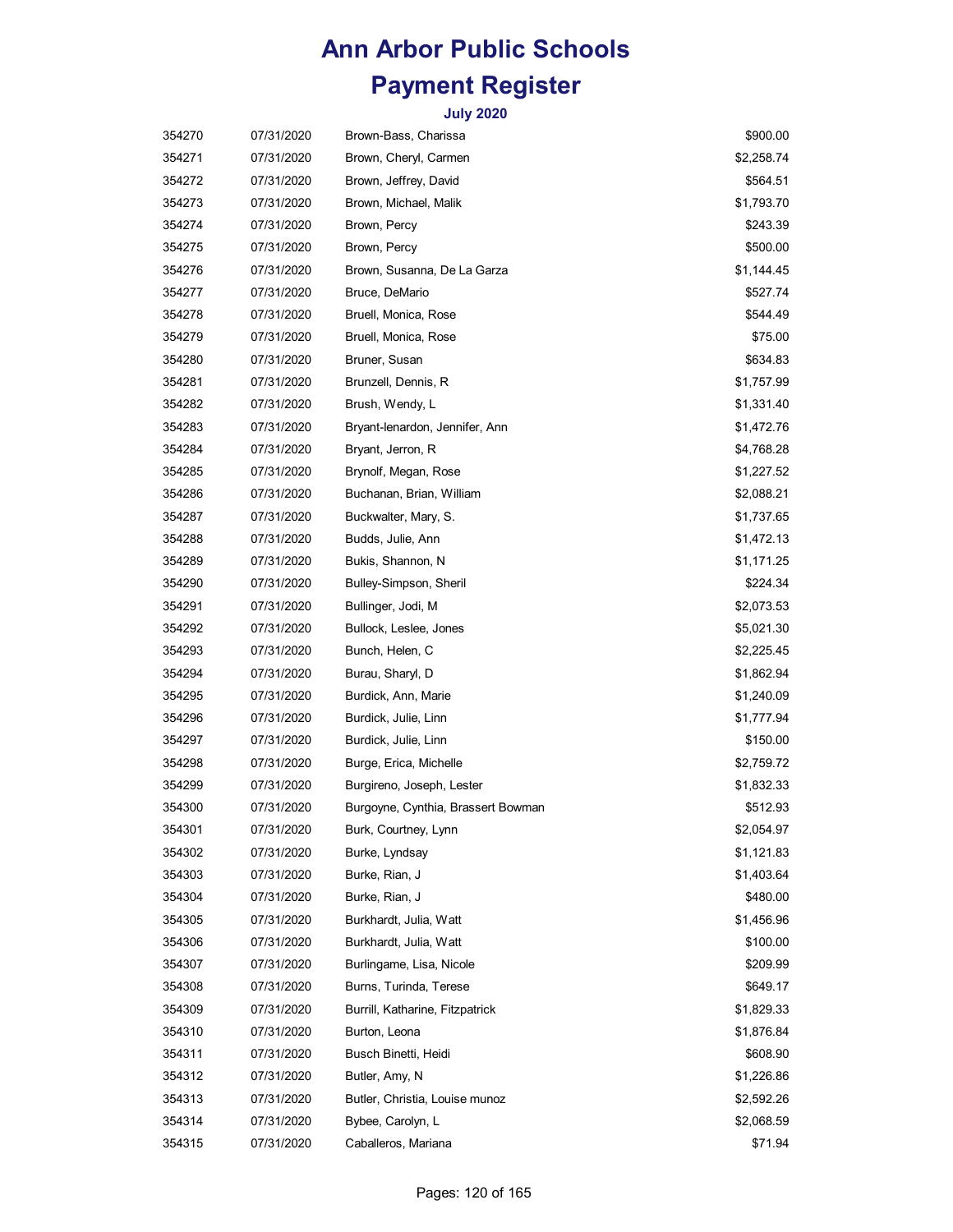| 354316 | 07/31/2020 | Cacioppo, Shana, Mari             | \$2,052.99 |
|--------|------------|-----------------------------------|------------|
| 354317 | 07/31/2020 | Cadavieco, Alexandria, Marie      | \$1,109.40 |
| 354318 | 07/31/2020 | Caine, David, Peter               | \$2,086.11 |
| 354319 | 07/31/2020 | Cain, Timothy, Joseph             | \$1,523.55 |
| 354320 | 07/31/2020 | Cain, Toni, Jeanine               | \$1,829.98 |
| 354321 | 07/31/2020 | Callahan, Rose, Marie             | \$2,505.86 |
| 354322 | 07/31/2020 | Callison, Anne, M                 | \$2,481.74 |
| 354323 | 07/31/2020 | Camara, Fode                      | \$82.17    |
| 354324 | 07/31/2020 | Cameron, Natalie, Rose            | \$1,219.56 |
| 354325 | 07/31/2020 | Campbell, Ashley, Garvin          | \$1,758.27 |
| 354326 | 07/31/2020 | Campbell, John, T                 | \$2,133.65 |
| 354327 | 07/31/2020 | Campbell, Philip, P               | \$2,060.87 |
| 354328 | 07/31/2020 | Campbell, William, J.             | \$1,495.30 |
| 354329 | 07/31/2020 | Campbell, William, J.             | \$150.00   |
| 354330 | 07/31/2020 | Capitan, Danielle, H              | \$1,321.61 |
| 354331 | 07/31/2020 | Carden, Catherine, R              | \$706.35   |
| 354332 | 07/31/2020 | Carlin, Laura, K                  | \$1,993.87 |
| 354333 | 07/31/2020 | Carlin, Laura, K                  | \$250.00   |
| 354334 | 07/31/2020 | Carlson, Stephanie, Marie         | \$1,445.37 |
| 354335 | 07/31/2020 | Carnegie, Ralph, G                | \$1,735.37 |
| 354336 | 07/31/2020 | Carpenter, Melissa, Erin          | \$2,156.21 |
| 354337 | 07/31/2020 | Carter, Angelique, Janice-Eulalia | \$582.24   |
| 354338 | 07/31/2020 | Carter, Che, A                    | \$3,439.82 |
| 354339 | 07/31/2020 | Carter, Che, A                    | \$150.00   |
| 354340 | 07/31/2020 | Carter, Che, A                    | \$30.00    |
| 354341 | 07/31/2020 | Carter, Che, A                    | \$20.00    |
| 354342 | 07/31/2020 | Carter, Che, A                    | \$20.00    |
| 354343 | 07/31/2020 | Carter, Cinque, G                 | \$649.80   |
| 354344 | 07/31/2020 | Carter, Stephanie, M              | \$1,807.68 |
| 354345 | 07/31/2020 | Carter, Stephanie, M              | \$200.00   |
| 354346 | 07/31/2020 | Carter, Tiffany, Lee              | \$1,400.17 |
| 354347 | 07/31/2020 | Cartman, Philip, James            | \$473.20   |
| 354348 | 07/31/2020 | Caruso, Jessica, Marie            | \$2,338.85 |
| 354349 | 07/31/2020 | Castillo, Jill, Therese           | \$1,651.31 |
| 354350 | 07/31/2020 | Castillo, Jill, Therese           | \$70.00    |
| 354351 | 07/31/2020 | Castron, Terri, Arlene            | \$939.24   |
| 354352 | 07/31/2020 | Catalano, Laura, Margaret         | \$3,794.84 |
| 354353 | 07/31/2020 | Cavanaugh, Susan, Marie           | \$595.70   |
| 354354 | 07/31/2020 | Cech, Erika, Marie                | \$1,834.88 |
| 354355 | 07/31/2020 | Cendrowski, Victoria              | \$352.56   |
| 354356 | 07/31/2020 | Centivany, Charles, Barry         | \$1,692.10 |
| 354357 | 07/31/2020 | Cerniglia, Henry, Christian nuwer | \$1,631.45 |
| 354358 | 07/31/2020 | Cerrone, Breana                   | \$656.37   |
| 354359 | 07/31/2020 | Cesarz, Paula, Anne               | \$1,359.72 |
| 354360 | 07/31/2020 | Chabot, Patricia, Louise          | \$1,058.64 |
| 354361 | 07/31/2020 | Chabot, Patricia, Louise          | \$175.00   |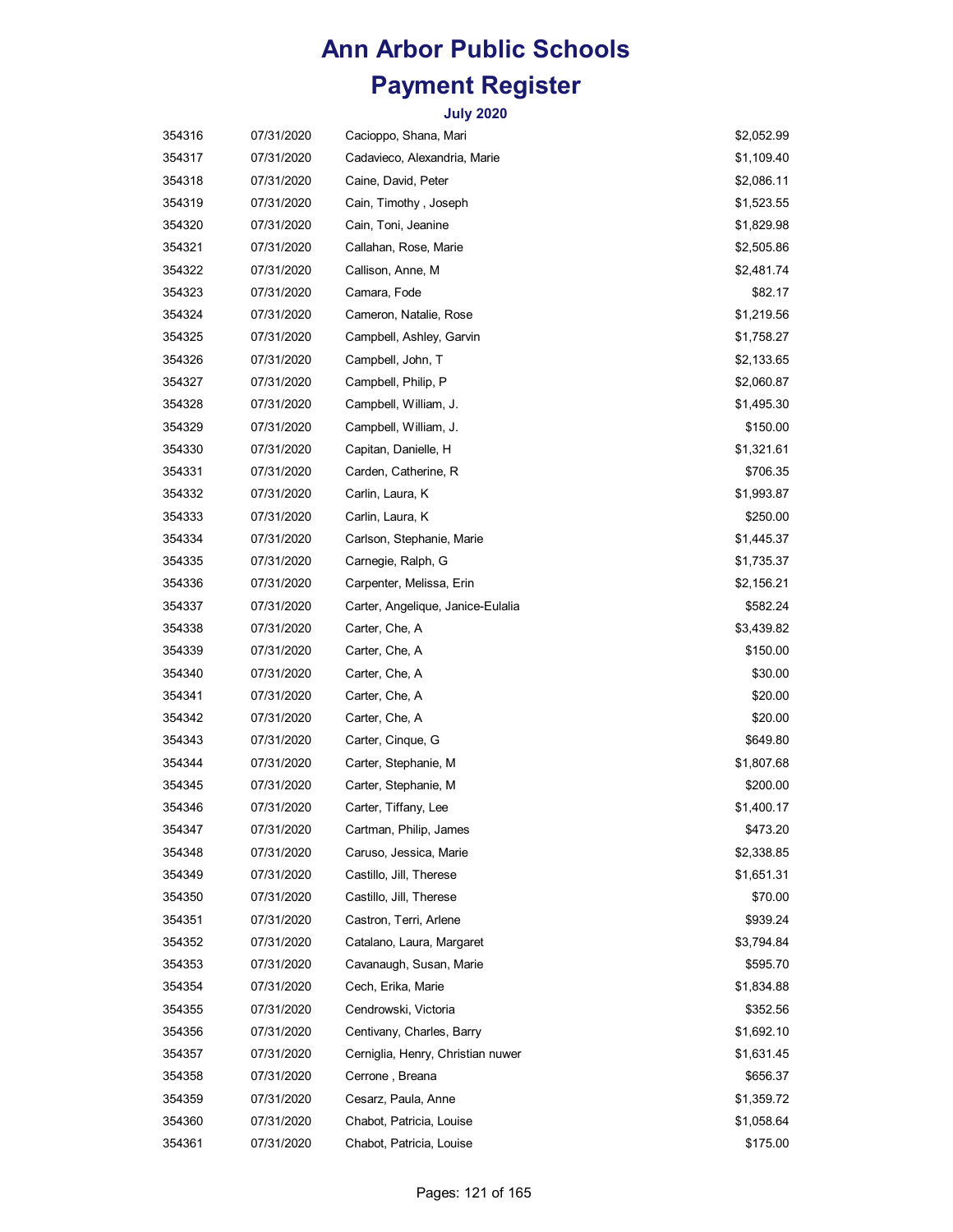| 354362 | 07/31/2020 | Chacon Iontin, Denise, Louise       | \$2,033.53 |
|--------|------------|-------------------------------------|------------|
| 354363 | 07/31/2020 | Chalfant, Charles, Garrett          | \$2,591.67 |
| 354364 | 07/31/2020 | Chambers, Ann, Elizabeth            | \$2,019.25 |
| 354365 | 07/31/2020 | Chambers, Ann, Elizabeth            | \$100.00   |
| 354366 | 07/31/2020 | Chambers, Ann, Elizabeth            | \$100.00   |
| 354367 | 07/31/2020 | Champagne, Tina, Marie              | \$1,729.86 |
| 354368 | 07/31/2020 | Chance, Hookki                      | \$2,006.96 |
| 354369 | 07/31/2020 | Chang, Yung, Lien                   | \$684.07   |
| 354370 | 07/31/2020 | Chappell, Candace, Heather          | \$1,112.82 |
| 354371 | 07/31/2020 | Chappell, Lauren, Mae               | \$1,666.07 |
| 354372 | 07/31/2020 | Chartier, Jessica, Marie            | \$1,229.00 |
| 354373 | 07/31/2020 | Chatigny, Mary, Claire              | \$1,639.04 |
| 354374 | 07/31/2020 | Cheladyn, Kelly, Anne               | \$1,888.22 |
| 354375 | 07/31/2020 | Chen, Kyung, Hee                    | \$2,170.56 |
| 354376 | 07/31/2020 | Cherico, Cathy, Elizabeth           | \$392.06   |
| 354377 | 07/31/2020 | Chester, Carrie, Anne               | \$1,903.32 |
| 354378 | 07/31/2020 | Cheung, Janet, Ka wai               | \$313.03   |
| 354379 | 07/31/2020 | Chmura, Michael, Beil               | \$2,082.98 |
| 354380 | 07/31/2020 | Choe, Veronica, Selim               | \$3,408.18 |
| 354381 | 07/31/2020 | Christiansen, Angela, Renee         | \$1,950.08 |
| 354382 | 07/31/2020 | Christopher Roe, Meaghan, Elizabeth | \$1,725.52 |
| 354383 | 07/31/2020 | Chrzasz-Reedy, Amanda, Rose         | \$1,287.20 |
| 354384 | 07/31/2020 | Chrzasz-Reedy, Amanda, Rose         | \$250.00   |
| 354385 | 07/31/2020 | Chung, Kyung, Jin                   | \$1,564.60 |
| 354386 | 07/31/2020 | Chung, Sandra, Eunjoo               | \$1,588.50 |
| 354387 | 07/31/2020 | Ciaverilla, Christina, Ann          | \$259.71   |
| 354388 | 07/31/2020 | Ciechanski, Lindsay, Gorman         | \$2,137.98 |
| 354389 | 07/31/2020 | Claar, Eve, M                       | \$2,455.43 |
| 354390 | 07/31/2020 | Claiborne, Tonya, Deshawn           | \$2,405.41 |
| 354391 | 07/31/2020 | Clark, Elizabeth, Anne              | \$1,593.49 |
| 354392 | 07/31/2020 | Clark, Laura, Ann                   | \$1,143.14 |
| 354393 | 07/31/2020 | Clark, Linda, Lee                   | \$655.17   |
| 354394 | 07/31/2020 | Clarkson, Thomas, A                 | \$1,818.92 |
| 354395 | 07/31/2020 | Clement, Kayla, Corradini           | \$3,071.49 |
| 354396 | 07/31/2020 | Clements, Brigette, N               | \$520.81   |
| 354397 | 07/31/2020 | Clifton, Brianna, Lael              | \$776.46   |
| 354398 | 07/31/2020 | Cluley, Andrew, G                   | \$2,171.40 |
| 354399 | 07/31/2020 | Clyde, Carol, White                 | \$2,143.52 |
| 354400 | 07/31/2020 | Clyde, Elizabeth, A                 | \$1,610.18 |
| 354401 | 07/31/2020 | Coan, Laura, Elizabeth              | \$525.83   |
| 354402 | 07/31/2020 | Cobello, Daniel, L                  | \$546.05   |
| 354403 | 07/31/2020 | Cocco, Nancy, Nemacheck             | \$1,011.50 |
| 354404 | 07/31/2020 | Cocco, Nancy, Nemacheck             | \$100.00   |
| 354405 | 07/31/2020 | Cocco, Nancy, Nemacheck             | \$100.00   |
| 354406 | 07/31/2020 | Cocco, Nancy, Nemacheck             | \$500.00   |
| 354407 | 07/31/2020 | Cocco, Nancy, Nemacheck             | \$400.00   |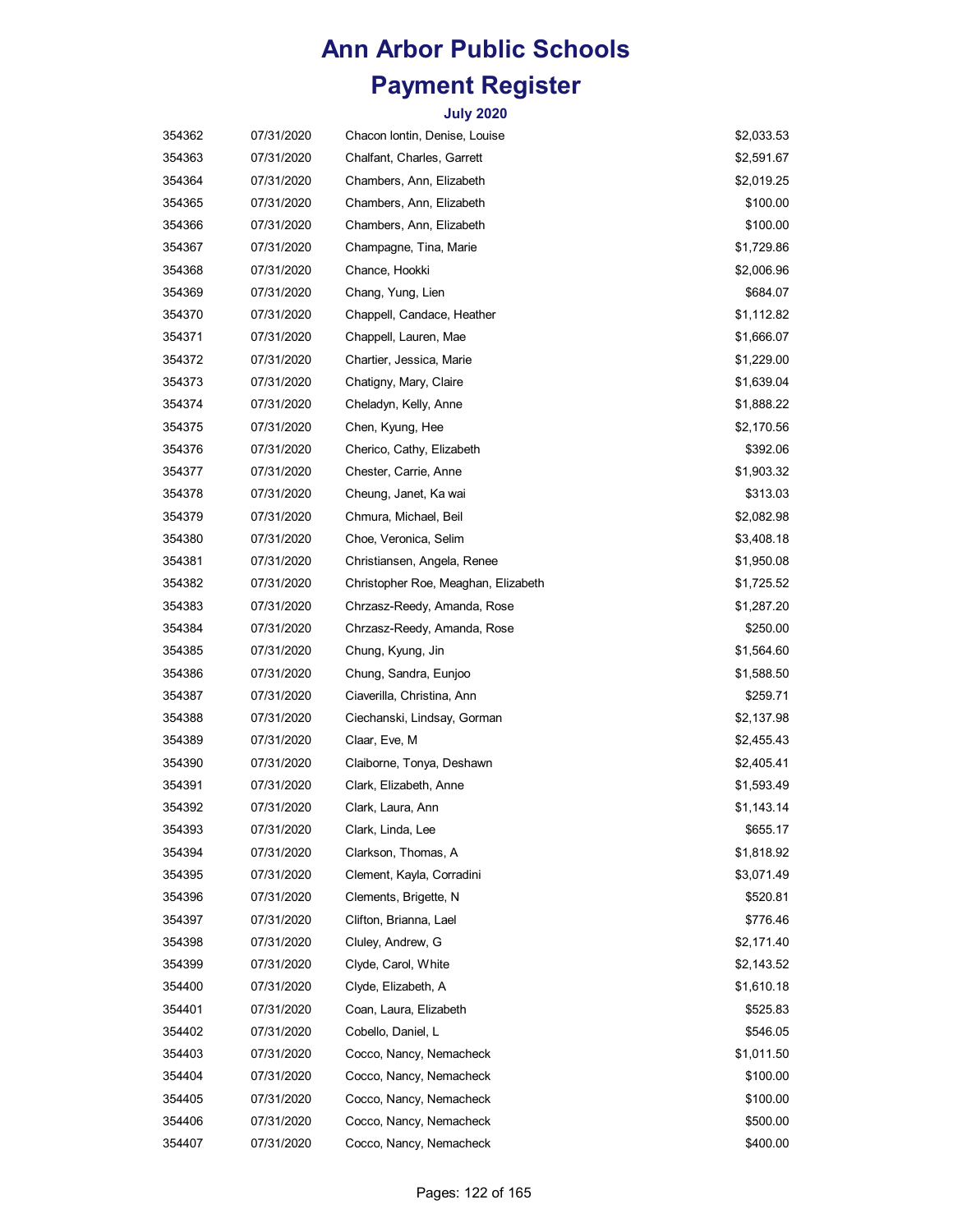| 354408 | 07/31/2020 | Colby, Jennifer, Evelyn           | \$2,411.76 |
|--------|------------|-----------------------------------|------------|
| 354409 | 07/31/2020 | Colden, Patricia, E               | \$622.85   |
| 354410 | 07/31/2020 | Cole, Roberta, Suzanne            | \$1,599.99 |
| 354411 | 07/31/2020 | Collada, Sarah, Therese           | \$5,451.41 |
| 354412 | 07/31/2020 | Collins, Andrew, R                | \$1,937.05 |
| 354413 | 07/31/2020 | Collins, Peter, A                 | \$2,260.18 |
| 354414 | 07/31/2020 | Compton, Diane, Lynn              | \$525.15   |
| 354415 | 07/31/2020 | Compton, Diane, Lynn              | \$850.00   |
| 354416 | 07/31/2020 | Comsa, David, A                   | \$4,267.96 |
| 354417 | 07/31/2020 | Concannon, Caitlin, Ann           | \$1,270.01 |
| 354418 | 07/31/2020 | Conedera, Michael, J              | \$1,799.53 |
| 354419 | 07/31/2020 | Conklin Jr, Terry, L              | \$1,798.99 |
| 354420 | 07/31/2020 | Conklin, Megan, L                 | \$2,051.21 |
| 354421 | 07/31/2020 | Conley IV, John, Franklin         | \$1,495.38 |
| 354422 | 07/31/2020 | Conner, Sarah, Marie              | \$1,480.24 |
| 354423 | 07/31/2020 | Connor, Karen, L                  | \$631.78   |
| 354424 | 07/31/2020 | Conte, Kevin, M.                  | \$1,721.71 |
| 354425 | 07/31/2020 | Cooke, June, J                    | \$1,625.92 |
| 354426 | 07/31/2020 | Cooke, June, J                    | \$300.00   |
| 354427 | 07/31/2020 | Cooke, June, J                    | \$200.00   |
| 354428 | 07/31/2020 | Cook, Jonathan, Andrew            | \$1,607.54 |
| 354429 | 07/31/2020 | Cook, Susanne, M                  | \$731.95   |
| 354430 | 07/31/2020 | Cooper, Jessica, B                | \$2,060.87 |
| 354431 | 07/31/2020 | Cooper, Mary, F                   | \$2,256.44 |
| 354432 | 07/31/2020 | Cooper, Nicole, Marie             | \$156.21   |
| 354433 | 07/31/2020 | Copeland, Brandon, Robert         | \$646.95   |
| 354434 | 07/31/2020 | Copeland, Ebone, Lynne chereese   | \$1,238.24 |
| 354435 | 07/31/2020 | Copeland, William, Steven-anthony | \$592.01   |
| 354436 | 07/31/2020 | Copeland, William, Steven-anthony | \$1,099.45 |
| 354437 | 07/31/2020 | Corcoran, Sarah, Brown            | \$1,582.14 |
| 354438 | 07/31/2020 | Corey, Alison michelle, Saalbach  | \$777.08   |
| 354439 | 07/31/2020 | Corlew, Linda, M                  | \$691.60   |
| 354440 | 07/31/2020 | Corlew, Linda, M                  | \$691.60   |
| 354441 | 07/31/2020 | Cornett, Tracy, Renee             | \$704.46   |
| 354442 | 07/31/2020 | Cornish, Mary, Margaret           | \$1,207.59 |
| 354443 | 07/31/2020 | Cornish, Mary, Margaret           | \$925.00   |
| 354444 | 07/31/2020 | Cornish, Mary, Margaret           | \$5.00     |
| 354445 | 07/31/2020 | Coron, Steven, P                  | \$1,584.03 |
| 354446 | 07/31/2020 | Coron, Steven, P                  | \$506.00   |
| 354447 | 07/31/2020 | Costakis, Christina, Delacroix    | \$1,228.65 |
| 354448 | 07/31/2020 | Coulson-mobley, Kimberly, Ann     | \$1,941.73 |
| 354449 | 07/31/2020 | Coulson-mobley, Kimberly, Ann     | \$150.00   |
| 354450 | 07/31/2020 | Coulson-mobley, Kimberly, Ann     | \$10.00    |
| 354451 | 07/31/2020 | Courage, Anna, Katerina           | \$1,809.89 |
| 354452 | 07/31/2020 | Court, Gary, R                    | \$2,459.96 |
| 354453 | 07/31/2020 | Covasanschi, Maria, Florencia     | \$119.21   |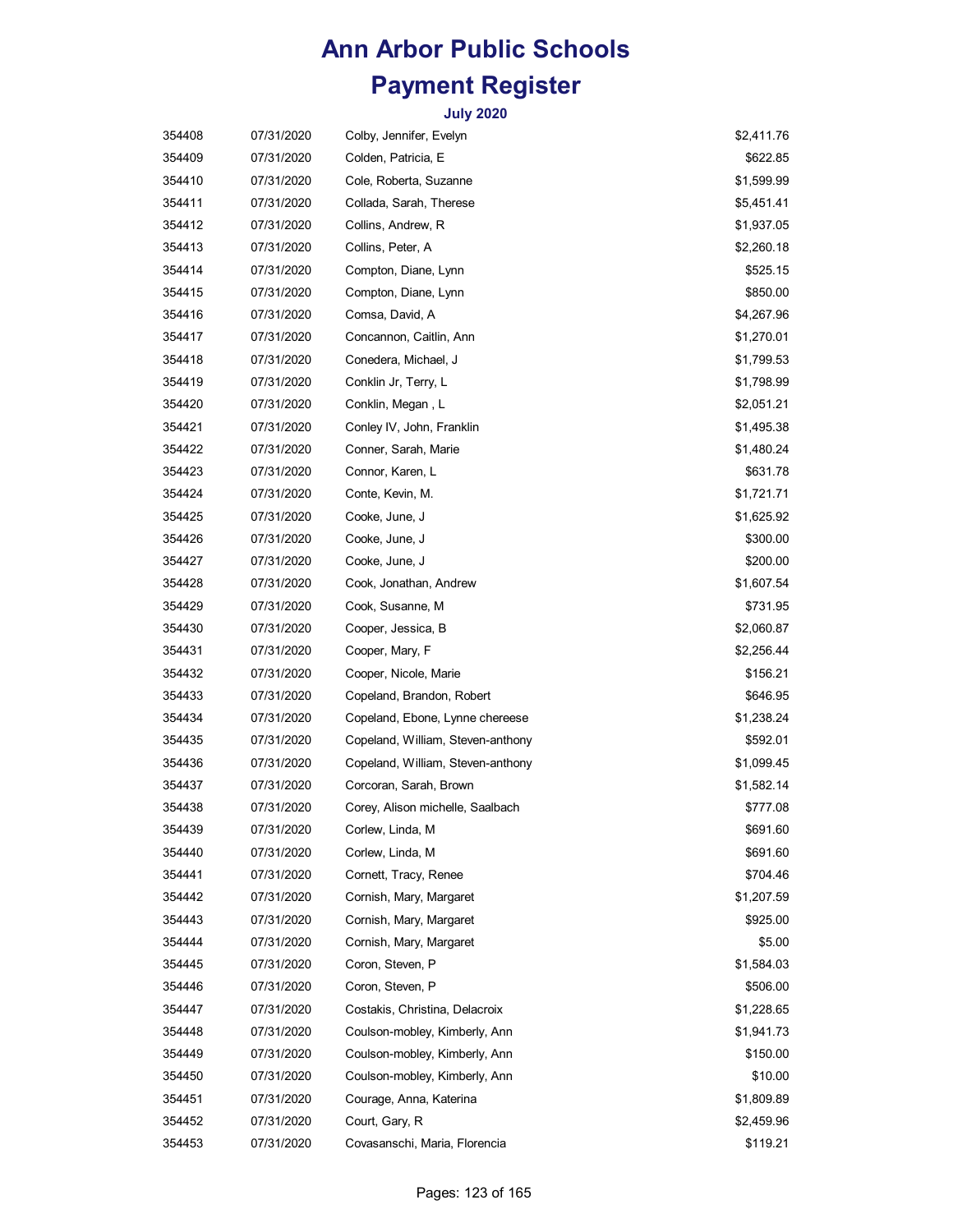| 354454 | 07/31/2020 | Coveney, Devin, Malecha              | \$1,412.68 |
|--------|------------|--------------------------------------|------------|
| 354455 | 07/31/2020 | Cox, Alisa, Michelle                 | \$1,077.15 |
| 354456 | 07/31/2020 | Craig-Stolaruk, Corinne, Louise      | \$703.05   |
| 354457 | 07/31/2020 | Cramer, Katherine, Rose              | \$1,021.25 |
| 354458 | 07/31/2020 | Cramer, Michael, D                   | \$2,156.83 |
| 354459 | 07/31/2020 | Crawford, Janine, L                  | \$625.81   |
| 354460 | 07/31/2020 | Creal, Colleen, Rose                 | \$27.39    |
| 354461 | 07/31/2020 | Creal, Colleen, Rose                 | \$500.00   |
| 354462 | 07/31/2020 | Crenshaw, Kelly, Marie               | \$1,220.04 |
| 354463 | 07/31/2020 | Crenshaw, Kelly, Marie               | \$800.00   |
| 354464 | 07/31/2020 | Creswell, Kimberly, Ruth             | \$1,387.35 |
| 354465 | 07/31/2020 | Crook, Nishi, Anjali                 | \$1,284.89 |
| 354466 | 07/31/2020 | Crosby, Linda, Renee                 | \$1,973.88 |
| 354467 | 07/31/2020 | Cross, Desiree, Nicol                | \$1,713.58 |
| 354468 | 07/31/2020 | Crowe, Kristin, Nicole               | \$2,264.35 |
| 354469 | 07/31/2020 | Crowe, Kristin, Nicole               | \$400.00   |
| 354470 | 07/31/2020 | Crowell, Kristi, Marie               | \$1,447.16 |
| 354471 | 07/31/2020 | Crowley, Jessica                     | \$2,976.55 |
| 354472 | 07/31/2020 | Cruz, Jessica, Lauren                | \$1,532.11 |
| 354473 | 07/31/2020 | Cucu, Samantha, R                    | \$2,259.27 |
| 354474 | 07/31/2020 | Culbertson, Christopher, Carlos Rene | \$1,850.06 |
| 354475 | 07/31/2020 | Culver, Tamara, Lyn                  | \$1,806.37 |
| 354476 | 07/31/2020 | Cummer, Anthony, S.                  | \$2,107.52 |
| 354477 | 07/31/2020 | Cunningham, Julie, Harness           | \$1,370.11 |
| 354478 | 07/31/2020 | Cunningham, Peter, Alexander         | \$2,832.27 |
| 354479 | 07/31/2020 | Cupit, Robert, Henry                 | \$1,299.69 |
| 354480 | 07/31/2020 | Curry, Matthew, T                    | \$810.83   |
| 354481 | 07/31/2020 | Curtis, Christopher, B               | \$3,493.20 |
| 354482 | 07/31/2020 | Curtis, Shirley, J                   | \$547.47   |
| 354483 | 07/31/2020 | Curtis, Shirley, J                   | \$50.00    |
| 354484 | 07/31/2020 | Curtis, Shirley, J                   | \$20.00    |
| 354485 | 07/31/2020 | Czajka, Kelly, Lynn                  | \$2,111.87 |
| 354486 | 07/31/2020 | Czajka, Kelly, Lynn                  | \$30.00    |
| 354487 | 07/31/2020 | Czuchnowsky, Larissa, Ann            | \$1,975.21 |
| 354488 | 07/31/2020 | D'Souza, Vanessa, Villa Mathilda     | \$848.78   |
| 354489 | 07/31/2020 | D'Souza, Vanessa, Villa Mathilda     | \$212.19   |
| 354490 | 07/31/2020 | Daddow, Jennifer, L                  | \$3,783.50 |
| 354491 | 07/31/2020 | Dalmia, Monica                       | \$1,500.36 |
| 354492 | 07/31/2020 | Daman, Erika, Rae                    | \$2,500.40 |
| 354493 | 07/31/2020 | Damery, Robert, Douglas              | \$1,667.57 |
| 354494 | 07/31/2020 | Damron, Michael, L                   | \$2,066.59 |
| 354495 | 07/31/2020 | Daniel, Ameer, A                     | \$2,041.98 |
| 354496 | 07/31/2020 | Daniel, Delisia, Pinder              | \$496.24   |
| 354497 | 07/31/2020 | Daniel, Ellen, Marie                 | \$1,958.51 |
| 354498 | 07/31/2020 | Danuloff, Tracey, Ellen              | \$671.83   |
| 354499 | 07/31/2020 | Danziger, Samantha, Marie            | \$1,958.44 |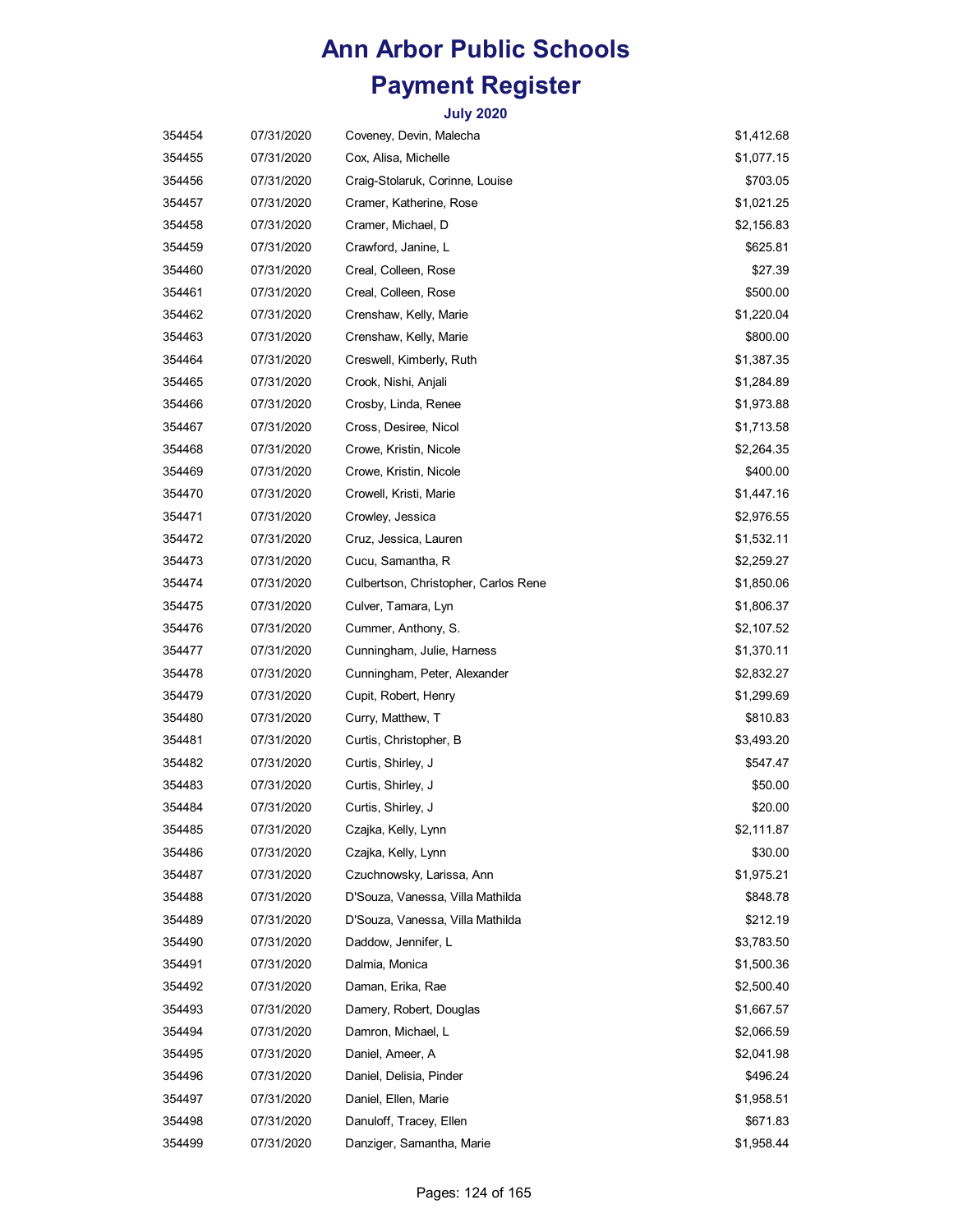| 354500 | 07/31/2020 | Darragh, Benjamin, J      | \$2,822.87 |
|--------|------------|---------------------------|------------|
| 354501 | 07/31/2020 | Darroch-Dean, Bonnie, J   | \$585.16   |
| 354502 | 07/31/2020 | Daugherty, Evelyn, Prins  | \$3,366.86 |
| 354503 | 07/31/2020 | Davis, Kevin, James       | \$770.43   |
| 354504 | 07/31/2020 | Davis, Laura, A           | \$2,070.61 |
| 354505 | 07/31/2020 | Davis, Nicole, Ellen      | \$2,304.46 |
| 354506 | 07/31/2020 | Davis, Shawn, Alan        | \$1,023.07 |
| 354507 | 07/31/2020 | Davis, Shawn, Alan        | \$1,000.00 |
| 354508 | 07/31/2020 | Dawson, Gretchen, E       | \$1,768.95 |
| 354509 | 07/31/2020 | Day, Cheryl, L            | \$1,962.00 |
| 354510 | 07/31/2020 | Day, Cheryl, L            | \$90.00    |
| 354511 | 07/31/2020 | Dazer, Caryl, M           | \$603.41   |
| 354512 | 07/31/2020 | De pasquale, Natalie      | \$2,227.86 |
| 354513 | 07/31/2020 | De rosia, Maria, Bustillo | \$2,117.59 |
| 354514 | 07/31/2020 | Deacon, Rachel            | \$1,027.29 |
| 354515 | 07/31/2020 | DeAngelis, Paul, C        | \$3,021.93 |
| 354516 | 07/31/2020 | Dean, Kimberly, Lynn      | \$1,446.33 |
| 354517 | 07/31/2020 | Debeaudry, Melanie, Ann   | \$504.81   |
| 354518 | 07/31/2020 | DeBiasi, Zachary, John    | \$1,304.94 |
| 354519 | 07/31/2020 | DeJesus, Melissa, Marie   | \$1,492.33 |
| 354520 | 07/31/2020 | DeJonge, Nathan           | \$553.20   |
| 354521 | 07/31/2020 | Dekeyzer, Carol, Suzanne  | \$2,112.05 |
| 354522 | 07/31/2020 | DeLano, Sujata, S         | \$2,132.84 |
| 354523 | 07/31/2020 | Delise, Andrea, Toni      | \$2,828.72 |
| 354524 | 07/31/2020 | Delis, Mary, Beth         | \$1,399.90 |
| 354525 | 07/31/2020 | Deller-Antieau, Amy, Jo   | \$5,686.82 |
| 354526 | 07/31/2020 | Delles, Tammie, Lyn       | \$2,224.53 |
| 354527 | 07/31/2020 | Delles, Tammie, Lyn       | \$50.00    |
| 354528 | 07/31/2020 | DeLong, Emily, Susan      | \$2,028.02 |
| 354529 | 07/31/2020 | Delp, Kelly, Lee-Evelyn   | \$83.63    |
| 354530 | 07/31/2020 | Demek, Erin, Nicole-Allen | \$1,235.50 |
| 354531 | 07/31/2020 | Demek, Erin, Nicole-Allen | \$500.00   |
| 354532 | 07/31/2020 | DeMoss, Jeffrey, Alden    | \$1,921.84 |
| 354533 | 07/31/2020 | Demps, Erinn, Lillian     | \$1,682.07 |
| 354534 | 07/31/2020 | Demunnik, Angele, Denise  | \$684.64   |
| 354535 | 07/31/2020 | Dennis, Dawn, P           | \$1,530.93 |
| 354536 | 07/31/2020 | Dennis, Dawn, P           | \$340.00   |
| 354537 | 07/31/2020 | Dennis, Dawn, P           | \$150.00   |
| 354538 | 07/31/2020 | Dennis, Dawn, P           | \$10.00    |
| 354539 | 07/31/2020 | Dennis, Dawn, P           | \$10.00    |
| 354540 | 07/31/2020 | Depasquale, Charles, J    | \$1,534.08 |
| 354541 | 07/31/2020 | DePaulis, Daniel, Anton   | \$1,486.64 |
| 354542 | 07/31/2020 | Desomma, Kerri, Rene      | \$2,027.06 |
| 354543 | 07/31/2020 | Desprez, Zachary, Paul    | \$767.20   |
| 354544 | 07/31/2020 | DeView, Kathleen, A       | \$1,739.03 |
| 354545 | 07/31/2020 | Devine, Jack, Daniel      | \$1,526.74 |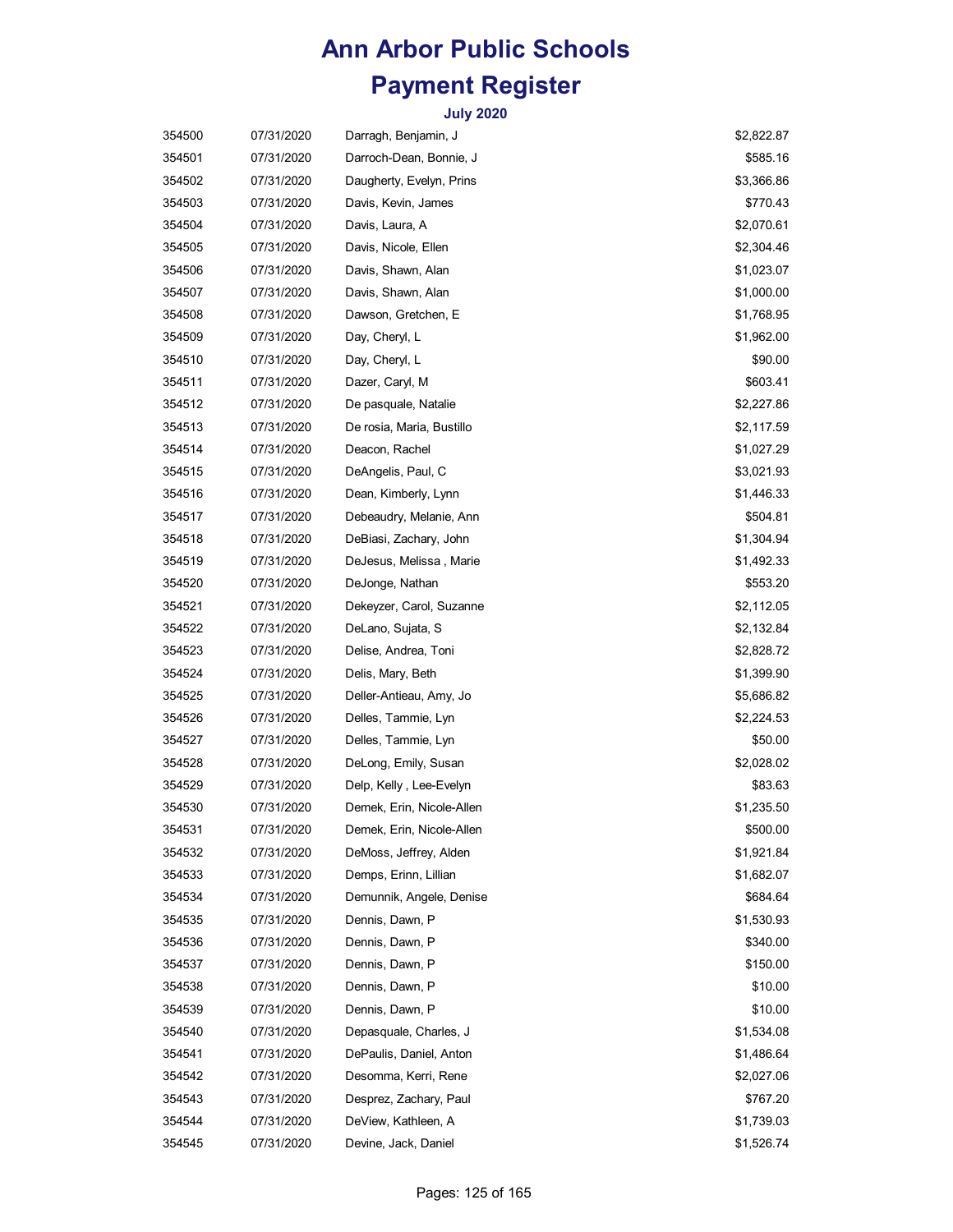| 354546 | 07/31/2020 | Devine, Kristin, Ann            | \$1,478.89 |
|--------|------------|---------------------------------|------------|
| 354547 | 07/31/2020 | Dewey, Benjamin, C              | \$223.76   |
| 354548 | 07/31/2020 | Dewolf, Lawrence, Charles       | \$3,694.25 |
| 354549 | 07/31/2020 | Dey, Alexandra, Agnieszka       | \$1,851.55 |
| 354550 | 07/31/2020 | Deyoung, David, A               | \$2,533.40 |
| 354551 | 07/31/2020 | DeYoung, Noreen, F Horowitz     | \$693.48   |
| 354552 | 07/31/2020 | DiBella, Renea, Kathleen        | \$1,292.43 |
| 354553 | 07/31/2020 | Dickerson, Brian, R             | \$1,486.50 |
| 354554 | 07/31/2020 | Dickerson, Brian, R             | \$495.50   |
| 354555 | 07/31/2020 | Dickie, Suzanne, C              | \$2,549.54 |
| 354556 | 07/31/2020 | Difranco, Carmen, J             | \$3,975.55 |
| 354557 | 07/31/2020 | Difranco, Mary, B               | \$2,405.03 |
| 354558 | 07/31/2020 | Dills, Laura , E                | \$631.48   |
| 354559 | 07/31/2020 | Dimas, Elvira, Jamileth         | \$1,211.11 |
| 354560 | 07/31/2020 | Dishman, Donna, S               | \$1,425.11 |
| 354561 | 07/31/2020 | Dishman, Donna, S               | \$1,000.00 |
| 354562 | 07/31/2020 | Dobbins, Asia, Sharae           | \$350.59   |
| 354563 | 07/31/2020 | Dobbins, Asia, Sharae           | \$50.00    |
| 354564 | 07/31/2020 | Dodson, Seth, M                 | \$1,794.99 |
| 354565 | 07/31/2020 | Dohm, Kathleen, Cori-Kipp       | \$1,529.92 |
| 354566 | 07/31/2020 | Domangue, Jessica, Erin Schiltz | \$1,701.51 |
| 354567 | 07/31/2020 | Dominick, Sarah, Diane          | \$1,696.17 |
| 354568 | 07/31/2020 | Donnelly, Julie, Ann            | \$2,232.15 |
| 354569 | 07/31/2020 | Donnelly, Mark, Andrew          | \$2,135.72 |
| 354570 | 07/31/2020 | Dorn, Kevin, C                  | \$1,333.10 |
| 354571 | 07/31/2020 | Dorr, Ashley, Grace             | \$1,213.99 |
| 354572 | 07/31/2020 | Dorris, Patricia, Marie         | \$1,160.22 |
| 354573 | 07/31/2020 | Dorsey, Dante, Demond           | \$2,197.06 |
| 354574 | 07/31/2020 | Dorsey, Michelle, Elizabeth     | \$2,080.71 |
| 354575 | 07/31/2020 | Dow, Jessica, Mae               | \$1,510.20 |
| 354576 | 07/31/2020 | Down, S Dianne                  | \$1,778.39 |
| 354577 | 07/31/2020 | Down, S Dianne                  | \$425.00   |
| 354578 | 07/31/2020 | Downs, Chad, D                  | \$2,030.09 |
| 354579 | 07/31/2020 | Doyle, Nicholas, William        | \$974.93   |
| 354580 | 07/31/2020 | Drago, Christine, M             | \$1,555.75 |
| 354581 | 07/31/2020 | Draves, Karen, Elizabeth        | \$1,539.68 |
| 354582 | 07/31/2020 | Dresch, Dane                    | \$2,075.12 |
| 354583 | 07/31/2020 | Dresch, Dane                    | \$100.00   |
| 354584 | 07/31/2020 | Drummer, Lakeisha, Danielle     | \$1,763.51 |
| 354585 | 07/31/2020 | Dubreuil, Sophia, S             | \$1,875.75 |
| 354586 | 07/31/2020 | Dubreuil, Sophia, S             | \$300.00   |
| 354587 | 07/31/2020 | Ducker, Ashley, Bridendall      | \$1,969.19 |
| 354588 | 07/31/2020 | Dudley, Dianne, Lynn            | \$3,851.56 |
| 354589 | 07/31/2020 | Duggins, Thomas, N              | \$1,903.33 |
| 354590 | 07/31/2020 | Duman, Jennifer, Ellen          | \$2,100.01 |
| 354591 | 07/31/2020 | Dumas, Martha, Jean             | \$1,269.03 |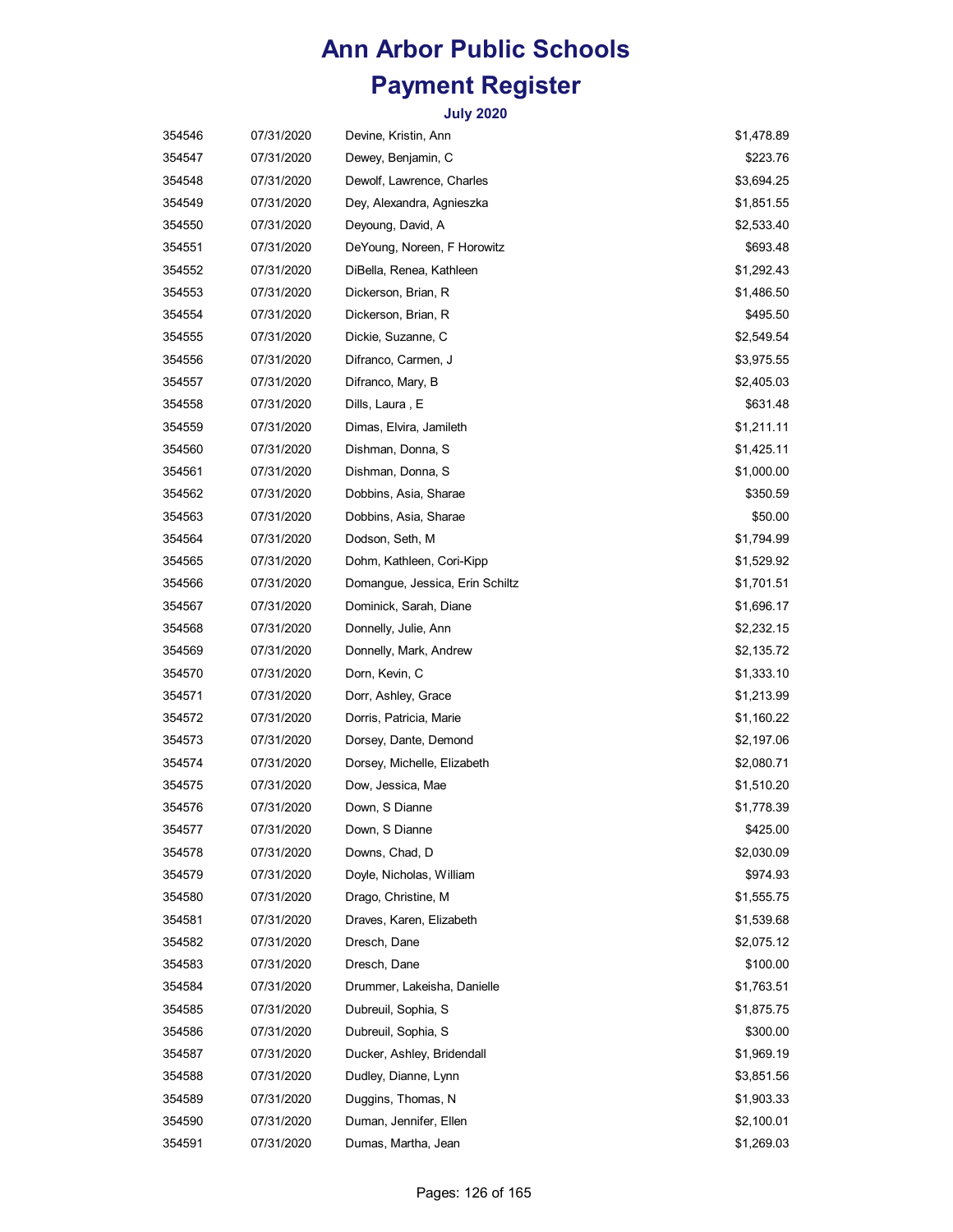| 354592 | 07/31/2020 | Dunbar, Ross, W                    | \$2,258.50 |
|--------|------------|------------------------------------|------------|
| 354593 | 07/31/2020 | Duncan, Janet, Hunter              | \$1,088.91 |
| 354594 | 07/31/2020 | Durell, Jennifer, Lynn             | \$4,307.37 |
| 354595 | 07/31/2020 | Durell, Jennifer, Lynn             | \$150.00   |
| 354596 | 07/31/2020 | Durham, Lisa, Ruckman              | \$998.85   |
| 354597 | 07/31/2020 | Dye, Robin, Jeanne                 | \$1,340.30 |
| 354598 | 07/31/2020 | Dziedzic, Susan, Judith            | \$2,131.79 |
| 354599 | 07/31/2020 | Dziedzic, Susan, Judith            | \$100.00   |
| 354600 | 07/31/2020 | Easley, Shaquita, Jenene           | \$2,154.38 |
| 354601 | 07/31/2020 | Eaton, Shelby, Paige               | \$3,345.49 |
| 354602 | 07/31/2020 | Eberts, Alison, Martha             | \$1,621.75 |
| 354603 | 07/31/2020 | Eccleston, Rolando, Alfonso        | \$532.62   |
| 354604 | 07/31/2020 | Edman, Karen, Lynn                 | \$665.33   |
| 354605 | 07/31/2020 | Edman, Karen, Lynn                 | \$100.00   |
| 354606 | 07/31/2020 | Edmondson, Marcus, Sean            | \$2,830.00 |
| 354607 | 07/31/2020 | Edwards, Kayna                     | \$2,122.97 |
| 354608 | 07/31/2020 | El-Hussieny, Mohamed, H            | \$1,705.48 |
| 354609 | 07/31/2020 | Elam, Kelly , Lynn                 | \$790.28   |
| 354610 | 07/31/2020 | Elam, Kelly, Lynn                  | \$75.00    |
| 354611 | 07/31/2020 | Elam, Sharell, G                   | \$1,794.39 |
| 354612 | 07/31/2020 | Eldon, Aimee, Grant                | \$971.66   |
| 354613 | 07/31/2020 | Eldon, Aimee, Grant                | \$840.00   |
| 354614 | 07/31/2020 | Eldon, Sean, M                     | \$1,131.28 |
| 354615 | 07/31/2020 | Eldon, Sean, M                     | \$840.00   |
| 354616 | 07/31/2020 | Eliason, Philip, James             | \$2,063.84 |
| 354617 | 07/31/2020 | Eliason, Philip, James             | \$350.00   |
| 354618 | 07/31/2020 | Elliott, Jenifer, T                | \$533.91   |
| 354619 | 07/31/2020 | Ellis, Genevra, English            | \$2,050.33 |
| 354620 | 07/31/2020 | Elmore, Casey, Marie               | \$3,410.25 |
| 354621 | 07/31/2020 | Embry, Marie lynette, Frasier      | \$3,585.16 |
| 354622 | 07/31/2020 | Emery, Kathleen, Lynn              | \$1,252.19 |
| 354623 | 07/31/2020 | English, Stacy, Catherine          | \$1,452.55 |
| 354624 | 07/31/2020 | Epler, Alison, Clare               | \$2,772.16 |
| 354625 | 07/31/2020 | Epps, Shannon, Mika                | \$2,069.84 |
| 354626 | 07/31/2020 | Epps, Shannon, Mika                | \$125.00   |
| 354627 | 07/31/2020 | Erd, Alexandria, Agnes             | \$543.58   |
| 354628 | 07/31/2020 | Erickson, Christopher, Patrick     | \$1,977.59 |
| 354629 | 07/31/2020 | Erickson, Theresa, Kathleen        | \$1,892.22 |
| 354630 | 07/31/2020 | Esper, Sunnie, Colleen             | \$2,310.48 |
| 354631 | 07/31/2020 | Essenberg, Brigid, Rose            | \$1,686.54 |
| 354632 | 07/31/2020 | Etz, Daniel, J                     | \$2,237.25 |
| 354633 | 07/31/2020 | Evaldson, Sally, M                 | \$2,249.78 |
| 354634 | 07/31/2020 | Evans-Anderson, Ro-Adrienn, Denese | \$536.83   |
| 354635 | 07/31/2020 | Evans, Marlana, Marie              | \$1,254.66 |
| 354636 | 07/31/2020 | Even, Sarah, Jane                  | \$554.95   |
| 354637 | 07/31/2020 | Everard, Jolene, Gail              | \$1,111.19 |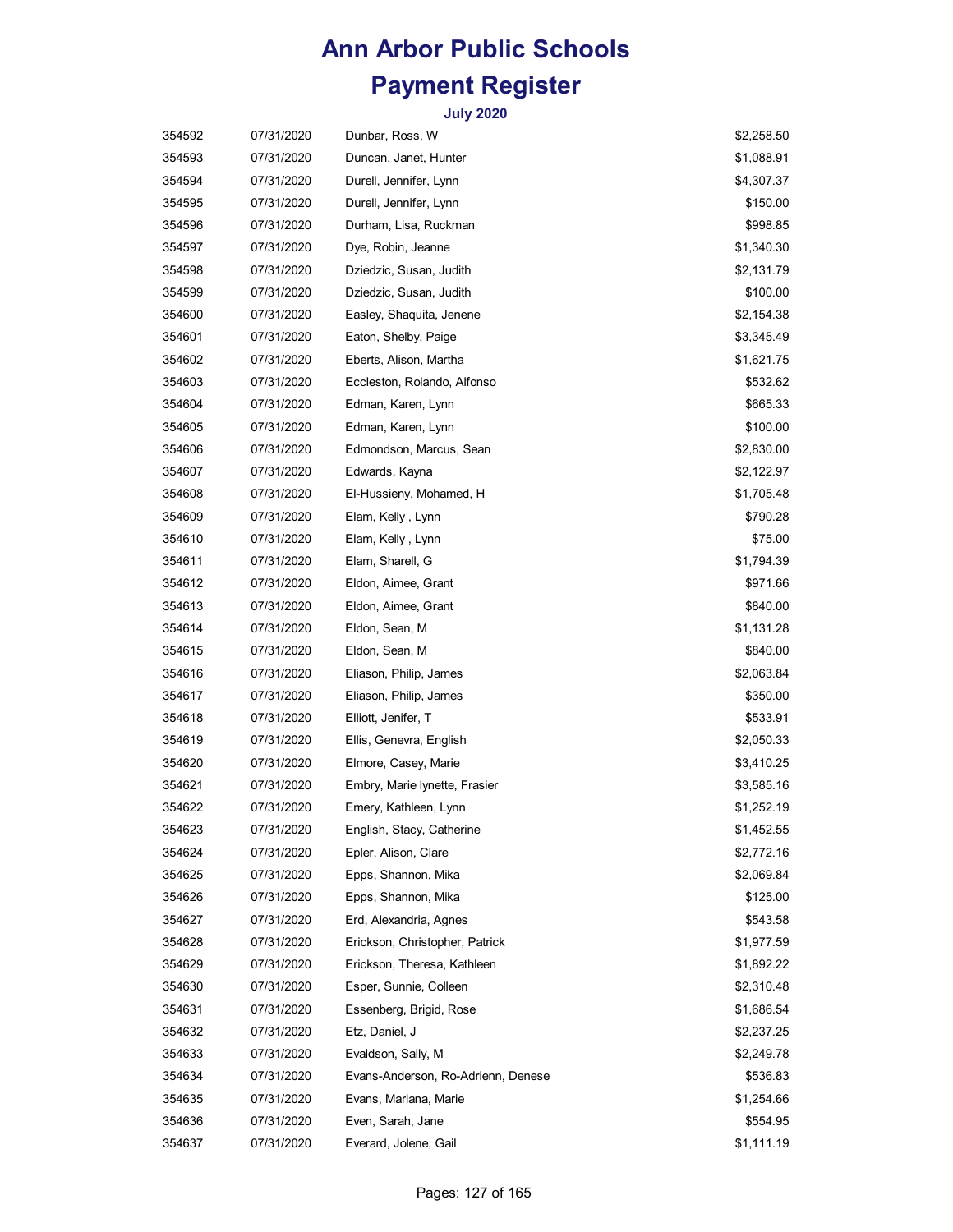| 354638 | 07/31/2020 | Everett, Paula, J                 | \$1,908.25 |
|--------|------------|-----------------------------------|------------|
| 354639 | 07/31/2020 | Face, Andrew, M                   | \$2,265.06 |
| 354640 | 07/31/2020 | Faison, Nakesha                   | \$1,882.28 |
| 354641 | 07/31/2020 | Fata, Alexandria, Danielle        | \$1,147.49 |
| 354642 | 07/31/2020 | Fawk, Jaclyn, Mae                 | \$1,341.62 |
| 354643 | 07/31/2020 | Feasel, Caitlyn, Jean             | \$1,046.73 |
| 354644 | 07/31/2020 | Federhofer, Claire                | \$1,190.13 |
| 354645 | 07/31/2020 | Feliks, Alaina, Dillon            | \$1,688.15 |
| 354646 | 07/31/2020 | Fenech, Megan, Leigh              | \$3,025.52 |
| 354647 | 07/31/2020 | Ferguson, Keisha, Monique         | \$3,128.07 |
| 354648 | 07/31/2020 | Fidishin, Marianne                | \$3,392.01 |
| 354649 | 07/31/2020 | Fields Jacobs, Maya, Elyse        | \$755.36   |
| 354650 | 07/31/2020 | Fields, Noncy, Canise             | \$1,642.15 |
| 354651 | 07/31/2020 | Fields, Sadarra, Jaclyn           | \$973.93   |
| 354652 | 07/31/2020 | Filipiak, Joseph, Jerald          | \$512.63   |
| 354653 | 07/31/2020 | Fillmore, Andrew                  | \$1,563.82 |
| 354654 | 07/31/2020 | Finch, William, H                 | \$993.78   |
| 354655 | 07/31/2020 | Finkbeiner, Andrew, David         | \$1,871.96 |
| 354656 | 07/31/2020 | Finkbeiner, Katherine, Elizabeth  | \$1,466.07 |
| 354657 | 07/31/2020 | Finkle, Robert, M                 | \$1,604.23 |
| 354658 | 07/31/2020 | Fisher, David, M                  | \$1,641.71 |
| 354659 | 07/31/2020 | Fisher, David, M                  | \$600.00   |
| 354660 | 07/31/2020 | Fisher, Kimberly                  | \$1,896.51 |
| 354661 | 07/31/2020 | Fisher, Kimberly                  | \$50.00    |
| 354662 | 07/31/2020 | Fisher, Millicent                 | \$1,990.62 |
| 354663 | 07/31/2020 | Fitch, Sheila, M                  | \$440.10   |
| 354664 | 07/31/2020 | Fitzgerald, Caroline, A           | \$2,145.96 |
| 354665 | 07/31/2020 | Fitzgerald, Debra, Mclean         | \$2,040.34 |
| 354666 | 07/31/2020 | Fitzgibbon, Andrea, Joyce Wickham | \$1,592.34 |
| 354667 | 07/31/2020 | Fleming, Brittany, Elizabeth      | \$1,404.33 |
| 354668 | 07/31/2020 | Fleming, Jessica, Lynn            | \$2,144.61 |
| 354669 | 07/31/2020 | Fleury, Anna, Aimee               | \$2,003.01 |
| 354670 | 07/31/2020 | Flores, Jeremy, Jacob             | \$1,973.52 |
| 354671 | 07/31/2020 | Floyd, LaKeisha, Lomica           | \$1,294.93 |
| 354672 | 07/31/2020 | Flynn, Melissa, Marie             | \$1,369.59 |
| 354673 | 07/31/2020 | Ford, Andrea, Michelle            | \$626.02   |
| 354674 | 07/31/2020 | Ford, Courtney, J                 | \$765.62   |
| 354675 | 07/31/2020 | Foresi, Kelly, Marie              | \$642.14   |
| 354676 | 07/31/2020 | Foster, Robert, Andrew            | \$1,652.11 |
| 354677 | 07/31/2020 | Fox Jr, Robert, James             | \$1,951.68 |
| 354678 | 07/31/2020 | Frailey, Tracie, Kathleen         | \$2,818.19 |
| 354679 | 07/31/2020 | Francoeur, Darci, Kay             | \$2,929.04 |
| 354680 | 07/31/2020 | Frankel, Andrew, Charles          | \$45.70    |
| 354681 | 07/31/2020 | Franzen, Megan, Donegan           | \$1,788.43 |
| 354682 | 07/31/2020 | Franzen, Megan, Donegan           | \$150.00   |
| 354683 | 07/31/2020 | Frazer, Rebecca, Elizabeth        | \$880.65   |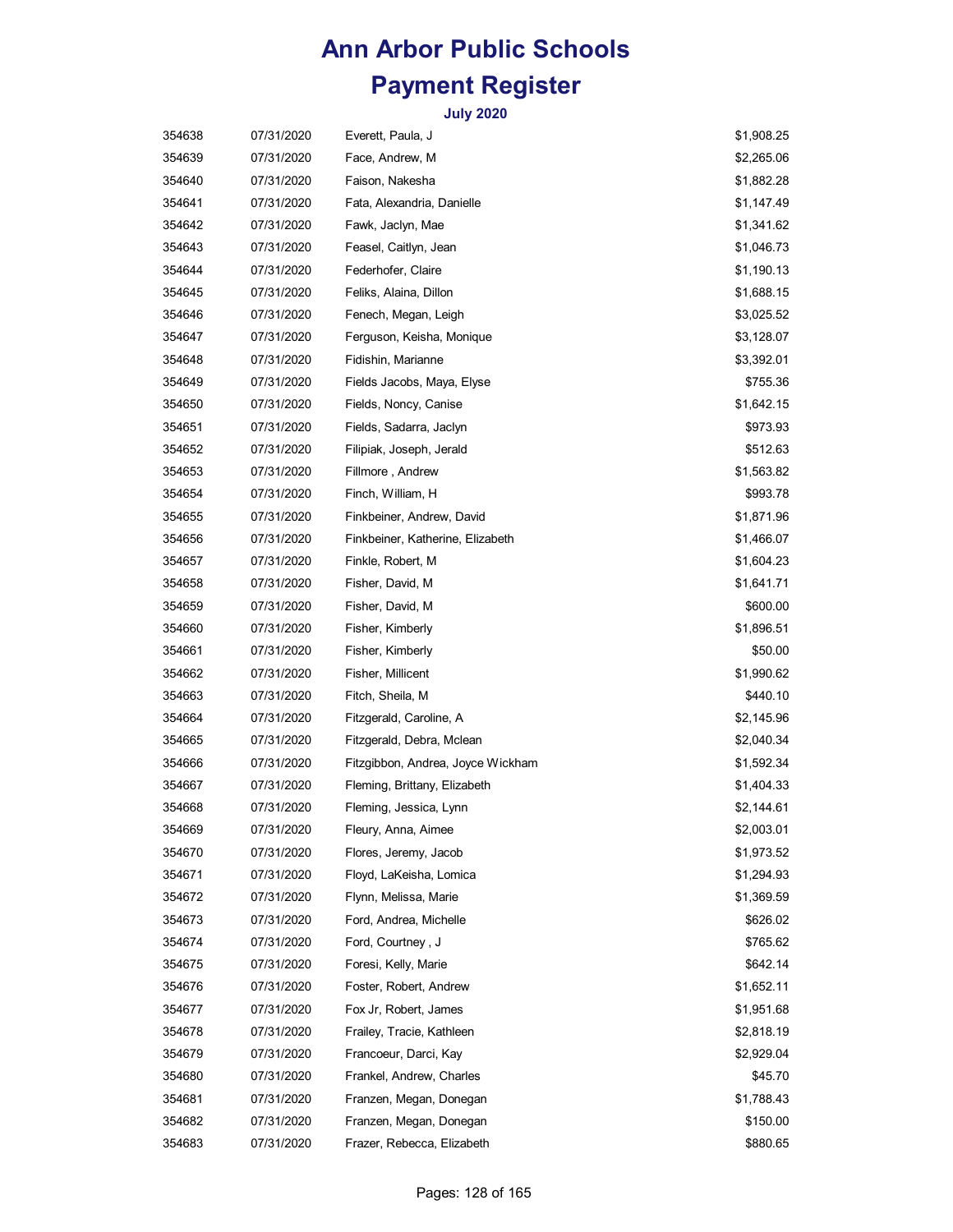| 354684 | 07/31/2020 | Frazer, Susan, Marie             | \$619.43   |
|--------|------------|----------------------------------|------------|
| 354685 | 07/31/2020 | Freece, Stephen, C               | \$2,142.25 |
| 354686 | 07/31/2020 | Friday, Pamela, Lee              | \$2,048.33 |
| 354687 | 07/31/2020 | Friday, Steven                   | \$1,481.63 |
| 354688 | 07/31/2020 | Frierson, Teresa                 | \$1,374.56 |
| 354689 | 07/31/2020 | Friske, Regina, Marie            | \$2,080.28 |
| 354690 | 07/31/2020 | Frontier, Amy, M                 | \$1,574.36 |
| 354691 | 07/31/2020 | Fuller, Madeleine, De fils       | \$1,913.77 |
| 354692 | 07/31/2020 | Fuller, Russell, F               | \$2,316.79 |
| 354693 | 07/31/2020 | Fullerton, Charlotte, Kelly      | \$1,245.16 |
| 354694 | 07/31/2020 | Funk-Carter, Kathryn, Grace      | \$1,940.91 |
| 354695 | 07/31/2020 | Furton, Shalyn, Diana            | \$2,194.94 |
| 354696 | 07/31/2020 | Gadwa, Sara, Margaret            | \$1,365.58 |
| 354697 | 07/31/2020 | Gage, Patrice, Marie             | \$1,698.61 |
| 354698 | 07/31/2020 | Gagern, Jessica, Emma            | \$1,736.63 |
| 354699 | 07/31/2020 | Galia, Laura, Quain              | \$1,398.23 |
| 354700 | 07/31/2020 | Gallo-Chasanoff, Emma            | \$1,417.17 |
| 354701 | 07/31/2020 | Ganio, Collin, Anthony           | \$2,003.73 |
| 354702 | 07/31/2020 | Gapa, Lisa, Ann                  | \$1,752.26 |
| 354703 | 07/31/2020 | Garcia, Frank, Andrew            | \$2,586.44 |
| 354704 | 07/31/2020 | Garcia, Jeffrey, T               | \$3,204.88 |
| 354705 | 07/31/2020 | Garcia, Jennifer, Marie          | \$5,103.23 |
| 354706 | 07/31/2020 | Garcia, Vincent, Paul            | \$2,387.34 |
| 354707 | 07/31/2020 | Gardiner, Kimberly, Yvette       | \$1,896.61 |
| 354708 | 07/31/2020 | Gardon-Rose, Jessica, Joan       | \$537.14   |
| 354709 | 07/31/2020 | Gargaro, Celia, Franklin Draughn | \$1,713.57 |
| 354710 | 07/31/2020 | Garrett, Christine, Meredith     | \$2,944.27 |
| 354711 | 07/31/2020 | Gatonez, Diana                   | \$2,365.60 |
| 354712 | 07/31/2020 | Gause, Tezra, M                  | \$2,127.71 |
| 354713 | 07/31/2020 | Geffen, Bruce, M                 | \$5,301.49 |
| 354714 | 07/31/2020 | Gengler, Charlotte, Elaine       | \$1,856.08 |
| 354715 | 07/31/2020 | George, Sarah, Ann               | \$1,508.69 |
| 354716 | 07/31/2020 | Gerhart, Karen, Louise           | \$2,143.53 |
| 354717 | 07/31/2020 | Germano, Karen, Josephine        | \$1,848.53 |
| 354718 | 07/31/2020 | Gessert, Ellen, Marie            | \$1,265.71 |
| 354719 | 07/31/2020 | Gibb-Randall, Thomas, Dean       | \$2,156.11 |
| 354720 | 07/31/2020 | Gibbs, Marcia, P                 | \$2,284.50 |
| 354721 | 07/31/2020 | Gibson, Kathleen, S              | \$2,055.74 |
| 354722 | 07/31/2020 | Gibson, Nancy, Greenleaf         | \$690.74   |
| 354723 | 07/31/2020 | Gibson, Sara, M                  | \$1,751.72 |
| 354724 | 07/31/2020 | Gibson, Telisia, Neco            | \$1,629.46 |
| 354725 | 07/31/2020 | Gildersleeve, Barbara, Ann       | \$2,210.40 |
| 354726 | 07/31/2020 | Giles, Taneia, Latrice           | \$2,469.34 |
| 354727 | 07/31/2020 | Gill, Angela, Kay                | \$538.57   |
| 354728 | 07/31/2020 | Giltner, Meredith, L             | \$1,681.96 |
| 354729 | 07/31/2020 | GIORDANO, JAMES                  | \$1,892.93 |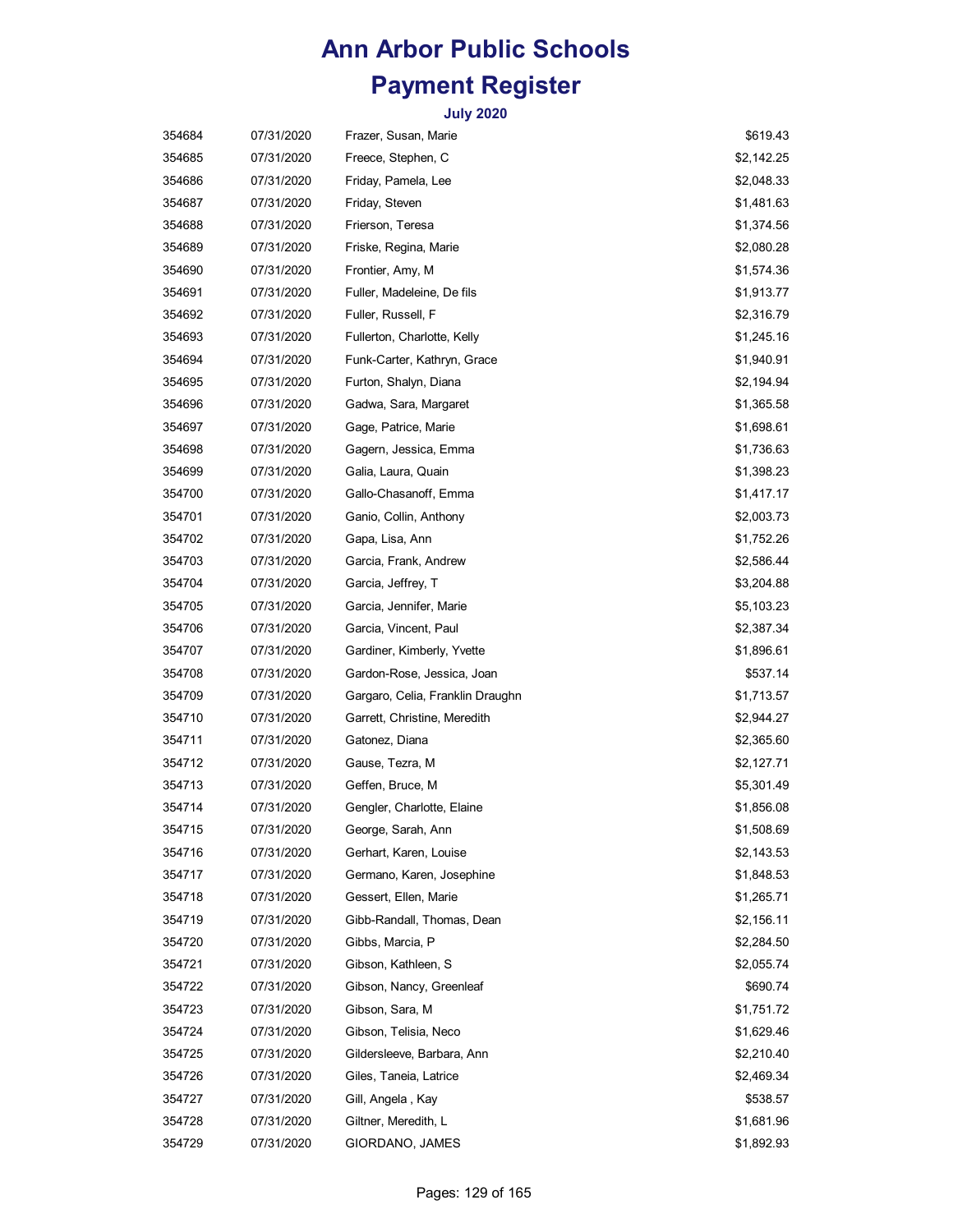| 354730 | 07/31/2020 | GIORDANO, JAMES                 | \$300.00   |
|--------|------------|---------------------------------|------------|
| 354731 | 07/31/2020 | Gittleson, Josie, Rose          | \$1,846.38 |
| 354732 | 07/31/2020 | Glahn, Carly, Anne              | \$1,284.18 |
| 354733 | 07/31/2020 | Glaser, Jessica, Lynn           | \$1,127.67 |
| 354734 | 07/31/2020 | Glaser, Jessica, Lynn           | \$480.00   |
| 354735 | 07/31/2020 | Glaser, Jessica, Lynn           | \$250.00   |
| 354736 | 07/31/2020 | Glaser, Jessica, Lynn           | \$100.00   |
| 354737 | 07/31/2020 | Glawe, Jonathan, T              | \$1,805.21 |
| 354738 | 07/31/2020 | Glawe, Jonathan, T              | \$60.00    |
| 354739 | 07/31/2020 | Gleason, Jennifer, Laine        | \$1,869.94 |
| 354740 | 07/31/2020 | Gleeton, Kerry, Lynn            | \$1,268.92 |
| 354741 | 07/31/2020 | Glei, Catherine, Estelle        | \$1,450.30 |
| 354742 | 07/31/2020 | Glinski, Taylor, Marie          | \$1,049.81 |
| 354743 | 07/31/2020 | Glover, Kenya, C                | \$1,269.76 |
| 354744 | 07/31/2020 | Gobeille-diem, Bette, Jeanne    | \$2,290.41 |
| 354745 | 07/31/2020 | Godek, Rebecca, Ann             | \$2,020.31 |
| 354746 | 07/31/2020 | Goffee, Steven, W               | \$2,193.28 |
| 354747 | 07/31/2020 | Gold, Julia, L                  | \$2,171.66 |
| 354748 | 07/31/2020 | Gomez, Celina                   | \$1,305.54 |
| 354749 | 07/31/2020 | Gonzalez, Anna, P               | \$2,176.14 |
| 354750 | 07/31/2020 | Gooding-geidner, Ann, Elizabeth | \$1,374.50 |
| 354751 | 07/31/2020 | Goodly, Margaret                | \$2,073.90 |
| 354752 | 07/31/2020 | Goodman, Rhonda, R              | \$1,441.66 |
| 354753 | 07/31/2020 | Gordon, Diana, K                | \$2,208.40 |
| 354754 | 07/31/2020 | Gordon, Diana, K                | \$380.00   |
| 354755 | 07/31/2020 | Gordon, Jenny, Mara             | \$1,325.25 |
| 354756 | 07/31/2020 | Gordon, Melissa, E              | \$1,454.18 |
| 354757 | 07/31/2020 | Gore, Jowanda, Denice           | \$2,087.17 |
| 354758 | 07/31/2020 | Gorring, Samantha, Jean         | \$1,156.61 |
| 354759 | 07/31/2020 | Gottlieb, Hannah, Gamber        | \$2,061.82 |
| 354760 | 07/31/2020 | Gottliebsen, Michael            | \$1,324.76 |
| 354761 | 07/31/2020 | Gouin, Kimberlee, Renae         | \$1,812.17 |
| 354762 | 07/31/2020 | Gould, Jennifer, Lynn           | \$2,060.27 |
| 354763 | 07/31/2020 | Gould, Karen, A                 | \$1,866.85 |
| 354764 | 07/31/2020 | Gowman, Andrew, Christopher     | \$1,512.50 |
| 354765 | 07/31/2020 | Grace, Carmen, Ann              | \$1,279.05 |
| 354766 | 07/31/2020 | Gracey, Rebecca, Jane           | \$2,203.39 |
| 354767 | 07/31/2020 | Graham, Karel, L                | \$1,695.93 |
| 354768 | 07/31/2020 | Graham, Karel, L                | \$350.00   |
| 354769 | 07/31/2020 | Graham, William, Andrew         | \$530.03   |
| 354770 | 07/31/2020 | Grambau, Joel, W                | \$1,519.04 |
| 354771 | 07/31/2020 | Grant, Diane, Frombgen          | \$2,037.79 |
| 354772 | 07/31/2020 | Grant, Diane, Frombgen          | \$50.00    |
| 354773 | 07/31/2020 | Grant, James, T                 | \$2,159.93 |
| 354774 | 07/31/2020 | Grau, Evan, Robert              | \$1,544.97 |
| 354775 | 07/31/2020 | Gray, Heather, Sue              | \$2,024.95 |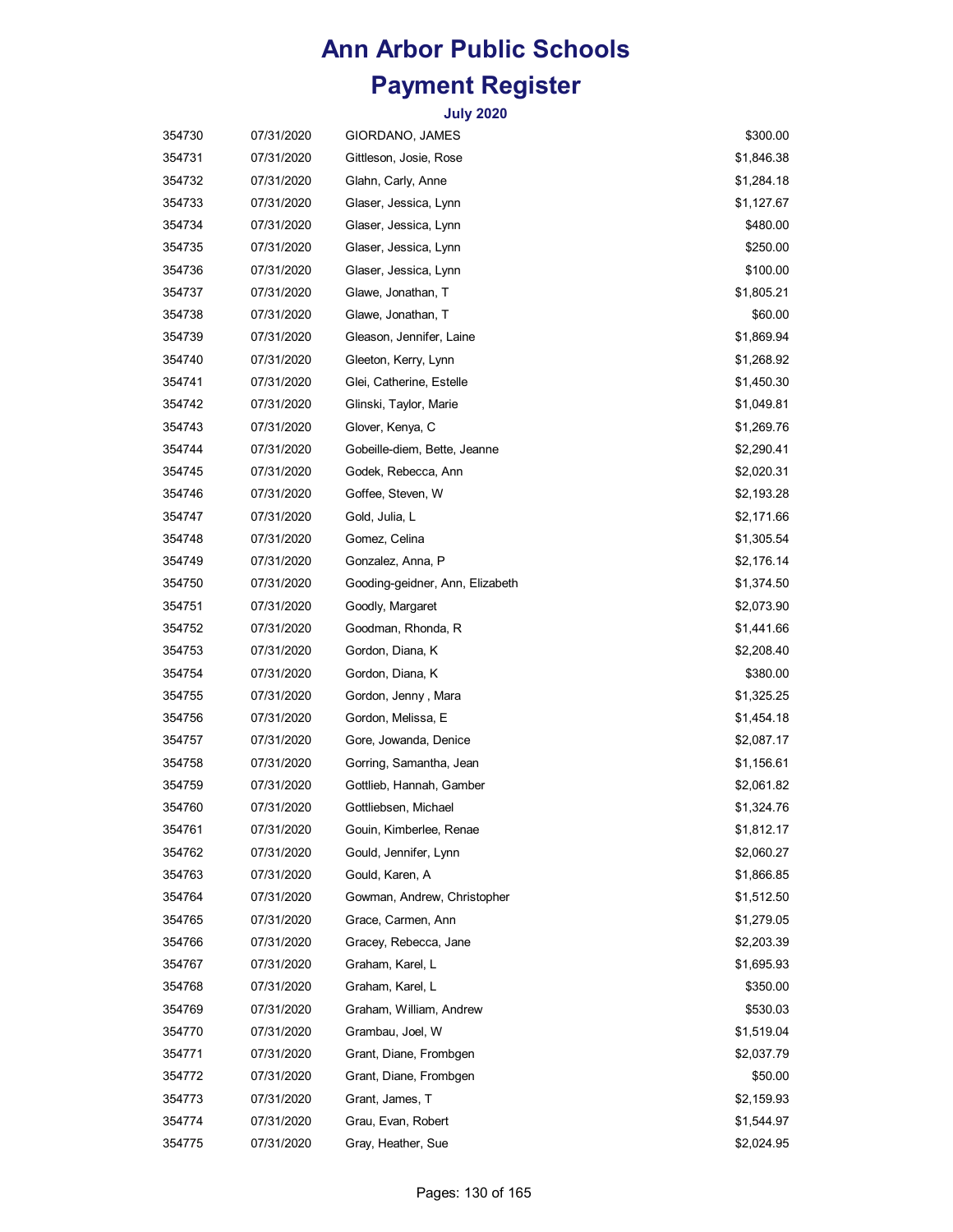| 354776 | 07/31/2020 | Greene, David, E                       | \$1,485.22 |
|--------|------------|----------------------------------------|------------|
| 354777 | 07/31/2020 | Greene, Sarah, Kimberlee               | \$1,641.28 |
| 354778 | 07/31/2020 | Greene, Stacey, Lauren                 | \$1,689.07 |
| 354779 | 07/31/2020 | Greer, Connie, L                       | \$2,133.07 |
| 354780 | 07/31/2020 | Gregg, Brandon, Scott                  | \$1,261.02 |
| 354781 | 07/31/2020 | Gregg, Brandon, Scott                  | \$25.74    |
| 354782 | 07/31/2020 | Grenfell, Piper, L                     | \$1,580.65 |
| 354783 | 07/31/2020 | Grewal, Amrita, K                      | \$532.68   |
| 354784 | 07/31/2020 | Griffin, Aimee, Leah                   | \$1,263.20 |
| 354785 | 07/31/2020 | Griffin, Aimee, Leah                   | \$200.00   |
| 354786 | 07/31/2020 | Griffin, Michael, E                    | \$1,671.23 |
| 354787 | 07/31/2020 | Griffin, SuJuan, Denise                | \$844.51   |
| 354788 | 07/31/2020 | Griffis, Morgan, Ashley                | \$1,835.44 |
| 354789 | 07/31/2020 | Griffith, Lori, A                      | \$711.13   |
| 354790 | 07/31/2020 | Grisdale, Mary, Beth                   | \$587.97   |
| 354791 | 07/31/2020 | Grosos, Danielle, Lynn                 | \$1,470.06 |
| 354792 | 07/31/2020 | Grosos, Danielle, Lynn                 | \$50.00    |
| 354793 | 07/31/2020 | Grover, Jenine, Marie                  | \$94.85    |
| 354794 | 07/31/2020 | Groves, Carly, Lampman                 | \$2,275.48 |
| 354795 | 07/31/2020 | Gryak, Rachel, Christine Smith         | \$1,682.68 |
| 354796 | 07/31/2020 | Guastella, Brian, D                    | \$1,219.56 |
| 354797 | 07/31/2020 | Gudzinski, Sara, H                     | \$1,700.71 |
| 354798 | 07/31/2020 | Guerriero, Steven, P                   | \$110.82   |
| 354799 | 07/31/2020 | Guest, Patricia, Diane                 | \$1,901.95 |
| 354800 | 07/31/2020 | Gueupi Boning Epse Nomeny, Nathalie, A | \$556.78   |
| 354801 | 07/31/2020 | Gusfa, Angela, Theresa                 | \$2,060.13 |
| 354802 | 07/31/2020 | Guttman, Ann, Marie                    | \$555.27   |
| 354803 | 07/31/2020 | Haddas, Karen, L                       | \$2,117.58 |
| 354804 | 07/31/2020 | Hagan, Linda, Marie                    | \$1,869.22 |
| 354805 | 07/31/2020 | Hagen, Michael, Jonathan               | \$1,764.97 |
| 354806 | 07/31/2020 | Hagens, Vonetta, Tamara                | \$1,678.16 |
| 354807 | 07/31/2020 | Hagy, Amanda, Lane                     | \$2,001.59 |
| 354808 | 07/31/2020 | Hahn, Gretchen, C                      | \$1,835.15 |
| 354809 | 07/31/2020 | Hahn, Kendra, Michelle                 | \$1,431.18 |
| 354810 | 07/31/2020 | Hahn, Lauralee, Mary                   | \$1,570.25 |
| 354811 | 07/31/2020 | Halabu, Heather, A                     | \$2,488.41 |
| 354812 | 07/31/2020 | Hale, Martha, Yi-ping                  | \$2,472.54 |
| 354813 | 07/31/2020 | Hall, Charlez, Le shawn                | \$591.23   |
| 354814 | 07/31/2020 | Halliburton, Carrie, Gail              | \$1,716.01 |
| 354815 | 07/31/2020 | Hall, Mandy, Ann                       | \$659.73   |
| 354816 | 07/31/2020 | Hall, Matthew, L                       | \$1,610.88 |
| 354817 | 07/31/2020 | Hallom, Lee, Mark                      | \$652.98   |
| 354818 | 07/31/2020 | Hallom, Lee, Mark                      | \$100.00   |
| 354819 | 07/31/2020 | Hamilton, Katherine, L                 | \$1,654.92 |
| 354820 | 07/31/2020 | Hammond-Bennett, Austin, Gabriel       | \$1,156.21 |
| 354821 | 07/31/2020 | Hamstra, Emma, E                       | \$205.36   |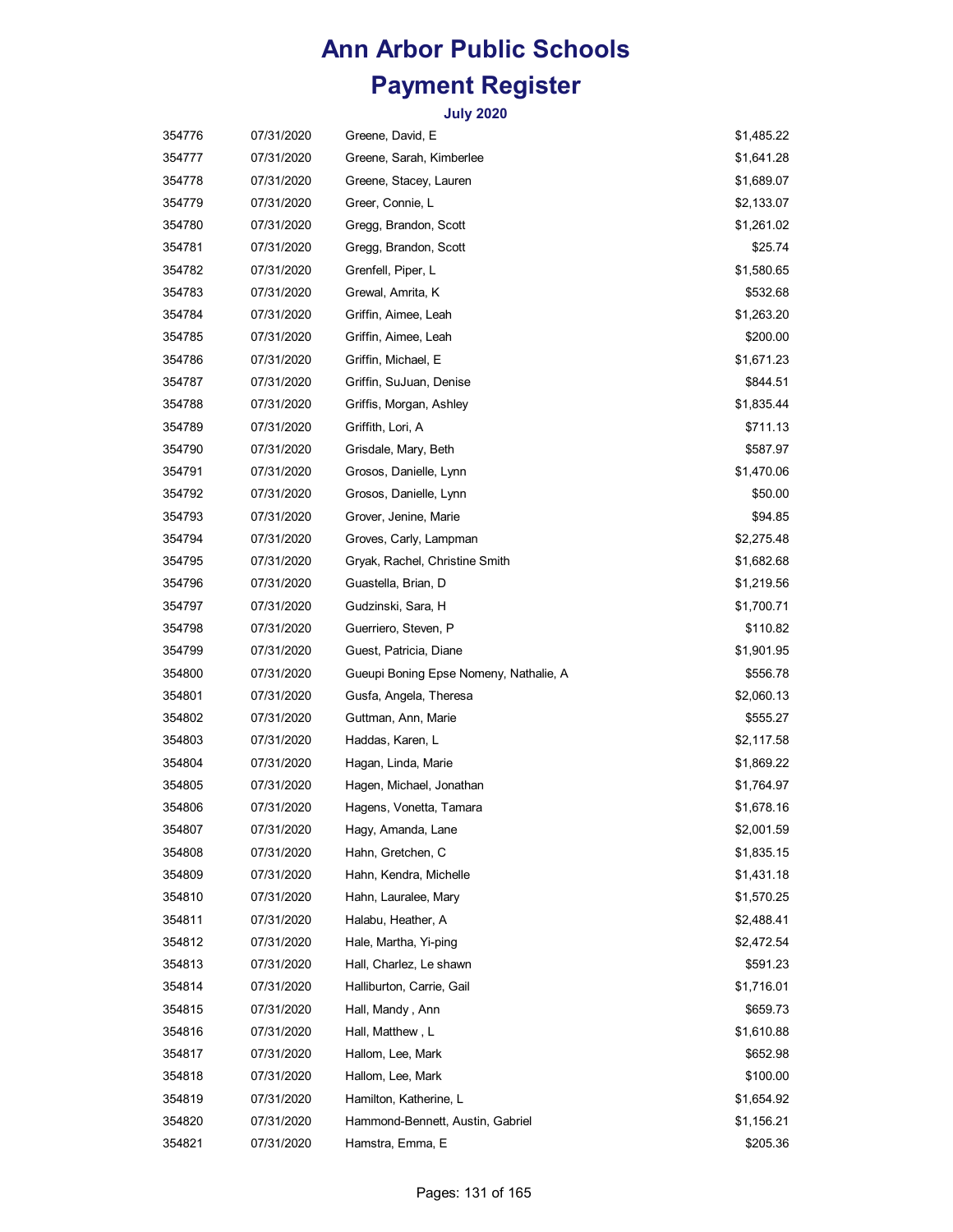| 354822 | 07/31/2020 | Hand, Lena, Leanne               | \$1,429.85 |
|--------|------------|----------------------------------|------------|
| 354823 | 07/31/2020 | Hand, Lena, Leanne               | \$100.00   |
| 354824 | 07/31/2020 | Hane, Jessica, Ann               | \$1,321.97 |
| 354825 | 07/31/2020 | Hane, Sherri, Ann                | \$2,370.52 |
| 354826 | 07/31/2020 | Hannaford, Laura, L              | \$445.62   |
| 354827 | 07/31/2020 | Hannah, Grahm, Robert-John       | \$1,537.18 |
| 354828 | 07/31/2020 | Hanrath, Margaret, Beison        | \$2,194.47 |
| 354829 | 07/31/2020 | Hansen, Ryan, B                  | \$1,942.42 |
| 354830 | 07/31/2020 | Hanson, Karen, D                 | \$1,174.49 |
| 354831 | 07/31/2020 | Harner, Melanie, Marie           | \$1,525.33 |
| 354832 | 07/31/2020 | Harn, Kimberly, Ann              | \$1,142.95 |
| 354833 | 07/31/2020 | Harper, Justin, Lamont           | \$413.93   |
| 354834 | 07/31/2020 | Harper, Justin, Lamont           | \$40.00    |
| 354835 | 07/31/2020 | Harper, Megan, Eliza             | \$1,099.20 |
| 354836 | 07/31/2020 | Harrington, Jennifer, Christina  | \$1,519.33 |
| 354837 | 07/31/2020 | Harris-Heffernan, Heather, Rose  | \$2,050.47 |
| 354838 | 07/31/2020 | Harris, Abby, Marie              | \$1,200.15 |
| 354839 | 07/31/2020 | Harris, Jennifer, Ruth           | \$2,215.58 |
| 354840 | 07/31/2020 | Harris, Marcia, Ann              | \$1,409.64 |
| 354841 | 07/31/2020 | Harris, Marcia, Ann              | \$1,250.00 |
| 354842 | 07/31/2020 | Harris, Megan, Lynn              | \$166.04   |
| 354843 | 07/31/2020 | Harris, Megan, Lynn              | \$940.90   |
| 354844 | 07/31/2020 | Harris, Michael                  | \$2,194.39 |
| 354845 | 07/31/2020 | Harrison, Kraig, William         | \$581.80   |
| 354846 | 07/31/2020 | Harrison, Meredith, Kay          | \$1,583.43 |
| 354847 | 07/31/2020 | Harris, Shaugn, Lynn             | \$52.86    |
| 354848 | 07/31/2020 | Harris, Stephanie, Lynn          | \$2,216.16 |
| 354849 | 07/31/2020 | Harris, William, Matthew         | \$2,704.15 |
| 354850 | 07/31/2020 | Harris, Yvette, Cassandra        | \$290.14   |
| 354851 | 07/31/2020 | Harris, Yvette, Cassandra        | \$500.00   |
| 354852 | 07/31/2020 | Harris, Yvette, Cassandra        | \$500.00   |
| 354853 | 07/31/2020 | Hart, Linda, Sue                 | \$2,182.52 |
| 354854 | 07/31/2020 | Hatch, Dorothy, Copado           | \$1,647.36 |
| 354855 | 07/31/2020 | Hatfield, Stacey, Yvonne         | \$1,307.61 |
| 354856 | 07/31/2020 | Hathaway, Stephen, R             | \$2,131.68 |
| 354857 | 07/31/2020 | Hatt, Brendan, Christopher       | \$1,755.07 |
| 354858 | 07/31/2020 | Hatt, Charles, R                 | \$2,663.43 |
| 354859 | 07/31/2020 | Hatt, Nathan, A                  | \$1,528.34 |
| 354860 | 07/31/2020 | Haviland, Maria                  | \$1,783.27 |
| 354861 | 07/31/2020 | Hayes, Darryl, Dewitt            | \$1,096.91 |
| 354862 | 07/31/2020 | Hayes, Trishauna, Ashlee         | \$2,063.75 |
| 354863 | 07/31/2020 | Heaton, Janet, B                 | \$1,487.29 |
| 354864 | 07/31/2020 | Hechler, Sarah, Louise Bush      | \$1,023.14 |
| 354865 | 07/31/2020 | Hedman, Penny, Sue               | \$578.50   |
| 354866 | 07/31/2020 | Heiney, Michele, Rene            | \$1,271.96 |
| 354867 | 07/31/2020 | Henderson-rochell, Karen, Leslie | \$2,409.76 |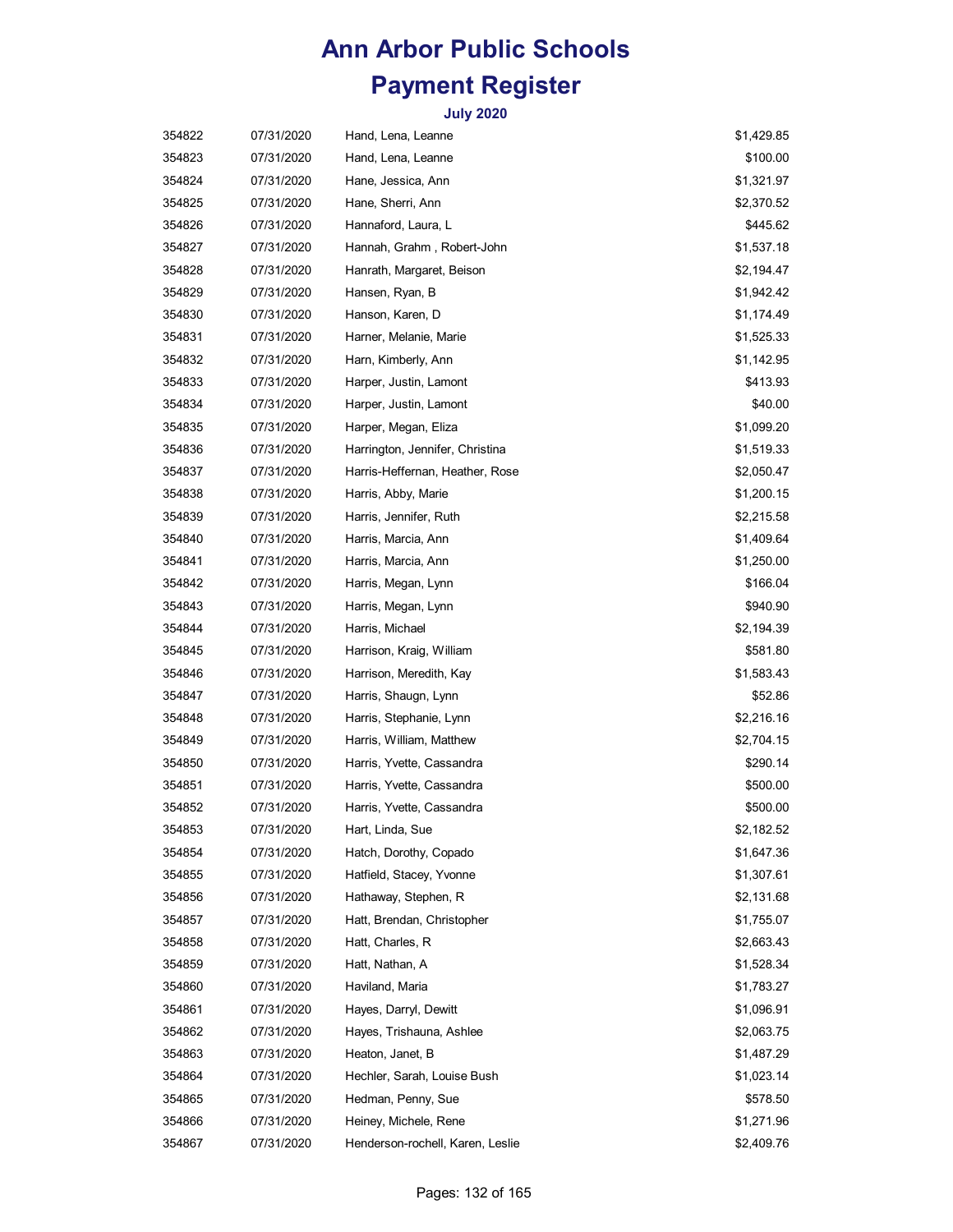| 354868 | 07/31/2020 | Hendricks-Pickles, Jessica, Marie | \$1,971.39 |
|--------|------------|-----------------------------------|------------|
| 354869 | 07/31/2020 | Henry-Fisher, Tara, Shawn         | \$580.33   |
| 354870 | 07/31/2020 | Hepner, Kristina, M               | \$1,686.50 |
| 354871 | 07/31/2020 | Hepner, Kristina, M               | \$75.00    |
| 354872 | 07/31/2020 | Hepp, Amy, Maureen                | \$599.11   |
| 354873 | 07/31/2020 | Heraud, Cynthia, K                | \$1,756.05 |
| 354874 | 07/31/2020 | Herrera, Rolando                  | \$1,497.27 |
| 354875 | 07/31/2020 | Herrera, Rolando                  | \$325.00   |
| 354876 | 07/31/2020 | Herskowitz, Melissa               | \$1,204.17 |
| 354877 | 07/31/2020 | Hetzler, Lucy, Jane               | \$546.56   |
| 354878 | 07/31/2020 | Heyward, Roberta, Martin          | \$3,110.21 |
| 354879 | 07/31/2020 | Hieber, Jessie, Ann               | \$1,111.22 |
| 354880 | 07/31/2020 | Hieber, Jessie, Ann               | \$200.00   |
| 354881 | 07/31/2020 | Higgins, Hannah, Tang             | \$1,393.84 |
| 354882 | 07/31/2020 | Hillard, Schuyler, Anne           | \$1,184.08 |
| 354883 | 07/31/2020 | Hilliard, Jeffery, L              | \$921.93   |
| 354884 | 07/31/2020 | Hill, Sarah, K                    | \$1,082.31 |
| 354885 | 07/31/2020 | Hilton, Matthew, David            | \$2,868.62 |
| 354886 | 07/31/2020 | Hilton, Matthew, David            | \$200.00   |
| 354887 | 07/31/2020 | Hinz, Leanne, E                   | \$695.09   |
| 354888 | 07/31/2020 | Hite, Alison, A                   | \$1,682.21 |
| 354889 | 07/31/2020 | Hochella, Dianna, Elizabeth       | \$1,898.45 |
| 354890 | 07/31/2020 | Hochrein, Laurie, Marie           | \$717.43   |
| 354891 | 07/31/2020 | Hogan, Jacqueline, Rogina         | \$599.05   |
| 354892 | 07/31/2020 | Hogan, Jacqueline, Rogina         | \$50.00    |
| 354893 | 07/31/2020 | Hogans, Catherine, Ann            | \$1,607.58 |
| 354894 | 07/31/2020 | Hogan, Stephan, L                 | \$3,202.08 |
| 354895 | 07/31/2020 | Hogue, Michael, Robert            | \$1,860.20 |
| 354896 | 07/31/2020 | Hollis, Amanda, A                 | \$2,192.39 |
| 354897 | 07/31/2020 | Holt, Deborah, Marie              | \$1,891.78 |
| 354898 | 07/31/2020 | Hong, Nicole, May                 | \$1,576.30 |
| 354899 | 07/31/2020 | Hood, Angela, Marie               | \$3,764.28 |
| 354900 | 07/31/2020 | Hood, Mandy, R                    | \$1,465.10 |
| 354901 | 07/31/2020 | Hoogerhyde, Jennifer, Carlene     | \$635.49   |
| 354902 | 07/31/2020 | Hooppaw, Heather, Marie           | \$1,876.63 |
| 354903 | 07/31/2020 | Hoover, Kathryn, Anne-Lauer       | \$1,483.19 |
| 354904 | 07/31/2020 | Hoover, Susan, Ann                | \$1,969.63 |
| 354905 | 07/31/2020 | Hopkins, Ellen, M                 | \$2,404.84 |
| 354906 | 07/31/2020 | Horwitz, Sheri, Jaclyn            | \$1,723.53 |
| 354907 | 07/31/2020 | Hosman, Melissa, Michelle         | \$1,327.50 |
| 354908 | 07/31/2020 | Hotaling, Jae, H                  | \$1,676.30 |
| 354909 | 07/31/2020 | Hotaling, Jae, H                  | \$1,100.00 |
| 354910 | 07/31/2020 | Hough, Karolee, Jane              | \$711.13   |
| 354911 | 07/31/2020 | House, Kelly, Ann                 | \$1,657.67 |
| 354912 | 07/31/2020 | Houston, Amanda, Ellen            | \$4,484.67 |
| 354913 | 07/31/2020 | Howard, Jennifer, A               | \$1,183.32 |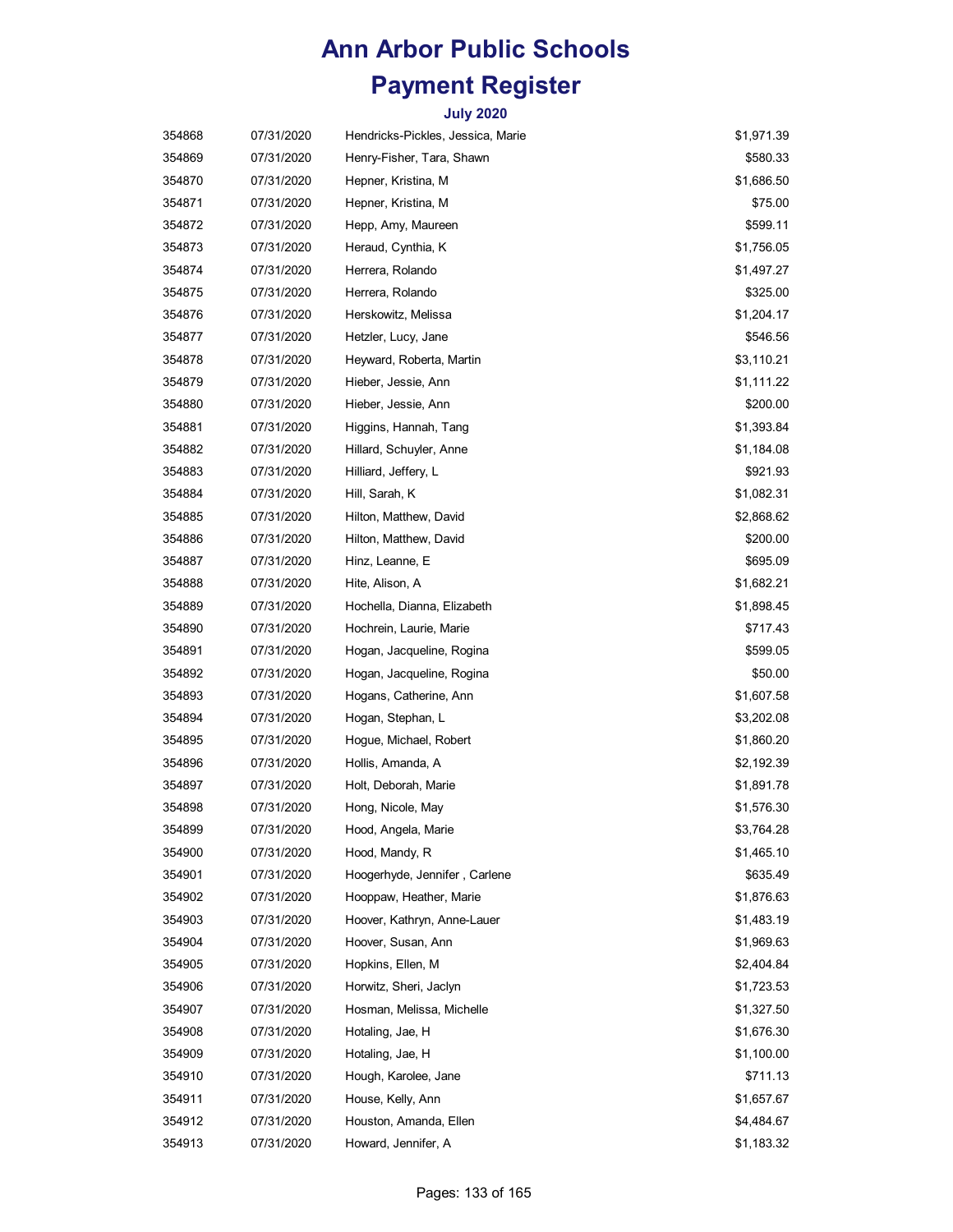| 354914 | 07/31/2020 | Howard, Patrice, Denise      | \$1,756.94 |
|--------|------------|------------------------------|------------|
| 354915 | 07/31/2020 | Howard, Patrice, Denise      | \$25.00    |
| 354916 | 07/31/2020 | Howard, Patrice, Denise      | \$50.00    |
| 354917 | 07/31/2020 | Howard, Patrice, Denise      | \$50.00    |
| 354918 | 07/31/2020 | Howard, Patrice, Denise      | \$25.00    |
| 354919 | 07/31/2020 | Howe, James, Davis           | \$2,141.23 |
| 354920 | 07/31/2020 | Howley-Eisley, Karen, L      | \$1,870.17 |
| 354921 | 07/31/2020 | Howley-Eisley, Karen, L      | \$200.00   |
| 354922 | 07/31/2020 | Howson, Mark, William        | \$1,551.01 |
| 354923 | 07/31/2020 | Hoyer, Marcia, Rene          | \$540.51   |
| 354924 | 07/31/2020 | Hubbard, Avery, V            | \$2,063.74 |
| 354925 | 07/31/2020 | Hudson, Kevin, A             | \$2,521.35 |
| 354926 | 07/31/2020 | Hudson, Laura, Jean          | \$1,940.60 |
| 354927 | 07/31/2020 | Huff, Caitlin, May           | \$1,732.73 |
| 354928 | 07/31/2020 | Huffman, Catherine           | \$1,186.78 |
| 354929 | 07/31/2020 | Hugan, Jeffrey, Alexander    | \$843.98   |
| 354930 | 07/31/2020 | Hugan, Jeffrey, Alexander    | \$50.00    |
| 354931 | 07/31/2020 | Hughes, Andrea, Marie        | \$1,096.71 |
| 354932 | 07/31/2020 | Hughes, Caroline, Vanessa    | \$1,452.99 |
| 354933 | 07/31/2020 | Hughes, Kathryn, Anne        | \$1,805.30 |
| 354934 | 07/31/2020 | Hughes, Matthew, J           | \$2,024.39 |
| 354935 | 07/31/2020 | Huissen, Lauren, Claire      | \$1,265.87 |
| 354936 | 07/31/2020 | Hullum, Veronica, Elaine     | \$3,227.09 |
| 354937 | 07/31/2020 | Humberger, Michael, H        | \$2,269.03 |
| 354938 | 07/31/2020 | Humphrey, Jamar, Rashaad     | \$2,971.43 |
| 354939 | 07/31/2020 | Humphries-Stuart, Pamela, I. | \$435.72   |
| 354940 | 07/31/2020 | Humphries-Stuart, Pamela, I. | \$108.93   |
| 354941 | 07/31/2020 | Hunter, Scott, Patrick       | \$1,308.54 |
| 354942 | 07/31/2020 | Hunter, Scott, Patrick       | \$50.00    |
| 354943 | 07/31/2020 | Hunter, Scott, Patrick       | \$780.00   |
| 354944 | 07/31/2020 | Hunter, Scott, Patrick       | \$50.00    |
| 354945 | 07/31/2020 | Huntley, Emma                | \$1,056.18 |
| 354946 | 07/31/2020 | Hutcheon, Kelly, Michelle    | \$1,209.64 |
| 354947 | 07/31/2020 | Huyck, Philip, A             | \$2,453.79 |
| 354948 | 07/31/2020 | Hyde, Marjorie, E            | \$1,605.26 |
| 354949 | 07/31/2020 | Hyliard, Charity, Nicole     | \$1,995.04 |
| 354950 | 07/31/2020 | Hyliard, Daniel, Antonio     | \$5,326.52 |
| 354951 | 07/31/2020 | Ideson, Stephannie, Marie    | \$1,425.51 |
| 354952 | 07/31/2020 | Inaba, Jennifer              | \$1,125.59 |
| 354953 | 07/31/2020 | Inwood, Sarah, Banker        | \$739.80   |
| 354954 | 07/31/2020 | Inwood, Sarah, Banker        | \$25.00    |
| 354955 | 07/31/2020 | Irvine, Tammy, Lynn          | \$682.45   |
| 354956 | 07/31/2020 | Ivey, Colette, M             | \$3,184.03 |
| 354957 | 07/31/2020 | Jaaskelainen, Kristal, Ann   | \$1,983.33 |
| 354958 | 07/31/2020 | Jackson, Jasmine, Nicole     | \$1,572.75 |
| 354959 | 07/31/2020 | Jackson, Kimberly, Dawn      | \$3,009.63 |
|        |            |                              |            |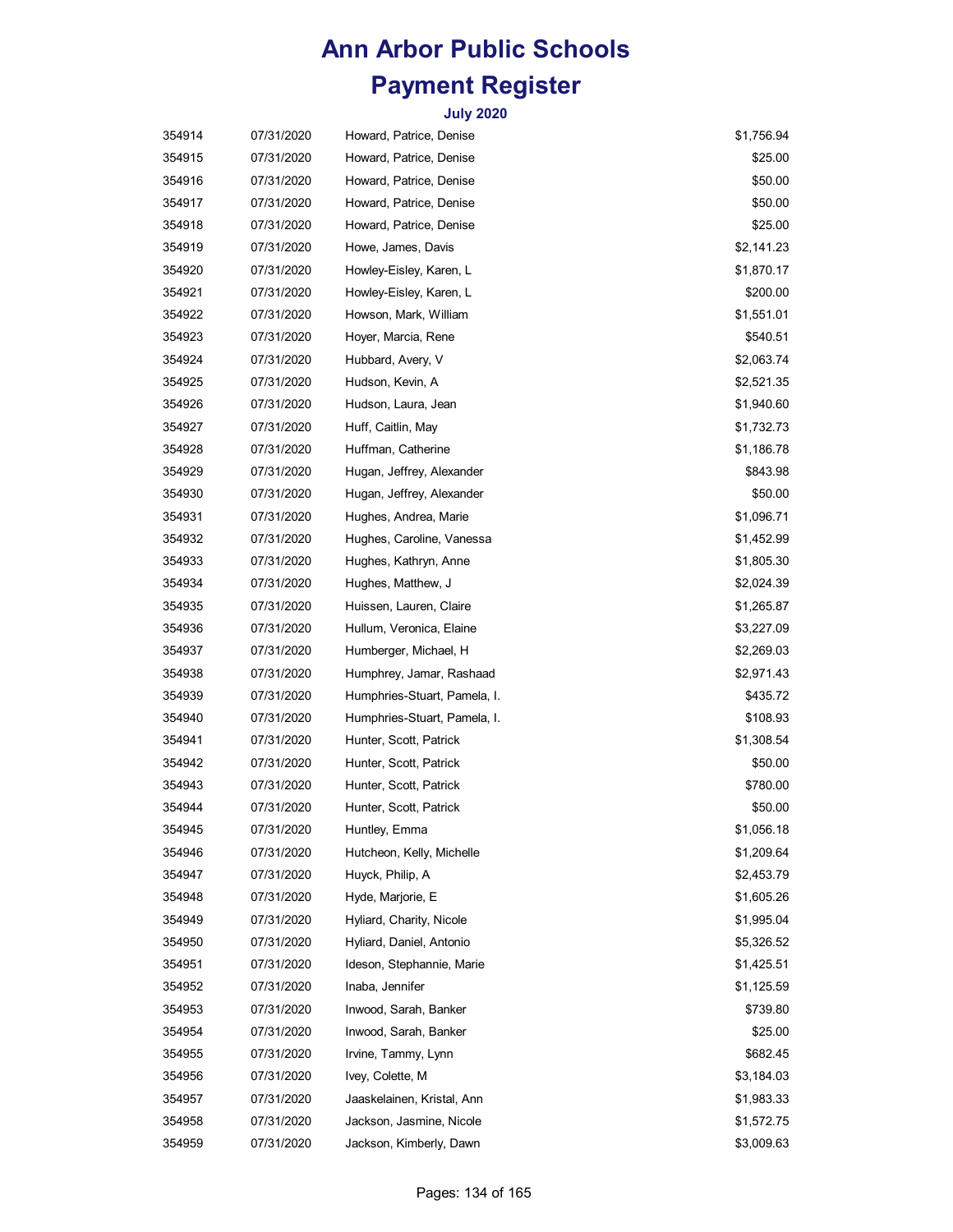| 354960 | 07/31/2020 | Jackson, Kristina, Victoria       | \$1,746.71 |
|--------|------------|-----------------------------------|------------|
| 354961 | 07/31/2020 | Jackson, Tamyka, Louise           | \$2,129.86 |
| 354962 | 07/31/2020 | Jackson, Tierra, Neecole          | \$3,071.80 |
| 354963 | 07/31/2020 | Jakab, Sharon, E Veerasammy       | \$1,282.39 |
| 354964 | 07/31/2020 | Jamerson, Rashonda, Dayle         | \$1,064.66 |
| 354965 | 07/31/2020 | James-Graham, Verlillian          | \$550.74   |
| 354966 | 07/31/2020 | James-Graham, Verlillian          | \$50.00    |
| 354967 | 07/31/2020 | James, Carrie, Lynn               | \$2,122.99 |
| 354968 | 07/31/2020 | James, Vicky, Lestene             | \$1,829.80 |
| 354969 | 07/31/2020 | Jarchow, Jennifer, Anne caulfield | \$1,684.82 |
| 354970 | 07/31/2020 | Jarjoura, Reema, Shafie           | \$1,701.40 |
| 354971 | 07/31/2020 | Jarmon-Blair, Dawn                | \$1,577.30 |
| 354972 | 07/31/2020 | Jarmon-Blair, Dawn                | \$58.00    |
| 354973 | 07/31/2020 | Jarmon-Blair, Dawn                | \$400.00   |
| 354974 | 07/31/2020 | Jarosz, Patricia, Byrd            | \$1,991.96 |
| 354975 | 07/31/2020 | Jaster, Kimberly, A               | \$2,492.03 |
| 354976 | 07/31/2020 | Jender, Laura, E                  | \$2,015.69 |
| 354977 | 07/31/2020 | Jenkins, Katrina, J               | \$1,070.39 |
| 354978 | 07/31/2020 | Jensen, Rachel, M                 | \$1,711.87 |
| 354979 | 07/31/2020 | Jobe, Craig, W                    | \$1,898.20 |
| 354980 | 07/31/2020 | Johnson Jr, Reginald, James       | \$744.16   |
| 354981 | 07/31/2020 | Johnson Jr, Reginald, James       | \$32.49    |
| 354982 | 07/31/2020 | Johnson, Cheryl, Wonders          | \$1,980.82 |
| 354983 | 07/31/2020 | Johnson, Delia, A                 | \$705.01   |
| 354984 | 07/31/2020 | Johnson, Elizabeth, Gail          | \$693.60   |
| 354985 | 07/31/2020 | Johnson, James, Albert            | \$479.16   |
| 354986 | 07/31/2020 | Johnson, Janelle, Wyneice         | \$2,362.66 |
| 354987 | 07/31/2020 | Johnson, Joanna, Natalie          | \$3,633.38 |
| 354988 | 07/31/2020 | Johnson, Julie, Anne              | \$891.35   |
| 354989 | 07/31/2020 | Johnson, Matthew, M               | \$1,565.30 |
| 354990 | 07/31/2020 | Johnson, Michael, B               | \$1,952.16 |
| 354991 | 07/31/2020 | Johnson, Michael, T               | \$3,060.59 |
| 354992 | 07/31/2020 | Johnson, Nina, Lynn               | \$948.96   |
| 354993 | 07/31/2020 | Johnson, Tracye, Lashun           | \$2,049.50 |
| 354994 | 07/31/2020 | Johnson, Tracye, Lashun           | \$512.38   |
| 354995 | 07/31/2020 | Johnston, Tyra, Katherine         | \$2,006.82 |
| 354996 | 07/31/2020 | Johnston, Tyra, Katherine         | \$150.00   |
| 354997 | 07/31/2020 | Jolly, Seema                      | \$1,571.56 |
| 354998 | 07/31/2020 | Jones-Lewis, Gina, R.             | \$1,081.38 |
| 354999 | 07/31/2020 | Jones-Lewis, Gina, R.             | \$176.00   |
| 355000 | 07/31/2020 | Jones, Denise, D                  | \$195.63   |
| 355001 | 07/31/2020 | Jones, Kathryn, Anne              | \$1,594.65 |
| 355002 | 07/31/2020 | Jones, Michael, Curtis            | \$2,227.96 |
| 355003 | 07/31/2020 | Jones, ShaRhonda                  | \$1,119.73 |
| 355004 | 07/31/2020 | Jones, Terria, L                  | \$1,576.19 |
| 355005 | 07/31/2020 | Joseph, Jennifer, M               | \$1,799.78 |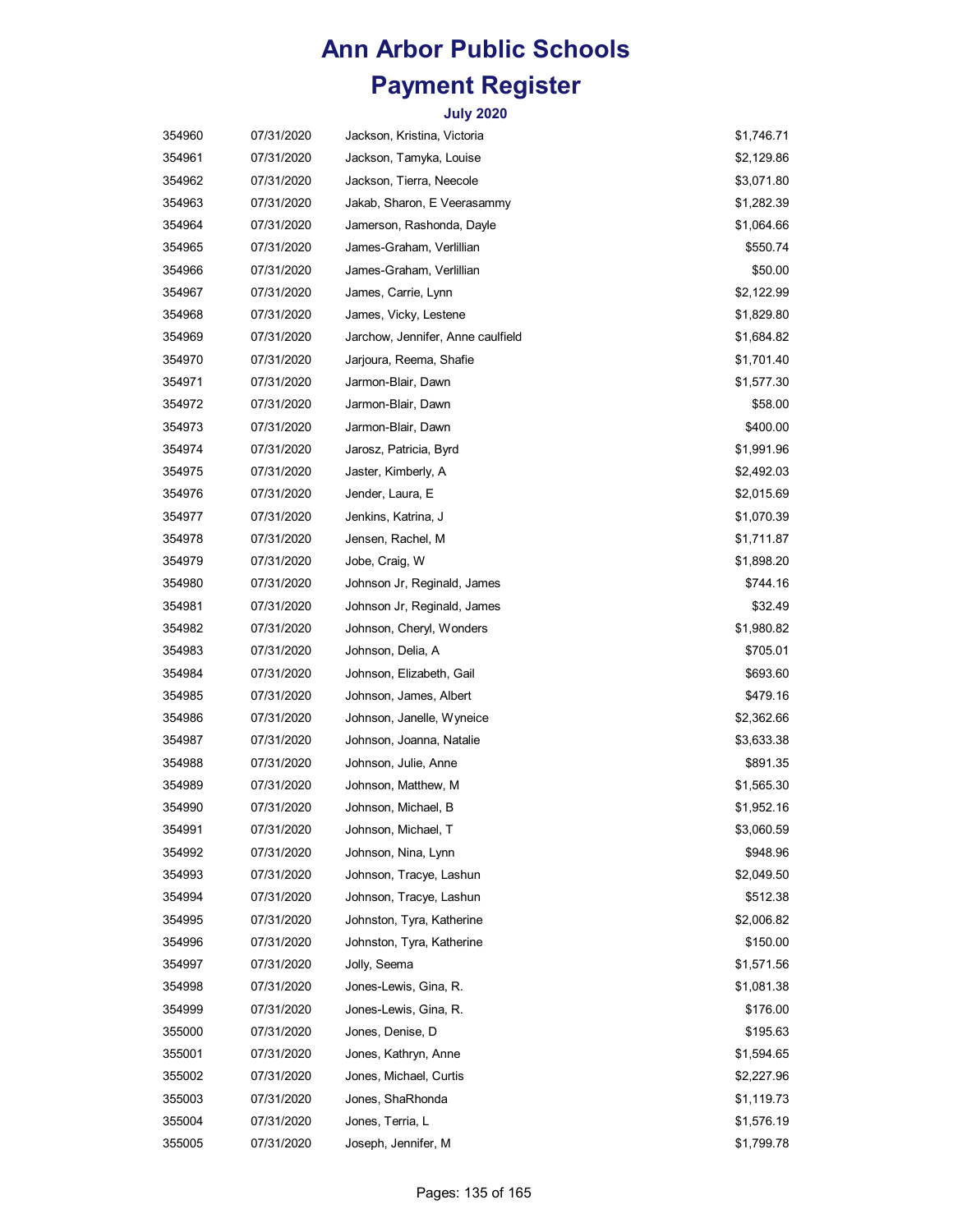| 355006 | 07/31/2020 | Jovanovski, Tori, Elizabeth     | \$806.89   |
|--------|------------|---------------------------------|------------|
| 355007 | 07/31/2020 | Juan, Shu-jeng                  | \$1,321.17 |
| 355008 | 07/31/2020 | Judge, Ann, Marie               | \$1,798.21 |
| 355009 | 07/31/2020 | Jurasek, Adam, R                | \$1,371.69 |
| 355010 | 07/31/2020 | Kabat, Jeffrey, W               | \$2,114.23 |
| 355011 | 07/31/2020 | Kachinko, Amy Jo, Marie         | \$583.32   |
| 355012 | 07/31/2020 | Kaehr, Makie                    | \$304.52   |
| 355013 | 07/31/2020 | Kahl-Burnstein, Stephanie, Anne | \$1,941.98 |
| 355014 | 07/31/2020 | Kairis, Sarah, A                | \$2,389.59 |
| 355015 | 07/31/2020 | Kairys, Mallory, Therese        | \$1,473.78 |
| 355016 | 07/31/2020 | Kalisewicz, Barbara, I          | \$2,235.23 |
| 355017 | 07/31/2020 | Kang, Michelle                  | \$2,025.85 |
| 355018 | 07/31/2020 | Karapas, Cindy, Ann             | \$33.04    |
| 355019 | 07/31/2020 | Karr, Hannah, Elizabeth         | \$1,011.05 |
| 355020 | 07/31/2020 | Karr, Kevin, R                  | \$2,414.80 |
| 355021 | 07/31/2020 | Karr, Michelle, Renee           | \$1,978.76 |
| 355022 | 07/31/2020 | Kasper, Christopher, Thomas     | \$1,370.88 |
| 355023 | 07/31/2020 | Kass, Jeffrey, Scott            | \$2,120.63 |
| 355024 | 07/31/2020 | Kass, Michaela, Brenna          | \$2,109.57 |
| 355025 | 07/31/2020 | Kastanis, Eleni, Ann            | \$2,539.68 |
| 355026 | 07/31/2020 | Kaucheck, Marissa, Marie        | \$1,139.87 |
| 355027 | 07/31/2020 | Kayto, Rezan                    | \$1,782.64 |
| 355028 | 07/31/2020 | Kedroske, Nicole                | \$1,255.42 |
| 355029 | 07/31/2020 | Keebler, Linda, Lou             | \$2,043.75 |
| 355030 | 07/31/2020 | Keebler, Linda, Lou             | \$500.00   |
| 355031 | 07/31/2020 | Keeley, Mary, Teresa            | \$727.57   |
| 355032 | 07/31/2020 | Keeling, Joanne, E              | \$902.70   |
| 355033 | 07/31/2020 | Kellar, Kelly, Espelage         | \$1,972.17 |
| 355034 | 07/31/2020 | Kelley, Diana, Kay              | \$1,181.72 |
| 355035 | 07/31/2020 | Kelly, Eva, Marie               | \$555.44   |
| 355036 | 07/31/2020 | Kelly-Sell, Elizabeth           | \$1,057.66 |
| 355037 | 07/31/2020 | Kelly-Sell, Elizabeth           | \$600.00   |
| 355038 | 07/31/2020 | Kelly, Mark, Christophe         | \$1,889.81 |
| 355039 | 07/31/2020 | Kelly, Patrick, Thomas          | \$605.73   |
| 355040 | 07/31/2020 | Kelmigian, Jayme, Marie         | \$1,299.25 |
| 355041 | 07/31/2020 | Kenny, Lauren, Irene            | \$277.35   |
| 355042 | 07/31/2020 | Kent, Emily, Jane               | \$1,612.87 |
| 355043 | 07/31/2020 | Kephart, Jonathan, L            | \$1,336.48 |
| 355044 | 07/31/2020 | Kerst, Heidi, Spencer           | \$1,047.21 |
| 355045 | 07/31/2020 | Kessler, Serena, Catherine      | \$1,812.07 |
| 355046 | 07/31/2020 | Khalid, Muneer, Abdul-Mateen    | \$1,079.35 |
| 355047 | 07/31/2020 | Khalid, Muneer, Abdul-Mateen    | \$1,079.36 |
| 355048 | 07/31/2020 | Khanin, Shagufta                | \$426.15   |
| 355049 | 07/31/2020 | Khan, Masuma                    | \$624.17   |
| 355050 | 07/31/2020 | Kidd, Bonnie, J                 | \$1,707.87 |
| 355051 | 07/31/2020 | Kiley, Courtney, Shannon        | \$1,924.70 |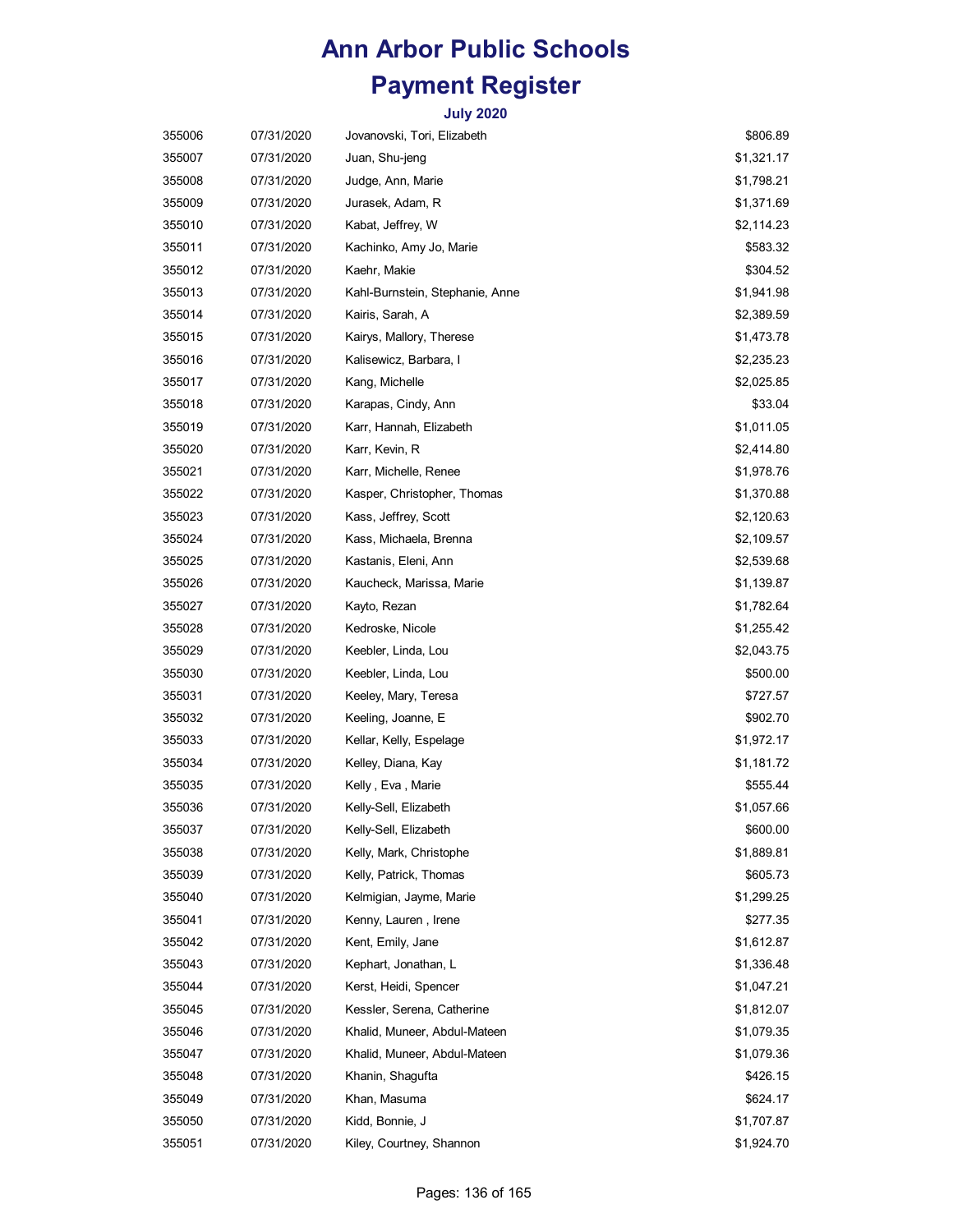| 355052 | 07/31/2020 | Kilgore, Kevin, James           | \$1,517.27 |
|--------|------------|---------------------------------|------------|
| 355053 | 07/31/2020 | Killewald, Barbara, Ann         | \$2,036.66 |
| 355054 | 07/31/2020 | Killewald, Barbara, Ann         | \$200.00   |
| 355055 | 07/31/2020 | Kil, Sung-Eun, Holice           | \$775.19   |
| 355056 | 07/31/2020 | Kim, Soyeon                     | \$1,547.53 |
| 355057 | 07/31/2020 | Kinard, Crystal, Marie          | \$729.03   |
| 355058 | 07/31/2020 | Kinard, Crystal, Marie          | \$151.00   |
| 355059 | 07/31/2020 | Kinasz, Ty, Robbins             | \$2,253.16 |
| 355060 | 07/31/2020 | Kincaid, TIffany, Michelle      | \$1,245.16 |
| 355061 | 07/31/2020 | Kind, Laura, Lemay              | \$1,327.89 |
| 355062 | 07/31/2020 | King-Freyre, Kristie, M         | \$1,787.30 |
| 355063 | 07/31/2020 | Kinlaw, Thelma, Almeda beatrice | \$2,060.12 |
| 355064 | 07/31/2020 | Kinnamon, Lauren, Elizabeth     | \$1,118.47 |
| 355065 | 07/31/2020 | Kinnard, Jodi, Lynn-gaff        | \$1,957.75 |
| 355066 | 07/31/2020 | Kinter, Katie, Danyle           | \$1,441.00 |
| 355067 | 07/31/2020 | Kipp, Kyle, R                   | \$1,024.35 |
| 355068 | 07/31/2020 | Kitchen, Jason, Lawrence        | \$2,341.34 |
| 355069 | 07/31/2020 | Kitley, Jaimelyn, Gregg         | \$242.42   |
| 355070 | 07/31/2020 | Kleber, Jennifer, Sue           | \$617.48   |
| 355071 | 07/31/2020 | Kleczynski, Stephen, J          | \$1,612.76 |
| 355072 | 07/31/2020 | Klein, Candee, Lee              | \$1,741.01 |
| 355073 | 07/31/2020 | Klein, Frederick, W             | \$2,252.77 |
| 355074 | 07/31/2020 | Kleinschmidt, Nicole, Lynn      | \$1,112.43 |
| 355075 | 07/31/2020 | Kline, Brandy, Lee              | \$1,414.04 |
| 355076 | 07/31/2020 | Klotz, Holly, Elizabeth         | \$1,838.14 |
| 355077 | 07/31/2020 | Knapp, Richard, A               | \$2,257.08 |
| 355078 | 07/31/2020 | Knisley, Mary, Elizabeth        | \$1,601.97 |
| 355079 | 07/31/2020 | Knorr, Judy                     | \$2,321.26 |
| 355080 | 07/31/2020 | Knowles, Julia, D               | \$771.23   |
| 355081 | 07/31/2020 | Knowles, Julia, D               | \$330.53   |
| 355082 | 07/31/2020 | Kobylansky, Mary, E             | \$1,276.04 |
| 355083 | 07/31/2020 | Kobylansky, Mary, E             | \$100.00   |
| 355084 | 07/31/2020 | Kobylarz, Kathi, L              | \$1,578.30 |
| 355085 | 07/31/2020 | Kocher, Cary, F                 | \$1,585.01 |
| 355086 | 07/31/2020 | Kocher, Cary, F                 | \$100.00   |
| 355087 | 07/31/2020 | Kocher, Cary, F                 | \$385.00   |
| 355088 | 07/31/2020 | Kocher, Robin, Lynn             | \$3,042.08 |
| 355089 | 07/31/2020 | Koeppe, Jill, Daleen            | \$1,484.57 |
| 355090 | 07/31/2020 | Kohl, Christopher, L            | \$1,992.59 |
| 355091 | 07/31/2020 | Kohl, Christopher, L            | \$140.00   |
| 355092 | 07/31/2020 | Kohn, Hannah, Sophia            | \$1,245.38 |
| 355093 | 07/31/2020 | Kohn, Hannah, Sophia            | \$65.55    |
| 355094 | 07/31/2020 | Kokenakes, Jennifer, Marie      | \$1,476.00 |
| 355095 | 07/31/2020 | Kokenakes, Jennifer, Marie      | \$70.00    |
| 355096 | 07/31/2020 | Koknar, Semra, A                | \$2,125.45 |
| 355097 | 07/31/2020 | Koli, Julia, Lauren             | \$1,704.95 |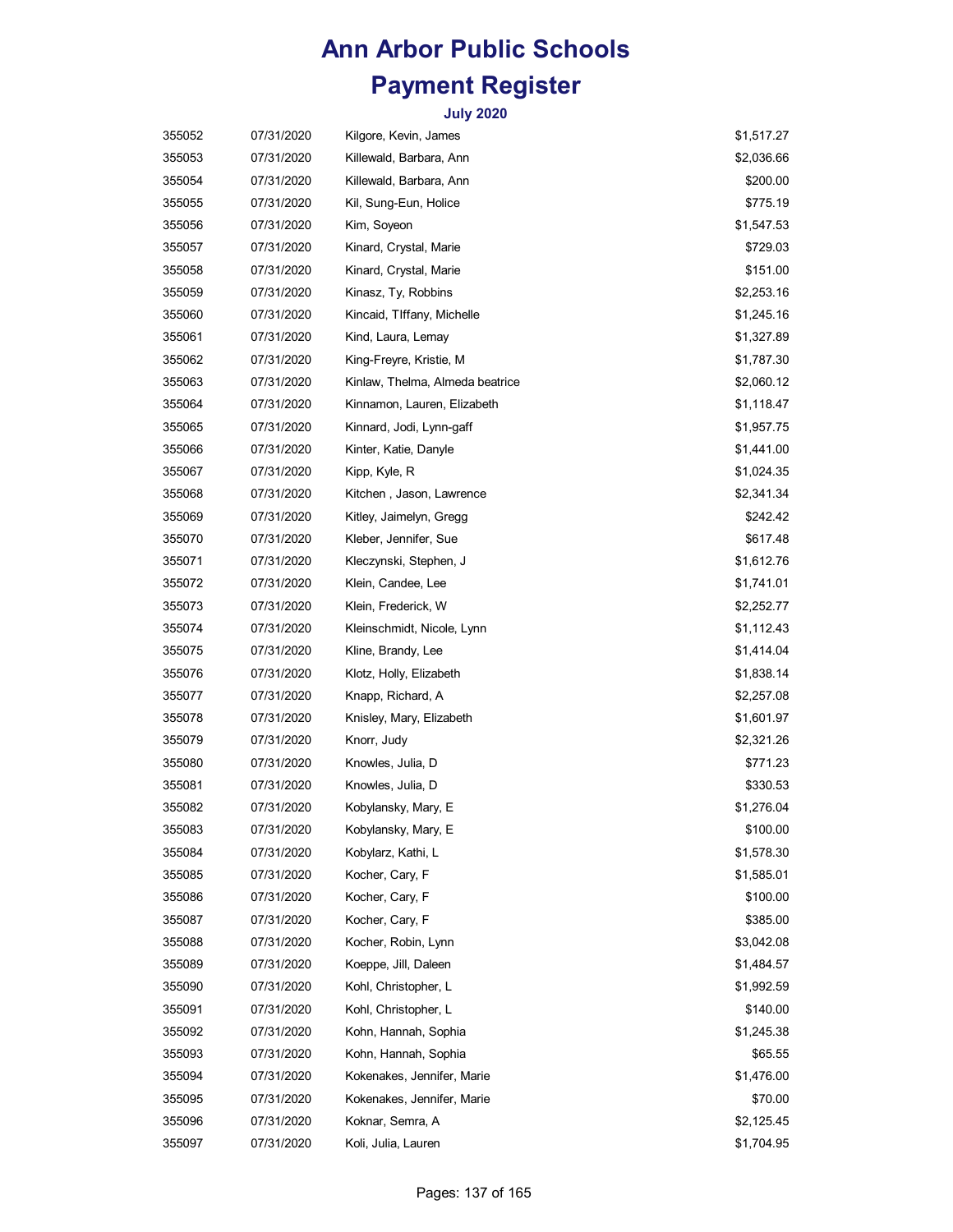| 355098 | 07/31/2020 | Kollman, Michaelean, Marie      | \$1,881.01 |
|--------|------------|---------------------------------|------------|
| 355099 | 07/31/2020 | Kolokithas, Donna, J            | \$2,177.74 |
| 355100 | 07/31/2020 | Konett, Ethan                   | \$2,208.64 |
| 355101 | 07/31/2020 | Koselansky, Kaitlin, Nicole     | \$1,113.43 |
| 355102 | 07/31/2020 | Kotlinski, Lea, s               | \$1,445.06 |
| 355103 | 07/31/2020 | Koutoulas, Patricia, G          | \$2,037.53 |
| 355104 | 07/31/2020 | Kreger, Sandra, Gail            | \$1,807.37 |
| 355105 | 07/31/2020 | Kreple-Hill, Carolyn, Elizabeth | \$510.01   |
| 355106 | 07/31/2020 | Kreple-Hill, Carolyn, Elizabeth | \$1,600.00 |
| 355107 | 07/31/2020 | Krieger, Elizabeth, A           | \$516.37   |
| 355108 | 07/31/2020 | Krohn, Kelly, R                 | \$916.91   |
| 355109 | 07/31/2020 | Krohn, Timothy, Salzmann        | \$1,742.59 |
| 355110 | 07/31/2020 | Kubacki, Kristin, Louise        | \$1,989.51 |
| 355111 | 07/31/2020 | Kucera, Jeremy, Alexander       | \$1,118.60 |
| 355112 | 07/31/2020 | Kulka, Edward, L                | \$2,143.62 |
| 355113 | 07/31/2020 | Kunec, Jennifer, L              | \$2,075.70 |
| 355114 | 07/31/2020 | Kurilko, Catherine, Anne        | \$1,773.11 |
| 355115 | 07/31/2020 | LaCaze, Jaszmine, D             | \$544.10   |
| 355116 | 07/31/2020 | Lafferty, Beth, Ann             | \$1,183.00 |
| 355117 | 07/31/2020 | Lafferty, Beth, Ann             | \$100.00   |
| 355118 | 07/31/2020 | Lafferty, Kelsey, Marie         | \$1,191.33 |
| 355119 | 07/31/2020 | Lai, Teresa, Ka-Wing            | \$541.60   |
| 355120 | 07/31/2020 | Lamkin, David, B                | \$655.66   |
| 355121 | 07/31/2020 | Lamkin, David, B                | \$75.00    |
| 355122 | 07/31/2020 | Lancaster, George, Edgar        | \$1,913.07 |
| 355123 | 07/31/2020 | Landefeld, Christy, Joy         | \$1,060.80 |
| 355124 | 07/31/2020 | Landin-Smith, Rebecca           | \$2,028.01 |
| 355125 | 07/31/2020 | Landis, Michelle, Alexandra     | \$830.68   |
| 355126 | 07/31/2020 | Landrum, Laurel, Christine      | \$2,368.71 |
| 355127 | 07/31/2020 | Lange, Melissa, Ann             | \$606.96   |
| 355128 | 07/31/2020 | Langenecker, Brigitte, Louise   | \$1,245.46 |
| 355129 | 07/31/2020 | Langford, Shonta, A             | \$2,776.57 |
| 355130 | 07/31/2020 | Langford, Shonta, A             | \$1,000.00 |
| 355131 | 07/31/2020 | Lantis, Lauren, Therese         | \$1,796.59 |
| 355132 | 07/31/2020 | Lapere, Wendy, Star             | \$2,010.32 |
| 355133 | 07/31/2020 | Larsen, Kaylene, Gail           | \$460.98   |
| 355134 | 07/31/2020 | Larson, Peter, M                | \$2,138.74 |
| 355135 | 07/31/2020 | Latour, Edward, Paul            | \$2,198.50 |
| 355136 | 07/31/2020 | Latour, Edward, Paul            | \$1,000.00 |
| 355137 | 07/31/2020 | Lauer, Anthony, A               | \$2,103.57 |
| 355138 | 07/31/2020 | Lauer, Anthony, A               | \$50.00    |
| 355139 | 07/31/2020 | Lauerman, Amy, Lynne patrosh    | \$1,759.16 |
| 355140 | 07/31/2020 | Lauer, Shannon, Rose            | \$1,971.64 |
| 355141 | 07/31/2020 | Lauer, Shannon, Rose            | \$40.00    |
| 355142 | 07/31/2020 | Lauzzana, Emile, August         | \$3,356.84 |
| 355143 | 07/31/2020 | Lavery, Laurel                  | \$571.79   |
|        |            |                                 |            |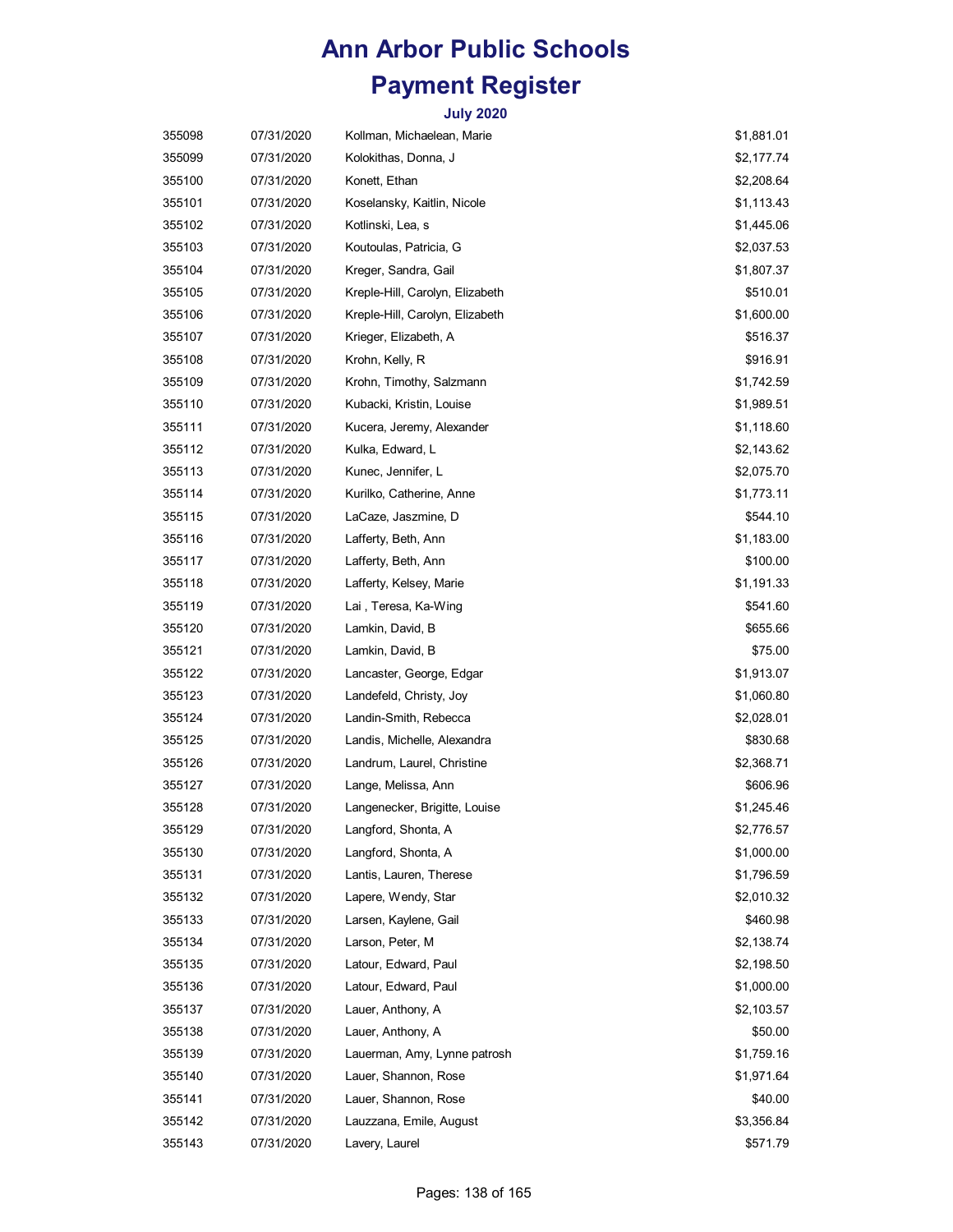| 355144 | 07/31/2020 | Lawhead, Cara, Lynn          | \$1,368.35 |
|--------|------------|------------------------------|------------|
| 355145 | 07/31/2020 | Lazette, Frances, Kelly      | \$1,710.35 |
| 355146 | 07/31/2020 | Leach, David, Andrew         | \$2,195.80 |
| 355147 | 07/31/2020 | Leaman, Cynthia, Jean        | \$3,350.95 |
| 355148 | 07/31/2020 | Lecloux, Michael, T          | \$2,197.59 |
| 355149 | 07/31/2020 | Lederer, Peggy, O'neill      | \$3,032.45 |
| 355150 | 07/31/2020 | Lederer, Peggy, O'neill      | \$250.00   |
| 355151 | 07/31/2020 | Lederer, Robert              | \$2,146.66 |
| 355152 | 07/31/2020 | Lee, Catherine, Mary         | \$566.24   |
| 355153 | 07/31/2020 | Lee, Catherine, Mary         | \$500.00   |
| 355154 | 07/31/2020 | Lee, Derek, A                | \$1,981.62 |
| 355155 | 07/31/2020 | Leege, Joshua, Will          | \$1,623.58 |
| 355156 | 07/31/2020 | Lee, Jae, Jung               | \$1,564.98 |
| 355157 | 07/31/2020 | Lee, Rebecca, Hadia          | \$1,745.71 |
| 355158 | 07/31/2020 | Lee, Vivian, Young           | \$2,189.80 |
| 355159 | 07/31/2020 | Leite, Katherine, Milholland | \$984.51   |
| 355160 | 07/31/2020 | Leite, Katherine, Milholland | \$100.00   |
| 355161 | 07/31/2020 | Lemanski, Janet, Meilak      | \$1,953.31 |
| 355162 | 07/31/2020 | Lemens, Jill, Elisabeth      | \$593.86   |
| 355163 | 07/31/2020 | Lemke, Charity, Ann          | \$1,491.95 |
| 355164 | 07/31/2020 | Lemon, Nicole, Beth-Sielken  | \$3,377.19 |
| 355165 | 07/31/2020 | Lentz, Elizabeth, Marie      | \$1,106.22 |
| 355166 | 07/31/2020 | Lentz, Tova, Snitzer         | \$1,313.78 |
| 355167 | 07/31/2020 | Leonard, Jerry, R            | \$1,918.30 |
| 355168 | 07/31/2020 | Letourneau, Tony, Ray        | \$2,036.52 |
| 355169 | 07/31/2020 | Letts, Renee, Lynn           | \$1,196.47 |
| 355170 | 07/31/2020 | Levin, Craig, Michell        | \$1,995.01 |
| 355171 | 07/31/2020 | Levin, Craig, Michell        | \$200.00   |
| 355172 | 07/31/2020 | Levine, Elana, R             | \$1,902.82 |
| 355173 | 07/31/2020 | Lewis II, Kenneth, Regan     | \$753.44   |
| 355174 | 07/31/2020 | Lewis II, Kenneth, Regan     | \$107.64   |
| 355175 | 07/31/2020 | Lewis II, Kenneth, Regan     | \$215.27   |
| 355176 | 07/31/2020 | Lewis, Jason, Oneil          | \$1,667.22 |
| 355177 | 07/31/2020 | Lewis, Jason, Oneil          | \$350.00   |
| 355178 | 07/31/2020 | Lewis, Michael, Anthony      | \$1,506.90 |
| 355179 | 07/31/2020 | Leydenfrost, Alex            | \$2,039.06 |
| 355180 | 07/31/2020 | Li, Anna, Kim                | \$1,603.78 |
| 355181 | 07/31/2020 | Lilliefors, Erin, Benton     | \$1,323.54 |
| 355182 | 07/31/2020 | Lincoln, Markus, Aaron       | \$1,366.29 |
| 355183 | 07/31/2020 | Lincourt, Brian, J           | \$2,260.90 |
| 355184 | 07/31/2020 | Lindemann, Mary, Dawn        | \$1,444.58 |
| 355185 | 07/31/2020 | Linden, Dawn, Ruby           | \$3,464.66 |
| 355186 | 07/31/2020 | Lindner, Bethany, Lynn       | \$894.29   |
| 355187 | 07/31/2020 | Lindsay, Sarah, Anne         | \$1,072.91 |
| 355188 | 07/31/2020 | Linton, Edith, Anne          | \$3,424.97 |
| 355189 | 07/31/2020 | Linton, Kristine, D          | \$1,749.83 |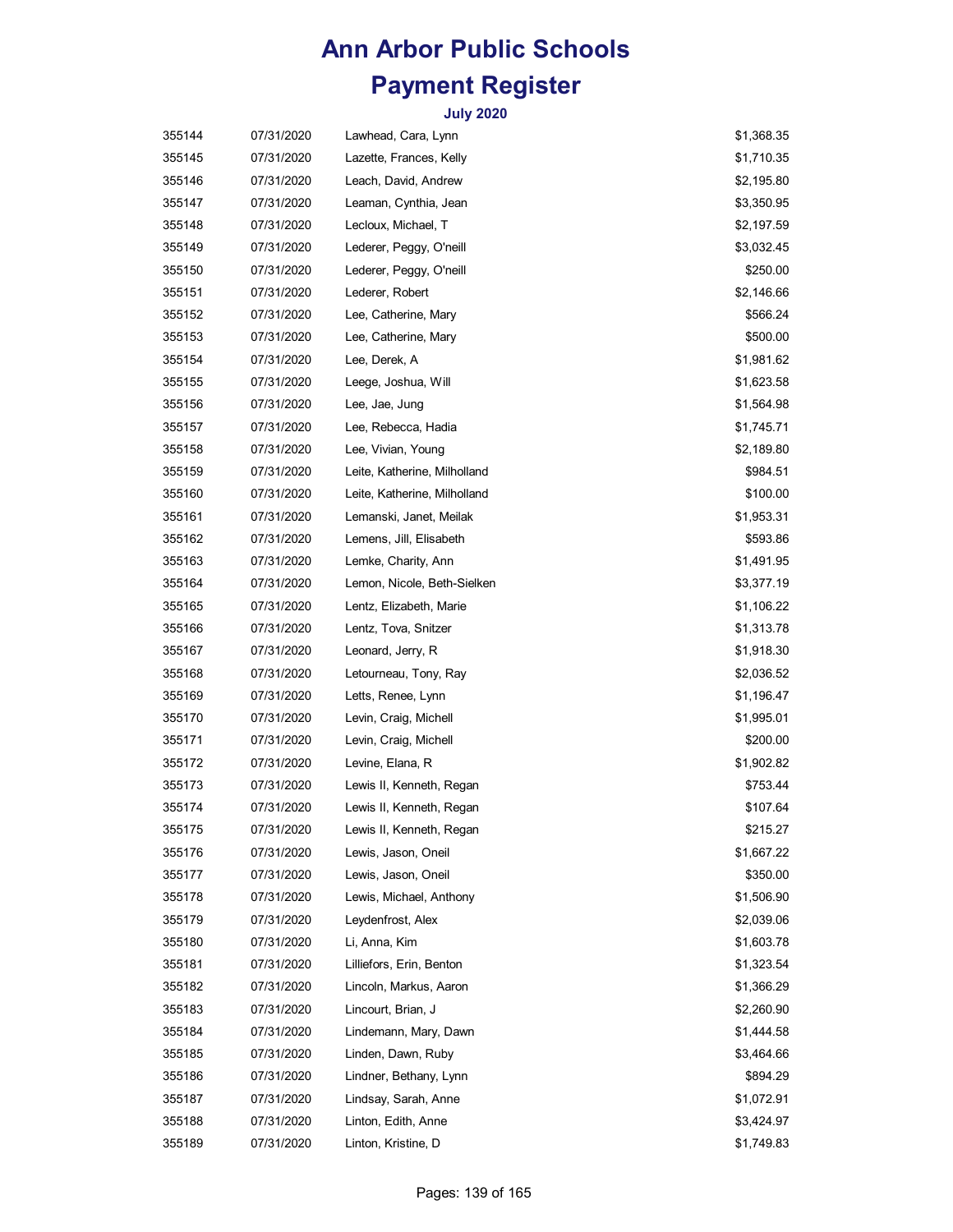| 355190 | 07/31/2020 | Lipton, Molly, Rachel        | \$1,496.52 |
|--------|------------|------------------------------|------------|
| 355191 | 07/31/2020 | Liu, Pingping                | \$1,127.07 |
| 355192 | 07/31/2020 | Lock, Kimberly, A            | \$150.68   |
| 355193 | 07/31/2020 | Lockhart, Rhonda, Elaine     | \$1,291.91 |
| 355194 | 07/31/2020 | Lodge, Kassandra, Patricia   | \$1,101.99 |
| 355195 | 07/31/2020 | Loewe, Pamela, A             | \$1,820.34 |
| 355196 | 07/31/2020 | Loewe, Pamela, A             | \$375.00   |
| 355197 | 07/31/2020 | Long, Roger, Ken             | \$2,179.83 |
| 355198 | 07/31/2020 | Long, Roger, Ken             | \$30.00    |
| 355199 | 07/31/2020 | Lorenz, Steven, Robert       | \$2,154.04 |
| 355200 | 07/31/2020 | Lott-scheffler, Merritt, Ann | \$650.78   |
| 355201 | 07/31/2020 | Loveland, Tracy, Ellen       | \$2,277.88 |
| 355202 | 07/31/2020 | Lowder, Tracey, Thomas       | \$3,225.94 |
| 355203 | 07/31/2020 | Lowe, Amanda, Leigh          | \$1,828.03 |
| 355204 | 07/31/2020 | Lowe, Amanda, Leigh          | \$100.00   |
| 355205 | 07/31/2020 | Loyer, Joshua, Edward        | \$1,678.79 |
| 355206 | 07/31/2020 | Lubara-Steuer, Rosana, Janet | \$1,743.61 |
| 355207 | 07/31/2020 | Lucke, Jessica, Leigh        | \$2,344.50 |
| 355208 | 07/31/2020 | Lugo, Cristal, M             | \$1,260.00 |
| 355209 | 07/31/2020 | Lukavsky, Amanda, Leigh      | \$1,107.11 |
| 355210 | 07/31/2020 | Luker, Janice, Kay           | \$349.17   |
| 355211 | 07/31/2020 | Luker, Janice, Kay           | \$275.00   |
| 355212 | 07/31/2020 | Luther, Janice, Ruth         | \$1,404.96 |
| 355213 | 07/31/2020 | Lyall, Michael, Jacob        | \$544.88   |
| 355214 | 07/31/2020 | Lynch, Lisa, Miriam Gallin   | \$138.21   |
| 355215 | 07/31/2020 | Lynch, Maureen               | \$1,619.88 |
| 355216 | 07/31/2020 | Lyon, Kimberly, Maja         | \$945.64   |
| 355217 | 07/31/2020 | Lypka, Lindsey, Ann          | \$954.51   |
| 355218 | 07/31/2020 | MAANS, ALICIA, CARMEN        | \$2,164.29 |
| 355219 | 07/31/2020 | Macarthur, James, C          | \$1,079.20 |
| 355220 | 07/31/2020 | Macarthur, James, C          | \$400.00   |
| 355221 | 07/31/2020 | Maciag, Jennifer, L          | \$1,866.85 |
| 355222 | 07/31/2020 | Macke, Michele, M            | \$1,700.88 |
| 355223 | 07/31/2020 | MacKenzie, Angela, Kristine  | \$2,011.06 |
| 355224 | 07/31/2020 | Mackercher, Kathryn, Lee     | \$2,064.77 |
| 355225 | 07/31/2020 | Macko, Nicole, Antoinette    | \$1,055.51 |
| 355226 | 07/31/2020 | Mack, Stacey, M              | \$1,393.60 |
| 355227 | 07/31/2020 | MacPhail, John, Wallace      | \$2,191.14 |
| 355228 | 07/31/2020 | Madih, Evelyn, Irene         | \$1,654.59 |
| 355229 | 07/31/2020 | Madyun, Teresa, Ann          | \$1,462.45 |
| 355230 | 07/31/2020 | Madyun, Teresa, Ann          | \$25.00    |
| 355231 | 07/31/2020 | Madyun, Teresa, Ann          | \$500.00   |
| 355232 | 07/31/2020 | Madyun, Teresa, Ann          | \$250.00   |
| 355233 | 07/31/2020 | Madyun, Teresa, Ann          | \$250.00   |
| 355234 | 07/31/2020 | Maeroff, Jane, Kiddon        | \$849.72   |
| 355235 | 07/31/2020 | Magar, Aprylle, Joy          | \$1,401.33 |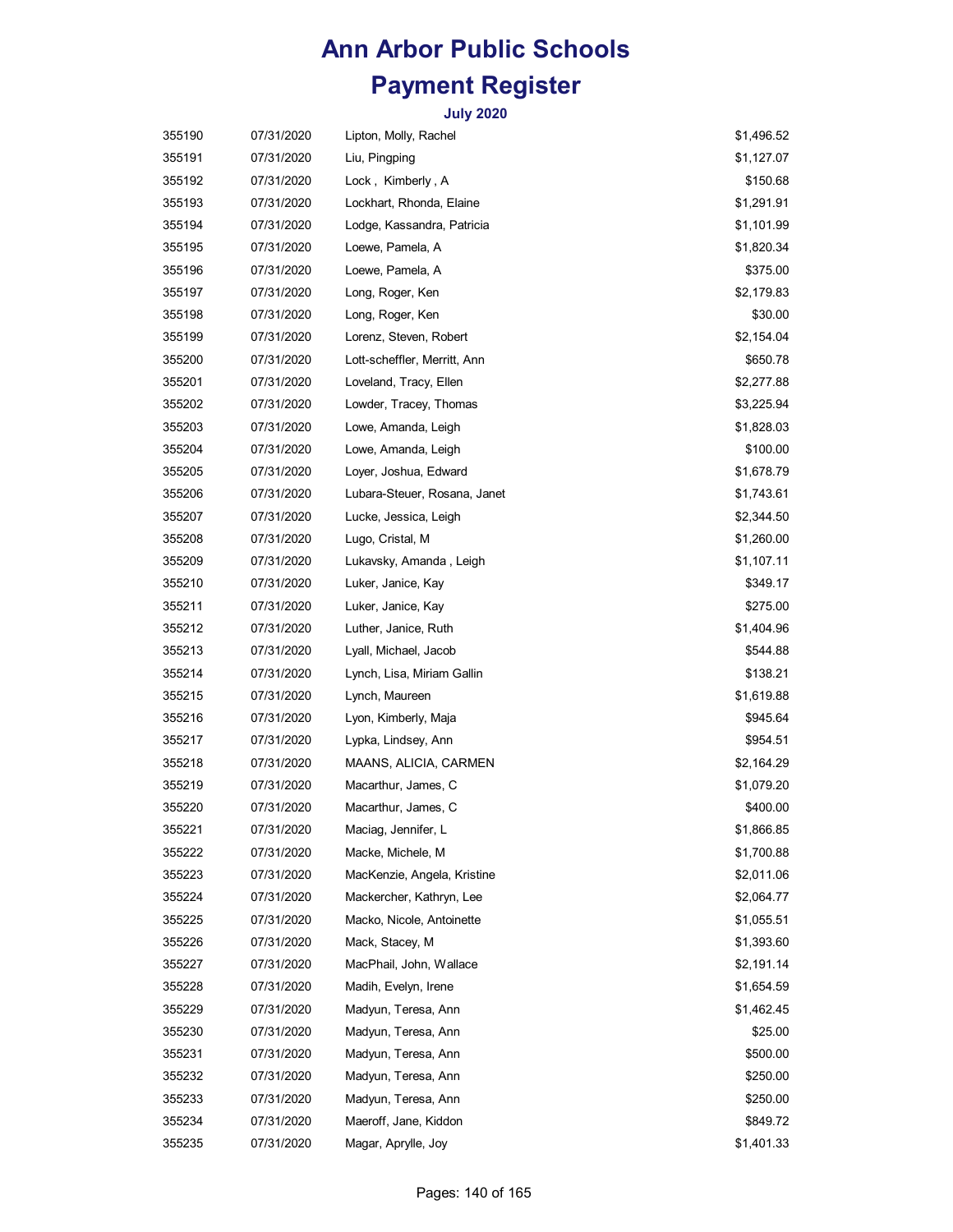| 355236 | 07/31/2020 | Magee, Dawn, Marie                | \$2,335.82 |
|--------|------------|-----------------------------------|------------|
| 355237 | 07/31/2020 | Magee, Dawn, Marie                | \$250.00   |
| 355238 | 07/31/2020 | Maglothin, Theresa, Anne          | \$1,033.54 |
| 355239 | 07/31/2020 | Maglothin, Theresa, Anne          | \$200.00   |
| 355240 | 07/31/2020 | Magoulick, Jennifer, Marie        | \$1,506.44 |
| 355241 | 07/31/2020 | Maguire, Laurel, Stowell          | \$2,087.16 |
| 355242 | 07/31/2020 | Mahler, Kristin, L                | \$1,867.13 |
| 355243 | 07/31/2020 | Maier, Robert, Joseph             | \$2,144.62 |
| 355244 | 07/31/2020 | Maj, Jenna, Ruth                  | \$1,356.97 |
| 355245 | 07/31/2020 | Maksimchuk, Carol, Regina         | \$606.32   |
| 355246 | 07/31/2020 | Malcolm, Jacqueline, K            | \$2,984.71 |
| 355247 | 07/31/2020 | Malcolm, Vickie, J                | \$1,511.65 |
| 355248 | 07/31/2020 | Malcolm, Vickie, J                | \$600.00   |
| 355249 | 07/31/2020 | Malette, Emily, C.                | \$1,726.98 |
| 355250 | 07/31/2020 | Ma, Lily, Xiaoting                | \$984.15   |
| 355251 | 07/31/2020 | Mallad, Mya, Marie                | \$1,265.52 |
| 355252 | 07/31/2020 | Malley, Judith, Ann               | \$1,981.73 |
| 355253 | 07/31/2020 | Malo, Chad, Patrick               | \$1,495.12 |
| 355254 | 07/31/2020 | Malo, Chad, Patrick               | \$300.00   |
| 355255 | 07/31/2020 | Malo, Chad, Patrick               | \$100.00   |
| 355256 | 07/31/2020 | Mangi, Charlene, R                | \$1,836.47 |
| 355257 | 07/31/2020 | Mann, Lindsay, Corinne            | \$1,639.39 |
| 355258 | 07/31/2020 | Mann, Shekenia, Ona               | \$2,773.61 |
| 355259 | 07/31/2020 | Mantha, Ashley, A                 | \$3,582.57 |
| 355260 | 07/31/2020 | Marchionna, Catherine, Rose       | \$1,607.07 |
| 355261 | 07/31/2020 | Marcum, James                     | \$2,656.83 |
| 355262 | 07/31/2020 | Marenghi, Jennifer, Anne          | \$2,282.34 |
| 355263 | 07/31/2020 | Marquardt, Diane, Marie           | \$1,815.49 |
| 355264 | 07/31/2020 | Marshall-Diver, Tristan, Penelope | \$2,185.09 |
| 355265 | 07/31/2020 | Marsh, Kenneth, D                 | \$1,438.56 |
| 355266 | 07/31/2020 | Martin, Ashley, Danielle          | \$1,484.80 |
| 355267 | 07/31/2020 | Martin, Atoya, Ke Ivory Da        | \$1,659.89 |
| 355268 | 07/31/2020 | Martin, Barbara, J                | \$1,668.52 |
| 355269 | 07/31/2020 | Martin, Jamie, Marie              | \$1,258.41 |
| 355270 | 07/31/2020 | Martin, Myles, E                  | \$2,204.09 |
| 355271 | 07/31/2020 | Masdon, Taylor, Nicole            | \$1,384.21 |
| 355272 | 07/31/2020 | Masieri, Francesca                | \$498.70   |
| 355273 | 07/31/2020 | Mason, Molly, Ryan                | \$504.33   |
| 355274 | 07/31/2020 | Massey, Teiara, S                 | \$611.28   |
| 355275 | 07/31/2020 | Mathewson, Tracy, Lee             | \$1,539.18 |
| 355276 | 07/31/2020 | Mathis, Josephine, Collins        | \$1,564.35 |
| 355277 | 07/31/2020 | Mattie, David, N                  | \$1,484.39 |
| 355278 | 07/31/2020 | Mattison, Joshua, M               | \$944.45   |
| 355279 | 07/31/2020 | Mattison, Joshua, M               | \$1,000.00 |
| 355280 | 07/31/2020 | Mattison, Joshua, M               | \$100.00   |
| 355281 | 07/31/2020 | Maus, Alivia, Catherine           | \$1,401.85 |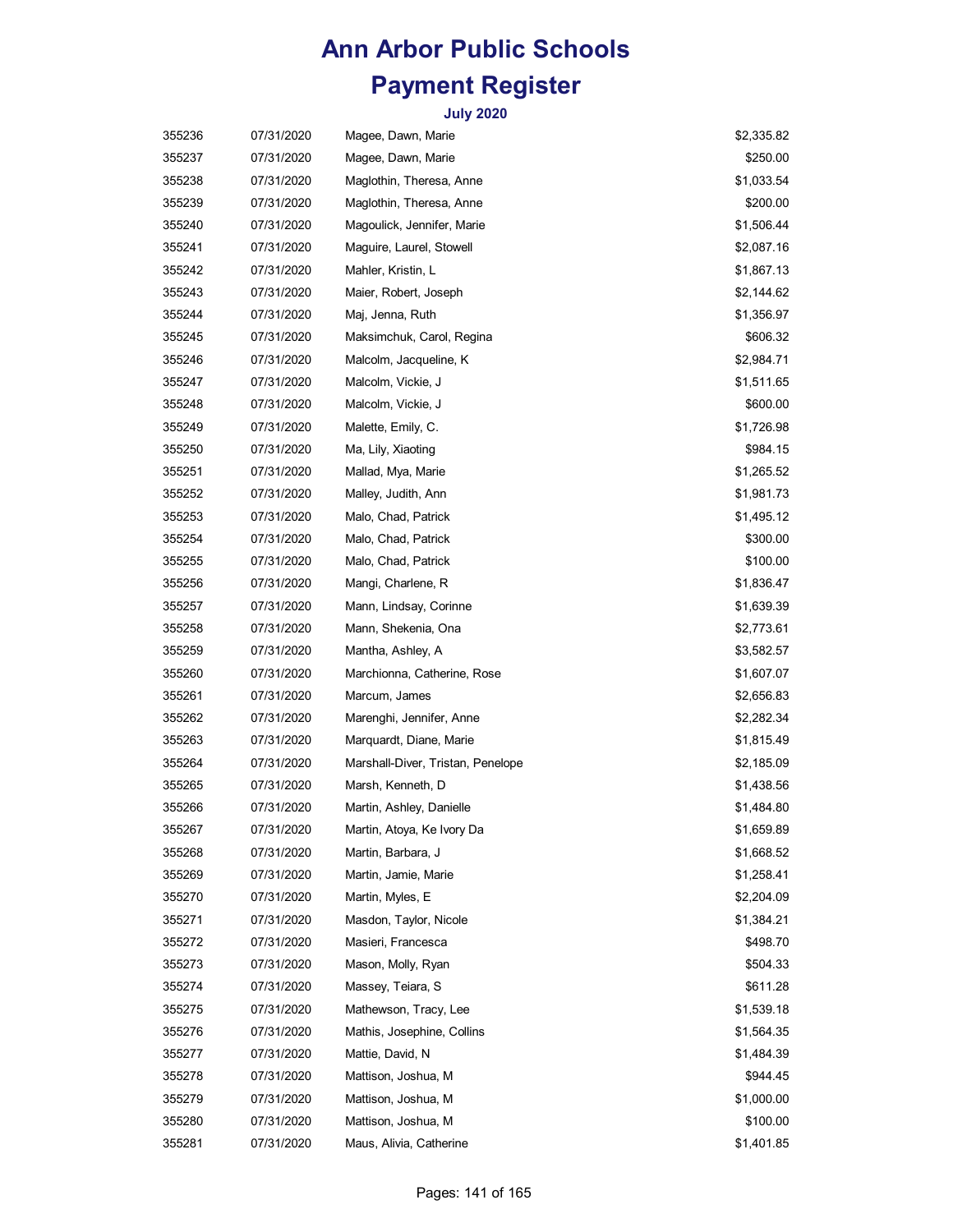| 355282 | 07/31/2020 | Maveal, Kelly, Michelle         | \$1,635.07 |
|--------|------------|---------------------------------|------------|
| 355283 | 07/31/2020 | Mayfield, LaTonya, Theresa      | \$879.29   |
| 355284 | 07/31/2020 | Mayfield, LaTonya, Theresa      | \$83.00    |
| 355285 | 07/31/2020 | Mayfield, LaTonya, Theresa      | \$280.00   |
| 355286 | 07/31/2020 | Mayhand, Jimmie                 | \$1,824.95 |
| 355287 | 07/31/2020 | Maylone, Alicia, A              | \$1,334.79 |
| 355288 | 07/31/2020 | Mc Dowell, Janis, A             | \$2,047.21 |
| 355289 | 07/31/2020 | McAlinden, Colleen, M           | \$2,223.41 |
| 355290 | 07/31/2020 | McCabe, Yim, Chea               | \$1,401.42 |
| 355291 | 07/31/2020 | McCaman, Anna, Maria            | \$1,725.92 |
| 355292 | 07/31/2020 | McCann, Angelica, Lynn          | \$981.32   |
| 355293 | 07/31/2020 | McClelland, Brittanie, Camille  | \$884.78   |
| 355294 | 07/31/2020 | McCraw, Cate, Sumner            | \$1,290.15 |
| 355295 | 07/31/2020 | McCready, Elizabeth, Ann        | \$1,452.43 |
| 355296 | 07/31/2020 | Mccrystal, Alison, Claudia      | \$620.29   |
| 355297 | 07/31/2020 | McCully, Brooke, Heather        | \$2,041.02 |
| 355298 | 07/31/2020 | McDonald, Karen, Adele          | \$2,226.48 |
| 355299 | 07/31/2020 | McDonald, Karen, Adele          | \$10.00    |
| 355300 | 07/31/2020 | Mcelmeel, Cory, James           | \$2,996.48 |
| 355301 | 07/31/2020 | McFarland, Kristina, Anna       | \$1,471.94 |
| 355302 | 07/31/2020 | McFarland, Michael              | \$2,461.00 |
| 355303 | 07/31/2020 | McGavock, Christine, Nicole     | \$1,077.75 |
| 355304 | 07/31/2020 | McGee, Ellen, Omalley           | \$1,502.46 |
| 355305 | 07/31/2020 | McGee, Ellen, Omalley           | \$550.00   |
| 355306 | 07/31/2020 | McGlynn, Christopher, James     | \$540.11   |
| 355307 | 07/31/2020 | McGraw, Kenneth, Floyd          | \$2,152.77 |
| 355308 | 07/31/2020 | Mcgraw, Marieta, S              | \$1,109.52 |
| 355309 | 07/31/2020 | Mcgraw, Marieta, S              | \$900.00   |
| 355310 | 07/31/2020 | McGuire, Kelly, M               | \$1,839.70 |
| 355311 | 07/31/2020 | McHale, Lynne                   | \$1,823.37 |
| 355312 | 07/31/2020 | McIntyre, Melissa, Elaine       | \$1,678.27 |
| 355313 | 07/31/2020 | McIsaac, Heather, A             | \$123.72   |
| 355314 | 07/31/2020 | McKeith-Shaker, Stephanie, Anne | \$915.06   |
| 355315 | 07/31/2020 | McKeith-Shaker, Stephanie, Anne | \$1,000.00 |
| 355316 | 07/31/2020 | McKelvey, Marla                 | \$754.18   |
| 355317 | 07/31/2020 | McKelvey, Marla                 | \$1,050.00 |
| 355318 | 07/31/2020 | McKenna, Kristin, Leigh         | \$2,060.11 |
| 355319 | 07/31/2020 | McKillen, Erin, Marie           | \$2,312.17 |
| 355320 | 07/31/2020 | McKinnie, Ryan, Lee             | \$697.27   |
| 355321 | 07/31/2020 | McKinnie, Ryan, Lee             | \$697.28   |
| 355322 | 07/31/2020 | McLean, Kim, Murt               | \$1,713.58 |
| 355323 | 07/31/2020 | McLoughlin-Mckee, Amy, B        | \$2,067.46 |
| 355324 | 07/31/2020 | Mcmath, Caylie, Jean            | \$1,099.70 |
| 355325 | 07/31/2020 | McMurray, Amanda, Marie         | \$1,612.57 |
| 355326 | 07/31/2020 | McNair-Wilson, Sarah, Rebecca   | \$1,129.05 |
| 355327 | 07/31/2020 | Mcnair, Margaret, Ruth          | \$172.08   |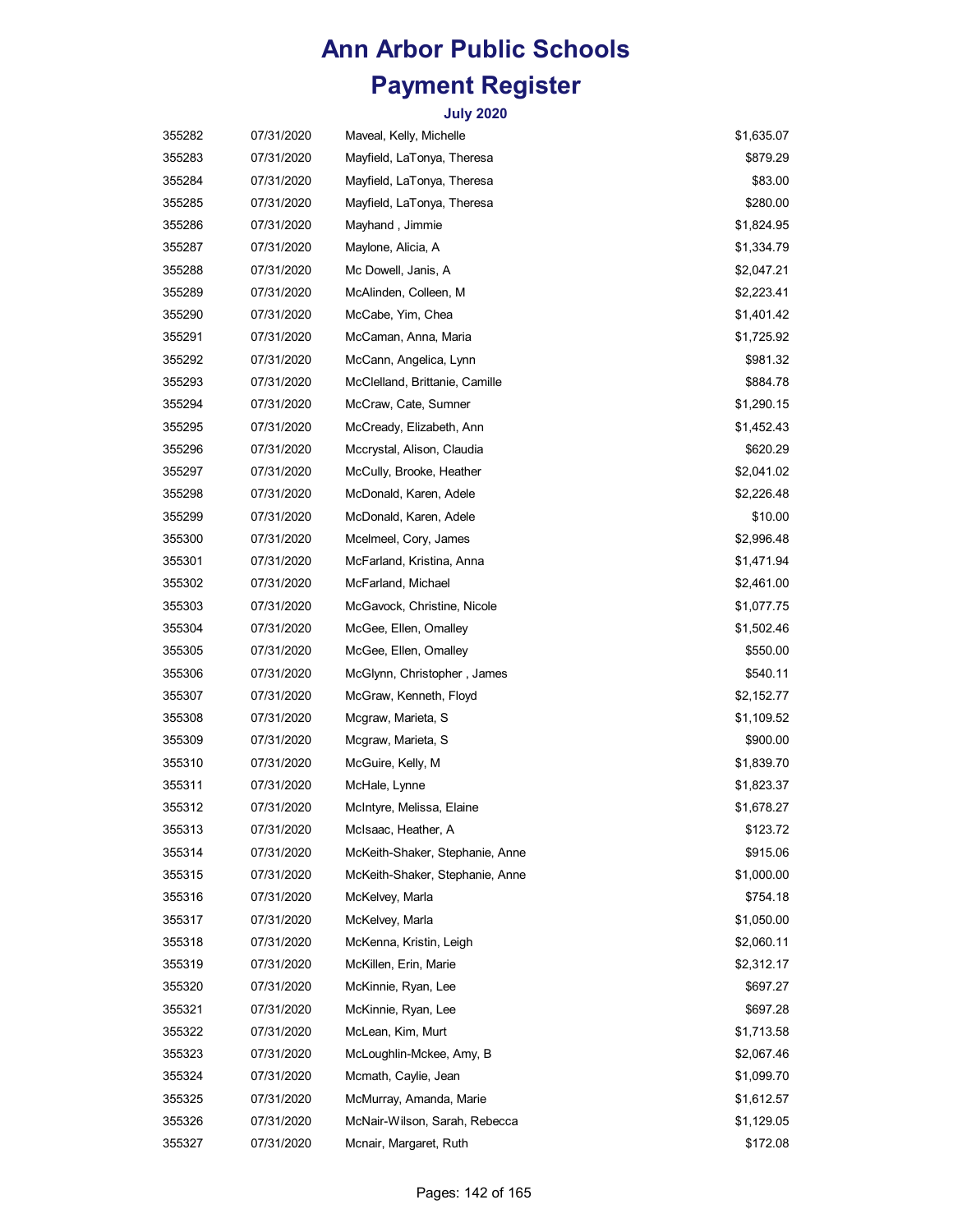| 355328 | 07/31/2020 | Medeiros, Alison, Lynn        | \$1,092.72 |
|--------|------------|-------------------------------|------------|
| 355329 | 07/31/2020 | Medved, Michelle, Ann         | \$1,179.76 |
| 355330 | 07/31/2020 | Meier, Kristen, Nicole        | \$1,459.09 |
| 355331 | 07/31/2020 | Melangton, Johanna, L         | \$1,880.04 |
| 355332 | 07/31/2020 | Meltzer-O'Donnell, Tina, Zee  | \$587.98   |
| 355333 | 07/31/2020 | Melvin, Diane, Carolyn        | \$520.47   |
| 355334 | 07/31/2020 | Mendoza, Mary, Donna          | \$2,033.83 |
| 355335 | 07/31/2020 | Messer, Miranda, L            | \$663.85   |
| 355336 | 07/31/2020 | Metler, Marla                 | \$1,613.99 |
| 355337 | 07/31/2020 | Metry, Tracey, A              | \$1,776.09 |
| 355338 | 07/31/2020 | Metry, Tracey, A              | \$150.00   |
| 355339 | 07/31/2020 | Metz, Pamela, Dell            | \$2,152.02 |
| 355340 | 07/31/2020 | Meyer, Andrew, Thomas         | \$1,993.97 |
| 355341 | 07/31/2020 | Meyers, Nancy, Ann            | \$886.08   |
| 355342 | 07/31/2020 | Micou davis, Kimberly, Rae    | \$2,127.23 |
| 355343 | 07/31/2020 | Micou, Madeline, Louise       | \$2,059.78 |
| 355344 | 07/31/2020 | Micou, Madeline, Louise       | \$75.00    |
| 355345 | 07/31/2020 | Micou, Shaenu, A              | \$3,168.58 |
| 355346 | 07/31/2020 | Midura, Cynthia, A            | \$1,213.96 |
| 355347 | 07/31/2020 | Milanowski, Anna, R           | \$1,419.50 |
| 355348 | 07/31/2020 | Miller, Abbie, Lynn           | \$2,117.58 |
| 355349 | 07/31/2020 | Miller, Diamado, Dana masters | \$1,972.17 |
| 355350 | 07/31/2020 | Miller, Jennifer, Kaye        | \$2,067.45 |
| 355351 | 07/31/2020 | Miller, Jessica, Irene        | \$469.56   |
| 355352 | 07/31/2020 | Miller, Leigh, Ann            | \$2,342.38 |
| 355353 | 07/31/2020 | Miller, Lisa, L               | \$2,050.96 |
| 355354 | 07/31/2020 | Miller, Ruth, P               | \$3,656.54 |
| 355355 | 07/31/2020 | Mills, Laura, Anne lake       | \$1,387.82 |
| 355356 | 07/31/2020 | Mills, Marie, Blake           | \$1,595.76 |
| 355357 | 07/31/2020 | Mills, Rebecca , Lynn         | \$627.31   |
| 355358 | 07/31/2020 | Mills, Sari, Lynn             | \$1,616.03 |
| 355359 | 07/31/2020 | Milne, Luke, Anthony          | \$976.77   |
| 355360 | 07/31/2020 | Minnick, Jill, Mary           | \$4,398.91 |
| 355361 | 07/31/2020 | Mistak, Melissa, Marie        | \$623.10   |
| 355362 | 07/31/2020 | Mistak, Melissa, Marie        | \$267.05   |
| 355363 | 07/31/2020 | Mitchell, Elaine, Karen       | \$1,707.33 |
| 355364 | 07/31/2020 | Mitchell, Elaine, Karen       | \$50.00    |
| 355365 | 07/31/2020 | Mitchell, Tia, Nicole         | \$1,473.60 |
| 355366 | 07/31/2020 | Moger, Nathan, Torello        | \$1,220.50 |
| 355367 | 07/31/2020 | Mohlman, Charlotte, T         | \$1,302.10 |
| 355368 | 07/31/2020 | Mohlman, Charlotte, T         | \$75.00    |
| 355369 | 07/31/2020 | Monan, Julie, Marie           | \$1,799.29 |
| 355370 | 07/31/2020 | Monroe, Dawn, Nicole          | \$2,460.11 |
| 355371 | 07/31/2020 | Monteleone, Alexandra, Louise | \$1,253.05 |
| 355372 | 07/31/2020 | Montiy, Katherine, Joy        | \$562.28   |
| 355373 | 07/31/2020 | Montri, Maria, Ellen          | \$1,880.68 |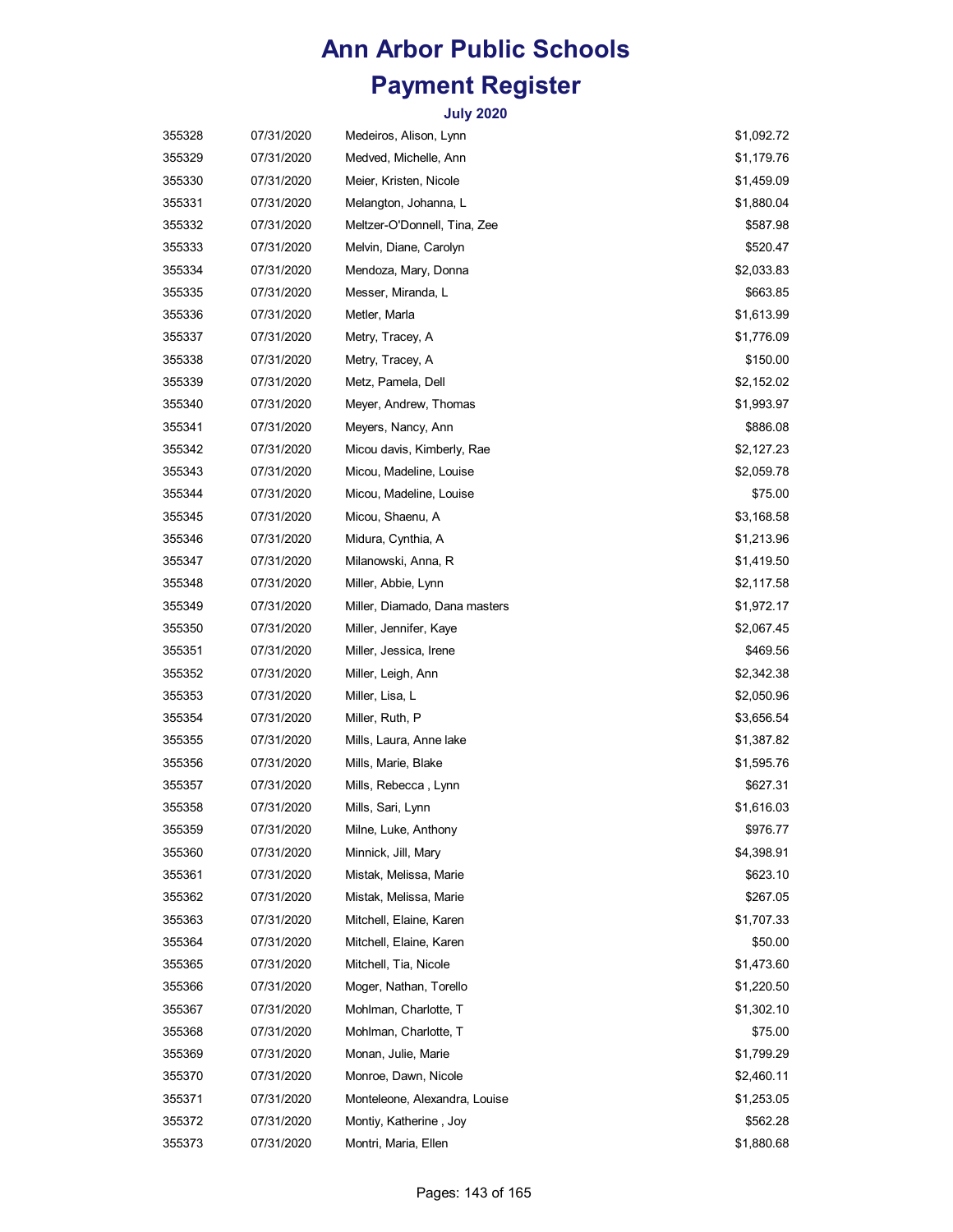| 355374 | 07/31/2020 | Montri, Troy, Matthew           | \$423.38   |
|--------|------------|---------------------------------|------------|
| 355375 | 07/31/2020 | Montri, Troy, Matthew           | \$141.13   |
| 355376 | 07/31/2020 | Moon, Heather, M                | \$1,866.44 |
| 355377 | 07/31/2020 | Moore, Ashley, Nichole          | \$1,300.86 |
| 355378 | 07/31/2020 | Moore, Brett, Michael           | \$1,119.05 |
| 355379 | 07/31/2020 | Moore, Chrisara, Melinda        | \$1,269.08 |
| 355380 | 07/31/2020 | Moore, Kaitlyn, Marie           | \$770.59   |
| 355381 | 07/31/2020 | Moore, Laurie, Jean             | \$1,755.84 |
| 355382 | 07/31/2020 | Moore, Robin, Victoria          | \$1,134.88 |
| 355383 | 07/31/2020 | Moore, Sarah, Elizabeth         | \$1,829.57 |
| 355384 | 07/31/2020 | Moore, Sarah, Elizabeth         | \$150.00   |
| 355385 | 07/31/2020 | Morabito, Kara, Mickelle        | \$2,033.82 |
| 355386 | 07/31/2020 | Moravy-Penchansky, Cassidy, Lee | \$1,024.20 |
| 355387 | 07/31/2020 | Moray, Jacqueline, A.           | \$1,320.58 |
| 355388 | 07/31/2020 | Moreno, Martin, Joseph          | \$2,211.35 |
| 355389 | 07/31/2020 | Morgan, Christopher             | \$1,900.50 |
| 355390 | 07/31/2020 | Morgan, Robert, Ellerbusch      | \$1,163.35 |
| 355391 | 07/31/2020 | Morgan, Sarah                   | \$1,809.14 |
| 355392 | 07/31/2020 | Morning, Laura, Ingalls         | \$2,629.43 |
| 355393 | 07/31/2020 | Morningstar, Soon, Lee          | \$1,929.48 |
| 355394 | 07/31/2020 | Morrin, Megan, Lynn             | \$1,614.05 |
| 355395 | 07/31/2020 | Morris, Michael, J              | \$2,410.39 |
| 355396 | 07/31/2020 | Morris, Rita, Louise            | \$1,682.43 |
| 355397 | 07/31/2020 | Morrissey, Gerald, David        | \$1,460.95 |
| 355398 | 07/31/2020 | Moser, Brittany                 | \$1,772.73 |
| 355399 | 07/31/2020 | Mosher, Danelle, Dupes          | \$1,972.51 |
| 355400 | 07/31/2020 | Mosher, Danelle, Dupes          | \$730.00   |
| 355401 | 07/31/2020 | Mosher, Nicholas, Newcomb       | \$1,861.63 |
| 355402 | 07/31/2020 | Mosher, Nicholas, Newcomb       | \$250.00   |
| 355403 | 07/31/2020 | Moulding, Joetta, L             | \$698.68   |
| 355404 | 07/31/2020 | Mousigian, Rosemarie, Ani       | \$1,412.69 |
| 355405 | 07/31/2020 | Moutard, Catherine, Rene        | \$3,159.06 |
| 355406 | 07/31/2020 | Muehlman, Alison, R             | \$1,699.89 |
| 355407 | 07/31/2020 | Muir, Julieanne, M              | \$4,558.17 |
| 355408 | 07/31/2020 | Muir, Julieanne, M              | \$850.00   |
| 355409 | 07/31/2020 | Muller, Alyssa, Marie           | \$1,264.97 |
| 355410 | 07/31/2020 | Mullice, Deborah, R             | \$2,205.89 |
| 355411 | 07/31/2020 | Mullins, Janet                  | \$505.97   |
| 355412 | 07/31/2020 | Mull, Richard, James            | \$1,245.56 |
| 355413 | 07/31/2020 | Murphy, Catherine, R            | \$2,029.46 |
| 355414 | 07/31/2020 | Murphy, Denise, Marie           | \$2,792.41 |
| 355415 | 07/31/2020 | Murphy, Maria, Terese           | \$290.50   |
| 355416 | 07/31/2020 | Murphy, Nelda, Jk               | \$1,991.96 |
| 355417 | 07/31/2020 | Murray, Andrea, Marie           | \$2,034.16 |
| 355418 | 07/31/2020 | Murrett, Maureen                | \$1,112.72 |
| 355419 | 07/31/2020 | Musser, Kathryn, Ann            | \$1,375.37 |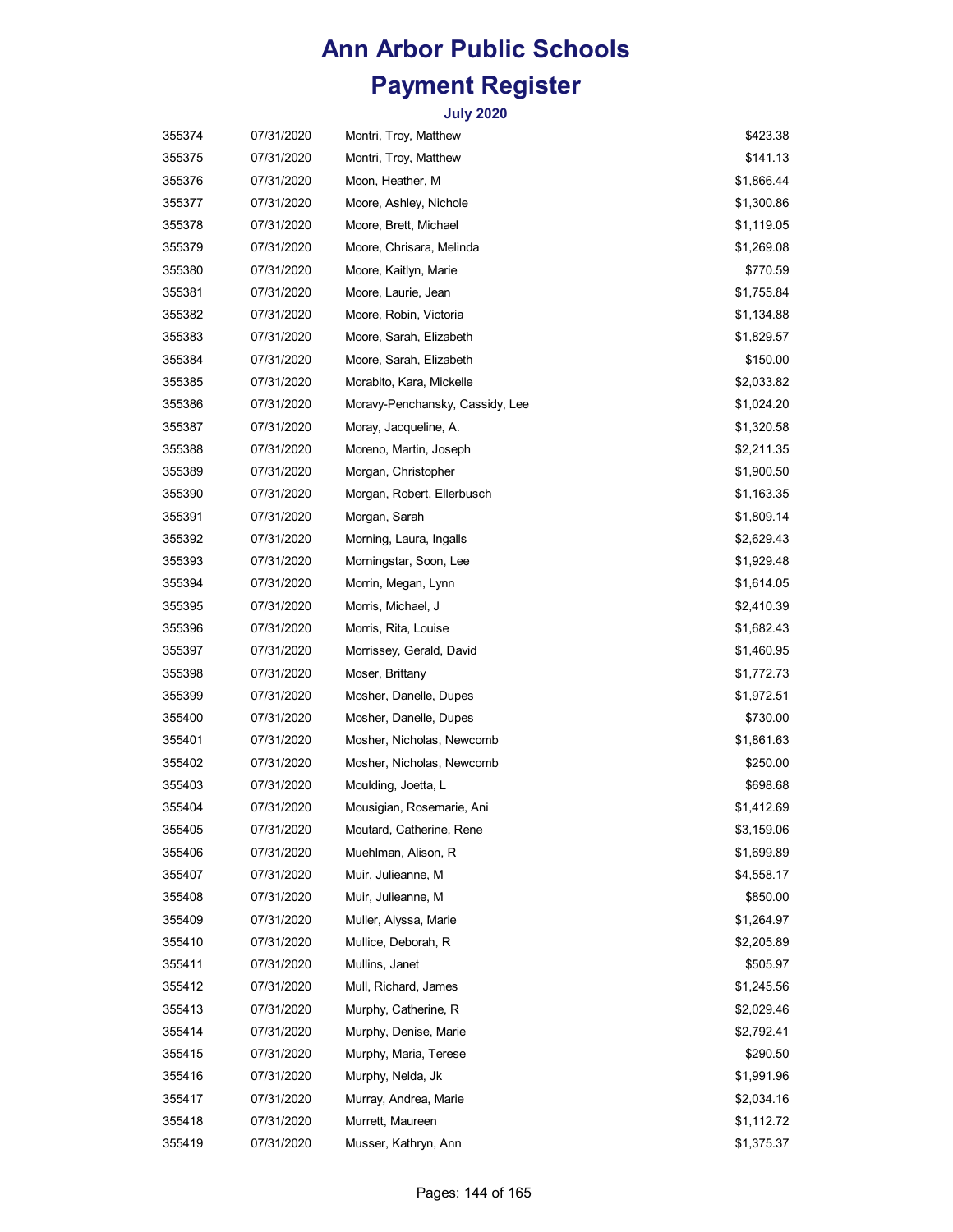| 355420 | 07/31/2020 | Mustapha, Dairia, Lennai Ray      | \$2,329.39 |
|--------|------------|-----------------------------------|------------|
| 355421 | 07/31/2020 | Muteleu, John, L                  | \$174.95   |
| 355422 | 07/31/2020 | Muusz, Marta, Anderson            | \$2,110.58 |
| 355423 | 07/31/2020 | Myers, Constance, Marie           | \$1,655.50 |
| 355424 | 07/31/2020 | Naar, Christopher, M              | \$2,040.43 |
| 355425 | 07/31/2020 | Nafziger, Jacinta, M              | \$919.58   |
| 355426 | 07/31/2020 | Nagle, Wendy                      | \$645.03   |
| 355427 | 07/31/2020 | Nalepa, Andrew, Thomas            | \$2,166.98 |
| 355428 | 07/31/2020 | Nascimento, Leah, Sokup           | \$1,545.40 |
| 355429 | 07/31/2020 | Nassar, Renee, Elizabeth          | \$125.16   |
| 355430 | 07/31/2020 | Naurato, Sarah, Lynn              | \$1,806.12 |
| 355431 | 07/31/2020 | Neal, Vernita, Reshel             | \$568.93   |
| 355432 | 07/31/2020 | Neesam, Jennifer, Lauren          | \$1,284.89 |
| 355433 | 07/31/2020 | Neevel, Sara, Elizabeth           | \$3,212.74 |
| 355434 | 07/31/2020 | Nelson, Anessa, P                 | \$1,688.30 |
| 355435 | 07/31/2020 | Nelson, Carrie, A                 | \$1,527.48 |
| 355436 | 07/31/2020 | Nelson, Sarah, Lynn               | \$1,484.71 |
| 355437 | 07/31/2020 | Nemecek, Jennifer, E              | \$1,648.21 |
| 355438 | 07/31/2020 | Newell, Todd, Charles             | \$1,743.91 |
| 355439 | 07/31/2020 | Newing, Angela, R                 | \$6,474.06 |
| 355440 | 07/31/2020 | Newman, Brooke, Ashleigh          | \$762.37   |
| 355441 | 07/31/2020 | Newman, Phyllis                   | \$1,223.05 |
| 355442 | 07/31/2020 | Newman, Phyllis                   | \$100.00   |
| 355443 | 07/31/2020 | Newton, Elijah, C                 | \$1,485.36 |
| 355444 | 07/31/2020 | Newton, Kelly, Elizabeth          | \$1,750.85 |
| 355445 | 07/31/2020 | Newton, Linda, A                  | \$2,082.12 |
| 355446 | 07/31/2020 | Newton, Linda, A                  | \$340.10   |
| 355447 | 07/31/2020 | Newton, Linda, A                  | \$300.00   |
| 355448 | 07/31/2020 | Newton, Stephen, S                | \$855.70   |
| 355449 | 07/31/2020 | Neylon, Carol, Lewis              | \$726.56   |
| 355450 | 07/31/2020 | Niethammer, Greta, Elsa           | \$1,150.94 |
| 355451 | 07/31/2020 | Niner, Jennifer, Anne             | \$1,430.26 |
| 355452 | 07/31/2020 | Nixon, Jane, E                    | \$2,080.60 |
| 355453 | 07/31/2020 | Noble, Melissa, Ann               | \$2,060.12 |
| 355454 | 07/31/2020 | Nolan, Kathleen, Evelyn           | \$575.46   |
| 355455 | 07/31/2020 | Nordstrom-Smith, Amber, Elizabeth | \$1,712.98 |
| 355456 | 07/31/2020 | Nordstrom-Smith, Amber, Elizabeth | \$300.00   |
| 355457 | 07/31/2020 | Nordstrom, Karma, Alayne          | \$1,822.34 |
| 355458 | 07/31/2020 | North, Christine, Sue             | \$1,978.88 |
| 355459 | 07/31/2020 | Northrop, Kristin, Beth           | \$1,899.52 |
| 355460 | 07/31/2020 | Novack, Donna, L                  | \$1,677.10 |
| 355461 | 07/31/2020 | Nowicki, Veronica, Lynn moreno    | \$2,087.90 |
| 355462 | 07/31/2020 | Nowitzke, Corey, Barton           | \$1,689.08 |
| 355463 | 07/31/2020 | Nowland Margolis, Lizabeth, Ann   | \$2,761.72 |
| 355464 | 07/31/2020 | Ntezinde, Simon, M                | \$2,102.76 |
| 355465 | 07/31/2020 | Nunlee, Nicole, Leann             | \$2,092.90 |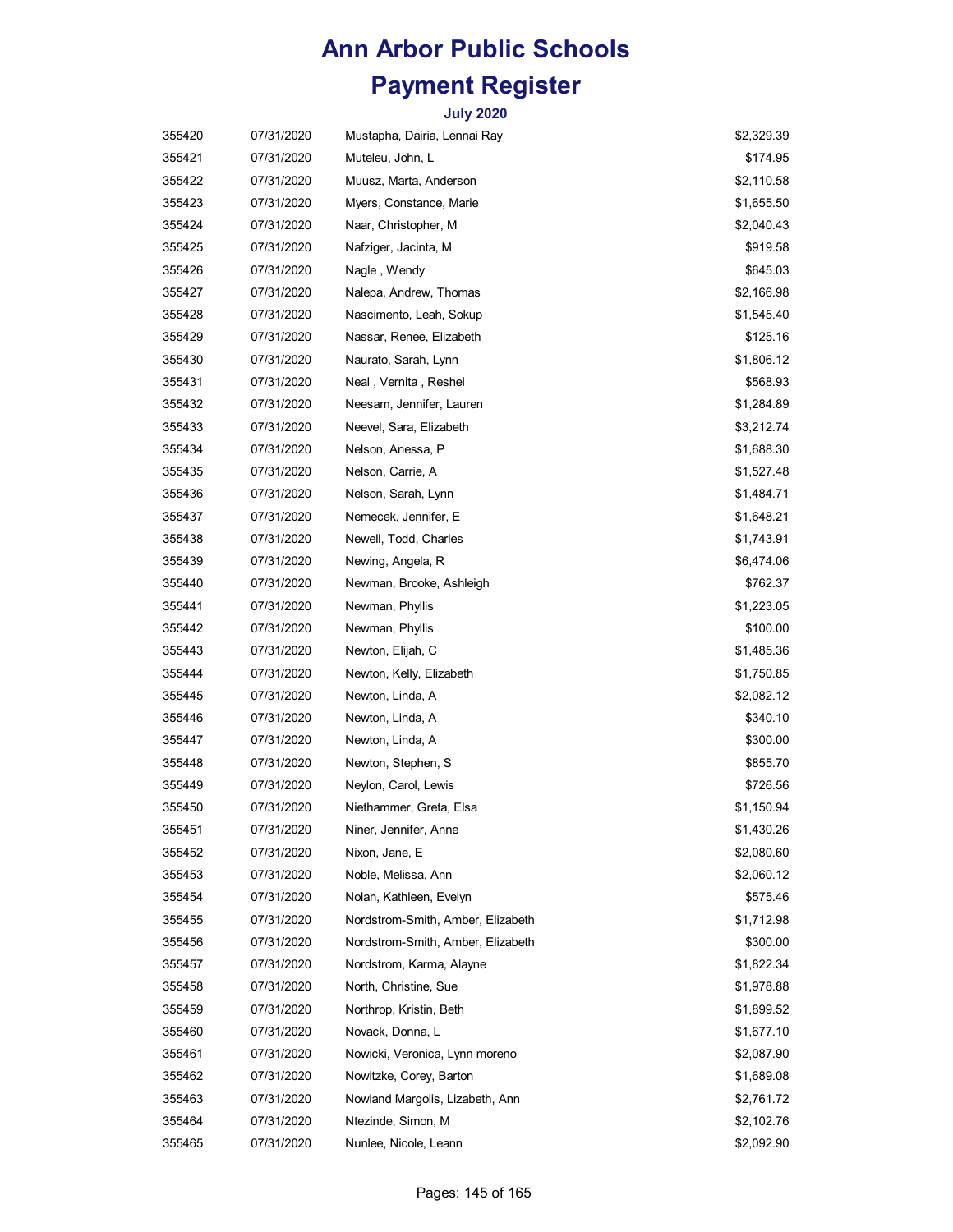| 355466 | 07/31/2020 | Nzoma, Jeffrey, N            | \$2,098.22 |
|--------|------------|------------------------------|------------|
| 355467 | 07/31/2020 | O'Brien, Nora, Ellen         | \$679.94   |
| 355468 | 07/31/2020 | O'Connell, Joseph, Patrick   | \$1,958.00 |
| 355469 | 07/31/2020 | O'Leary, Jillian, Anita      | \$1,555.98 |
| 355470 | 07/31/2020 | Oday, Kenneth, D             | \$1,830.16 |
| 355471 | 07/31/2020 | Oden, Robert, Chandell       | \$1,731.39 |
| 355472 | 07/31/2020 | Ohman, Holli, Elizabeth      | \$2,120.76 |
| 355473 | 07/31/2020 | Okeefe, Whitney, Vanderhyde  | \$3,251.68 |
| 355474 | 07/31/2020 | Oleksinski, Jeffrey, M       | \$4,222.26 |
| 355475 | 07/31/2020 | Olsen, Kimberly, Bailey      | \$3,279.10 |
| 355476 | 07/31/2020 | Olson, Kent, Allen           | \$605.35   |
| 355477 | 07/31/2020 | Opfermann, Caitlin, Garvin   | \$1,640.95 |
| 355478 | 07/31/2020 | Opfermann, Scott, C          | \$708.66   |
| 355479 | 07/31/2020 | Orringer, Lisa, Jill         | \$2,007.75 |
| 355480 | 07/31/2020 | Osantoski, Stephanie, Marie  | \$1,250.82 |
| 355481 | 07/31/2020 | Osinski, Amy, Lynn           | \$1,903.80 |
| 355482 | 07/31/2020 | Osman, Brittany, Lynn        | \$1,824.25 |
| 355483 | 07/31/2020 | Othman, Tahani, Abdel-nabi   | \$2,252.50 |
| 355484 | 07/31/2020 | Ozee, Christina, L           | \$223.69   |
| 355485 | 07/31/2020 | Ozuna, Laura, Hovey          | \$1,913.23 |
| 355486 | 07/31/2020 | Pacella, Stephanie, Leung    | \$697.41   |
| 355487 | 07/31/2020 | Pacella, Stephanie, Leung    | \$697.41   |
| 355488 | 07/31/2020 | Pachera, Thomas, J           | \$1,879.78 |
| 355489 | 07/31/2020 | Pachera, Thomas, J           | \$250.00   |
| 355490 | 07/31/2020 | Packard, Donald, J           | \$838.42   |
| 355491 | 07/31/2020 | Packard, John, Mac           | \$2,252.77 |
| 355492 | 07/31/2020 | Packard, Mary, E             | \$2,383.93 |
| 355493 | 07/31/2020 | Padalino, Laura, Marie       | \$829.48   |
| 355494 | 07/31/2020 | Paddock, Elizabeth, Suzanne  | \$1,585.42 |
| 355495 | 07/31/2020 | Padgen-soucy, Aaron, Anne    | \$1,883.62 |
| 355496 | 07/31/2020 | Pakela, Henry, Barrett       | \$1,086.42 |
| 355497 | 07/31/2020 | Palermo, Sarah, Lynn         | \$2,081.11 |
| 355498 | 07/31/2020 | Palmeri, Denise, Lynn        | \$1,418.61 |
| 355499 | 07/31/2020 | Palmer, Kristin, Sue         | \$540.10   |
| 355500 | 07/31/2020 | Pantolin, Katherine, L       | \$2,188.55 |
| 355501 | 07/31/2020 | Parent, Saul, Christopher    | \$1,440.90 |
| 355502 | 07/31/2020 | Parfitt, Claudia, Janine     | \$5,518.25 |
| 355503 | 07/31/2020 | Parham, Debra, Ann           | \$612.91   |
| 355504 | 07/31/2020 | Parks, Khajasamieon, Leinara | \$3,677.77 |
| 355505 | 07/31/2020 | Park, Young, M               | \$1,348.70 |
| 355506 | 07/31/2020 | Parmer, Curtis, Nicklas      | \$1,274.29 |
| 355507 | 07/31/2020 | Parmer, Curtis, Nicklas      | \$400.00   |
| 355508 | 07/31/2020 | Parnell, June, N             | \$96.05    |
| 355509 | 07/31/2020 | Parnell, June, N             | \$592.00   |
| 355510 | 07/31/2020 | Parnes, Stuart, D            | \$1,456.24 |
| 355511 | 07/31/2020 | Pasola, Katherine, Elizabeth | \$889.75   |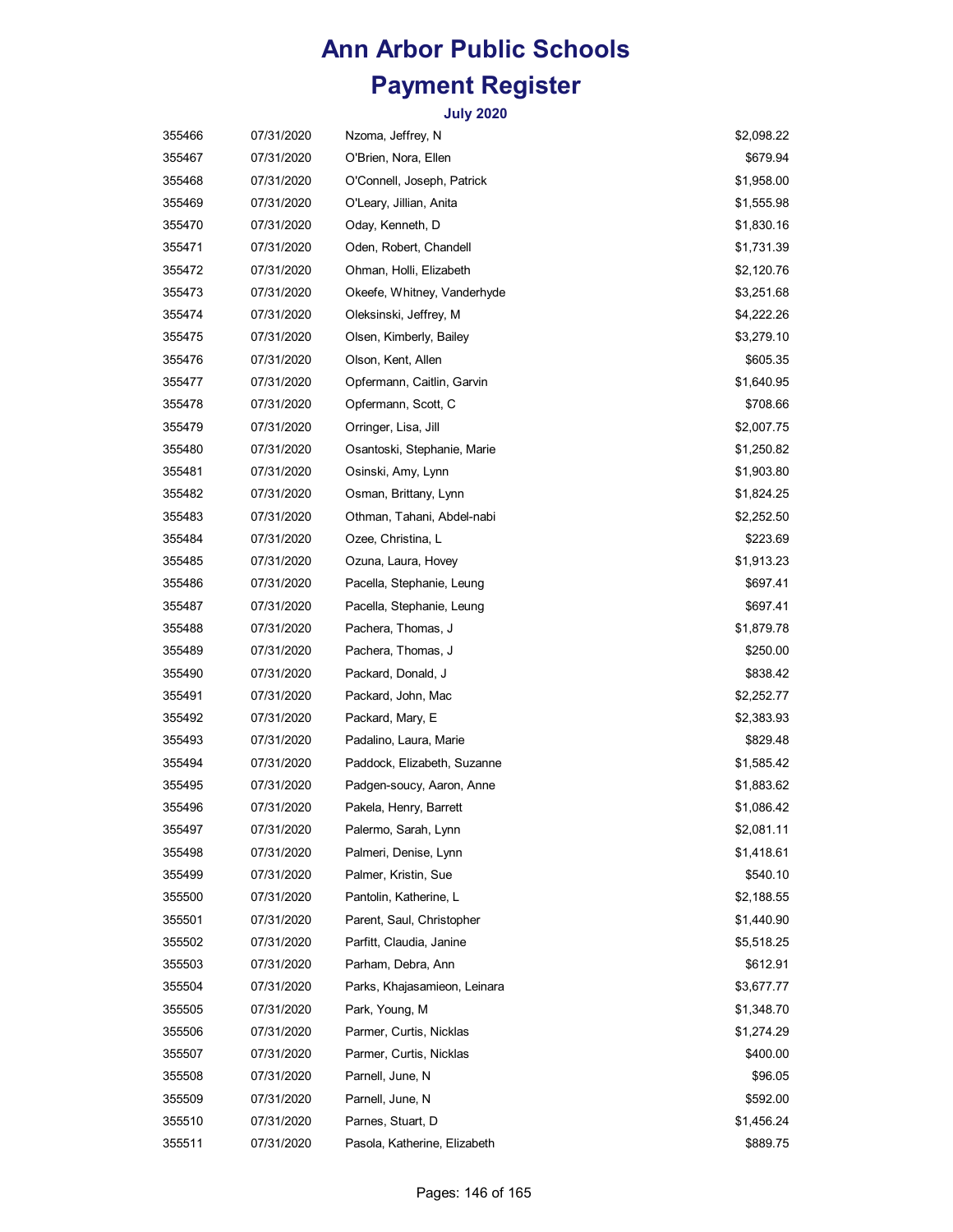| 355512 | 07/31/2020 | Pasola, Katherine, Elizabeth          | \$800.00   |
|--------|------------|---------------------------------------|------------|
| 355513 | 07/31/2020 | Pasola, Katherine, Elizabeth          | \$180.00   |
| 355514 | 07/31/2020 | Pasz, Christina, Michelle             | \$852.34   |
| 355515 | 07/31/2020 | Patten, Elizabeth , Sue               | \$814.69   |
| 355516 | 07/31/2020 | Patterson, Benjamin, David            | \$579.78   |
| 355517 | 07/31/2020 | Patton, Marcus, Eugene                | \$530.14   |
| 355518 | 07/31/2020 | Pavesi Roderique, Mary, Kay           | \$1,750.57 |
| 355519 | 07/31/2020 | Pavlik, Brittany, Hahn                | \$1,448.03 |
| 355520 | 07/31/2020 | Pawlowski, Lindsay, Margaret Roe      | \$3,323.51 |
| 355521 | 07/31/2020 | Payer, Kimberly, Ann                  | \$1,827.59 |
| 355522 | 07/31/2020 | Pearson, Shanda, L                    | \$1,477.65 |
| 355523 | 07/31/2020 | Peck, Theresa, Melissa                | \$2,756.58 |
| 355524 | 07/31/2020 | Pelchat, Meredith, Josephine          | \$1,746.80 |
| 355525 | 07/31/2020 | Perko, Antonina, Marie                | \$1,738.74 |
| 355526 | 07/31/2020 | Perry-James, Jodie, Alaun             | \$539.22   |
| 355527 | 07/31/2020 | Perry, Amy, Lynne                     | \$2,158.21 |
| 355528 | 07/31/2020 | Perry, Holly, Olsen                   | \$1,234.64 |
| 355529 | 07/31/2020 | Perry, Holly, Olsen                   | \$375.00   |
| 355530 | 07/31/2020 | Perry, Lynn, Marie                    | \$1,489.06 |
| 355531 | 07/31/2020 | Peterson, Jaye, Susan                 | \$3,055.90 |
| 355532 | 07/31/2020 | Peterson, Sarah, R                    | \$1,575.60 |
| 355533 | 07/31/2020 | Petrini, Odette, M                    | \$1,654.08 |
| 355534 | 07/31/2020 | Pettigrew, Melissa, Lynn              | \$788.68   |
| 355535 | 07/31/2020 | Peurach, Constance, Marie             | \$2,037.52 |
| 355536 | 07/31/2020 | Pham, Lisa, J                         | \$1,275.80 |
| 355537 | 07/31/2020 | Phillips Carpenter, Johanna, Lee      | \$1,877.60 |
| 355538 | 07/31/2020 | Phillips Carpenter, Terrance, Michael | \$2,119.82 |
| 355539 | 07/31/2020 | Phillips, Lisa, R                     | \$1,477.28 |
| 355540 | 07/31/2020 | Phillips, Lori, Marie                 | \$1,053.90 |
| 355541 | 07/31/2020 | Pickvet, William, A.                  | \$1,162.96 |
| 355542 | 07/31/2020 | Pierce, Elizabeth, Ann                | \$1,714.61 |
| 355543 | 07/31/2020 | Pike, Nicole                          | \$1,803.52 |
| 355544 | 07/31/2020 | Pilkins, Nicole, Rochelle             | \$1,470.92 |
| 355545 | 07/31/2020 | Piper, Mary, Lynn                     | \$1,189.77 |
| 355546 | 07/31/2020 | Player, Shakira, S                    | \$1,770.39 |
| 355547 | 07/31/2020 | Plott, Stacey, Lynn                   | \$1,302.83 |
| 355548 | 07/31/2020 | Plott, Stacey, Lynn                   | \$400.00   |
| 355549 | 07/31/2020 | Plouffe, Cheryl, A                    | \$3,546.56 |
| 355550 | 07/31/2020 | Plummer, Misty, Dawn                  | \$822.91   |
| 355551 | 07/31/2020 | Podojil, James, Charles               | \$4,672.89 |
| 355552 | 07/31/2020 | Pogliano, Michelle, Lynn              | \$3,373.15 |
| 355553 | 07/31/2020 | Pointer, Elizabeth                    | \$2,143.52 |
| 355554 | 07/31/2020 | Poli, Melissa, Marie-Miller           | \$5,406.15 |
| 355555 | 07/31/2020 | Politis, Ted, D                       | \$860.32   |
| 355556 | 07/31/2020 | Pollens, Karen, I                     | \$154.39   |
| 355557 | 07/31/2020 | Pollock, Mary, Margaret               | \$1,960.20 |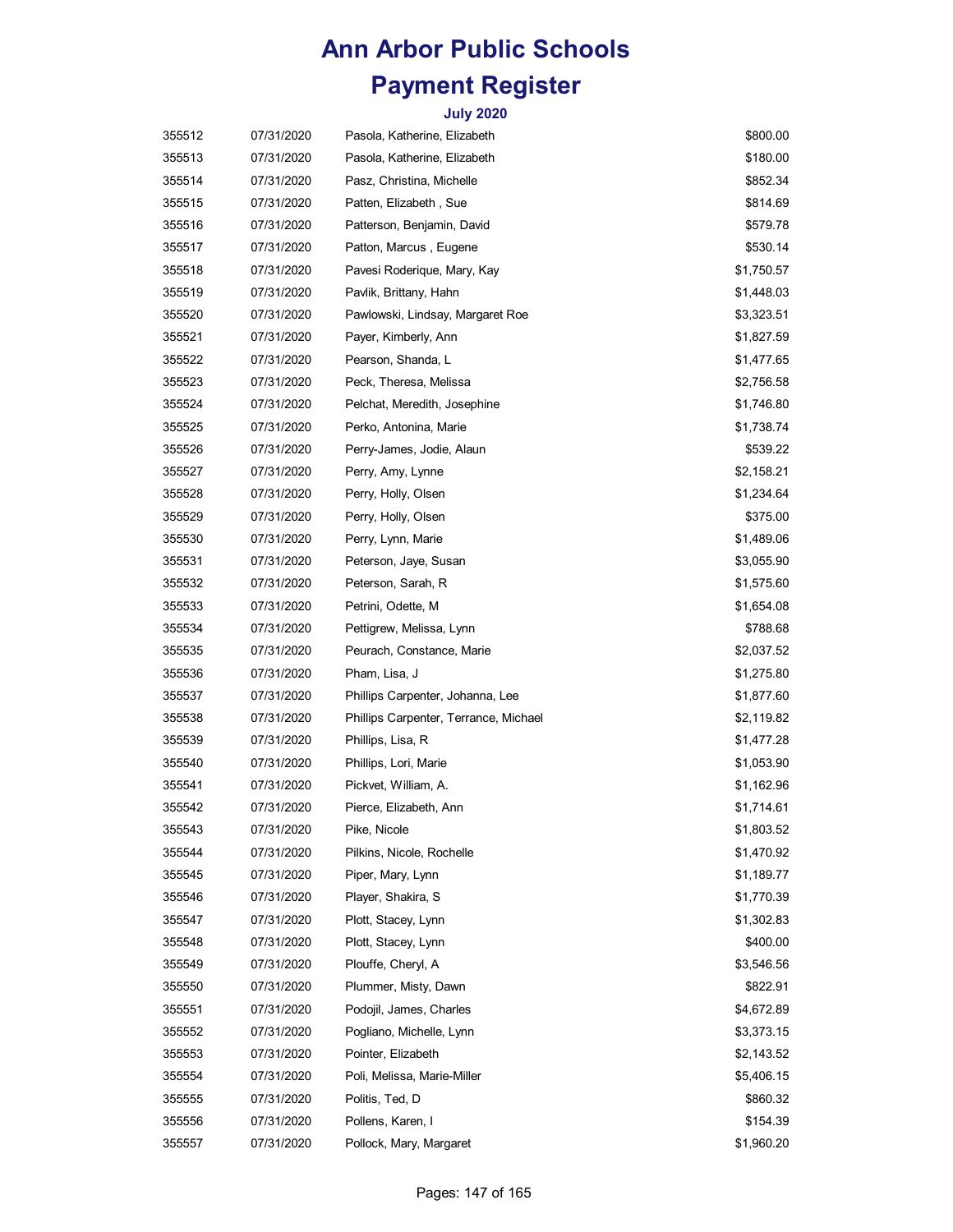| 355558 | 07/31/2020 | Polovick, Sherri, Lynn           | \$920.60   |
|--------|------------|----------------------------------|------------|
| 355559 | 07/31/2020 | Pool, Jennifer, S                | \$336.47   |
| 355560 | 07/31/2020 | Popejoy, Bruce, Alan             | \$770.75   |
| 355561 | 07/31/2020 | Pope, Sarah, Marie               | \$1,740.96 |
| 355562 | 07/31/2020 | Popkey, Arielle-Alexander, Maxen | \$1,559.31 |
| 355563 | 07/31/2020 | Porter, Allen                    | \$2,284.35 |
| 355564 | 07/31/2020 | Portincasa, Elizabeth, Anne      | \$1,763.83 |
| 355565 | 07/31/2020 | Portincasa, Elizabeth, Anne      | \$150.00   |
| 355566 | 07/31/2020 | Posey, Jessica, Marie            | \$1,806.71 |
| 355567 | 07/31/2020 | Postema, Christina               | \$2,222.35 |
| 355568 | 07/31/2020 | Potocki, Heather, Marie          | \$2,005.53 |
| 355569 | 07/31/2020 | Potter, Conner, Lauren           | \$1,078.65 |
| 355570 | 07/31/2020 | Powell, Nathaniel, Lee           | \$1,615.22 |
| 355571 | 07/31/2020 | Powers, Jessica, Barbara         | \$588.24   |
| 355572 | 07/31/2020 | Pressel, Aaron, C                | \$1,557.41 |
| 355573 | 07/31/2020 | Prude, Jennifer, Jean            | \$607.27   |
| 355574 | 07/31/2020 | Pryce, Sharon, Swiderek          | \$1,803.52 |
| 355575 | 07/31/2020 | Pryce, Sharon, Swiderek          | \$100.00   |
| 355576 | 07/31/2020 | Przybyla, Colleen, Marie         | \$2,336.10 |
| 355577 | 07/31/2020 | Przybyla, Colleen, Marie         | \$50.00    |
| 355578 | 07/31/2020 | Publiski, Laura, Anne            | \$2,079.88 |
| 355579 | 07/31/2020 | Puente, Jennifer, L              | \$2,247.40 |
| 355580 | 07/31/2020 | Puryear, Theresa, Marie          | \$692.90   |
| 355581 | 07/31/2020 | Pusta, Courtney, Elizabeth       | \$1,646.55 |
| 355582 | 07/31/2020 | Quann, Cara, Deanne              | \$551.97   |
| 355583 | 07/31/2020 | Quann, Cara, Deanne              | \$50.00    |
| 355584 | 07/31/2020 | Quasunella, Melissa              | \$1,782.21 |
| 355585 | 07/31/2020 | Quint, Jennifer, Gail            | \$1,722.48 |
| 355586 | 07/31/2020 | Racine, Liviya, Kindshoven       | \$1,565.64 |
| 355587 | 07/31/2020 | Racine, Stephanie, M             | \$1,628.02 |
| 355588 | 07/31/2020 | Racine, Stephanie, M             | \$400.00   |
| 355589 | 07/31/2020 | Raddatz, Derek, A                | \$966.90   |
| 355590 | 07/31/2020 | Raddatz, Derek, A                | \$100.00   |
| 355591 | 07/31/2020 | Raddatz, Derek, A                | \$65.00    |
| 355592 | 07/31/2020 | Rademaker, Megan, Lois           | \$1,329.86 |
| 355593 | 07/31/2020 | Raleigh, Angela, Kathleen        | \$1,288.05 |
| 355594 | 07/31/2020 | Ramadoss, Subhashree             | \$1,738.92 |
| 355595 | 07/31/2020 | Raucher, Aryeh, Simon            | \$2,518.07 |
| 355596 | 07/31/2020 | Raupp, Margaret, Caird           | \$2,048.07 |
| 355597 | 07/31/2020 | Ray, Brittany, Leigh             | \$1,365.25 |
| 355598 | 07/31/2020 | Ray, Constance, Blythe           | \$2,624.89 |
| 355599 | 07/31/2020 | Rayford-Palmer, Mary, Lynne      | \$1,624.68 |
| 355600 | 07/31/2020 | Raymond, Jessica, Lynn           | \$1,122.68 |
| 355601 | 07/31/2020 | Reader, Anne, Janice             | \$3,005.26 |
| 355602 | 07/31/2020 | Recla, Elizabeth, Cora           | \$1,281.51 |
| 355603 | 07/31/2020 | Reed, Kristen, Janae             | \$2,129.26 |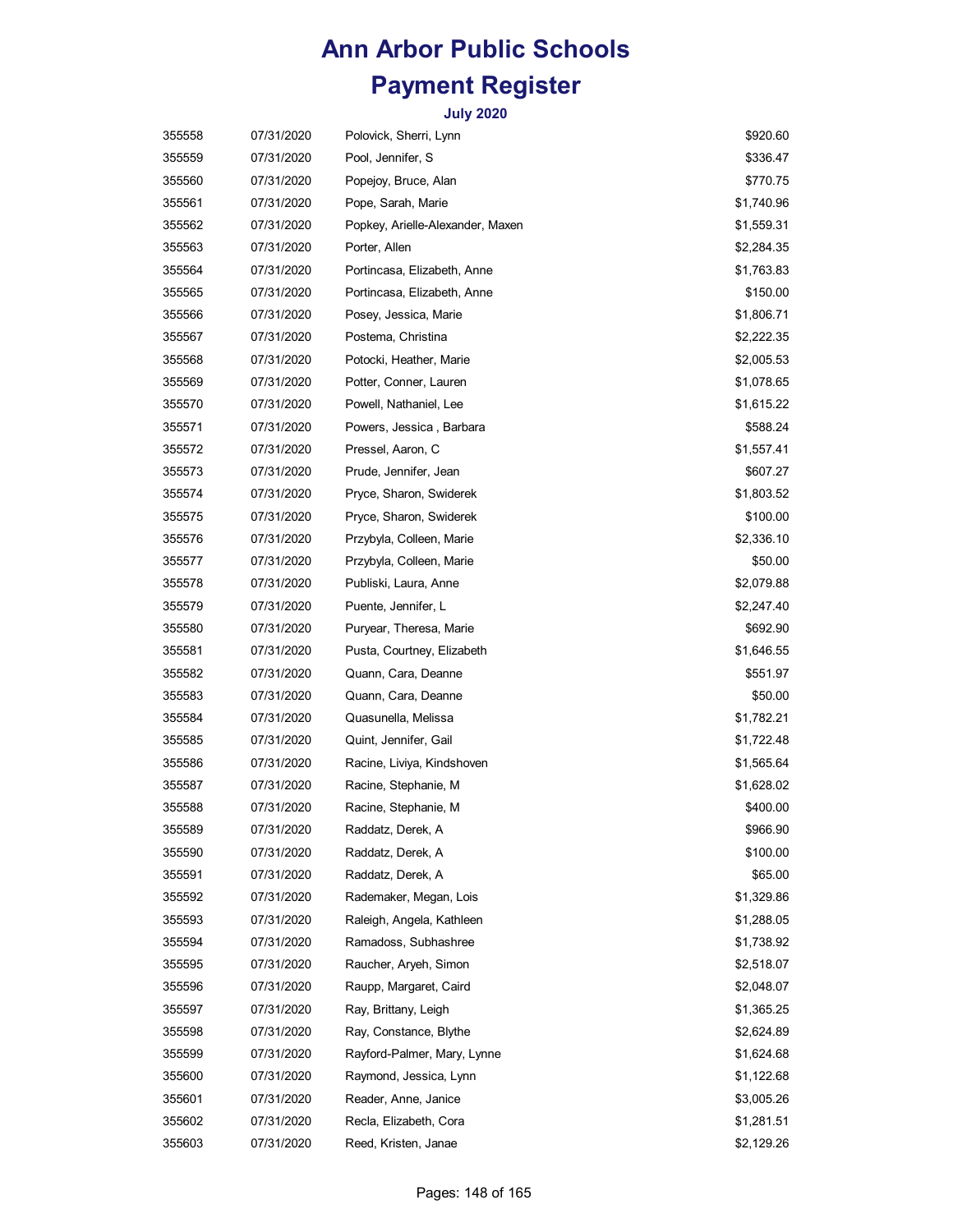| 355604 | 07/31/2020 | Reed, Kristen, Janae            | \$100.00   |
|--------|------------|---------------------------------|------------|
| 355605 | 07/31/2020 | Reilly, Mary, A                 | \$686.40   |
| 355606 | 07/31/2020 | Rentz, Sarah, M                 | \$1,606.03 |
| 355607 | 07/31/2020 | Renwick, Ellen, P               | \$595.70   |
| 355608 | 07/31/2020 | Rettaliata, Gabriel, Charles    | \$1,415.68 |
| 355609 | 07/31/2020 | Revard, Steven, Edward          | \$447.23   |
| 355610 | 07/31/2020 | Rey-murrell, Alicia, Isabel     | \$2,067.46 |
| 355611 | 07/31/2020 | Reynolds, Jean, Ann             | \$525.63   |
| 355612 | 07/31/2020 | Ribby, Jennifer, Marie          | \$633.31   |
| 355613 | 07/31/2020 | Rice, Bernerd, K                | \$3,688.30 |
| 355614 | 07/31/2020 | Rice, Matthew, Sean             | \$1,101.83 |
| 355615 | 07/31/2020 | Richards, Lynne, Marie          | \$842.84   |
| 355616 | 07/31/2020 | Richardson, Carrie, Renee       | \$421.68   |
| 355617 | 07/31/2020 | Richardson, Jonathan, Maurice   | \$3,040.79 |
| 355618 | 07/31/2020 | Richardson, Kathryn, Mary       | \$1,496.12 |
| 355619 | 07/31/2020 | Ridout, Eric, Brandonn          | \$511.90   |
| 355620 | 07/31/2020 | Rim, Eunha, Park                | \$335.46   |
| 355621 | 07/31/2020 | Rinehart, Kathryn, A            | \$533.74   |
| 355622 | 07/31/2020 | Rissman, Stefanie, Anne         | \$1,454.66 |
| 355623 | 07/31/2020 | Rittenhouse, Kathleen, Helen    | \$3,695.25 |
| 355624 | 07/31/2020 | Rittinger, Teresa, W            | \$667.50   |
| 355625 | 07/31/2020 | Rivera, Cheryl, Lynn            | \$1,862.79 |
| 355626 | 07/31/2020 | Roache, Risa, G                 | \$678.06   |
| 355627 | 07/31/2020 | Roache, Risa, G                 | \$360.00   |
| 355628 | 07/31/2020 | Roache, Risa, G                 | \$160.00   |
| 355629 | 07/31/2020 | Roache, Risa, G                 | \$130.00   |
| 355630 | 07/31/2020 | Roberts, Alison, Hendricks      | \$1,144.80 |
| 355631 | 07/31/2020 | Roberts, Annemarie              | \$2,285.76 |
| 355632 | 07/31/2020 | Roberts, Christopher, Charles   | \$2,478.79 |
| 355633 | 07/31/2020 | Roberts, Regina, Marie          | \$1,029.03 |
| 355634 | 07/31/2020 | Robinson, Rebecca, Jo           | \$1,445.07 |
| 355635 | 07/31/2020 | Robinson, Ronald, S             | \$4,668.86 |
| 355636 | 07/31/2020 | Rodriguez Hatt, Erica, Maricela | \$2,402.53 |
| 355637 | 07/31/2020 | Rodriguez, Evaristo, Robert     | \$349.09   |
| 355638 | 07/31/2020 | Rodriguez, Evaristo, Robert     | \$11.14    |
| 355639 | 07/31/2020 | Rodriguez, Evaristo, Robert     | \$11.14    |
| 355640 | 07/31/2020 | Rodriguez, Jessica, Lynn        | \$1,532.86 |
| 355641 | 07/31/2020 | Rohde, Margaret, S              | \$2,861.43 |
| 355642 | 07/31/2020 | Roldan, Sarah, Marie            | \$1,641.81 |
| 355643 | 07/31/2020 | Root, Chloe, L                  | \$1,573.51 |
| 355644 | 07/31/2020 | Rosenberg, David, S             | \$0.05     |
| 355645 | 07/31/2020 | Ross, Jaclyn, Gilman            | \$2,222.67 |
| 355646 | 07/31/2020 | Rothfeld, Yael, D               | \$1,820.69 |
| 355647 | 07/31/2020 | Roumanis, Eugenia               | \$612.57   |
| 355648 | 07/31/2020 | Rozelle-Williams, Candyce, S    | \$2,402.20 |
| 355649 | 07/31/2020 | Ruark, Heather, Michelle        | \$1,193.74 |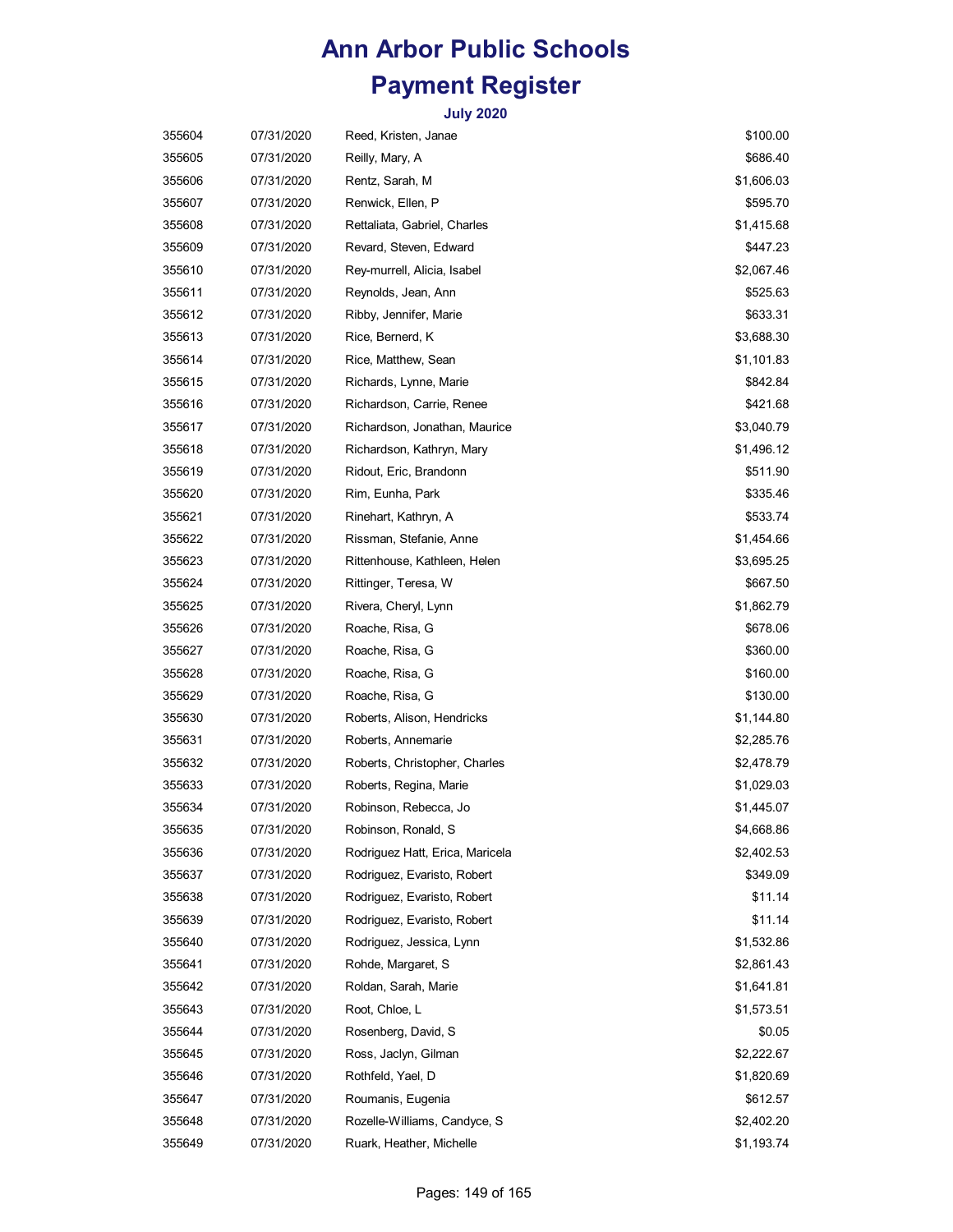| 355650 | 07/31/2020 | Rudberg, Mary, Catherine        | \$3,020.40 |
|--------|------------|---------------------------------|------------|
| 355651 | 07/31/2020 | Rudberg, Mary, Catherine        | \$100.00   |
| 355652 | 07/31/2020 | Rudberg, Mary, Catherine        | \$500.00   |
| 355653 | 07/31/2020 | Ruehlmann, Abby, Christine      | \$1,376.05 |
| 355654 | 07/31/2020 | Runstrom, Jill, Marie           | \$2,034.41 |
| 355655 | 07/31/2020 | Rushdan, JoAnn, Rosalyn         | \$1,021.21 |
| 355656 | 07/31/2020 | Rushlow, Patricia, Taylor       | \$518.22   |
| 355657 | 07/31/2020 | Russell, David, Robert lee      | \$4,469.91 |
| 355658 | 07/31/2020 | Russell, Katherine, Sandra      | \$2,754.50 |
| 355659 | 07/31/2020 | Ruthven, Kristina, R            | \$1,307.53 |
| 355660 | 07/31/2020 | Ryan, Mary, Kathleen            | \$2,041.14 |
| 355661 | 07/31/2020 | Rye, Kathy, M                   | \$2,261.80 |
| 355662 | 07/31/2020 | Sabo, Sean, E                   | \$1,827.76 |
| 355663 | 07/31/2020 | Sadlier, Raleigh, Kearney       | \$1,651.94 |
| 355664 | 07/31/2020 | Saeed, Melissa, Ann             | \$2,028.01 |
| 355665 | 07/31/2020 | Saffian , Amanda                | \$154.41   |
| 355666 | 07/31/2020 | Sajjadi, Saina                  | \$2,124.84 |
| 355667 | 07/31/2020 | Saldana-Arbas, Diana, Alexandra | \$342.67   |
| 355668 | 07/31/2020 | Saldana-Arbas, Diana, Alexandra | \$342.68   |
| 355669 | 07/31/2020 | Saleh, Wesam, Youssef           | \$632.84   |
| 355670 | 07/31/2020 | Salm, Jenna, Lauren             | \$2,061.93 |
| 355671 | 07/31/2020 | Salvato, Polly, Albert          | \$1,869.69 |
| 355672 | 07/31/2020 | Samaha, Waleed, K               | \$1,965.39 |
| 355673 | 07/31/2020 | Samson, Aileen, K               | \$1,229.90 |
| 355674 | 07/31/2020 | Samson, Aileen, K               | \$500.00   |
| 355675 | 07/31/2020 | Samulak, Joseph, Leonard        | \$2,296.52 |
| 355676 | 07/31/2020 | Sanabria, Jill, Suzanne         | \$1,581.79 |
| 355677 | 07/31/2020 | Sanborn, Phillip, Dean          | \$2,543.98 |
| 355678 | 07/31/2020 | Sanchez perez, Leticia          | \$1,009.82 |
| 355679 | 07/31/2020 | Sanch, Susan, E                 | \$2,144.18 |
| 355680 | 07/31/2020 | Sanmiguel, Vanessa              | \$2,003.41 |
| 355681 | 07/31/2020 | Sano, Gem, Rose                 | \$632.85   |
| 355682 | 07/31/2020 | Sansbury, Russell, G            | \$1,725.02 |
| 355683 | 07/31/2020 | Sansbury, Russell, G            | \$354.00   |
| 355684 | 07/31/2020 | Sarnacki, Brian, Flynn          | \$1,231.30 |
| 355685 | 07/31/2020 | Sartorius, Barbara, Jean        | \$1,534.70 |
| 355686 | 07/31/2020 | Sartorius, Barbara, Jean        | \$500.00   |
| 355687 | 07/31/2020 | Sastre, Diane, J                | \$1,982.45 |
| 355688 | 07/31/2020 | Satchwell, Amy, Marie           | \$1,309.99 |
| 355689 | 07/31/2020 | Sawin, Jessica, Marie           | \$1,516.61 |
| 355690 | 07/31/2020 | Sayles, Brittany, Ashley        | \$1,564.63 |
| 355691 | 07/31/2020 | Sayles, Brittany, Ashley        | \$521.54   |
| 355692 | 07/31/2020 | Schafer, Shannon, Elsa          | \$719.22   |
| 355693 | 07/31/2020 | Schaffer, Laura, Louise         | \$1,778.26 |
| 355694 | 07/31/2020 | Scheil-Diggs, Sara, Renee       | \$1,440.11 |
| 355695 | 07/31/2020 | Scheil-Diggs, Sara, Renee       | \$100.00   |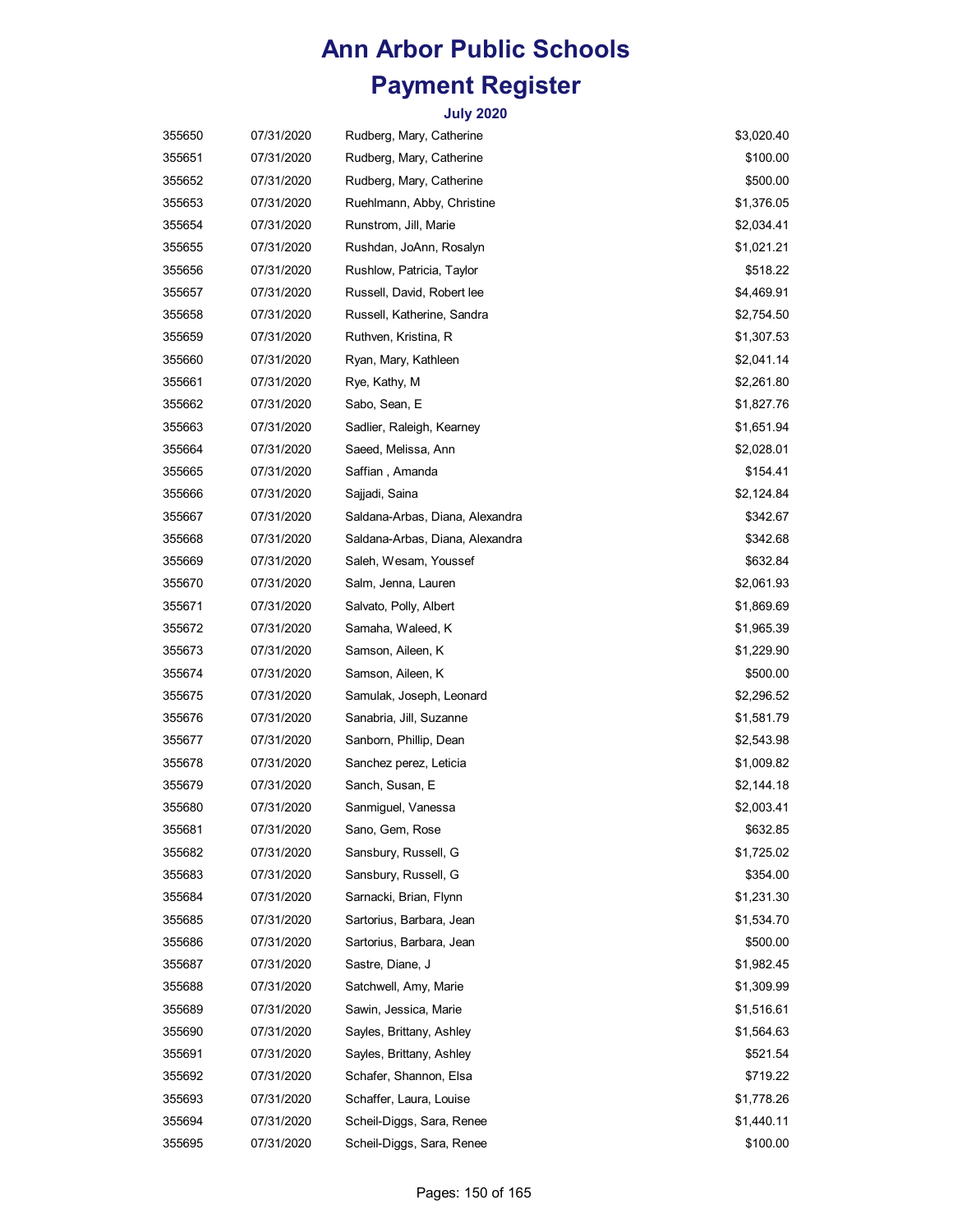| 355696 | 07/31/2020 | Schemanske, Emily, Marie   | \$1,343.71 |
|--------|------------|----------------------------|------------|
| 355697 | 07/31/2020 | Schemanske, Sarah, Lynn    | \$3,217.17 |
| 355698 | 07/31/2020 | Schenk, Barbara, Joan      | \$2,020.47 |
| 355699 | 07/31/2020 | Scherer, Holly             | \$1,406.40 |
| 355700 | 07/31/2020 | Scherer, Holly             | \$800.00   |
| 355701 | 07/31/2020 | Scherer, Holly             | \$100.00   |
| 355702 | 07/31/2020 | Schiff, Scott, Stewart     | \$474.40   |
| 355703 | 07/31/2020 | Schimmel, Heather, Maria   | \$1,786.36 |
| 355704 | 07/31/2020 | Schmidt, Daniel, Joseph    | \$1,239.30 |
| 355705 | 07/31/2020 | Schmidt, Melissa, Anne     | \$1,788.62 |
| 355706 | 07/31/2020 | Schmidt, Melissa, Mary     | \$1,539.95 |
| 355707 | 07/31/2020 | Schmidt, Thomas, John      | \$718.33   |
| 355708 | 07/31/2020 | Schneider, Alexis, Marie   | \$1,571.10 |
| 355709 | 07/31/2020 | Schneider, Jeri, A         | \$1,934.09 |
| 355710 | 07/31/2020 | Schreck, Debra, Kaye       | \$2,322.76 |
| 355711 | 07/31/2020 | Schroeder, Cheryl, Lynn    | \$1,615.08 |
| 355712 | 07/31/2020 | Schroeder, Rachel, June    | \$2,177.06 |
| 355713 | 07/31/2020 | Schuh, Catherine           | \$2,328.99 |
| 355714 | 07/31/2020 | Schuitman, Jeremy, Mark    | \$1,898.46 |
| 355715 | 07/31/2020 | Schultz-Fox, Ellen, Alia   | \$1,690.63 |
| 355716 | 07/31/2020 | Schwamb, Janet, M          | \$2,965.32 |
| 355717 | 07/31/2020 | Schwankl, Vera, Joan       | \$1,636.90 |
| 355718 | 07/31/2020 | Scott, Rajweet, Bedi       | \$1,965.18 |
| 355719 | 07/31/2020 | Scott, Willamarie, P       | \$1,732.50 |
| 355720 | 07/31/2020 | Scott, Willamarie, P       | \$400.00   |
| 355721 | 07/31/2020 | Scovone, Allison, Lane     | \$3,956.98 |
| 355722 | 07/31/2020 | Seadin, Julie, Ann         | \$552.53   |
| 355723 | 07/31/2020 | Seals, Michelle, Annette   | \$1,727.42 |
| 355724 | 07/31/2020 | Seals, Michelle, Annette   | \$100.00   |
| 355725 | 07/31/2020 | Seals, Michelle, Annette   | \$500.00   |
| 355726 | 07/31/2020 | Seavitt, Christine, Marie  | \$2,060.12 |
| 355727 | 07/31/2020 | Selent-Binder, Leslie, A.  | \$1,868.38 |
| 355728 | 07/31/2020 | Sellers, Megan, T          | \$1,661.44 |
| 355729 | 07/31/2020 | Semrau, Caroline, Gonzalez | \$307.07   |
| 355730 | 07/31/2020 | Semrau, Caroline, Gonzalez | \$1,250.00 |
| 355731 | 07/31/2020 | Seyam, Zahra, Ibrahim      | \$1,370.20 |
| 355732 | 07/31/2020 | Shadigian, Vanda, A        | \$1,577.00 |
| 355733 | 07/31/2020 | Shah, Neha, Balkumar       | \$2,113.28 |
| 355734 | 07/31/2020 | Shankland, Jennifer, Ann   | \$1,343.72 |
| 355735 | 07/31/2020 | Shannon, Robert, J         | \$1,602.79 |
| 355736 | 07/31/2020 | Shanteau, Samantha, Marie  | \$950.87   |
| 355737 | 07/31/2020 | Shanteau, Samantha, Marie  | \$250.00   |
| 355738 | 07/31/2020 | Shaw, Hollie, Elizabeth    | \$1,437.31 |
| 355739 | 07/31/2020 | Shaw, Jennifer, Lynne      | \$1,946.89 |
| 355740 | 07/31/2020 | Shaw, Michael, P           | \$1,174.00 |
| 355741 | 07/31/2020 | Sheffield, Delrio, Lee     | \$638.01   |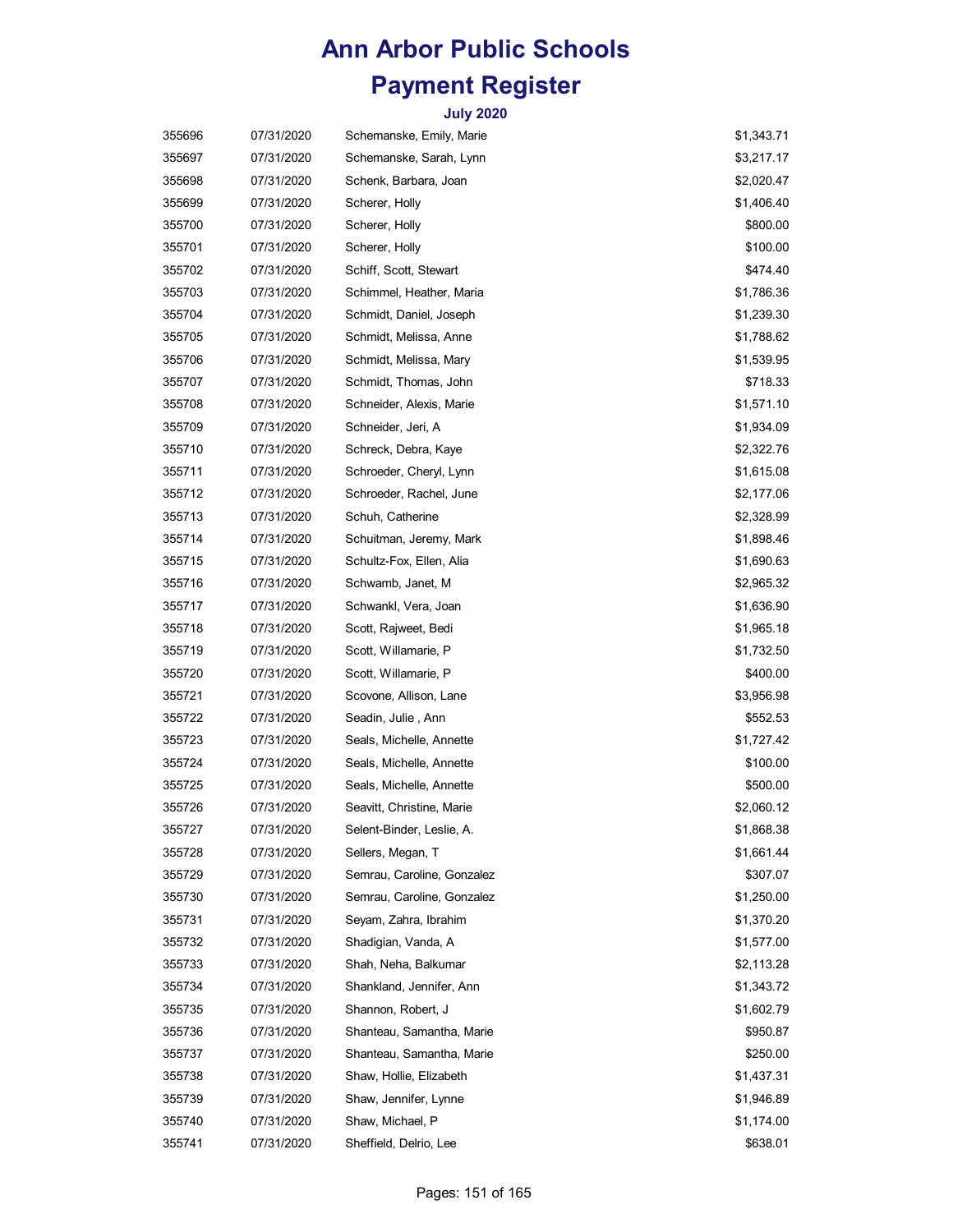| 355742 | 07/31/2020 | Shelley, Katelyn, Oberlee          | \$1,849.98 |
|--------|------------|------------------------------------|------------|
| 355743 | 07/31/2020 | Shellnut, Diana, Nichole           | \$537.24   |
| 355744 | 07/31/2020 | Shepard Bond, Shelly, Lorraine     | \$1,409.46 |
| 355745 | 07/31/2020 | Sheppard, Jennifer, Lara Maerz     | \$1,608.80 |
| 355746 | 07/31/2020 | Sherman, Karen, L                  | \$1,746.68 |
| 355747 | 07/31/2020 | Sherman, Shannon, Mackenzie        | \$2,106.17 |
| 355748 | 07/31/2020 | Shih, Ko, Ann                      | \$1,156.50 |
| 355749 | 07/31/2020 | Shih, Ko, Ann                      | \$750.00   |
| 355750 | 07/31/2020 | Shill, Linda, Levine               | \$1,852.63 |
| 355751 | 07/31/2020 | Shockey, Yvette, Marie Wright      | \$1,929.71 |
| 355752 | 07/31/2020 | Shoesmith-Lewis, Suzanne, Margaret | \$4,310.43 |
| 355753 | 07/31/2020 | Shore, Nancy, J                    | \$1,851.35 |
| 355754 | 07/31/2020 | Shymanski, Mary, Ann               | \$1,720.76 |
| 355755 | 07/31/2020 | Shymanski, Mary, Ann               | \$5.00     |
| 355756 | 07/31/2020 | Shymanski, Mary, Ann               | \$5.00     |
| 355757 | 07/31/2020 | Shymanski, Mary, Ann               | \$10.00    |
| 355758 | 07/31/2020 | Shymanski, Mary, Ann               | \$15.00    |
| 355759 | 07/31/2020 | Sica, Pamela, Renee                | \$2,920.18 |
| 355760 | 07/31/2020 | Siegel, Karen, Ann-knapp           | \$2,803.16 |
| 355761 | 07/31/2020 | Sierzega, Amy, Lynn                | \$1,469.97 |
| 355762 | 07/31/2020 | Sietz, Carina, Jay                 | \$1,981.61 |
| 355763 | 07/31/2020 | Sigworth, Andrew, J                | \$1,332.86 |
| 355764 | 07/31/2020 | Silvester, Ryan, Jon               | \$1,286.74 |
| 355765 | 07/31/2020 | Simmons, Letitia, Jane             | \$1,821.07 |
| 355766 | 07/31/2020 | Simon, Eva                         | \$1,494.41 |
| 355767 | 07/31/2020 | Simpkins, Morgan, Alese            | \$1,655.98 |
| 355768 | 07/31/2020 | Sims-woods, Danielle, Nicole       | \$589.52   |
| 355769 | 07/31/2020 | Sims, Janae, Breanna               | \$505.16   |
| 355770 | 07/31/2020 | Sims, Jawanna, L                   | \$1,062.19 |
| 355771 | 07/31/2020 | Sims, Joe, B                       | \$2,282.55 |
| 355772 | 07/31/2020 | Singer, Tracy                      | \$2,044.77 |
| 355773 | 07/31/2020 | Singleton, Jessica, M              | \$2,147.85 |
| 355774 | 07/31/2020 | Sisson, Judith, L                  | \$1,820.28 |
| 355775 | 07/31/2020 | Skiba, Jason, Patrick              | \$2,558.32 |
| 355776 | 07/31/2020 | Skodack, Joshua, Paul              | \$1,649.08 |
| 355777 | 07/31/2020 | Skodzinsky, Robyn, Allison         | \$1,017.04 |
| 355778 | 07/31/2020 | Skonecki, Ann, Jaworski            | \$1,731.63 |
| 355779 | 07/31/2020 | Skrettas, Julie                    | \$573.12   |
| 355780 | 07/31/2020 | Skszek, Elizabeth, Bashant         | \$816.39   |
| 355781 | 07/31/2020 | Slade, Kathryn, Kerns              | \$796.23   |
| 355782 | 07/31/2020 | Slay, Sean, Wyatt                  | \$1,586.20 |
| 355783 | 07/31/2020 | Sloan, Kelly, L                    | \$591.34   |
| 355784 | 07/31/2020 | Smead, Carrie, Ann                 | \$1,482.52 |
| 355785 | 07/31/2020 | Smead, Nathan, Michael             | \$2,007.36 |
| 355786 | 07/31/2020 | Smigell, Jonathon, M               | \$1,982.79 |
| 355787 | 07/31/2020 | Smigell, Sara, Renee Anderson      | \$1,549.06 |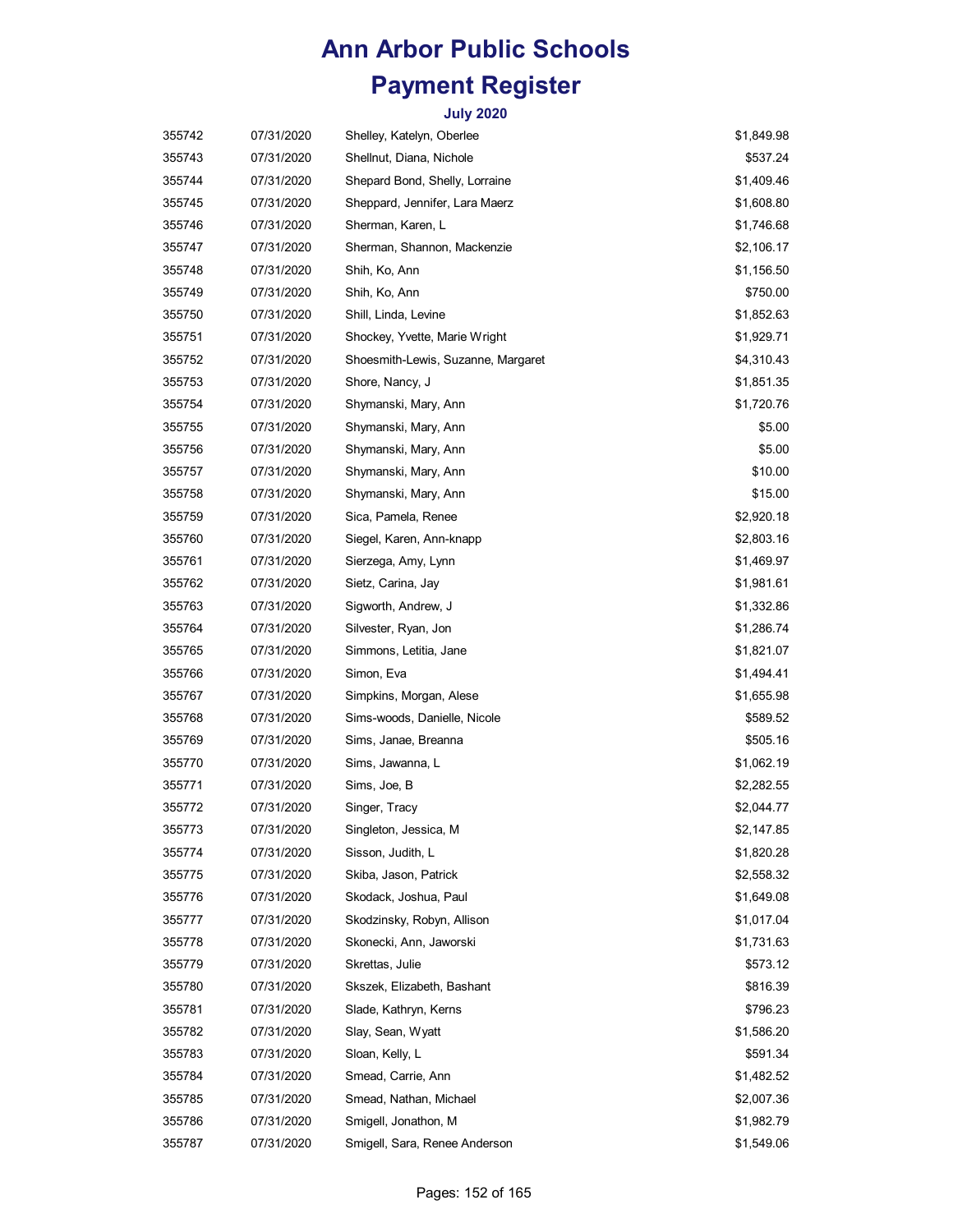| 355788 | 07/31/2020 | Smith, Andrew, C              | \$1,977.58 |
|--------|------------|-------------------------------|------------|
| 355789 | 07/31/2020 | Smith, Andrew, C              | \$323.00   |
| 355790 | 07/31/2020 | Smith, Jameel, Montgomery     | \$2,439.98 |
| 355791 | 07/31/2020 | Smith, Janice, L              | \$1,829.21 |
| 355792 | 07/31/2020 | Smith, Jason, M               | \$2,110.57 |
| 355793 | 07/31/2020 | Smith, Kristen, Riemersma     | \$4,067.74 |
| 355794 | 07/31/2020 | Smith, Reid, L                | \$1,868.86 |
| 355795 | 07/31/2020 | Smith, Ureka, Latonya         | \$1,005.03 |
| 355796 | 07/31/2020 | Smith, Vanessa, Manny         | \$440.29   |
| 355797 | 07/31/2020 | Smitka, Nicole, Whitney       | \$2,706.04 |
| 355798 | 07/31/2020 | Smoot, Cathryn, Lillian       | \$1,633.43 |
| 355799 | 07/31/2020 | Snadon, Aretha, McDuffie      | \$1,930.08 |
| 355800 | 07/31/2020 | Snapke, Amie, J               | \$2,122.99 |
| 355801 | 07/31/2020 | Snow-Schell, Claudette, Marie | \$1,753.27 |
| 355802 | 07/31/2020 | Snow, Dawn, Elaine            | \$1,473.43 |
| 355803 | 07/31/2020 | Snow, Dawn, Elaine            | \$75.00    |
| 355804 | 07/31/2020 | Snow, Dawn, Elaine            | \$350.00   |
| 355805 | 07/31/2020 | Snyder, Vincent, Scott        | \$1,332.87 |
| 355806 | 07/31/2020 | Sobolewski, Mark, J           | \$1,941.58 |
| 355807 | 07/31/2020 | Soderberg, Caryn, H           | \$1,973.69 |
| 355808 | 07/31/2020 | Solari, Anne-marie            | \$1,658.26 |
| 355809 | 07/31/2020 | Solari, Anne-marie            | \$250.00   |
| 355810 | 07/31/2020 | Solar, Kaitlyn, Louise        | \$464.38   |
| 355811 | 07/31/2020 | Solowczuk, Jill, S            | \$1,263.69 |
| 355812 | 07/31/2020 | Solowczuk, Jill, S            | \$100.00   |
| 355813 | 07/31/2020 | Sonsara, Maribeth, D          | \$1,230.95 |
| 355814 | 07/31/2020 | Sonsara, Maribeth, D          | \$500.00   |
| 355815 | 07/31/2020 | Sorensen, Erin, Nicole        | \$1,395.53 |
| 355816 | 07/31/2020 | Sorgatz, Andrew, G            | \$535.83   |
| 355817 | 07/31/2020 | Sotelo, Amber, L              | \$1,722.63 |
| 355818 | 07/31/2020 | Soupal, Ryan, R               | \$3,179.18 |
| 355819 | 07/31/2020 | Spence, Mary, Frances         | \$1,393.99 |
| 355820 | 07/31/2020 | Spencer, Scott, Charles       | \$1,489.05 |
| 355821 | 07/31/2020 | Spiess, Kathryn, A            | \$2,263.06 |
| 355822 | 07/31/2020 | Spilak, Carol, Lynn           | \$1,260.68 |
| 355823 | 07/31/2020 | Spiroff, Julie, Ann           | \$1,947.14 |
| 355824 | 07/31/2020 | Sportsman, Emily, Lauren      | \$2,245.20 |
| 355825 | 07/31/2020 | Sprow, Scott, W.              | \$1,713.57 |
| 355826 | 07/31/2020 | Spurlock, Troy                | \$854.52   |
| 355827 | 07/31/2020 | Stahl, Erin, Elizabeth        | \$1,580.34 |
| 355828 | 07/31/2020 | Stahly, John, E               | \$1,298.19 |
| 355829 | 07/31/2020 | Stalhandske, Ann, M           | \$1,521.80 |
| 355830 | 07/31/2020 | Stamm, Anthony, B             | \$3,355.95 |
| 355831 | 07/31/2020 | Starcher, Samantha, Kate      | \$390.36   |
| 355832 | 07/31/2020 | Starr, Shira, Faye            | \$957.76   |
| 355833 | 07/31/2020 | Stearns, James, Michael       | \$553.54   |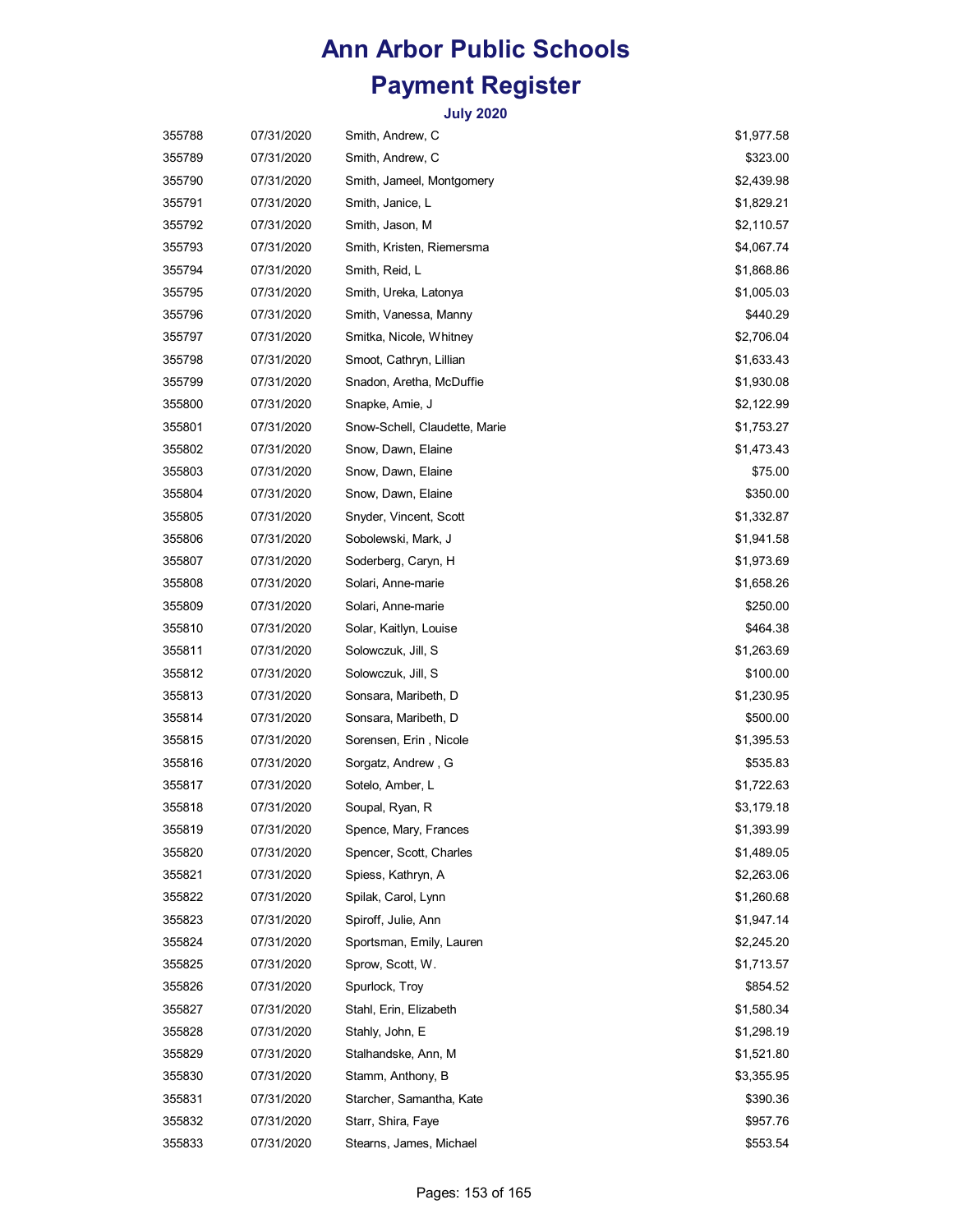| 355834 | 07/31/2020 | Stearns, James, Michael            | \$980.00   |
|--------|------------|------------------------------------|------------|
| 355835 | 07/31/2020 | Steck, Andrew, A                   | \$1,646.68 |
| 355836 | 07/31/2020 | Steinhauer, Kelly, Lee             | \$824.80   |
| 355837 | 07/31/2020 | Stein, Karen, M                    | \$1,285.18 |
| 355838 | 07/31/2020 | Stephens, Debra, Ann               | \$3,986.67 |
| 355839 | 07/31/2020 | Stephens, Debra, Ann               | \$150.00   |
| 355840 | 07/31/2020 | Stepnitz, Kathryn, Elizabeth       | \$1,101.99 |
| 355841 | 07/31/2020 | Stern, Jonathan, J                 | \$2,316.74 |
| 355842 | 07/31/2020 | Stern, Samuel, C                   | \$2,352.68 |
| 355843 | 07/31/2020 | Steward, Sally, Anne               | \$1,599.85 |
| 355844 | 07/31/2020 | Steward, Sally, Anne               | \$400.00   |
| 355845 | 07/31/2020 | Stewart, Anthony, L                | \$1,381.39 |
| 355846 | 07/31/2020 | Stewart, Anthony, L                | \$700.00   |
| 355847 | 07/31/2020 | Stewart, Michael, J                | \$2,321.26 |
| 355848 | 07/31/2020 | Stewart, Natasha, Renee            | \$3,213.63 |
| 355849 | 07/31/2020 | Stidham, Brooke, Nicole Collins    | \$2,636.21 |
| 355850 | 07/31/2020 | Stier, Julia, Battista             | \$1,069.94 |
| 355851 | 07/31/2020 | Stojcevich, Annette, Vangelov      | \$1,903.91 |
| 355852 | 07/31/2020 | Stokes, Willona                    | \$538.20   |
| 355853 | 07/31/2020 | Stone, Catherine, L                | \$3,711.35 |
| 355854 | 07/31/2020 | Stone, Steven, D                   | \$792.81   |
| 355855 | 07/31/2020 | Stoops, Kristin, Kathleen          | \$2,067.46 |
| 355856 | 07/31/2020 | Stout, Lauren, Michelle            | \$1,252.05 |
| 355857 | 07/31/2020 | Stowe-Blanchard, Amanda, Catherine | \$1,296.62 |
| 355858 | 07/31/2020 | Strassel, Julie, Christine         | \$1,728.69 |
| 355859 | 07/31/2020 | Strassel, Quinn, M                 | \$1,985.31 |
| 355860 | 07/31/2020 | Strecker, Rachael, L               | \$1,489.32 |
| 355861 | 07/31/2020 | Stripling, Burnie, D               | \$1,763.69 |
| 355862 | 07/31/2020 | Strite, Jon, Kevin                 | \$2,239.44 |
| 355863 | 07/31/2020 | Strong, Amber, Marie               | \$2,531.79 |
| 355864 | 07/31/2020 | Stroud, Marie, Hillstrom           | \$2,066.61 |
| 355865 | 07/31/2020 | Sturgis, Hanna, Hall               | \$1,184.07 |
| 355866 | 07/31/2020 | Sturt, Victoria                    | \$1,849.85 |
| 355867 | 07/31/2020 | Suchanek, Sarah, Dawn              | \$1,638.45 |
| 355868 | 07/31/2020 | Sullivan, Mary, S                  | \$2,517.49 |
| 355869 | 07/31/2020 | Sumerton, Michael, B               | \$5,981.79 |
| 355870 | 07/31/2020 | Sunol Homs, Teresa                 | \$135.45   |
| 355871 | 07/31/2020 | Suter, Marilyn, Szymanski          | \$2,008.47 |
| 355872 | 07/31/2020 | Swanson, Bernadette, Grasso        | \$2,066.97 |
| 355873 | 07/31/2020 | Swearingen, Deak, Thomas           | \$1,454.27 |
| 355874 | 07/31/2020 | Swift, Jeanice, Kerr               | \$5,139.49 |
| 355875 | 07/31/2020 | Swimmer, Shannon, Nicole Mohr      | \$1,291.31 |
| 355876 | 07/31/2020 | Swimmer, Shannon, Nicole Mohr      | \$350.00   |
| 355877 | 07/31/2020 | Swimmer, Shannon, Nicole Mohr      | \$50.00    |
| 355878 | 07/31/2020 | Szczygiel, David, Alan             | \$1,467.97 |
| 355879 | 07/31/2020 | Szczygiel, David, Alan             | \$650.00   |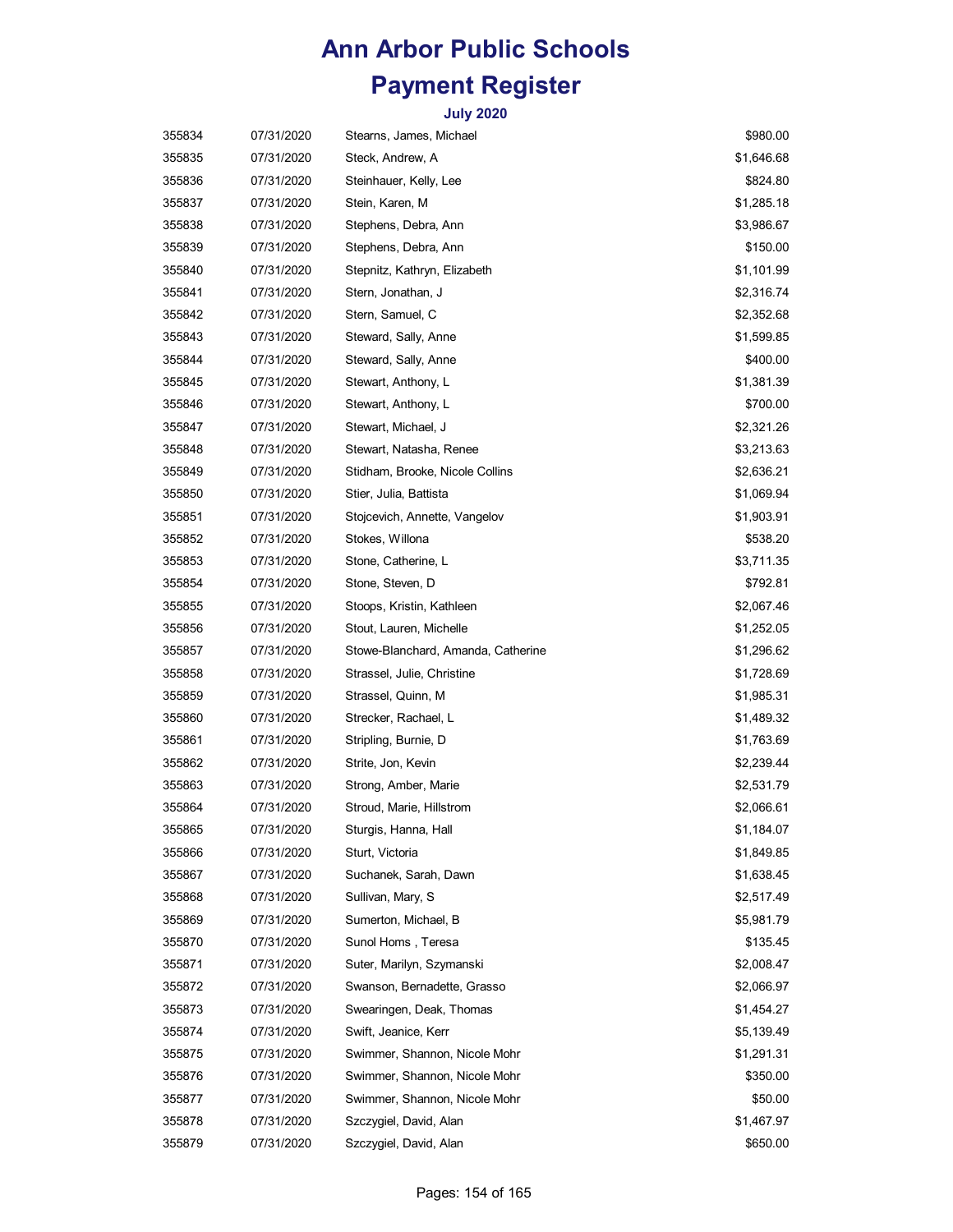| 355880 | 07/31/2020 | Szocik, Katherine, Ellen        | \$735.61   |
|--------|------------|---------------------------------|------------|
| 355881 | 07/31/2020 | Szurek, Lindsey, Ellen          | \$1,972.35 |
| 355882 | 07/31/2020 | Szwejkowski, Brandon, Casmere   | \$2,490.30 |
| 355883 | 07/31/2020 | Tabaka, Bethany, Dawn           | \$2,122.99 |
| 355884 | 07/31/2020 | Tabbara, Thuraya, Said          | \$1,696.95 |
| 355885 | 07/31/2020 | Tabor, Salena, Myrle            | \$1,291.95 |
| 355886 | 07/31/2020 | Tackett, Astrid, Elisabeth      | \$1,376.33 |
| 355887 | 07/31/2020 | Talley, Devin, Lenae            | \$479.75   |
| 355888 | 07/31/2020 | Talmadge, Katie, Lynne          | \$1,682.07 |
| 355889 | 07/31/2020 | Tarchinski, Carol, Michelle     | \$1,747.04 |
| 355890 | 07/31/2020 | Tarchinski, Carol, Michelle     | \$350.00   |
| 355891 | 07/31/2020 | Taube, Lauren, Jean             | \$121.86   |
| 355892 | 07/31/2020 | Taylor, Adrianne, Joy           | \$621.27   |
| 355893 | 07/31/2020 | Taylor, Carmen                  | \$843.41   |
| 355894 | 07/31/2020 | Taylor, Carmen                  | \$300.00   |
| 355895 | 07/31/2020 | Taylor, Carmen                  | \$125.00   |
| 355896 | 07/31/2020 | Taylor, Cheyenne, R             | \$220.59   |
| 355897 | 07/31/2020 | Taylor, Darrell, Tyrone         | \$2,182.64 |
| 355898 | 07/31/2020 | Taylor, Gabrielle, Marie Helmus | \$1,064.70 |
| 355899 | 07/31/2020 | Taylor, Gabrielle, Marie Helmus | \$118.30   |
| 355900 | 07/31/2020 | Taylor, James, S                | \$2,171.67 |
| 355901 | 07/31/2020 | Taylor, Karen, L                | \$1,332.16 |
| 355902 | 07/31/2020 | Taylor, Rachel, Ann             | \$2,054.77 |
| 355903 | 07/31/2020 | Taylor, Sarah                   | \$1,522.81 |
| 355904 | 07/31/2020 | Teall, Margaret, F              | \$1,096.87 |
| 355905 | 07/31/2020 | Teall, Margaret, F              | \$500.00   |
| 355906 | 07/31/2020 | Telfer, Joann, Serfano          | \$1,668.40 |
| 355907 | 07/31/2020 | Terris, John, Austin            | \$963.54   |
| 355908 | 07/31/2020 | Terry, Wendy, Lorraine          | \$1,800.74 |
| 355909 | 07/31/2020 | Teshima, Lisa, Maki             | \$1,937.69 |
| 355910 | 07/31/2020 | Teysen, Eric, Douglas           | \$3,361.43 |
| 355911 | 07/31/2020 | Thabteh, Eman, Mousa            | \$532.60   |
| 355912 | 07/31/2020 | Theisen, Elizabeth, A           | \$415.23   |
| 355913 | 07/31/2020 | Theriault-kimmey, Emily, Anne   | \$975.83   |
| 355914 | 07/31/2020 | Thobe, Scott, A                 | \$2,062.92 |
| 355915 | 07/31/2020 | Thomas, Anne, Louise            | \$1,478.63 |
| 355916 | 07/31/2020 | Thomas, Brian, Andrew           | \$1,415.87 |
| 355917 | 07/31/2020 | Thomas, Christopher, S.         | \$2,304.37 |
| 355918 | 07/31/2020 | Thomas, Erica, A                | \$1,806.59 |
| 355919 | 07/31/2020 | Thomas, Jennifer, A             | \$3,059.82 |
| 355920 | 07/31/2020 | Thomas, Nicole, Elizabeth       | \$2,019.71 |
| 355921 | 07/31/2020 | Thomas, Pamela, Maria           | \$1,338.52 |
| 355922 | 07/31/2020 | Thomas, Rhonda, P               | \$1,706.00 |
| 355923 | 07/31/2020 | Thomas, Robin, Carol            | \$1,720.32 |
| 355924 | 07/31/2020 | Thomas, Shantelle               | \$2,413.88 |
| 355925 | 07/31/2020 | Thomas, Shaquanda, A            | \$637.59   |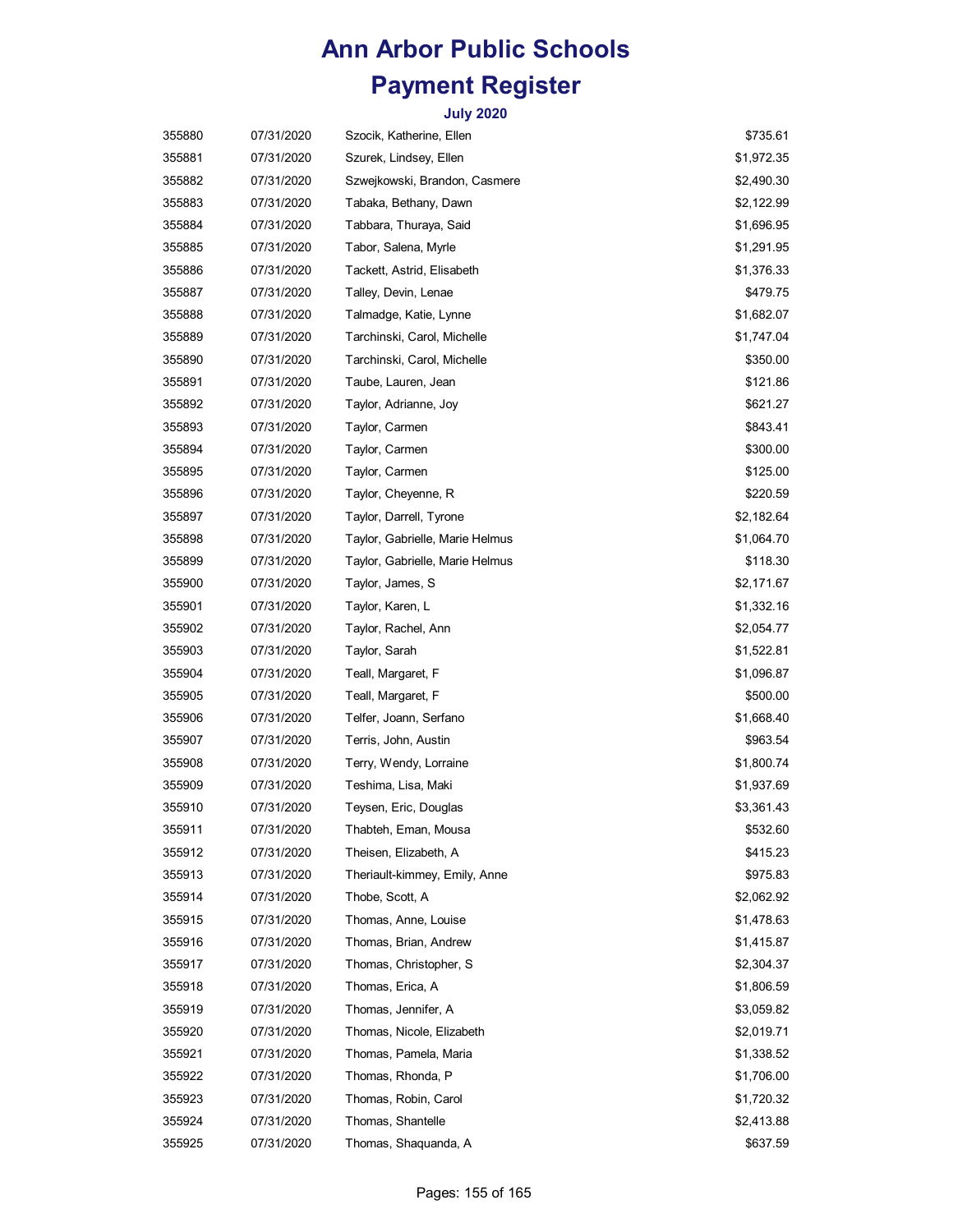| 355926 | 07/31/2020 | Thompson, Erik               | \$2,546.37 |
|--------|------------|------------------------------|------------|
| 355927 | 07/31/2020 | Thompson, Johnny, Jeanine    | \$1,849.84 |
| 355928 | 07/31/2020 | Thompson, Kathryn, Elizabeth | \$1,062.14 |
| 355929 | 07/31/2020 | Thompson, Lisa, Lovich       | \$1,809.07 |
| 355930 | 07/31/2020 | Thompson, Lisa, Lovich       | \$500.00   |
| 355931 | 07/31/2020 | Thompson, Suzanne, Marie     | \$638.35   |
| 355932 | 07/31/2020 | Thorpe-knoll, Darcy, Joy     | \$2,973.59 |
| 355933 | 07/31/2020 | Thorson, Talia               | \$2,701.59 |
| 355934 | 07/31/2020 | Thurman, Demarko             | \$4,609.87 |
| 355935 | 07/31/2020 | Tippett, Deanna, M           | \$398.61   |
| 355936 | 07/31/2020 | Tippett, Deanna, M           | \$841.03   |
| 355937 | 07/31/2020 | Tomassi, Joseph, Lawrence    | \$1,656.49 |
| 355938 | 07/31/2020 | Toohey, Derek, Raymond       | \$1,365.80 |
| 355939 | 07/31/2020 | Tookes, Olivia, Grace-Mae    | \$1,410.63 |
| 355940 | 07/31/2020 | Toon, Rachel, Robbins        | \$2,245.37 |
| 355941 | 07/31/2020 | Toro Zambrana, Wanda, I      | \$754.67   |
| 355942 | 07/31/2020 | Torrey, Elizabeth, Renee     | \$1,588.27 |
| 355943 | 07/31/2020 | Totsuka, Hiroaki             | \$1,279.58 |
| 355944 | 07/31/2020 | Townsel, Shantae, Renee      | \$1,202.03 |
| 355945 | 07/31/2020 | Townsel, Shantae, Renee      | \$30.00    |
| 355946 | 07/31/2020 | Tracy, Makenna, Anna         | \$587.23   |
| 355947 | 07/31/2020 | Treece, Jason, A             | \$1,846.31 |
| 355948 | 07/31/2020 | Trevisan, Daniel, Francis    | \$3,145.40 |
| 355949 | 07/31/2020 | Trillet, Alexandra, Jordan   | \$1,180.46 |
| 355950 | 07/31/2020 | Trombley, Tina, F            | \$762.68   |
| 355951 | 07/31/2020 | Trumpour, Christine, M       | \$3,379.87 |
| 355952 | 07/31/2020 | Tucker, Kenyatta, Afiba      | \$1,189.54 |
| 355953 | 07/31/2020 | Tumolo, Joshua, R            | \$1,547.40 |
| 355954 | 07/31/2020 | Tumolo, Joshua, R            | \$220.00   |
| 355955 | 07/31/2020 | Tupper, Kelli, Marie         | \$1,548.60 |
| 355956 | 07/31/2020 | Turner, Anne Marie, Nicoll   | \$3,378.96 |
| 355957 | 07/31/2020 | Turner, Martha, C            | \$645.04   |
| 355958 | 07/31/2020 | Tuzinsky, Marci, Lynne       | \$3,165.92 |
| 355959 | 07/31/2020 | Tyburski, Elizabeth, Jeanne  | \$1,313.78 |
| 355960 | 07/31/2020 | Urda-Thompson, Andrea        | \$1,924.45 |
| 355961 | 07/31/2020 | Valchine II, Mark, Ben       | \$2,137.05 |
| 355962 | 07/31/2020 | Valdes, Catherine, Rose      | \$1,160.31 |
| 355963 | 07/31/2020 | Valle, Laura, Elizabeth      | \$1,979.27 |
| 355964 | 07/31/2020 | Valle, Laura, Elizabeth      | \$100.00   |
| 355965 | 07/31/2020 | Van Appledorn, Amy, Lyn      | \$2,057.76 |
| 355966 | 07/31/2020 | Van Gordon, Elizabeth, Rose  | \$599.11   |
| 355967 | 07/31/2020 | Van oyen, Cassandra, Therese | \$1,794.95 |
| 355968 | 07/31/2020 | Van ryn, Kristine, Joy       | \$1,836.66 |
| 355969 | 07/31/2020 | Van Volkinburg, John, M      | \$1,332.89 |
| 355970 | 07/31/2020 | Van-Ee, Kelly, Sue           | \$470.03   |
| 355971 | 07/31/2020 | Vance, Sara, Jane            | \$2,014.62 |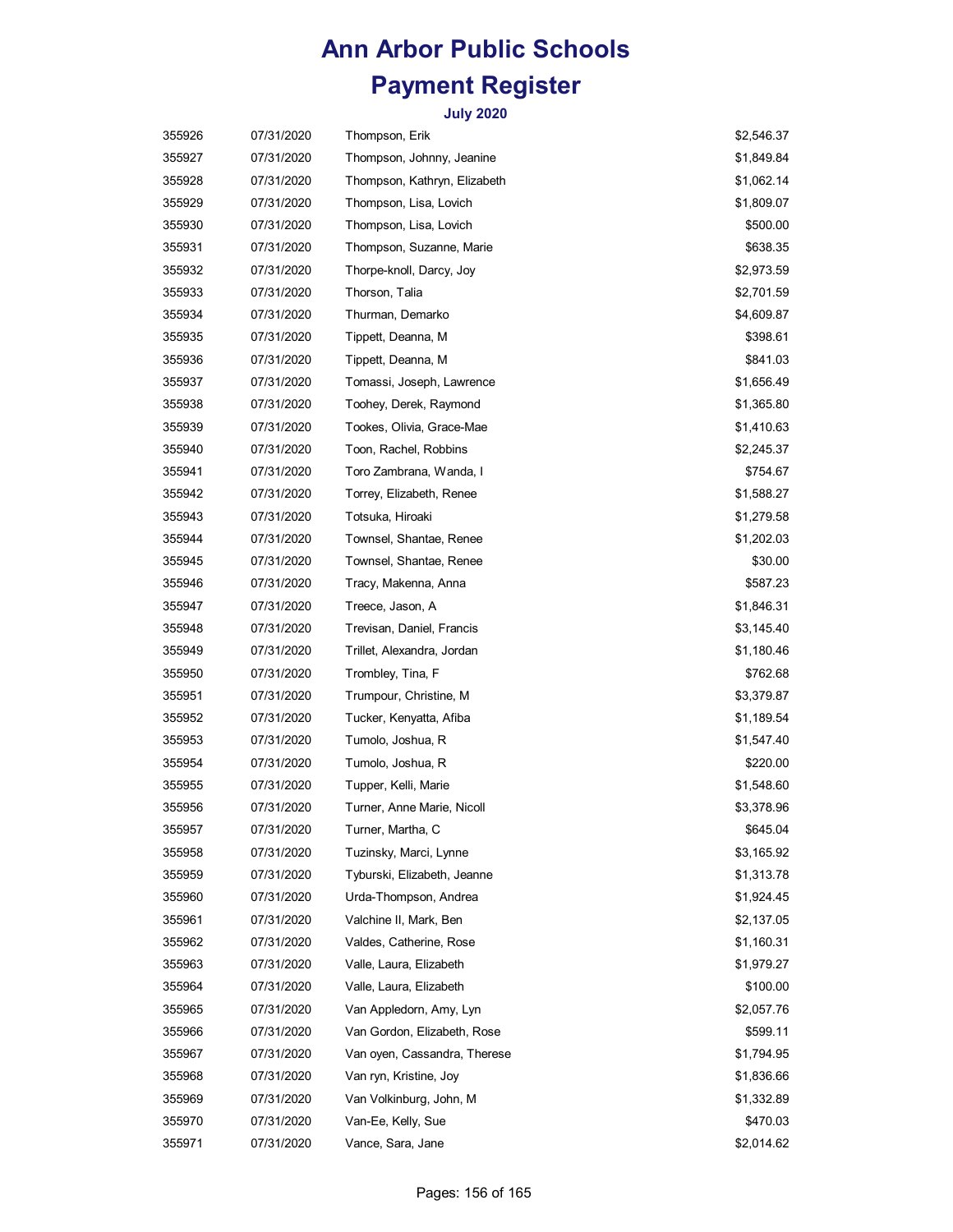| 355972 | 07/31/2020 | Vance, Sara, Jane             | \$313.00   |
|--------|------------|-------------------------------|------------|
| 355973 | 07/31/2020 | Vancleve, Caitlin, E          | \$1,662.24 |
| 355974 | 07/31/2020 | Vanderbilt, Courtney, Lynn    | \$1,341.60 |
| 355975 | 07/31/2020 | Vanderbilt, Courtney, Lynn    | \$1,000.00 |
| 355976 | 07/31/2020 | Vandorn, Diane, Christine     | \$2,063.28 |
| 355977 | 07/31/2020 | Vanek, Barbara, A             | \$1,328.41 |
| 355978 | 07/31/2020 | VanLoo, Sarah, E              | \$3,305.67 |
| 355979 | 07/31/2020 | Vanloo, William, Dirk         | \$1,758.83 |
| 355980 | 07/31/2020 | Vann, Nadia, D                | \$3,204.23 |
| 355981 | 07/31/2020 | VanRiper, Rachel, Suzanne     | \$1,132.54 |
| 355982 | 07/31/2020 | VanSteelandt, Ashley, M       | \$1,370.80 |
| 355983 | 07/31/2020 | Vanvliet, Erin, Elisabeth     | \$1,683.20 |
| 355984 | 07/31/2020 | Varajon, Jennifer, Sue        | \$525.21   |
| 355985 | 07/31/2020 | Varga, Rachael, Marie         | \$1,489.32 |
| 355986 | 07/31/2020 | Vargo, Megan, Louise          | \$1,538.95 |
| 355987 | 07/31/2020 | Vaughn, Catrina, Vernice      | \$2,179.26 |
| 355988 | 07/31/2020 | Vazquez, Andrew, Robert       | \$918.32   |
| 355989 | 07/31/2020 | Vazquez, Geraldo, E           | \$3,217.56 |
| 355990 | 07/31/2020 | Verdugo Jimenez, Daniel       | \$1,331.50 |
| 355991 | 07/31/2020 | Verklan, Madeline, M          | \$889.97   |
| 355992 | 07/31/2020 | VerLee, Kristal, Marie        | \$1,635.13 |
| 355993 | 07/31/2020 | Vess, James, T                | \$1,962.33 |
| 355994 | 07/31/2020 | Villanueva, Melissa, Rose     | \$2,667.64 |
| 355995 | 07/31/2020 | Villerot, Stephen, D          | \$597.15   |
| 355996 | 07/31/2020 | Vince, Brandon, M             | \$1,631.70 |
| 355997 | 07/31/2020 | Vincent, Dusti, J             | \$1,603.39 |
| 355998 | 07/31/2020 | Vincent, Dusti, J             | \$400.00   |
| 355999 | 07/31/2020 | Vinter, Alexander, William    | \$1,724.63 |
| 356000 | 07/31/2020 | Vit, Martina                  | \$3,018.04 |
| 356001 | 07/31/2020 | Von kulajta, Bianka, M        | \$1,865.02 |
| 356002 | 07/31/2020 | Vosters, Leslie, Ann          | \$1,666.79 |
| 356003 | 07/31/2020 | Vu, Suzanne, Marie            | \$1,910.16 |
| 356004 | 07/31/2020 | Waanders, Allison, Helen      | \$1,829.38 |
| 356005 | 07/31/2020 | Wade, Briana, Marie           | \$1,040.00 |
| 356006 | 07/31/2020 | Wade, Jennifer, Rene          | \$1,785.90 |
| 356007 | 07/31/2020 | Wade, Kay Evelyn, Dudley      | \$983.40   |
| 356008 | 07/31/2020 | Wade, Kay Evelyn, Dudley      | \$325.00   |
| 356009 | 07/31/2020 | Wagner Jr, John, A            | \$2,177.06 |
| 356010 | 07/31/2020 | Wagner-haller, Cheryl, A      | \$678.09   |
| 356011 | 07/31/2020 | Wagner, Kathryn, Elizabeth    | \$508.18   |
| 356012 | 07/31/2020 | Wagner, Kathryn, Mary Lacroix | \$1,491.94 |
| 356013 | 07/31/2020 | Wahl, Diane, Lynn             | \$1,141.85 |
| 356014 | 07/31/2020 | Waite, Madeleine, Marie       | \$1,109.15 |
| 356015 | 07/31/2020 | Waldron, Tiffanie, Deidre     | \$1,450.22 |
| 356016 | 07/31/2020 | Waldron, Tiffanie, Deidre     | \$250.00   |
| 356017 | 07/31/2020 | Walsh, Jennifer, L            | \$2,005.00 |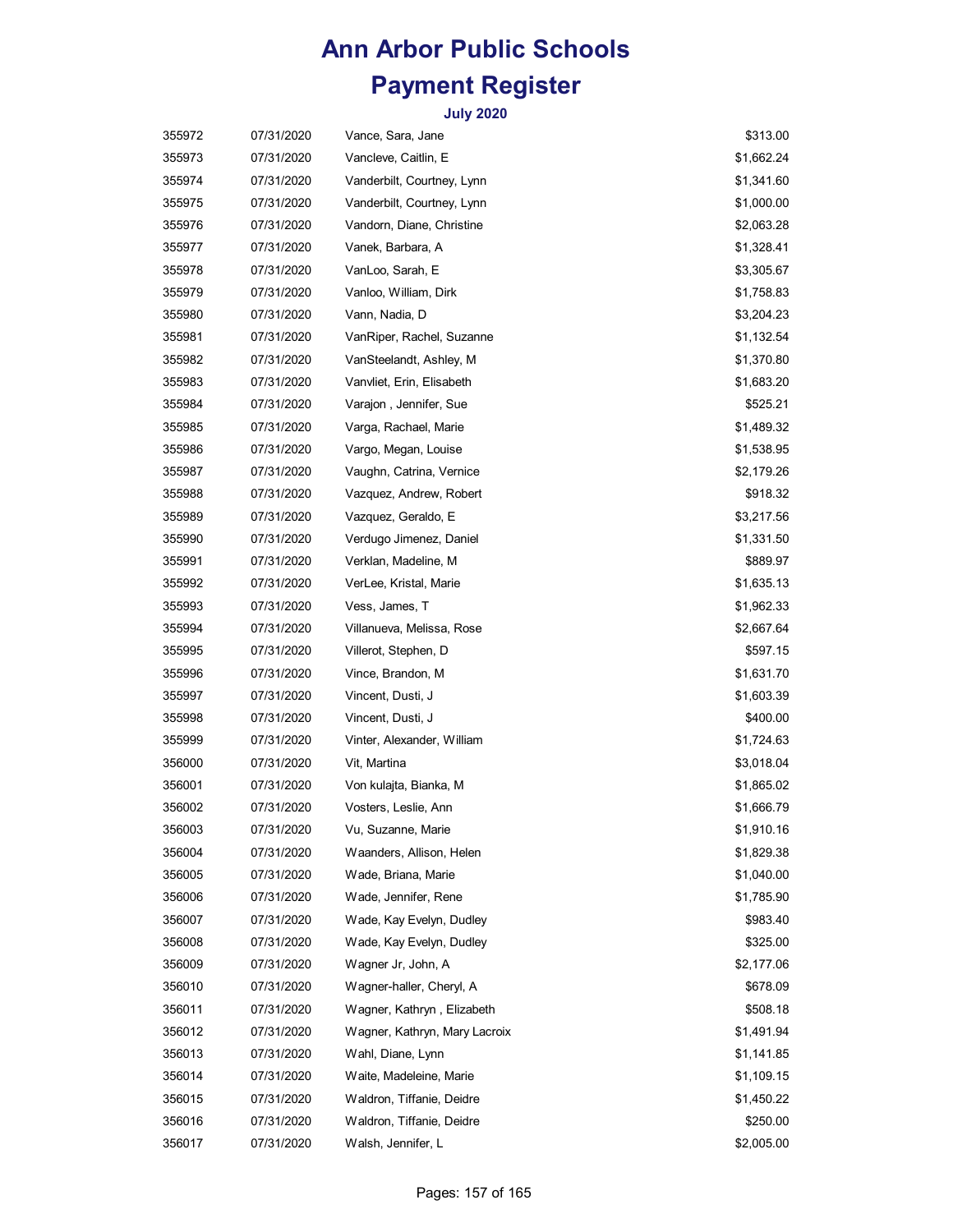| 356018 | 07/31/2020 | Walsh, Jennifer, L              | \$550.00   |
|--------|------------|---------------------------------|------------|
| 356019 | 07/31/2020 | Walstra, Julie, K               | \$1,852.42 |
| 356020 | 07/31/2020 | Walter, Lewis, P                | \$734.49   |
| 356021 | 07/31/2020 | Walton, Krista, E               | \$1,407.65 |
| 356022 | 07/31/2020 | Wang, Amy, Chang-peng           | \$1,190.19 |
| 356023 | 07/31/2020 | Ward, Anne, Frances             | \$2,031.86 |
| 356024 | 07/31/2020 | Ward, Monai, Chatrice Leco      | \$1,152.34 |
| 356025 | 07/31/2020 | Wardner, Monique, Cassier       | \$678.20   |
| 356026 | 07/31/2020 | Wargo, Michelle, Lynn           | \$1,915.06 |
| 356027 | 07/31/2020 | Warner, Casey, Storm            | \$2,049.56 |
| 356028 | 07/31/2020 | Warr, Angela, Michaels          | \$2,254.07 |
| 356029 | 07/31/2020 | Warren, Kimberly, M             | \$680.85   |
| 356030 | 07/31/2020 | Warren, Lauren, Hallinan        | \$1,812.58 |
| 356031 | 07/31/2020 | Warren, Lauren, Hallinan        | \$50.00    |
| 356032 | 07/31/2020 | Watson, Dante, A                | \$2,689.52 |
| 356033 | 07/31/2020 | Watson, Robyn, Lynne Kimmey     | \$2,257.44 |
| 356034 | 07/31/2020 | Watson, Shevaughn               | \$2,474.59 |
| 356035 | 07/31/2020 | Wattleworth, Kent, Christopher  | \$1,903.86 |
| 356036 | 07/31/2020 | Wayne, Laura, I                 | \$3,039.78 |
| 356037 | 07/31/2020 | Webb, Carol, Joy                | \$2,103.56 |
| 356038 | 07/31/2020 | Weber, Margaret, Mary           | \$994.58   |
| 356039 | 07/31/2020 | Webster Jr, Frederick, Courtney | \$588.51   |
| 356040 | 07/31/2020 | Webster Jr, Frederick, Courtney | \$55.00    |
| 356041 | 07/31/2020 | Webster, Terra, E               | \$2,989.45 |
| 356042 | 07/31/2020 | Weeks, Stacia, Marie            | \$2,082.98 |
| 356043 | 07/31/2020 | Weems, Bryant, Cheno            | \$3,486.72 |
| 356044 | 07/31/2020 | Weems, Bryant, Cheno            | \$1,400.00 |
| 356045 | 07/31/2020 | Weeter, Jennifer, Leigh         | \$1,671.95 |
| 356046 | 07/31/2020 | Weeter, Jennifer, Leigh         | \$200.00   |
| 356047 | 07/31/2020 | Wegman, Kendra, Kim             | \$1,121.42 |
| 356048 | 07/31/2020 | Wegman, Kendra, Kim             | \$750.00   |
| 356049 | 07/31/2020 | Weid, Deborah, Kay              | \$1,874.49 |
| 356050 | 07/31/2020 | Weindorf, James, L              | \$2,083.92 |
| 356051 | 07/31/2020 | Weir, Alexis, Mae               | \$1,404.29 |
| 356052 | 07/31/2020 | Weise knyal, Bridget, Ann       | \$714.53   |
| 356053 | 07/31/2020 | Welch-Konett, Tracy, Kathleen   | \$638.71   |
| 356054 | 07/31/2020 | Welch, Grant, Harrison-S        | \$665.98   |
| 356055 | 07/31/2020 | Weller, Holly, Ann              | \$1,393.01 |
| 356056 | 07/31/2020 | Wellman, Robert, H              | \$2,506.19 |
| 356057 | 07/31/2020 | Wesley, Valerie, Jill           | \$2,684.94 |
| 356058 | 07/31/2020 | West jones, Jacqueline, Kay     | \$585.87   |
| 356059 | 07/31/2020 | Westbrooks, Susan, Annette      | \$2,082.31 |
| 356060 | 07/31/2020 | West, Christia, Lee north       | \$3,885.98 |
| 356061 | 07/31/2020 | West, Christina, Amanda         | \$1,161.95 |
| 356062 | 07/31/2020 | West, Christina, Amanda         | \$500.00   |
| 356063 | 07/31/2020 | Westrate, Rebecca, Lynn         | \$2,556.67 |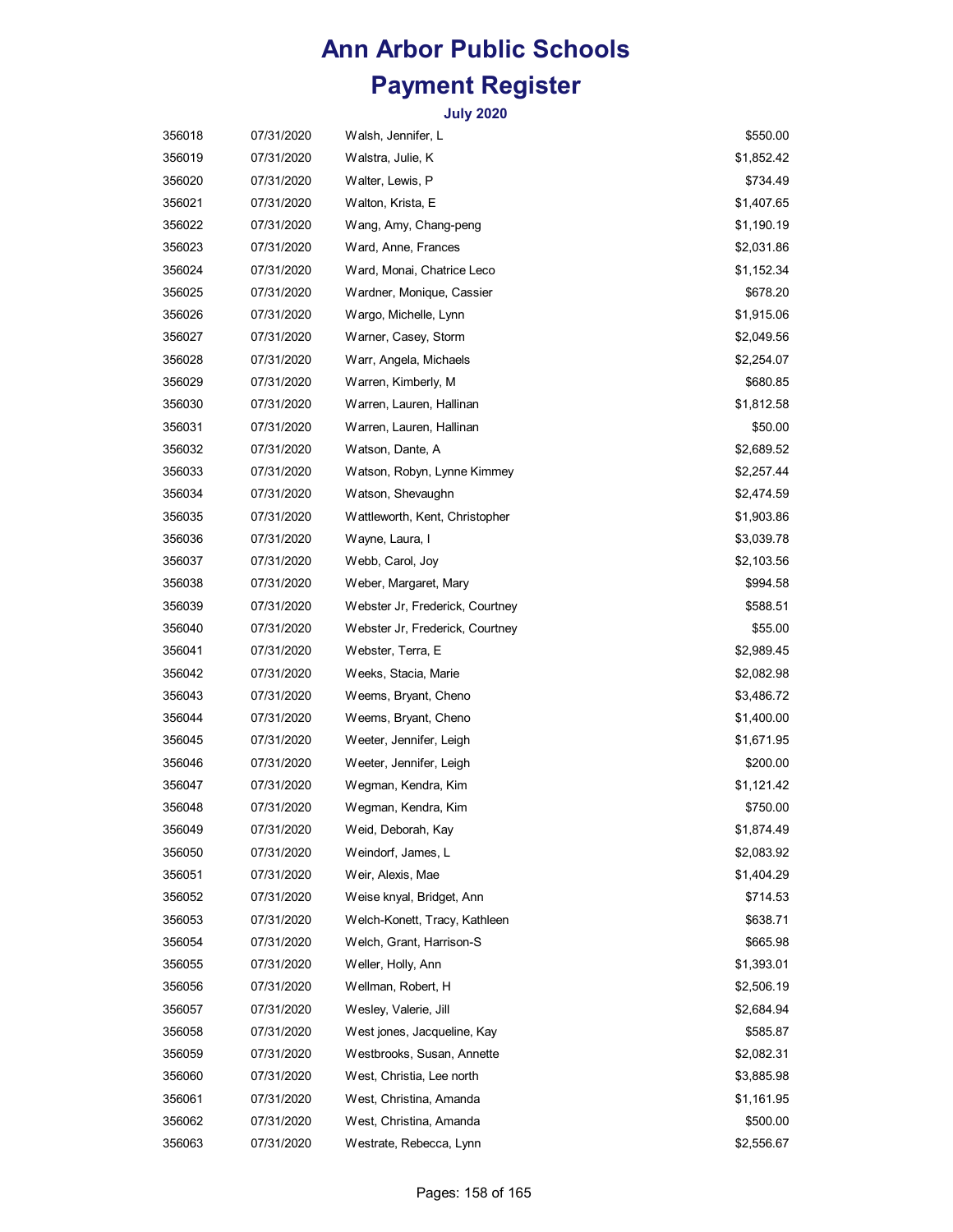| 356064 | 07/31/2020 | Westrate, Rebecca, Lynn          | \$140.00   |
|--------|------------|----------------------------------|------------|
| 356065 | 07/31/2020 | Wheat, Sara, A                   | \$1,392.52 |
| 356066 | 07/31/2020 | Wheeler, Stephen, Ernest         | \$3,831.95 |
| 356067 | 07/31/2020 | Whiren, Anthony, J               | \$2,977.69 |
| 356068 | 07/31/2020 | Whitaker-krile, Kristi, Lee      | \$2,282.76 |
| 356069 | 07/31/2020 | Whitcomb, Kristin, Ann           | \$1,884.10 |
| 356070 | 07/31/2020 | White, Charles, A                | \$1,842.97 |
| 356071 | 07/31/2020 | Whitehorn, Tonya, Denise         | \$3,888.79 |
| 356072 | 07/31/2020 | Whittenburg, Mary, R             | \$887.03   |
| 356073 | 07/31/2020 | Whybark, Marie, Kuhn             | \$1,815.72 |
| 356074 | 07/31/2020 | Widmer, Elizabeth, Aileen        | \$1,165.13 |
| 356075 | 07/31/2020 | Wiens, Aaron, M                  | \$2,966.48 |
| 356076 | 07/31/2020 | Wier-Leonard, Peggy, Jean        | \$1,859.81 |
| 356077 | 07/31/2020 | Wier-Leonard, Peggy, Jean        | \$250.00   |
| 356078 | 07/31/2020 | Wiese, Mary, Barbara             | \$5,480.58 |
| 356079 | 07/31/2020 | Wiese, Pamela, Marie             | \$644.08   |
| 356080 | 07/31/2020 | Wight, Ashley, E                 | \$1,132.22 |
| 356081 | 07/31/2020 | Wight, Ashley, E                 | \$400.00   |
| 356082 | 07/31/2020 | Wigton, Mary, Margaret           | \$2,532.04 |
| 356083 | 07/31/2020 | Wilkening, Jennifer, Almeida     | \$1,049.16 |
| 356084 | 07/31/2020 | Wilkins, Michele, A              | \$1,979.08 |
| 356085 | 07/31/2020 | Wilkinson, Julie                 | \$1,138.49 |
| 356086 | 07/31/2020 | Wilkinson, Julie                 | \$100.00   |
| 356087 | 07/31/2020 | Wilkins, Timario, Jeremiah       | \$926.63   |
| 356088 | 07/31/2020 | Willard, Jason, James            | \$1,459.35 |
| 356089 | 07/31/2020 | Willets, Jeffrey, Vincent        | \$2,085.74 |
| 356090 | 07/31/2020 | WILLIAMS, AMY, KATHLENE          | \$1,363.18 |
| 356091 | 07/31/2020 | Williams, Brian, James           | \$2,562.43 |
| 356092 | 07/31/2020 | Williams, Corey, M               | \$1,499.99 |
| 356093 | 07/31/2020 | Williams, Kelly, Caitlin         | \$570.02   |
| 356094 | 07/31/2020 | Williams, Laurie, Heller         | \$2,108.90 |
| 356095 | 07/31/2020 | Williams, Sean, C                | \$377.05   |
| 356096 | 07/31/2020 | Williams, Sean, C                | \$1,455.00 |
| 356097 | 07/31/2020 | Wills-Begley, Elliot, Hammarlund | \$813.05   |
| 356098 | 07/31/2020 | Willson, Luke, Thomas            | \$1,554.32 |
| 356099 | 07/31/2020 | Wilson, Chloe, Jane              | \$1,430.51 |
| 356100 | 07/31/2020 | Wilson, Jean, Renee              | \$1,898.55 |
| 356101 | 07/31/2020 | Wilson, Kip, A                   | \$2,145.92 |
| 356102 | 07/31/2020 | WIMBERLY, Brittney, Shanay       | \$589.12   |
| 356103 | 07/31/2020 | Wimberly, Harold, L              | \$2,306.14 |
| 356104 | 07/31/2020 | Winston, Michele, L              | \$912.60   |
| 356105 | 07/31/2020 | Winter, Kristen, Ann             | \$1,416.38 |
| 356106 | 07/31/2020 | Winter, Sarah, Bennett           | \$2,047.87 |
| 356107 | 07/31/2020 | Winters, Jane, D                 | \$1,109.24 |
| 356108 | 07/31/2020 | Wissman, Mary, Clair             | \$1,532.18 |
| 356109 | 07/31/2020 | Withers, Edward                  | \$625.35   |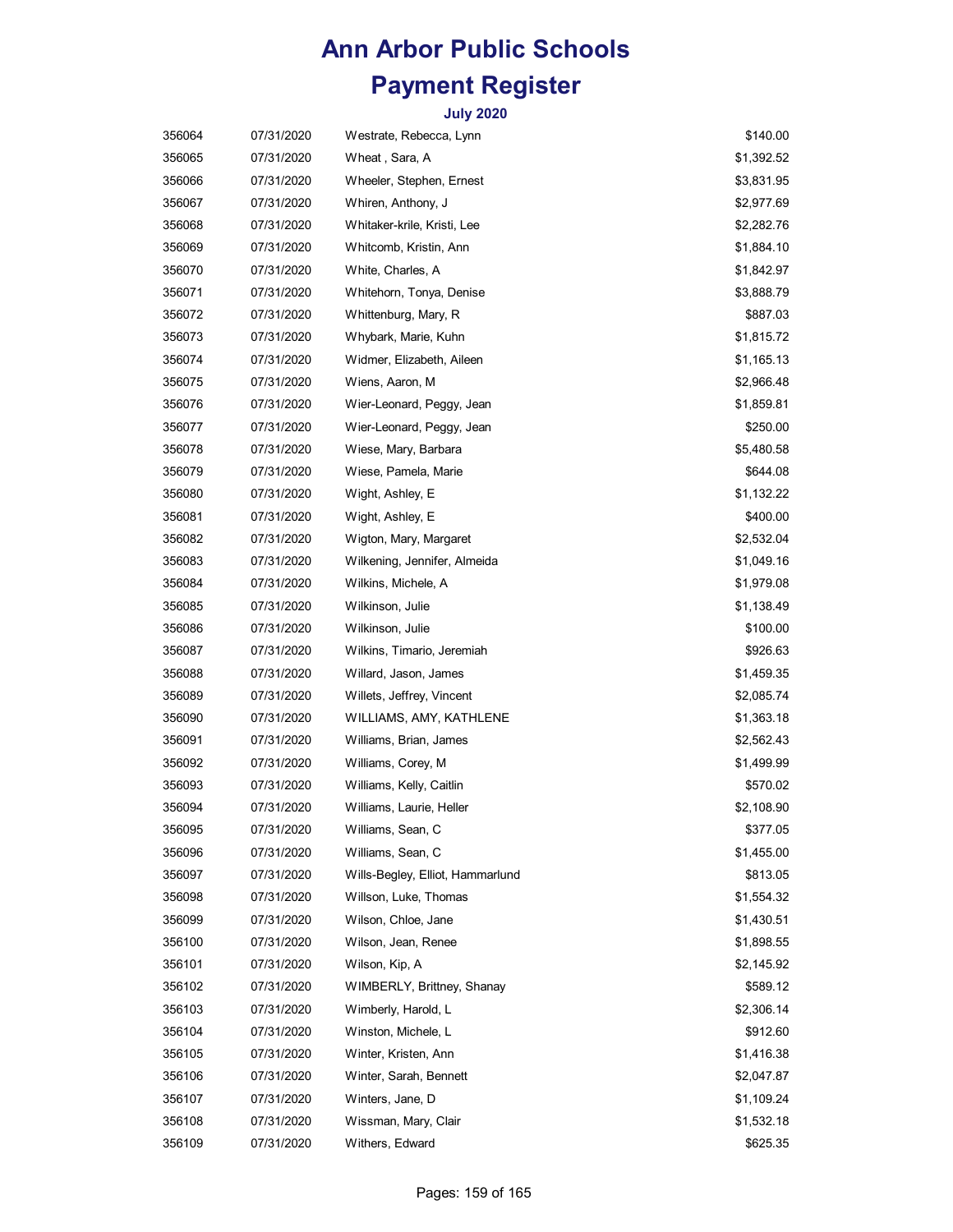| 356110 | 07/31/2020 | Witherspoon, Tamika, N       | \$1,257.19 |
|--------|------------|------------------------------|------------|
| 356111 | 07/31/2020 | Wittmann, Paige, Christina   | \$1,272.89 |
| 356112 | 07/31/2020 | Woelmer, Christine, Holladay | \$1,720.69 |
| 356113 | 07/31/2020 | Wolf, Laura, Ann             | \$2,106.35 |
| 356114 | 07/31/2020 | Wolford, Abbey, Leigh        | \$1,917.44 |
| 356115 | 07/31/2020 | Wong, Sandra, Lim            | \$175.73   |
| 356116 | 07/31/2020 | Wood, Amanda, Bess           | \$1,477.74 |
| 356117 | 07/31/2020 | Wood, Carolyn, S             | \$1,406.29 |
| 356118 | 07/31/2020 | Woodford, Anthony, Bryant    | \$780.04   |
| 356119 | 07/31/2020 | Woodman, Abigail, Marlowe    | \$452.18   |
| 356120 | 07/31/2020 | Woods, Camille, A            | \$1,744.28 |
| 356121 | 07/31/2020 | Woods, Christine, A          | \$1,894.04 |
| 356122 | 07/31/2020 | Woodson, Christine, Elaine   | \$1,976.14 |
| 356123 | 07/31/2020 | Woodson, Sheila, Yolanda     | \$1,304.44 |
| 356124 | 07/31/2020 | Woodson, Sheila, Yolanda     | \$150.00   |
| 356125 | 07/31/2020 | Woods, Raleigh, Joe          | \$1,815.21 |
| 356126 | 07/31/2020 | Wooley, Hillary, L           | \$2,114.64 |
| 356127 | 07/31/2020 | Worden, Cara, L              | \$1,134.61 |
| 356128 | 07/31/2020 | Workman, Kirsten, Yambor     | \$1,953.38 |
| 356129 | 07/31/2020 | Workman, Kirsten, Yambor     | \$250.00   |
| 356130 | 07/31/2020 | Wren, Angelita               | \$1,118.42 |
| 356131 | 07/31/2020 | Wren, Angelita               | \$340.00   |
| 356132 | 07/31/2020 | Wren, Angelita               | \$55.00    |
| 356133 | 07/31/2020 | Wren, Angelita               | \$55.00    |
| 356134 | 07/31/2020 | Wright II, William, Neil     | \$2,527.83 |
| 356135 | 07/31/2020 | Wright, Erin, Kathleen       | \$1,815.89 |
| 356136 | 07/31/2020 | Wright, Felicia, Ann         | \$613.69   |
| 356137 | 07/31/2020 | Wright, Ivory                | \$876.30   |
| 356138 | 07/31/2020 | Wright, Karl, Alexander      | \$549.90   |
| 356139 | 07/31/2020 | Wright, Kathleen, Mary       | \$2,320.23 |
| 356140 | 07/31/2020 | Wright, Kimberley, Sara      | \$4,257.73 |
| 356141 | 07/31/2020 | Wright, Koralynn, Eve        | \$1,427.85 |
| 356142 | 07/31/2020 | Wright, Nicole, M            | \$1,028.77 |
| 356143 | 07/31/2020 | Wroblewski, Sarah, Rose      | \$1,537.93 |
| 356144 | 07/31/2020 | Wu, Fan                      | \$1,022.19 |
| 356145 | 07/31/2020 | Wylie, Olivia, Ann           | \$862.26   |
| 356146 | 07/31/2020 | Wyse, Amanda, Dagnia         | \$1,683.24 |
| 356147 | 07/31/2020 | Wyse, Amanda, Dagnia         | \$225.00   |
| 356148 | 07/31/2020 | Wyse, Joel                   | \$1,183.19 |
| 356149 | 07/31/2020 | Wyse, Joel                   | \$500.00   |
| 356150 | 07/31/2020 | Yamamoto, Nancy, J           | \$646.95   |
| 356151 | 07/31/2020 | Yaprak, Hande                | \$1,533.31 |
| 356152 | 07/31/2020 | Yee, Christy, Eileen         | \$2,282.02 |
| 356153 | 07/31/2020 | Yee, Christy, Eileen         | \$40.00    |
| 356154 | 07/31/2020 | Yeh, Yu-Ting                 | \$537.72   |
| 356155 | 07/31/2020 | Yeh, Yu-Ting                 | \$300.00   |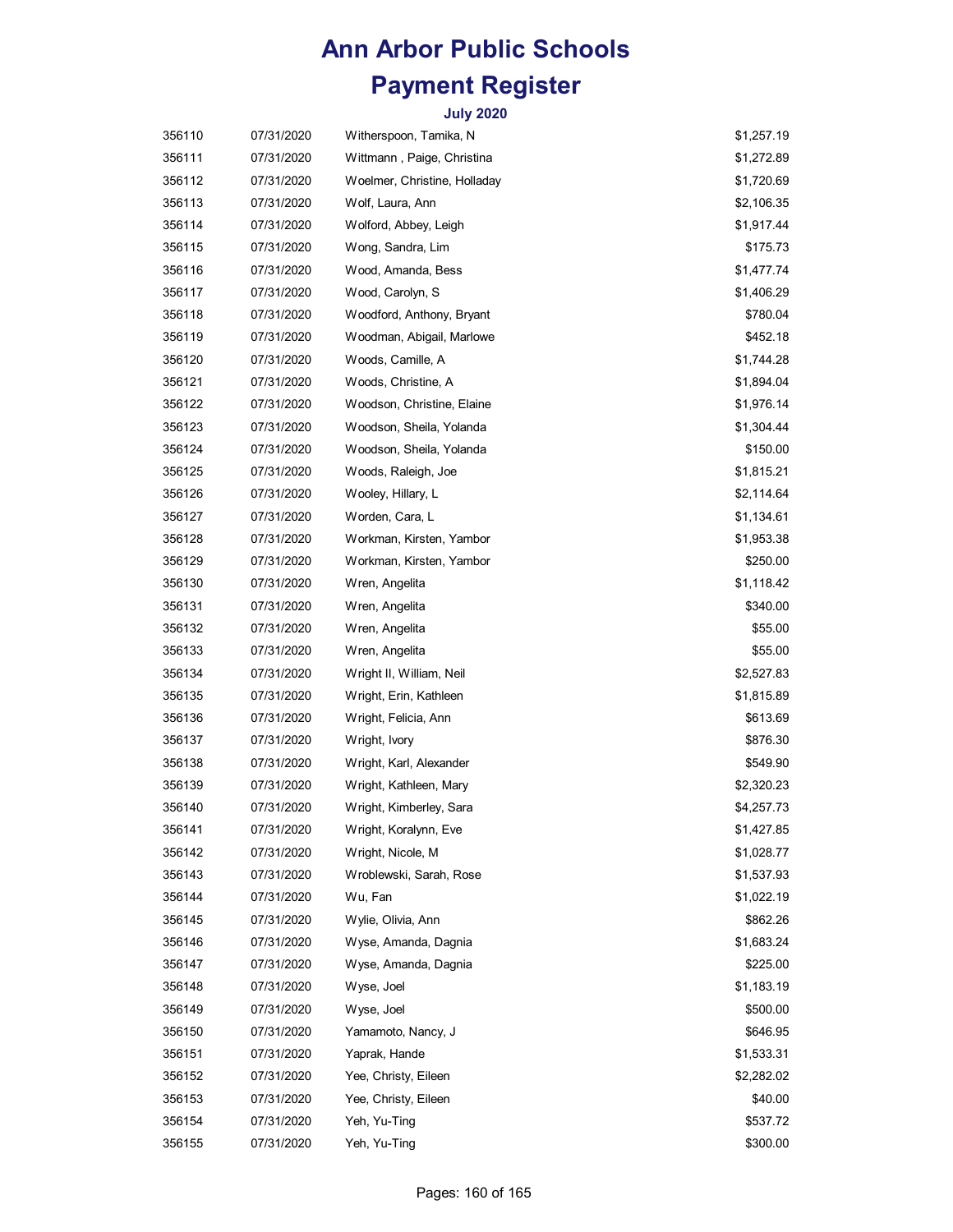| 356156 | 07/31/2020 | Yeh, Yu-Ting                     | \$625.00   |
|--------|------------|----------------------------------|------------|
| 356157 | 07/31/2020 | Yenor, Kyle, Ray                 | \$1,246.82 |
| 356158 | 07/31/2020 | Yip, Chi, Wan                    | \$1,217.59 |
| 356159 | 07/31/2020 | Yon, David, H                    | \$216.48   |
| 356160 | 07/31/2020 | York, Jennifer, Diane            | \$2,178.80 |
| 356161 | 07/31/2020 | York, Lauren, Murphy             | \$1,445.80 |
| 356162 | 07/31/2020 | York, Natasha, F                 | \$1,833.15 |
| 356163 | 07/31/2020 | York, Natasha, F                 | \$700.00   |
| 356164 | 07/31/2020 | Young, Marcie, Anne              | \$743.79   |
| 356165 | 07/31/2020 | Yuan, Lidong                     | \$1,333.84 |
| 356166 | 07/31/2020 | Zager, Christina , Rosa          | \$789.67   |
| 356167 | 07/31/2020 | Zager, Christina, Rosa           | \$500.00   |
| 356168 | 07/31/2020 | Zarate Castillo, Dalila          | \$143.71   |
| 356169 | 07/31/2020 | Zekany, Donald, E                | \$2,202.09 |
| 356170 | 07/31/2020 | Zenz, Breann, Keri               | \$684.64   |
| 356171 | 07/31/2020 | Zeuty, Bridget, Burke            | \$2,293.05 |
| 356172 | 07/31/2020 | Zhang, Fang                      | \$156.99   |
| 356173 | 07/31/2020 | Zibara, Elizabeth, Anne          | \$2,209.56 |
| 356174 | 07/31/2020 | Ziegler, Lisa, Storms            | \$1,568.26 |
| 356175 | 07/31/2020 | Ziemba, Mark, Christopher        | \$115.61   |
| 356176 | 07/31/2020 | Clark, Linda, Lee                | \$62.93    |
| 356177 | 07/31/2020 | Barton, Wonder, Elisia           | \$873.64   |
| 356178 | 07/31/2020 | Bauman, Mariah, Elizabeth        | \$999.30   |
| 356179 | 07/31/2020 | Borders, AnnMarie                | \$954.02   |
| 356180 | 07/31/2020 | Brisson, Richard, S.             | \$929.18   |
| 356181 | 07/31/2020 | Brock, Shelly                    | \$96.33    |
| 356182 | 07/31/2020 | Brock, Shelly                    | \$75.00    |
| 356183 | 07/31/2020 | Brock, Shelly                    | \$450.00   |
| 356184 | 07/31/2020 | Campbell, Ashley, Garvin         | \$843.38   |
| 356185 | 07/31/2020 | Chappell, Lauren, Mae            | \$603.67   |
| 356186 | 07/31/2020 | Cooper, Nicole, Marie            | \$926.62   |
| 356187 | 07/31/2020 | Corcoran, Sarah, Brown           | \$471.89   |
| 356188 | 07/31/2020 | Coulson-mobley, Kimberly, Ann    | \$282.97   |
| 356189 | 07/31/2020 | Coulson-mobley, Kimberly, Ann    | \$150.00   |
| 356190 | 07/31/2020 | Coulson-mobley, Kimberly, Ann    | \$10.00    |
| 356191 | 07/31/2020 | Cunningham, Julie, Harness       | \$579.53   |
| 356192 | 07/31/2020 | D'Souza, Vanessa, Villa Mathilda | \$673.35   |
| 356193 | 07/31/2020 | D'Souza, Vanessa, Villa Mathilda | \$168.34   |
| 356194 | 07/31/2020 | Dalmia, Monica                   | \$873.64   |
| 356195 | 07/31/2020 | DeJesus, Melissa, Marie          | \$1,004.37 |
| 356196 | 07/31/2020 | Dekeyzer, Carol, Suzanne         | \$913.56   |
| 356197 | 07/31/2020 | DeLong, Emily, Susan             | \$1,069.48 |
| 356198 | 07/31/2020 | Dennis, Dawn, P                  | \$433.80   |
| 356199 | 07/31/2020 | Dennis, Dawn, P                  | \$340.00   |
| 356200 | 07/31/2020 | Dennis, Dawn, P                  | \$150.00   |
| 356201 | 07/31/2020 | Dennis, Dawn, P                  | \$10.00    |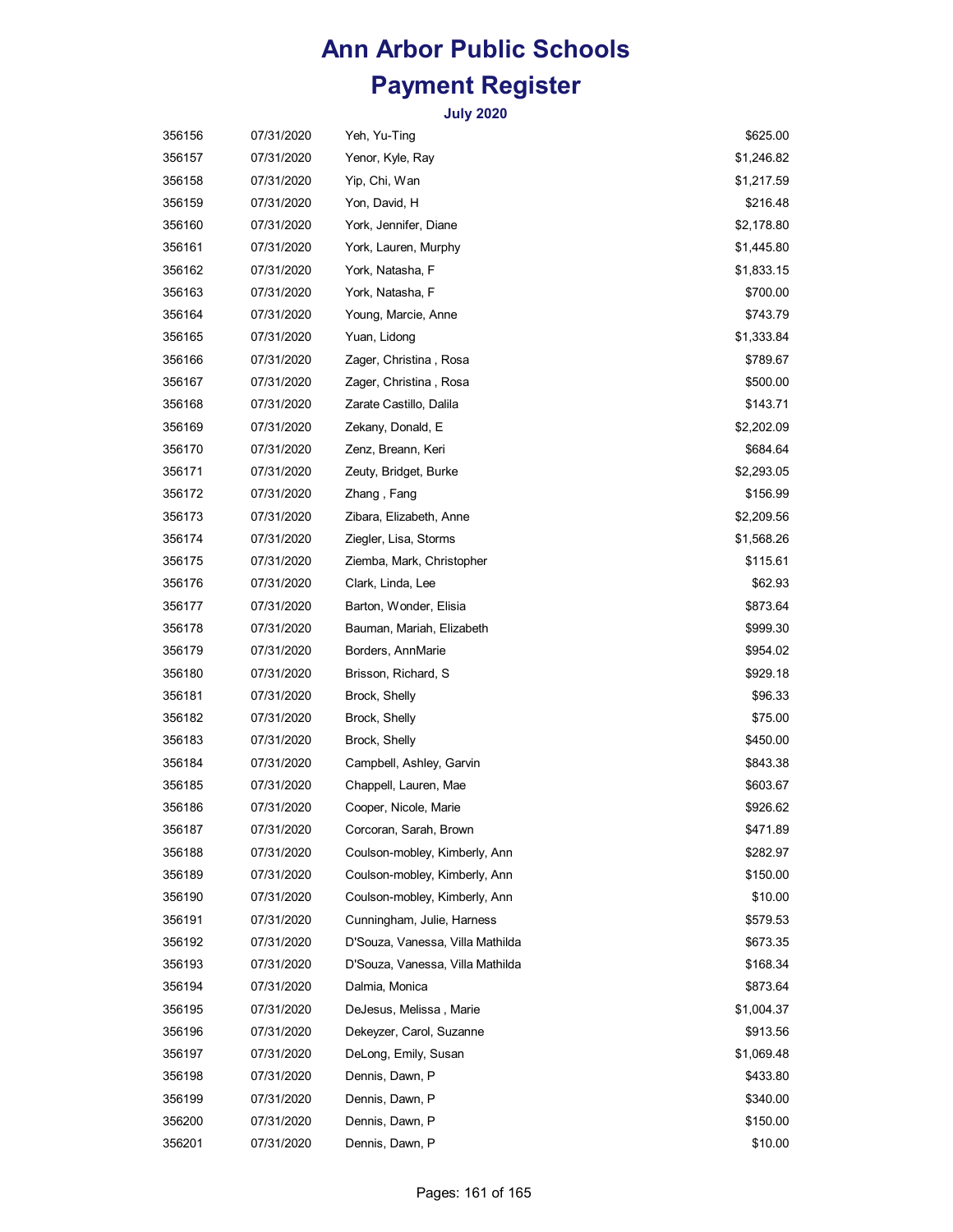| 356202 | 07/31/2020 | Dennis, Dawn, P                  | \$10.00    |
|--------|------------|----------------------------------|------------|
| 356203 | 07/31/2020 | Dobbins, Sean, Kevin             | \$485.50   |
| 356204 | 07/31/2020 | Epler, Alison, Clare             | \$902.22   |
| 356205 | 07/31/2020 | Fawk, Jaclyn, Mae                | \$674.79   |
| 356206 | 07/31/2020 | Frankel, Andrew, Charles         | \$471.97   |
| 356207 | 07/31/2020 | Franzen, Megan, Donegan          | \$689.51   |
| 356208 | 07/31/2020 | Franzen, Megan, Donegan          | \$150.00   |
| 356209 | 07/31/2020 | Fuller, Madeleine, De fils       | \$954.74   |
| 356210 | 07/31/2020 | Gallo-Chasanoff, Emma            | \$997.77   |
| 356211 | 07/31/2020 | Gengler, Charlotte, Elaine       | \$945.48   |
| 356212 | 07/31/2020 | Gerhart, Karen, Louise           | \$1,037.92 |
| 356213 | 07/31/2020 | Gibb-Randall, Thomas, Dean       | \$1,097.75 |
| 356214 | 07/31/2020 | Gibbs, Marcia, P                 | \$987.84   |
| 356215 | 07/31/2020 | Gold, Julia, L                   | \$929.17   |
| 356216 | 07/31/2020 | Goodly, Margaret                 | \$920.62   |
| 356217 | 07/31/2020 | Gross, Alexandra                 | \$92.28    |
| 356218 | 07/31/2020 | Halabu, Heather, A               | \$925.95   |
| 356219 | 07/31/2020 | Harris, Megan, Lynn              | \$132.07   |
| 356220 | 07/31/2020 | Harris, Megan, Lynn              | \$748.38   |
| 356221 | 07/31/2020 | Harrison, Meredith, Kay          | \$1,019.49 |
| 356222 | 07/31/2020 | Henderson-rochell, Karen, Leslie | \$1,008.13 |
| 356223 | 07/31/2020 | Huntley, Emma                    | \$908.19   |
| 356224 | 07/31/2020 | Jarjoura, Reema, Shafie          | \$940.38   |
| 356225 | 07/31/2020 | Kairis, Sarah, A                 | \$191.77   |
| 356226 | 07/31/2020 | Karr, Michelle, Renee            | \$929.18   |
| 356227 | 07/31/2020 | Koeppe, Jill, Daleen             | \$987.84   |
| 356228 | 07/31/2020 | Krause, Kerry, Starr             | \$1,105.89 |
| 356229 | 07/31/2020 | Kushi, Shadmani, Farzana         | \$906.32   |
| 356230 | 07/31/2020 | Lafferty, Kelsey, Marie          | \$169.68   |
| 356231 | 07/31/2020 | Landin-Smith, Rebecca            | \$987.83   |
| 356232 | 07/31/2020 | Larson, Peter, M                 | \$886.39   |
| 356233 | 07/31/2020 | Lee, Indigo, Harper              | \$945.94   |
| 356234 | 07/31/2020 | Luxon, James, Laurence           | \$1,026.84 |
| 356235 | 07/31/2020 | Maus, Alivia, Catherine          | \$968.79   |
| 356236 | 07/31/2020 | McGavock, Christine, Nicole      | \$638.58   |
| 356237 | 07/31/2020 | Micou davis, Kimberly, Rae       | \$855.01   |
| 356238 | 07/31/2020 | Mills, Sari, Lynn                | \$1,004.39 |
| 356239 | 07/31/2020 | Moizio, Lori, M                  | \$1,009.95 |
| 356240 | 07/31/2020 | Mustapha, Dairia, Lennai Ray     | \$933.19   |
| 356241 | 07/31/2020 | Opfermann, Caitlin, Garvin       | \$498.60   |
| 356242 | 07/31/2020 | Osman, Brittany, Lynn            | \$892.94   |
| 356243 | 07/31/2020 | Salm, Jenna, Lauren              | \$900.67   |
| 356244 | 07/31/2020 | Scheil-Diggs, Sara, Renee        | \$702.85   |
| 356245 | 07/31/2020 | Scheil-Diggs, Sara, Renee        | \$100.00   |
| 356246 | 07/31/2020 | Schroeder, Cheryl, Lynn          | \$881.70   |
| 356247 | 07/31/2020 | Sellers, Megan, T                | \$980.73   |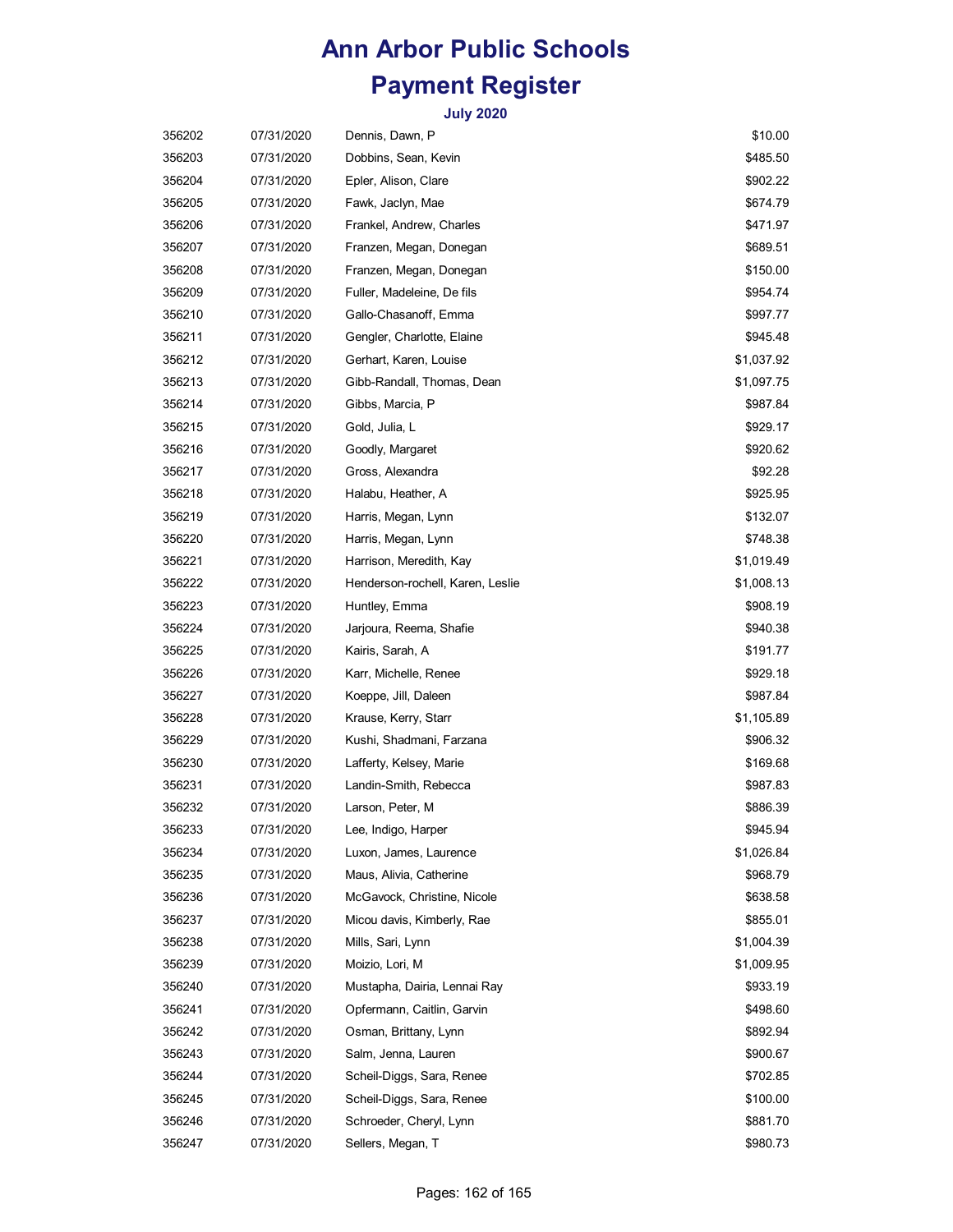| 356248 | 07/31/2020 | Shannon, Robert, J              | \$999.01   |
|--------|------------|---------------------------------|------------|
| 356249 | 07/31/2020 | Stojcevich, Annette, Vangelov   | \$644.00   |
| 356250 | 07/31/2020 | Sturgis, Hanna, Hall            | \$824.70   |
| 356251 | 07/31/2020 | Taylor, Gabrielle, Marie Helmus | \$797.63   |
| 356252 | 07/31/2020 | Taylor, Gabrielle, Marie Helmus | \$88.63    |
| 356253 | 07/31/2020 | Teall, Margaret, F              | \$416.65   |
| 356254 | 07/31/2020 | Teall, Margaret, F              | \$500.00   |
| 356255 | 07/31/2020 | Teshima, Lisa, Maki             | \$898.24   |
| 356256 | 07/31/2020 | Toon, Rachel, Robbins           | \$515.18   |
| 356257 | 07/31/2020 | Trillet, Alexandra, Jordan      | \$840.55   |
| 356258 | 07/31/2020 | Tupper, Kelli, Marie            | \$915.79   |
| 356259 | 07/31/2020 | Wagner, Kathryn, Mary Lacroix   | \$905.43   |
| 356260 | 07/31/2020 | Wilkins, Timario, Jeremiah      | \$766.34   |
| 356261 | 07/31/2020 | WILLIAMS, AMY, KATHLENE         | \$916.65   |
| 356262 | 07/31/2020 | Wood, Carolyn, S                | \$773.59   |
| 356263 | 07/31/2020 | Wooley, Hillary, L              | \$987.84   |
| 356264 | 07/31/2020 | Yeh, Yu-Ting                    | \$74.29    |
| 356265 | 07/31/2020 | Yeh, Yu-Ting                    | \$300.00   |
| 356266 | 07/31/2020 | Yeh, Yu-Ting                    | \$625.00   |
| 356267 | 07/31/2020 | Angeli, Gina, Marie             | \$235.31   |
| 356268 | 07/31/2020 | Angeli, Gina, Marie             | \$175.00   |
| 356269 | 07/31/2020 | Baugh, Leslie, L                | \$556.24   |
| 356270 | 07/31/2020 | Bulley-Simpson, Sheril          | \$611.01   |
| 356271 | 07/31/2020 | Campbell, William, J.           | \$445.34   |
| 356272 | 07/31/2020 | Campbell, William, J.           | \$150.00   |
| 356273 | 07/31/2020 | Colby, Jennifer, Evelyn         | \$727.42   |
| 356274 | 07/31/2020 | Depasquale, Charles, J          | \$599.98   |
| 356275 | 07/31/2020 | Dewey, Benjamin, C              | \$631.24   |
| 356276 | 07/31/2020 | Epps, Shannon, Mika             | \$493.54   |
| 356277 | 07/31/2020 | Epps, Shannon, Mika             | \$125.00   |
| 356278 | 07/31/2020 | Gleason, Jennifer, Laine        | \$599.21   |
| 356279 | 07/31/2020 | Gonzalez, Anna, P               | \$1,084.37 |
| 356280 | 07/31/2020 | Gordon, Diana, K                | \$264.00   |
| 356281 | 07/31/2020 | Gordon, Diana, K                | \$380.00   |
| 356282 | 07/31/2020 | Guest, Patricia, Diane          | \$625.82   |
| 356283 | 07/31/2020 | Hamstra, Emma, E                | \$567.14   |
| 356284 | 07/31/2020 | Johnson, Janelle, Wyneice       | \$628.65   |
| 356285 | 07/31/2020 | Khalid, Muneer, Abdul-Mateen    | \$259.92   |
| 356286 | 07/31/2020 | Khalid, Muneer, Abdul-Mateen    | \$259.93   |
| 356287 | 07/31/2020 | Ozee, Christina, L              | \$617.66   |
| 356288 | 07/31/2020 | Pelchat, Meredith, Josephine    | \$560.66   |
| 356289 | 07/31/2020 | Sayles, Brittany, Ashley        | \$482.28   |
| 356290 | 07/31/2020 | Sayles, Brittany, Ashley        | \$160.76   |
| 356291 | 07/31/2020 | Schreck, Debra, Kaye            | \$449.60   |
| 356292 | 07/31/2020 | Seyam, Zahra, Ibrahim           | \$522.37   |
| 356293 | 07/31/2020 | Simmons, Letitia, Jane          | \$582.49   |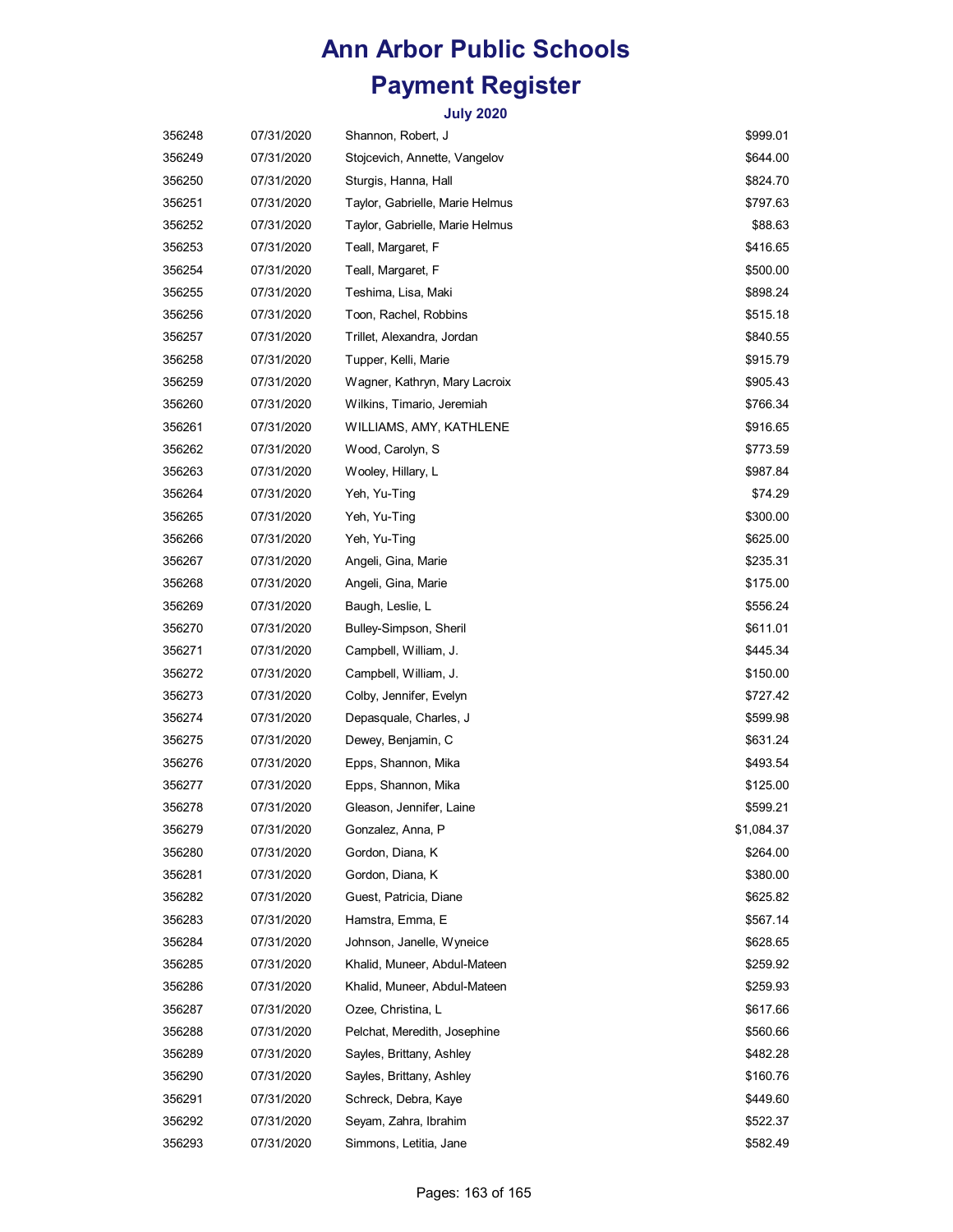**July 2020**

| 356294           | 07/31/2020 | Spiess, Kathryn, A       | \$635.86       |
|------------------|------------|--------------------------|----------------|
| 356295           | 07/31/2020 | Stearns, James, Michael  | \$548.81       |
| 356296           | 07/31/2020 | Taylor, Cheyenne, R      | \$594.89       |
| 356297           | 07/31/2020 | Walsh, Jennifer, L       | \$38.15        |
| 356298           | 07/31/2020 | Walsh, Jennifer, L       | \$550.00       |
| 356299           | 07/31/2020 | Weeter, Jennifer, Leigh  | \$618.52       |
| 356300           | 07/31/2020 | Woods, Raleigh, Joe      | \$555.46       |
| 356301           | 07/31/2020 | Yon, David, H            | \$611.46       |
| 356302           | 07/31/2020 | Call, Cheryl             | \$1,788.31     |
| 356303           | 07/31/2020 | Carlson, Beth, Potter    | \$1,017.60     |
| 356304           | 07/31/2020 | Clark, Linda, Lou        | \$439.38       |
| 356305           | 07/31/2020 | Johnston, Miriam, Beth   | \$406.65       |
| 356306           | 07/31/2020 | Johnston, Miriam, Beth   | \$20.00        |
| 356307           | 07/31/2020 | Scott, Jacqueline        | \$980.86       |
| 356308           | 07/31/2020 | Brabenec, Debra, Joy     | \$98.06        |
| 356309           | 07/31/2020 | Carlson, Beth, Potter    | \$484.49       |
| 356310           | 07/31/2020 | Pieszchala, Cheryl, Lynn | \$358.49       |
| 356311           | 07/31/2020 | Scott, Jacqueline        | \$92.02        |
| 356312           | 07/31/2020 | Devine, Kristin, Ann     | \$971.06       |
| 356313           | 07/31/2020 | Winters, Jane, D         | \$142.18       |
| Type EFT Totals: |            |                          | \$9,227,080.68 |

Chase-Checking - General Fund -Checking Totals

**Grand Totals:**

| <b>Transaction Amount</b> | <b>Reconciled Amount</b>    |
|---------------------------|-----------------------------|
| \$17,760.00               | \$0.00                      |
| \$7,461,161.63            | \$7,461,161.63              |
| \$96,288.06               | \$0.00                      |
| \$0.00                    | \$0.00                      |
| \$7,575,209.69            | \$7,461,161.63              |
| <b>Transaction Amount</b> | <b>Reconciled Amount</b>    |
|                           |                             |
| \$9,227,080.68            | \$0.00                      |
| \$0.00                    | \$0.00                      |
| \$0.00                    | \$0.00                      |
| \$9,227,080.68            | \$0.00                      |
| <b>Transaction Amount</b> | <b>Reconciled Amount</b>    |
| \$9,244,840.68            | \$0.00                      |
| \$7,461,161.63            | \$7,461,161.63              |
| \$96,288.06               | \$0.00                      |
| \$0.00                    | \$0.00                      |
| \$16,802,290.37           | \$7,461,161.63              |
| <b>Transaction Amount</b> | Reconciled<br><b>Amount</b> |
| \$17,760.00               | \$0.00                      |

**\$7,461,161.63**

**\$7,461,161.63**